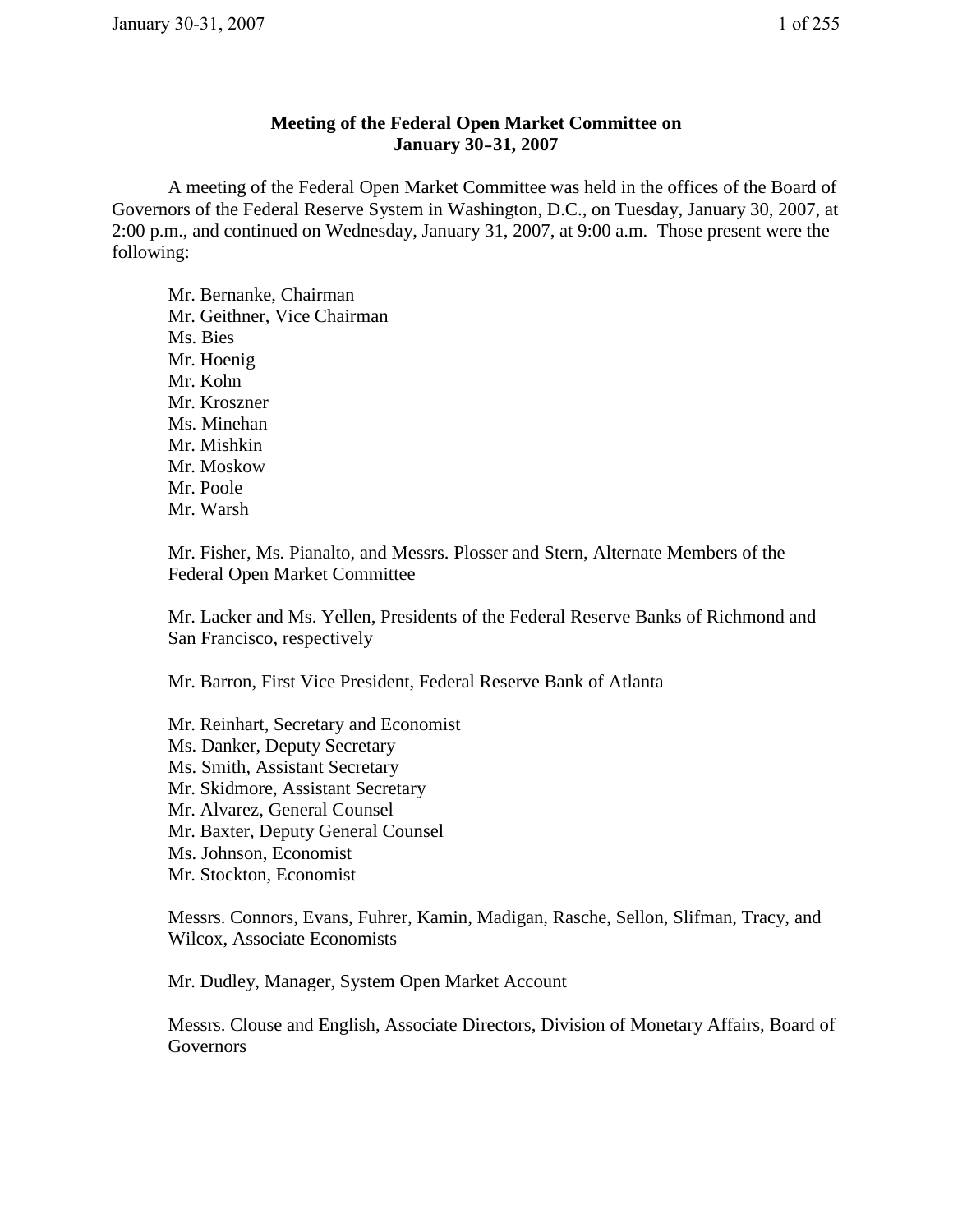Ms. Liang and Mr. Struckmeyer, Associate Directors, Division of Research and Statistics, Board of Governors

Messrs. Gagnon, Reifschneider, and Wascher, Deputy Associate Directors, Divisions of International Finance, Research and Statistics, and Research and Statistics, respectively, Board of Governors

Messrs. Dale and Orphanides, Senior Advisers, Division of Monetary Affairs, Board of Governors

Mr. Small, Project Manager, Division of Monetary Affairs, Board of Governors

Ms. Kole<sup>1</sup> and Mr. Lebow,<sup>1</sup> Section Chiefs, Divisions of International Finance and Research and Statistics, respectively, Board of Governors

Messrs. Doyle,<sup>1</sup> Schindler,<sup>2</sup> and Wood,<sup>1</sup> Senior Economists, Division of International Finance, Board of Governors

Messrs. Engen<sup>2</sup> and Tetlow,<sup>1</sup> Senior Economists, Division of Research and Statistics, Board of Governors

Ms. Weinbach, Senior Economist, Division of Monetary Affairs, Board of Governors

Ms. Roush,² Economist, Division of Monetary Affairs, Board of Governors

Mr. Hambley,<sup>1</sup> Assistant to the Board, Office of Board Members, Board of Governors

Mr. Gross, Special Assistant to the Board, Office of Board Members, Board of Governors

Mr. Luecke, Senior Financial Analyst, Division of Monetary Affairs, Board of Governors

Ms. Low, Open Market Secretariat Specialist, Division of Monetary Affairs, Board of Governors

Messrs. Judd and Rosenblum, Executive Vice Presidents, Federal Reserve Banks of San Francisco and Dallas, respectively

Mses. Mester and Mosser and Messrs. Sniderman and Weinberg, Senior Vice Presidents, Federal Reserve Banks of Philadelphia, New York, Cleveland, and Richmond, respectively

Mr. Cunningham, Vice President, Federal Reserve Bank of Atlanta

\_\_\_\_\_\_\_\_\_\_\_\_\_\_\_

Mr. Weber, Senior Research Officer, Federal Reserve Bank of Minneapolis

<sup>&</sup>lt;sup>1</sup> Attended portion of the meeting relating to the role of economic forecasts in policy communications.

² Attended portion of the meeting relating to the economic outlook and monetary policy discussion.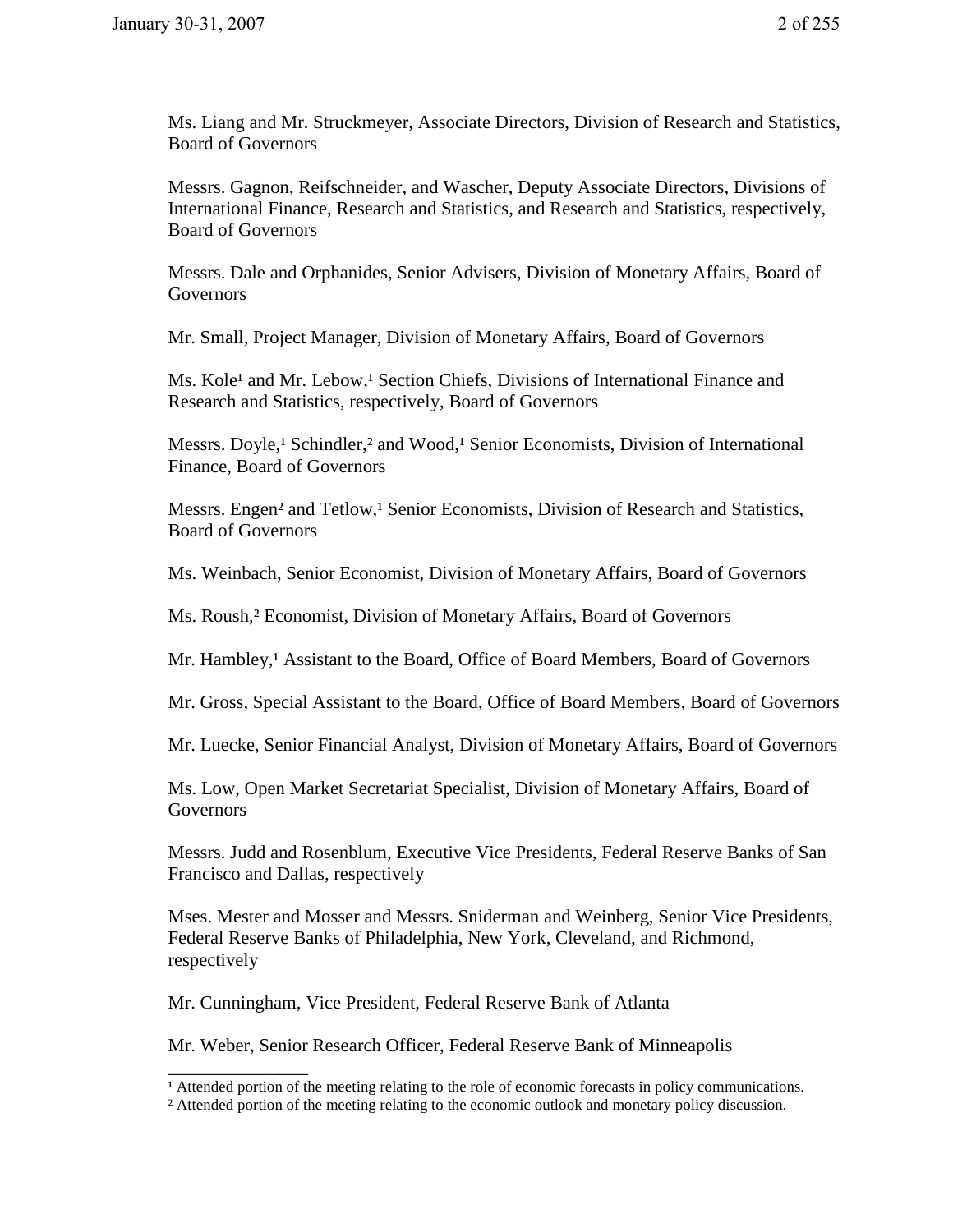## **Transcript of the Federal Open Market Committee Meeting of January 30-31, 2007**

CHAIRMAN BERNANKE. Good afternoon, everyone. Let me be the first to welcome Bill Dudley to the table.

MR. DUDLEY. Thank you. [Applause]

CHAIRMAN BERNANKE. Today is our annual organizational meeting, so we have a few items to take care of.

MR. KOHN. I'll start, if that's okay with you.

CHAIRMAN BERNANKE. Go ahead, Governor Kohn.

MR. KOHN. Before we get illegal here, I am honored and pleased to nominate Ben

Bernanke to be Chairman of the Committee.

CHAIRMAN BERNANKE. Thank you. Objections? [Laughter]

MR. KOHN. I need to interrupt again.

CHAIRMAN BERNANKE. Yes.

MR. KOHN. I am as pleased and as honored to nominate Tim Geithner to be Vice Chair.

CHAIRMAN BERNANKE. Are there any objections? Thank you very much. Ms.

Danker, will you read the list of staff officers of the FOMC.

 MS. DANKER. Secretary and Economist, Vincent Reinhart; Deputy Secretary, Debbie Danker; Assistant Secretary, Michelle Smith; Assistant Secretary, Dave Skidmore; General Counsel, Scott Alvarez; Deputy General Counsel, Tom Baxter; Economists, Karen Johnson and Dave Stockton; Associate Economists from the Board, Tom Connors, Steve Kamin, Brian Madigan, Larry Slifman, and David Wilcox; Associate Economists from the Banks, Charlie Evans, Jeff Fuhrer, Bob Rasche, Gordon Sellon, and Joe Tracy.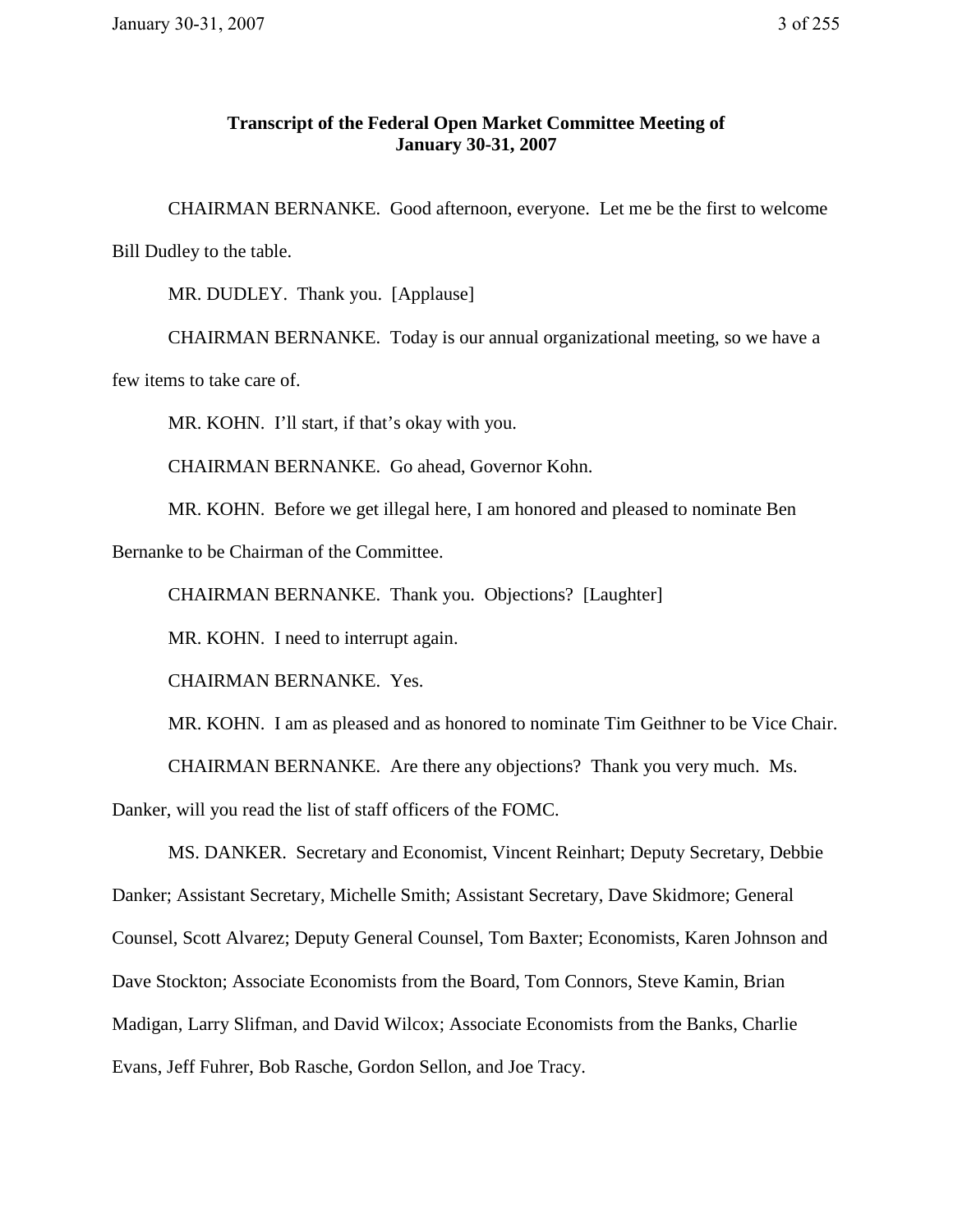CHAIRMAN BERNANKE. Thank you. Are there any questions or comments? Approved without objection. Next on the agenda is a proposed change to Committee rules. We received a memo from Scott Alvarez and Debbie Danker, which concerns how a backup would be appointed in case the Desk Manager was unable to serve. Are there any questions for our colleagues on that memo?

 MR. POOLE. I have a question. It has nothing to do with the changes, but something struck me this morning as I was reviewing this material again. Let me refer you to the FOMC's Rules of Organization, page 1: "If a member or alternate ceases to be a president or first vice president of a Reserve Bank, a successor may be chosen in a special election by the boards of directors of the appropriate Reserve Bank or Banks and such successor serves until the next annual election." Now, if Jack Guynn, for example, had retired last year in March, Atlanta had filled the position, and a president had been in place as of September, let's say, would he have come back? This says "no" because it says "until the next annual election." Am I reading that wrong? I'm not sure that has been even the practice in the past.

MS. DANKER. Our General Counsel can probably comment on that, but I can try.

MR. ALVAREZ. There's a little lawyer in all of us. [Laughter]

MS. DANKER. I believe the election that statement refers to is if a new president is appointed and that person is then elected as a member by the boards of directors of the three Reserve Banks, he or she would serve until the next annual election at this time of year, at which point the successor would be elected from one of the other Banks.

 MR. POOLE. Then I was not reading it correctly; but you understand where my confusion came from.

MR. ALVAREZ. That's exactly right.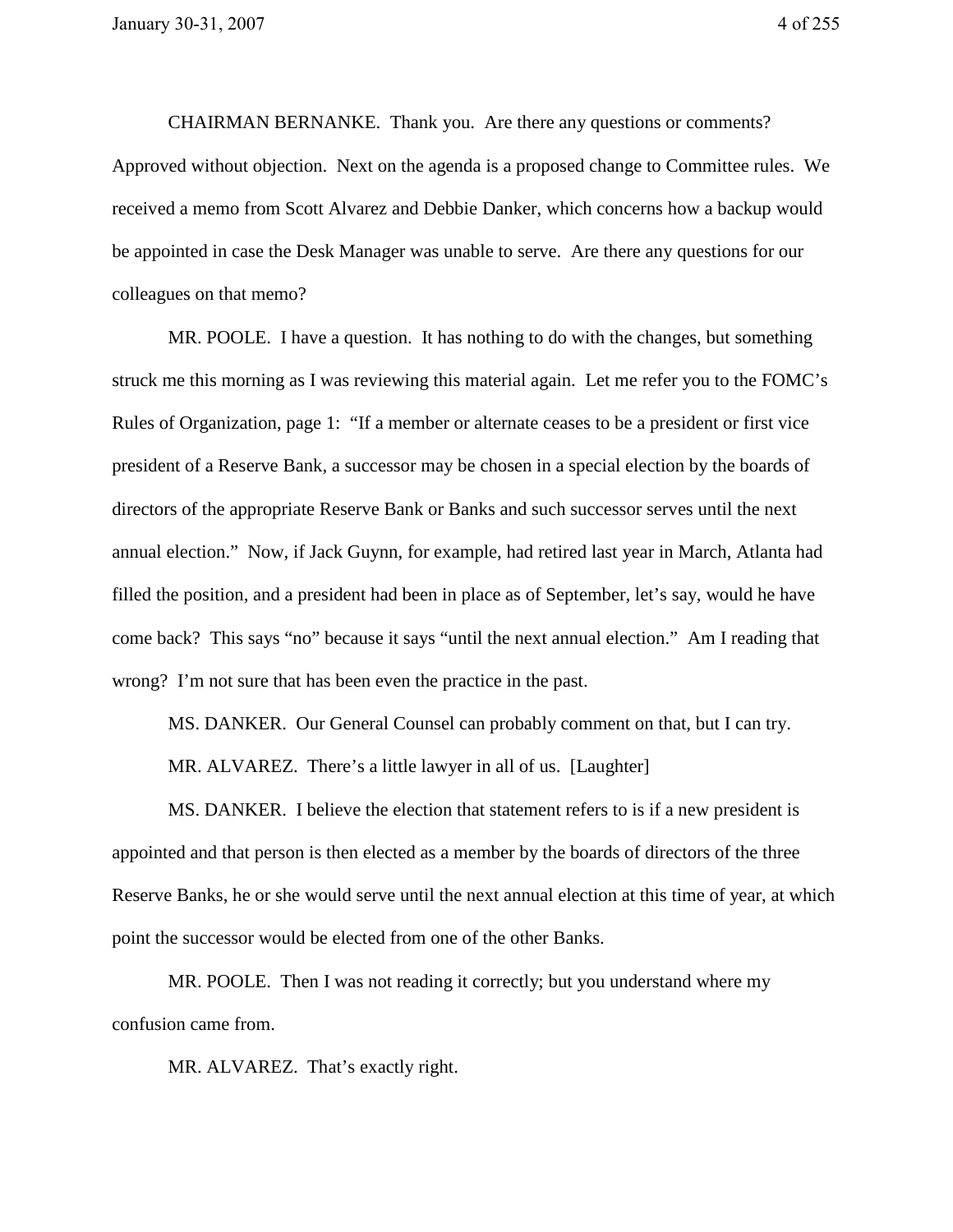MR. POOLE. Okay. So the alternate would serve until the next president was in office. That has certainly been the practice; my question was about the wording. Thank you.

CHAIRMAN BERNANKE. Are there other questions about the memo? I need a vote. In favor? Opposed? Thank you. Third, we need to select a Federal Reserve Bank to execute transactions for the System Open Market Account. Governor Kohn, would you like to make a proposal? [Laughter]

MR. KOHN. I nominate the Federal Reserve Bank of New York, once again.

 CHAIRMAN BERNANKE. Comments? Objections? Without objection. The fourth item is that we need to select the Manager of the System Open Market Account. Governor Kohn.

 MR. KOHN. I'd be very pleased to nominate Bill Dudley as the Manager of the System Open Market Account.

MR. FISHER. You have to put your head down, Bill. [Laughter]

MR. POOLE. Second.

CHAIRMAN BERNANKE. Thank you. Without objection. Thank you.

VICE CHAIRMAN GEITHNER. I think we should rule out humor. [Laughter] This is an important annual process, and New York plays an important role.

MR. REINHART. So it will not say "laughter" in the margins. [Laughter]

 CHAIRMAN BERNANKE. I think we've started on the wrong tone here. [Laughter] Item 5, we need authorization for the Desk operations. We have two items to vote on separately. On the domestic side, we have a memo from Bill Dudley proposing to change the accounting of repurchase agreements so they will be booked on the SOMA rather than on the books of the FRBNY. Are there any questions for Bill? If not, without objection. Thank you. On the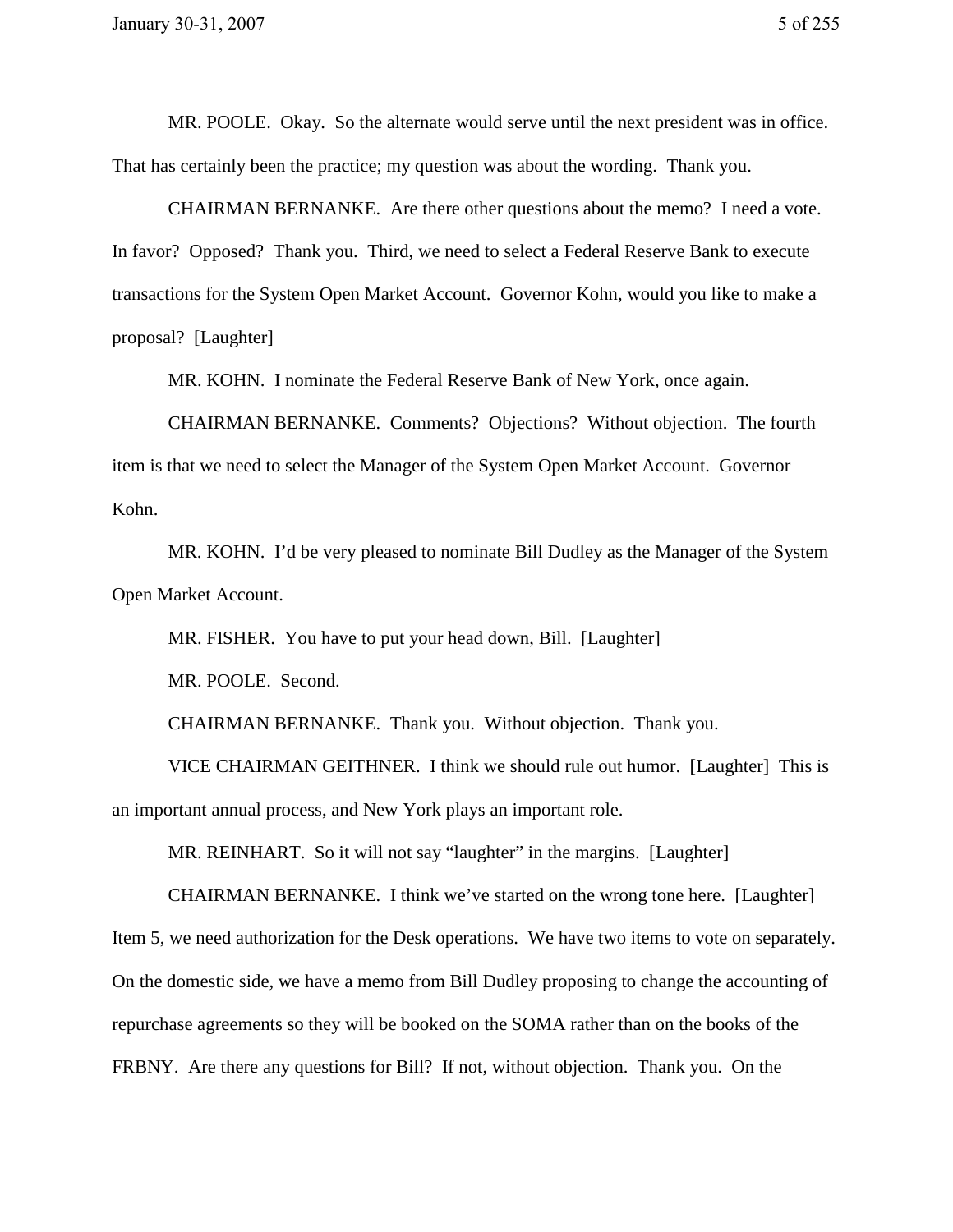foreign side, Mr. Dudley is proposing no change to the authorization, directive, or procedural

instructions. Any questions? Without objection. Thank you. Bill, you're up.

MR. DUDLEY.<sup>1</sup> Thank you. In terms of market developments, I would like to focus on three major topics. First is the sharp adjustment in market expectations concerning monetary policy since the last FOMC meeting. Second, I will talk about the persistence of high risk appetites in credit markets, with a focus on what may be the most vulnerable market in the United States—the subprime mortgage sector. Third, I want to discuss the possible factors behind some of the sharp shifts we have seen in commodity prices since the last FOMC meeting, in particular whether these price movements reflect a shift in risk appetite among noncommercial investors or fundamental developments in supply and demand.

First, there has been a sharp shift in market expectations with respect to interest rates since the last meeting. At the time of the December meeting, the consensus view among market participants was that the FOMC would begin to lower its federal funds rate target this spring and that this easing process would continue into 2008, with cumulative rate cuts of about 75 basis points. As you can see in chart 1, which looks at the federal funds futures market, and chart 2, which looks at the yield spreads between the March 2008 and the March 2007 Eurodollar futures contracts, expectations have shifted very sharply over the past month. There is now no easing priced in through midyear 2007 and a residual of only about 25 basis points of easing priced in beyond that. This shift in expectations can also be seen across the Treasury yield curve. As chart 3 shows, the Treasury yield curve is now slightly above where it was at the time of October FOMC meeting. Since the December FOMC meeting, there has been a rise of about 35 to 40 basis points in yields from two-year to thirtyyear maturities. The shift in expectations is reflected predominately in real interest rates. As can be seen in chart 4, breakeven inflation rates have not changed much since the last FOMC meeting—the decline in breakeven rates that occurred early in the intermeeting period has been reversed more recently, and so we are at or slightly above where we were at the December meeting. This upward shift in real rates appears to reflect a reassessment by market participants not only about the near-term path of short-term rates but also about what level of real short-term rates is likely to prove sustainable over the medium and longer term. The buoyancy of the recent activity data may have caused some market participants to reassess what level of the real federal funds rate is likely to prove "neutral" over the longer term.

Regarding the issue of risk appetite, there appears to be no significant change since the last FOMC meeting. Risk appetite remains very strong. Corporate credit spreads remain very tight—especially in the high-yield sector (as shown in chart 5) and implied volatilities across the broad market categories—equities and interest rates (see chart 6) and foreign exchange rates (see chart 7)—remain unusually low. Moreover, the turbulence in some emerging debt and equity markets experienced

 $\overline{a}$ 

<sup>&</sup>lt;sup>1</sup> Material used by Mr. Dudley is appended to this transcript (appendix 1).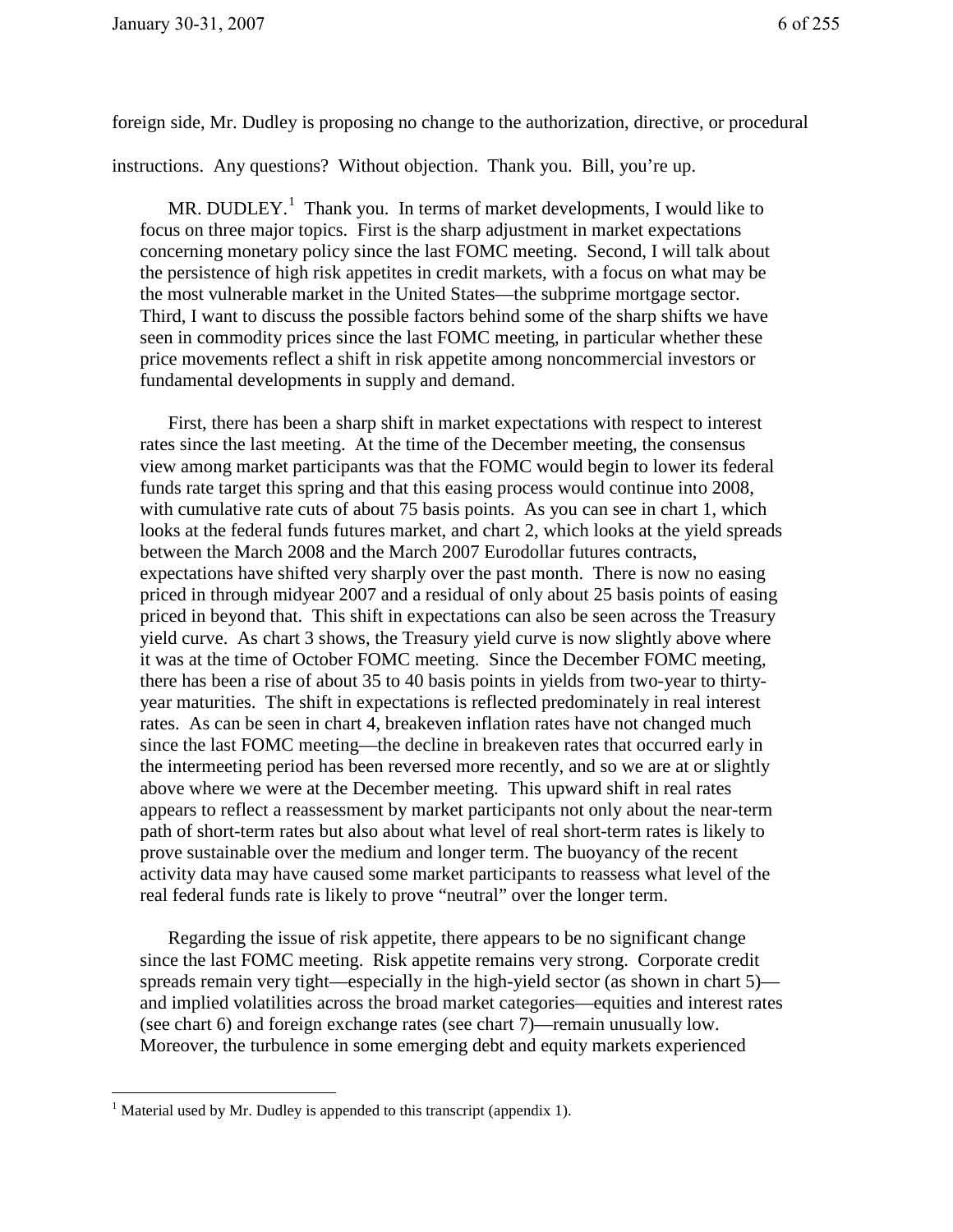early this month was mostly transient and has subsided as well. So things appear calm. But what are the areas of greatest risk?

In the United States, the subprime mortgage market appears to be a particularly vulnerable sector. The vulnerability stems from four factors. First, this market is relatively new and untested. Chart 8 shows the overall trend of first residential mortgage originations and the share of these mortgages by type—conforming, jumbo, subprime, and alt-A, which is a quality category that sits above subprime but is not quite as good as conforming. As can be seen in this chart, subprime mortgage originations have climbed in recent years, even as overall originations have fallen. In 2006, subprime mortgages were 24 percent of total originations, up from a share of about 10 percent in 2003. The second factor is that credit standards in this market appear to have loosened in 2006, with the proportion of interest-only loans and lowdocumentation loans climbing as a share of the total. As a result, there are some signs that strains in this market are increasing. As chart 9 shows, delinquency rates have moved somewhat higher. In contrast, charge-offs remain low, held down by the rapid house price appreciation that we saw in recent years. Most noteworthy, as shown in chart 10, the most recent 2006 vintage of subprime mortgages is showing a much more rapid rise in delinquencies than earlier vintages showed. The third factor is that most outstanding subprime mortgage loans have adjustable rates. There is significant reset risk given the rise in short-term rates in 2005 and the first half of 2006 and the fact that many of these loans started with low "teaser" rates. Fourth, housing prices are under some pressure, and this could contribute to further credit strains. I see some risk of a vicious cycle. If credit spreads in the securitized market spike because loan performance is poor, a sharp downturn in lending could result as the capital market for securitized subprime mortgage products closes. This constriction of credit could put downward pressure on prices and lead to more credit problems among borrowers. The result would be additional credit quality problems, wider credit spreads, and a further contraction of credit. Fortunately, to date the news is still fairly favorable. The strong demand for the credit derivatives obligations created from subprime mortgage products has restrained the rise in credit spreads. As can be seen in chart 11, spreads are still well below the peaks reached in late 2002 and early 2003. Thus, the economics of making such loans and securitizing them into the capital markets still work. But this situation could change very quickly, especially if the labor markets were to become less buoyant and the performance of the underlying loans were to deteriorate, leading to a surge in delinquencies and charge-offs.

Let me now turn to the commodity markets. The issue I wish to examine here is whether some of the sharp movements in commodity prices that we have observed since the last FOMC meeting represent shifts in the risk appetite among noncommercial investors who have put funds into commodities as a new asset class versus the contrasting view that these price movements predominantly represent changes in the underlying supply and demand fundamentals. To get a sense of this, let's look briefly at three commodities that have moved the most and are representative of their classes—copper, corn, and crude oil. As chart 12 shows, the sharp decline in copper prices appears linked to the large rise in copper inventories at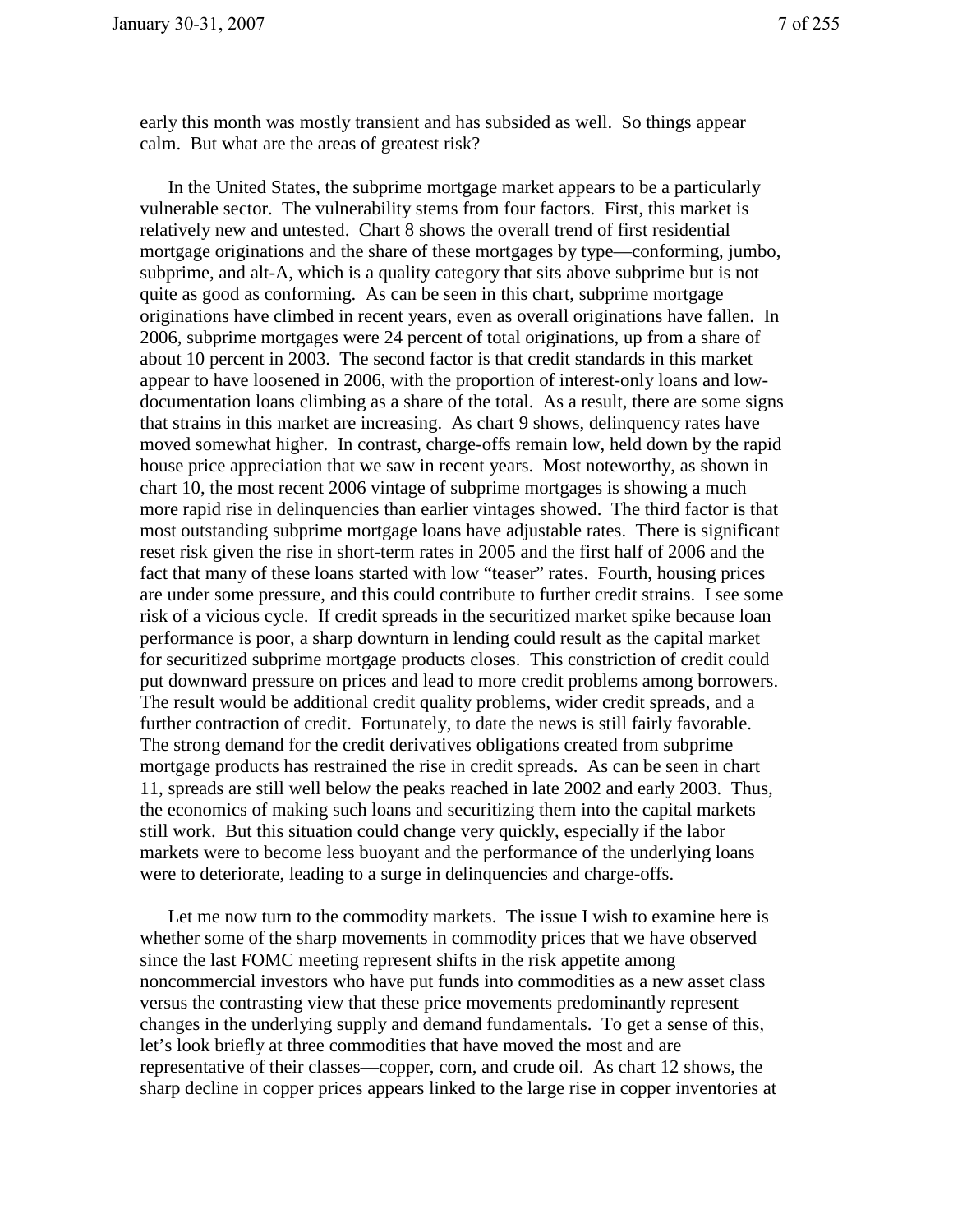the London Metal Exchange. If anything, the price decline appears overdue. For corn, the rise in prices also appears consistent with declining stocks both in the United States and globally (see chart 13) as well as the growing demand anticipated for corn in the production of ethanol. For crude oil, the decline in prices is more difficult to tie back to inventories. Although U.S. inventories remain high relative to the five-year historical average (as shown in chart 14), this situation has persisted for some time without having a big effect on prices. Instead, the shift in oil prices appears to be driven mostly by longer-term forces. This can be seen in two ways. First, as shown in chart 15, the change in oil prices has occurred in both spot and forward prices. The oil curve has shifted downward in mostly a parallel fashion, which also calls into question the role of unseasonably warm weather as the primary driver. If weather were the primary factor, then the decline in prices should have been reflected much more strongly in the spot and very short-end of the oil price curve. Second, as shown in chart 16, OPEC spare production capacity has been increasing and is expected to continue increasing in 2007. This growing safety margin reflects both slower growth in global demand and the expansion of non-OPEC output. The improved safety margin may be an important factor behind recent developments in the energy sector.

Finally, there were no foreign operations during this period. I request a vote to ratify the operations conducted by the System Open Market Account since the December FOMC meeting.

CHAIRMAN BERNANKE. Thank you. Are there questions for Bill? President Poole.

 MR. POOLE. I was astonished when I saw the note—I think it was in the *Wall Street Journal* a couple of weeks ago—that oil consumption actually fell worldwide in '06 relative to '05, which really surprised me. I don't know quite how to explain that because the economies around the world are pretty strong. I'm assuming that the longer-run price elasticities are taking hold and that a lot of the traders probably believe the elasticity is zero and they pushed prices up pretty high. Does that make sense?

 MR. DUDLEY. I think that is definitely part of the story. Another part of the story is that in some countries, especially emerging market countries, the oil was heavily subsidized, and some of those subsidies are now coming off because continuing to subsidize as the oil price climbs entails a rather heavy budgetary burden. So you're also seeing a sort of normalization of oil prices in a lot of places. Think about the oil that Russia used to sell to Eastern Europe or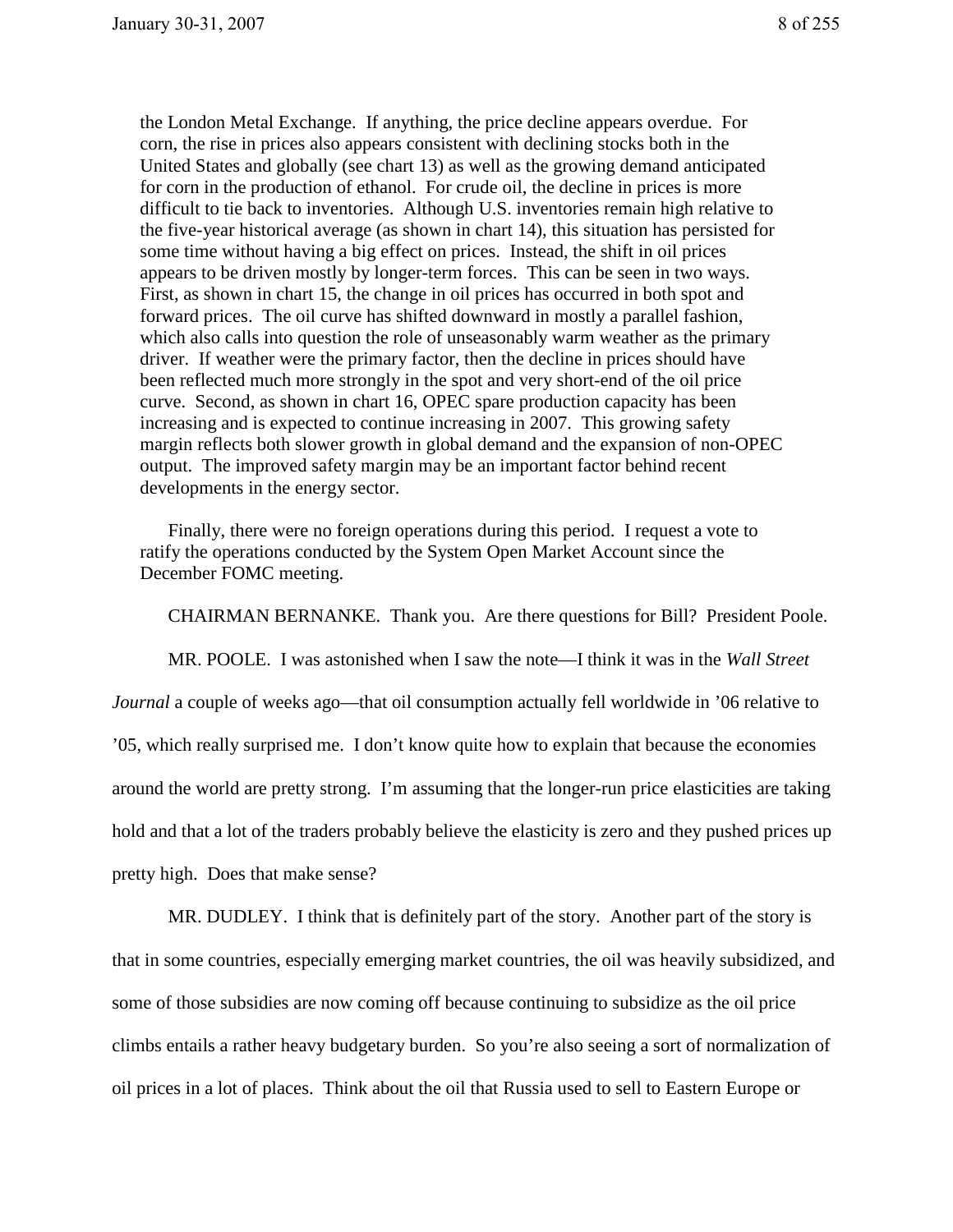some of the surrounding countries at preferential prices. They are no longer getting those preferential prices, so there is a demand response. I think it is happening on both sides. There has been a demand response to higher oil prices, and there has been a supply response coming out of places like Africa.

MS. JOHNSON. If I may add a footnote—I think you also need to watch the pattern of how inventories have behaved. When prices were being pushed up in the process from, say, the end of 2003 to their various local peaks, the incentive to hold inventories rose. At some point in 2006, inventories were very high—we had basically filled every bucket we could find with crude oil—and inventories feed back. It's a dynamic. Price changes create the demand for inventories. The real-time value of inventories feeds back on the price. So I think you saw some of that going on as well in 2006 in terms of driving the price versus driving usage. Purchase for inventory is not well measured. We have inventories only for the OECD, so separating production from consumption is not perfect because we can't always capture the inventories and they are measured as consumption in some cases.

## CHAIRMAN BERNANKE. President Fisher.

MR. FISHER. Bill, if you talk to the producers and the refiners—you'll find out that I like to do that kind of thing—there has been some concern, although one can't measure it with any precision, that the so-called city refiners in London or on Wall Street, meaning the speculators, do affect prices. We have had some discussions with your predecessor, but I'm curious as to what your views on that phenomenon are.

MR. DUDLEY. As you know, this topic is undergoing a lot of further research. The academic literature that I've surveyed has yet to uncover a strong causal relationship between a climb in speculative open interest and the effect on price. One reason that is hard to imagine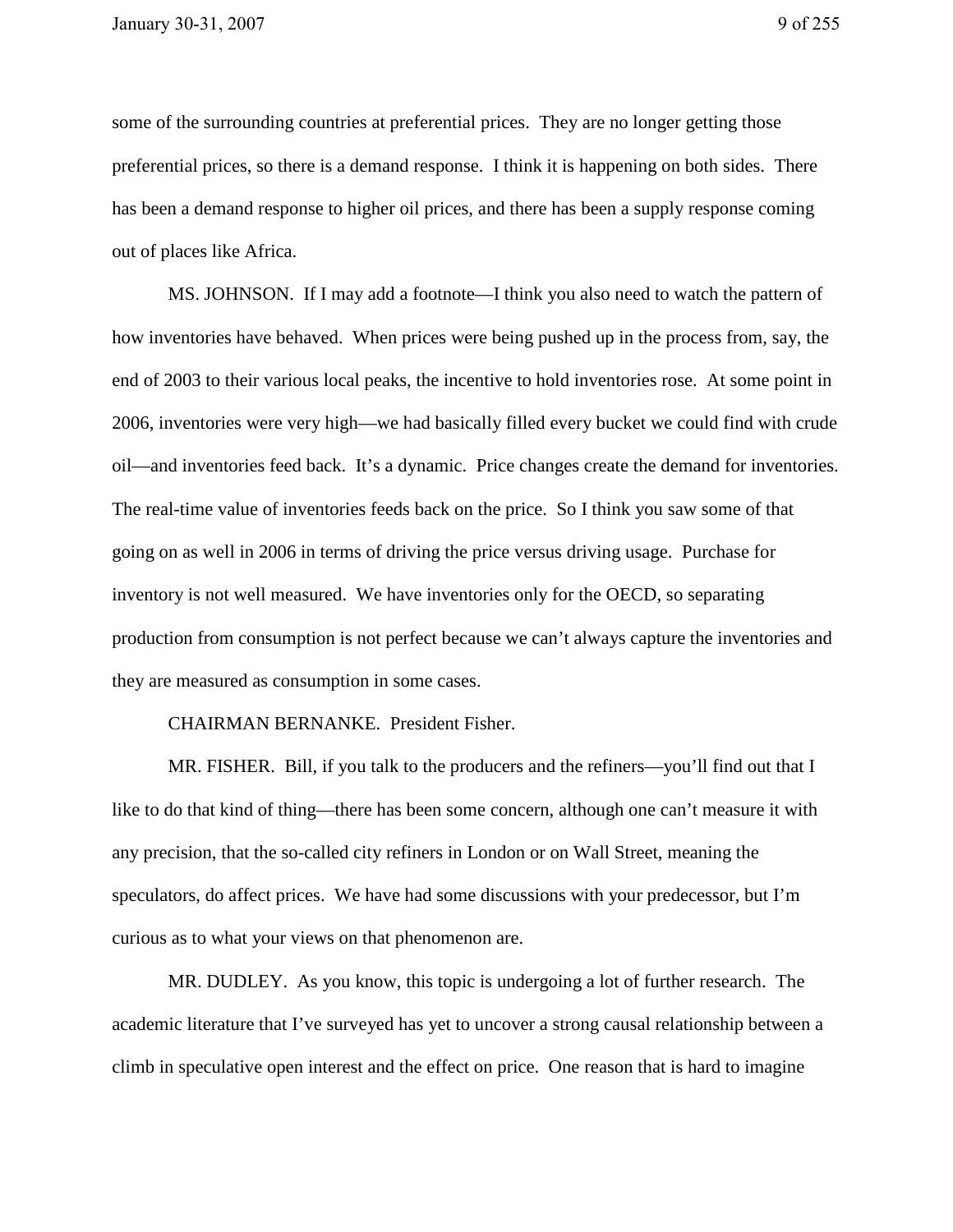happening to a powerful degree in the end is that the speculators really don't want to take actual delivery of the physical commodity, and so the price really should clear in the spot market on what's happening to underlying supply and demand. But this topic certainly remains under investigation by a number of researchers. I don't think we have the definitive answer to the question at this point.

MR. FISHER. But we're still working on it.

CHAIRMAN BERNANKE. Vice Chairman Geithner.

VICE CHAIRMAN GEITHNER. Bill, could you or Dave remind us what share of the total outstanding stock of mortgages consists of subprimes or what share of the housing stock do we think is financed at the subprime level? My recollection is that the share is still small even though it has been a large part of the recent flows.

MR. DUDLEY. It's quite a bit smaller share of total outstanding because the average life of the subprime mortgage loan, I'm told, is only two or three years. In other words, if your credit quality improves, you will refinance out of your subprime mortgage into a higher quality mortgage. So originations are 24 percent, but the actual number of subprimes that are actually outstanding is much lower.

MR. REINHART. We reported in yesterday's briefing that subprime borrowers constituted only about 13 percent of all mortgages outstanding.

CHAIRMAN BERNANKE. President Lacker.

 MR. LACKER. Ex post subprime mortgage-backed securities seem to have been overvalued in the sense that they underestimated default risk for some market segments. So the presumption would be that such information gets taken on board and reflected in the prices of new mortgage-backed securities and that it would translate into higher credit spreads at the retail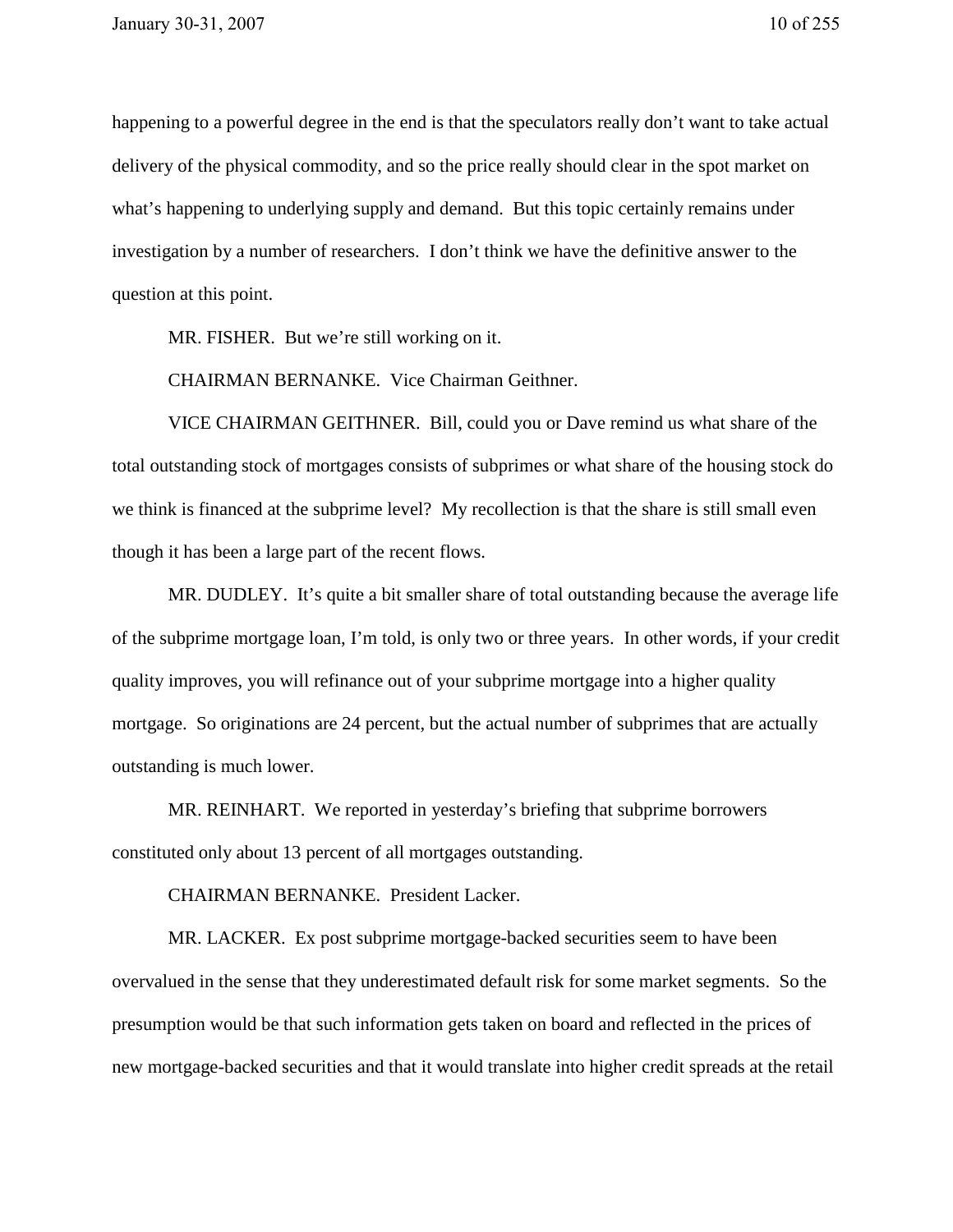level. In your remarks you seemed to suggest that there is a chance that this process of adjustment might cause markets not to work. I'm wondering what you meant by that.

 MR. DUDLEY. It's not that markets won't work. It's just the economics of originating subprime loans and selling them into the market would no longer work. In other words, at some point, if the actual capital markets are not willing to accept those subprime mortgages at the right price, then the ability of the person to originate the mortgages and sell them into the market goes away. Now, would this wreck the market? Well, it depends, because some subprime originators can carry these loans on their own books. But the industry is quite fragmented, with a lot of these issuers not having the ability to carry these subprime loans on their books. So that part of the subprime origination market would go away. Some of the monoline subprime originators would be unable to exist if there weren't a securitized demand for those assets.

MR. LACKER. So quantities would go down.

MR. DUDLEY. You could think of the situation as credit availability to that sector diminishing, which could have feedback effects on price. That's the risk.

CHAIRMAN BERNANKE. Are there other questions? We need a vote to ratify domestic operations.

MR. KOHN. So moved.

CHAIRMAN BERNANKE. Without objection. We turn now to the economic situation.

Mr. Slifman.

 $\overline{a}$ 

MR. SLIFMAN.<sup>2</sup> Thank you, Mr. Chairman. I'll wait for my colleagues to come to the table. We'll be using the chart package that you all should have on the economic outlook. Separating the signal from the noise in the recent economic data has not been easy—what with the motor vehicle anomaly, the defense spending pullforward, and the transitory swings in oil imports. We tried to cut through the clutter by highlighting in the Greenbook real private domestic final purchases, or PDFP that is, the sum of consumption, residential investment, and business fixed

 $2$  Material used by Mr. Slifman, Mr. Wascher, and Mr. Gagnon is appended to this transcript (appendix 2).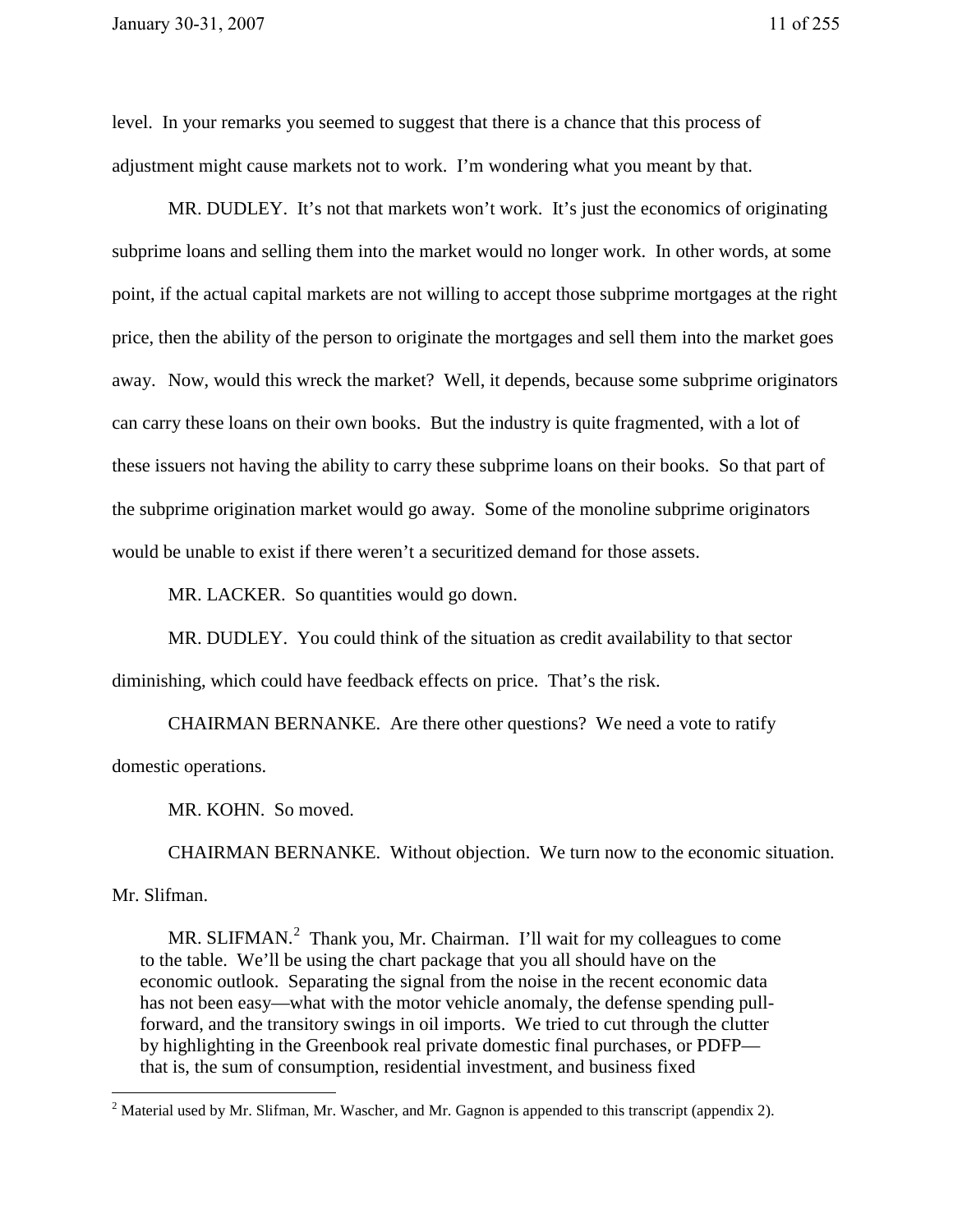investment. We think this aggregation, which is shown on line 3 of the table in exhibit 1, currently is giving a fair representation of the thrust of aggregate demand. The data that we have received since the December meeting have been stronger than expected. As a result, we have revised up our estimates of the growth of PDFP in both the fourth and the first quarters to annual rates of about 2 percent—roughly the same rates as those in the middle two quarters of 2006.

The remaining panels of exhibit 1 highlight some of the indicators that have informed our judgment about the current pace of activity. Starting with the labor market, the middle left panel, increases in private payroll employment averaged 119,000 in the fourth quarter, close to the average pace in the preceding two quarters. As you may remember, at the last FOMC meeting we commented on the stronger signal for activity coming from the labor market compared with the spending data. That tension seems to have been largely resolved, not because of weaker employment but because of stronger spending—especially consumption. Retail sales increased briskly in November and December; accordingly, in this Greenbook, we boosted our estimate of fourth-quarter real PCE growth, the middle right panel, to an annual rate of about 4½ percent. The fundamentals for consumption remain quite solid: steady employment gains, recent declines in energy prices that have raised real income, wellmaintained consumer sentiment, and further increases in stock market wealth. That said, at least according to some of our models, the fourth-quarter pace of consumer spending was stronger than would have been consistent with those fundamentals. Our forecast for the growth of real PCE in the first quarter, at 3.6 percent, reflects a bet that some of the surprising fourth-quarter strength will carry forward for a while. Turning to housing, sales of new and existing homes—which are not shown in the exhibit—appear to have stabilized in recent months, and the ratio of new home inventories to sales has moved down a bit. As shown in the bottom left panel, the apparent stabilization of housing demand may now be starting to show through to permits and starts for single-family homes. Of course, the unusually warm weather in December makes a definitive assessment at this time particularly difficult. In the business sector, investment spending slowed appreciably in the fourth quarter. In particular, shipments of nondefense capital goods, the red line in the panel to the right, have been unexpectedly soft recently, including the December figure that we received after publishing the Greenbook. Part of the recent weakness in this category appears to be for purchases of equipment related to construction and motor vehicle manufacturing. With orders remaining above shipments, we expect real equipment spending to rise modestly in the first quarter.

Exhibit 2 takes a closer look at some recent developments, starting with an examination of the effects on the industrial sector coming from the recent sharp declines in the production of light motor vehicles and residential investment. By our reckoning, production of light motor vehicles, the top left panel, tumbled nearly 20 percent at an annual rate in the third quarter of 2006 and dropped further in the fourth quarter. Meanwhile, we estimate that residential investment, shown to the right, plunged at an annual rate of about 20 percent in both the third and the fourth quarters. In thinking about the effects of these developments on industrial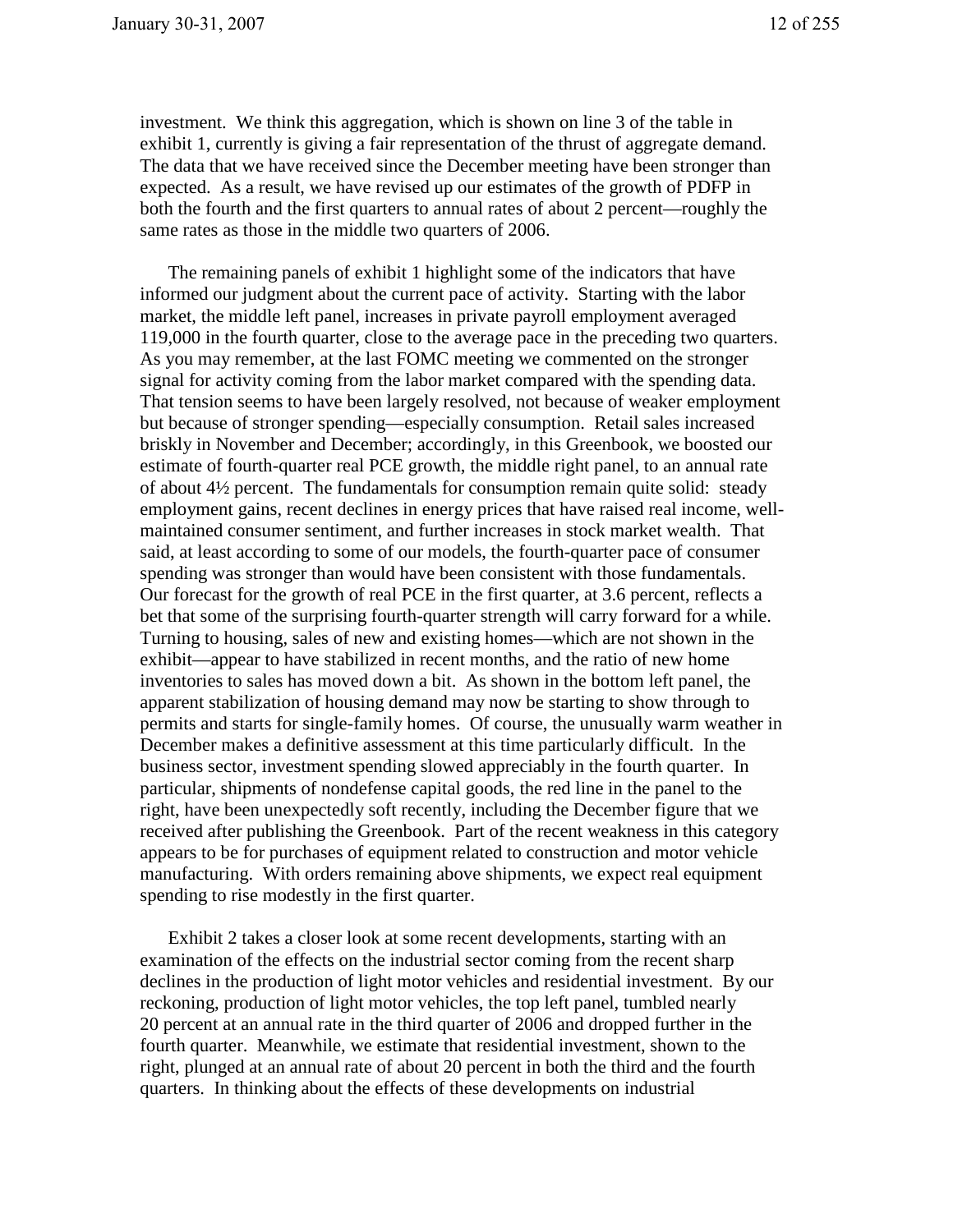production, we need to keep in mind the upstream effects. As noted in the bulleted items in the middle left panel, the drop in production of light motor vehicles affects IP not only through its direct effect on light motor vehicle manufacturing but also indirectly through its influence on production in upstream industries such as primary metals, tires, and, nowadays, semiconductors. In the case of construction, of course, all the IP effect comes through the influence on upstream industries—lumber, concrete, plumbing fixtures, and so forth. The table to the right shows the estimated effects on IP growth, including upstream effects, associated with the declines in the production of light motor vehicles and residential construction illustrated in the top panels. We have used input-output relationships to estimate the direct and upstream effects and then translated these effects into their IP contributions. Lines 2 and 3 show that, after we account for upstream influences, motor vehicles and residential construction were sizable drags on IP in the third and fourth quarters. Yet, as shown in line 4, the drag from those two sectors was not the whole story. Even so, we think the more likely track from here forward involves modest growth rather than a cumulative weakening of industrial activity, in part because we think that most producers have been moving reasonably promptly to address any emerging inventory problems.

The bottom panels widen the scope from the industrial sector to the economy as a whole and address the question of whether developments in less-cyclical industries have been helping support economic activity. My colleague Stephanie Aaronson divided the establishment survey employment data into three categories—highly cyclical industries, moderately cyclical industries, and acyclical industries—based on the correlation of individual industry employment changes with the GDP gap. The bottom left panel presents some history, with the highly cyclical grouping plotted by the black line and the moderately cyclical plotted in red. To keep the chart easier to read, the acyclical group is not plotted. The chart shows what you might have expected *ex ante*: Fluctuations in both series are highly correlated, but the amplitude of swings in the moderately cyclical is more damped. The panel to the right puts a microscope on the past few years—note the change in scale. As you can see, despite the step-down of employment gains in the highly cyclical industries, employment in the moderately cyclical industries has continued to grow apace. This suggests that the softness we've seen lately in residential construction and some parts of manufacturing has not spilled over to other parts of the economy.

That conclusion is an important factor that has shaped our view about the longerrun outlook for the economy—the subject of exhibit 3. As shown in line 1 of the table in the top panel, later this year the growth rate of real GDP is expected to move back up toward our estimate of the growth rate of potential, and it stays there in 2008. This basic pattern is unchanged from the last Greenbook. The bullets in the middle panel highlight some of the major forces shaping this projection. The most important is our forecast that the restraint from housing will diminish this year and that its contribution to GDP growth will turn slightly positive next year. Second, the recent declines in oil prices, plotted in the bottom left panel, have raised real income; we believe that the drag from the earlier increases in oil prices should dissipate in the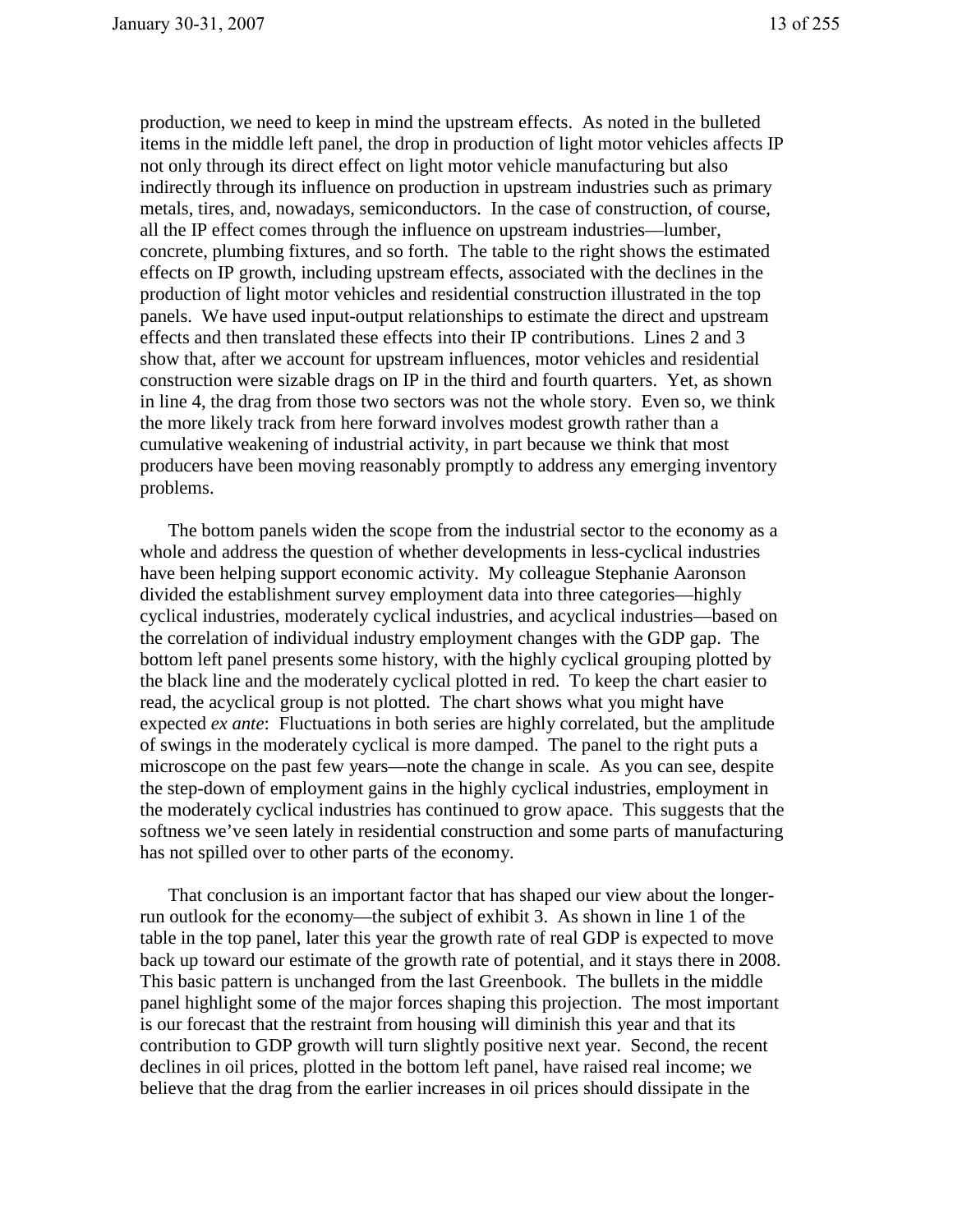near term, and over time the stimulus from the recent price declines should begin to predominate. Third, federal fiscal policy, the bottom right panel, also is a bit stimulative, although the impetus is projected to ebb over the next two years. Finally, given our conditioning factors, the assumed path of the nominal federal funds rate is consistent with a real funds rate that closes the output gap over time.

Exhibit 4 focuses on the components of PDFP. As I noted earlier, the leveling-off of home sales, the uptrend in mortgage applications, and the improvement in homebuying attitudes suggest that housing demand may be leveling off. The top panel shows the historical relationship between housing demand, as measured here by sales of new homes (the red line), and housing construction, shown here by singlefamily housing starts (the black line). The shaded areas highlight previous housing downturns as well as the current situation. As you can see, cyclical recoveries in sales and starts have generally been fairly coincident historically. You'll have to take my word for it, but this has been the case even when the inventory of unsold homes has been high. Accordingly, we think that the recent stabilization of sales should be accompanied soon by a stabilization of starts. Then, as sales move up, so should starts. The middle panels focus on the consumption forecast. We expect real PCE, the red bars in the left panel, to increase 2¾ percent this year and next. The forecast reflects two main crosscurrents. On the one hand, real income growth, the blue bars, is projected to be robust, reflecting, in part, continued increases in real wages as well as further employment gains. On the other hand, the wealth-income ratio, plotted by the black line in the panel to the right, falls in our forecast as house prices appreciate only about 1 percent per year. With slower gains in wealth, and spending gradually coming back into line with fundamentals after the current period of unexplained strength, the saving rate should rise.

The bottom panels present some details on the outlook for business fixed investment. As illustrated in the bottom left panel, total real outlays for equipment and software, excluding the volatile transportation equipment component, are projected to increase about 6 percent both this year and next. You can see from the red portion of the bars that the bulk of the support comes from spending for high-tech equipment as telecommunications service providers further expand their fiber optic networks and as businesses continue to invest in information technology equipment and software. We expect the contribution from the other equipment category (the blue portion) to narrow this year and then to edge up in 2008, largely reflecting the pattern of changes in the growth of business output. The bottom right panel shows our forecast for nonresidential structures excluding drilling and mining. The incoming information on construction outlays for nonresidential buildings and the forward-looking indicators that we monitor suggest that spending growth has downshifted. Accordingly, after rising 12¾ percent in 2006, real outlays for this component of nonresidential structures are expected to decelerate to a pace of 5½ percent this year. Our projection for 2008 brings growth in this component of nonresidential structures down to its long-run average. Bill will now continue our presentation.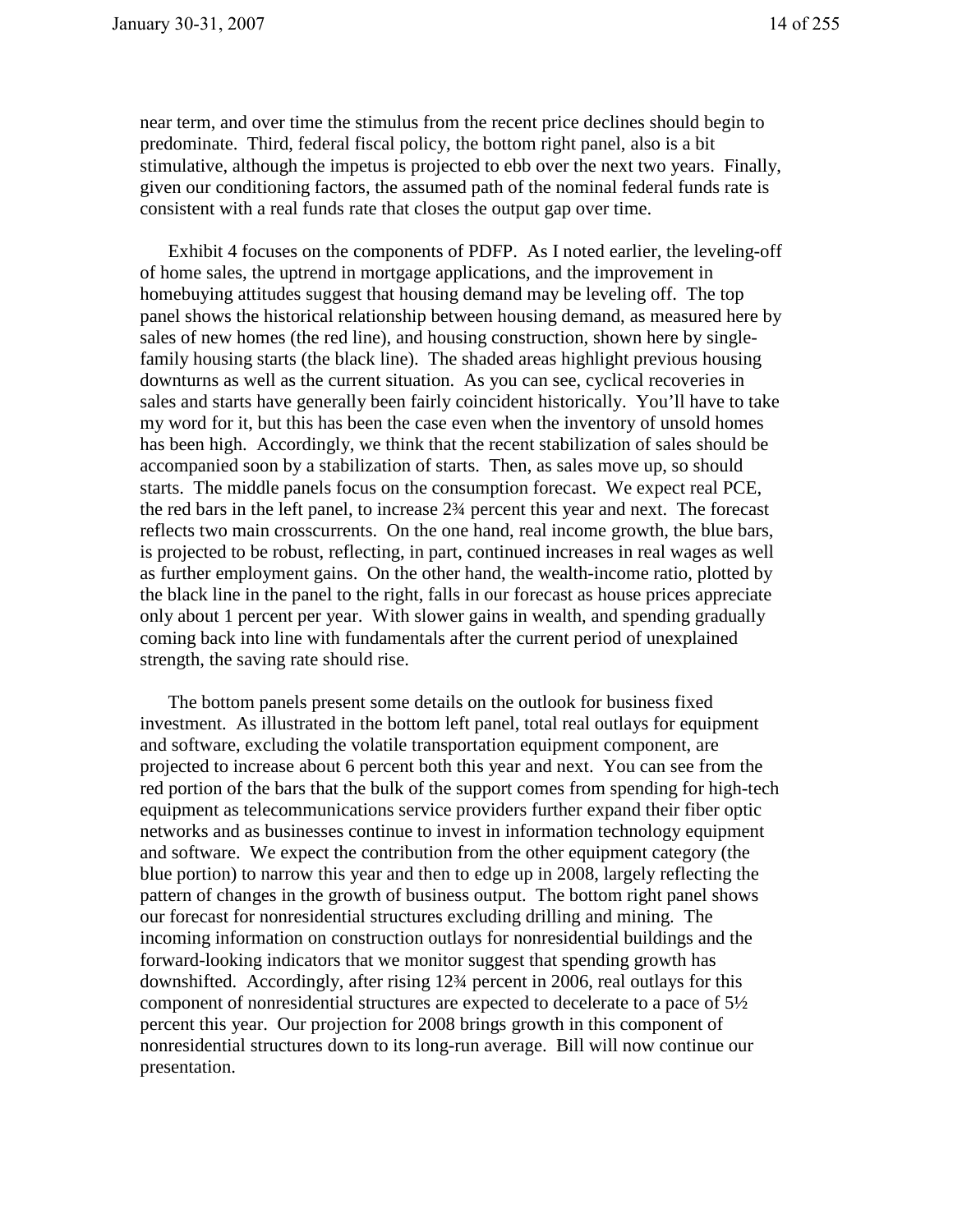MR. WASCHER. The top panel of exhibit 5 summarizes our assumptions about the supply side of the economy. As indicated in line 1, we assume that potential output growth will edge down over the forecast period, from 2.7 percent in 2006 to 2.5 percent in 2008. This slowing primarily reflects our assumptions about trend hours growth (line 2), which steps down from about  $\frac{3}{4}$  percent last year to  $\frac{1}{2}$  percent in 2008 because of a steepening downward trend in the labor force participation rate and a gradual slowing of population growth. Although we are comfortable with these assumptions—and, indeed, have not made any changes to them in this projection we do see risks on both sides of our point estimates. For example, as shown in the middle left panel, many outside forecasters are basing their projections on a significantly higher estimate of potential output—in some cases above 3 percent per year. We suspect that these differences, at least in part, reflect different views about the underlying trend in the labor force participation rate.

The participation rate and our estimate of its trend are shown in the middle right panel. As indicated by the black line, labor force participation has risen about  $\frac{1}{2}$  percentage point since its trough in early 2005. Some forecasters appear to have taken this increase as a signal of faster labor force growth going forward. However, we see it as largely a cyclical response to steady employment growth and a tighter labor market, and we expect it to be reversed in the near future as the pace of hiring slows and the underlying demographic forces show through. In part, our view reflects the fact that the participation rate tends to rise above its trend when the unemployment rate is low. Periods in which the unemployment rate was below the staff's estimate of the NAIRU are denoted by the yellow shaded areas in the chart, and the current gap between the actual participation rate and our estimate of the trend does not appear to be outsized relative to historical norms. In addition, as shown in the bottom left panel, the increase in the participation rate over the past couple of years has been fueled by a rise in the percentage of individuals who moved directly from out of the labor force to a job; this flow also exhibits noticeable sensitivity to labor market tightness. That said, some groups have behaved differently than our models would have predicted. On the one hand, the participation rate of older individuals, shown by the red line in the bottom right panel, has risen steadily for some time, presenting an upside risk to our forecast. On the other hand, participation among teenagers (the black line) has remained surprisingly low, and there are undoubtedly downside risks to our forecast of an upturn for this segment of the population.

Exhibit 6 describes another source of tension in the recent data that may have implications for our estimate of potential output. As shown in the top left panel, our standard Okun's law simulation (the red line) suggests that the unemployment rate (the black line) fell more last year than would have been expected given our current estimate of real GDP growth in 2006. In the baseline forecast, we assume that an increase in the unemployment rate causes that gap to disappear gradually, an assumption that does not seem unreasonable given that the error in Okun's law at the end of last year was within the bounds of historical experience. However, other interpretations are possible as well. One possibility is that current estimates of real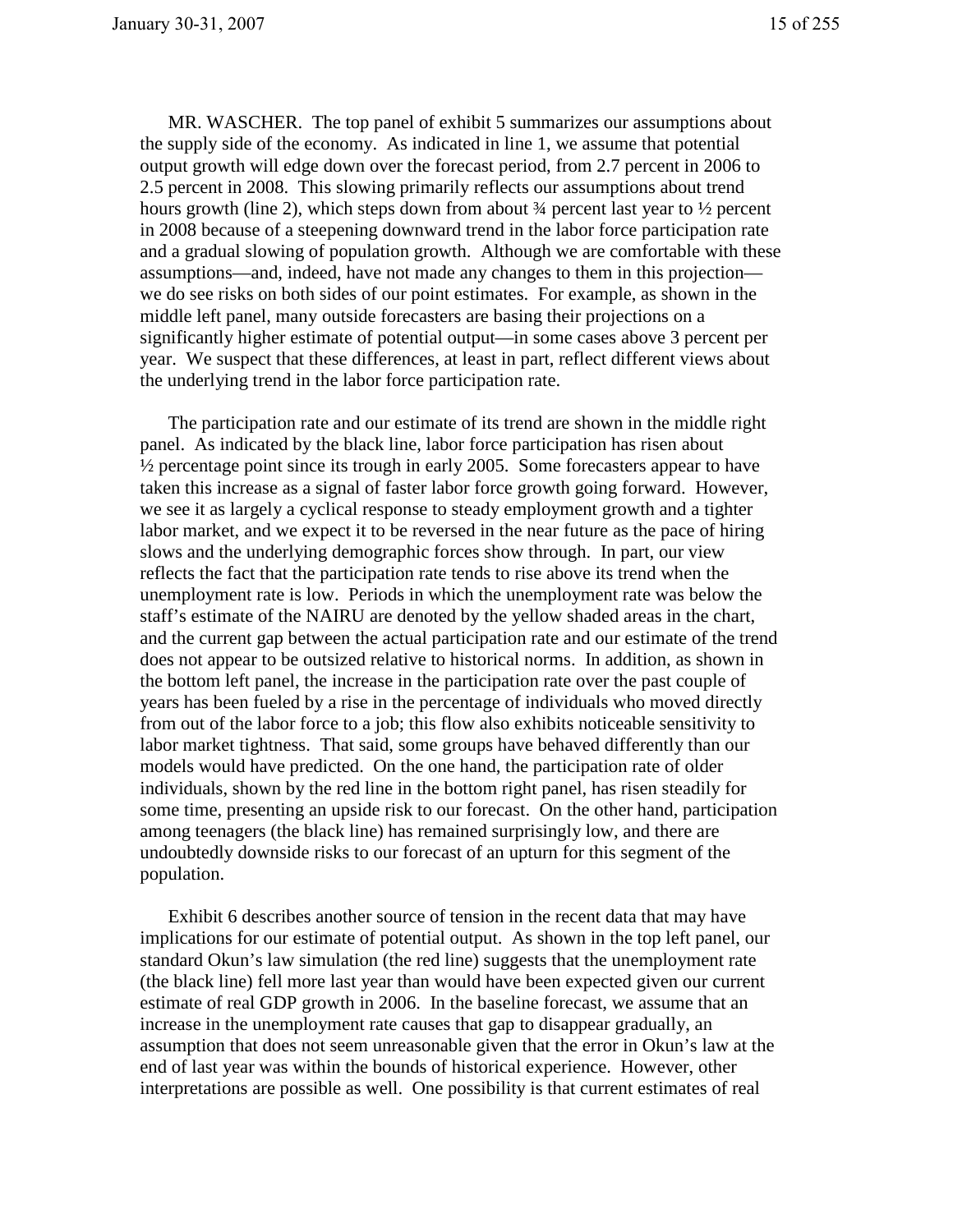GDP understate economic growth last year. One piece of evidence in support of this hypothesis is shown in the top right panel. We currently estimate that real gross domestic *income* rose 4 percent in 2006, about ¾ percentage point more than real GDP. As shown by the green line in the top left panel, if we replace real GDP growth with our estimate of real GDI growth over the past year and re-run the Okun's law simulation, the actual unemployment rate in the fourth quarter lines up very closely with its simulated value.

An alternative interpretation of the recent error in Okun's law is that potential output growth was weaker last year than we have assumed—perhaps because of a downshift in structural productivity growth. The middle and bottom panels address this possibility. As shown by the difference between actual productivity growth (the black line in the middle left panel) and a simulation from our standard model (the red line), labor productivity decelerated much more last year than the model would have expected. As shown in the panel to the right, a purely statistical model based on a Kalman filter would have responded to the incoming data since March of last year by cutting its estimate of structural productivity growth by a full percentage point. In contrast, because we place less weight on the recent data that have not yet been through an annual revision, we have reduced our own estimate by only 0.6 percentage point. The bottom panels provide a couple of reasons for our reluctance to lower our estimate of structural productivity growth as much as the statistical model would have lowered it. First, as shown on the left, labor productivity in the nonfinancial corporate sector was quite strong last year. In part, the better performance of productivity in this sector reflects the fact that its output is measured from the income side of the accounts and thus incorporates the difference between GDI and GDP noted above. In addition, this component omits some sectors that are notoriously difficult to measure. Second, as shown on the right, a measure of productivity that excludes the residential construction industry also held up fairly well last year, suggesting that much of the deceleration in nonfarm business productivity may be cyclical. As shown in the middle panel, all told we expect actual labor productivity growth to step back up to an annual rate of about 2½ percent by the middle of this year as businesses reduce the pace of hiring in lagged response to the slower rate of output growth in recent quarters.

The implications of this forecast for the labor market are shown in the top panels of exhibit 7. In particular, gains in nonfarm payroll employment—shown by the black line in the top left panel—are projected to slow to about 60,000 per month by the second half of this year. This pace is somewhat below our estimate of trend employment growth—the red line. As a result, the unemployment rate—shown in the top right panel—drifts up to just under 5 percent, our estimate of the current level of the NAIRU. To help gauge whether the estimated gap between the unemployment rate and the NAIRU is sending an appropriate signal about the degree of tightness in the labor market, I have included some other measures of slack in the remaining panels of this exhibit. As shown in the middle left panel, the job openings rate from the BLS's JOLTS (Job Openings and Labor Turnover Survey) rose over the second half of last year to its highest level since early 2001. Because the job openings rate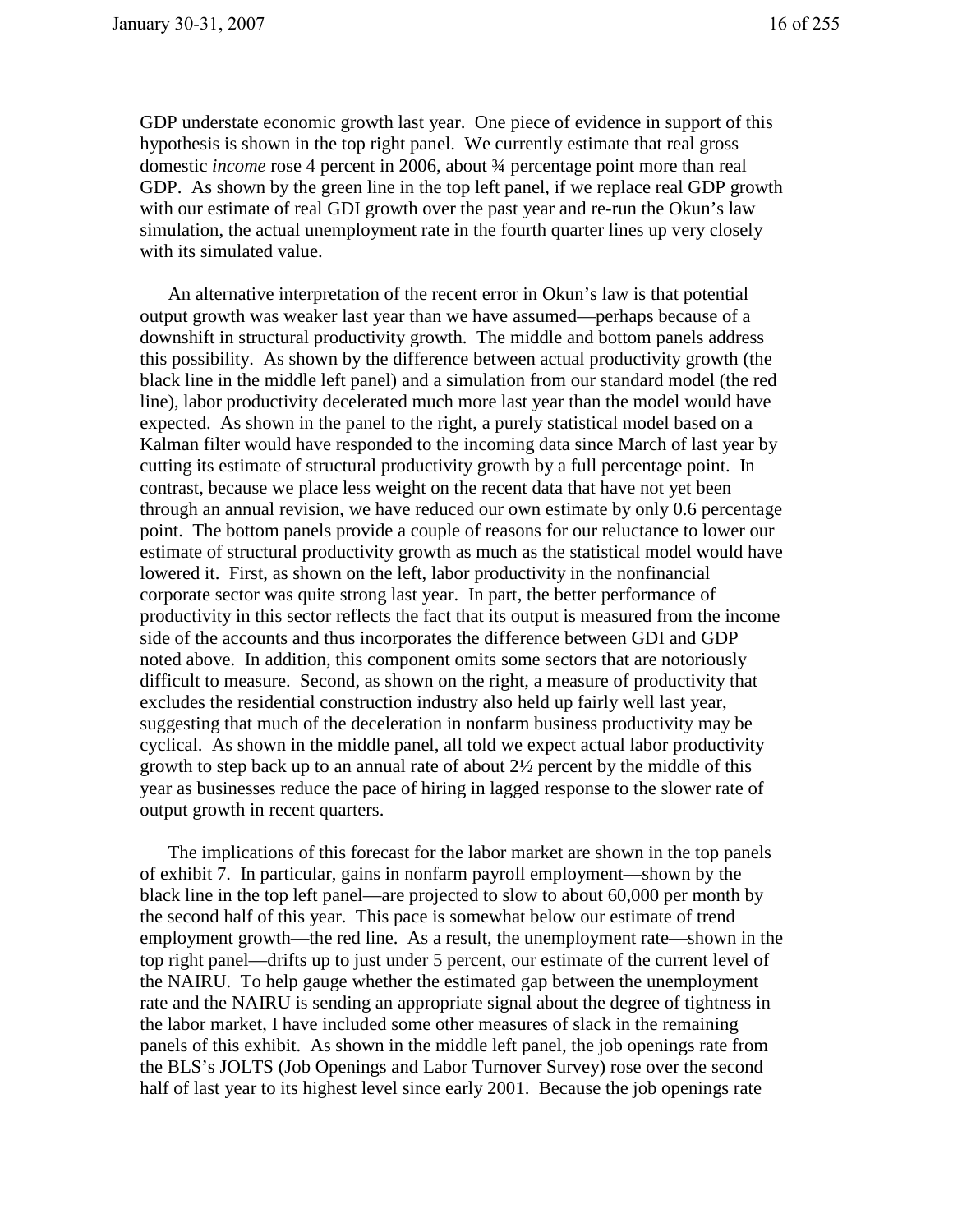has such a short history, its equilibrium level is difficult to estimate. However, we can learn something by combining the openings rate and the unemployment rate to form the Beveridge curve shown to the right. The curve is estimated using data from the first quarter of 2001 through the fourth quarter of 2006, with the openings rate on the vertical axis and the unemployment rate on the horizontal axis. The relationship between job openings and unemployment appears to have been fairly stable in recent years, which suggests that the NAIRU has not changed materially over that period. Moreover, the latest data point is in the far upper left portion of the graph—the segment of the curve indicative of a tight labor market. Two other margins of slack are shown in the lower two panels. The bottom left shows the percentage of employed persons working part time because of slack work at their firm or because they couldn't find a full-time job. This measure has moved down over the past couple of years and is currently below its average level in the second half of 1996 an earlier period when we thought that labor markets were roughly in equilibrium. Also, as shown to the right, the capacity utilization rate in manufacturing remains a little above its long-run average level.

Exhibit 8 presents the inflation outlook. Despite our view that labor and product markets are tight, other influences on our inflation projection have been more favorable than we were expecting at the time of the last Greenbook. Perhaps most notably, the recent data on core consumer prices—shown in the top left panel—have been lower than expected. Core PCE prices were about unchanged in November and, based on the latest CPI reading, we expect an increase of only 0.2 percent in December. As a result, as shown in the second column of the table, we have marked down our estimate of core PCE inflation in the fourth quarter by  $\frac{1}{2}$  percentage point, to an annual rate of 2.1 percent. As shown in the top right panel, the lower path of oil prices led us to revise down our projection of consumer energy prices. These lower prices directly pull down our forecast for total PCE prices; they also imply somewhat smaller indirect effects from energy costs on core prices over the forecast period. As shown in the middle left panel, a higher exchange value of the dollar in this forecast led us to reduce the projected path of core nonfuel import prices. The combination of these various influences led us to shave our projection for core PCE prices—line 4 of the middle right panel—by 0.1 percentage point in both 2007 and 2008, to 2.2 percent and 2.0 percent respectively. As before, the slight downward trajectory to core inflation reflects our projections of waning indirect effects of the earlier increases in energy and other commodity prices, declining relative import prices, and a deceleration in shelter costs.

In light of my earlier discussion of the risks to our assumptions about potential output growth, the bottom panels present one alternative simulation from the Greenbook, in which we assume both a higher trend for the labor force participation rate and slower growth in structural productivity. Specifically, we calibrated the simulation so that overall potential output growth was essentially the same as in the baseline forecast, but with structural productivity growth ½ percentage point weaker and trend hours growth  $\frac{1}{2}$  percentage point stronger. As shown in the bottom left panel, this change to the composition of potential output growth has little effect on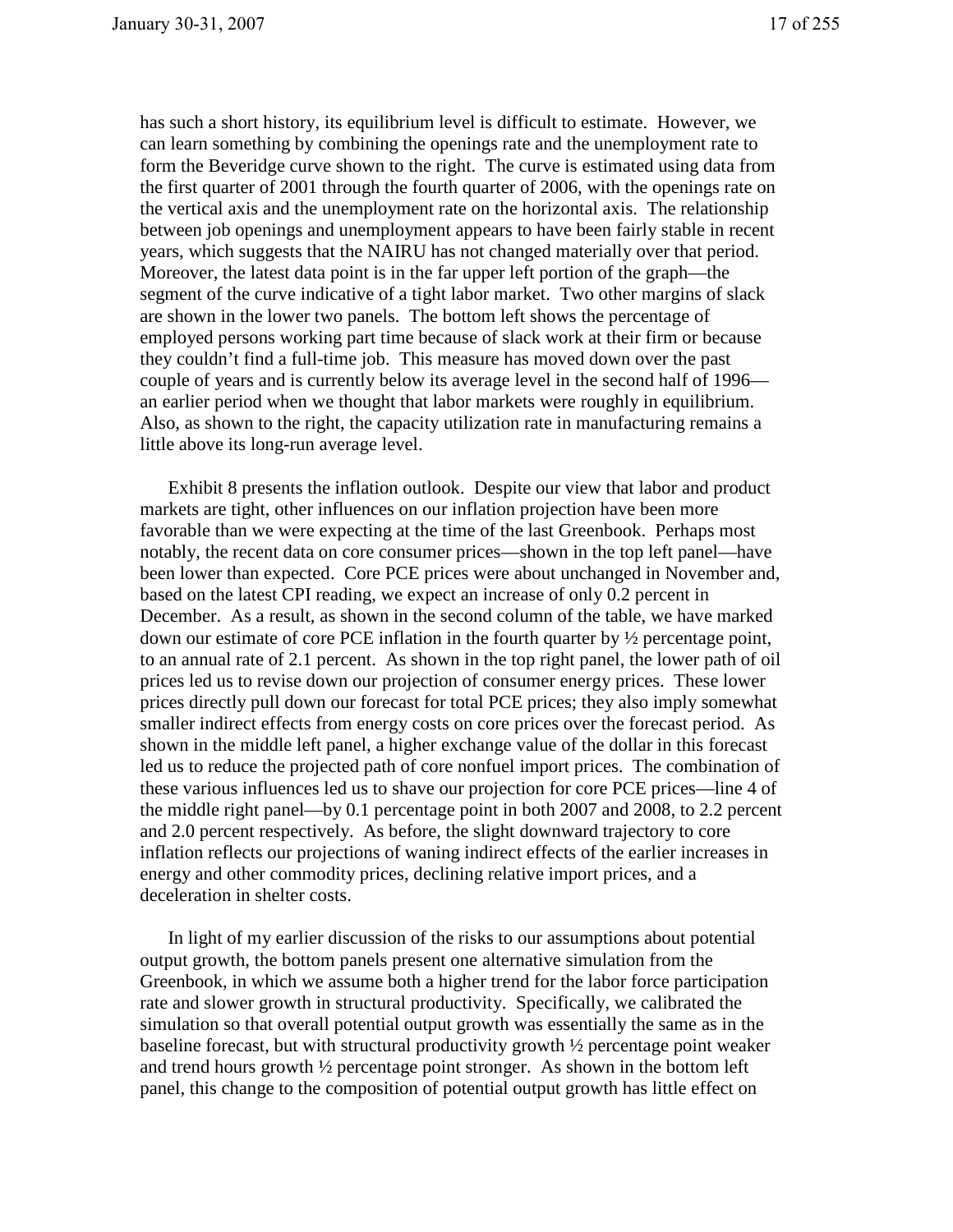aggregate activity and the unemployment rate. However, the implications for inflation—the middle panel—are noticeable, with core PCE inflation moving up toward 2½ percent next year because of the effects of lower structural productivity growth on trend unit labor costs. Joe will now continue our presentation.

MR. GAGNON. Your first international exhibit (exhibit 9) covers recent market developments. As shown by the green line in the top left panel, oil prices dropped further this month, bringing the West Texas intermediate spot price back to pre-Katrina levels. The IMF index of nonfuel commodity prices (the red line) was little changed this month after a year of remarkable increases. Readings from futures markets imply a flattening out of nonfuel commodity prices and only a moderate increase in oil prices going forward. The top right panel shows that our real tradeweighted dollar indexes declined on balance last year. In recent weeks the dollar rebounded modestly against the major industrial-country currencies (the red line), but we estimate that it continued to decline in real terms against the currencies of our other important trading partners (the green line). As usual, our forecast calls for a small downward trend from current levels, reflecting our belief that the risk of significant depreciation is slightly greater than the risk of significant appreciation, owing to the unsustainably large U.S. trade deficit. The bottom panels report equity market indexes, with industrial countries shown on the left. The lines are set to equal 100 in March 2000, the previous peak month for the Wilshire 5000. Equity prices have risen broadly across the industrial countries over the past two years and are now just above their March 2000 levels in the United States, the United Kingdom, and Japan, but not in the euro area (the red line). For major emerging markets, on the right, equity indexes are well above March 2000 levels. In Mexico (the blue line), equity prices have more than tripled over this period. In Thailand (the green line), the government's recent attempts to slow capital inflows and relieve upward pressure on the currency have taken their toll on equity prices, but contagion to other emerging equity markets has been minimal. Overall, commodity and financial market developments are consistent with expectations of strong global growth.

Exhibit 10 focuses on financial flows between emerging markets and industrial countries. As shown in the top left panel, the major developing regions have continued the downward trend in their reliance on external borrowing. Fiscal deficits have declined in most countries, and many governments have turned increasingly to local, rather than external, borrowing. The panel to the right shows that yield spreads on dollar-denominated sovereign debt of emerging market countries have dropped to historically low levels.

But emerging markets, in the aggregate, have gone much further than just reducing their borrowing. In recent years, emerging markets have experienced record outflows of official capital (the gold bars in the middle panel). These official outflows are composed of the accumulation of foreign exchange reserves, the servicing and paying down of sovereign debt, and the purchase of foreign assets by government-run investment funds such as the Kuwait Investment Authority. In all the emerging market regions, official capital outflows have recently exceeded current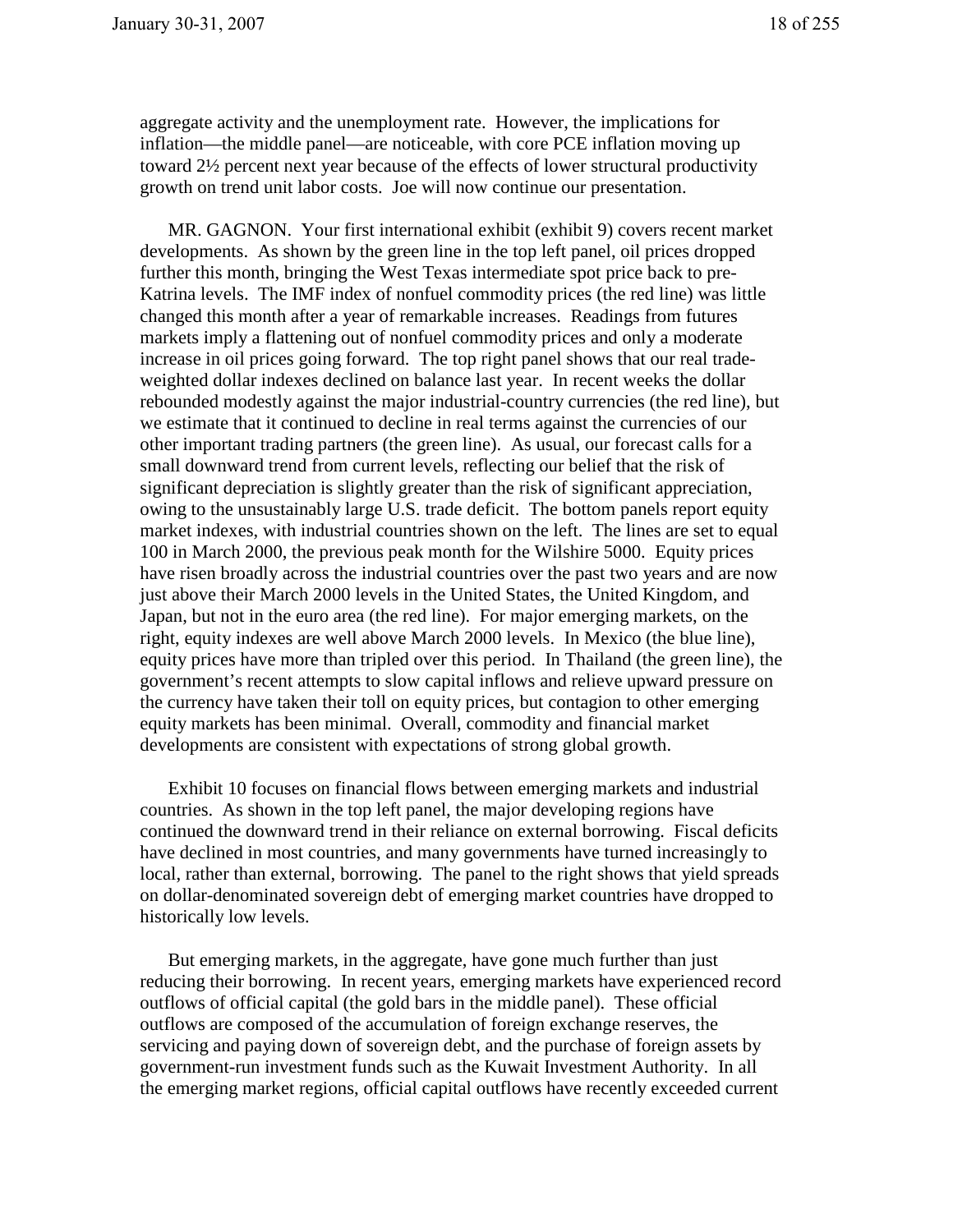account surpluses (the blue bars), which are themselves at record levels. For example, the IMF estimates that in 2006, governments in emerging Asia invested on balance \$270 billion outside their borders, a sum that greatly exceeds their combined current account surplus of \$185 billion. Most of these official flows have taken the form of additions to foreign exchange reserves, as governments have built up war chests against future financial crises and sought to counter upward pressures on their currencies.

The bottom panel looks at these flows from the point of view of the industrial countries, plotting aggregate emerging market net official flows (the gold bars) relative to industrial-country GDP, with negative values denoting net flows into the industrial countries. The statistical accounts do not report the destinations of all these flows, but the available evidence suggests that the overwhelming majority is destined for the industrial countries. Before 2003, net official inflows or outflows from the emerging markets had never exceeded 1 percent of industrial-country GDP. But since 2003, things have changed. Net official outflows from emerging markets are now estimated to equal 2½ percent of the combined GDP of the industrial countries. As shown in the panel, the timing of this unprecedented increase in net official flows corresponds well with the puzzling decline in real short-term interest rates in the industrial countries (the green line) that persisted long after industrial-country GDP growth (the purple line) rebounded from the slowdown early in this decade. The evidence suggests that aggregate policy-driven capital flows from the emerging markets may be an important factor behind low real interest rates in the industrial countries. Moreover, low real rates are not limited to short-maturity instruments.

The top panels of exhibit 11 show that ten-year indexed bond yields are also low and have been for several years in the major industrial countries. These rates have ticked up over the past month or two, but only by a small amount. Long-term inflation compensation (shown in the middle row of panels) remains contained. Indeed, in Japan and Canada (the two panels on the right) inflation compensation has moved down in recent months. In the euro area and the United Kingdom (the two panels on the left), where inflation compensation lingers above policymakers' targets, we project modest additional policy tightening early this year, shown in the bottom row of panels.

Despite recent and expected future inflation rates close to zero, the Bank of Japan seems poised to tighten gradually over the next two years. In Canada, policy is expected to remain on hold. If these projections prove to be the peak policy rates for this cycle, they will be the lowest cyclical peaks for short-term interest rates in these countries for at least forty years. Nevertheless, we judge that these policy stances are likely to be consistent with low and stable inflation this year and next. The large capital inflows and low real interest rates in the industrial countries have contributed to rising housing prices in many of these countries. Higher home prices in turn have stimulated housing construction. The top panel of exhibit 12 shows that the extent and timing of the house-price boom differs markedly across countries. The Netherlands (the blue line) was one of the leaders of the global housing boom, with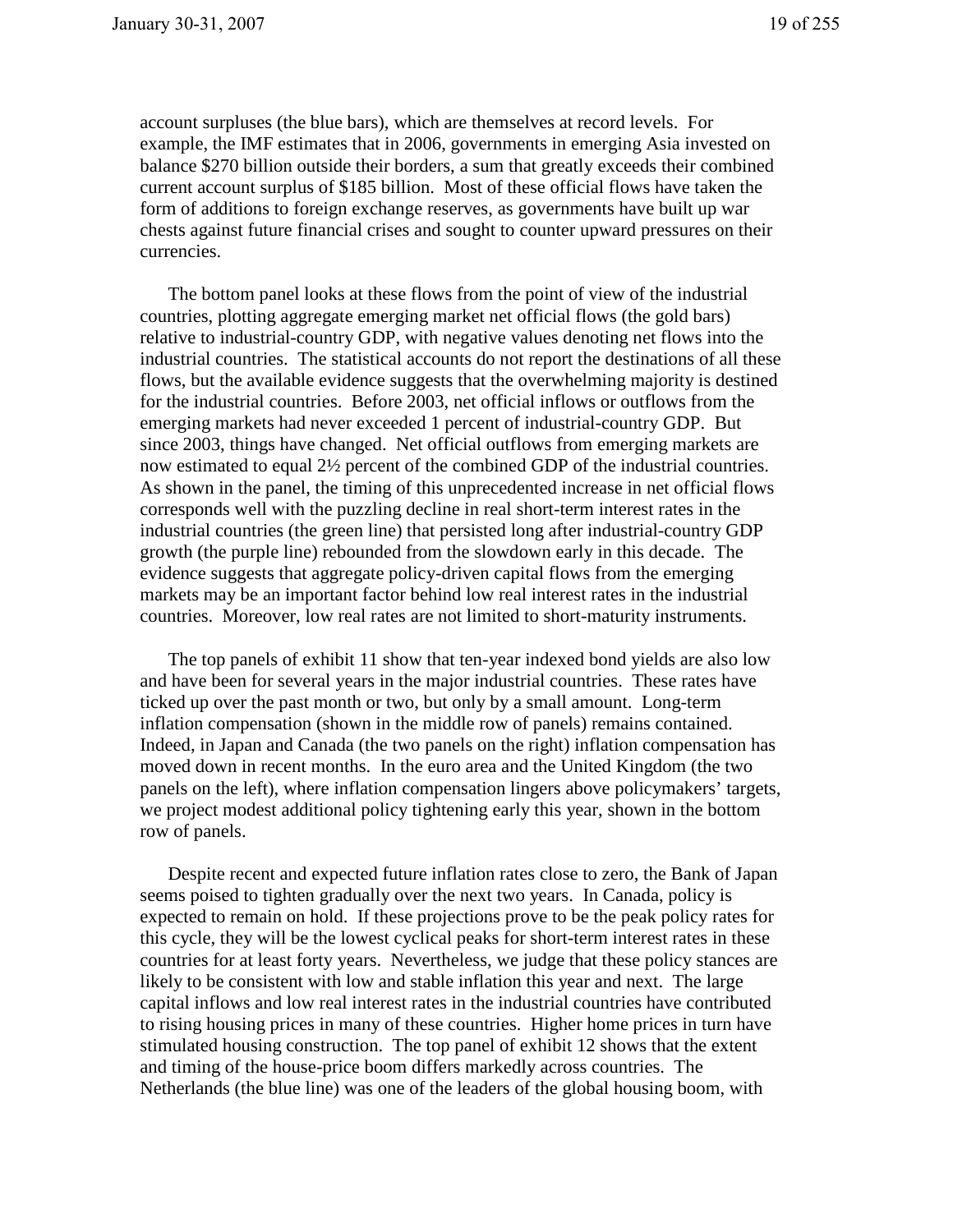prices rising continuously since the early 1990s, though at much slower rates in recent years. Japan (the green line), on the other hand, is a notable exception to the trend of rising house prices in recent years, reflecting the lingering effects of the bursting of the 1980s asset bubble and Japan's extended economic slump. The middle panels focus on two countries that experienced strong house-price increases (the purple lines) early in this decade but where house-price increases subsequently halted, at least temporarily. In both Australia and the United Kingdom, as in the United States, residential investment (the green lines) responded positively to higher house prices. In Australia, on the left, real house prices have been flat for the past three years, and residential investment has declined gradually about 1 percentage point of GDP, though it remains above its historical average. In the United Kingdom, on the right, house prices stabilized in 2005 and picked up again modestly last year. Despite lower house-price inflation, residential investment has continued to rise toward historically high levels. The relevance of these foreign experiences for the United States is difficult to gauge, but they provide some support for Larry's forecast that the downturn in U.S. housing is nearly over.

In light of the signals from financial and commodity markets, as well as other real-side indicators, we project continued solid growth in the foreign economies at rates that are not likely to strain resources or to put upward pressure on inflation. As shown in the bottom panel, total foreign growth (line 1) is estimated to have stepped down last year from 4½ percent in the first half to about 3½ percent in the second half, and it is projected to remain around  $3\frac{1}{2}$  percent over the forecast period. This projection is about 1 percentage point stronger than the staff's projection for U.S. growth, shown at the bottom of the panel. The foreign industrial economies (line 2) overall are projected to grow at about the same rate as the United States, Japan a bit slower (line 4), and Canada a bit faster (line 5). The emerging market economies (line 6) are projected to grow at nearly twice the pace of the industrial economies over the forecast period. We expect that emerging Asia (line 7) will continue to grow very rapidly and that Latin America (line 8) will grow at a solid, though not exceptional, rate. Our forecast assumes that the Chinese government will take additional measures if necessary to reduce the growth rate of investment, and we project that Chinese GDP growth will be slower this year than last. But the risks to our growth forecast for China are probably greater on the upside.

Exhibit 13 provides an assessment of what all these foreign influences mean for the U.S. economy. Overall import prices, the black line in the top left panel, fell sharply last quarter and are projected to continue to fall in the current quarter, primarily owing to the drop in the price of imported oil. As oil prices stop falling and begin to move gradually back up, overall import price inflation should turn positive. Prices of imported core goods (the red line), which exclude oil, gas, computers, and semiconductors, rose at a rate of nearly 4 percent in the middle of last year, primarily owing to sharply higher prices of nonfuel commodities. With commodity prices projected to stabilize and with only a small depreciation of the dollar in our forecast, prices of imported core goods should increase at a subdued pace over the next two years.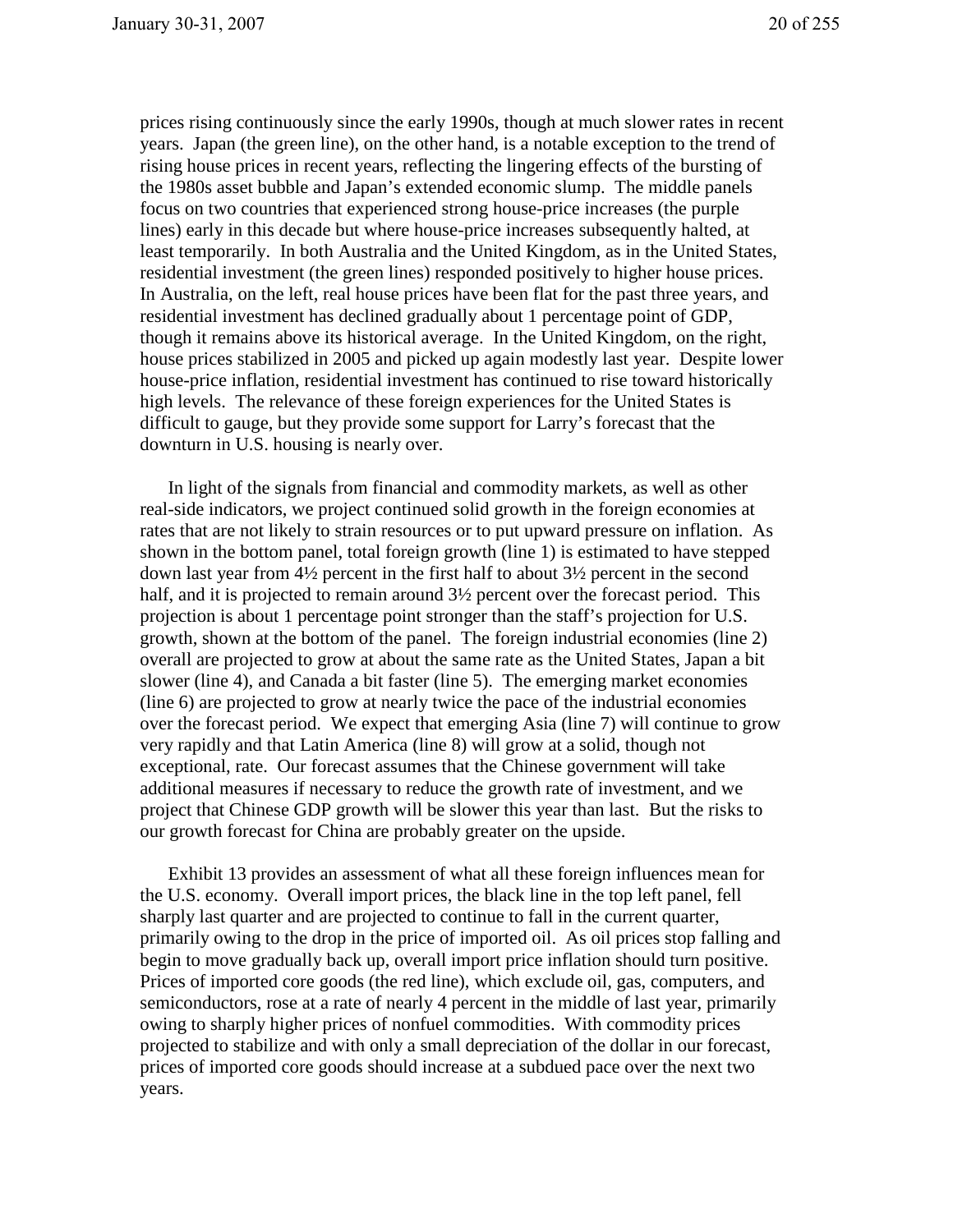The contributions of exports and imports to U.S. GDP growth are shown in the lower panel. We now estimate that the external sector made a positive arithmetic contribution to growth last year, the first positive annual contribution since 1995. Import growth stepped down from previous years as U.S. GDP grew more slowly. Export growth benefited from robust foreign economic activity, but exports turned out even stronger than our models project. Line 1 in the top right panel shows that, for the first eleven months of last year at an annual rate, exports of goods grew 10½ percent from the previous year in real terms. Lines 2 through 4 show that three categories of capital goods—aircraft, machinery, and semiconductors—contributed nearly half of total export growth. Although it is possible that blistering growth rates in exports of these goods may continue, we base our forecast on a return of export growth to a rate more consistent with historical relationships. With the vast majority of aircraft production being exported in recent months and with aircraft factories running at high utilization rates, further large increases in exports from this sector, at least, do not seem likely.

Returning to the bottom panel, we project that the negative arithmetic contribution of imports (the red bars) to GDP growth will outweigh the export contribution (the blue bars) in 2007 and 2008 by about ¼ percentage point (the black line). This projection is driven by the historical tendency of U.S. imports to grow at a much faster rate than U.S. GDP. In addition, the larger value of imports relative to exports means that, even if imports and exports were to grow at the same rate, the negative contribution of imports would be greater than the positive contribution of exports. The projected strong growth rates of foreign GDP, discussed in your previous exhibit, are not large enough to outweigh these factors over the next two years. On balance, relative prices have little effect on net exports over the forecast period, as the real trade-weighted dollar has moved in a relatively narrow range over the past couple years and is not projected to move substantially over the forecast period. And now Larry will complete our presentation.

MR. SLIFMAN. The final exhibit presents your forecasts for 2007 and 2008. I'll be mercifully brief. The central tendency shows real GDP increasing 2½ to 3 percent this year and roughly the same next year, with the unemployment rate holding in the range of 4½ to 4¾ percent during both years. The central tendency of your projections sees the core inflation rate falling ¼ percentage point over the next two years. That concludes our prepared remarks, Mr. Chairman. I'll be happy to take your questions.

CHAIRMAN BERNANKE. Thank you. That was very interesting. I have a couple of

questions about your counterfactuals. In exhibit 6, you look at the simulated rate of

unemployment, assuming that gross domestic income is the true measure of output, and you find

that unemployment fits Okun's law. But then below you also use GDI to measure productivity.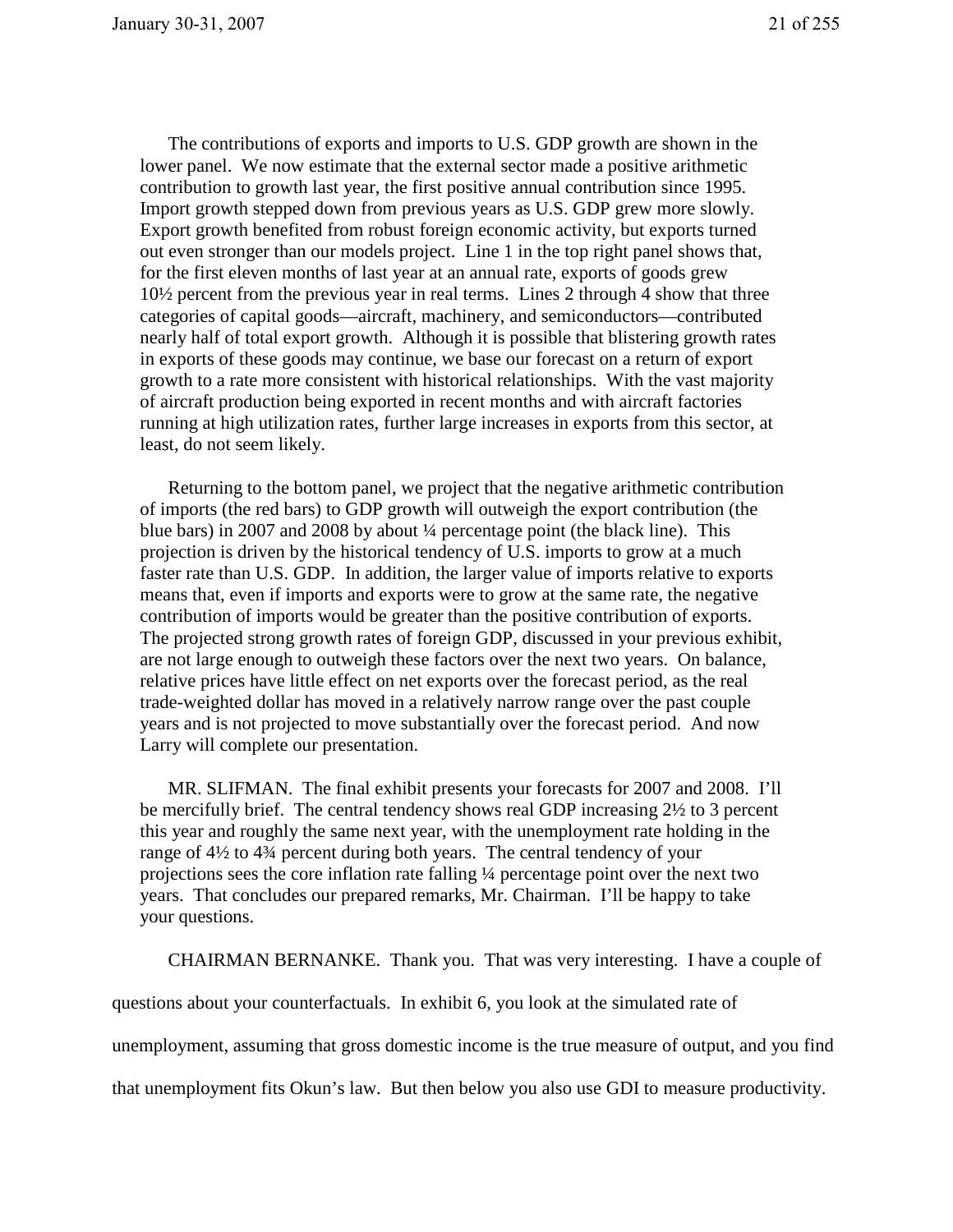You're not doing the same thing in both simulations, right? If you assume that GDI measures output and use it to calculate both Okun's law and productivity, I think the puzzle comes back. I think you just increased potential output, and you're back to where you started.

MR. WASCHER. That's right. The potential output measures are based on a GDP concept, and productivity in the nonfarm business sector is the measure of structural productivity that we're using for potential GDP. The upper panel is just to illustrate what might happen if, for example, the real GDP numbers for last year were revised up to show the same growth rate that GDI shows now.

CHAIRMAN BERNANKE. Okay. The other question is about exhibit 8, where you consider a simulation with a decline in productivity and an increase in labor participation and you get a higher rate of core inflation. In that simulation, the decrease in productivity and the increase in participation offset each other, on both the aggregate demand side and the aggregate supply side, and the result is, of course, that the unemployment rate doesn't change so that demand-supply balance is unchanged. I assume the reason you get inflation is that nominal wages are sticky, and therefore, as productivity slows, labor costs go up and firms can push them through. I guess I would question whether that's realistic, for two reasons. One is that this increase in unit labor costs is clearly temporary, and I think we tend to believe that longer increases are needed to affect pricing. The other reason is that with the demand-supply balance unchanged, why would firms be able to pass through those costs in this scenario when they couldn't raise prices absent that increase in unit labor costs?

MR. WASCHER. Well, real wages wouldn't be different, but the adjustment could come either through flexible nominal wages or faster increases in prices. In the FRB/US model, which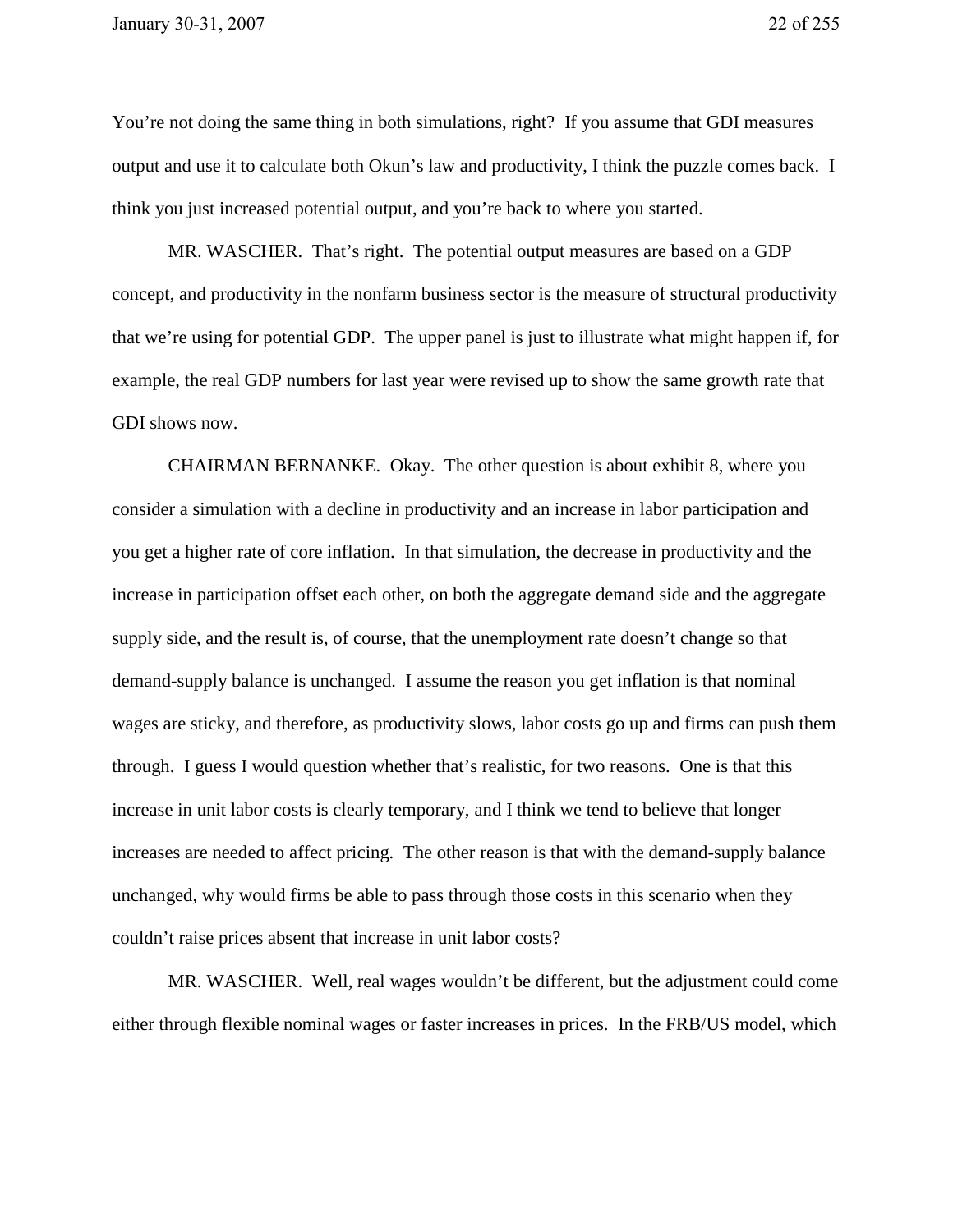is used to generate these simulations, trend unit labor costs do cause an increase in the rate of price inflation, which is what you see here, and that helps equilibrate the labor market.

MR. STOCKTON. For a given level of resource utilization, you're getting more cost pressures, and you're getting more upward pressure on prices. So it's not a matter of their absorbing all of it in their profit margins when they've got that increase in costs. You're absolutely right. In our basic framework, we don't think that actual year-to-year unit labor costs influence overall price setting. It is in some sense a trend unit labor cost measure, and that actually was incorporated in FRB/US through a moving average or a set of lags. So there is still some upward pressure on trend unit labor costs coming about through the slower productivity growth, some of which in essence would be perceived to be lower trend productivity.

CHAIRMAN BERNANKE. You also have to assume that the Fed accommodates with increased nominal GDP growth as well.

MR. STOCKTON. Correct.

 CHAIRMAN BERNANKE. Thank you. Are there other questions for our colleagues? President Fisher.

 MR. FISHER. Just to follow up on your point and go to exhibit 12, about foreign GDP growth rates, which Joe talked about. In terms of any pressures on unit labor costs that you see developing, I didn't quite catch your statement, or I may have misinterpreted it, but basically I thought I heard that these growth rates are not likely to lead the inflationary pressures.

MR. GAGNON. That's correct.

 MR. FISHER. So I would be curious as to what your observation is in terms of trend unit labor costs in our important trading partners.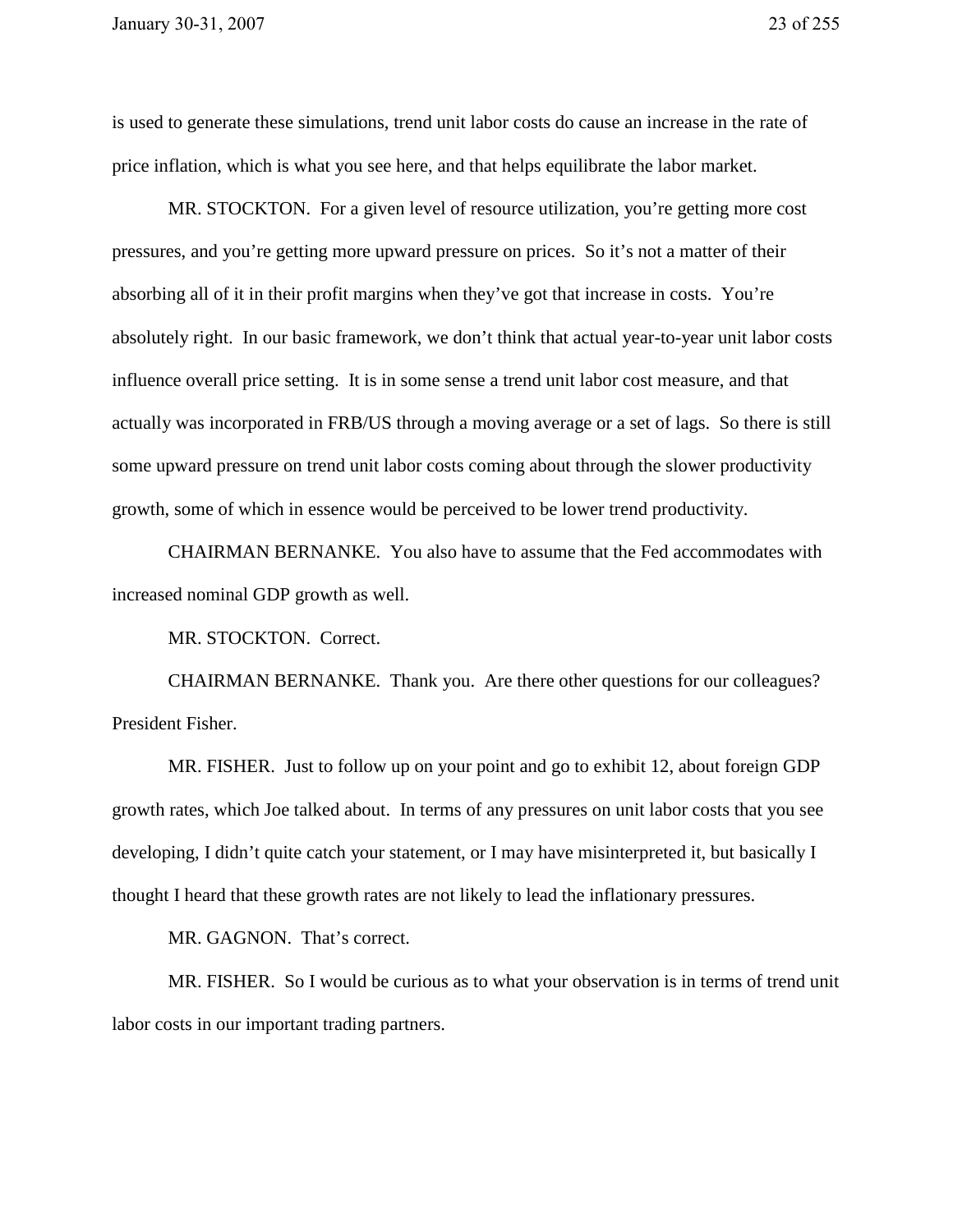MR. GAGNON. Actually, I'm not sure of the answer about unit labor costs per se, but these growth rates are close to what we think these countries can sustain without exceeding their capacity limit.

MR. FISHER. So it's a gap analysis.

MR. GAGNON. They are close to what we think their potential rates are, and they don't seem to be above or below their potential rates by very much in the aggregate. There are a few exceptions, of course—Argentina, perhaps, and Venezuela.

MR. FISHER. Thank you.

CHAIRMAN BERNANKE. President Stern.

MR. STERN. I want to see if I understood something you said that pertained to exhibit 13. I think you said that U.S. exports were stronger than expected—stronger than the models would have predicted in '06—even though growth abroad turned out to be quite strong. Is that right?

MR. GAGNON. Yes.

MR. STERN. By about what order of magnitude? I'm just trying to determine whether this was really significant or we're talking about a tenth or two.

MR. GAGNON. Well, the export contribution to GDP growth last year was about ⅓ percent, and I would have to check, but I'm guessing that it might have still been zero if we hadn't had this surprise. It would have been close to zero. I can check on that.

MR. STERN. Well, you can let me know later.

MR. KOHN. May I follow up on that?

CHAIRMAN BERNANKE. Governor Kohn.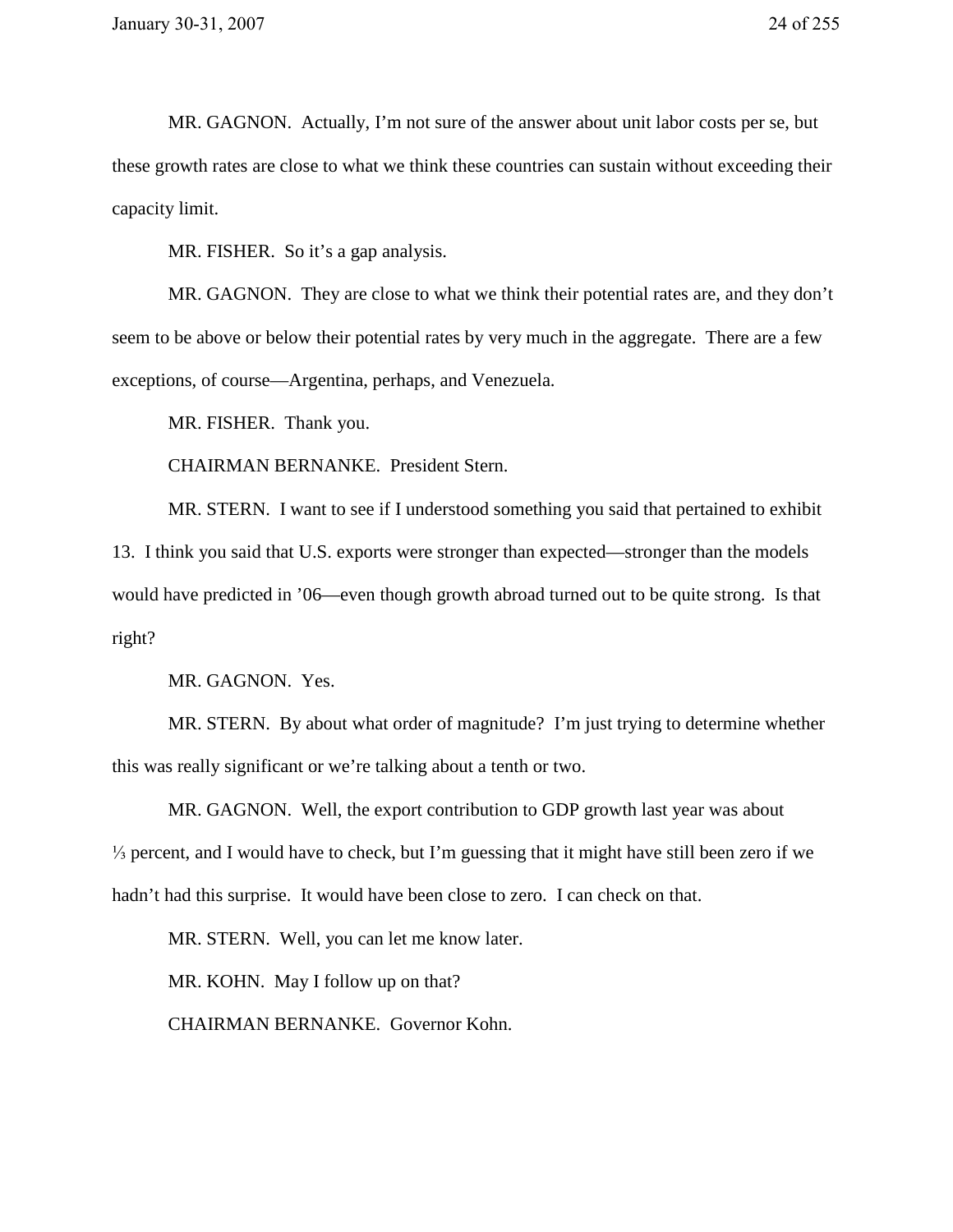MR. KOHN. On the same chart, Joe, I was wondering whether there is any evidence that the foreign demand for our exports, that elasticity, is coming into closer alignment with our demand for imports. That difference has really been driving the trade imbalance, and I was looking for little clues that this wasn't all special factors, that maybe they're catching up to us in their appetites for imports.

MR. GAGNON. This topic is actually close to my heart in terms of research, and I wish I could say it was so and maybe it will be so. [Laughter] I thought it was so around 2000, when we had really strong exports we couldn't explain, and then it all went away with the recession of 2001-02, and it's only now coming back. But I looked at a lot of other countries, and it does seem that you can explain these differences between export and import elasticities based on potential growth rates. The one country that seems to fit the worst is the United States, and I have never understood why the most important country is the one that doesn't fit. I won't go into details, but there are theoretical reasons to believe that, indeed, you shouldn't expect such elasticities to be structurally different.

## CHAIRMAN BERNANKE. Vice Chairman Geithner.

VICE CHAIRMAN GEITHNER. I have two questions. The first is about our inflation forecast. We've discussed several times the basic question about whether the now-prevailing level of long-term inflation expectations in markets is likely to provide support for forecasts of further moderation or likely to constrain the prospects for further moderation in core inflation. My recollection of that discussion, although a little hazy, is that expectations might be a bit of a constraint. Am I right in my recollection? Has your view on that changed?

MR. STOCKTON. Well, your recollection is correct, I think. That was probably just a hazy answer, not a hazy memory on your part. In some sense our basic view is that getting to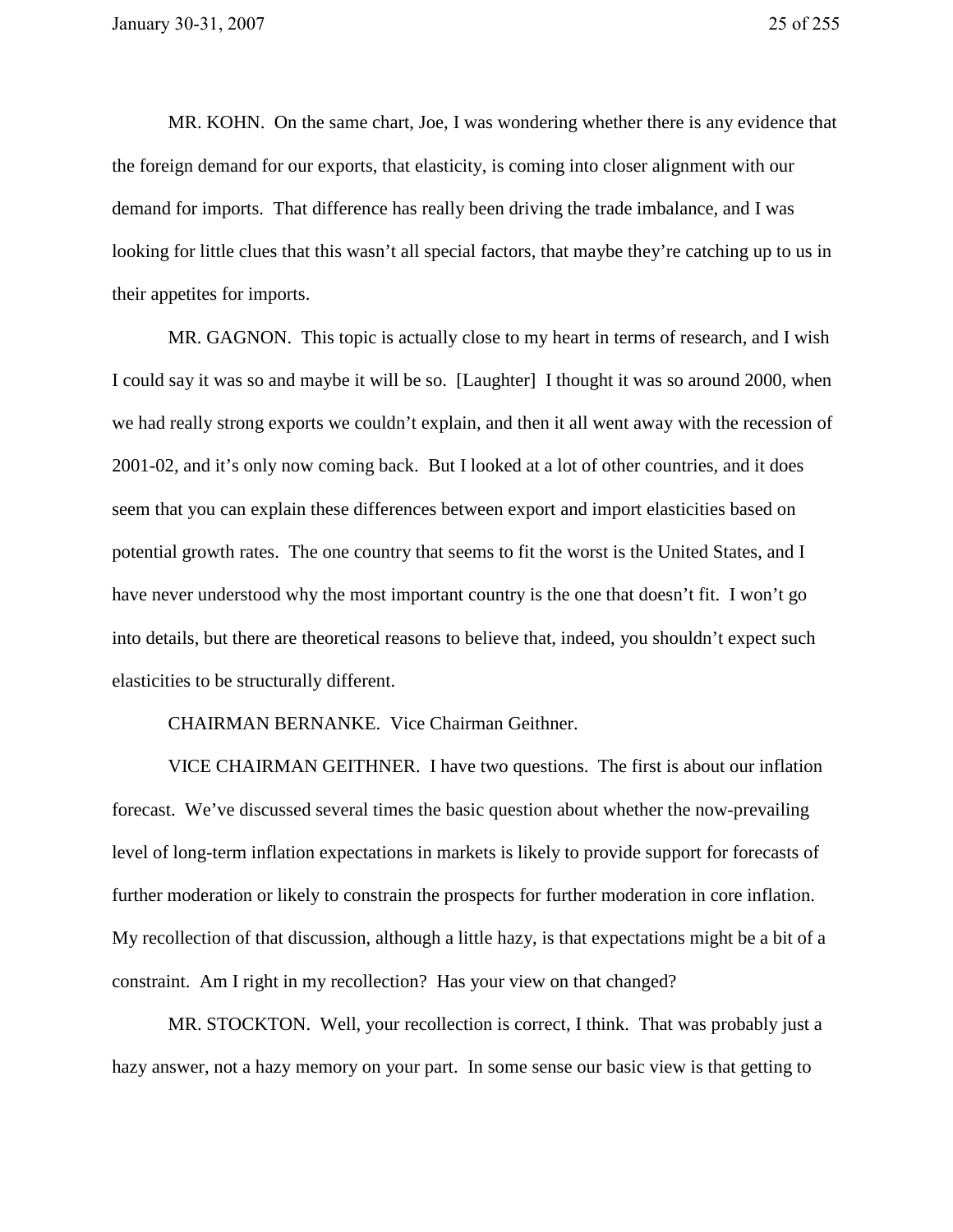2 percent is the gravitational constant that we currently see. We haven't really seen any evidence to suggest any significant shift in that view in recent months. Something below that number, on a sustained basis, is harder for us to see. In some sense, implicit in this forecast is that, at the end of 2008 and into an extended Greenbook forecast, we get 2 percent without creating an output gap that would actually drag things down further. Then the question is how quick the dynamics might be to take you to 2 percent. The view in our forecast is that the movement would be slow over the next two years. But one could imagine a faster adjustment, especially if it were aided by a stronger dollar and by weaker oil prices. So there are reasons for thinking that the adjustment would be faster, but it's also possible that some of the recent incoming data have given us a bit of a head fake. Maybe we're not quite as far along in the process of getting back to 2 percent, and maybe we're too optimistic in that regard.

VICE CHAIRMAN GEITHNER. This is a different question for Joe. Your exhibit 10 describes broad trends in net official capital flows from emerging markets to the United States and global real interest rates. Has your view about the relationship between them changed? I thought we had sort of the conventional view. The accepted view within the System was a little skeptical that there was much of an effect, and I didn't think the research that looked at the relationship between these two things suggested that the effect was that large. Has your view about that changed, or is this exhibit consistent with it?

MR. GAGNON. The relationship between the official flows and the current account surpluses?

VICE CHAIRMAN GEITHNER. No, between official flows and global—really industrialcountry—real interest rates.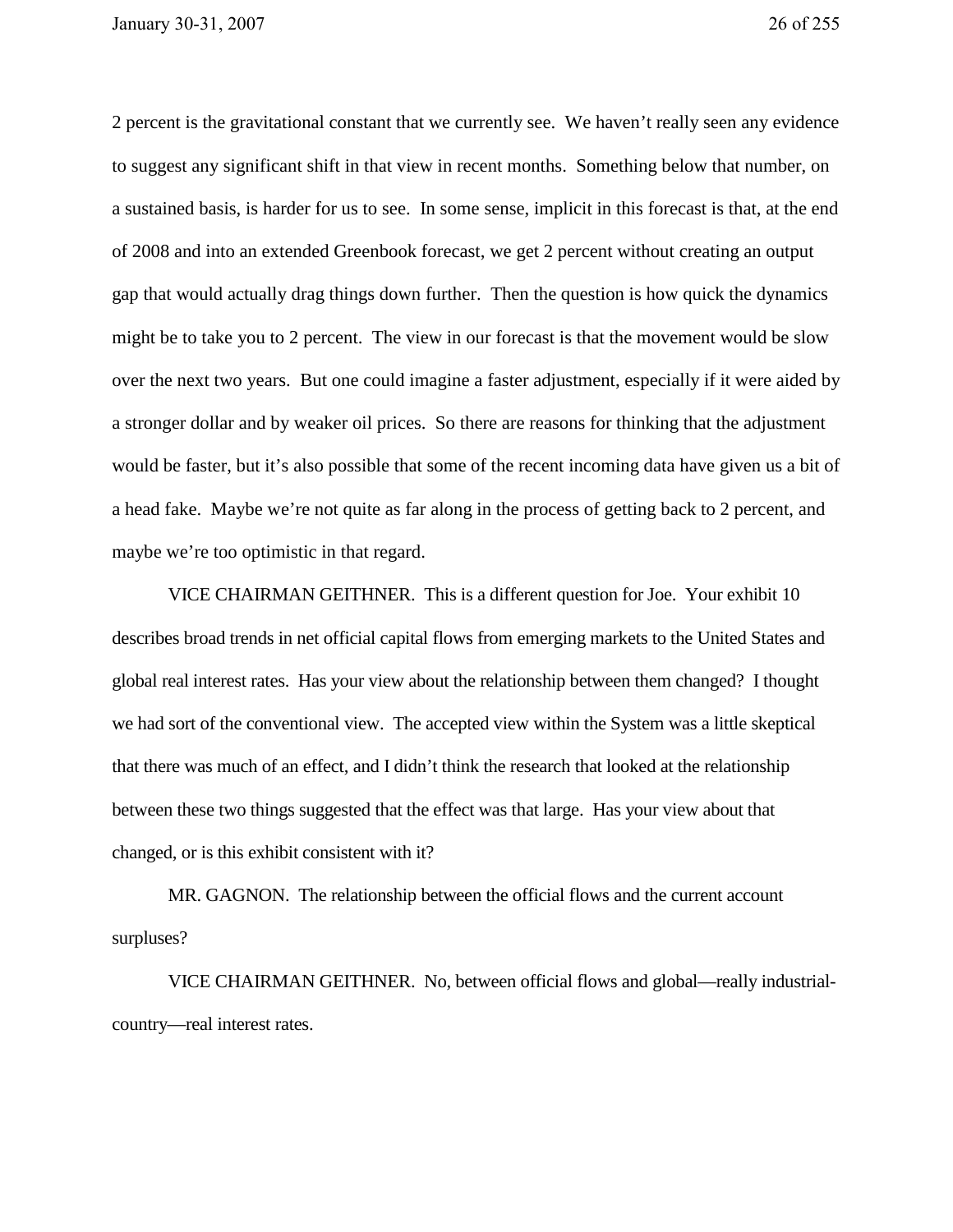MR. GAGNON. People often talk about China's reserve accumulation affecting U.S. interest rates, but they are only two countries in a big world and you may think that the United States, Europe, and Japan have relatively open financial markets with a lot of mobility. If you look at all the industrial countries together and the flows to all of them together, however, maybe there's less mobility between the industrial countries as a group and the emerging markets as a group. That might be more believable. That—along with the fact that these flows are big, even when you distribute them over all the industrial countries—is what makes me think that there may be an effect. That may raise a doubt in your mind. It's not just to the United States or just to Europe; it is in the aggregate.

To answer President Stern, it looks to me—and I'll double check with our experts—as though, according to our forecast, our model would have predicted negative real net exports last year. So all the growth is a surprise.

CHAIRMAN BERNANKE. President Minehan.

MS. MINEHAN. Just to clarify the response—overpredicted what?

MR. GAGNON. The positive contribution from net exports last year, about <sup>1</sup>/<sub>3</sub> percentage point, is entirely a surprise. In fact, it would have been negative, if I am reading our model correctly.

MS. MINEHAN. So it was an upward surprise in terms of what your model would have predicted.

MR. GAGNON. Yes.

MS. MINEHAN. I'm interested in the risks you see around the GDP growth rate in your forecast. I note a couple of things. First, some of the growth rate depends upon consumers getting the message that they really ought to be saving for the future instead of spending as they have been.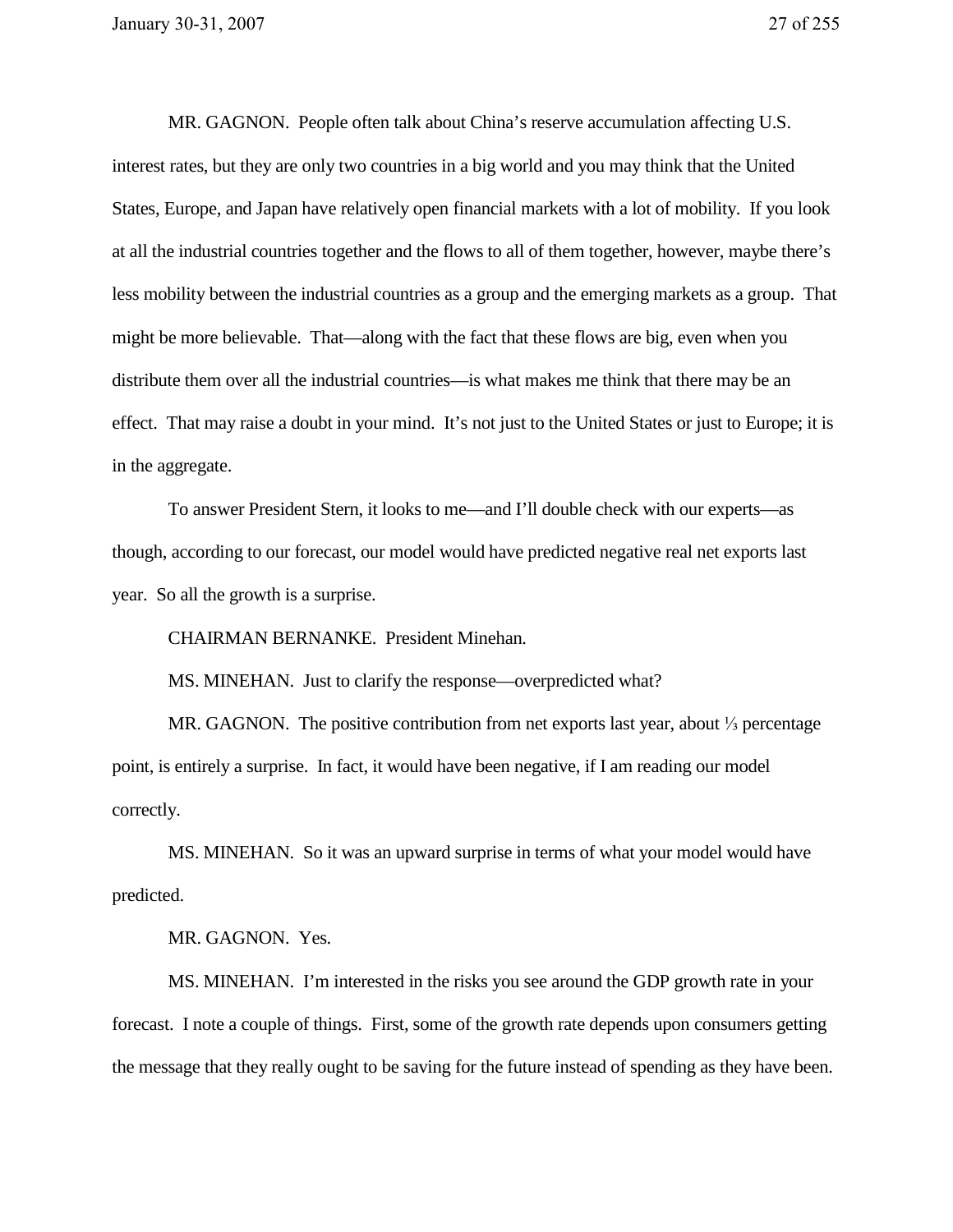I wonder why they'd do that this year if they didn't do it last year. Second, I notice that, if you compare the Greenbook GDP forecast with the central tendency of the members of the Committee, growth is a good deal slower—0.3 or 0.4 slower, which in this realm is a lot. I'm interested in how you see the upside risk to this, particularly given that, even with your slower growth rate, you get to zero output gap relatively quickly.

MR. SLIFMAN. Let me first comment specifically on our consumption forecast and the larger question that we raised. Dave may want to add some comments. With regard to our consumption forecast, as I had mentioned and as we suggested by the alternative simulation that we showed in Part 1 of the Greenbook, clearly the unexplained strength that we've been seeing in consumption spending in the second, third, and fourth quarters is an upside risk to the forecast. We've carried some of that through into 2007, as we noted in the Greenbook and I noted in my briefing, and we think that it will eventually correct. We base that forecast just on the historical patterns in the data. In the past when spending had gotten out of line with what we think of as being the fundamentals for consumption, it eventually corrected over time. There are a couple of possibilities. One is that we've got the timing wrong and that the correction is going to take longer, in which case there would be more consumption. Another possibility—and this goes back to the point Bill made—is that we could be wrong with regard to income growth. That might be revised up, and we will find that a lot more income growth is out there. Now, taking our forecast rather than the alternative simulations at face value—yes, we are slower than the FOMC. I suspect that part of the reason may be that the staff has a lower estimate of potential output growth than most members of the Committee probably have in their minds; we can't know for sure, but I suspect that it probably goes a good way toward explaining the difference.

MS. MINEHAN. You've got seven alternative scenarios there, if I recall correctly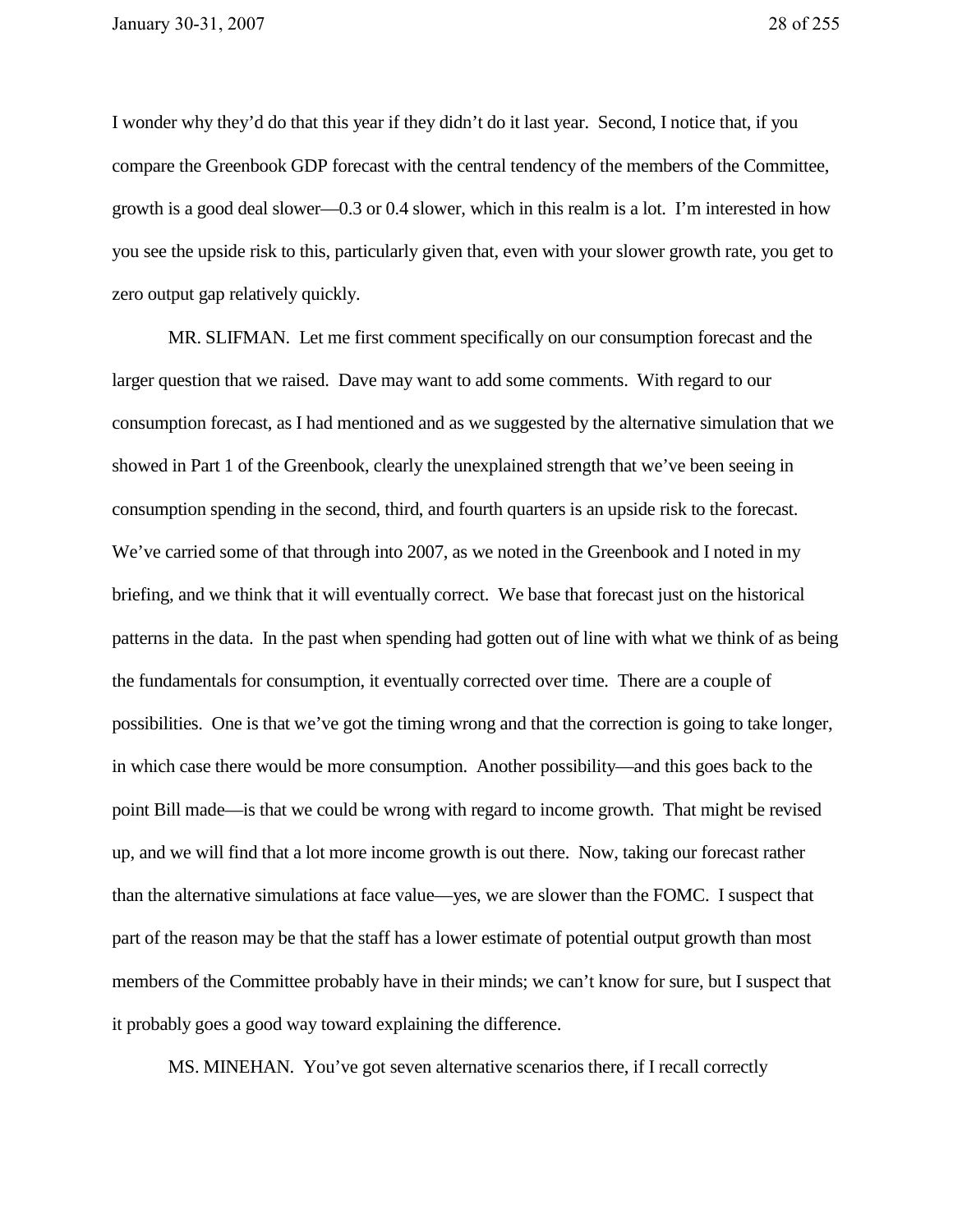MR. SLIFMAN. We were busy.

MS. MINEHAN. Yes, you were. All kudos to you guys. Four of the simulations have slower GDP, higher unemployment, and a lower fed funds rate. In a couple of cases you had, even in the context of slower growth and higher unemployment, somewhat higher inflation. Then you have three or so that show stronger paths. I'm wondering, do you weight these alternative scenarios equally? You know how DRI (DRI is the wrong name now, but I mean the successor company) does it: They give their baseline forecast a certain rate of probability, and then they give alternative rates of probability to the various scenarios. Do you have a sense of that? Would you weight the stronger consumption scenario somewhat higher than the rest or no?

MR. SLIFMAN. I don't think so. Personally, I could think of equally plausible reasons that we could get stronger aggregate demand growth or somewhat weaker aggregate demand growth over the next year. We highlighted one possibility in the Greenbook with regard to the weaker investment scenario. Another could be the housing forecast: Housing could turn out to be weaker than we're forecasting. So, on the aggregate demand side, I'd give them equal weighting. With regard to the aggregate supply side, I suspect there, too, the weighting probably is equal. It's a little harder for me to judge. I don't know whether Bill wants to add something.

MR. WASCHER. I think that's probably right.

MR. STOCKTON. At the time of the last FOMC meeting, we were feeling as though the incoming spending data were coming in pretty darn close to our expectations and were pretty consistent with our story about entering a period of below-trend growth. As we noted, and President Moskow quizzed us about, the big fly in the ointment with respect to our story was the labor market and its ongoing strength. Since then, as Larry noted, the spending data have moved toward the labor market data rather than the labor market data moving toward the spending data.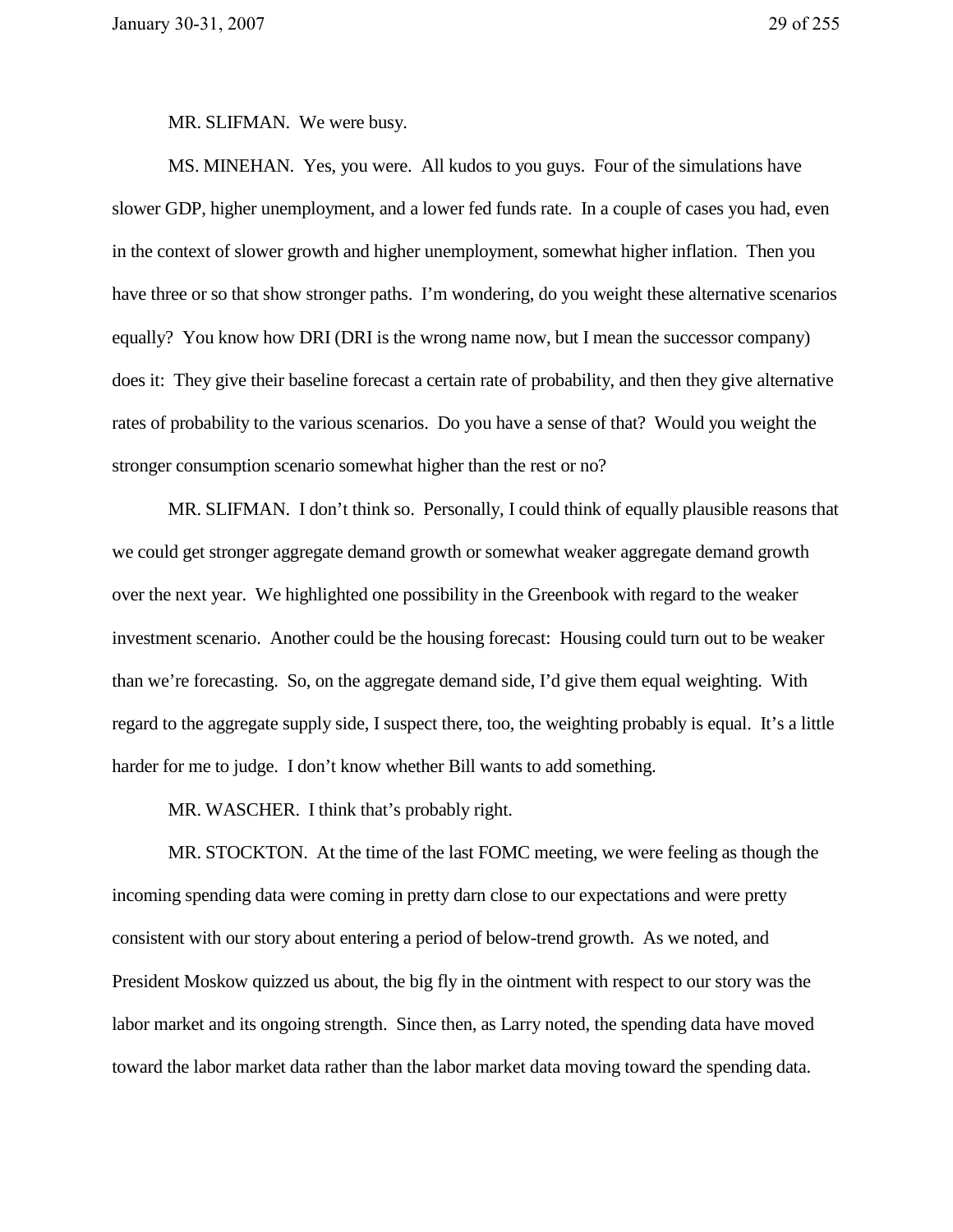The developments have certainly brought into sharper focus the upside risk associated with buoyant consumer spending. If we made an important policy-magnitude type error, it might be that the third quarter was just a period of low measured GDP growth but basically we haven't moved much below trend. I think that you would need to take that risk very seriously as you thought about the current setting of policy.

There are some critical reasons for remaining patient about whether, in fact, we have or have not moved below trend. I think that we still haven't seen the full effects of the housing shock that we had in the second half of 2006. I suspect that we are going to see more of the employment effects associated with that going forward. I don't think that we've seen the full multiplier accelerator effects of that, and we certainly haven't seen, if our estimated econometric models are anywhere close to right, the lagged effects of the slowing house prices and consumer wealth that we think will be part of the reason for motivating a higher saving rate. So we've raised the forecast, and we've raised it significantly, but I don't think we're yet surrendering the notion that this current setting of policy can produce a period of modestly below trend growth. Now, I think that the upside risk continues to be the labor market strength.

As Larry said, even given the overall dimensions of the housing shock, we've been encouraged about our story of stabilization. But I remember that, as we went into the investment shock earlier in this decade, we just didn't have enough imagination about how bad things could get, and we kept thinking that we were seeing signs of slowing or stabilization, that the new technology was still great, and that there should be reasons or underlying motivation for investment. Perhaps what we've seen recently as stabilization are the beneficial effects of the drop in long-term interest rates that occurred from last summer into the fall and pulled some people forward, but really we may not have fully made the adjustment yet. The overhang of unsold homes out there is very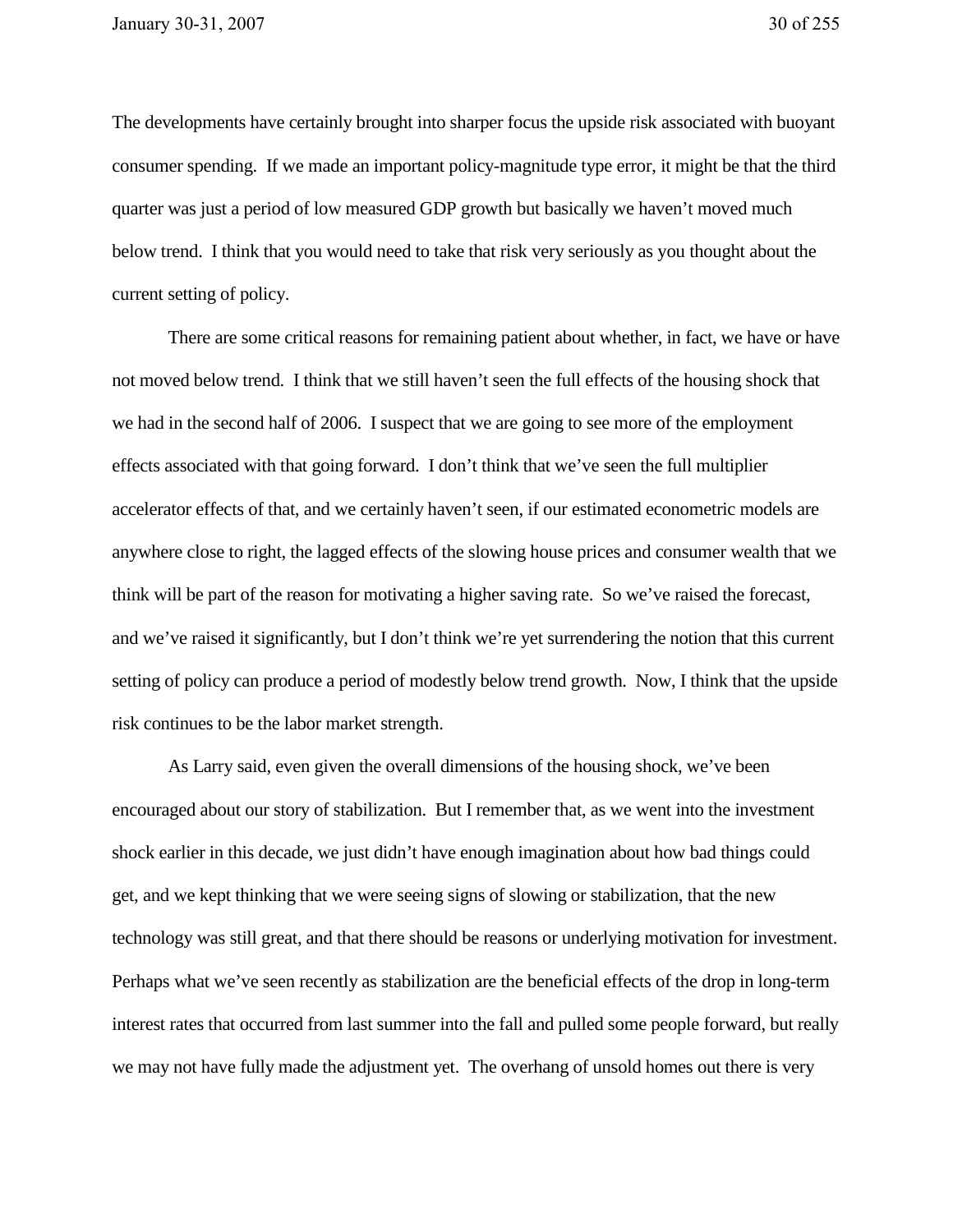large, and we could be underestimating the size and duration of that. So even given the recent stronger data on spending, I still don't see all the risks on that side of things. I still think there are some significant downside risks that you ought to be at least concerned about.

MS. MINEHAN. Thank you.

CHAIRMAN BERNANKE. President Moskow.

MR. MOSKOW. Thank you, Mr. Chairman. I just want to follow up on Vice Chairman Geithner's first question—on inflation. It seems to me that most of the factors that are leading to lower inflation in this forecast period are temporary—energy prices, owners' equivalent rent, and import prices. The longer-term factors are the pressures in the labor market that we've talked about and maybe some follow-through from the earlier accommodative financial conditions that we've had. As you said, chart 6 of the Bluebook, when you look past the forecast period, doesn't show inflation coming down. Inflation actually goes up a bit with both the 1½ percent target and the 2 percent target. Doesn't this mean that expectations have moved up a bit when you see inflation go up in '09 and beyond?

MR. STOCKTON. Many of the factors that you're citing as temporary on the downside regarding inflation we see as having been temporary on the upside regarding inflation as well. The higher energy prices and the pickup in import commodity prices were some factors explaining how we got above 2 percent, and their dissipation is principally the reason that we go back to 2. Now, for the extended Greenbook scenario that we show in the Bluebook, one reason for the upward pressure on inflation beyond the near term is that part of the construction of that forecast is an assumed 3 percent depreciation of the dollar that has to go on almost forever. So we have built in some upward pressure on inflation. We have to do that in the model simply to begin making some progress on the external balance. Whether that happens in 2009, in 2015, or tomorrow would be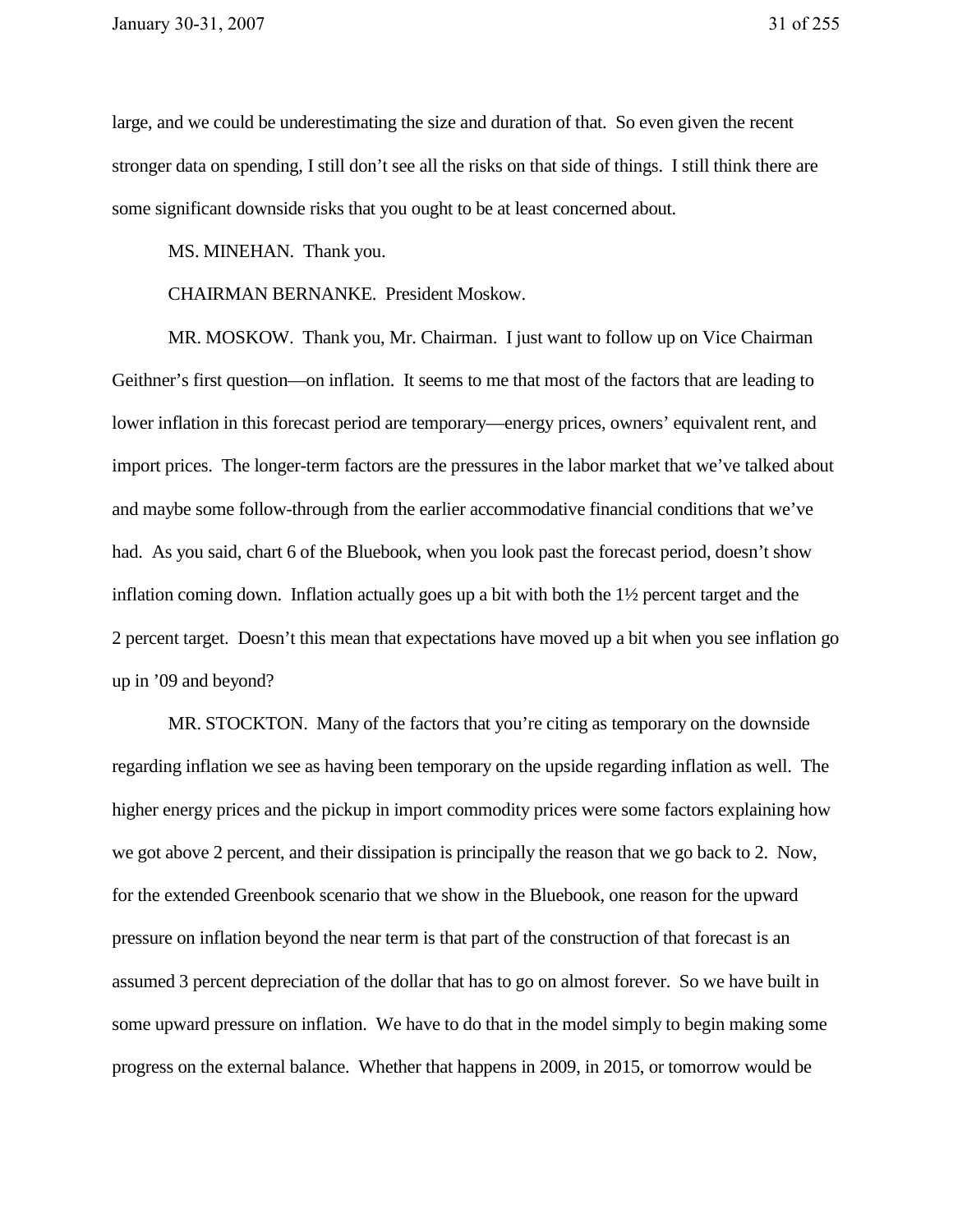hard to say, but it is one reason that the pickup is not principally the dissipation of the temporarily good factors. It's really more of that built-in dollar-depreciation effect.

MR. MOSKOW. So that's a key variable.

MR. STOCKTON. To go back to what I said to the Vice Chairman, implicit in that longrun scenario is a 2 percent inflation expectation that is sort of pegging inflation. Obviously we could be seriously wrong about that. We could also be seriously wrong about the degree of resource utilization in the economy right now. That 2 percent comes about because we don't have a big positive or negative output gap either now or going forward. If the NAIRU is more like 4½ percent, then you might, in fact, make some progress in long-run inflation expectations. If the economy slows, you push the unemployment rate to 5 percent, and you get a bit of output gap, then you might get some good behavior there. Another issue with which I know you've been grappling is that headline inflation has been high in recent years. If that condition were to persist, it could lead to some deterioration in inflation expectations that might raise us from 2 to something above 2 going forward. We haven't seen the evidence of that in measures of inflation expectations either from surveys or from financial markets, but that's something we're watching to see whether or not our story is right.

MR. MOSKOW. Thank you.

CHAIRMAN BERNANKE. President Plosser.

MR. PLOSSER. Thank you. I have a question that is related to this issue, but it comes out of the Bluebook. I think I understand how this model is working, but then I get a surprise, and I realize I really don't understand how it works. I noticed in the Bluebook that there was a jump of 50 basis points in the Greenbook-consistent estimate of the real funds rate. At the same time in the model and the simulations, you keep the fed funds rate constant, which would be slightly below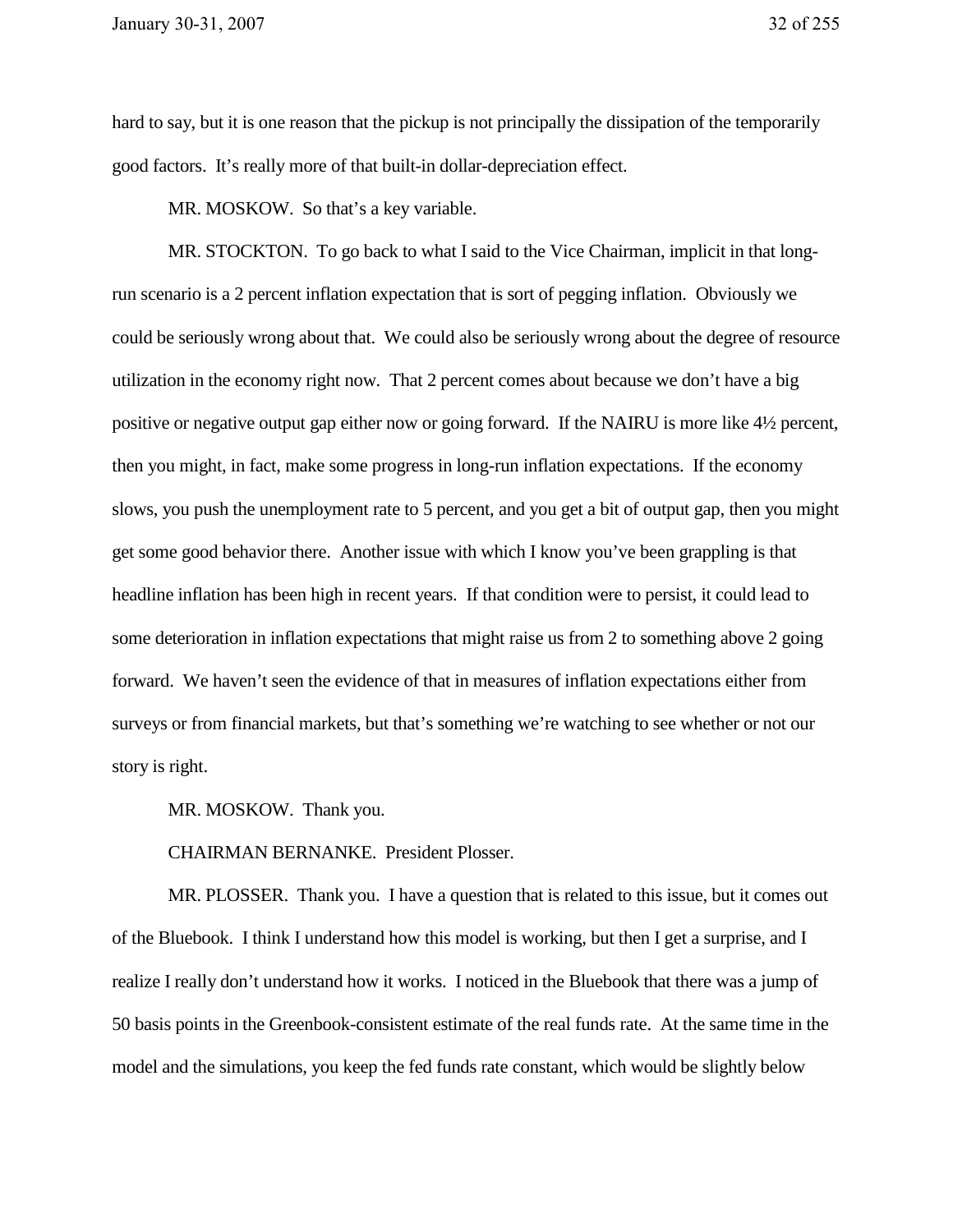what that Greenbook real rate might suggest. The unemployment rate remains somewhat below your NAIRU estimate, and yet you still have inflation modestly declining. I'm trying to figure out how that works. Is there something that I'm not understanding, or can you clarify the mechanism by which those things fit together?

MR. STOCKTON. Well, I can speak to the Greenbook-consistent measure, and perhaps Vincent will want to talk a bit about the simulations of the Bluebook. One thing that you have to keep in mind is that the Greenbook-consistent measure of  $R^*$  is the level of a real interest rate that would be required for the output gap to return to zero in twelve quarters. In some sense, given that is what's built into the Greenbook forecast, the current level of the real interest rate is delivering that particular outcome. It's not that we have those longer-run estimates of  $\mathbb{R}^*$ , which are, in essence, the monetary policy that is assumed to return the economy to equilibrium over the next three years and then beyond that to stabilize the economy. That's a different construction. The Greenbookconsistent  $R^*$  is answering a very specific question that is of limited value. Those longer-run simulations give you a clearer picture of where we think real interest rates would have to be to equilibrate the economy over the longer haul, not just over the short run.

MR. REINHART. The 0.5 percentage point increase in the Greenbook-consistent  $R^*$  is really due to a collection of factors. In the model, the estimated bond premiums come down a little, and the equity premium came down over the intermeeting period. That just means you need a higher real interest rate to get the same level of policy restraint. Also, they take the model and force in the errors to get the Greenbook simulation. Effectively the model is less enthusiastic about the economy than the Greenbook, and so the model errors tend to raise  $\mathbb{R}^*$ . As to why inflation is coming down, we do have the lagged effects of the drop in energy prices, inflation expectations are contained, and the output gap is closing.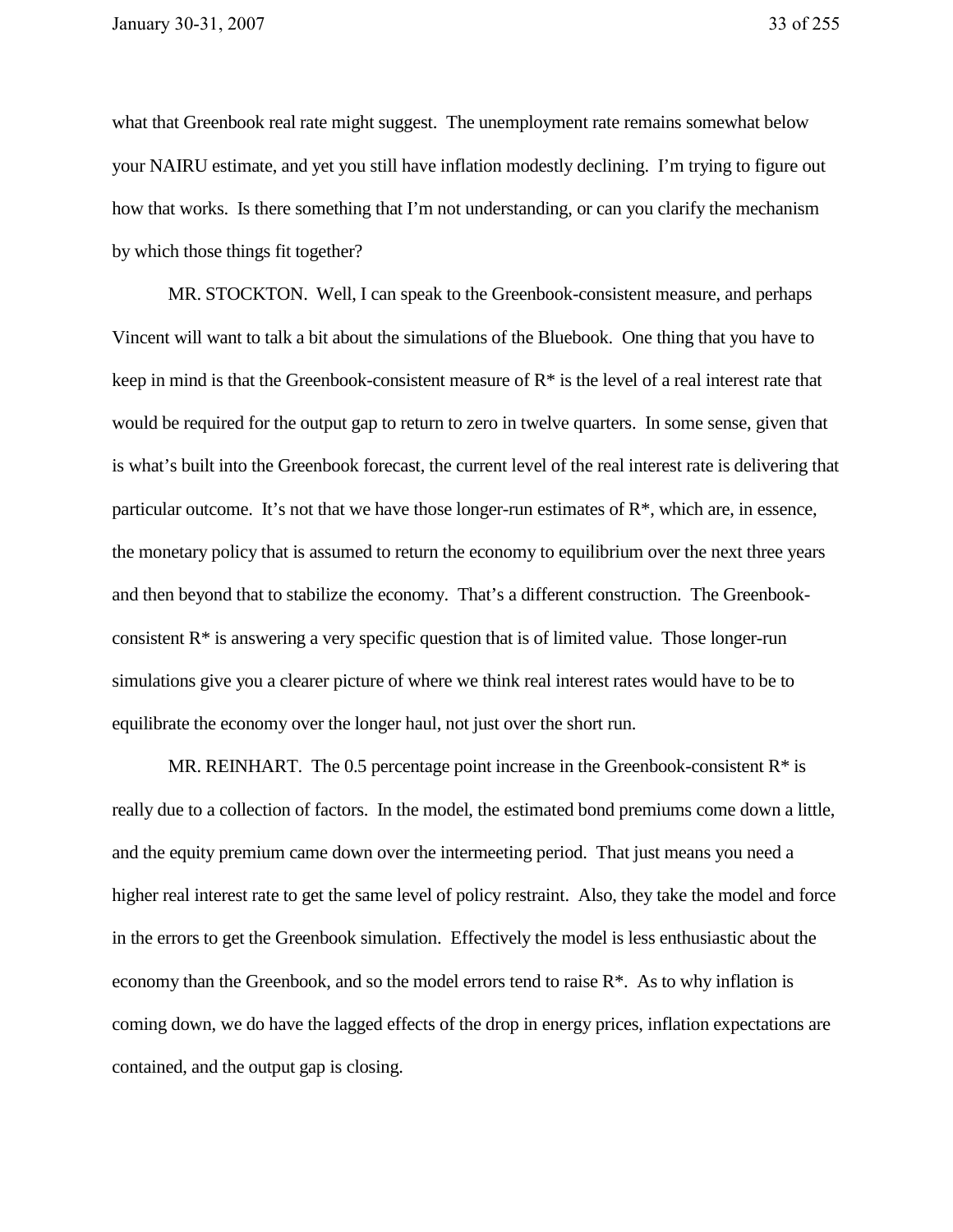CHAIRMAN BERNANKE. Other questions? President Lacker.

MR. LACKER. I'll follow up on the question of Vice Chairman Geithner and President Moskow about the gravitational point of 2.0 percent. I remember asking you about the NAIRU and getting a response that suggested I should think of a cloud of probabilities surrounding that estimate. I'm essentially asking you for your characterization of the cloud you have in your mind around the idea that 2 percent is the number to which core inflation is going to have some gravitational pull. What comes to mind here is that Vince told us several meetings ago that 2 to 2½ on core PCE inflation was the range that he thought expectations were lying in, and TIPS numbers and survey numbers haven't come down much since then as I recall. I am also interested in your commentary on the kind of technical adjustment factor that traverses the CPI, which the TIPS are based on, and the core. When you plot that, it moves around a lot. So I'm wondering whether you have sharp views about that going forward or how you'd characterize your uncertainty about that factor in helping us understand what the TIPS spreads imply about gravitational points.

MR. STOCKTON. I'm not sure I have an empirically based response. We can actually estimate from the model a confidence interval around a parameter estimate of the NAIRU, which as I indicated, is wide; but I don't have a similar thing for inflation expectations. However, I would argue that, if you just look at the confidence intervals around inflation forecasts over the longer haul, they are pretty wide. Obviously you control inflation over the longer haul. If you would tell me what your tolerance is for five years from now, given our ability on a year-to-year basis to forecast inflation, plus or minus 1 percentage point, actual inflation would fall plus or minus 1 percentage point around whatever you tell me your longer-run inflation objective would be. In terms of the measures that we look at—and I think those probably have not changed much since Vincent presented them in the Bluebook a while back—0.5 percentage point is just on the difference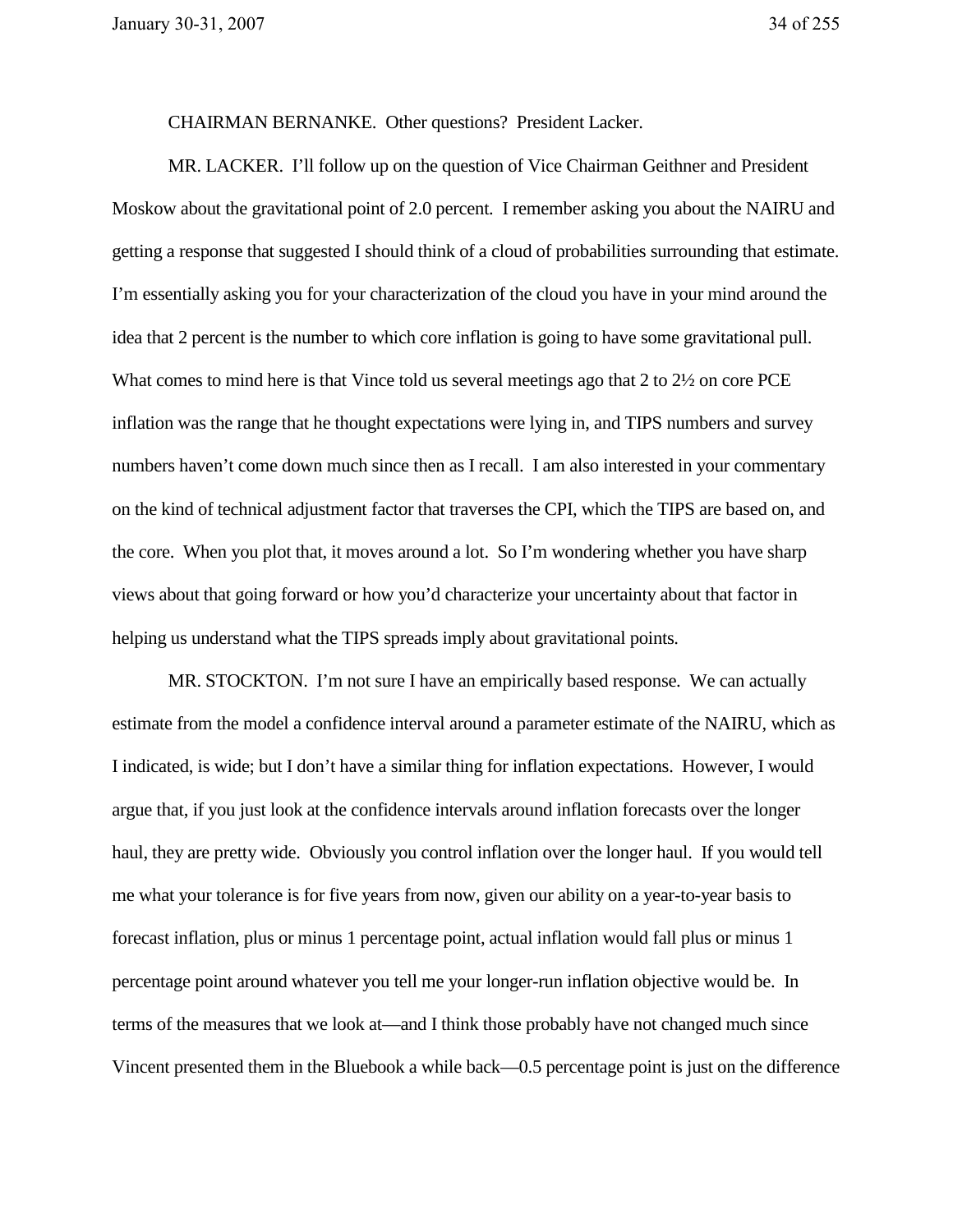in the measures alone; it is not actually a measure of uncertainty around any individual measure. So it's wide. I don't know if you would want to add a confidence interval around that.

MR. REINHART. The intervals are, no doubt, wide. In the materials we sent to you in October, when you were talking about your inflation goal, a staff memorandum looked at the gap between the CPI and the PCE price index. From 1994 to 2004, the minimum is minus 0.2, and the maximum is 1.2. They do move around. We found in the regressions that we reported in the Bluebook box that they're not very precise at all. The standard errors were quite large. So I think the answer is that we don't have a measure of inflation expectations that we could put much confidence in.

CHAIRMAN BERNANKE. Seeing that there are no further questions, I propose that we start the economic go-round. Remember, we do have the two-handed option if anyone cares to exercise it. President Yellen.

MS. YELLEN. Thank you, Mr. Chairman. Recent data on economic activity have been loaded with upside surprises for most spending categories and also for labor markets. Our response, like the Greenbook, has been to boost our estimate of growth last quarter and our forecast for growth this quarter. For 2007 as a whole, we have revised up our projection for real GDP growth about ¼ percentage point, to about 2¾ percent, which is just a bit below our estimate of the trend, which is a bit higher than the Greenbook. This performance continues to reflect the so-called bimodal economy with weakness in housing and autos coupled with strength almost everywhere else.

Looking beyond the first quarter, we interpret recent data as suggesting that the drag from both weak sectors is likely to diminish, providing impetus for an acceleration of activity later this year. Even so, the Greenbook forecasts, and we agree, that other factors will likely offset this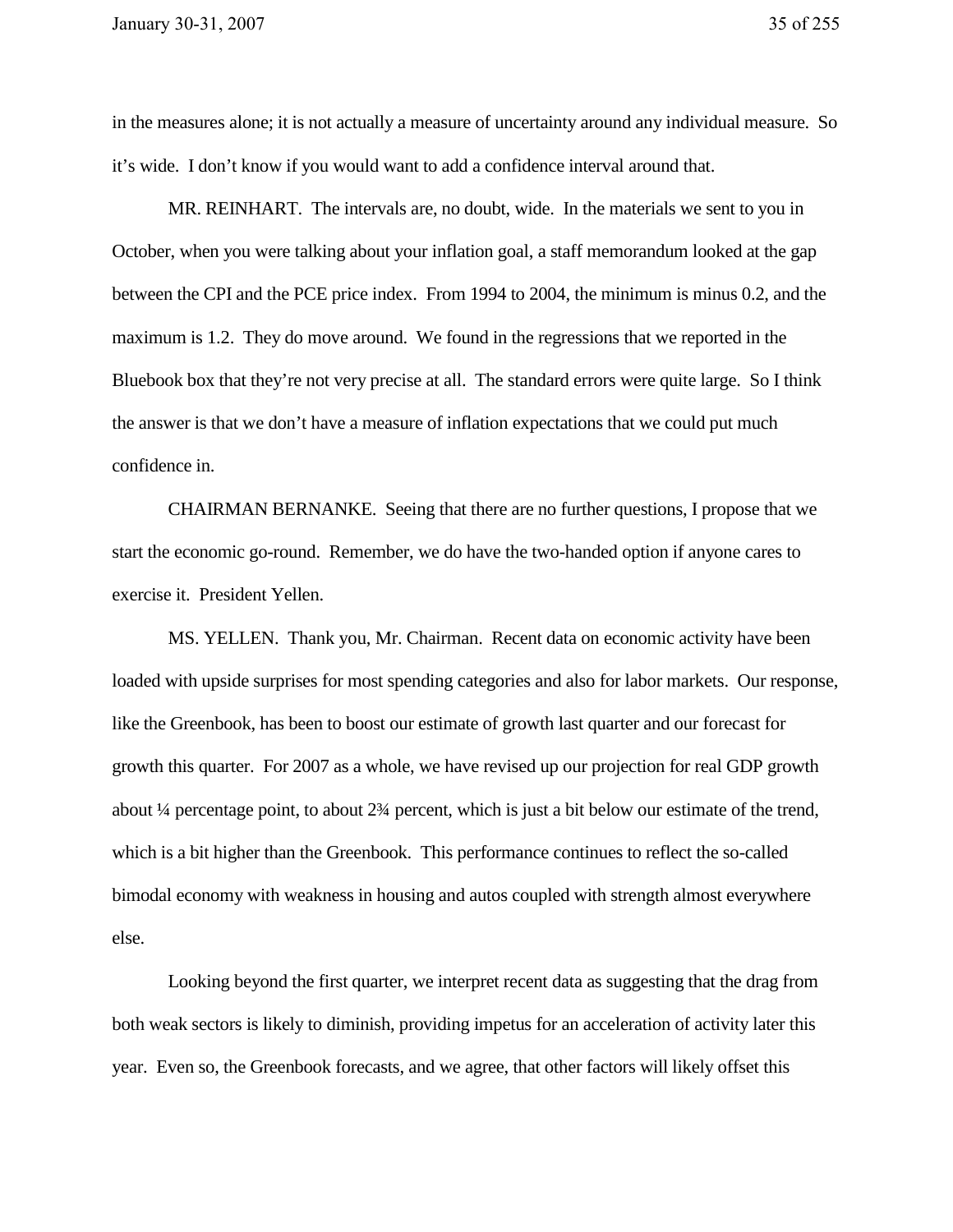acceleration so that GDP will grow slightly below trend in 2007. In particular, the Greenbook hypothesizes that the growth of consumer spending will slow, with the saving rate rising from minus ¾ percent at the end of last year to plus 1 percent at the end of next year. This forecast strikes us as quite reasonable. House-price appreciation has slowed dramatically, and the impetus it has given consumption should diminish over time. In addition, the Greenbook notes, and Larry emphasized, that consumer spending has grown more rapidly than fundamentals can explain, and it's sensible to predict some unwinding of this pattern. Such an outcome, however, would represent a noticeable change in the trend of the saving rate. So to me the possibility that the saving rate will not, in fact, rebound to the extent anticipated in the Greenbook constitutes a serious upside risk to the outlook. Of course, the staff has emphasized this.

An alternative simulation in the Greenbook illustrates that if spending instead advances in line with income, the unemployment rate would decline noticeably further from a level that is already low. It is precisely because we are starting from a situation in which labor markets are already arguably tight that the upward revisions to growth during the intermeeting period particularly concern me. Some period of below-trend growth may ultimately be necessary to address inflationary pressures emanating from the labor market.

In December, I emphasized the puzzle presented by the combination of an apparently sluggish economy and a robust job market. Upward revisions to estimated growth in the fourth and first quarters resolve a portion of that discrepancy. Even so, Okun's law still suggests that the excess demand in labor markets as reflected in the low unemployment rate is abnormally large relative to that in goods markets as reflected in estimates of the output gap. The current low unemployment rate may turn out to have benign implications for inflation. For example, labor market tightness may well diminish somewhat over time, given that the lags between output growth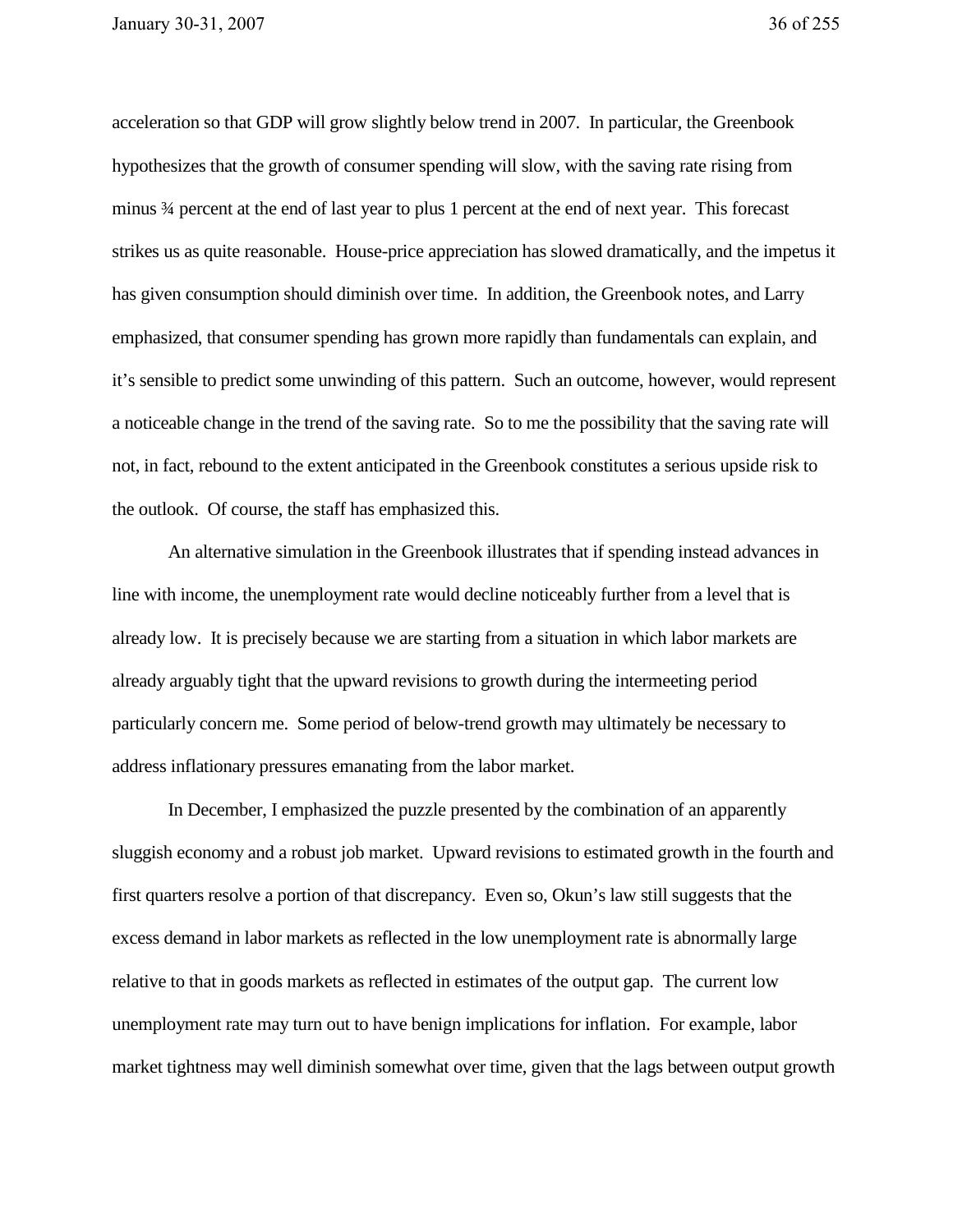and labor market adjustments can be quite variable. Another benign possibility is that the unemployment rate may be overstating the tightness of labor markets. For example, some indicators of labor market conditions, like the Conference Board index for job market perceptions, suggest a bit of softening. Indeed, available indexes of labor compensation do not provide compelling evidence of cost pressures emanating from the labor market. However, compensation data are mixed, and I must admit that the signal from them is somewhat confusing.

While I remain concerned about the risk that labor market pressures could boost inflation over time, I'm still fairly optimistic about the outlook for inflation overall. Core inflation has come down in recent months, which is welcome, although we must be careful not to overreact. Recent favorable data could reflect the dissipation of pressures from energy prices and owners' equivalent rent; these sources of disinflation are inherently transitory, and once they are fully worked through the system, we will be left with the influence of more-enduring factors, such as the extent of excess demand or supply in labor and product markets. If these markets are, in fact, unduly tight, we could eventually see rising inflation. Inflation expectations also matter for the inflation outlook, and I see the stability of inflation expectations as contributing to a favorable inflation prognosis. As I previously mentioned, my staff and other researchers find some evidence that inflation has become less persistent over the past decade, a period during which inflation and inflation expectations have been low and stable. Both survey and market-based estimates suggest that longer-term inflation expectations remain stable and well anchored.

So to sum up, I continue to view a soft landing with moderating inflation as my best-guess forecast, conditional on maintaining the current stance of policy. We expect core PCE price inflation to edge down from 2¼ percent last year to about 2 percent in 2007. While there are risks on both sides of the outlook for growth, I'm a little more focused on the upside risks after the recent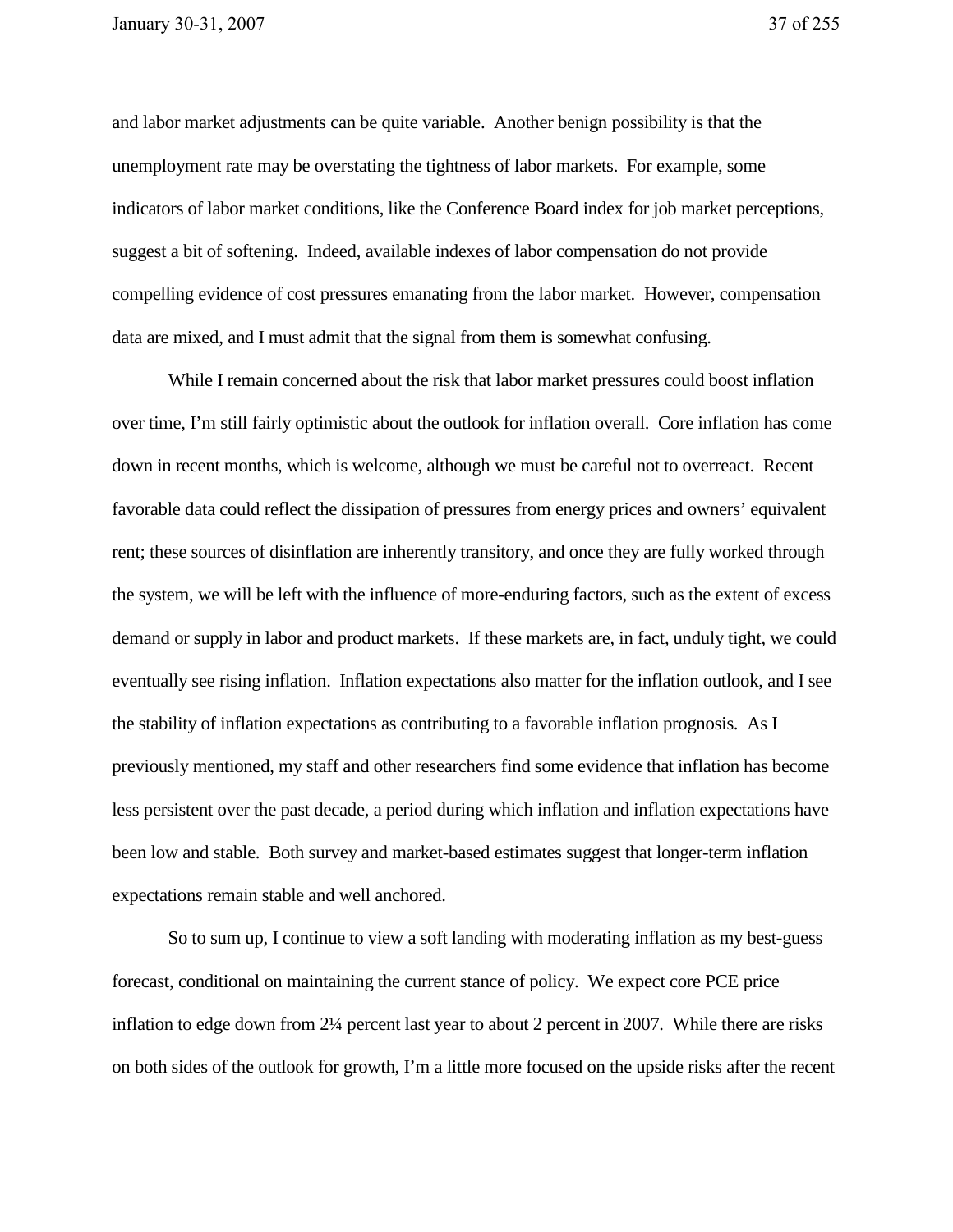spate of strong data. It's encouraging that the recent inflation news has been good. However, there's a great deal of uncertainty about inflation going forward, and to me these risks remain biased to the high side.

CHAIRMAN BERNANKE. Thank you. President Moskow.

MR. MOSKOW. Thank you. Mr. Chairman, some of my colleagues have told me they expected me to brag today because both teams in the Super Bowl are from the Seventh Federal Reserve District, but I assured them I would not do that. [Laughter]

CHAIRMAN BERNANKE. I notice that they're not playing in the Seventh Federal Reserve District, though. [Laughter]

MR. MOSKOW. Some day we'll have the Super Bowl at the Seventh Federal Reserve District. But turning to the business at hand, business activity in our District continues to expand at a somewhat modest pace, but the tone of my business contacts was more positive than at our last meeting. Manufacturing activity in the District is currently a bit soft. The Chicago purchasing managers' index fell from 51.6 in December to 48.8 in January, and this number will be released tomorrow morning.

Many of my contacts are expecting a significant pickup in activity in the second half of the year. We heard this from manufacturers of building materials, agricultural equipment, construction machinery, autos and steel, temporary-help firms, and even from several retailers. Though a number of manufacturers thought that the recent softness was temporary and reflected the need to work off some modest inventory buildups, they said the final demand for their products remains solid. The steel industry is a good example of this kind of dynamic. Industry production has fallen sharply since the summer; but when I recently talked to the head of a major steel company, he noted that demand from end users had remained quite stable, and he expected it to stay that way. The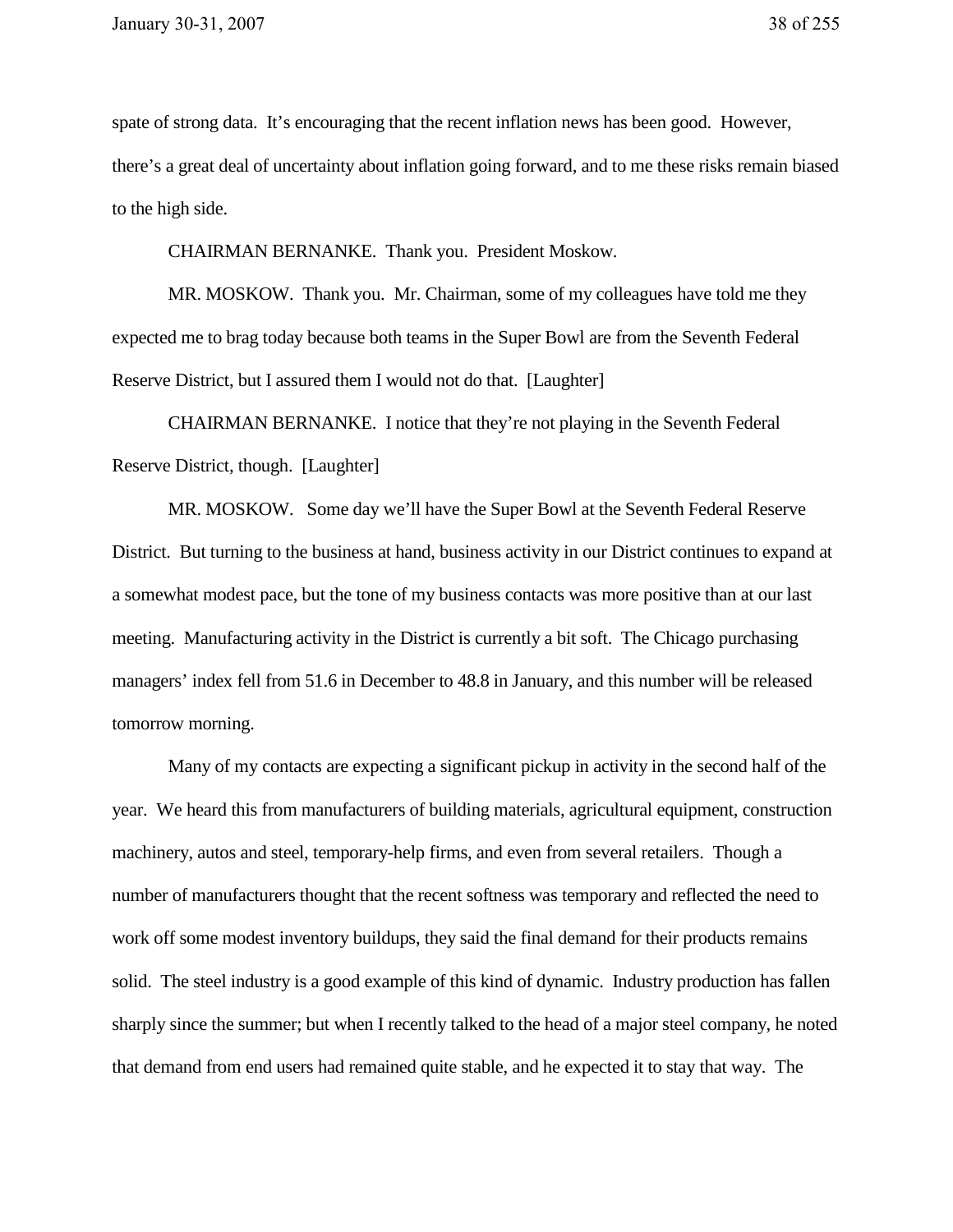production cutbacks were mainly the result of inventory fluctuations at the service centers, which buy bulk quantities of steel to process and distribute to final customers. The analysts in the industry are divided on when this inventory correction will be complete, but even the pessimists think that it will be done by late spring. With the steady demand from end-use customers, my contact thought that production and prices would definitely be rising by the second half of the year. There was an article in the paper today that mentioned that Nucor is trying to raise prices by \$20 a ton in March. My auto contacts had mixed views about 2007. Last year was especially tough for the Big Three. High gas prices shifted sales from SUVs to cars, and then the mix of sales shifted from retail toward fleet sales, where their margins are lower. GM thought that gas prices probably have fallen enough to stabilize the market share of light trucks and that retail sales were now down near their long-term trend levels. Ford was not as sanguine about either of these developments. Finally, the strength of foreign demand and the weaker dollar seem to be showing through to increased export demand for a number of our District's manufacturers, and this situation supports the comments in the chart show.

The national economy is clearly showing more underlying strength than we thought in December. Moreover, the downside-risk scenarios now seem less likely. The housing markets look to be nearing the bottom, and the spillover to other sectors now seems likely to be minor or is being offset by other positive factors. Importantly, tight labor markets and lower energy prices are boosting consumer spending. We continue to expect that growth will be modestly below potential in the first half of the year, but like my business contacts, we expect activity to pick up in the second half and growth to be a touch above potential by 2008. Unlike the Greenbook, this projection is conditioned on market expectations for interest rates, which impart some degree of accommodation next year. So currently I see the risks to the growth forecast as being fairly well balanced. On the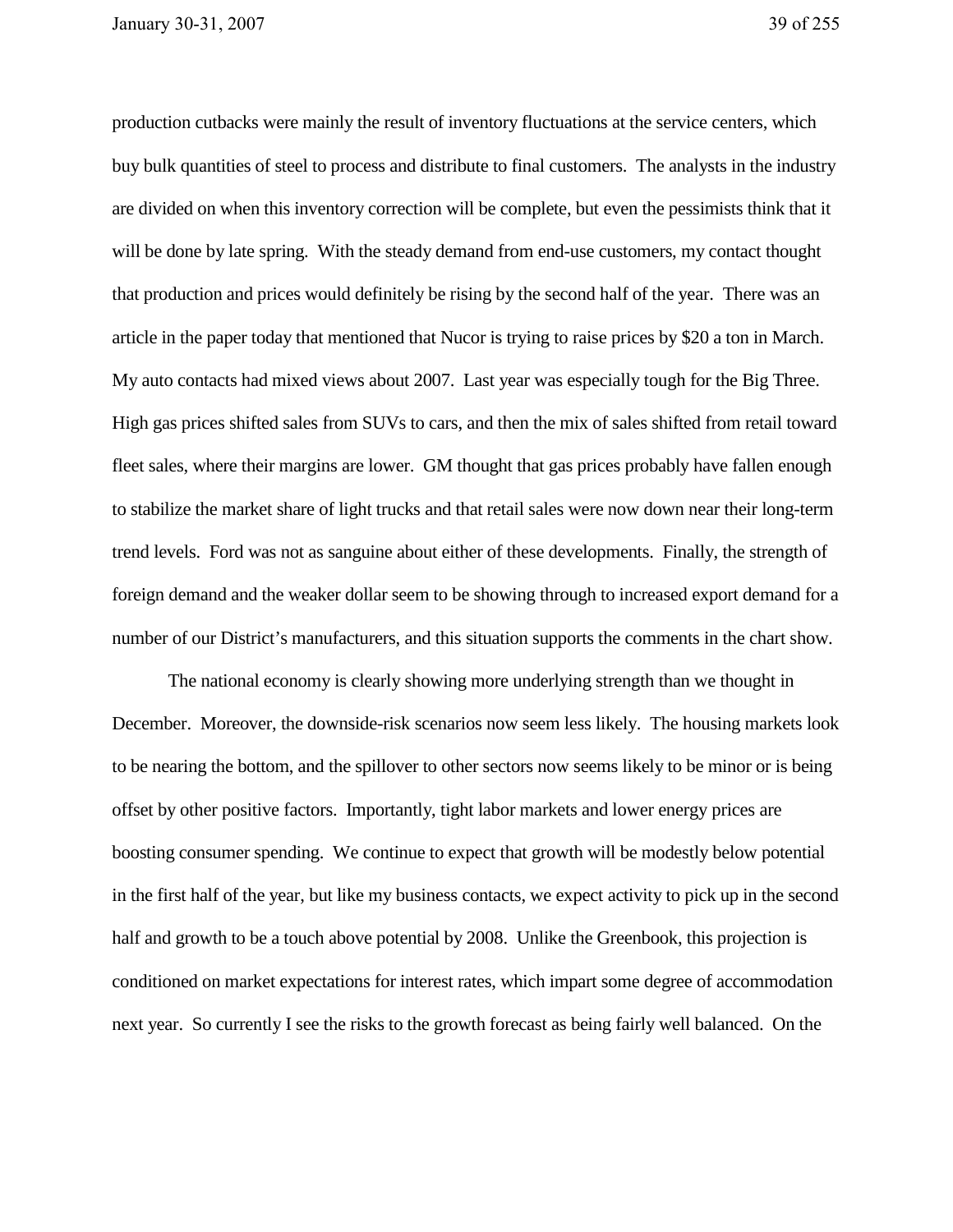downside, we could be wrong about the stabilization in housing, and on the upside, consumer spending could remain robust or demand from abroad could accelerate.

Overall, the recent data on inflation have been positive. As a result, the forecasts from our inflation models are lower by a tenth or two. The models estimated using data only since 1984 predict that core PCE inflation will be flat at 2.3 percent through 2008. So I'm less optimistic about inflation than the Greenbook. In my mind, there are two key questions concerning the inflation outlook. First, what happens in 2009 and beyond? As we were discussing before, in chart 6 in the Bluebook, for whatever reason, inflation is moving up, and I think that's a concern. Second, there's the issue of longer-run inflation expectations. In the Greenbook forecast, by the end of '07, inflation would have been at or above 2¼ percent for a year and a half with no change in the fed funds rate and a reasonably strong economic environment. I think markets might interpret this inaction as a signal that we're satisfied with 2¼ percent inflation, not the 1 percent to 2 percent comfort zone that many of us have said we prefer. This view was shared by the participants at our recent gathering of academic and business economists—we have an advisory committee that meets a few times a year. Indeed, several academics thought we were already at this point. In their minds, the current policy stance and inflation picture revealed that we were satisfied with inflation stabilizing at or a bit above 2 percent. The business economists also were predicting that we would find ourselves in the position of needing to increase rates some time this year in order to put inflation on a pronounced downward path.

CHAIRMAN BERNANKE. Thank you. President Stern.

MR. STERN. Thank you, Mr. Chairman. Trends evident in the District economy for some time fundamentally are continuing. Specifically, employment is increasing moderately and steadily. Most components of aggregate demand are expanding, and I would note, in particular, strength in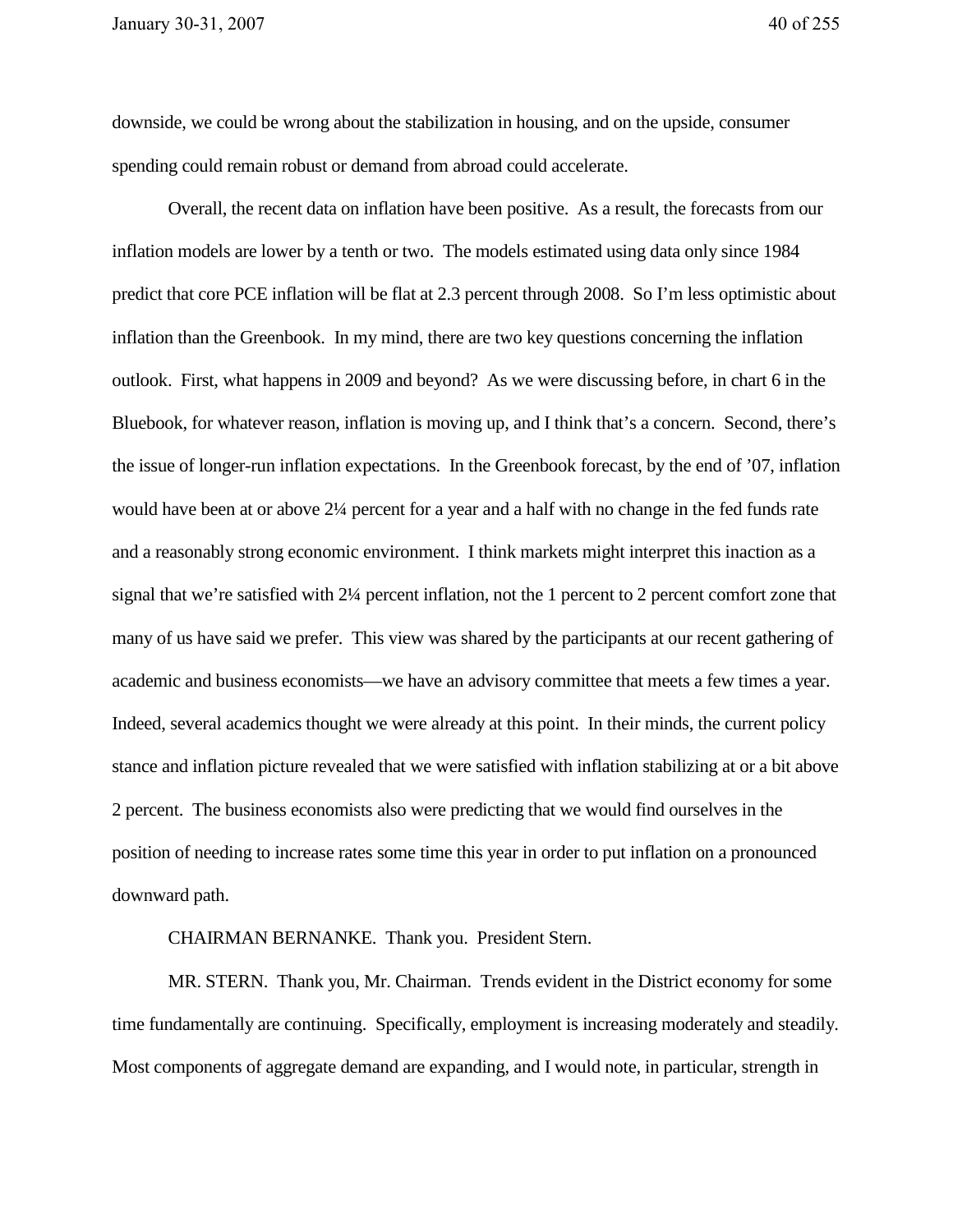nonresidential construction. There has been no significant acceleration of inflationary pressures or of wage pressures. The housing sector is subdued, but the District data on sales and starts suggest stabilization, as do the national data. The data on the inventory of unsold homes perhaps are contradictory to that statement because there are still a lot of unsold properties; at least those data suggest that it will be some time before there is any pickup in housing activity. In any event, as Bill Dudley mentioned, mortgage delinquencies and foreclosures are rising, albeit starting from a fairly low level, and though that probably won't have a significant effect on economic performance, it could be a political issue in Minnesota and elsewhere in the District.

As far as the national economy is concerned, it seems to me that the incoming data over the past several months underscore a couple of things. First, the data demonstrate, again, the underlying resilience of the economy. Second, they bolster the case for sustained growth over the next year or more, accompanied by steady to diminishing core inflation. Let me elaborate briefly on those observations. The economy apparently grew better than 3 percent in real terms again last year, despite the significant run-up in energy prices, the appreciable decline in housing activity, and problems in the domestic auto industry. As I think about the prospects for '07, I see little in the broad scheme of things to suggest that overall real growth over the next year will be much different from that over the past year or, for that matter, much different from that experience from '03 through '05. It also seems to me that our earlier concerns about the possibility of a further acceleration of core inflation have diminished, largely on the basis of the incoming information on inflation, thereby through the process of elimination heightening the outlook for steady to declining core inflation. I actually think that case is pretty good, partly because some of the factors that boosted core inflation were transitory and partly because inflation expectations, as best I can judge, have remained well anchored. That's the message I get, at least from financial markets, from labor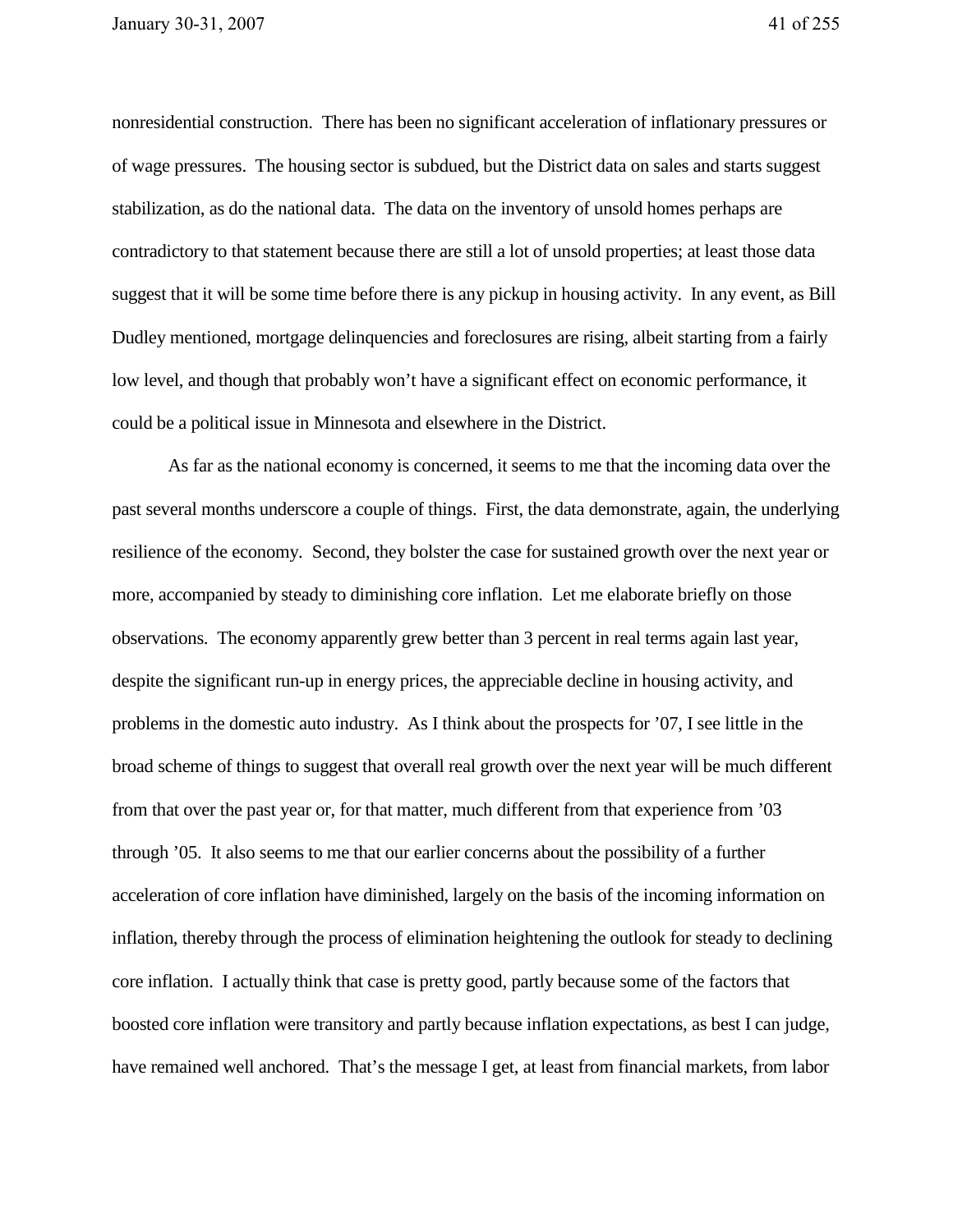markets, and from conversations with our directors, other business people, and so forth. So for me, overall the near-term to medium-term outlook both for real growth and for inflation is constructive. I'll stop there.

CHAIRMAN BERNANKE. Thank you. President Minehan.

MS. MINEHAN. Thank you very much, Mr. Chairman. The New England regional economy continues to grow at a moderate pace with relatively slow job growth, low unemployment, and moderating measured price trends. Consumer and business confidence is solid, and while retail contacts reported an uneven holiday season, manufacturers were generally upbeat about business prospects. Skilled labor continues to be in short supply and expensive. In every one of the New England states, there is concern over the long-run prospects for labor force growth, given their mutual low rates of natural increase, out-migration of 25 to 34 year olds, and dependence on immigration for labor force growth. New England is an expensive place in which to live, and concerns abound about how to attract and retain the highly skilled workers that are needed for its high preponderance of high value added industries. Obviously, there's nothing new or particularly cyclical about the foregoing comments. But I've been to quite a few beginning of the year "let's take stock of things" conferences in all the states recently, so perhaps I've become more impressed than usual by the medium-term to long-term challenges facing the region. In the short run, however, the positive overall trend of the regional economy does seem to be a powerful offset to the continuing decline in real estate markets. At our last meeting it seemed as though New England's real estate problem was more significant than that in the rest of the country. But now it appears that both are similarly affected whether one looks at prices, sale volumes, inventory growth, or declining construction. As with the nation as a whole, there are signs of stabilization; but at least in New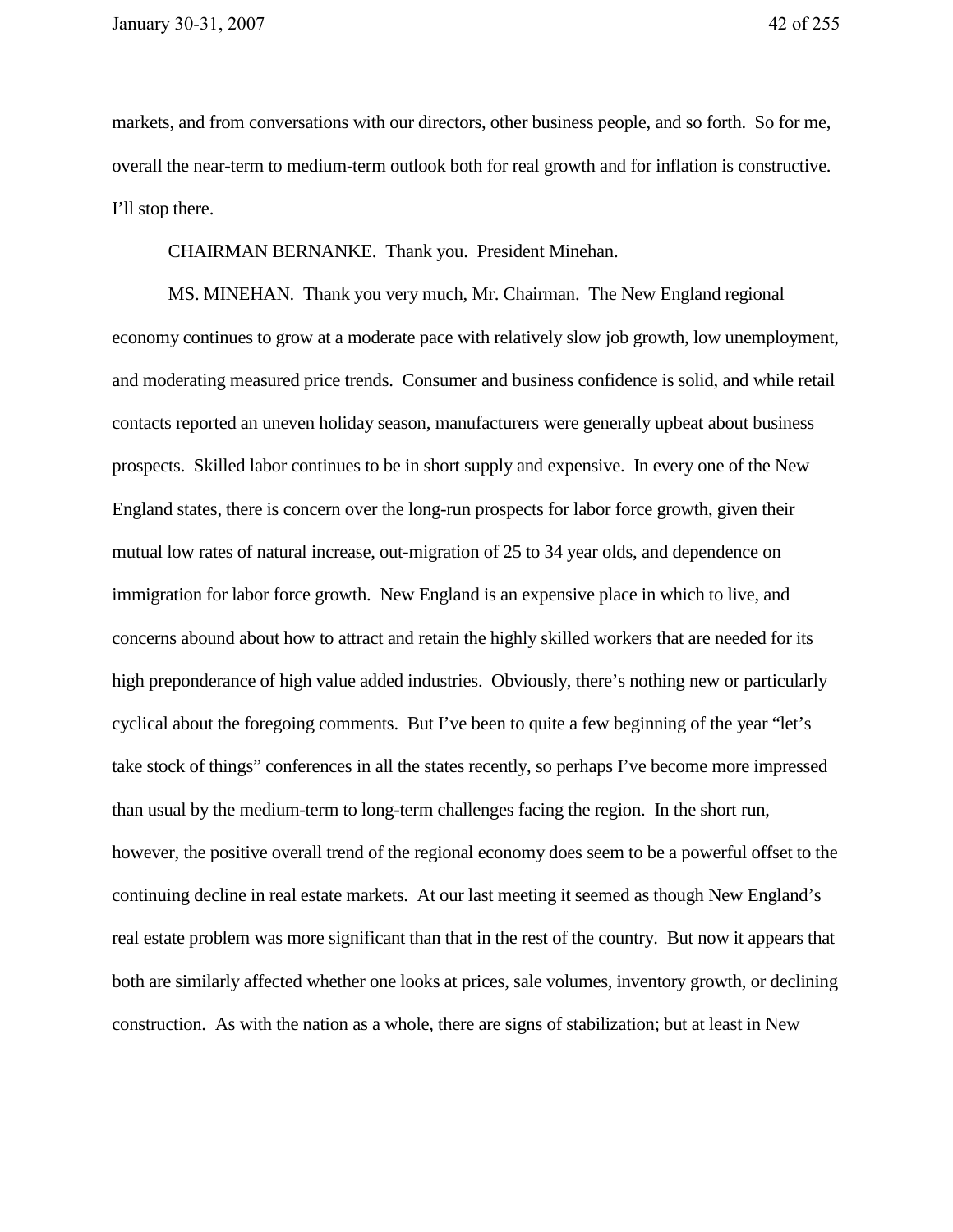England, making any judgment about the imminent revival of real estate markets in midwinter is foolhardy at best.

On the national scene, the data have been more upbeat since our last meeting. Apparently the holiday season was a bright one, with consumption likely growing at a pace of more than 4 percent in the last quarter. That's remarkably strong given the continuing decline in residential real estate and proof—to reiterate what President Stern said—that the U.S. economy continues to be unusually resilient. Supporting consumption are tight labor markets, lower energy prices, tighter though still reasonably accommodative financial conditions, strong corporate profits and some signs of revival in business spending after declines related to housing and motor vehicle expenditures, and continuing strong foreign growth. Even inflation has moderated a bit, with three-month core price increases in both the PCE and the CPI trending down. Our forecast in Boston and that of the Greenbook are virtually indistinguishable. The last quarter of '06 was stronger than expected. The first quarter of this year will be slightly better as well, but after that, the trajectory remains the same as it has been for the past two or three meetings. An increasing pace of growth in '07 and '08 as the housing and motor vehicle situations unwind, a slight rise in unemployment, and a fall in core PCE inflation to nearly 2 percent by the end of the forecast period. In many ways, this is the definition of perfection, a forecast that is seemingly getting better each time we make it, with growth a bit higher, unemployment a bit lower, and inflation ebbing slightly more. The underlying mechanics that produce this outcome are relatively straightforward, but I wonder whether we should have a heightened sense of skepticism about such a halcyon outlook. Let me focus on two reasons for such skepticism.

First, all other things being equal, inflation could be less than well behaved. One reason that inflation ebbed in earlier forecasts was that slower growth brought about a small output gap and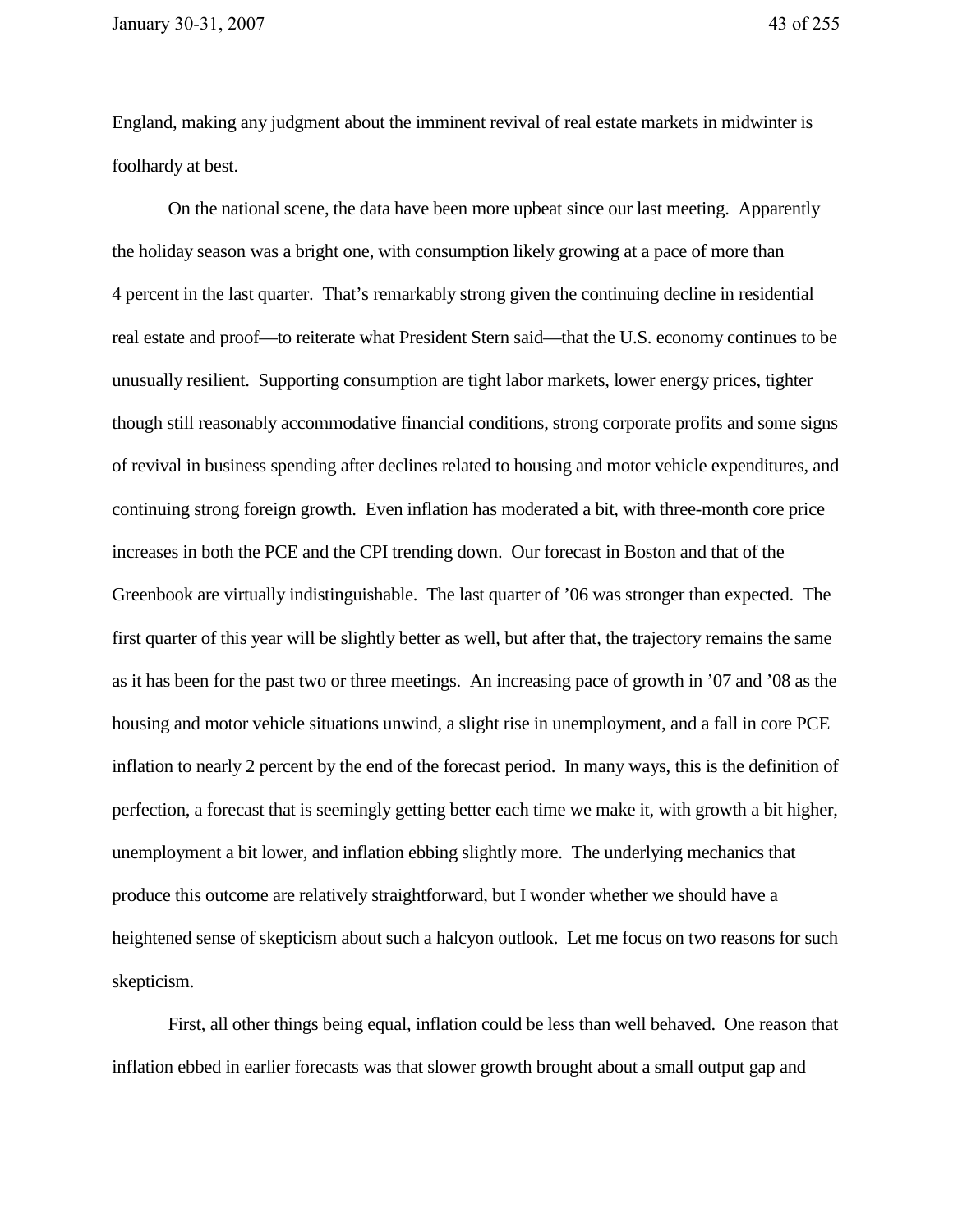rising unemployment. Now, the output gap is virtually eliminated, and unemployment remains below 5 percent. Ebbing inflation is solely the product of recent favorable inflation readings, which are assumed to persist: lower energy prices, declining import prices, and falling shelter prices. It's hard to tell at this point whether the recent readings on core inflation are the result of fundamentally lower inflation pressures or just luck or maybe a combination of the two. I think a similar range of uncertainty applies to oil prices and the strength of the dollar. With virtually no output gap, it seems to me that, while the baseline best guess might be lower inflation, for all of the reasons discussed in the Greenbook one should approach that analysis with some caution.

Second, demand could well be stronger. The baseline forecast assumes that consumers somehow get the message some of us have been trying to deliver about the need for an increase in private saving. The saving rate moves from a negative 1 percent to a positive 1 percent, the highest saving rate in several years. As I noted before, I have to ask myself why this is likely to happen over the next coming months when it hasn't in the wake of the housing situation in 2006. Clearly, the downturn in residential real estate, an important political issue in all our Districts and certainly devastating for subprime borrowers in particular, hasn't affected consumer spending in general. In fact, household net worth as a share of disposable income remains quite high, buoyed in part by a likely overestimate of real housing values but also by rising equity markets. The timing of the needed increase in the personal saving rate could well be further out in the future, creating some version of the buoyant consumer alternative scenario instead of the baseline. Again, with no output gap, the potential for increased inflationary pressure is obvious.

In sum, the Greenbook forecast remains in my view the most likely baseline. There are downside risks, as I mentioned before, for the seven alternative scenarios do anticipate some downside risks; but if the housing situation is beginning to stabilize, I find it hard to believe that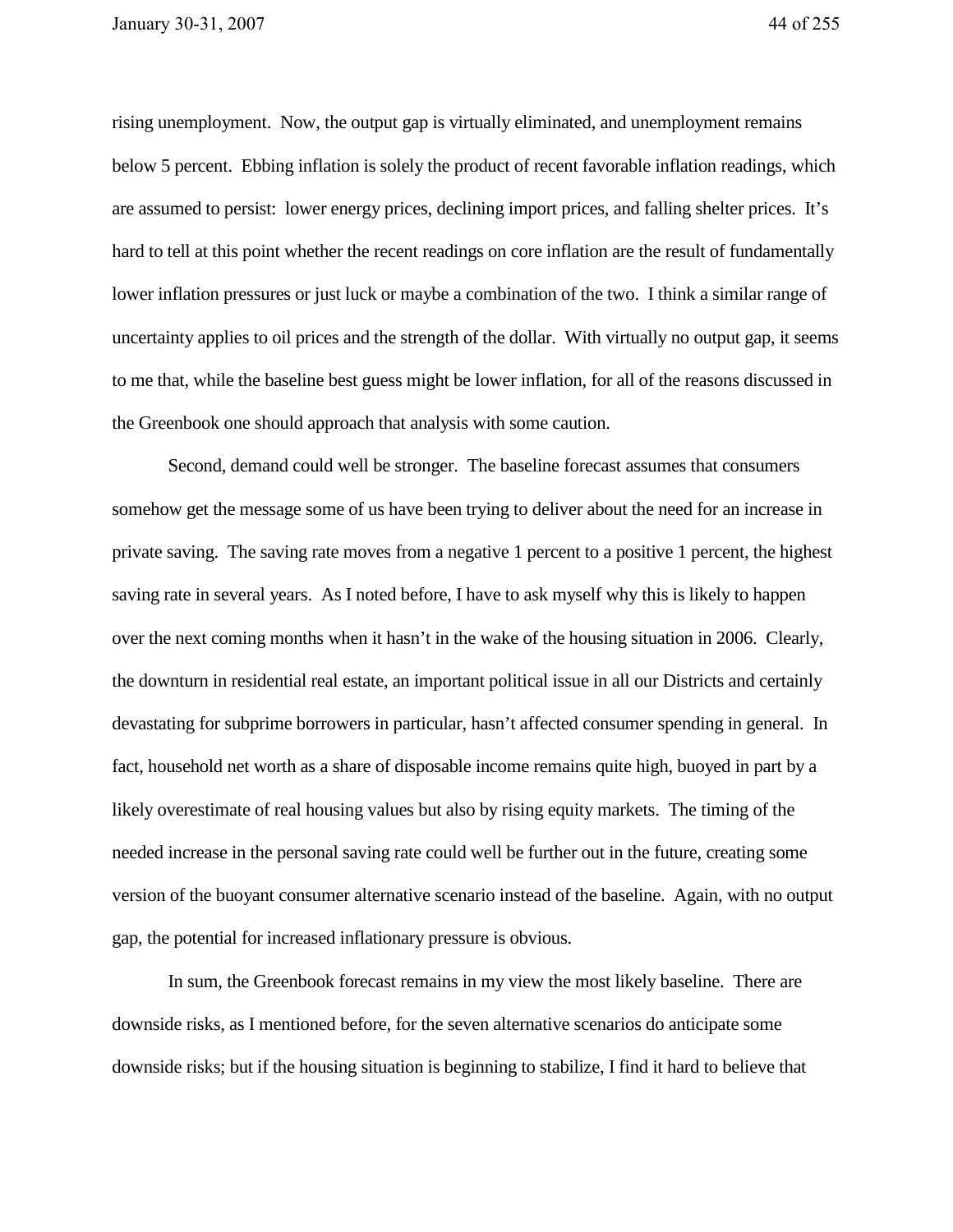broader anxiety about it will affect business spending or the consumer as some of these scenarios contemplate. The bigger risk may well be that business spending picks up in light of consumer strength, unemployment stays low, growth exceeds our current projections, and resource pressures become more intense. I am concerned that risks to inflation have grown somewhat since our last meeting. I think I'm still in a "wait and see" mode, as I do believe there are downside risks to the evolution of housing markets. But if the Greenbook growth forecast is right, the best risk management on our part may have to be to seek tighter policy sooner rather than later.

CHAIRMAN BERNANKE. Thank you. President Minehan, just to clarify, I think that the forecast of consumption is not based on the idea that the saving rate has to rise. Rather, consumption is modeled using underlying determinants, like income and wealth, and an endogenous indication of that is that saving rises.

MS. MINEHAN. Right.

CHAIRMAN BERNANKE. Anyway, you gave the impression that higher saving was itself something that was going to happen naturally.

MS. MINEHAN. As I look at the forecast in the Greenbook, the higher saving rate—money out of income that's expected to be there going into savings—is one element that makes consumption lower than it would otherwise be.

CHAIRMAN BERNANKE. But the saving rate is not driving the consumption forecast. Rather, the consumption forecast is driving the saving rate.

MS. MINEHAN. In the forecast, yes.

CHAIRMAN BERNANKE. President Fisher.

MR. FISHER. Well, Mr. Chairman, first on our cheaper, more affordable, and perhaps luckier Eleventh District economy, we estimate that employment growth ran at a rate slightly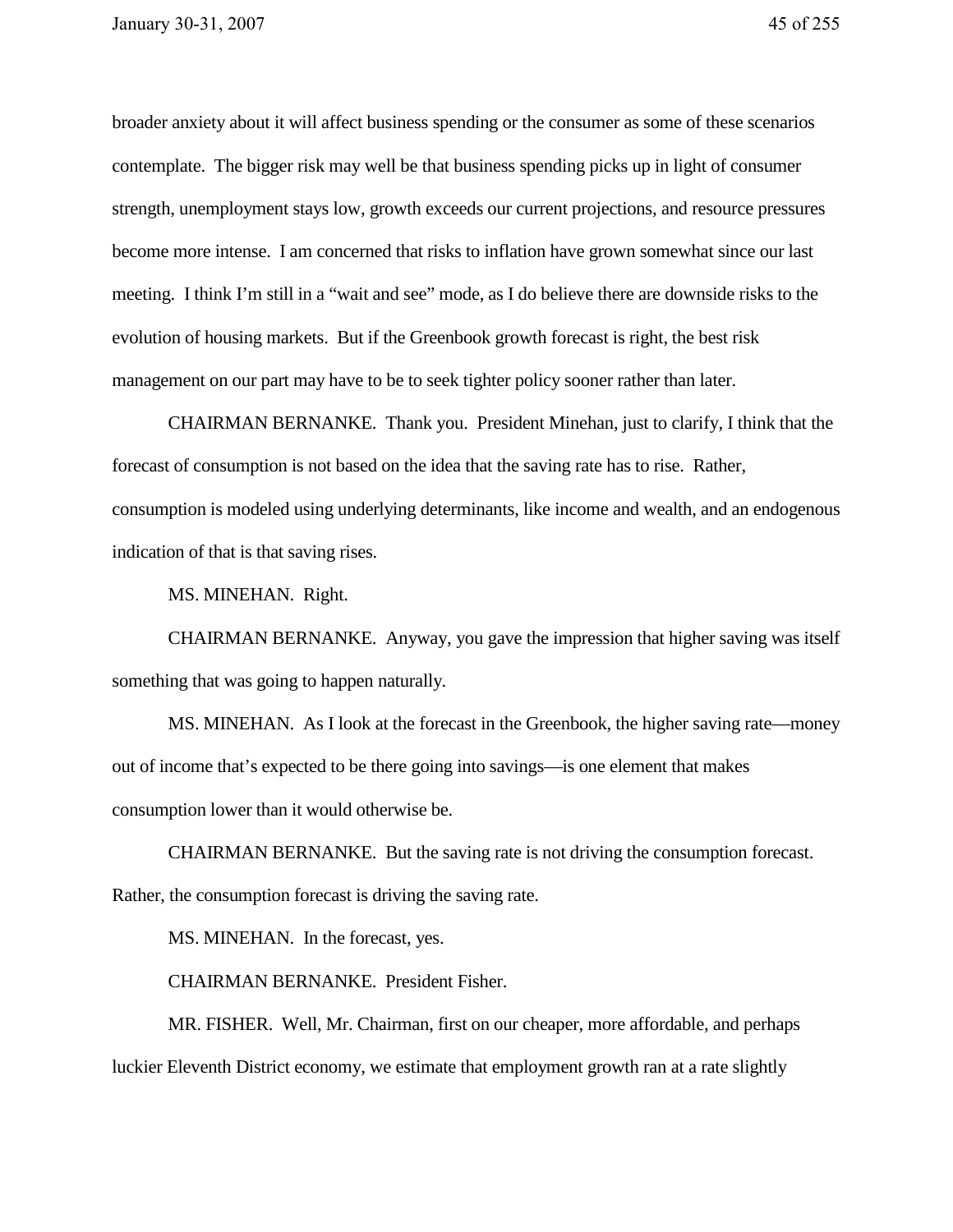greater than 3.2 percent last year and our output growth exceeded 4 percent. We do see some possible slowing, but there is still very strong momentum in the Texas economy and to an extent in the New Mexican economy, despite a lower rig count.

What I'm about to talk about is not based on the buoyancy of the Eleventh District economy but on my talking with CEOs as well as the economic projections of our own staff. I've talked with twenty-five CEOs for today's discussion. I've added two, and just for the record they are the CEO of Disney and the CEO of MasterCard.

First, my retail contacts, with one exception, report a pickup in dollar volume and foot traffic that began with the second half of December and has continued. As a result, the Wal-Mart CEO for the United States is much more optimistic and is now forecasting volume expansion of about 2 to 3 percent. My contact from JCPenney, which is in an income range that is double that of Wal-Mart, reports a similar pattern of behavior that started the Friday before Christmas and has carried forward and says that the consumers "feel good about the economy." The one exception, incidentally, is 7-Eleven, and I would be upset, too. Tobacco constitutes 30 percent of their sales, and Texas just levied a \$10 tax on a \$30 carton of cigarettes. Otherwise, the retailers seem to be much more optimistic than they were when I last reported. A not unimportant factor in this report has to do with the phenomenon of gift cards. In the public release of Safeway is an interesting piece of data: Their gift card business, which is called Blackhawk, grew 100 percent last year and dropped \$100 million to the pretax bottom line. Wal-Mart reports—and this is not yet public information—a peak gift-card balance for this season of \$1.2 billion. Now, mind you, 70 percent of the card use occurs before February 1. So this business has extended the retail season, and it may well have affected the buoyancy that I'm hearing from retailers in terms of their current activity. MasterCard confirms the pickup in consumer activity, particularly that it began late in the Christmas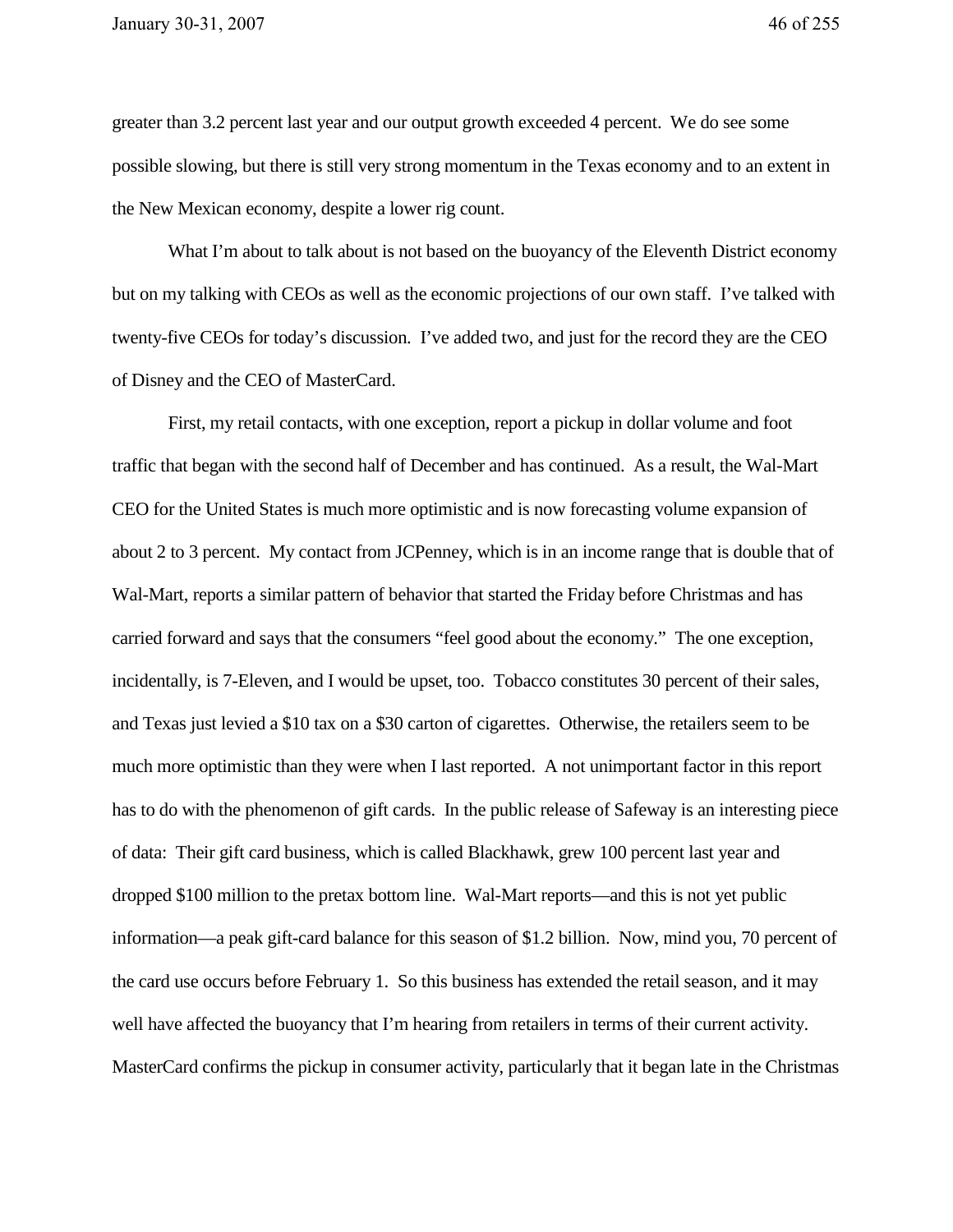season, and its CEO reports from his contacts certainly much less "noise" about a possible recession and sees that risk abating. Just to jump forward, we forecast, based on economic research, economic growth in our District of 2.7 percent for 2007, which is what MasterCard happens to be projecting—so I found that CEO to be instantly credible. Disney reports extremely strong advertising growth. They expect the year-over-year growth to be 20 percent in terms of their firstquarter network advertising, with strength in every sector except for autos, according to the CEO. They also report record foot traffic at their parks over the holidays. In contrast, UPS reports a weak start to December but a strong finish in the last seven days of the year, with year-over-year numbers for January not as robust as expected—running around 1 percent. The rails also report a bit slower volume, as the CEO of one of the large rail companies said. There are clearly shifts taking place. For example, lumber shipments of Union Pacific and Burlington Northern are down 25 percent year over year, reflecting the falloff in the construction of homes. Both CEOs caution that company year-over-year numbers are like comparing apples and oranges, given the robust growth in the first quarter of 2006. I did talk to two of the top five housing CEOs and a third one, a smaller company. They seem to confirm the sense of the staff in that they feel that the housing situation is bottoming out, but they continue to caution that any reading of the housing industry between Thanksgiving and the Super Bowl is of questionable value.

MR. MOSKOW. The one with two teams from the Seventh District. [Laughter]

MR. FISHER. Yes. But here are some data to put this statement in perspective. The contact from the largest company reports that cancellation rates, which were running at 50 percent in their most stressed markets, particularly in California and Florida, have come back to 20 to 25 percent—relatively good news. One aspect worth noting is that they are getting relief from their subcontractors—they estimate, on average across the industry, about 10 percent cost relief. Another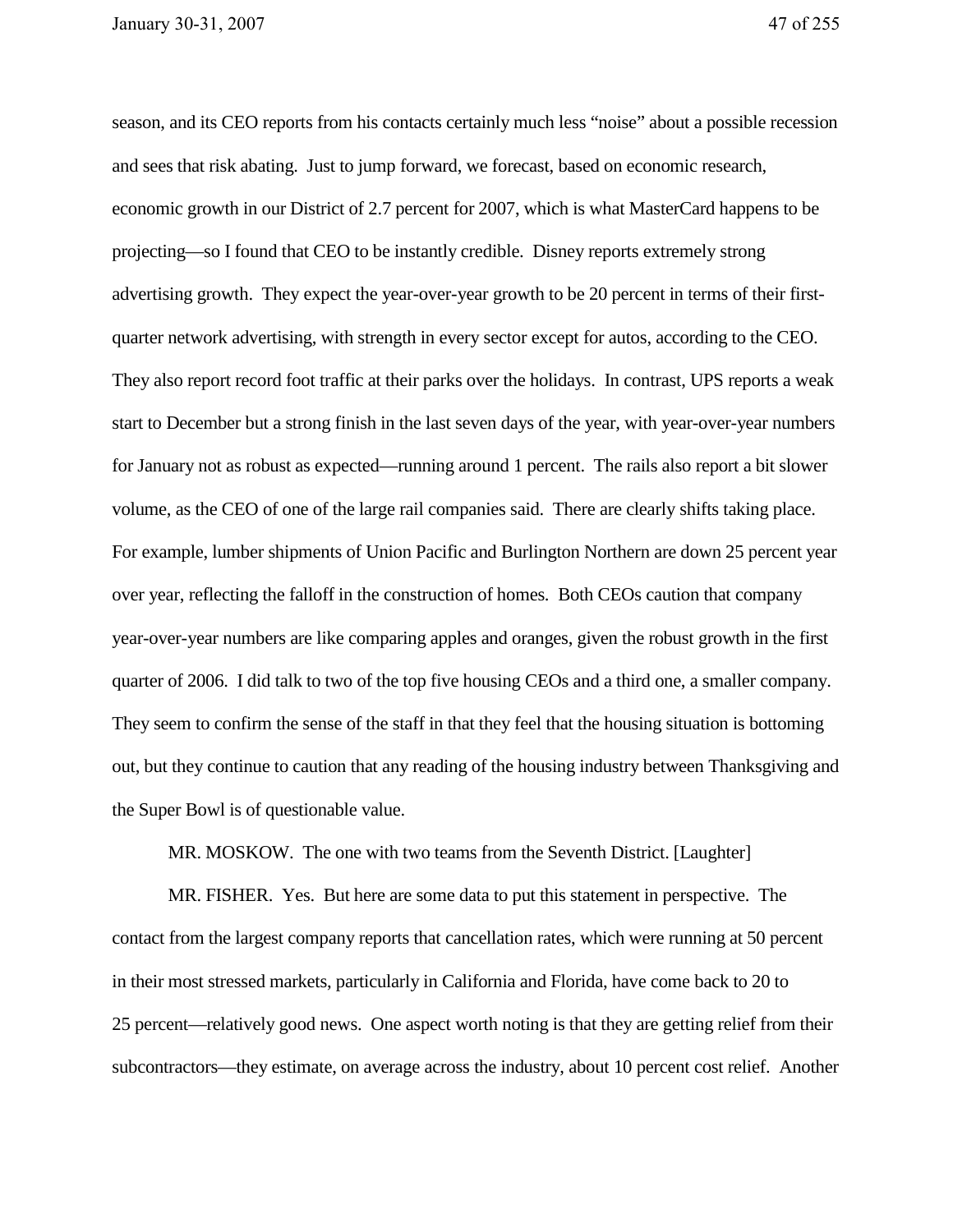predictable behavior pattern becoming manifest is that the large contractors with very strong balance sheets are looking to buy the distressed smaller contractors. David, I agree with you that we haven't seen all the downturn in housing yet in terms of its effect on the economy, but we may well come out of it with an even more tightly consolidated industry. The bottom line on growth from the Eleventh District perspective is a Wagnerian summation—that is, the economy's growth dynamic is not as bad as we thought it was sounding when we last read the score. I would summarize it by saying that the tail in terms of the risk of recession has become much slimmer.

However, my conclusion is the opposite with regard to inflation—that is, on reflection and working with our staff and listening to CEOs, I think the tail in terms of risk of higher inflation has fattened, and this is reflected in several reports. Just very quickly—because of my Australian DNA—Anheuser-Busch decided to raise beer prices 2 to 3 percent at year-end. That doesn't bother me. What bothers me is the price of skilled workers who drink that good beer in terms of what's happening for wages and total compensation of skilled and unskilled labor. You know that I have talked about the massive projects that Texas Utility plans for coal to gas conversion and whether they get the so-called Dirty Dozen that they're planning or just a handful. I did go over with the CEO the studies that McKinsey, BCG, and Bechtel have provided for them, and some interesting data points came out that I want to summarize. In the summer of '05, they estimated that all-in labor costs for these plants, which they estimated per plant, would take 4.6 million worker hours at \$36.25 an hour. Today they don't believe they can get the job done for less than \$44 an hour; and because of worker quality issues, they now believe it will take 5.2 million worker hours for each plant. So if you have a 21 percent per hour increase and a 13 percent increase in hours, one wonders about the ability to see a short-term reduction in skilled and unskilled labor costs. These numbers, by the way, take into account the recent slippage in oil rig activity, which is down for the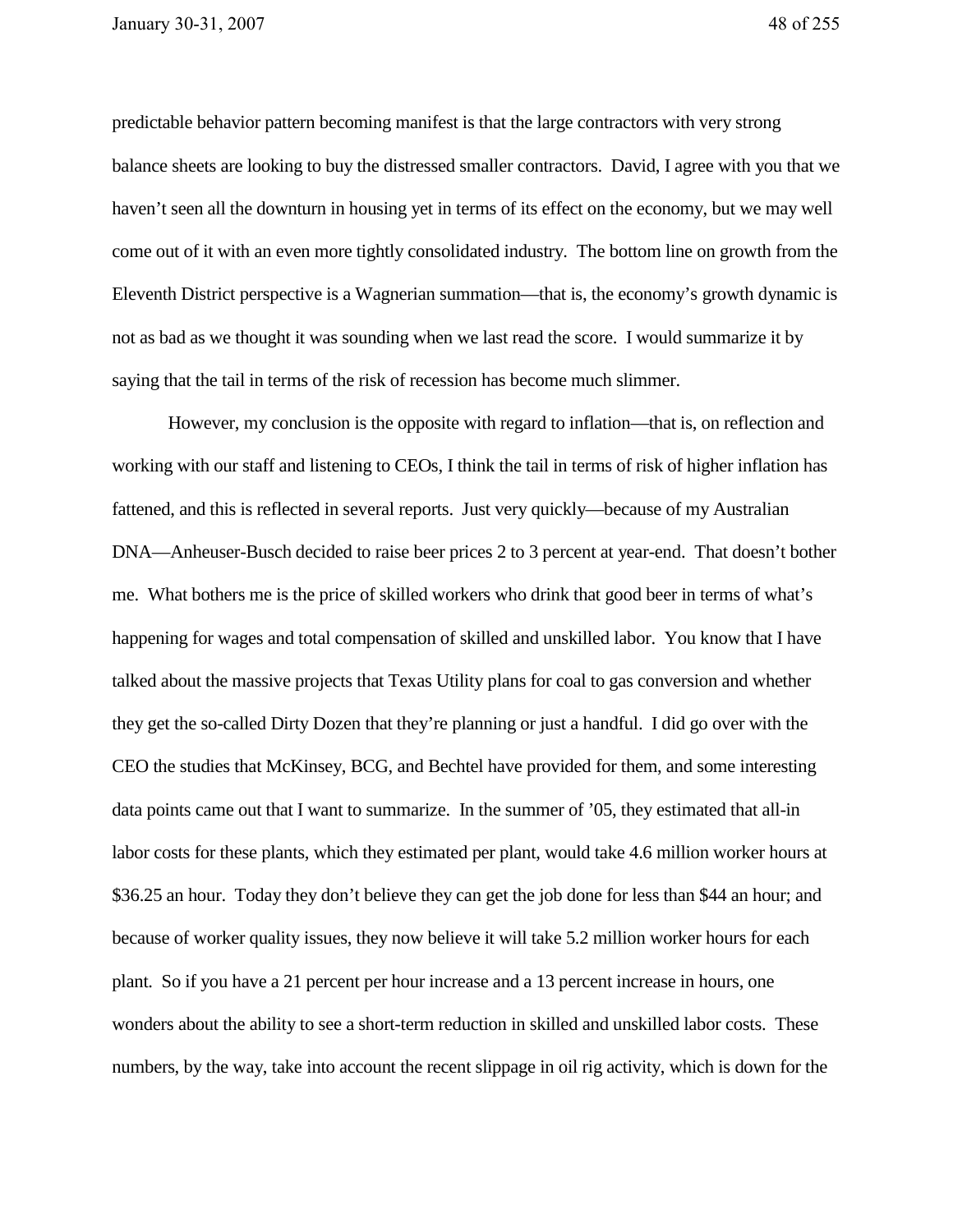fifth straight week, and also the slowdown in housing and some initial slowdown in commercial construction. It dovetails with reports like that of BP's to us that they decided to pay all their salaried operators, to whom only two years ago they were offering incentive packages to leave, \$25,000 bonuses per year for the next two years to stay. Fluor's CEO reports that they are having the largest year in their history of hiring college graduates, and the 900 mechanics who work for a large truck dealer with which I regularly talk are now fetching \$35 an hour.

Another piece of data comes from a study by McKinsey and BCG, and I want to talk about it very briefly in terms of the intermodal transportation system of our country. The shippers tell me that port congestion is very high. The fleet utilization rate is running at about 95 percent. You know that I like to talk about Panamax ship rates because of their size and liquidity. Prices have not eased since we last met, and the interesting factoid is that the ten-year-old fleet is available for purchase at the same price as the fleet expected to be delivered two and a half years from now. These ships run \$39 million apiece before their add-ons, which tells you that there's a short-term tightness. If you talk to the rails and the effective two operators—there's really a duopoly in this country between Burlington Northern and Union Pacific—their pricing is based on opportunity costs because they do not foresee the ability to expand their networks. This may well facilitate an upward price spiral as all the infrastructure projects currently on the drawing boards begin, whether TXU's or some other liquefied natural gas companies' projects that we have heard about.

A couple of other points with regard to inflation that I think bear watching: These inputs are anecdotal, but I think we have a pretty good survey in terms of the oil and gas operators. Most of the major oil and gas operators would not be surprised to see \$40 oil and to see a range between \$40 and \$60 oil—that fits with the Brown-Yücel model that we developed in Dallas—and for natural gas prices to ease to a level of about \$5 in the spring. That's the good news.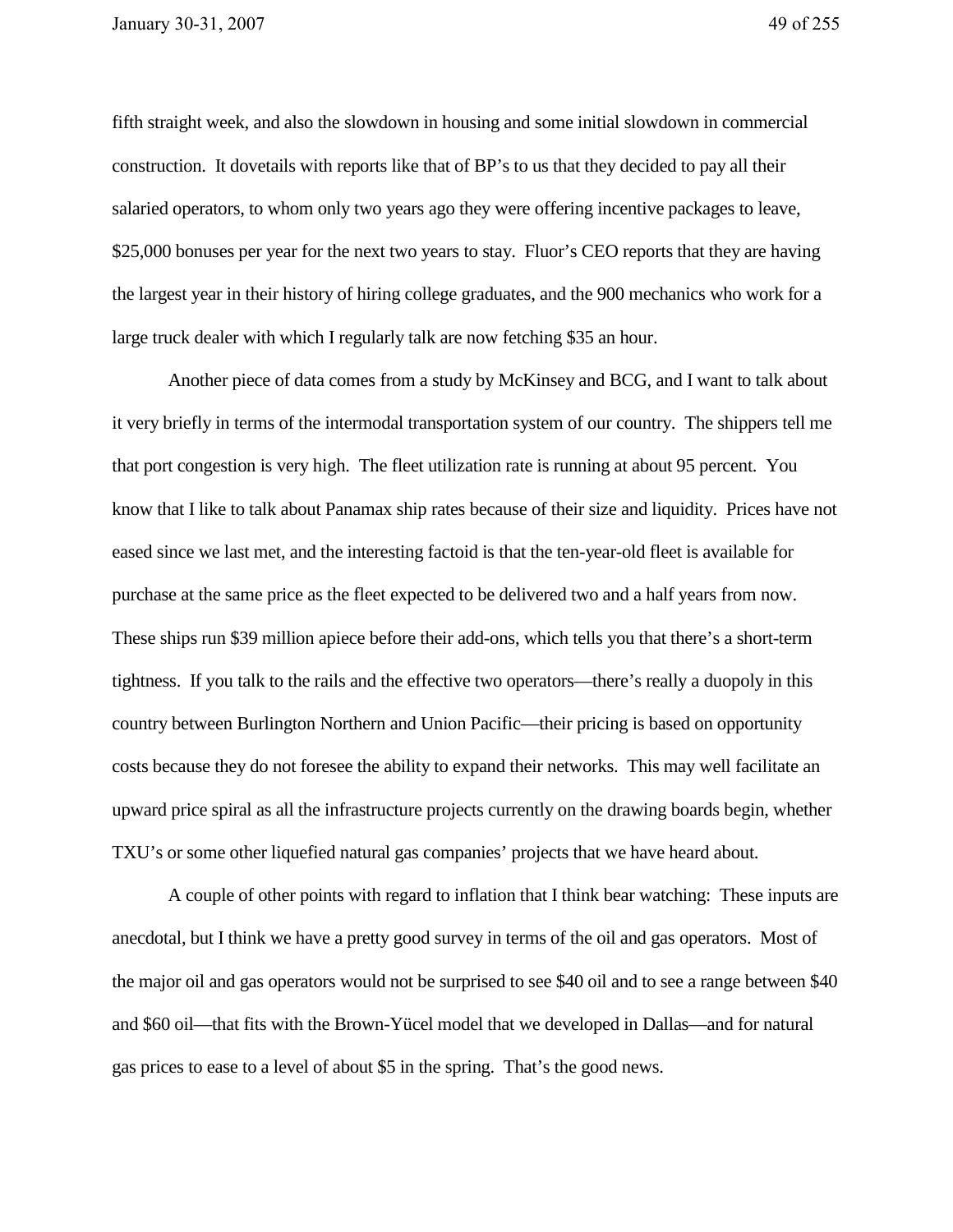I want to mention two other negative news items. One was referred to earlier, and that regards corn prices. The price for corn was \$2.30 a bushel last year, if you looked on the graph that Bill, I think, presented earlier. Corn is now running \$4.00 a bushel, and the food production companies we talked to project the price to be \$5.00 by the end of the year. Now, this is good for farmers. It's good for John Deere. It's not good if you raise a chicken, a cow, or a pig, and it's certainly not good if you're a human who eats at Whataburger, one of my other new contacts. I won't use the language that the CEO used, but he reports that his margins are coming under pressure.

The second development may be a bit more disturbing; it concerns the cost of imported goods from China into Wal-Mart's network. According to Wal-Mart's CEO for international operations and their vice chairman, Chinese import prices into Wal-Mart's network were depreciating at an annual rate of between 2 and 5 percent. Recently, however, the rise in China's labor costs for their suppliers net of the increase in productivity is leading to import price costs that are increasing at a rate of approximately 1 percent. To me this development raises an issue that I think President Moskow touched on regarding our views on inflation and perhaps rates going forward, which we'll talk about tomorrow. At home, we're seeing unacceptably high and sustained wage developments for certain critical components of labor, which I mentioned earlier. Abroad from Germany to China, we're seeing economic growth rates that are well above sustainable trends, which is why I asked the question about your gap analysis earlier. My own staff calculates that, if you do a gap analysis—that is, if you compare current growth to what they estimate trend growth to be—there is no significant inflationary pressure. However, if you analyze capacity utilization rates in the G7 countries and in the BRICs, we are getting closer, given the economic growth that has been experienced, to more heavily used capacity and to igniting inflationary pressures. The bottom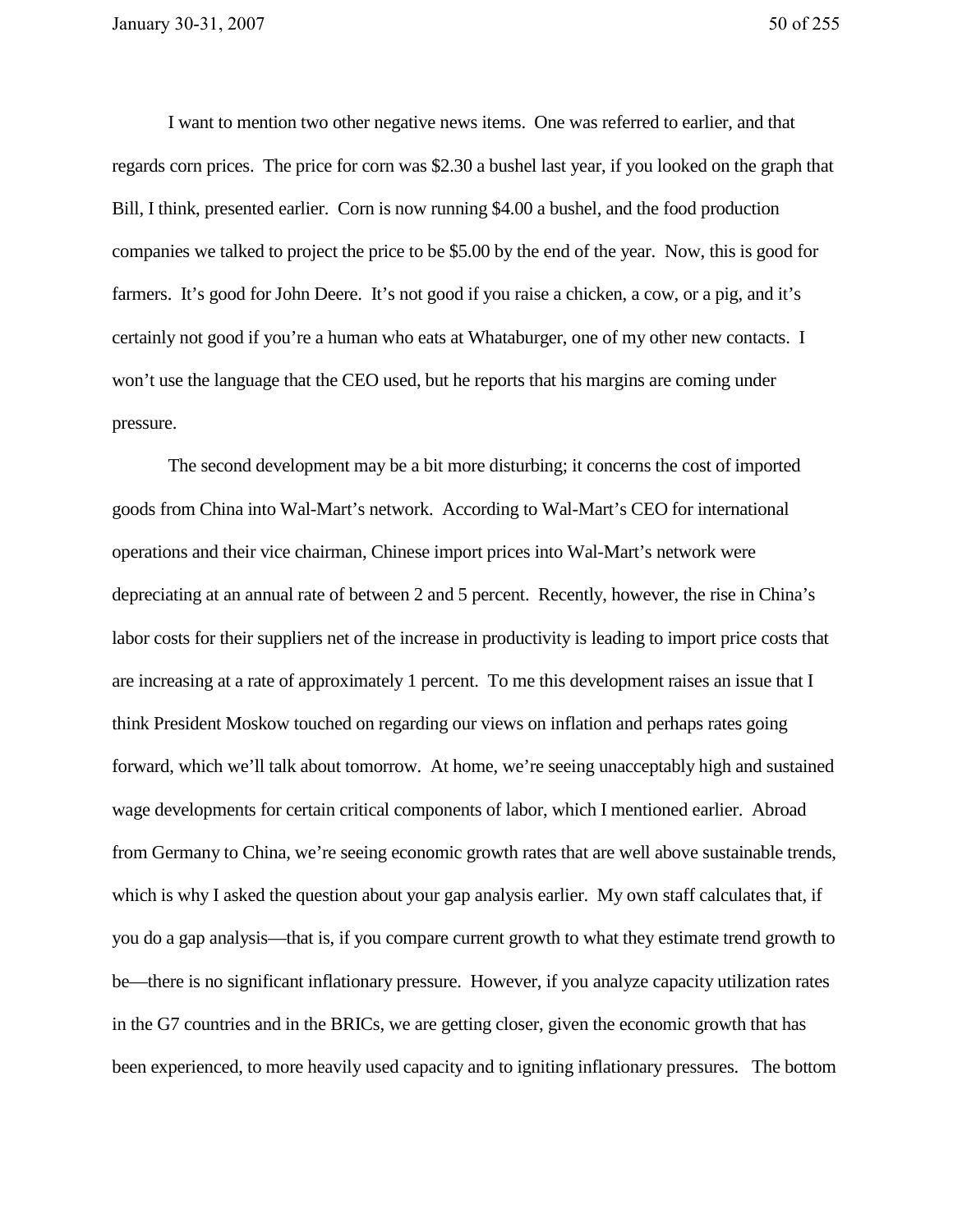line for inflation from our perspective is that what was once a tailwind generated by globalization may be closer to becoming a headwind than our models indicate and our limited understanding of the effect of globalization otherwise leads us to understand. Thank you, Mr. Chairman.

CHAIRMAN BERNANKE. President Fisher, just a quick question. I couldn't quite gather whether you were saying that commercial construction is overall slowing. You mentioned that once, but then you talked about a variety of projects.

MR. FISHER. It appears to be slowing in certain areas and in our District but is nonetheless running at a stout rate. It seems to have come off somewhat but, given the large projects that are planned, the numbers work out to show increasing pressure on the labor that's available to construct those projects.

CHAIRMAN BERNANKE. Thank you. President Pianalto.

MS. PIANALTO. Thank you, Mr. Chairman. I have the sense that since our last meeting we've received a wealth of data but not necessarily a wealth of information. Between the data that have come in and the conversations that I've had with my District contacts in the past six weeks, I'm a little more confident about the outlook for real growth, and I view the inflation outlook as unchanged. Housing is an example of having more data, but not necessarily more information. Though some aspects of the residential housing data have been encouraging, neither futures on housing prices nor reports that I have received from people in the business suggest that the slowdown in that sector will end any time soon. Despite that, it still looks as though the spillovers to consumer spending and financial markets have been limited. At our last meeting, there was also some uncertainty regarding the health of the manufacturing sector. For the most part, the intermeeting data have been favorable for the manufacturing sector. The industrial production numbers, for example, have been strong, but manufacturing employment remains flat.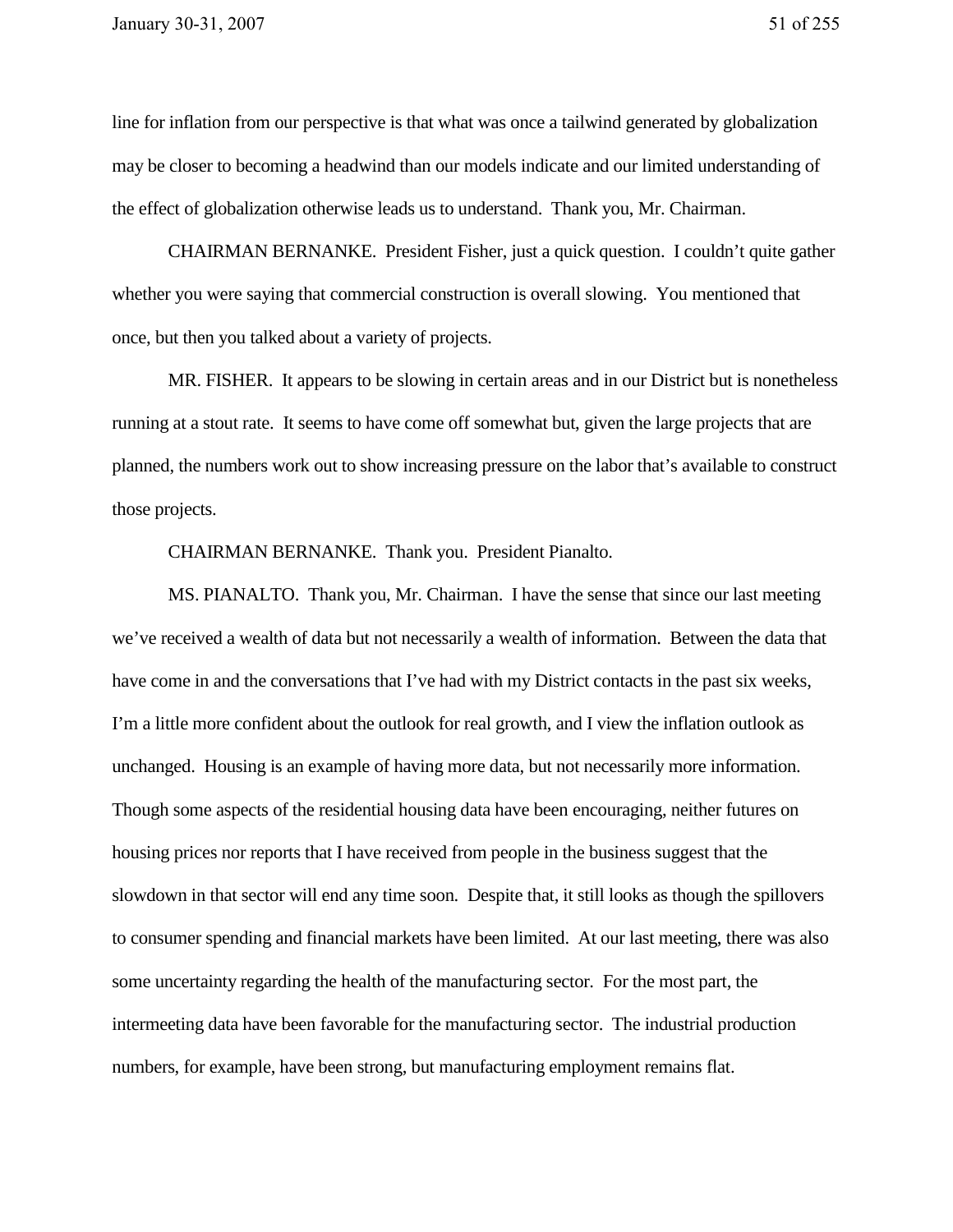The usual story that makes sense of these disparate trends is the continuing strength in manufacturing productivity. But I'd like to mention another element in the picture—others have mentioned it this morning—and that's the skills mismatches. My directors and business contacts in the manufacturing sector tell me that they have jobs available but that they face great difficulty in filling those jobs because they can't find people with the right skills. Interestingly, as was mentioned in the staff presentation earlier, the JOLTS data show openings as rising, and that's also true in the manufacturing sector. Openings have been rising over the past two years. This news really isn't so good per se, but it does suggest that at least some of the sluggishness in manufacturing job growth is coming out of the structural elements in the labor markets and is not purely a cyclical decline in aggregate demand. In a somewhat related vein, according to the National Association of Colleges and Employers, college placements are up 17 percent this year, the strongest showing since 2001. The story is that relatively high profits and good business prospects are driving up demand. We also understand from the Ohio governor's office that last year, although sales tax receipts were lower, income tax receipts were stronger than expected.

These bits and pieces combined with some of the positive news in the aggregate data reports in the past couple of months make me somewhat less worried about the downside risks to economic growth than I was at the last meeting. I don't want to go overboard on this. I had that feeling several times last year only to be subsequently moved in the other direction. It is hard to tell whether some of this good news has been related to weather—that is, some spring activity might have shifted into the fourth quarter.

On the inflation front, both the official data and the anecdotal stories from my contacts continue to provide some encouragement that core inflation will moderate over the next year, but the data are not yet entirely convincing. My staff has noted that for most of 2006, especially in the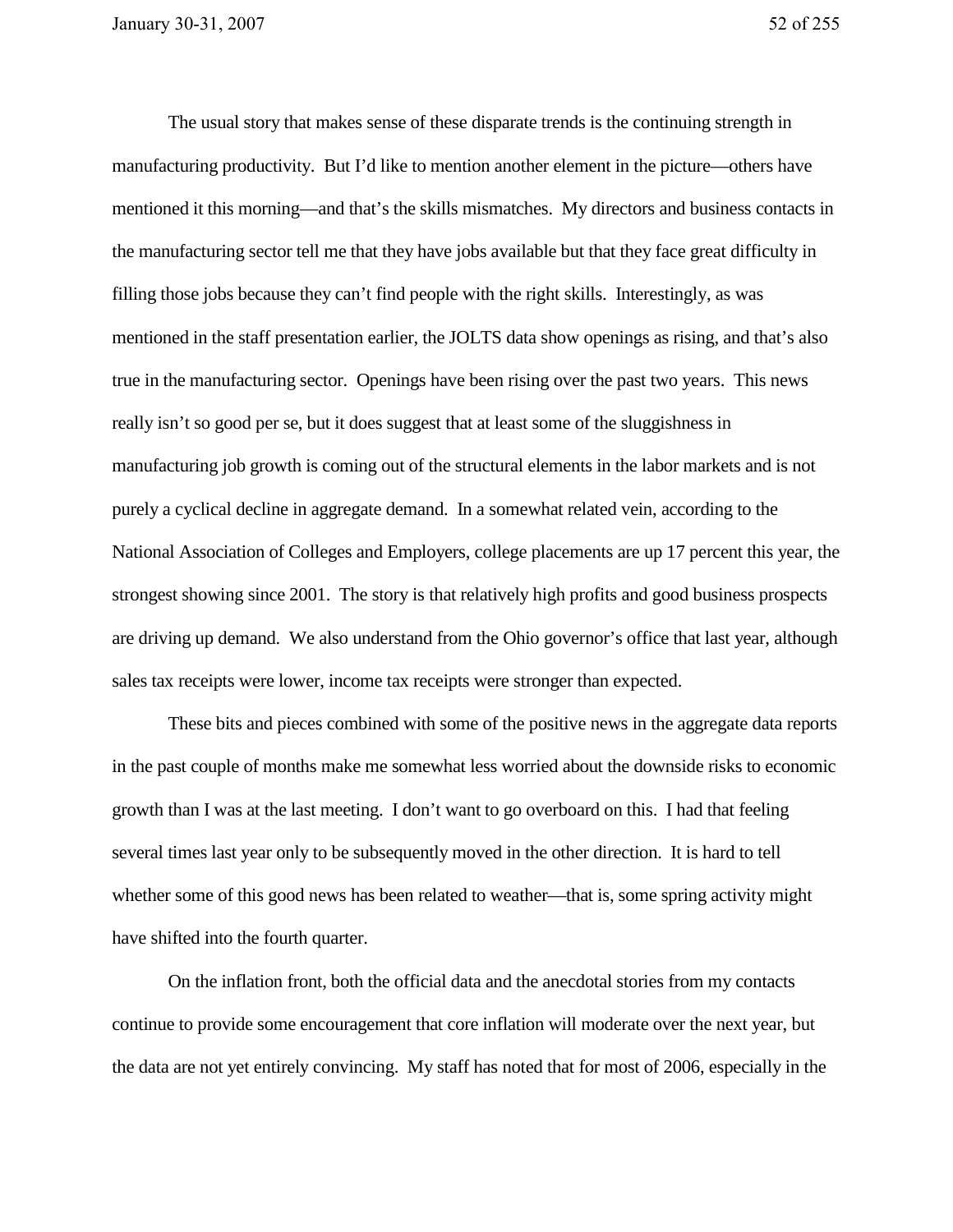later half of the year, the growth rates of individual CPI components exhibited a bimodal distribution. On an expenditure-weighted basis, most components were either falling in price or rising at a troubling rate. Very few CPI components were rising at a pace that the CPI tells us is about average. This pattern is highly unusual, and I don't know what to make of it, except to say that it does make it more difficult to tell which way the inflation trend is leaning.

My only material difference of opinion with the staff baseline projection concerns the assumption about labor supply. Economywide, there is some reason to think that aggregate labor supply is more abundant than the Greenbook baseline contemplates. Labor force participation rates for most demographic groups have been running stronger than the staff has been expecting, indicating that the growth of potential output could lie somewhat above the Greenbook estimate. That's what I am assuming, and therefore I get a slightly better combination of output and inflation .

In the end, my outlook for the economy hasn't changed. The general contours of the forecast for a modest slowdown in growth coupled with a very gradual decline in core inflation make sense to me. However, I have lowered just slightly my assessment of the risk that real growth will fall short of my projection, and I have not changed my risk assessment of inflation. There's still a notable risk that year-over-year changes in inflation might remain stuck where they are today as opposed to drifting down half a point or so over time as I would prefer. Thank you, Mr. Chairman.

CHAIRMAN BERNANKE. Thank you. President Lacker.

MR. LACKER. Thank you, Mr. Chairman. Economic activity in our District lost a bit of momentum in January. Retail sales contracted in recent weeks as automobile dealers noted waning interest and buyers of big-ticket electronic goods stayed home, perhaps to watch the big screens they purchased during the holidays. [Laughter] Another source of slowing was a further pullback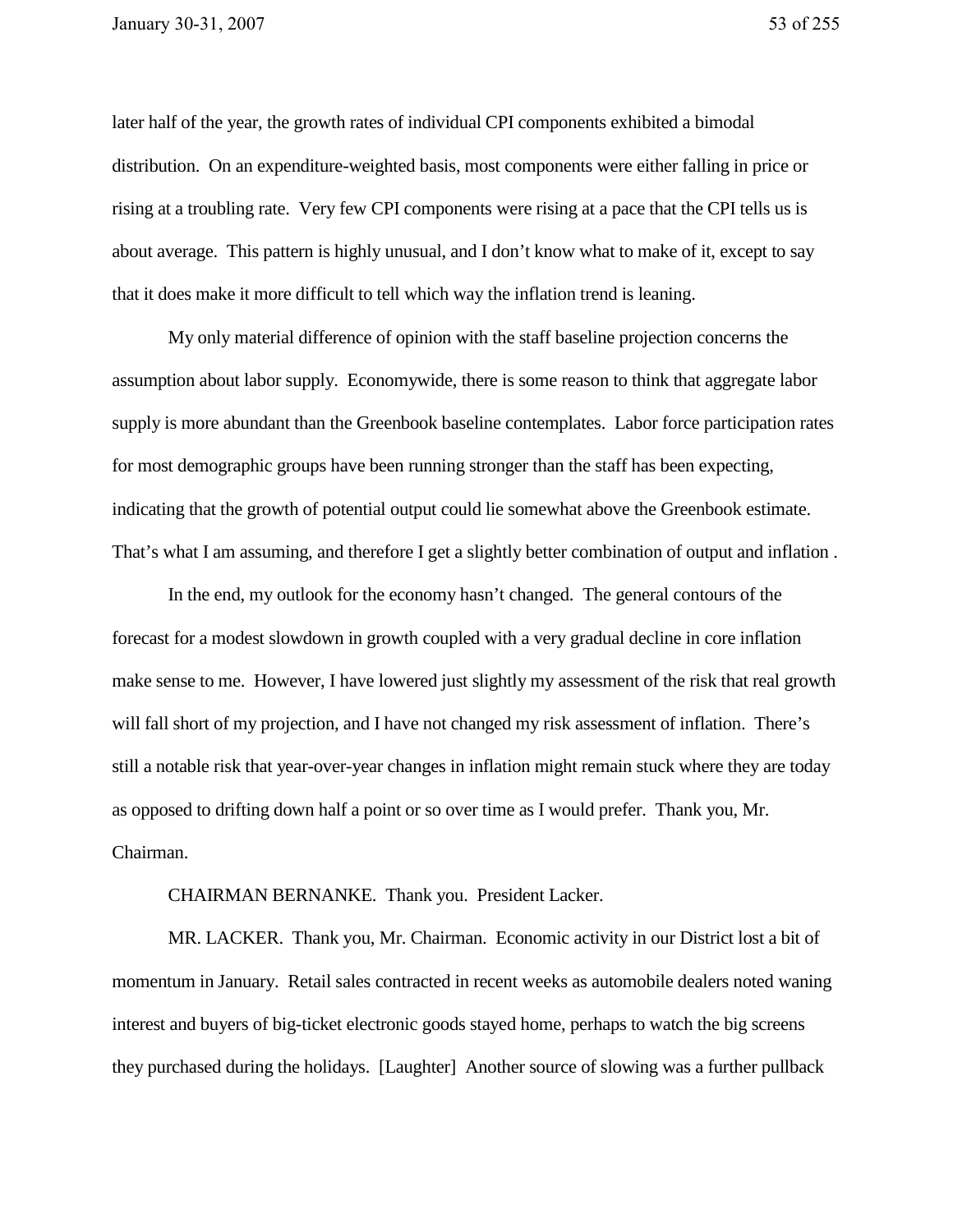in the factory sector. I should mention new orders in our District slipped in recent weeks, on top of December's modest contraction, and factory hiring edged lower for the second straight month. On the plus side, services firms continued to report moderate growth in revenues and employment. Despite this mixed picture, however, a wide variety of firms remained optimistic about their prospects six months out. District labor market conditions remained tight, and skilled workers continued to be in strong demand in large metropolitan areas. Businesses tell us that they are pushing up wages as a result.

Real estate activity is, on balance, hanging in there. Anecdotal reports indicate fairly firm home sales across many areas in December, and we're hearing more reports of pockets of strength in some suburban housing markets around D.C., though assessments from other areas continue to be somewhat downbeat. We have also heard that homebuilding activity rose somewhat in a number of District metropolitan areas in recent weeks. Commercial real estate prospects remained relatively bright, with leasing activity firm and a solid number of projects on the books for '07. Price pressures at District firms seem to have moderated somewhat, confirming the national trends.

The national data flow since our last meeting has been encouraging. The Greenbook now predicts a higher trajectory for real GDP. I agree with the Greenbook's short-term outlook. Declining housing construction is still depressing the real growth rate now, but demand has stabilized, I think, and inventories may be topping out. Each batch of housing data has bolstered my confidence in the trajectory we sketched out last fall—namely, that the drag from housing will mostly disappear by midyear with spillover having been relatively limited.

Consumer spending has been quite resilient. Evidently, favorable income prospects have trumped weakening housing prices. The fundamentals for business investment remain favorable with the cost of capital low and profitability high; and the latest news—that unfilled orders for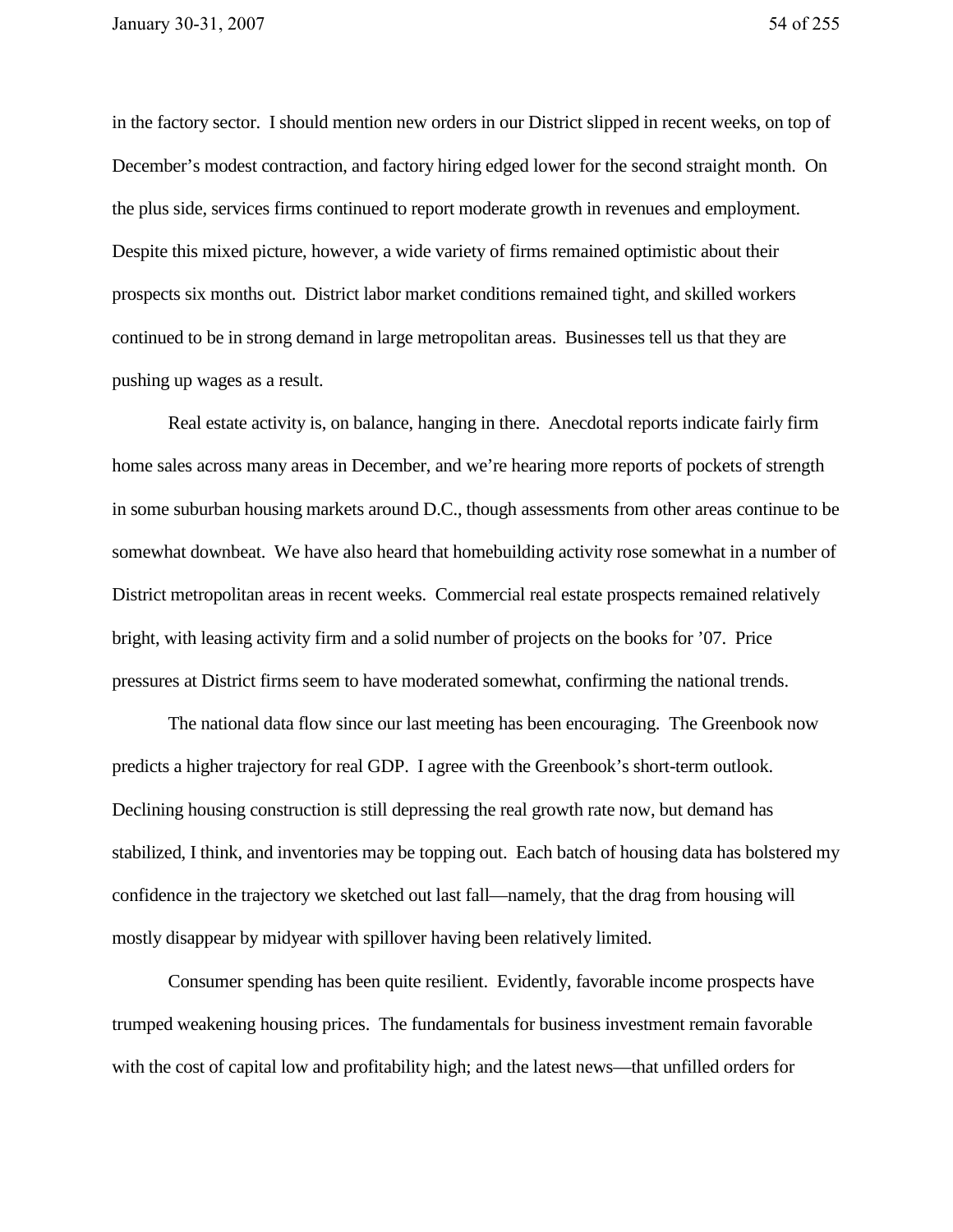capital goods are continuing to increase—fits in well with the view that equipment investment is likely to be a source of strength going forward. The Greenbook has real growth later this year and into next year returning to trend, driven by strength in business investment and solid consumer spending. I agree with that outlook with the caveat that my estimate of trend growth is higher than the Greenbook's.

The inflation news since the last meeting has been encouraging as well. Core CPI inflation was 1.8 in the fourth quarter, and core PCE inflation was estimated to have been 2.1 percent. It's tempting to extrapolate this favorable news forward as the Greenbook does and forecast a gradual downward drift without further overt action by the Committee. That outcome is certainly plausible, especially if oil prices cooperate and remain contained within recent trading ranges. But I remain apprehensive. First, core inflation has exhibited fairly substantial high-frequency swings over the past couple of years. So it will take many more months for me to be very confident that inflation is trending down. Second, and related, over the past three years large swings in energy prices have been followed by swings in core inflation with a short lag. Indeed, the cross-correlation between core and energy components of the PCE price index seems to have increased in the past few years. The recent dip in core inflation may therefore be the transitory effect of last summer's decline in energy prices, and the December uptick in core CPI may signal that it's behind us now. A downward drift in inflation thus is likely to depend critically on the absence of upward movements in energy prices. Note that the staff follows the futures market in assuming, as I calculated it, a 13 percent rise in oil prices by the end of 2008, which suggests continuing upward pressure on core inflation. Third, expectations could well exert a gravitational pull in an upward direction rather than the downward direction as claimed recently in a popular newsletter and also as the staff indicated underlies their forecast. Personally, I place the center of gravity a little higher, above 2 percent.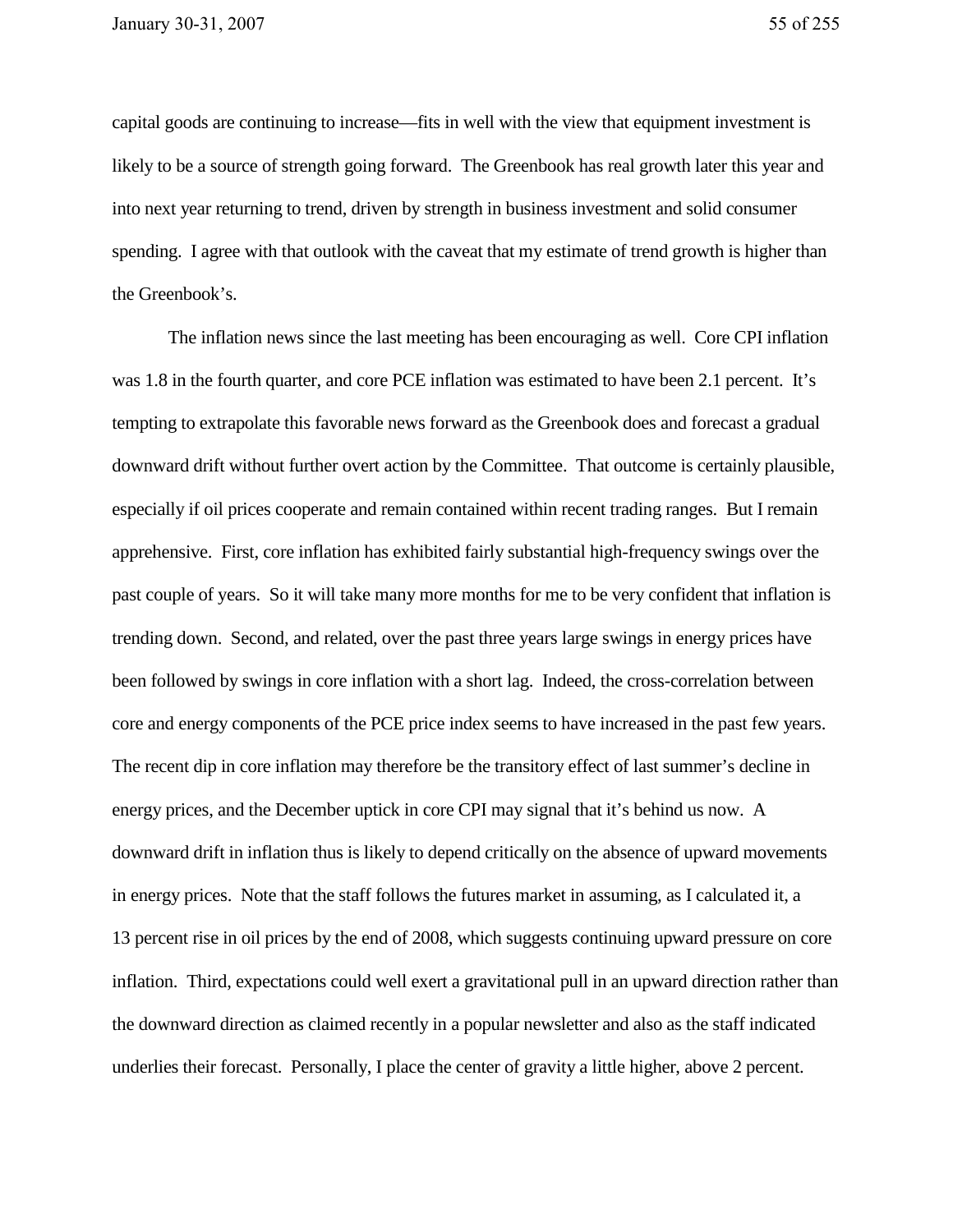The twelve-month change in core PCE inflation has been above 2 percent, as we all know, since March 2004, and none of the usual measures of expectations either from surveys or TIPS markets are much below 2½ percent for the CPI. So even though the recent inflation news has been comforting, I think there's a good reason to continue to worry about it.

CHAIRMAN BERNANKE. Thank you. President Plosser.

MR. PLOSSER. Thank you, Mr. Chairman. Conditions in the Third District have continued to evolve much as they have for most of the past several months. Economic activity is still expanding. I think I can use the word "moderate"—I don't think anybody else has used that yet, and our contacts expect the pace to be maintained in the coming months. There has been little change in the pattern of activity over the sectors. Retailers in our region indicated that their holiday sales were about as they expected or somewhat better. Housing continues to weaken at a somewhat orderly pace, but there are signs of stabilization of demand. Inventory has remained elevated, and construction continues to decline. However, the weakness in residential construction is being offset by continued strength in nonresidential construction. Office vacancy rates continue to decline in Philadelphia and in the near suburbs as well. The net absorption of office space has increased for the past twelve quarters. Manufacturing activity in the region hit a soft spot in the fall, as I indicated in previous meetings, but our most recent Business Outlook Survey, in January, presented somewhat positive but also somewhat mixed signals. The general activity index returned to positive territory with a reading of plus 8, indicating a slight increase in manufacturing activity, and there was a significant rebound in shipments. New orders, however, remained close to zero. That's somewhat of an aberration because new orders and shipments tend to move very much together, and so there are some inconsistencies there, which is why I said the situation is a bit mixed. According to our survey, however, the firms expect a rebound of general manufacturing activity and orders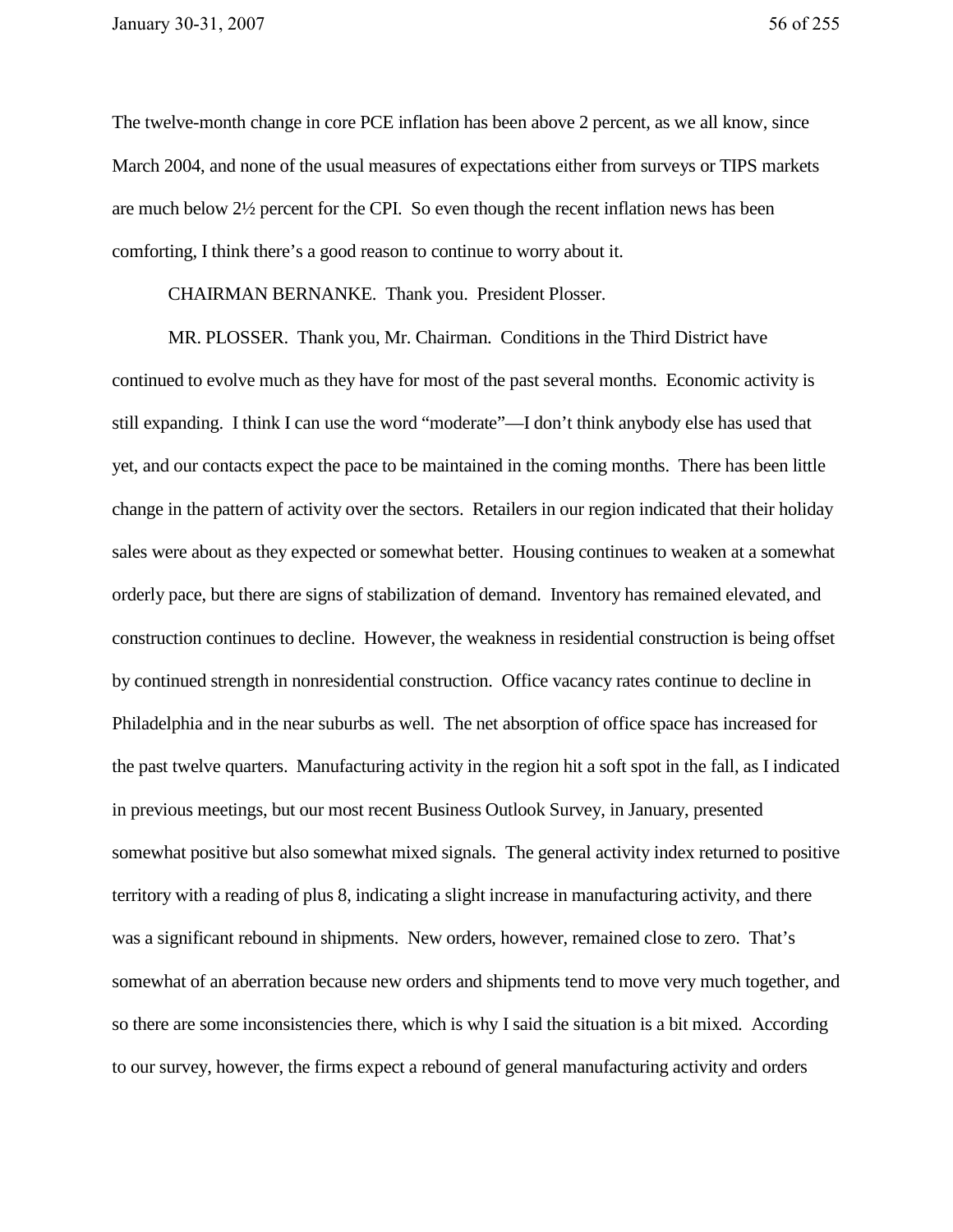over the coming six months. Indeed, most of our business contacts see moderate growth in the region continuing for the foreseeable future. Their positive attitudes are consistent with the recent positive news we've had about conditions in the nation. Firms remain concerned about their ability to hire both skilled and unskilled labor. Labor markets are tight for many of the reasons that President Minehan described in New England; we have some of the same things going on in the Third District.

Regarding national conditions, the unusually warm weather in December may have temporarily buoyed some of our numbers; but based on incoming information, I've become increasingly confident that the national economy has a positive underlying momentum. At the time of our last meeting, there was a contrast between the mixed data on consumption and production and the relatively strong indications from the labor market. The picture that appears to be emerging from the latest economic information is one of stronger underlying growth that has been temporarily weakened by housing and autos. There is little, if any, evidence that the housing and auto corrections are spilling over into the other sectors of the economy. We've been looking for those spillovers for the past six months and have yet to see any significant evidence that they are occurring or are about to occur. Of course, spillovers may yet materialize with a long lag, but that likelihood to my mind is diminishing as we have begun to see some hopeful signs of stabilization in housing. Labor market conditions remain firm, and manufacturing indicators improved in December as did capital goods orders. Although I didn't talk to the chairman of Disney, I did talk to a small manufacturing firm with total revenues that come to \$2 million. He has been very positive about the outlook. His sales depend a lot on construction, and he said that, after the most miserable August and September he had ever seen in his twenty years of running the business, the pickup began in late November, continued through December, and has continued into January as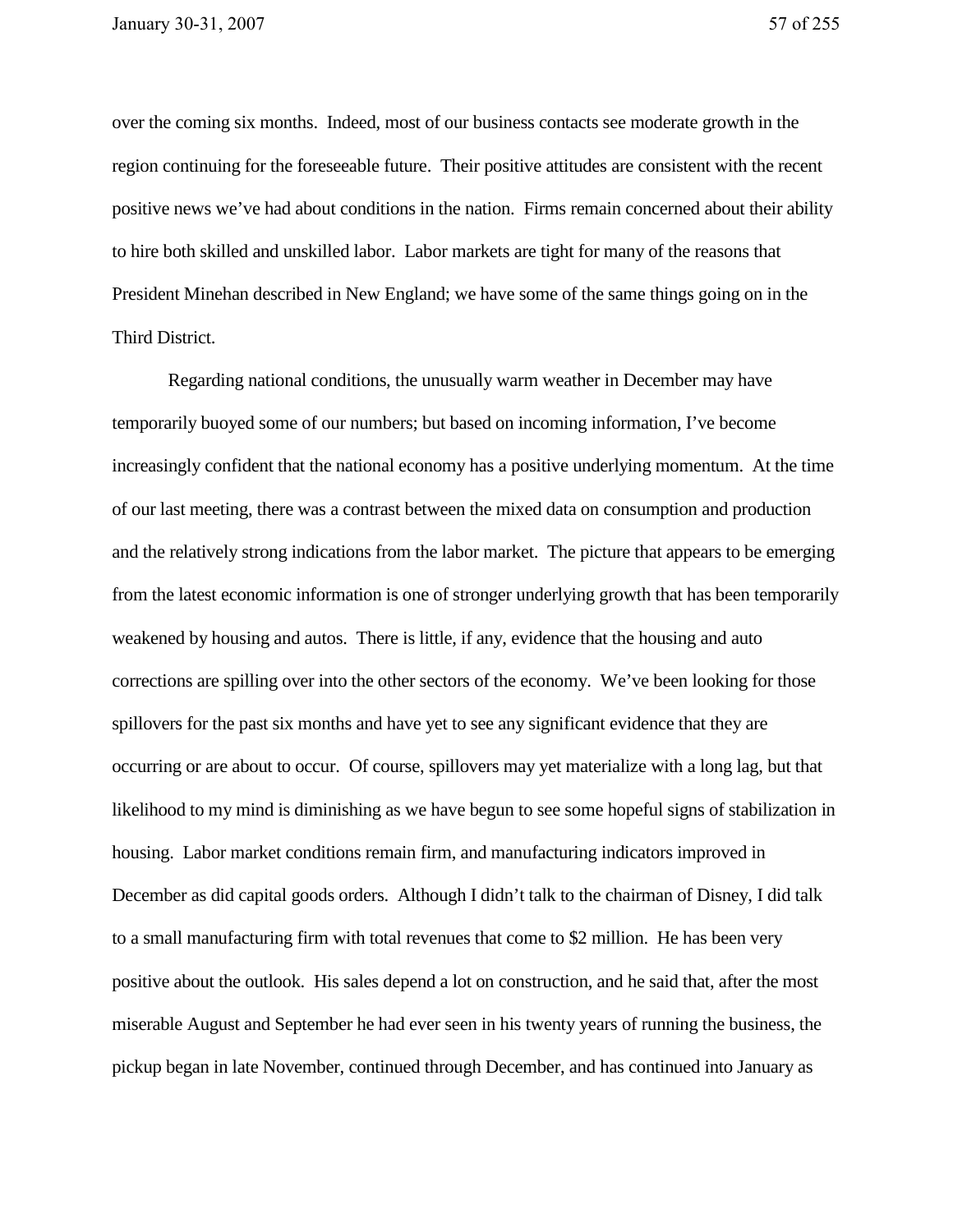well. Other contacts from banks, particularly credit card issuers to whom I've talked, suggest that banks are seeing numbers coming across their books on credit card purchases continuing to be strong even after Christmas. So that also is good news.

All of this suggests that the downside risks to growth have receded since our last meeting. I believe this is the market's assessment as well, as expectations of future policy firm. My outlook is that the economy will return to trend growth, which I put at about 3 percent this year, and will continue at that pace into 2008. Of course, as everybody has indicated, that's a little stronger than the Greenbook's outlook, and it is, again, based on my view that potential growth or trend growth is somewhat higher than the Greenbook has stated. I expect the unemployment rate to rise slightly, maybe to 4.8 percent by the fourth quarter of this year, and then to stabilize into next year. I think this is going to be accompanied by employment growth of nearly 1 percent, and again, that's what accounts for the difference in the trend growth.

I anticipate a decline in core PCE inflation of about 0.4 percent by 2008. I would like to underscore that this forecast is not driven by a lower pass-through of oil prices, which have declined. My reading of the empirical evidence, including work done by some people on the Philadelphia staff, is that it's very difficult to attribute movements in core inflation of six months to twelve months or longer periods to changes in oil prices. In fact, there's growing empirical evidence that neither movements in oil prices nor Phillips curve type factors significantly improve our root mean square error forecasts of core inflation two or more quarters ahead. I note that this refers to forecasts of six months or longer and not to short-run high-frequency movements. This suggests that we should be careful in the language we use describing the reasons for our projections of future inflation to avoid perpetuating views of inflation processes that we can't empirically substantiate.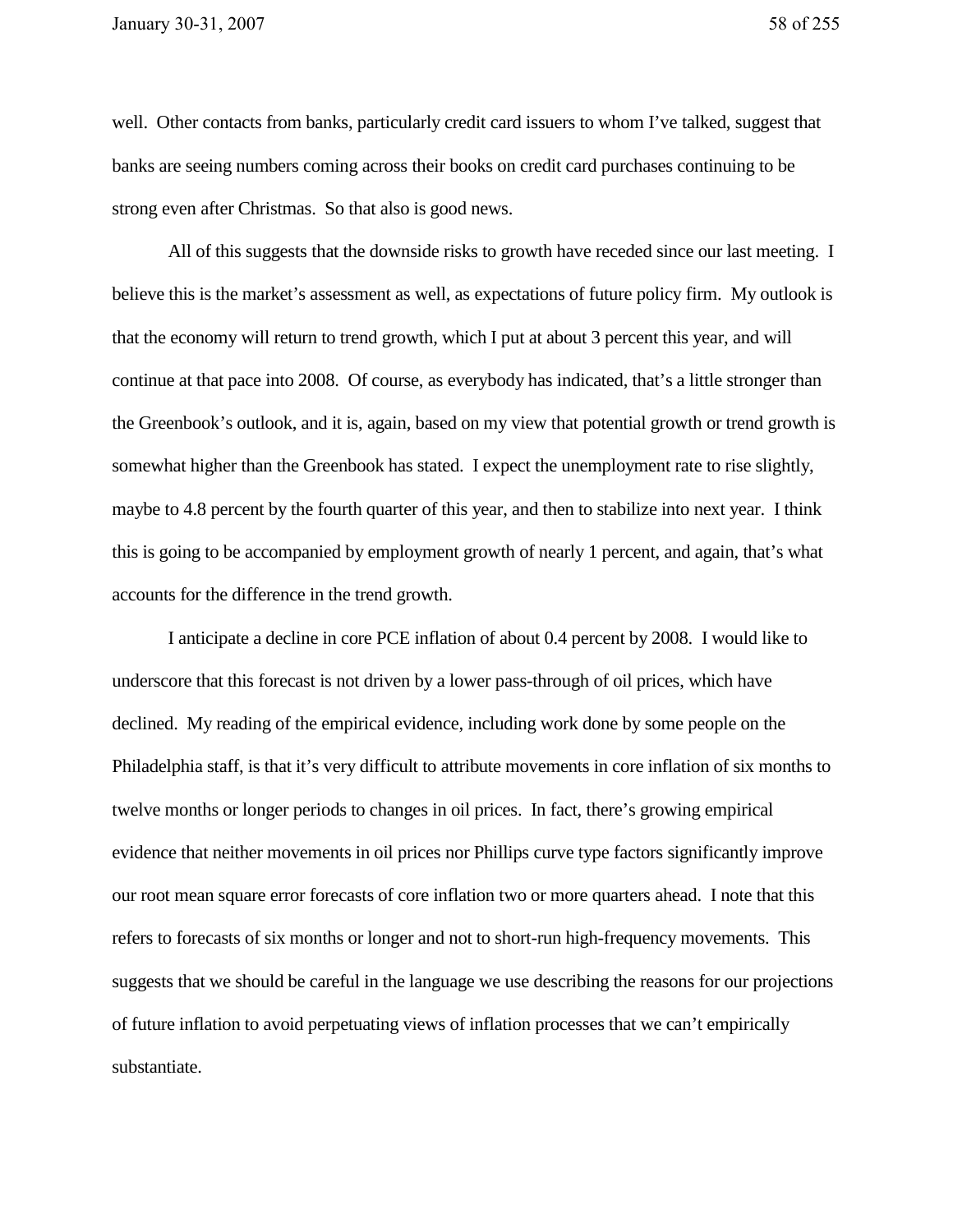In my view, core inflation will not come back down until monetary conditions, which I believe have been very accommodative over the past few years, have tightened sufficiently. The Greenbook forecast has a slightly smaller decline in core PCE inflation to about 2 percent in 2008, but incorporates a less restrictive monetary policy than I believe is likely to be appropriate given my view of the strength of the underlying economy and of the fundamentals that we are seeing. Indeed, over the past two meetings, my feeling was that the slowdown in economic activity that we might be seeing, combined with a constant fed funds rate, might have been enough to bring inflation back to a more acceptable level. Now I'm less convinced that price stability will be achieved without further action on our part some time later this year. But I will leave that discussion to the policy goround. Thank you.

CHAIRMAN BERNANKE. Mr. Vice Chairman.

VICE CHAIRMAN GEITHNER. Charlie, I'm not sure I understand your thinking. You said that you expect what sounded like a pretty significant moderation in core PCE, but that's on a monetary policy assumption that implies further tightening.

MR. PLOSSER. That's right, somewhat tighter, somewhat more aggressive than what's in the Greenbook.

VICE CHAIRMAN GEITHNER. Though I don't want to pin you down, that sounds sort of modest. You are saying that with another 25 basis points you'd get what core PCE inflation over the forecast period?

MR. PLOSSER. The path I was thinking about as I was doing the forecast and trying to determine the appropriate policy here—my desire is to get inflation down lower, and that's reflected in my forecast—is one in which the fed funds rate goes up somewhat from where it is today,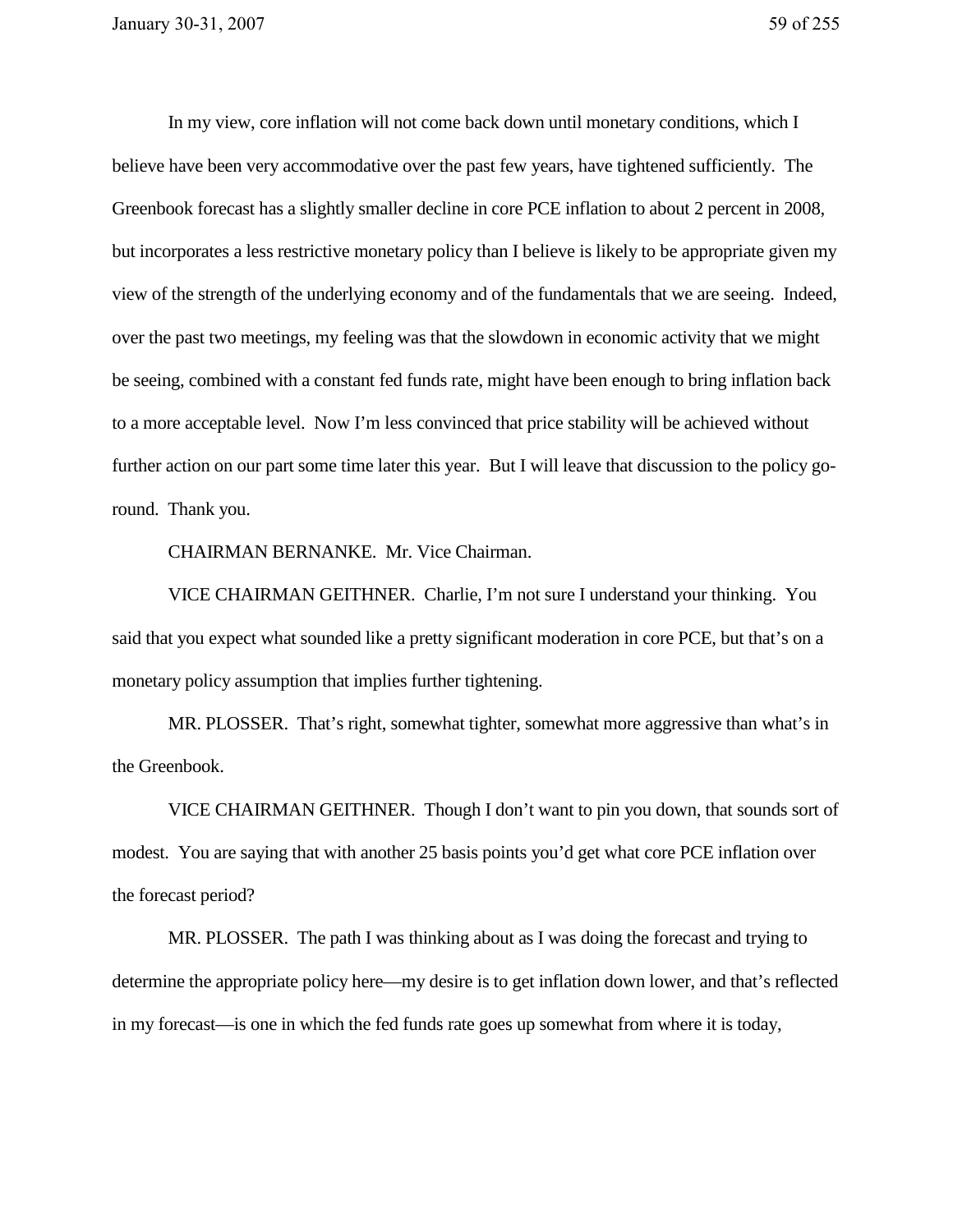perhaps to 5½ or 5¾ percent. But then by the end of '07 and into '08, it's coming back down again to more of a steady-state level, and then we can talk about what the real neutral rate is.

VICE CHAIRMAN GEITHNER. Just in orders of magnitude—if we did another 25 or 50 basis points and there were some sort of associated changes in overall financial conditions so that that was reinforced, you'd get a core PCE inflation forecast that would go how far down? Would it go to 1.5?

MR. PLOSSER. Well, there's some uncertainty about that. I think it would get to between 1.5 and 2 percent.

CHAIRMAN BERNANKE. Thank you. It's 4:30. Why don't we take a fifteen-minute coffee break?

## [Coffee break]

CHAIRMAN BERNANKE. Would you come to order, please? Thank you. We are ready to recommence with the go-round. President Hoenig.

MR. HOENIG. Thank you, Mr. Chairman, now that I have everyone's attention, [laughter] I'm going to start with some information on the District and then talk briefly about the national economy from my perspective. Let me begin by saying that the District's activity did slow over the second half of 2006 in line with the national economy itself. The slowdown was most apparent in housing and manufacturing. However, the most recent data that we have from November and December indicate a pickup in some of the activity. Moreover, reports from our directors and our business contacts suggest a considerable degree of optimism among them going forward, more than we expected actually. One area in which we are seeing signs of improvement is housing itself. While new construction activity does remain subdued in our region, sales activity has picked up, and the inventory situation appears to be improving in our major markets. Nonresidential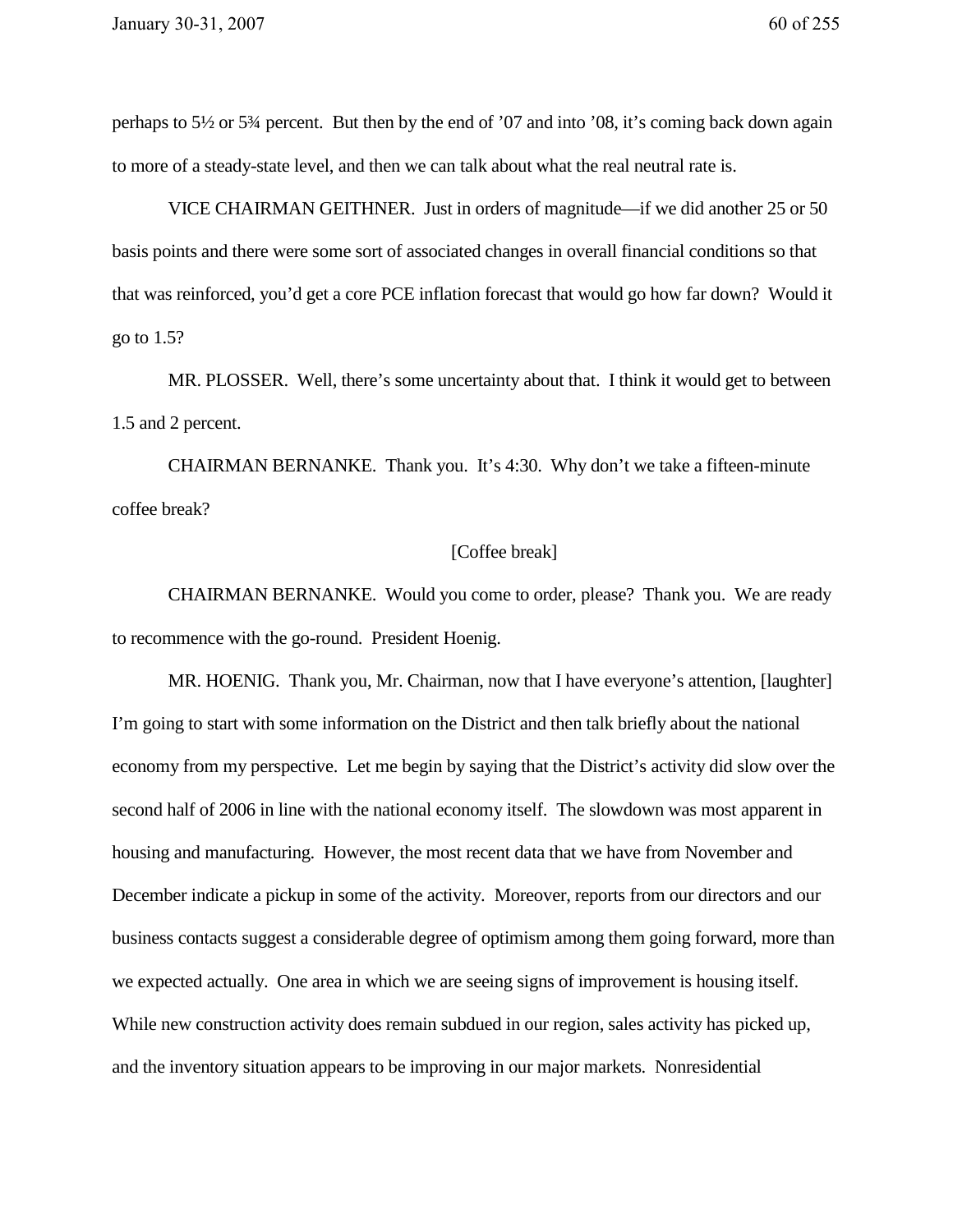construction remains strong and is offsetting some of the weakness on the residential side. District employment growth has risen in recent months, and labor markets remain tight for us. In addition to continuing shortages of skilled workers in a large number of technical and professional areas, we have recently received reports that the hospitality and recreational sectors are experiencing difficulty in finding lower-skilled workers as well. We have also received numerous reports from directors in District businesses indicating higher year-end wage and salary increases.

The situation in agriculture is somewhat mixed. The sharp increases in crop prices, especially corn, driven by exports of ethanol and exports of corn itself, have caused the USDA to boost estimates of 2007 farm income rather significantly. However, higher crop prices are also eroding profitability of livestock producers and processors in our region, which is a fairly important sector.

One important sector in which activity appears likely to slow in 2007 is energy. The District economy has benefited tremendously over the past few years from the rise in energy prices, which has spurred increased production of traditional products—and that includes oil, gas, and coal—as well as alternative fuels like ethanol and biodiesel. According to reports from a couple of our directors, however, the recent decline in energy prices has already led to a reduction in drilling activity and is likely to cause some cutbacks in new investment in alternative fuels as well.

Turning to the national outlook, I, like others, have noted the recent strength in the economy and have raised my estimates of growth for the fourth quarter and somewhat raised them for the first quarter. I continue to expect growth to rise over 2007 modestly toward what I think is potential, in the neighborhood of 3 percent. However, now I expect it to occur a little more quickly than I did at the December meeting. Accordingly, recent economic information has led me to reassess the balance of risks to the outlook. I believe the downside risks from the further slowing of housing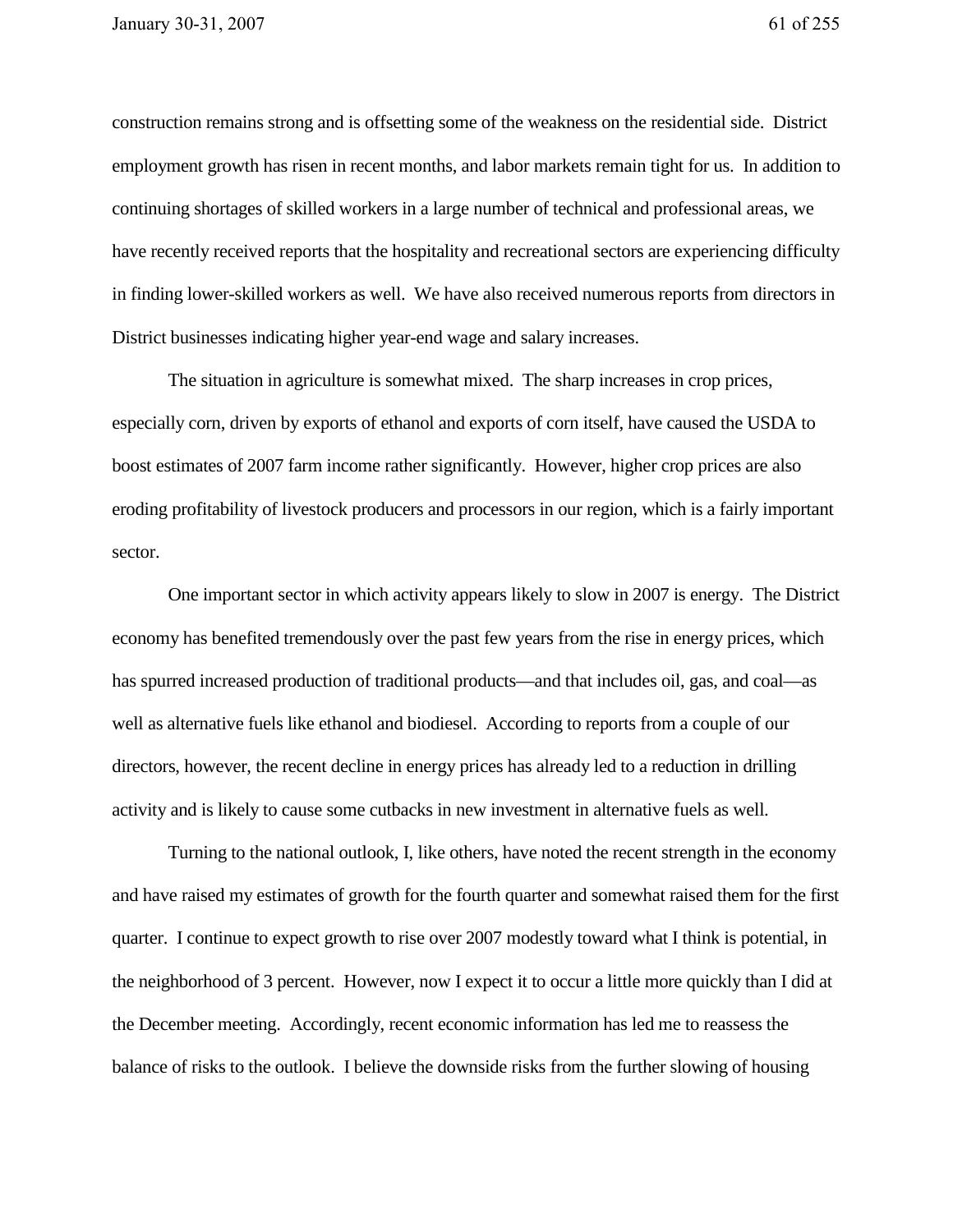have diminished somewhat. Moreover, I share the view that the recent weakness in manufacturing activity reflects a better balancing of production and inventories rather than a fundamental weakness. Going forward, the improved outlook for energy prices should support consumer spending by improving consumers' disposable income, and we may see additional fiscal stimulus resulting from the more-favorable budget positions of the state and local governments.

Finally, in terms of the inflation outlook, my views have not changed materially since the last meeting. I've been encouraged by the recent inflation data, and I continue to expect inflation to decline over the forecast period. I expect the core CPI to be in the 2.3 percent range and core PCE inflation to be about 2 percent for 2007. However, as others have noted, core inflation is too high, and considerable uncertainty remains about whether the recent progress will be sustained. Particularly, it is not clear how the opposing trends of lower energy prices and greater resource pressures may play out over the next few quarters. Consequently, it seems to me that there is upside risk to the inflation outlook. Thank you.

CHAIRMAN BERNANKE. Thank you. President Barron.

MR. BARRON. Thank you, Mr. Chairman. I thought I'd focus a little more today in my comments on the State of Florida as it relates to the housing sector. We've heard a lot more positive comments in just the past few minutes about housing. So let me offer a contrarian view, if you will. Florida accounts for about 41 percent of our District employment and 6 percent of overall U.S. employment. As for housing, Florida represented 8 percent of U.S. home sales in 2005 and 6 percent in 2006 as sales and construction continued to decline. To put these numbers in perspective, single-family existing home sales in Florida have dropped 40 percent since January 2005 versus an 11 percent decline in the United States as a whole. Anecdotal reports are that builders are continuing to work down existing inventory and are not starting new projects. In most areas of the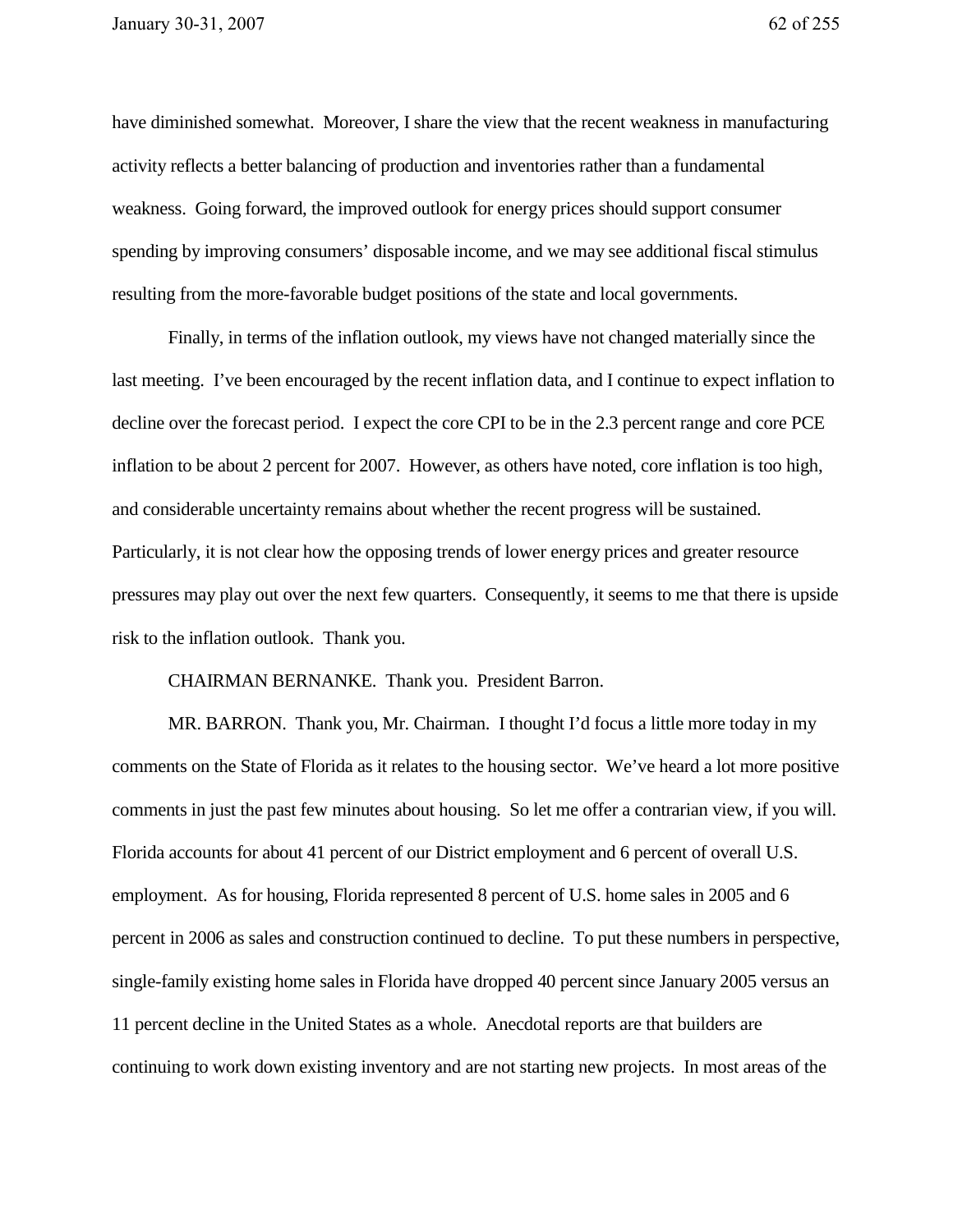state, starts have fallen even more than sales, which should lessen the run-up in housing inventory over the immediate future. Permit issuance for single-family homes is down 54 percent in Florida since January 2005 compared with 28 percent in the nation as a whole. There are certain encouraging signs from reports noting, as mentioned earlier, that buyer traffic is better in some areas, and several of the building contacts that we spoke with expect or, perhaps I would note more accurately, are hopeful that new home sales will improve by the second quarter of 2007.

Home prices have declined modestly but remain well above the levels implied by the pre-2003 trends in most areas. This places housing affordability at a relatively low level by historical standards. As I noted at previous meetings, the demand in coastal markets is being constrained by the steep rise in homeownership insurance that has caused monthly housing costs to rise sharply, even as house prices moderate. We've heard reports that in markets where prices accelerated the most in recent years, such as south Florida, employers are struggling to recruit staff because of the high housing costs, with some firms electing to leave south Florida and others beginning to convert corporate owned land to corporate housing just so that they can recruit employees. As I reported at our last meeting, the decline in housing activity continues to have a negative effect on housingrelated sectors specifically in the South because of our concentration in the carpet and other related industries. Housing-related employment is no longer a net contributor to year-over-year employment growth in the United States, even though overall job growth has remained very firm.

District banks reported that credit quality has softened but remains at very strong levels. However, banks are beginning to be a bit more vocal in expressing concern with regard to the possibility that builders will face financial problems in the coming months. In addition, banks express concern about the number of speculative condominium projects in south Florida. District banks have lower earnings targets for 2007, and the expectation is that bank merger and acquisition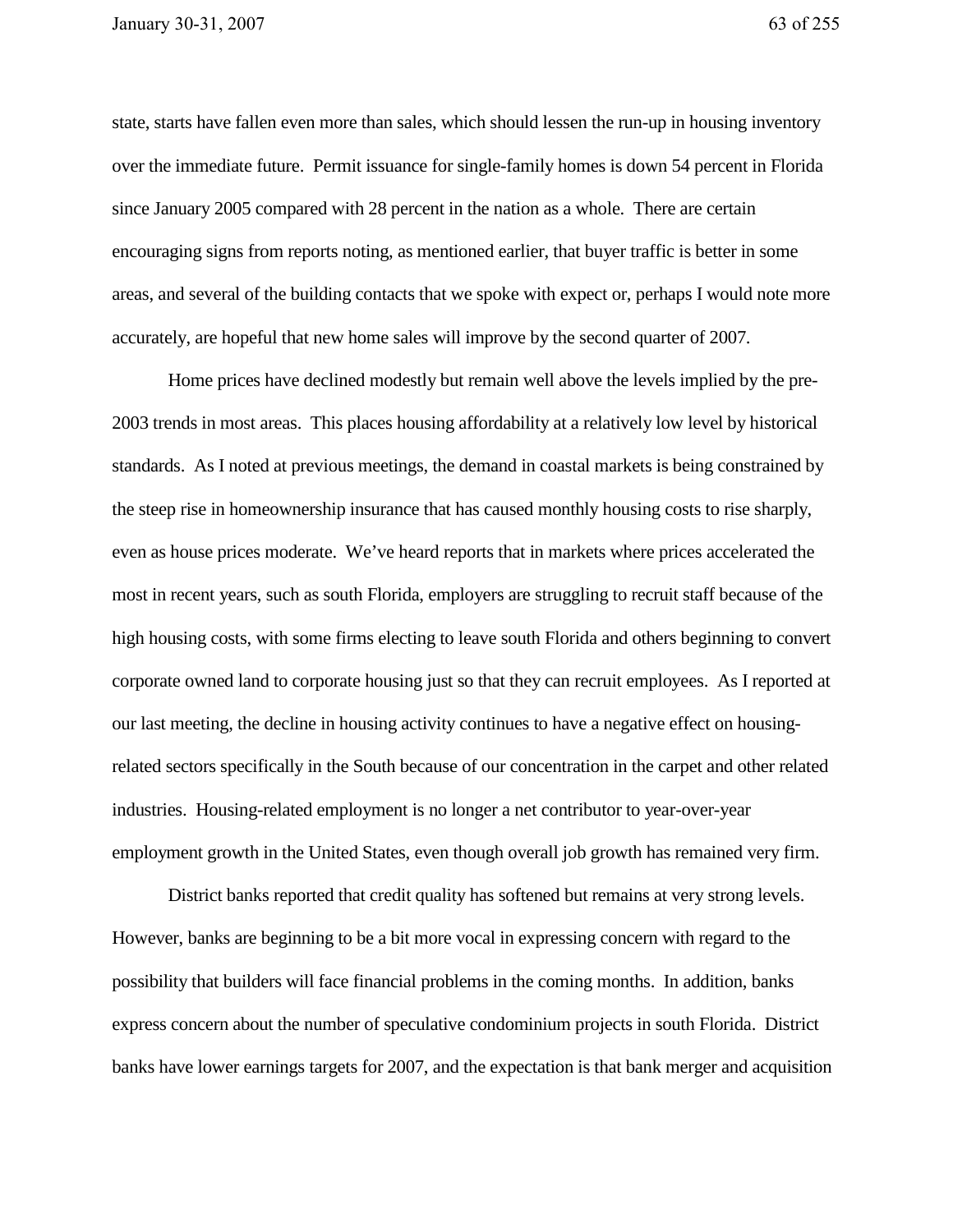activity and layoffs will increase in the coming year. Some banks are even putting out the "for sale" sign in the hope of cashing out now, noting that things could get ugly over the next two years in some areas.

Outside the housing sector, indicators of economic performance in the District were mixed. Reports on holiday-related sales were on the positive side, whereas tourism remains relatively mixed across the District. Reports from the manufacturing sector were also mixed, with a weakness in the housing-related industries offset to some extent by the expanding activity in industries related to defense and energy.

For the U.S. economy as a whole, the drag from housing that we experienced over the second half of 2006 does not appear at this time to pose a serious threat to the overall economy, although some forecasters anticipate below-trend real GDP growth for the end of 2006 and the first quarter of 2007. Most would say that this situation is temporary and would anticipate that real GDP growth will rebound and be close to the trend rate of 3 percent for the rest of 2007. Our staff projections of real GDP growth have had about the same tone as those of the external forecasters. Our staff believes real GDP growth will be sustained in 2007 by job creation that should match the experience that we've seen in 2006.

Measured core inflation was well in excess of 2 percent at the end of 2006. The staff forecast is that core inflation will continue to hover just above 2 percent for all of 2007. The expectation is that price growth in services will continue to dominate core inflation going forward. In my comments I've focused a bit more on housing. I would just close by noting that my continued concern would be the lack of impetus to drive down inflation over the long term. Thank you.

CHAIRMAN BERNANKE. President Poole.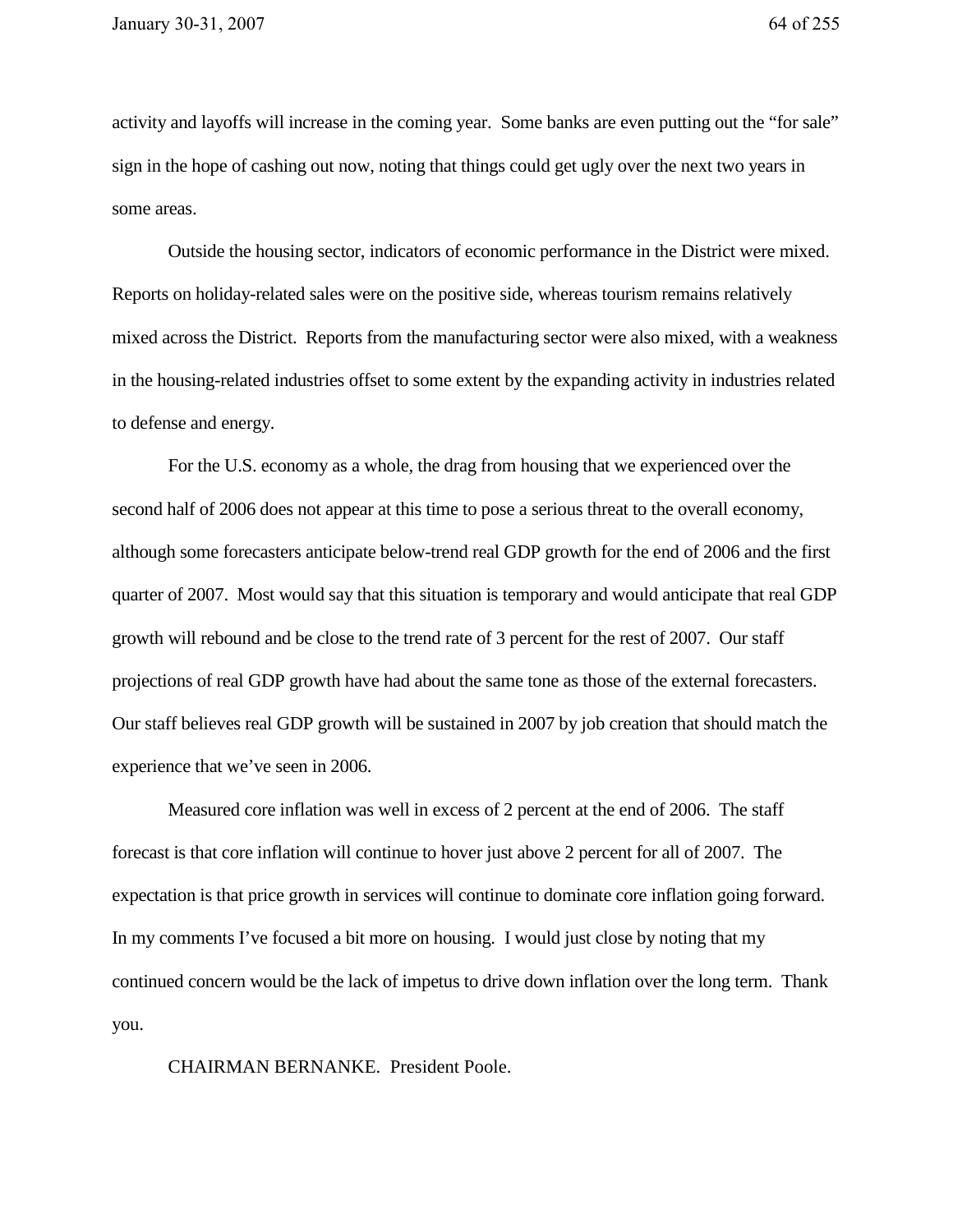MR. POOLE. Thank you, Mr. Chairman. I have to start by saying that it's hard to compete with my colleague Richard Fisher, with his stable of contacts. I have perhaps just a slight amendment on Wal-Mart. My contact there said that he has observed in recent years a changing pattern of holiday shopping, with shoppers procrastinating and putting their shopping closer to Christmas, and that might have moved some sales from November to December; also the growth of the gift card business moved some of those sales into January. Those circumstances might explain a bit of what we're seeing. He said that it looks as though the January same-store sales growth will come in at 2½ to 2¾ percent. I'm sure that's consistent with Richard's information. My contact points out that, although those numbers are a little better than what they had anticipated a month or two ago, they are still 200 basis points below the original plan, which was set about a year ago. For February their plan is 4½ percent, but he believes that anything north of 3 would be good performance. His view is that he doesn't see a lot of momentum one way or another, that things are pretty steady, and that there's been no particularly significant change in the situation.

My FedEx contact sees business as very steady. There was a very strong peak season, pretty much on projection. The one negative he sees is in the less-than-truckload business, and that confirms information coming directly from a trucking industry source as well. Basically, the outlook is good, steady, and very confident. As for capital expenditures, FedEx is expecting to have 15 percent above this fiscal year in the next fiscal year, which starts June 1. My contact does not see any particular labor market pressures. My UPS contact said that the company is cutting its cap-ex, and they are actually cutting capacity. He said that they are cutting out twelve flights, I think it was, that they had just added in June. The cuts are basically a consequence of a careful analysis of their express business, which showed that a lot of it is just unprofitable,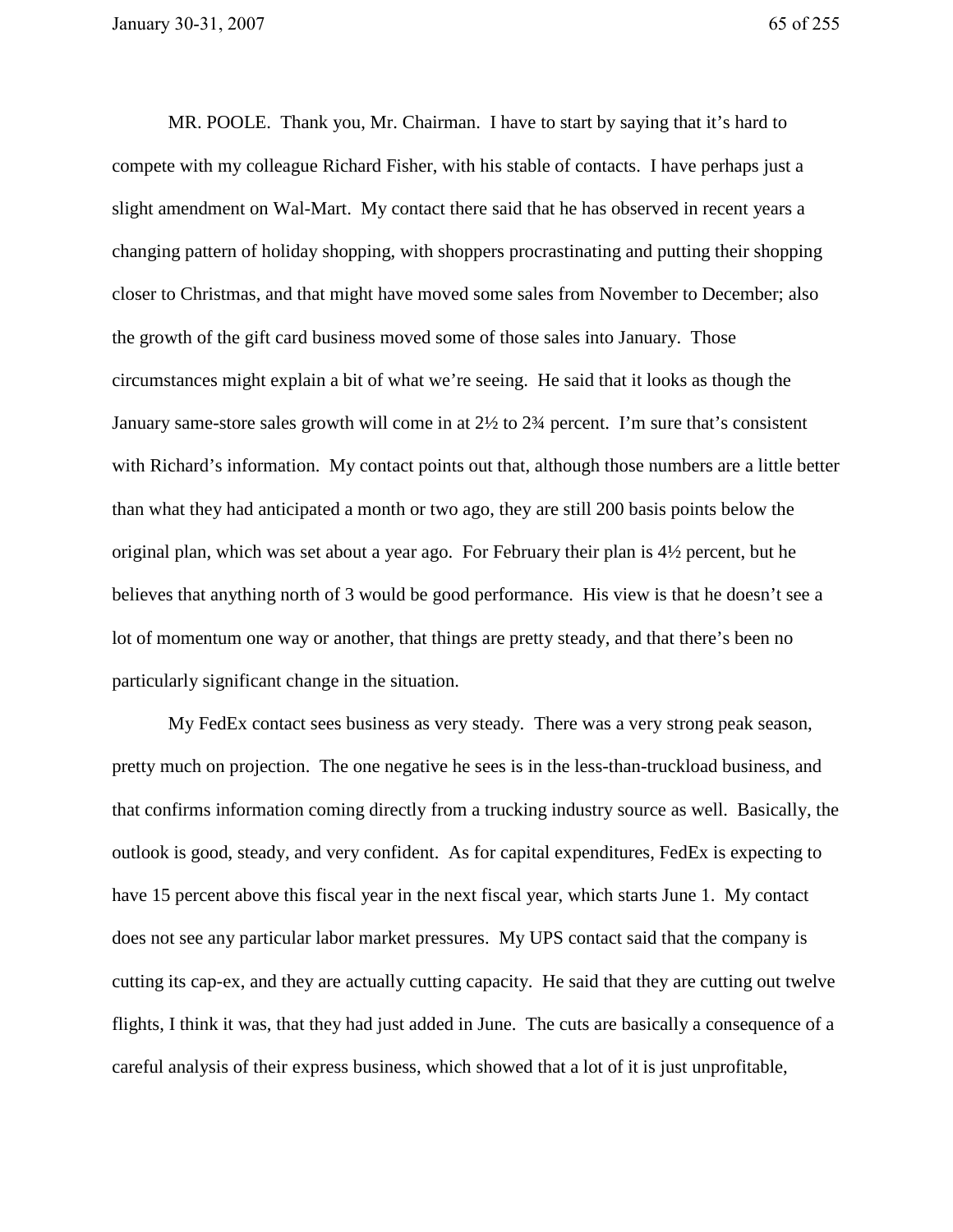particularly the shipping of packages to individual homes. They are renegotiating contracts with online retailers and mail order retailers, and they're trying to shed some of that business.

My trucking industry contact says that things just don't look very sound. Freight volume, which would be full truckloads, is actually off 4 percent year over year in January. Shipping rates are flat, but there are intense pressures from their clients to cut rates. Driver turnover is up because the drivers are not getting enough business to eat well, and so they are shopping around for other companies. So they are losing some drivers, but they're not too worried because they have plenty of drivers at the moment. The intermodal business is holding up well, my contact said.

 I'd like to just make one brief comment on the national outlook. I think it's pretty clear, and it's reflected around the table, that the outlook for real GDP is a bit stronger than it was at our December meeting, and depending on your perspective in reading the data, maybe the inflation picture is a bit better, too. But I would emphasize that, compared with past revisions of the outlook, these are really marginal and not material revisions. There hasn't been any really big news here. We don't want to get carried away with a flow of data that is only slightly stronger.

 Let me also comment, along the same lines, about what has been going on with longerterm interest rates. At the time of our December meeting, the constant-maturity ten-year rate was 4.49. At least that's what I have in my spreadsheet. On Friday, it was 4.88. There has been a lot of comment to that effect. I think that change is due partly to the string of marginally stronger news and partly to a change in the market's assessment about our likely future behavior. The market has simply taken out the expectation of a rate cut in the near term. The market has looked again at where we are to a much greater extent than we ourselves have. Thank you.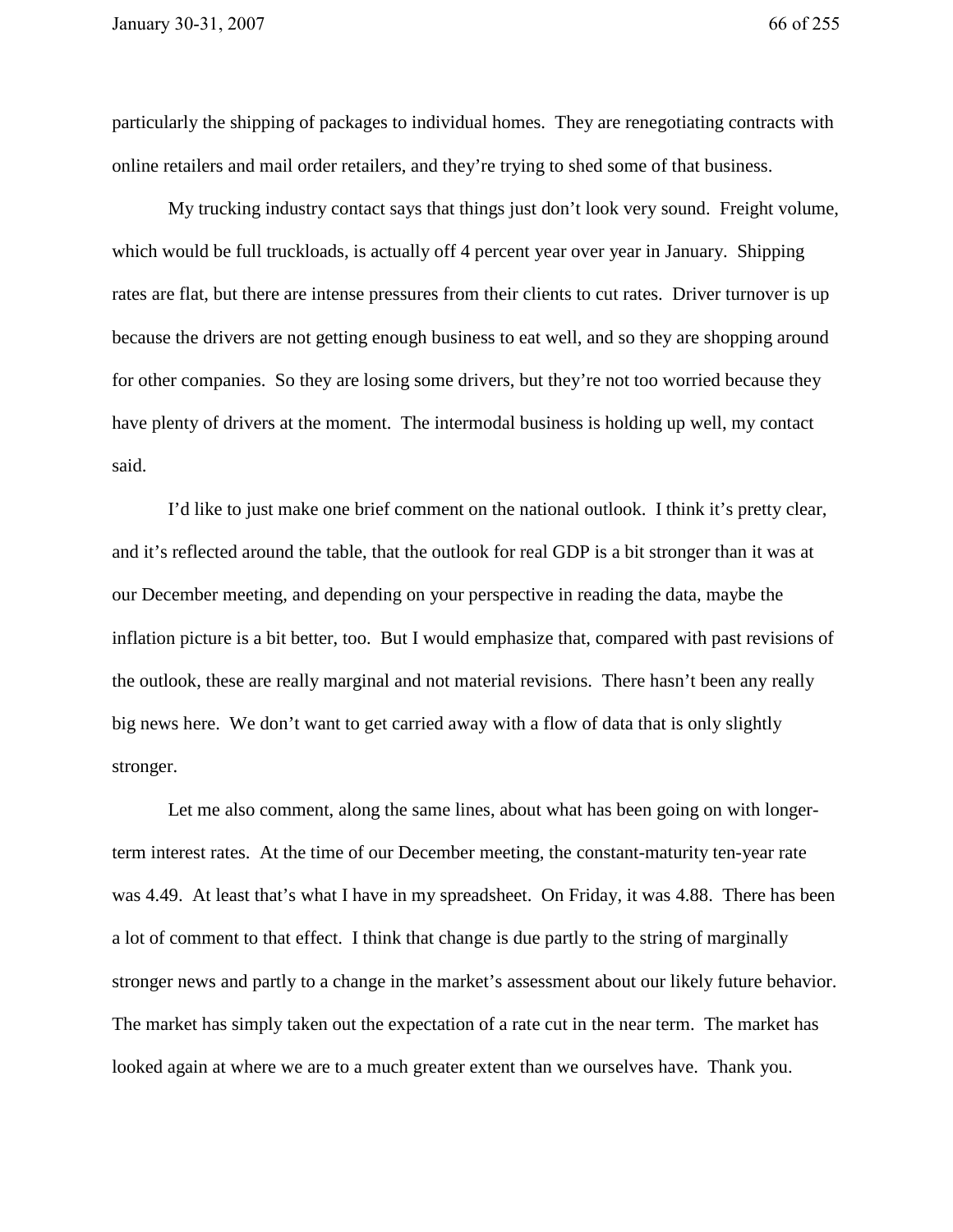CHAIRMAN BERNANKE. Thank you.

MR. LACKER. Mr. Chairman?

CHAIRMAN BERNANKE. President Lacker.

 MR. LACKER. Do you think that's because they have changed their minds about our reaction function or about how the shocks are likely to come in between now and then?

 MR. POOLE. I suspect that it's a combination. But I also think that a number of us in our speeches have been saying things such as that we think policy is at about the right place. If we repeat that often enough, the markets begin to think that we're not about to cut rates.

MR. LACKER. So what about our statement in October? Did they miss that?

MR. POOLE. I guess that it's a consequence of the interaction between what we've been saying and the flow of data. You have to be careful about double-counting here, but the flow of data has perhaps convinced the market that what we were saying is right because the market, I think, had developed a somewhat different sense of where the economy was going than they had thought that we held.

VICE CHAIRMAN GEITHNER. Does Mr. Lacker have an alternative explanation?

 MR. LACKER. I think he's right. He is suggesting that his belief is that the reaction function they hold to hasn't changed much in the past month or two but that the shocks have come in more consistent with our assessment of how they were going to come in. Is that fair?

MR. POOLE. Yes.

CHAIRMAN BERNANKE. Thank you. Vice Chairman Geithner.

 VICE CHAIRMAN GEITHNER. Thank you, Mr. Chairman. Just a few quick points. We feel somewhat better about the outlook for growth and inflation, but we haven't really changed our forecasts for '07 and '08. So just as we expected over the past few cycles, we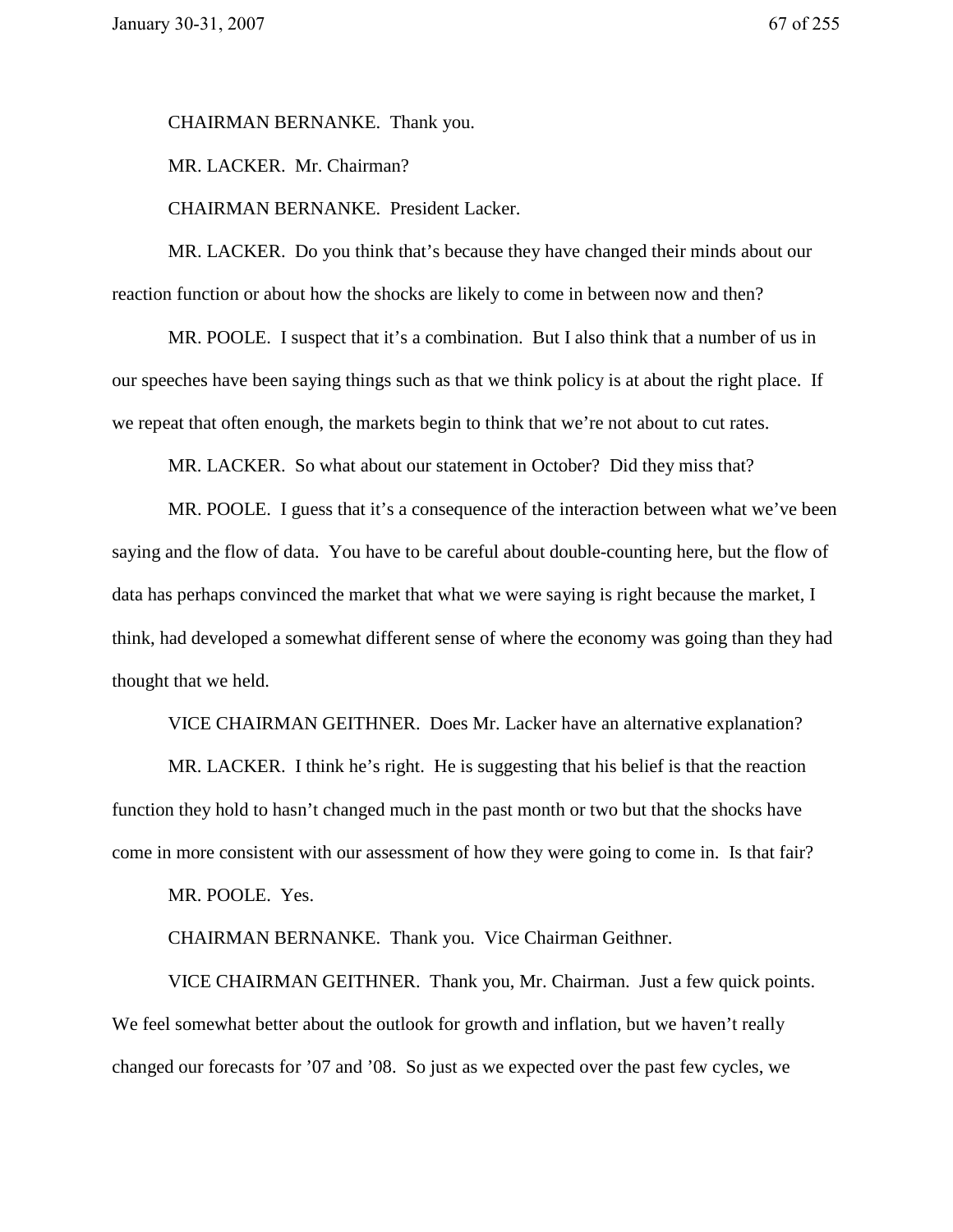currently expect GDP to grow roughly at the rate of potential over the forecast period, which we believe is still around 3 percent, and we expect the rate of increase in the core PCE to moderate a bit more to just below 2 percent over the forecast period. We see somewhat less downside risk to growth and somewhat less upside risk to inflation than we did, but the overall balance of risks in our view is still weighted toward inflation—the risk that it fails to moderate enough or soon enough. The basic nature of the risks to both those elements of our forecast hasn't really changed.

As this implies, our forecast still has somewhat stronger growth and somewhat less inflation than the Greenbook does. The differences, however, are smaller than they have been. We see the same basic story that the Greenbook does in support of continuing expansion going forward. We have similar assumptions for the appropriate path of monetary policy—at least two, perhaps several, quarters of a nominal fed funds rate at current levels. The main differences between our view about the economy and the Greenbook's relate first, as they have for some time, to the likely growth in hours; we're still not inclined to build in a substantial reduction in trend labor force growth. Second, our view is that inflation has less inertia, less persistence, than it has exhibited over the past half-century. Third, we tend to think that changes in wealth have less effect on consumer behavior than does the staff.

 We have seen a general convergence in views in the market, as we just discussed, toward a forecast close to this view, close to the center of gravity in this room, and a very significant change in policy expectations as well. We can take some comfort from this, but I don't think we should take too much. Markets still seem to display less uncertainty about monetary policy and asset prices and quite low probabilities to even modest increases in risk premiums than I think is probably justified.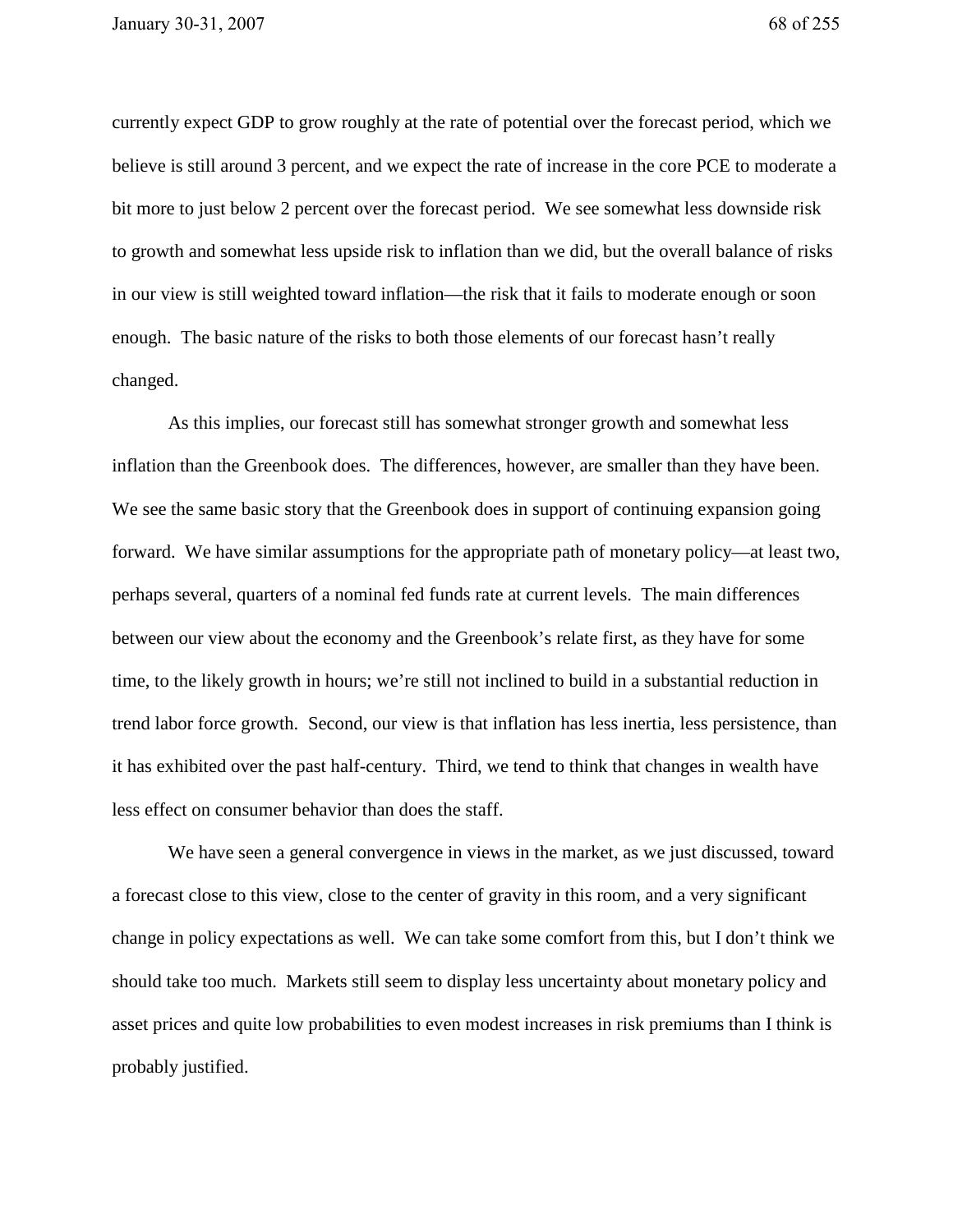Let me just go through the principal questions briefly. Is the worst behind us in both housing and autos? Probably, but we can't be sure yet. If we get some negative shock to income—to demand growth—we're still vulnerable to a more adverse adjustment in housing prices with potentially substantially negative effects on growth, in part because of the greater leverage now on household balance sheets. How strong does the economy look outside autos and housing? Pretty strong, it seems. We see no troubling signs of weakness, despite the disappointment on some aspects of investment spending. What does the labor market strength tell us about the risk to the forecast? It seems obvious that on balance it justifies some caution about upside risk to growth and more than the usual humility about what we know about slack and trend labor force growth. But I don't think it fundamentally offers a compelling case on its own for a substantial change to the inflation forecast or the risks to that forecast.

Is there any new information on structural productivity growth? Not in our view. We're still fairly comfortable with the staff view of around 2 percent or 2½ percent for the nonfarm business sector. I'm not a great fan of the anecdote, but I'll cite just one. If you ask people who make stuff for a living on a substantial scale, it's hard to find any concern that they are seeing diminished capacity to extract greater productivity growth in their core businesses. That's not a general observation, just a small one.

 Have the inflation risks changed meaningfully in either direction? I think the recent behavior of the core numbers and of expectations is reassuring. The market doesn't seem particularly concerned about inflation, and the market is therefore vulnerable to a negative surprise, to a series of higher numbers. Can we be confident we'll get enough moderation with the current level of long-term expectations prevailing in markets, with the expected path of slack in the economy, and with the range of potential forces that might operate on relative prices—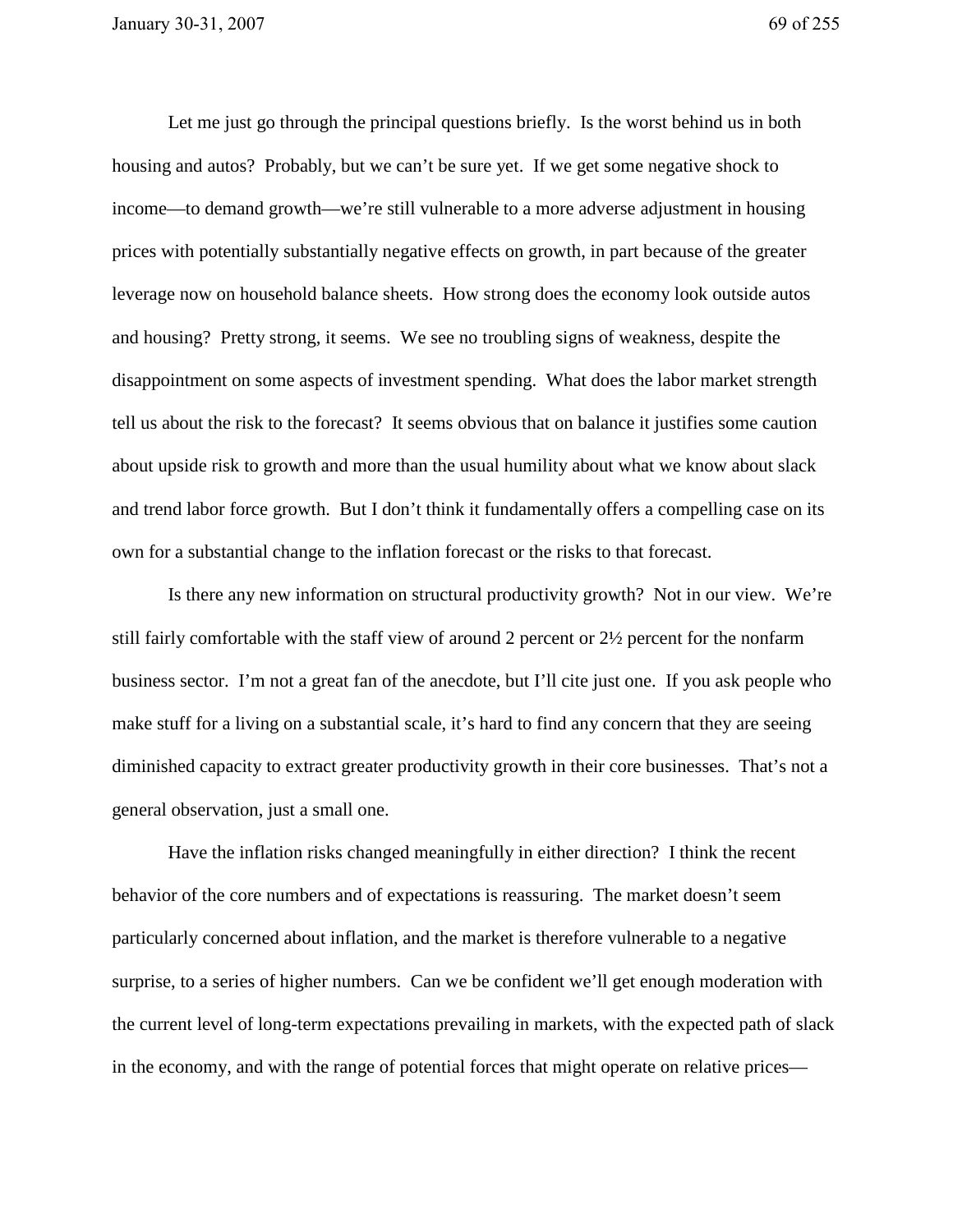energy, import, and other prices? Again, I think this forecast still seems reasonable, but we can't be that confident, and we need to be concerned still about the range of sources of vulnerability of that forecast. Another way to frame this question is, Is the inflation forecast consistent with the current expectations for the path of monetary policy acceptable to the Committee? We haven't fully confronted that issue because we don't get much moderation with a monetary policy assumption that's close to what's in the markets. But I don't think there's a compelling case to act at this stage in a way that forces convergence on that. In other words, how tight is monetary policy, and how tight are overall financial conditions today? I don't think there's a very strong case for us to induce more tightness or more accommodation than now prevails. There's a good case for patience and for giving ourselves a fair amount of flexibility going forward, within the context of an asymmetric signal about the balance of risks and a basic judgment that we view the costs of a more adverse inflation outcome as the predominant concern of the Committee.

## CHAIRMAN BERNANKE. Thank you. Governor Kohn.

 MR. KOHN. Thank you, Mr. Chairman. In preparation for submitting my forecast, I looked at my previous forecasts—a humbling but instructive experience usually. [Laughter] Going back a year, I found that, based on the staff's estimate for 2006, inflation and growth had each turned out within a quarter point of my projections. I'm quite certain that this is not a consequence of any particular expertise on my part. Rather, it is indicative that, in a broad sense, the economy is performing remarkably close to our expectations. President Poole was making this point. Even going back a few years to when we started to remove accommodation, despite large fluctuations in energy prices in recent years, huge geopolitical uncertainties, and a housing boom and bust the dimensions of which we really didn't anticipate three years ago, the economy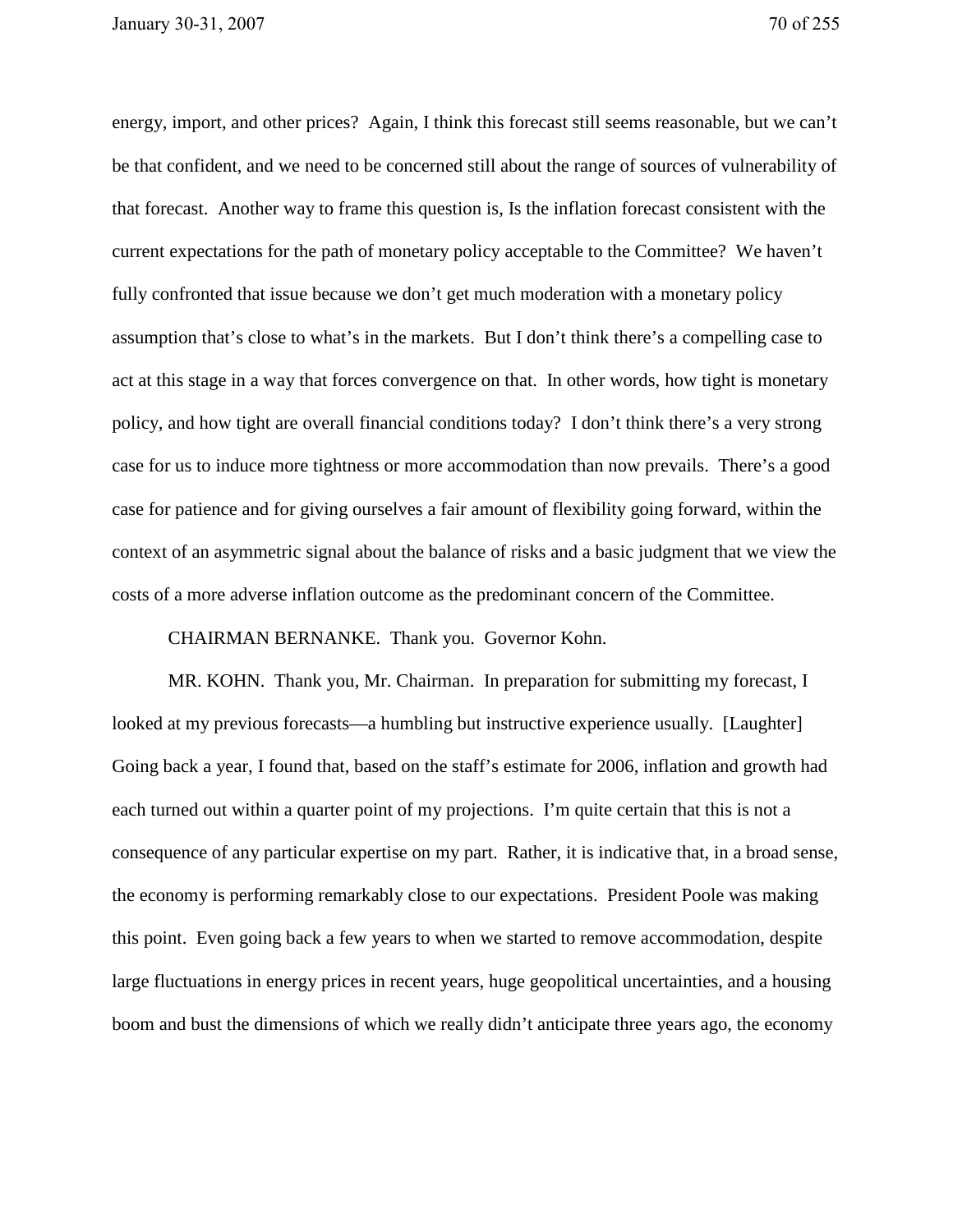is in the neighborhood of full employment, and core inflation is at a fairly low rate by historical standards.

Now, the surprises last year were the surge of inflation in the spring and early summer. That has not been entirely reversed. The extent of the slowdown in productivity growth, both in terms of trend and of actual relative to the lower estimated trend, and the related decline in the unemployment rate suggest that we are entering 2007 with a higher risk of inflation than I had anticipated a year ago. Given this risk, it is especially important that economic growth be no greater and perhaps a little less than the growth rate of potential, and that is my forecast—a small uptrend in the unemployment rate. The issue I wrestled with was how fast the economy will be growing when the drag from housing abates. In early December, the debate might have been about whether demand would be sufficient to support growth as high as potential. But given the stabilization of housing demand, the strength of consumption, and ongoing increases in employment, I asked myself whether we might not find the economy growing faster than its potential beginning in the second half of 2007 and in 2008, thereby adding to inflation pressures.

 A couple of forces, however, gave me a little comfort in supporting my projection of only moderate growth. One is the modest restraint on demand from the recent rise in interest rates, especially the restraint on the housing market, and the dollar exchange rate. Another is the likelihood that consumption will grow more slowly relative to income and will lag the response to housing as housing prices level out and as energy prices begin to edge higher. Consumption late last year was probably still being boosted substantially by the past increases in housing wealth and by the declines in energy prices, which combined with warm weather to give a considerable lift to disposable income. On the housing wealth factor, I think our model suggests that it takes several quarters for a leveling out in housing wealth to build into consumption. In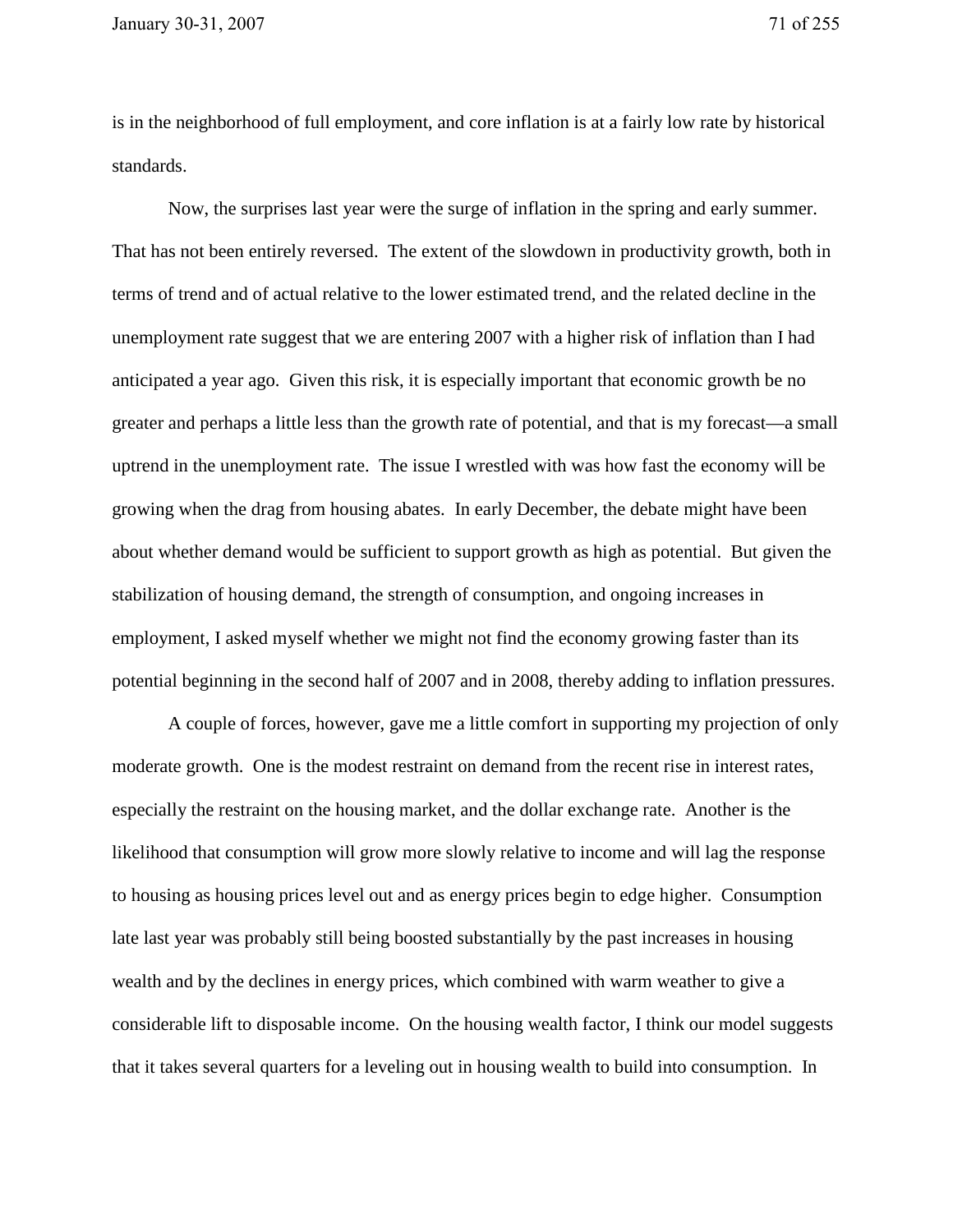fact, the data through the third quarter suggest that prices were really just about leveling out in the third quarter. So it may be a little early to conclude that, just because we're not seeing a spillover from the housing market to consumption, there isn't going to be any. I expect some, though modest, spillover. Moreover, some of the impulse in the fourth quarter was from net exports. These were spurred in part by a temporary decline in petroleum imports and an unexpected strength in exports. Those conditions are unlikely to be sustained. In addition, business investment spending has been weaker than we anticipated. Now, I suspect this is, like the inventory situation, just an aspect of adapting to a slower pace of growth, and investment will strengthen going forward. But it does suggest that businesses are cautious. They are not anticipating ebullient demand and a pressing need to expand facilities to meet increases in sales, and their sense of their market seems worth factoring into our calculations. Finally, the fact that I would have been asking just the opposite question seven weeks ago suggests that we're also putting a lot of weight on a few observations, [laughter] whether regarding the weakness then or the strength more recently.

 I do continue to believe that growth close to the growth rate of potential will be consistent with gradually ebbing inflation. For this I would round up the usual suspects, reflecting the ebbing of some temporary factors that increased inflation in 2006. One factor is energy prices. Empirical evidence since the early 1980s to the contrary notwithstanding, the coincidence that President Lacker remarked between the rise and fall in energy prices in 2006 and the rise and fall in core inflation suggests some cause and effect. The increase in energy prices into the summer has probably not yet been completely reversed in twelve-month core inflation rates, so I expect some of that to be dying out as we go into the future. Increases in rents are likely to moderate as units are shifted from ownership to rental markets. The slowdown in growth relative to earlier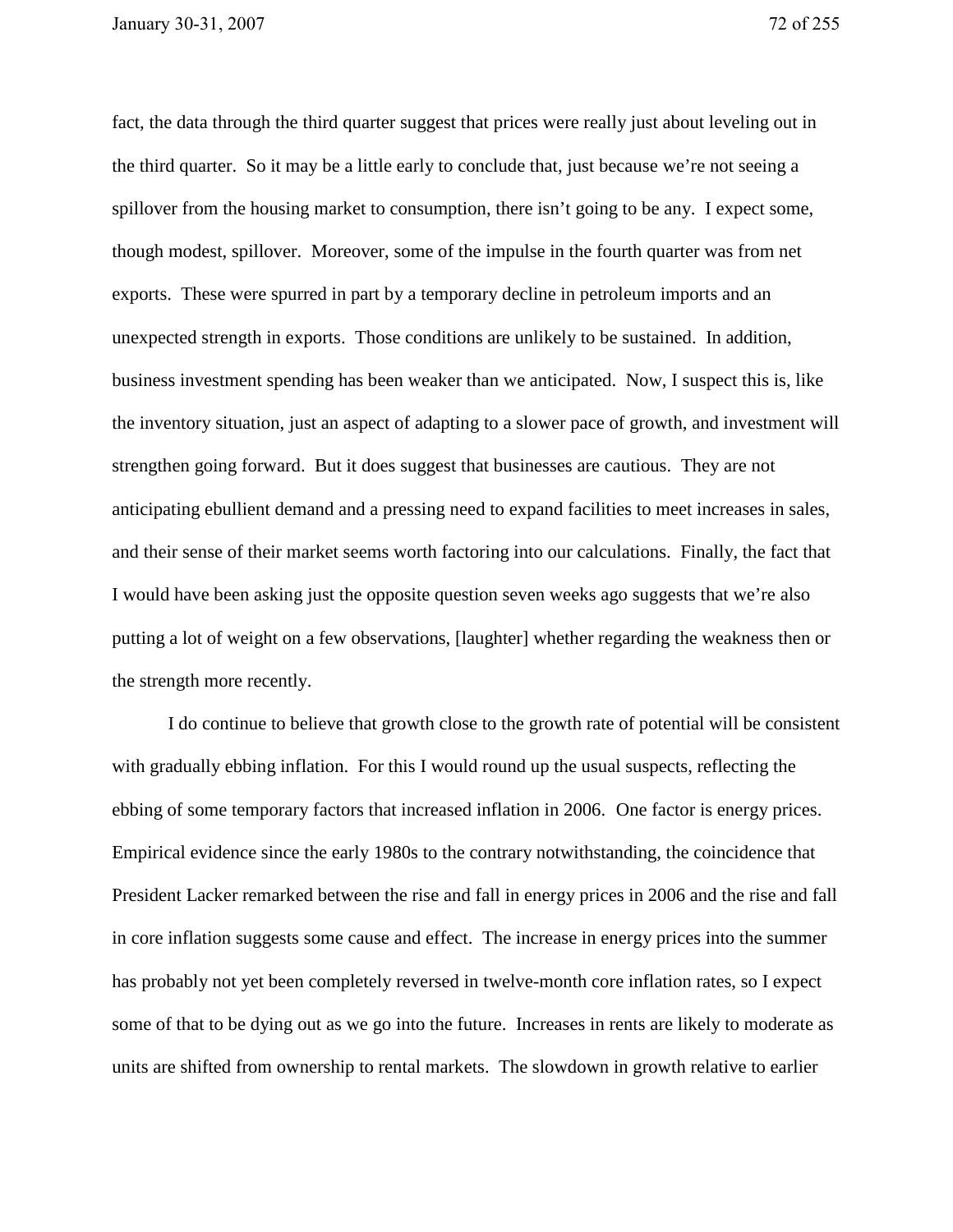last year seems to have made businesses more aware of competitive pressures, restraining pricing power. When we met last spring, we had a lot of discussion about businesses feeling that they had pricing power—that they could pass through increases in costs. I haven't heard any of that discussion around the table today.

 The recent slowdown in inflation is encouraging but not definitive evidence that the moderation is in train. The slowdown could have been helped by the decline in energy prices, and that decline won't be repeated. Goods prices might have been held back by efforts to run off inventories, and that phenomenon, too, would be temporary. As I already noted, the initial conditions—the recent behavior of productivity and the relatively low level of the unemployment rate—suggest upward inflation risks relative to this gentle downward tilt. To an extent, the staff has placed a relatively favorable interpretation on these developments. They haven't revised trend productivity down any further. They expect a pickup in realized productivity growth over this year. They see a portion of the strength in labor markets as simply lagging the slowdown in growth—a little more labor hoarding than usual as the economy cools, along with some statistical anomalies. Thus, in the Greenbook, the unemployment rate rises, and inflation pressures remain contained as activity expands at close to the growth rate of potential.

President Yellen at the last meeting and Bill Wascher today pointed out two less benign possibilities. One is that demand really has been stronger, as indicated by the income-side data, and that the labor and product markets really are as tight as the unemployment rate suggests. In this case, the unemployment rate wouldn't drift higher with moderate growth. Businesses might find themselves facing higher labor costs and being able to pass them on unless we take steps to firm financial conditions. The second possibility is that trend productivity is lower. In this case, actual productivity growth might not recover much this year. Unit labor costs would rise more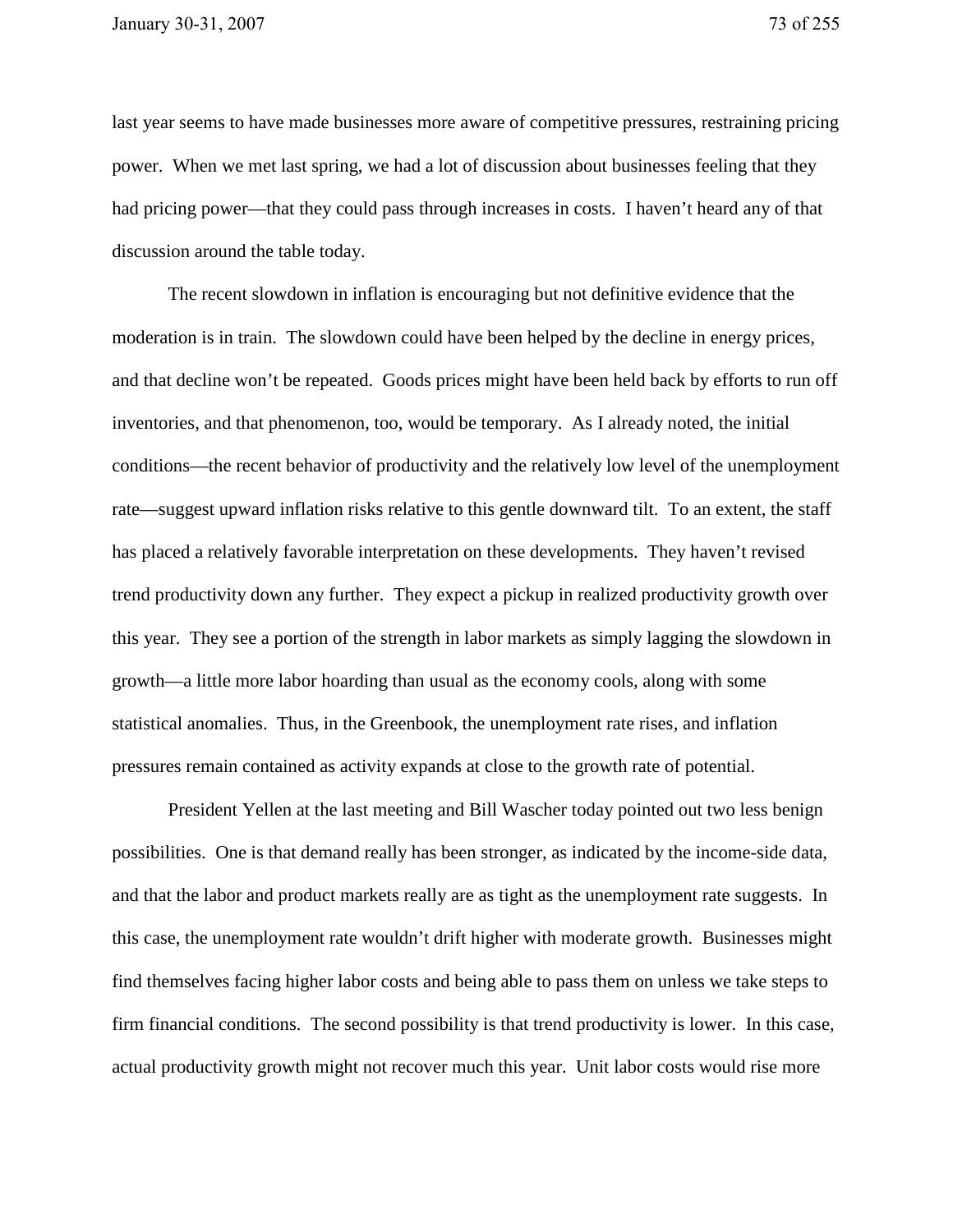quickly. Given the apparent momentum in demand, we might be looking at an even further decline in the unemployment rate in the near term. Now, my outlook is predicated on something like the staff interpretation, but I think these other possibilities underline the inflation risks in an economy in which growth has been well maintained. Thank you, Mr. Chairman.

CHAIRMAN BERNANKE. Thank you. Governor Bies.

 MS. BIES. Thank you, Mr. Chairman. Like several of you, I'm going to focus on housing and what we're seeing in the banking sector and in mortgage performance. Since the last meeting, I am feeling better about the housing market in the aggregate. It looks as though home sales are stabilizing for the fourth quarter. On the whole, home sales actually did go up a bit. The inventory of new homes for sale has now fallen for five months through December, and mortgage applications for home purchases continue to move above the levels of last summer, when they hit bottom. The National Association of Realtors is estimating that existing home sales have already bottomed out, and homebuilder sentiment improved in three of the four past months. But even if sales really have stabilized, the inventory of homes for sale still must be worked down before construction and growth resume in this market. Given that some existing homes have likely been pulled off the market in light of slower sales and moderating housing prices, this inventory correction period will probably continue into 2008. I think this is particularly true in markets such as Florida, as First Vice President Barron mentioned, where a large amount of speculative investment occurred during the boom period—with three to five years of excess construction from the investor side. So those homes still have to be worked through.

 Asset quality in the consumer sector as a whole is very good. We have come through one of the most benign periods. The exception, as Bill mentioned in his presentation earlier today, is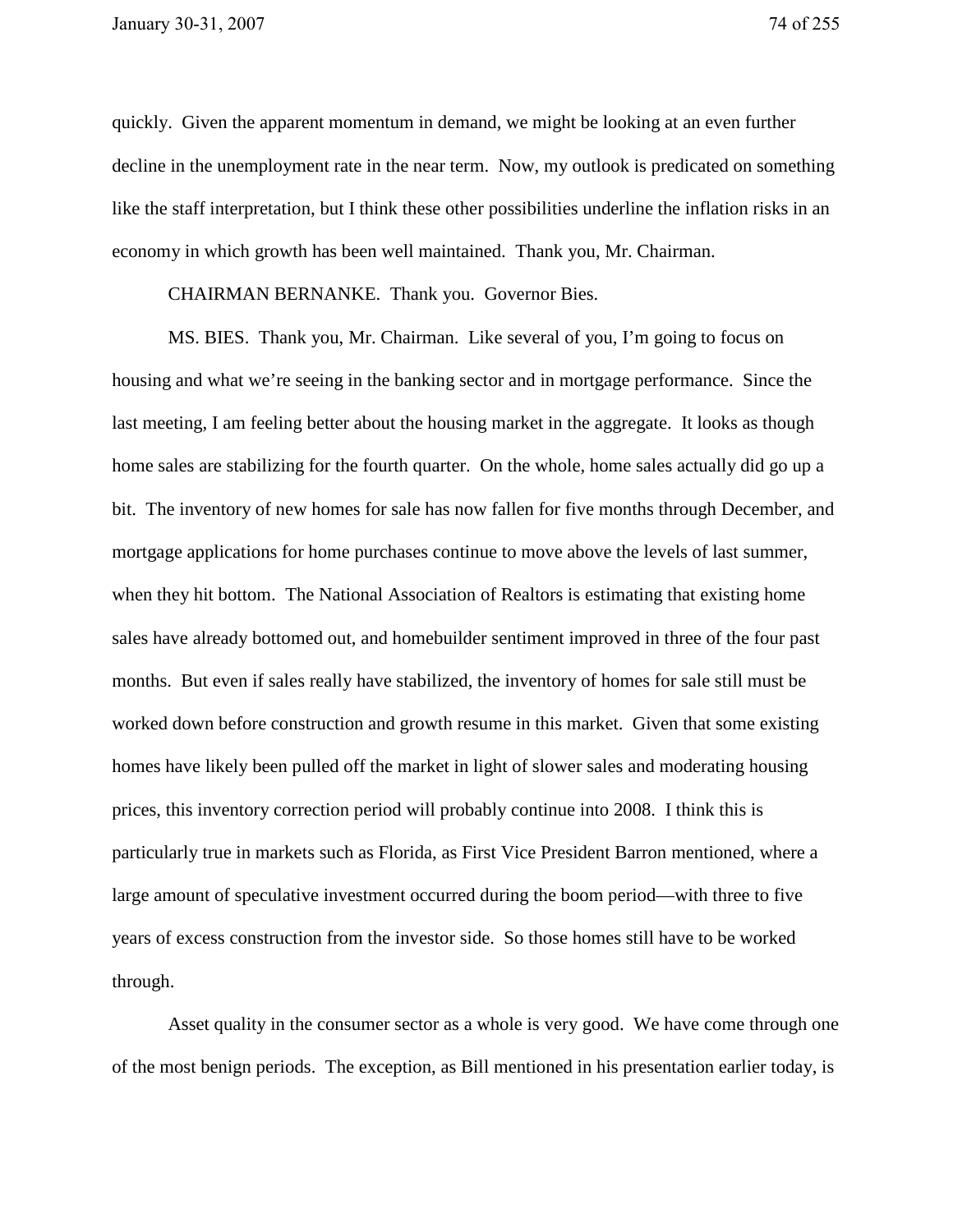the subprime market. When you dissect it, you see that prime mortgage delinquencies are flat and subprime mortgages at a fixed rate are flat. The whole problem is in subprime ARMs, which are running into difficulties. The four federal regulatory agencies are looking harder at some of these subprime products. We started reviewing 2/28 mortgages, and now we're looking at and testing some other products. We're finding that the issues are getting more troublesome the further we dig into these products. To put the situation in perspective, subprime ARMs are a very small part of the whole mortgage market. As Vincent mentioned, subprime is about 13 percent, and the ARM piece of the subprime is about half to two-thirds, so we're talking perhaps around 8 percent of the aggregate mortgages outstanding. We're seeing that the borrowers who got into these during the teaser periods now are seeing tremendous payment shocks. For example, 2/28s that are going from the fixed two-year period to the adjustment period basically had their interest rates double, so they're going from a 5 percent handle to a 10 percent handle, and the borrowers don't have the discretionary income to absorb that. This type of mortgage was sold to a lot of subprime borrowers on the idea that they are lending vehicles to repair credit scores. You will show that you are going to pay during the early period, and then you can refinance and get a lower long-term rate, so you'll never pay the jump. But we're finding that some of these mortgages have significant prepayment penalties, and so to refinance and get the better terms, some borrowers are getting into difficulty. Because of the moderation in housing prices, these borrowers haven't built up enough equity to absorb the prepayment penalty. So the problem stems from a combination of factors. There are a lot of spins on these products, but we're trying to take an approach based on principles in looking at what's really happening.

I also want to mention that, although the ownership of the mortgages is very diffuse and so we're not seeing any real concentrated risk, particularly in banking, we do need to pay more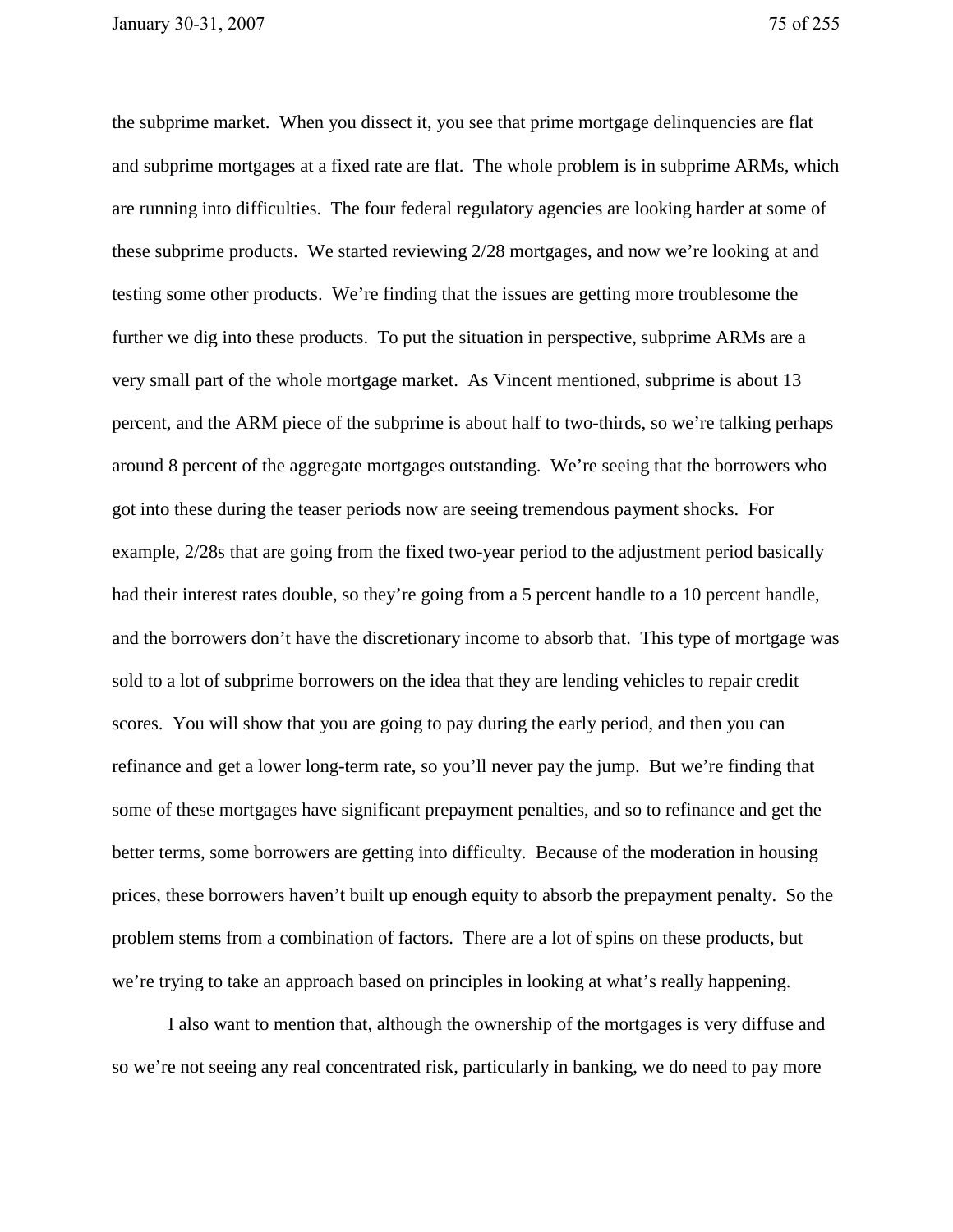attention to where the mortgage-servicing exposures are. The servicing of these mortgages that are securitized is concentrated in certain institutions. Clearly, when you have such a high level of delinquencies and potential defaults, all profitability in servicing is gone. So there could be some charge-offs in these securitized mortgages. Also, I think all of you have noticed the number of mortgage brokers that have closed up shop in the past six months because they couldn't get enough liquidity or capital to repurchase the early defaults of these recent pools. That is really shrinking the origination pocket. I should also say that, with the exception of the subprime ARM mortgages, we feel very good about overall credit quality.

When I look at the economy as a whole, I also see that except for housing construction and autos, the rest of the economy is sound. The recent growth in employment and the strong wage growth give me comfort that the income growth of consumers is there to mitigate some of the wealth effects that we may have with moderating housing prices. But I also share the concerns that some of you mentioned here, and that President Yellen spoke of in a speech, about the issue regarding productivity trends and wage growth, and determining how fast the economy is growing. Productivity is going to have to grow faster to absorb the higher wage growth, particularly as employment growth continues strong, and I think the slack in the skilled labor force is getting very, very limited.

 When I think, in aggregate, about the data since our last meeting, I feel a little better about inflation because it appears to be moderating, but I'm not jumping for joy because we need a few more months. However, the growth information has been, instead of mixed as at the last meeting, generally stronger, and that does make me feel better. In net, then, based on the recent information, I'm even a bit further along on the side that the risks have moved higher for inflation than on the side of the risk of a slowdown in the economy. Thank you, Mr. Chairman.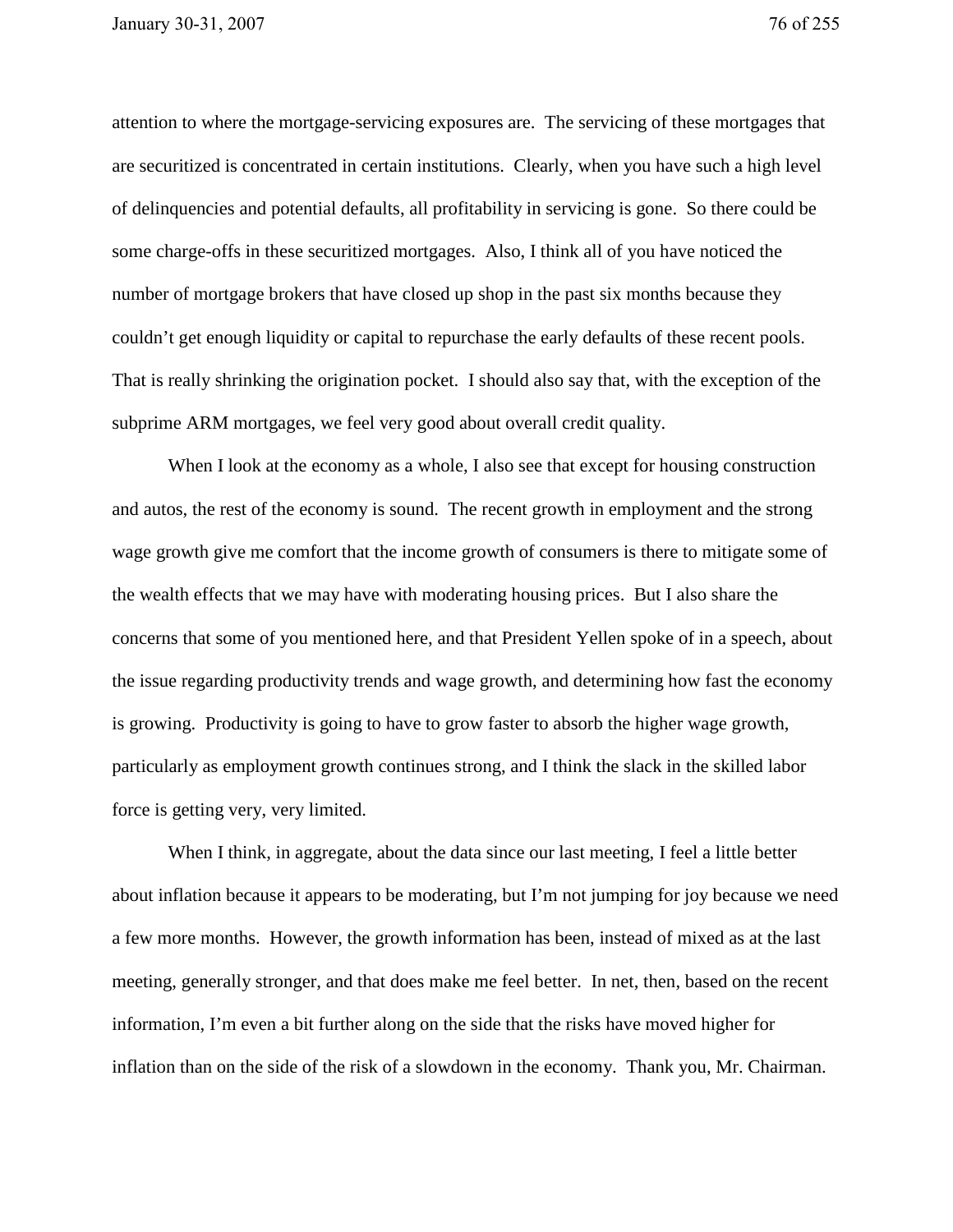CHAIRMAN BERNANKE. Thank you. Governor Warsh.

 MR. WARSH. Thank you, Mr. Chairman. I thought I'd provide just a couple of perspectives, first on the 2006 economy and then, by extrapolation, on the trends in '07. With respect to 2006, I think the economy outperformed market expectations and Greenbook expectations, for probably at least four reasons. The first is the underlying strength of the employment market, which has been much discussed today. Second, the strength and durability of household finance, which, as Vice Chairman Geithner said, turned out to be far more determined by W-2 income than some of the household balance sheet items like home equity and stock market effects. But we need to take another look at that trend in 2007. Third, the economic outperformance in '06 had much to do with the resilience of the U.S. capital markets as evidenced in credit spreads and other financial instruments, particularly in the face of some rather seismic events—one-time, potentially systemic events like the Amaranth Advisors collapse; cyclical price spikes with respect to commodity prices that may well have been somewhat demand-driven; a series of supply shocks driven by oil; and a seeming transition to slower growth in the middle of the year. Fourth were the continued powerful sources of liquidity that smoothed the transition over the several bumps in the road.

 I also looked at what the most reliable and the least reliable indicators of the state of the economy in '06 were to see whether those signposts might hold for '07. I think the tax receipt information that we saw in '06 was telling us that incomes were likely ahead of trend—tax receipts for '06 were up a total of 11.6 percent. Corporate profits, which were up 92 percent in the past four years, had another remarkable year, up in the mid-teens. Stock prices, obviously closely related to corporate profits, were up 84 percent in the past four years and up about 15 percent in 2006. Credit spreads continued to trend tighter; high-yield spreads were down about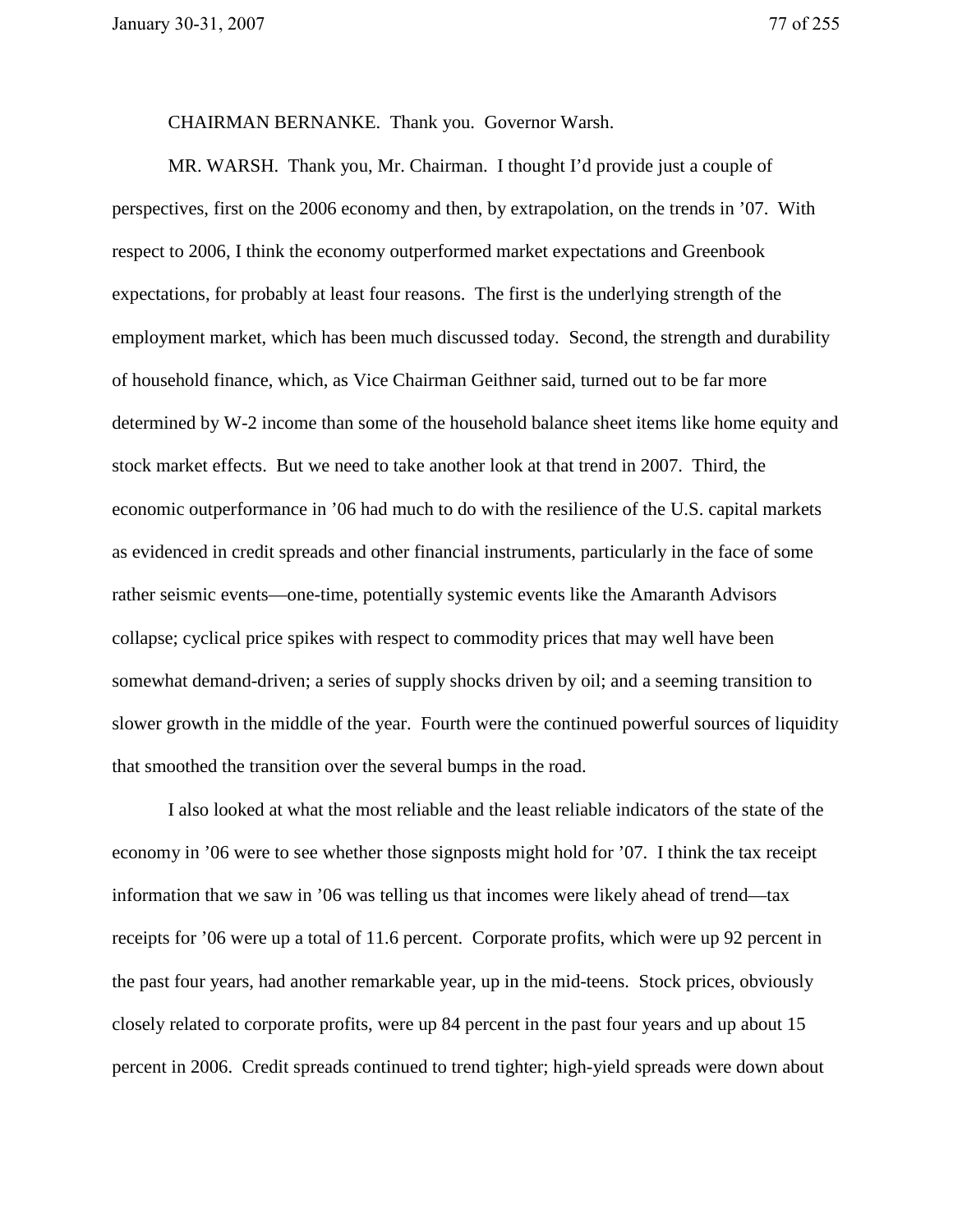100 basis points from September. Another couple of reasonably reliable indicators for '06 were the household survey of employment, which suggested early and often that employment growth was likely to be ahead of expectations, and merger and acquisition pipelines, which suggested a degree of confidence in the markets by business leaders and other folks involved in finance.

 A less reliable indicator for 2006 growth was the shape of the yield curve, and the suggestion from most of us around the table to the markets was that the yield curve wasn't predicting much by way of recession in the short term. Another less reliable indicator was the consumer confidence and business confidence surveys, which seemed to snap all over the place, perhaps more because of geopolitical events and some short-term data than any really driving profile. With respect to inflation, it is hard to find any indicators that were very good at telling us its path, but I do think that the TIPS spread, even when there was much talk in the spring and the summer about rising inflation, seemed to stay relatively well anchored and not to move too much based on some of that noise in the data. So that indicator seems to have been reasonably good. As was mentioned earlier, monthly CPI and PCE core measures seemed to be moving around rather significantly, so it was hard for us to determine too much from them as 2006 went forward.

 Taking all of that into account, as I think about 2007, I find that analyzing those indicators is not without significant peril, but let me attempt doing so. The trends appeared supportive of strong, balanced economic growth for 2007, and although inflation expectations are well anchored and recent high-frequency data appear promising, I remain much more concerned about inflation prospects than about growth. Having said that, I do think that as an institution we go into 2007 with probably even heightened credibility on the inflation front and in terms of our perspectives on the economy, which should help us over the next twelve months.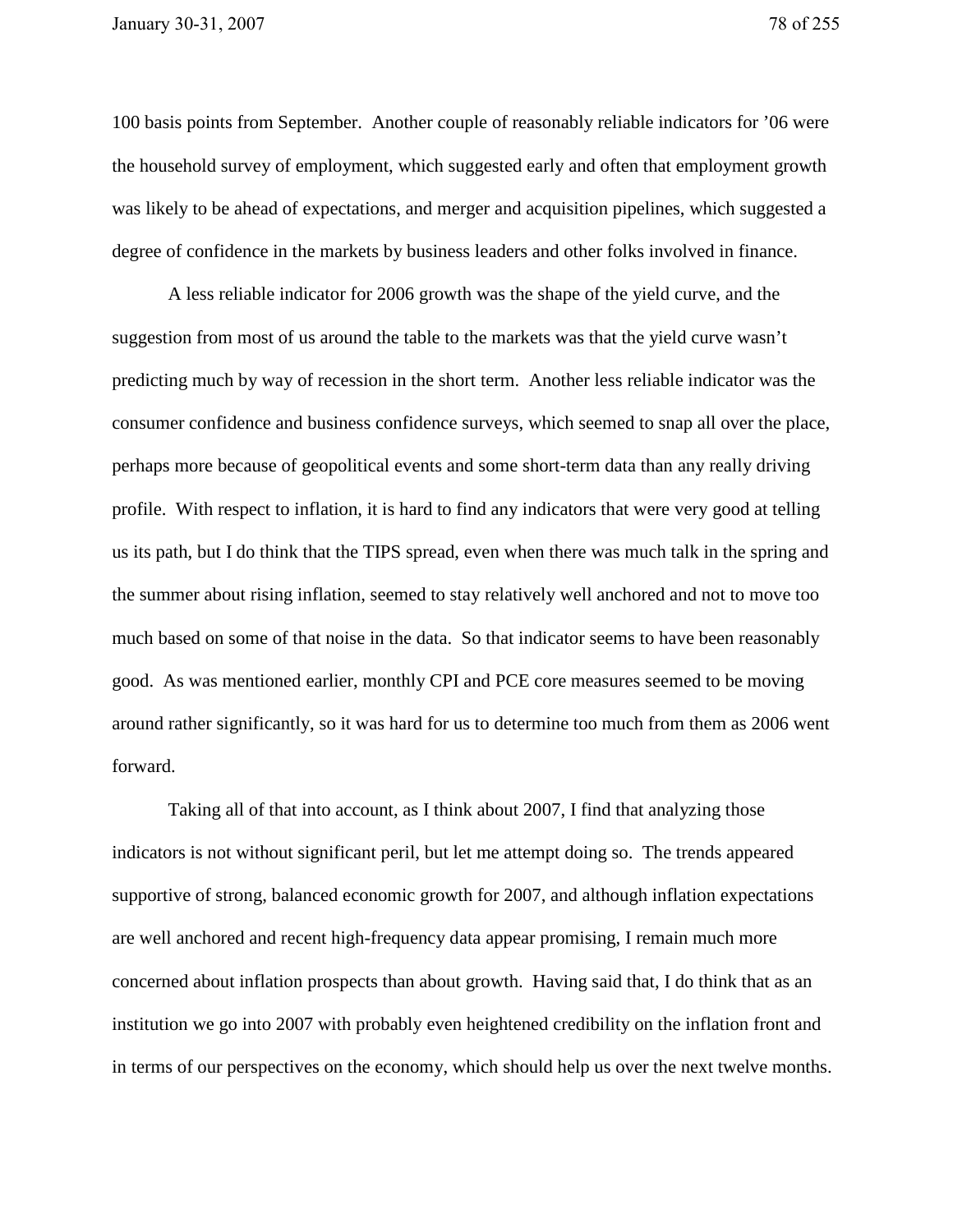Two key themes summarize my views on 2007. First, strong employment trends should continue to support consumer spending. Second, strong corporate balance sheets and balanced global growth should support capital expenditures. Now, of those two themes, I would note that I have considerably more confidence in the former than in the latter. I'll spend another moment on that shortly. The tone of the markets appears to be exceptionally strong. Spreads have tightened, even as yields have trended back to 5 percent. Over November and December, we had three weeks, each with more than \$11 billion being priced in the high-yield market. Just to give some perspective on that fact, for the year 2000 there was a total of \$50 billion in the high-yield market. But what has happened in the past six weeks that might be able to inform our judgments? Double B spreads have tightened about 25 basis points, single Bs have tightened 50 basis points, and triple C spreads have tightened 70 basis points in the past six weeks, all of which continues to signal to me that the economy maintains a relative strength and that investors feel confident about the bets that they're making. In summary, I would say there are significant tails on both sides of this rather strong base case for the economy, but the economy is more likely to track above the expectations of the Greenbook.

 Let me spend a couple of moments on the consumer. Contacts from two large credit card companies to whom I spoke last week expect and have seen in January the same kind of strength that they saw in December. The first three weeks of January look to be a continuation of the late but positive trend in the fourth quarter. For what it's worth, the contacts' own projections are that the first quarter will be rather strong, much like the fourth quarter ended up being. Today, we've all tried to wrestle with what the Greenbook referred to as the "unexplained strength" of household spending during 2006 to determine its effect on '07. Let me spend a couple of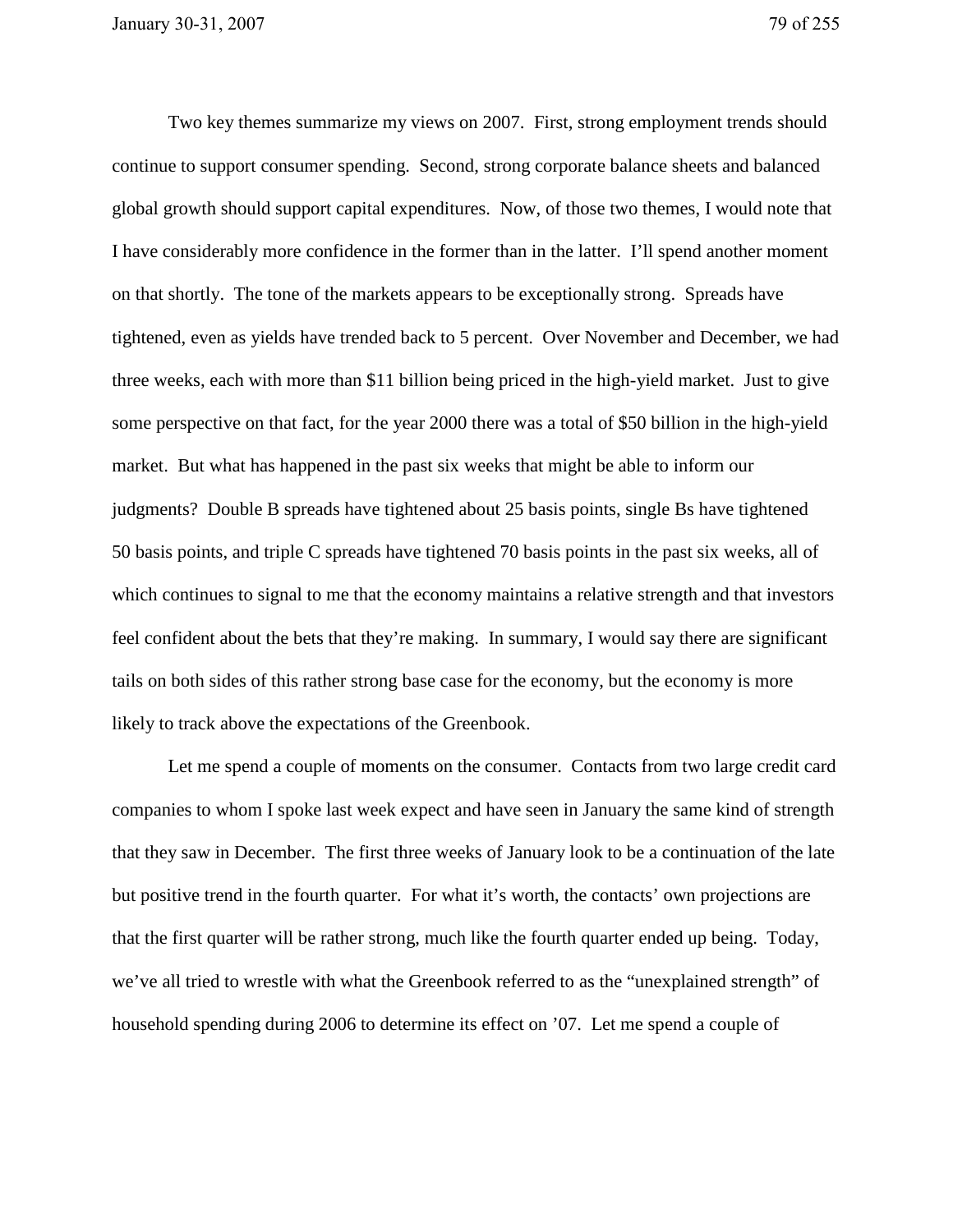moments on a hypothesis that the contacts proffered regarding that strength, which the Greenbook references in its "buoyant consumer" simulation.

What that strength may well prove is that employees worked more, earned more, and had more savings from their household balance sheets to fund consumption than the data to this point are suggesting. I think that could turn out to be the case in 2007. First, people worked more. The benchmark payroll survey on total job creation may well be revised upward again significantly, like the revision of last year. Gains in service jobs may well be less counted than some of the losses in other kinds of jobs—another bias for upward revisions. The JOLTS data to which President Pianalto referred continue to be very positive, suggesting a real dynamism in the economy that may well be accelerating. Participation rates may continue their recent spike as new workers selectively choose to enter this marketplace. Average hours worked moved up in the fourth quarter to an annual rate of 2.2 percent, and that trend could continue. So monthly employment gains have not proved much harder to achieve as we approach what we thought was full employment, and the NAIRU may be lower than estimated. Second, people certainly may well have earned more. Average hourly earnings were up 4.2 percent for '06, an acceleration that was rather widespread from '05 measures. Though the data on compensation continue to be mixed, they do seem to be trending in that direction. The divergence between profits and compensation suggests to me at least that there is large upside potential for unemployment to stay low and for wages to accelerate, perhaps in a catch-up for wage gains that we didn't see earlier in the cycle. Third, as a result of working more and earning more, I suspect that workers may continue to spend more, particularly with the gift of what seems to be relatively low oil prices, in the mid-fifties. The oil price seems to me to have less of a risk premium and now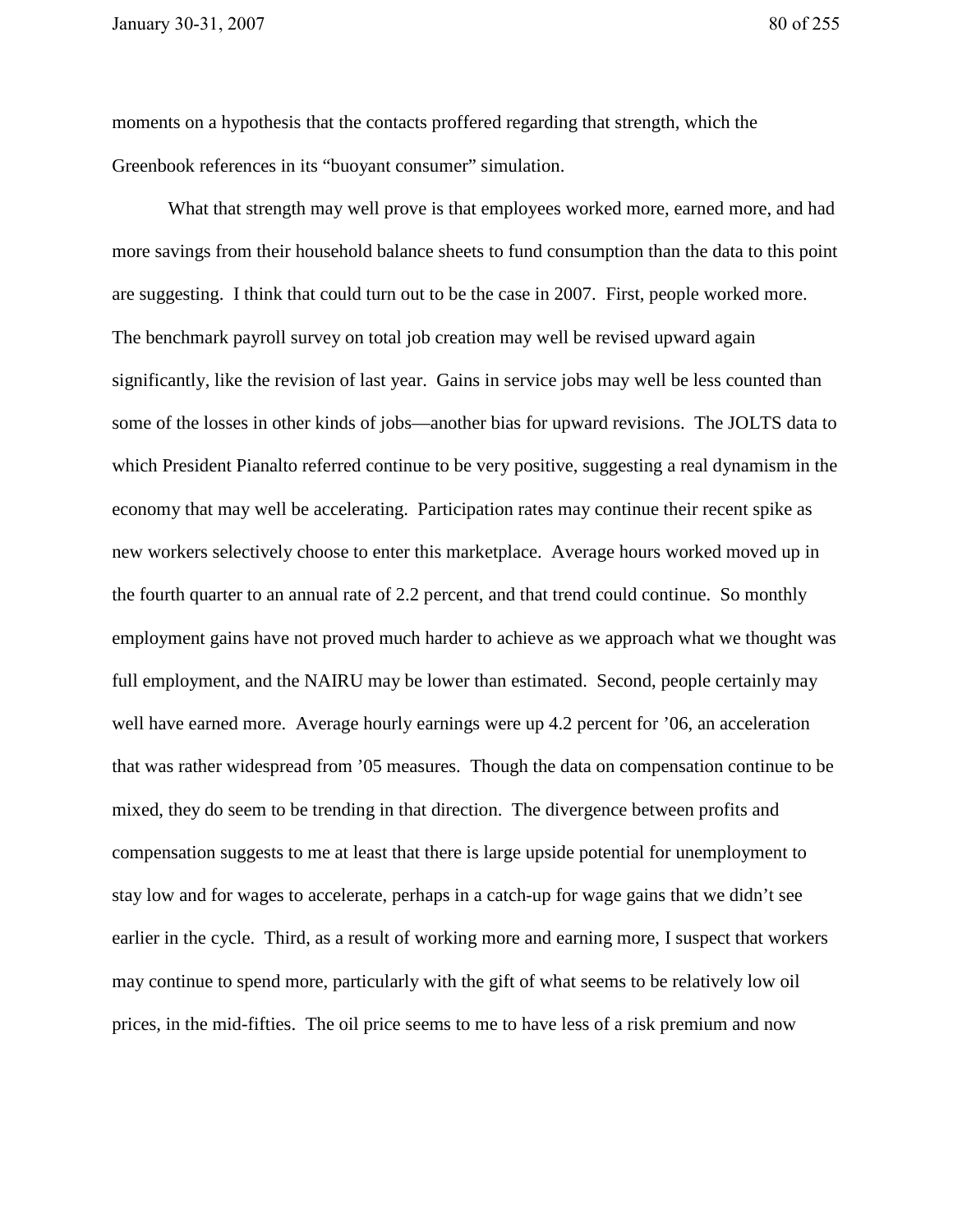appears to reflect some elevated supply and at least modestly lower demand. In sum, with respect to the consumer side, I am reasonably well confident.

 I'll spend just a moment on the business side of the equation. Fourth-quarter profits appear to be quite good, with two-thirds of companies beating estimates. As many of these companies are challenged to have double-digit earnings in 2007, they may look for other avenues in which to buy those earnings—in the M&A world—or increase cash outlays through share repurchases from their excess cash on the balance sheet to maintain earnings per share growth in the double digits. Another alternative is that they might choose to increase cap-ex as many of us, including myself, would have expected them to do earlier in this cycle. Doing so could have a negative effect on short-term earnings but would show some real confidence in their long-term investment and growth plans. As already mentioned, shipments and orders fell in the fourth quarter, and our working explanation is that much of that fall is really an inventory adjustment. We've had that discussion for a while. I would expect business investment and industrial production to pick up. If it doesn't do so in the first quarter, my confidence about this side of the economy, about this leg of the stool, will be significantly reduced. Between now and the next time we meet, we will have a better sense of whether that turn on the business side of the economy is real or whether we just saw a false start in December. So I think we'll be able to come to a much firmer view when we meet in six weeks. All in all, I remain reasonably confident and optimistic about the forecast. Thank you, Mr. Chairman.

CHAIRMAN BERNANKE. Thank you. Governor Kroszner.

 MR. KROSZNER. Thank you very much. Well, the data have come in so far according to plan, and you can thank Chairman Bernanke for doing that. I think he has some special relations with the BEA and others. [Laughter] Exactly as we had hoped they would and said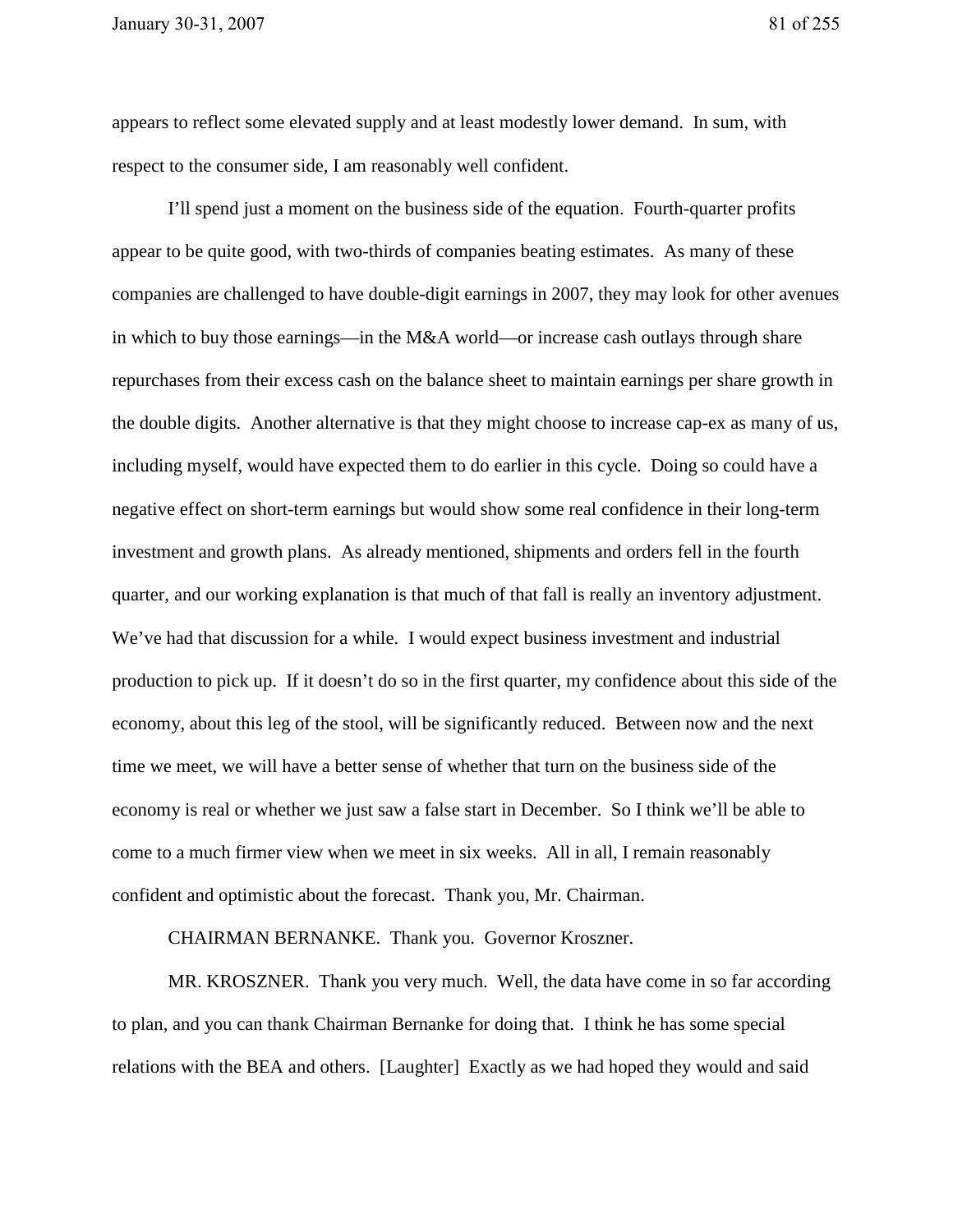they would, the data show moderation in growth with a prospect for accelerating growth through 2007 and moderation in inflation—again, according to plan. I think my views are similar to those that President Stern put forward: The economy has shown an enormous amount of resilience.

 I want to talk about a few possible puzzles in the way the data have evolved and could perhaps deviate from plan as we go forward. One puzzle is the great strength of the consumer. The consumer has been very, very strong for the past five years, and it seems that no matter what has happened—whether a housing downturn, an equity-market downturn, or a September 11 the consumer has come through rather strongly and continues to be strong. We certainly have had a slowdown in the housing market, and maybe we're waiting to see its effect on the consumer, as Don Kohn mentioned. But it may just be that some special factors have come in; for example, we have had very strong international economic growth, and perhaps that will persist. When you talk to officials and business people outside the United States, whether in emerging market economies, in the Gulf region, or in industrial economies, they are extremely optimistic, much more so than I have ever before seen, and that may continue. Obviously, there is a risk factor here. The recent strengthening in equity markets perhaps offsets some of the reduction in the asset values of homes. Lower consumer energy prices, of course, have been an offsetting factor, and labor market strength and increases in compensation have been very important. But there's an upside risk that we will continue to have very, very strong consumption instead of having our error correction go back toward more saving.

 Second, with respect to investment, we have had orders above shipments for quite some time, but we have had investment actually declining, or at least not growing as we would expect. Overall in this recovery we have had weaker investment growth, and we have had very high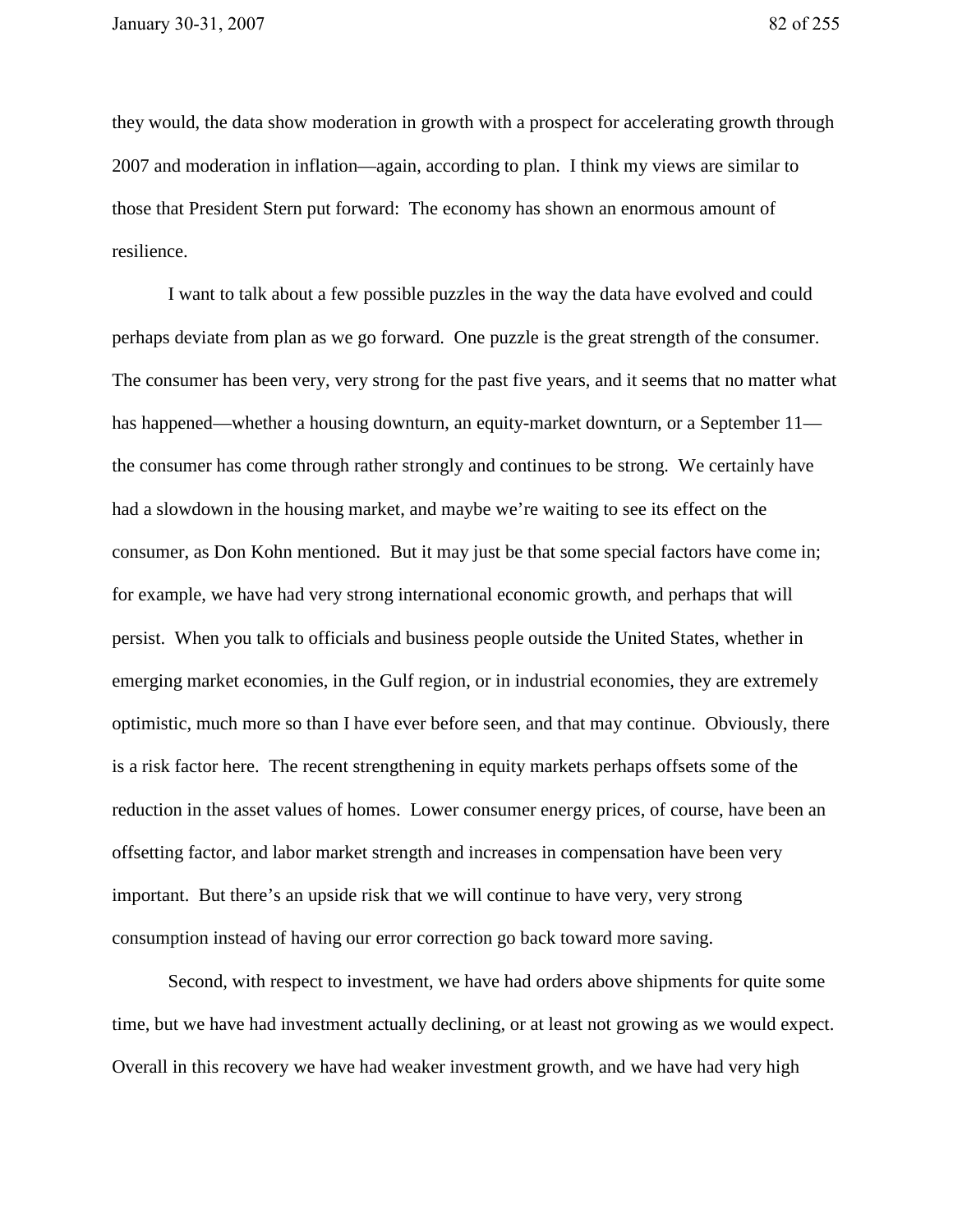profitability. That raises another puzzle for me: Why have we seen somewhat weak investment over the long run and especially more recently, given that most measures of consumer confidence and business confidence have been positive, equity markets seem to be positive, spreads seem to be low, and so forth. Why are we not seeing more investment? Investment may turn around in the next quarter or so, and then we'll be out of the woods. But I think the conditions that we predict will lead to an investment turnaround have been there for quite some time, and we haven't seen the investment turnaround; and that is a puzzle to me.

 Third, with respect to inflation, obviously we are all pleased that the numbers have been coming out with greater moderation. But I have a discomfort about exactly what is driving that moderation. We have good short-term stories about how the slowdown in energy prices in the second and third quarters and some other temporary factors with respect to owners' equivalent rent could be bringing down inflation. But when we consider a longer period and try to look at the systematic data, we don't see those kinds of relationships. Are we just in some sort of regime shift? Are those correlations not very good because we just haven't had a lot of variation in the data over the past ten to twenty years, and so those forces are actually there, but we just find it very difficult to pull them out econometrically? For me that is a puzzle, to be able to tell a shortterm story with each of these pieces, but when I go to the staff and ask, "Well, what is the systematic evidence on it?" they say, "Well, it really isn't there." That is a bit disturbing for me in trying to figure out where things are likely to go.

 Things have moved in a benign way. I don't think there's a strong expectation that they would move in a nonbenign way. But I don't have a lot of confidence that I understand why they have moved as they have. So my concern is that various shocks or other factors could come in to move them in a way that is not nearly so benign. Broadly, however, I share the views that most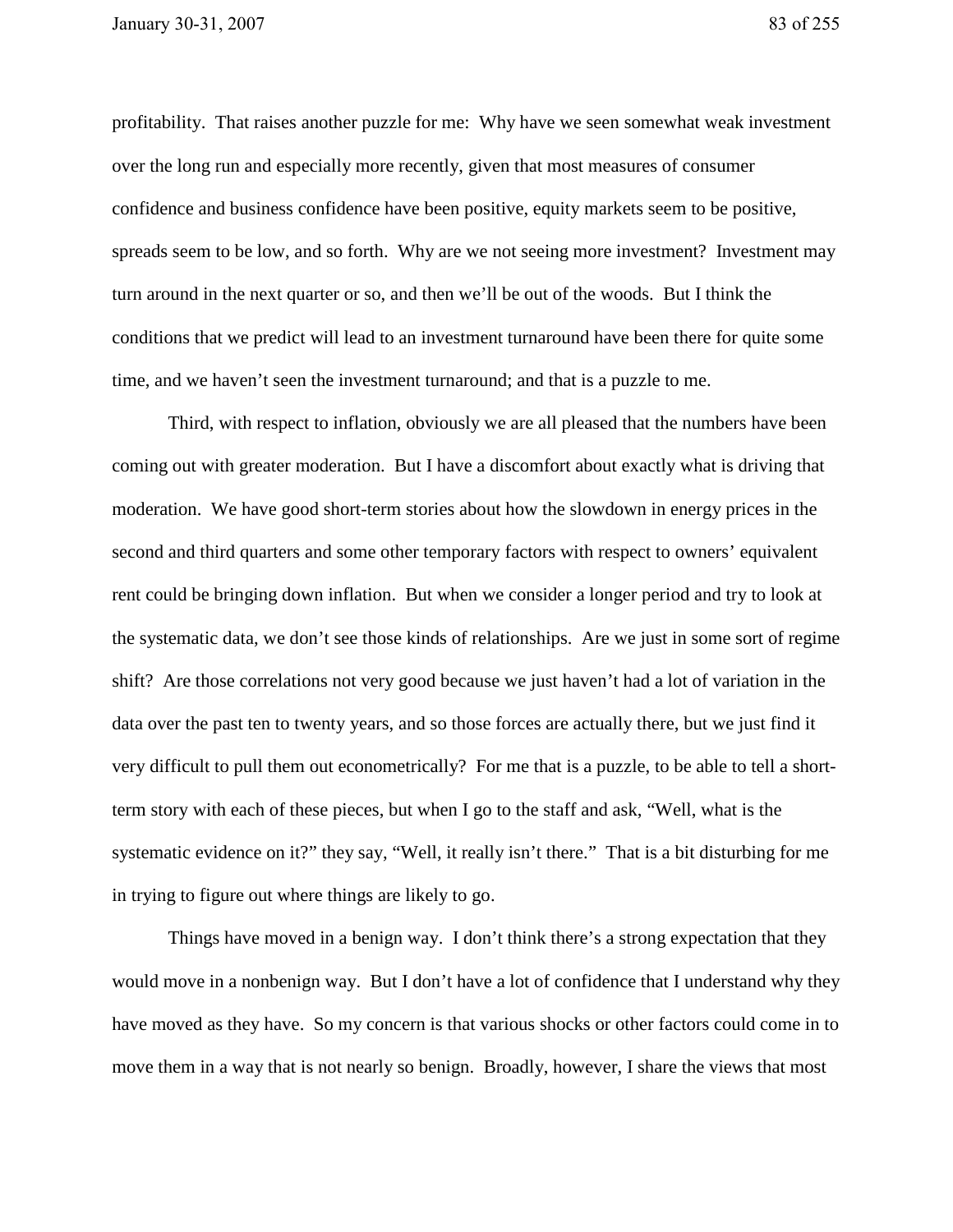people have expressed around the table that we have good growth prospects going forward and so far reasonable moderation of inflation. But precisely because we have those good growth prospects and because we may have had some temporary factors that have kept down inflation, we have to be ever mindful of the upside risk to inflation.

CHAIRMAN BERNANKE. Thank you. Governor Mishkin.

 MR. MISHKIN. Thank you, Mr. Chairman. Well, I'm last in this line, and I'll try to be brief so that we can get to dinner soon. I do see signs of stabilization in the housing market, and the way to think of it in terms of spillovers is that we do expect some spillovers through the natural effect of weaker housing on aggregate demand and on wealth. But we're not seeing anything out of the ordinary or a persistent pattern, and that gives me more confidence that nothing really bad is going to happen here. My view is that the risks to the downside have decreased substantially. Also, the tone of the recent data actually indicates that what is happening concerning aggregate demand is stronger than we would have expected. As a result, I'm a bit more optimistic than the Greenbook in terms of what is going to happen next year with aggregate demand. Actually, I see, if anything, a little more risk to the upside, so I slant a bit in that direction.

 The inflation numbers have been very good recently, and one view is that they are just temporary blips in the data. I tend to be a little more sanguine here because I think that there are good reasons for inflation to gravitate toward what are solidly anchored inflation expectations. That has been very important in terms of the cycle and is one reason that I'm a little more optimistic than the Greenbook on inflation. I do think that inflation expectations are strongly grounded around 2 percent on the PCE deflator. As a result, I expect us to go to 2 percent inflation over the next year and then stay there but not go below there. I don't actually like to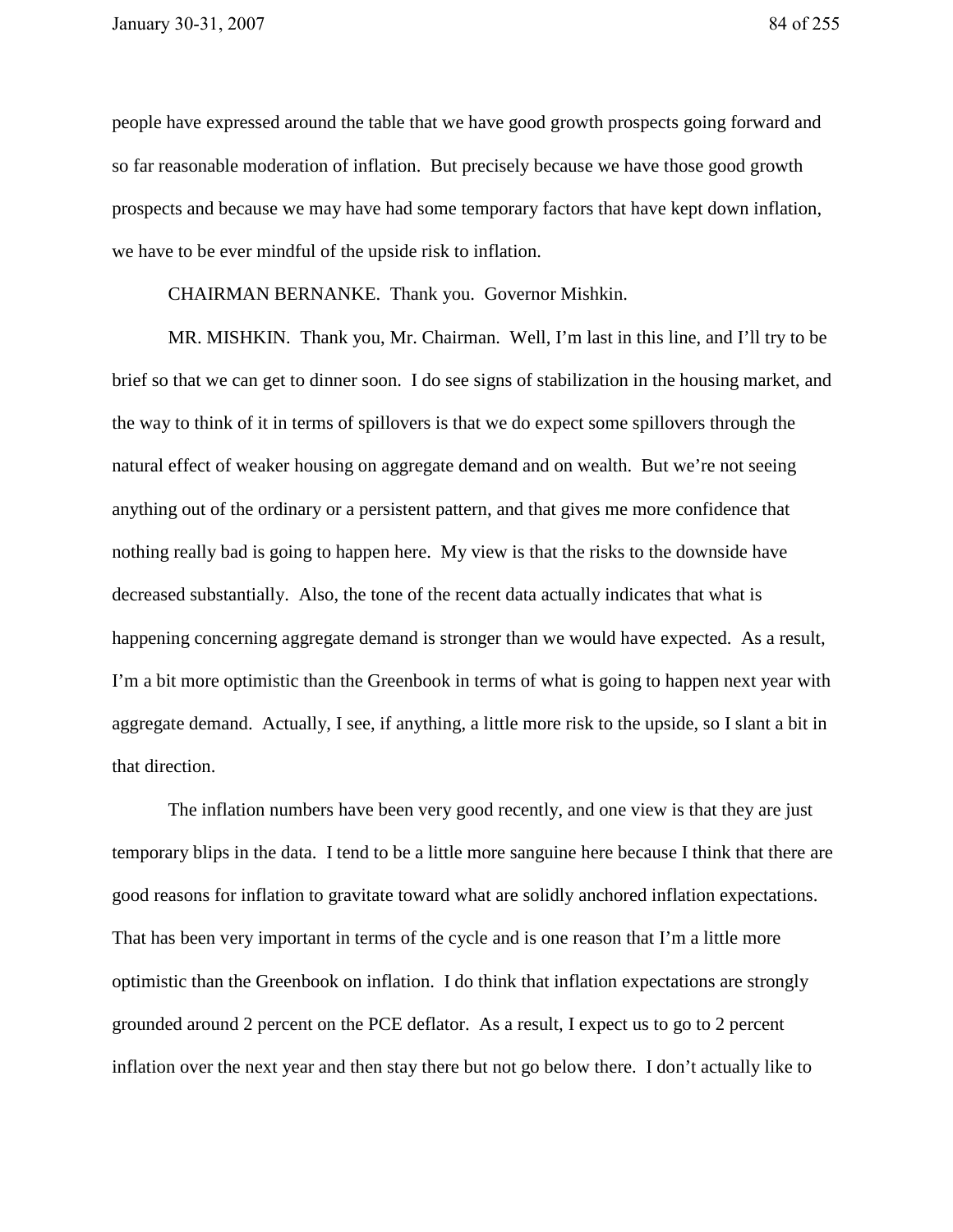think of this in terms of "persistence." It is one reason that I'm unwilling to think that things will get better than that. But I do think that we will likely have a more benign path of inflation than we might have thought earlier.

 Even if you think that there's a more benign path to inflation, which I'm willing to consider though we're not sure about it, it is still true that aggregate demand has blipped up recently. That is an indication that the neutral real interest rate has moved up, which is very much reflected in the Greenbook assessment. That's important because, even if you're happy about what's happening with inflation, you have to be more worried about the fact that the economy is going to be stronger. That does have some implications for the way we think about policy going forward. Thank you, Mr. Chairman.

 CHAIRMAN BERNANKE. Thank you. This was an exceptionally interesting, useful discussion. I thought I would try to summarize what I heard around the table. If you have comments on that, please give them to me, and then I'll add a few comments of my own.

 Members noted considerable economic strength during the intermeeting period. Labor markets remain taut, with continuing wage pressures in some occupations. Consumption grew strongly in the fourth quarter, with some momentum into the first quarter, reflecting a strong job market, lower energy prices, and higher profits. Overall, investment seems likely to grow at a moderate pace given good fundamentals. Business people seem generally optimistic, and financial markets are robust.

We still have what people have been characterizing as a two-track economy. Housing, although a drag for now, does show some tentative evidence of stabilization. However, some warned about drawing too strong a conclusion about housing during the winter months. Some also noted issues of credit quality. The general view was that housing would cease to subtract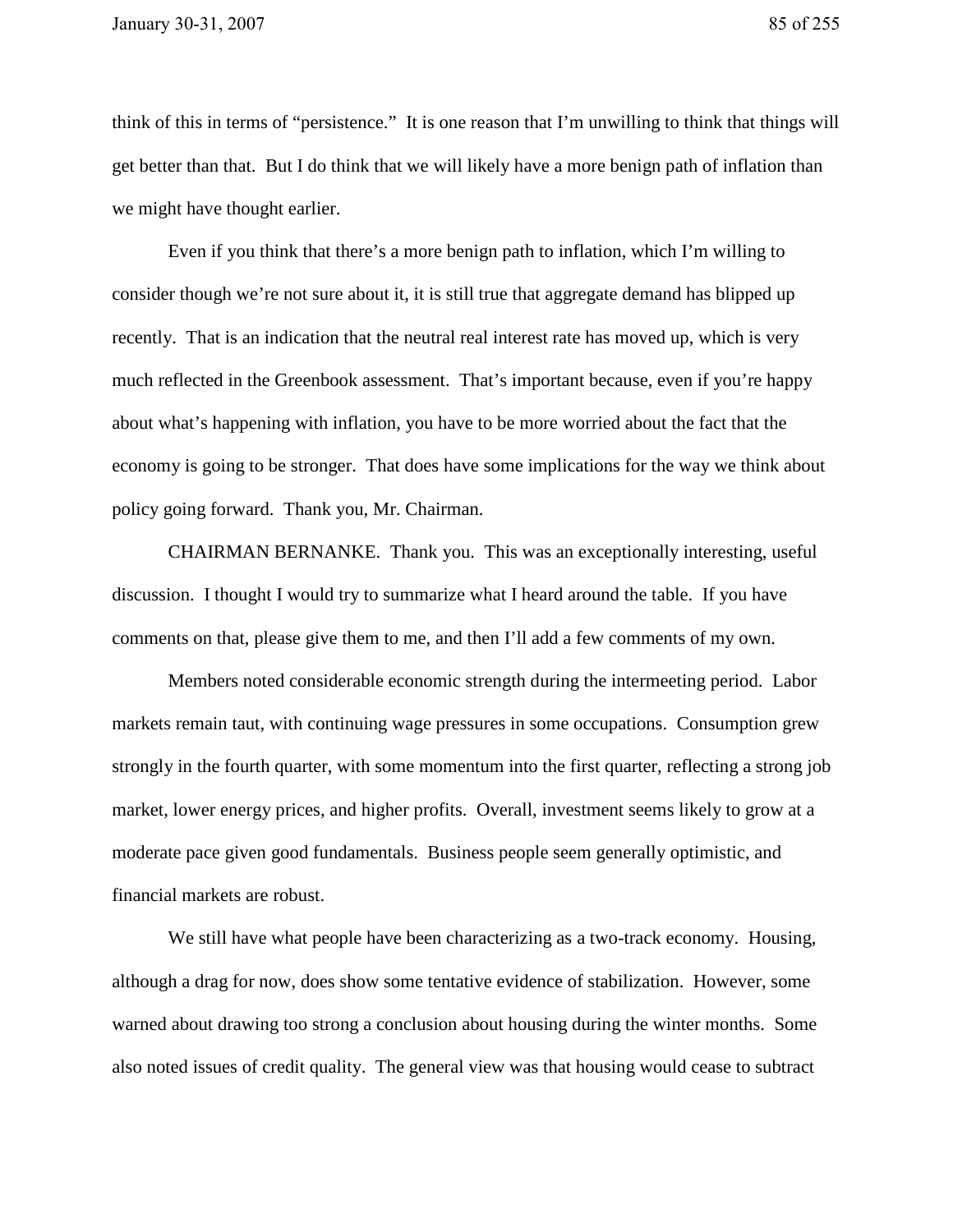from growth later this year. Some softness in parts of manufacturing, especially in industries related to housing and automobiles, still exists. But in part this weakness may be an inventory correction that may be reasonably far advanced at this point. Despite the weakness in housing and some parts of manufacturing, there are yet no signs of spillover into employment or consumption, although some raised the possibility that we may see those later on. Some, but not all, members agree with the contour of the Greenbook that has economic growth somewhat slower in the near term, strengthening later this year, with a modest increase in unemployment. The Committee is generally more optimistic about potential growth than the Greenbook, mostly because the members assume that labor force growth will be greater than the Greenbook assumes. Overall, downside risks to output appear to have moderated, while an upside risk has emerged that growth will not moderate as expected.

 On the inflation side, people noted that recent readings have been favorable, although there was disagreement about the cause, whether it was energy prices, well-anchored inflation expectations, less structural inertia, or perhaps just statistical noise. Most still expect gradually slowing inflation but are cautious and consider upside risk significant, perhaps even greater than late last year. The primary upside risk to inflation is economic growth above potential in tight labor markets, which may lead to inflation in the future if not in the near term. Others noted that inflation expectations may be too high to allow continued progress against inflation. So overall, the general tone was for a somewhat stronger economy, perhaps a slightly improved outlook on inflation, but, in any case, a clear view that the upside risks to inflation are predominant. Are there any comments?

 Let me add just a few points. Everything has really been said, but not everyone has said it, as they say. [Laughter] Our goal has been, in some sense, to achieve a soft landing, and the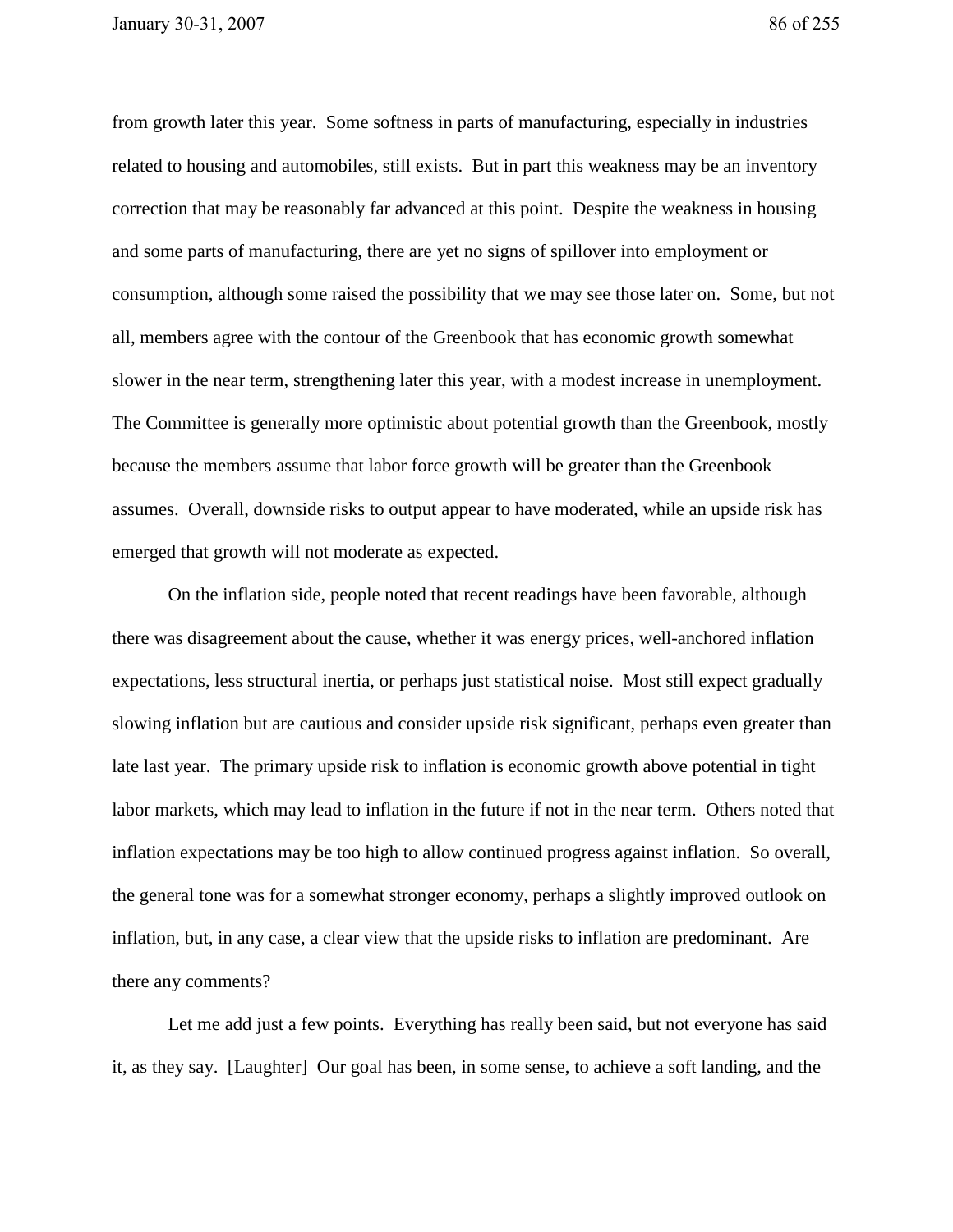question is whether we have missed the airport. [Laughter] We have seen a good bit of strength in the intermeeting period, and I think the real crux of the issue is what's going to happen to the labor market. If the labor market continues where it is or strengthens further, we will see both stronger growth, because of the income effects and job effects, and continued pressure on inflation. Again, the central issue will be whether we will see enough cooling in the economy to have a bit of easing in the labor situation. This is, obviously, difficult to say. I do believe that the most likely outcome for the first half of this year is for some moderation in growth, perhaps to modestly below potential. If you look at the various components of spending and production, you note, for example, that personal consumption expenditures are likely to slow from the very high levels we have just seen recently. In particular, a lot of the spending recently was for durable goods, which tend to be more negatively auto-correlated—that is, they tend to drop more quickly when they are high in the short run. We have seen some moderation in investment, in both equipment and structures. Net exports were a major contributor to growth at the end of the year; that should probably reverse, as the Greenbook notes. A special factor there is that the good weather reduced oil imports, which led people to spend on domestic production rather than on foreign production. If that situation reverses and we go back to normal net exports, that will subtract from GDP. Also, the staff noted some likely reversals in government spending. So my sense is that we're likely to see something a little less hectic in the first half of this current year.

I think it also remains reasonable that growth will return close to potential later this year. There is certainly uncertainty about that. Clearly, we have seen some signs of stabilization in the housing market. I was going to note the effects of the winter months and the weather. I think that we should acknowledge that stabilization but not ignore the possibility that we may see further deterioration there.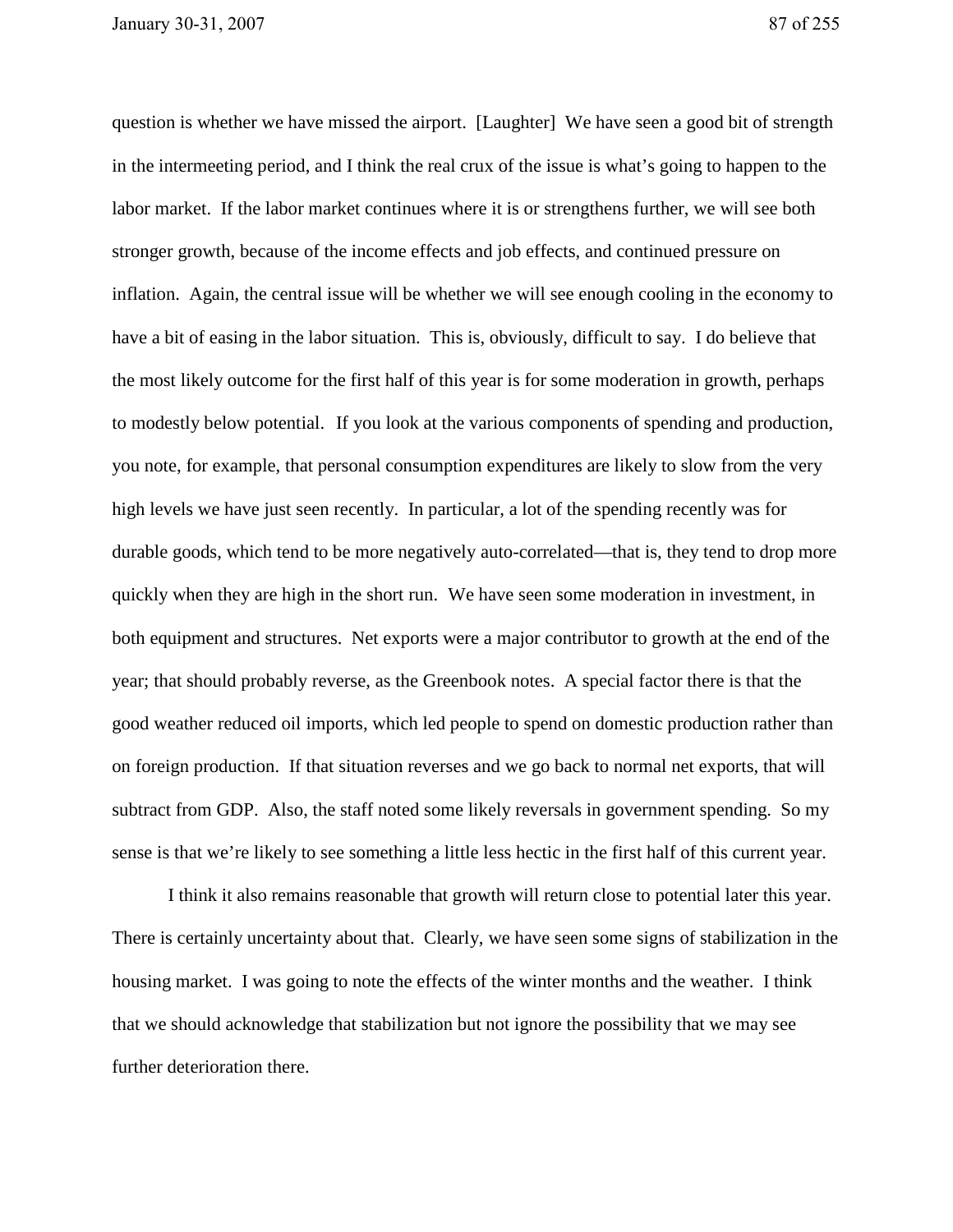Against the view that growth may moderate this quarter, or next quarter perhaps, there is opposing evidence that consumption and employment are awfully strong. Economists tend to think of consumption, in particular, as being a very forward-looking variable, and it's consistent with views that we see, for example, in consumer sentiment that people do feel reasonably optimistic about the labor market and about the state of the economy. So I agree that there is certainly some risk that the economy will be stronger going forward than we have been projecting. I don't have an answer other than to say that we obviously have to monitor the situation very carefully and continue to be willing to reassess our views as the data arrive.

 Let me say a bit about inflation. Recent readings have been favorable. A couple of aspects of inflation I do find encouraging. First is that the moderation we've seen in inflation the past few months has happened despite the lack of any substantial moderation in shelter costs. Owners' equivalent rents are actually a constructed, imputed variable. They are not seen by anybody. Nevertheless, they are essentially the entire reason that inflation is remaining above our target zone at this point. I know it's a bit of a joke that I always refer to the short-term inflation numbers, but I'll do it again anyway. [Laughter] Just to illustrate, over the past three months, core CPI inflation excluding just owners' equivalent rent was 0.2 percent at an annual rate. Over the past six months, it was 1.20 percent at an annual rate. Over the past twelve months, it was 1.82. We also get numbers for PCE core inflation excluding owners' equivalent rents that are all below 2 percent. Obviously that is just carving the data, and there are lots of problems with doing that. But to the extent we think that rents will continue to moderate, and I think there is scope for them to do that, that's one factor that should make us a little more comfortable. Another factor is that there is a fairly broad-based slowing. I won't take a lot of time to go through the evidence, but particularly in the CPI there are some encouraging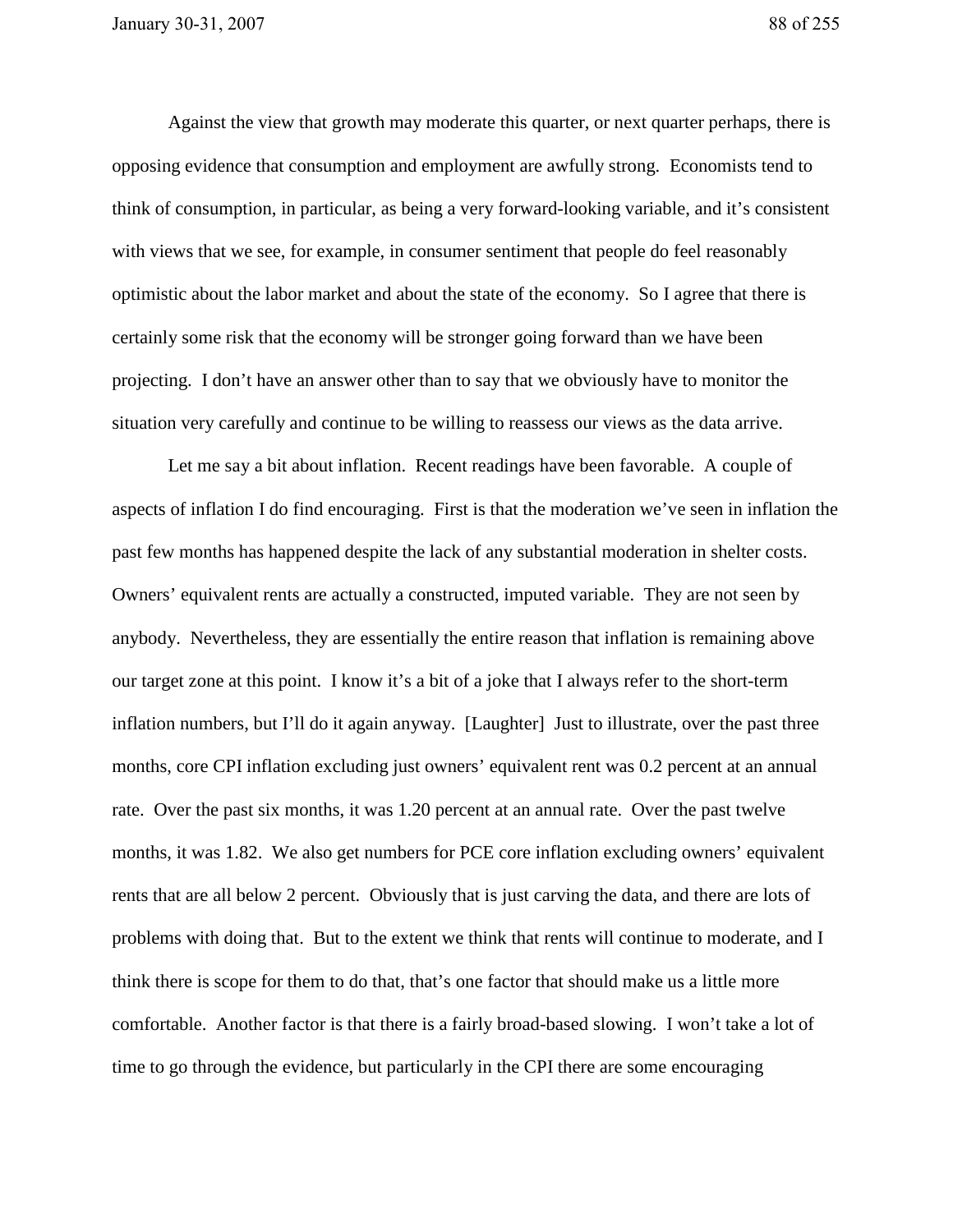developments on the services side in terms of inflation to go along with the slowing in goods prices.

 Now, I am the first to acknowledge that lots of interpretations of the recent developments are possible. We hope that favorable structural factors are at work. One possibility certainly is that the wage increases are a catch-up for previous productivity gains and that we're seeing a normal restoration of capital-income/labor-income relationships. In that case, this may be in some sense a transitory adjustment that will restore those relationships and not necessarily contribute to inflation going forward. Another possibility is that energy price effects are somewhat larger than we thought. There seems to be some evidence that they are. A third possibility is that what we saw earlier last year was, as Governor Kohn mentioned, a transitory upside, some of which has simply passed, and we are going back to the more fundamental rate of inflation. So there are some structural reasons that inflation might be moderating.

My having said that, we should certainly acknowledge the statistical noise that is inherent in these measures. The monthly standard deviation of core inflation in 2006 was about 8 basis points. If the true underlying inflation is 0.2 percent, then you have a very good chance of getting either 0.3 or 0.1. Therefore, we and the financial markets ought to be braced for the possibility that we will get 0.3—I hope not worse—in the next few months. I agree with the view that has been expressed that the trend has not yet been established, and we'll have to follow its development. Another very important point that has been raised—President Moskow, I think, was the first to raise it—is that, given the lags from economic activity to inflation that we see in standard impulse-response functions and so on, these improvements may be real but nevertheless temporary and the underlying labor market pressures and so on may lead to inflation problems a year or eighteen months from now. I agree that it is a concern, and it goes back to my point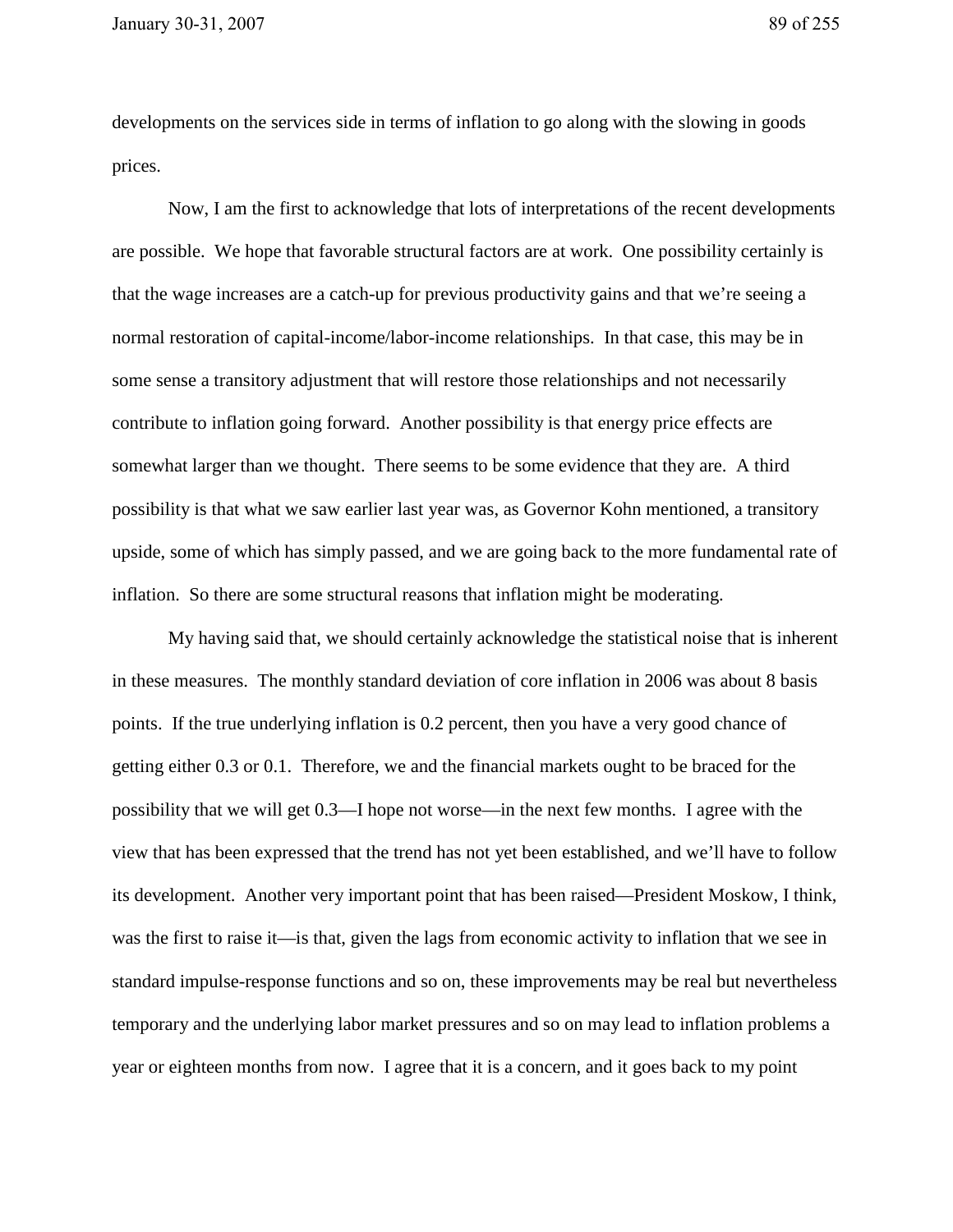earlier that we need to be very alert to changes in the pattern of aggregate demand going forward. As President Poole mentioned, one element that will help us is the endogeneity of financial conditions. We haven't done anything since the last meeting, but long-term real interest rates rose about 30 basis points. The yield curve is still inverted by about 30 basis points. So I think even the markets themselves have the ability to raise real rates quite significantly, enough certainly to make a difference in the mortgage market if the data continue to be strong and if inflation does not continue to subside. Then we would have a bit more latitude as we try to determine whether the fourth quarter was a blip or a trend. I think that's still an open question.

So let me just say that I broadly agree with what I heard. The economy does look stronger. That is an upside risk to which we need to be paying close attention. Inflation looks a bit better, at least in the short term, but there are some long-term considerations that we need to keep in mind. Finally, the basic contours of the outlook are not sharply changed, but I agree with the sentiment around the table that upside risk to inflation remains the predominant concern that the Committee should have. Are there comments? Yes, President Poole.

MR. POOLE. We have two important pieces of information coming in at 8:30 tomorrow morning. I hope the staff can give us a quick first read to start our meeting. I know that instant analysis is risky, but I ask for it anyway. [Laughter]

MR. STOCKTON. And I will provide it. [Laughter]. Whether it's worth anything or not, I don't know. [Laughter]

CHAIRMAN BERNANKE. We'll start the meeting with the data. Anything else? There's a reception and dinner in Dining Room E. It's for those who wish to attend. If you have other plans, please feel free to pursue them, and we'll see you tomorrow morning at 9:00.

[Meeting recessed]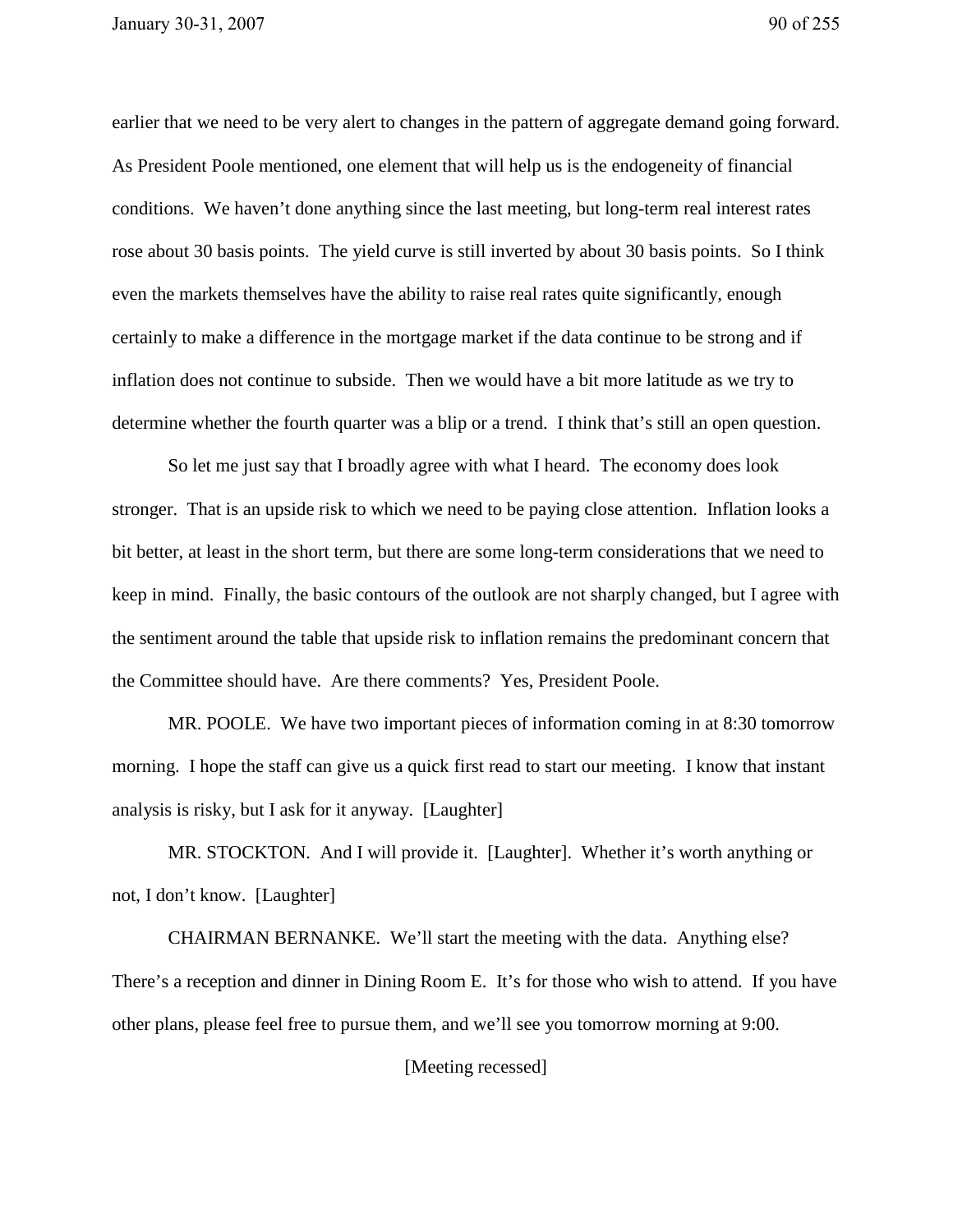## **January 31, 2007—Morning Session**

 CHAIRMAN BERNANKE. Good morning, everyone. Let's start with asking Dave Stockton to report on this morning's data.

 MR. STOCKTON. So, Mr. Chairman, this was sort of done on the fly. Unlike the BEA, I won't be able to go back and revise these remarks. [Laughter] Total GDP this morning came in at 3½ percent. That was 0.9 percentage point stronger than we had forecast in the Greenbook. There were really two sources of our miss in the fourth quarter. Of that miss, 0.5 was the net export component, which Karen will speak about in a second, and 0.4 was nonfarm inventory investment. So perhaps Karen will give the quick story on the net export side, and then I'll complete the report.

 MS. JOHNSON. The net export numbers are based on trade data only for October-November, and we each make an estimate of what December is going to be. Perhaps half of our miss, or not quite half, was due to differences of opinion about December. Looking at what they've done for December, we will take some information from that. Some of what they've put in December is information that we didn't otherwise have. To some degree, it's statistical and not really about trade. It's something called a territorial adjustment. Maybe a quarter is differences about things in December for which we are not prepared to change our minds at this point. So we would not go to as strong a positive contribution from net exports as they go because we retain some difference of views about what the December numbers will turn out to be. The other bit of news we received was very strong exports of services. We'll take that, and we'll probably give most of the adjustment, but not quite all of it, in the number we write down next for Q4. We will actually want to reverse that thing called territorial adjustment in Q1. So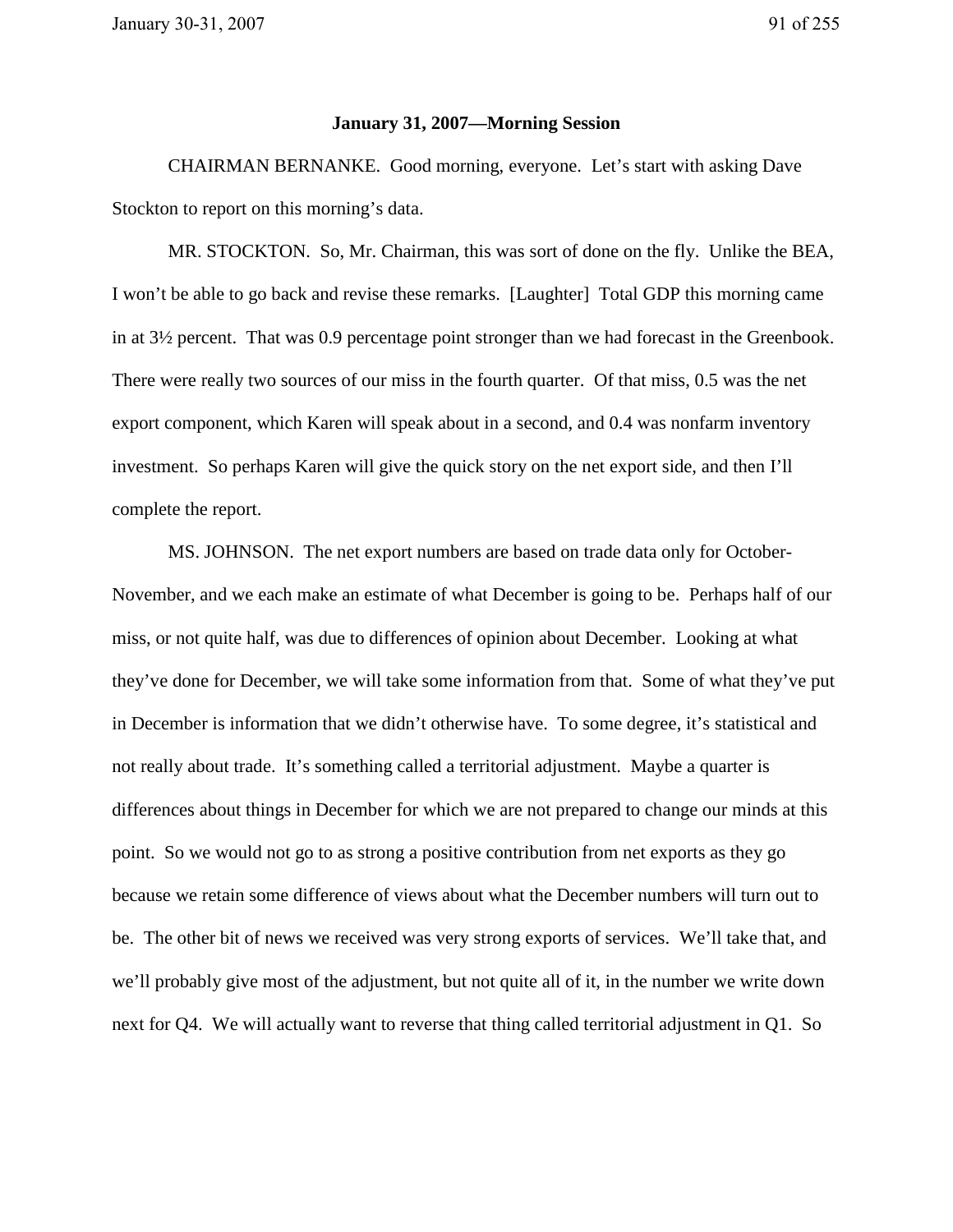we're actually going to make imports stronger and the net export contribution slightly more negative in Q1 as a result.

MR. STOCKTON. That's basically half of our GDP miss. The other half is on the inventory investment side. Just like with Karen, about half of our miss on inventory investment has to do with a difference of opinion about what the December book value figures will turn out to be. So it's just a difference between the BEA's estimate for December and our estimate for December. I don't think we'd be inclined to alter our December estimate, so we'd write off roughly half of that miss on nonfarm inventory investment. We don't do that great a job of forecasting those book value inventory figures either. It is not as though we have lots of information or a good reason for staking ourselves to our forecast versus the BEA's, but I don't think they have any more information than we do. As for private domestic final purchases, which we have been emphasizing, even given some of the recent noise in net exports and government, there we were, in fact, almost exactly right; we were off by 4 basis points in terms of its contribution to overall GDP. In terms of the composition, consumption was a bit weaker, and equipment spending a bit stronger, probably because of BEA's estimate of the share of autos being sold to businesses versus households. So we don't really see very much information there. On net, government was a bit weaker: The federal side was weaker by more than the state and local side was stronger.

MS. MINEHAN. What was the number for domestic final purchases, Dave?

 MR. STOCKTON. I actually don't know what the domestic final purchases were, but if you include the government, which they do, they were a little weaker than the number we had written down.

MS. MINEHAN. No, the overall number.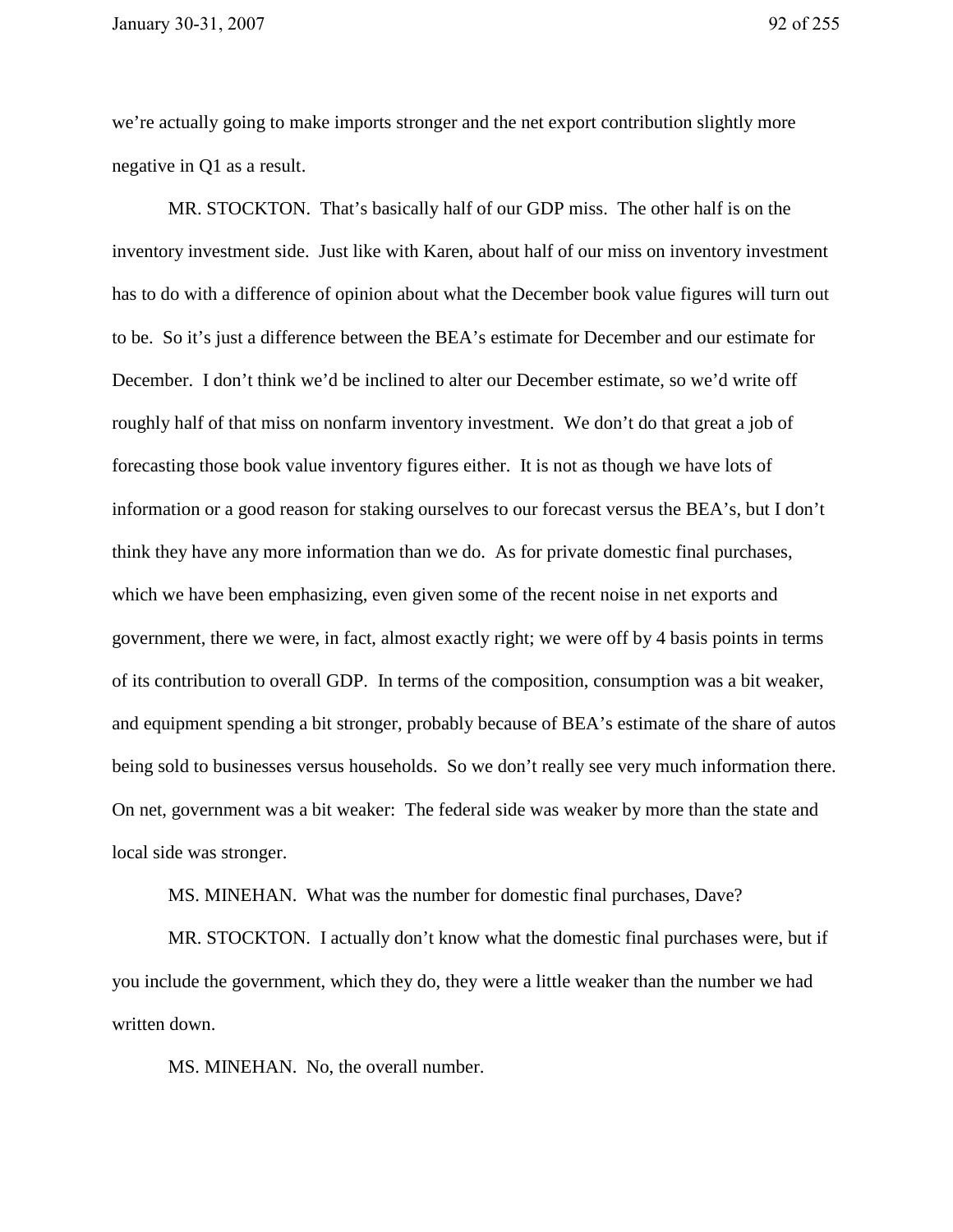MR. STOCKTON. Yes, I don't know what the overall number is; I know only what the contributions are. We'll be able to get the overall number by break time. Taking on board our differences of opinion about the December figures, we'd probably be writing down, with the release in hand today, a GDP estimate for the fourth quarter of about 3 percent rather than the 3½ percent that is being currently published—and in contrast to the 2½ percent we wrote down in the Greenbook.

 So then the question is, What does this imply about the overall momentum of activity going into the first quarter? My answer has to be "not much," and I don't think this is just blind stubbornness, although I'm glad my wife is not here to dispute that particular characterization. [Laughter] But about the two surprises—as Karen already indicated, they would be inclined to actually mark down their contribution of net exports to GDP growth in the first quarter on the basis of the net export side. We would probably be inclined to do the same thing with respect to the higher inventory investment, and so we're coming into the first quarter with somewhat higher inventory-sales ratios and maybe some indications that we're not as far along in working down inventories as we had thought. I'm glad that I don't actually have to write down that first-quarter number today because we will have an employment report on Friday and some first real readings on the pace of activity in the first quarter by the end of the week and in the next week or two. So basically I'd argue that there isn't a lot of signal in that 3½ percent figure that we're moving into the first quarter with much thrust. Another reason for not necessarily marking up activity as we move into the first half of this year, even though GDP came in 1 percentage point above our estimates, is that real disposable income actually came in 1 percentage point weaker than our Greenbook estimate. So it isn't as though, with the higher growth rate of activity, we have more underlying growth in labor income that is likely to be spent going forward. We have an even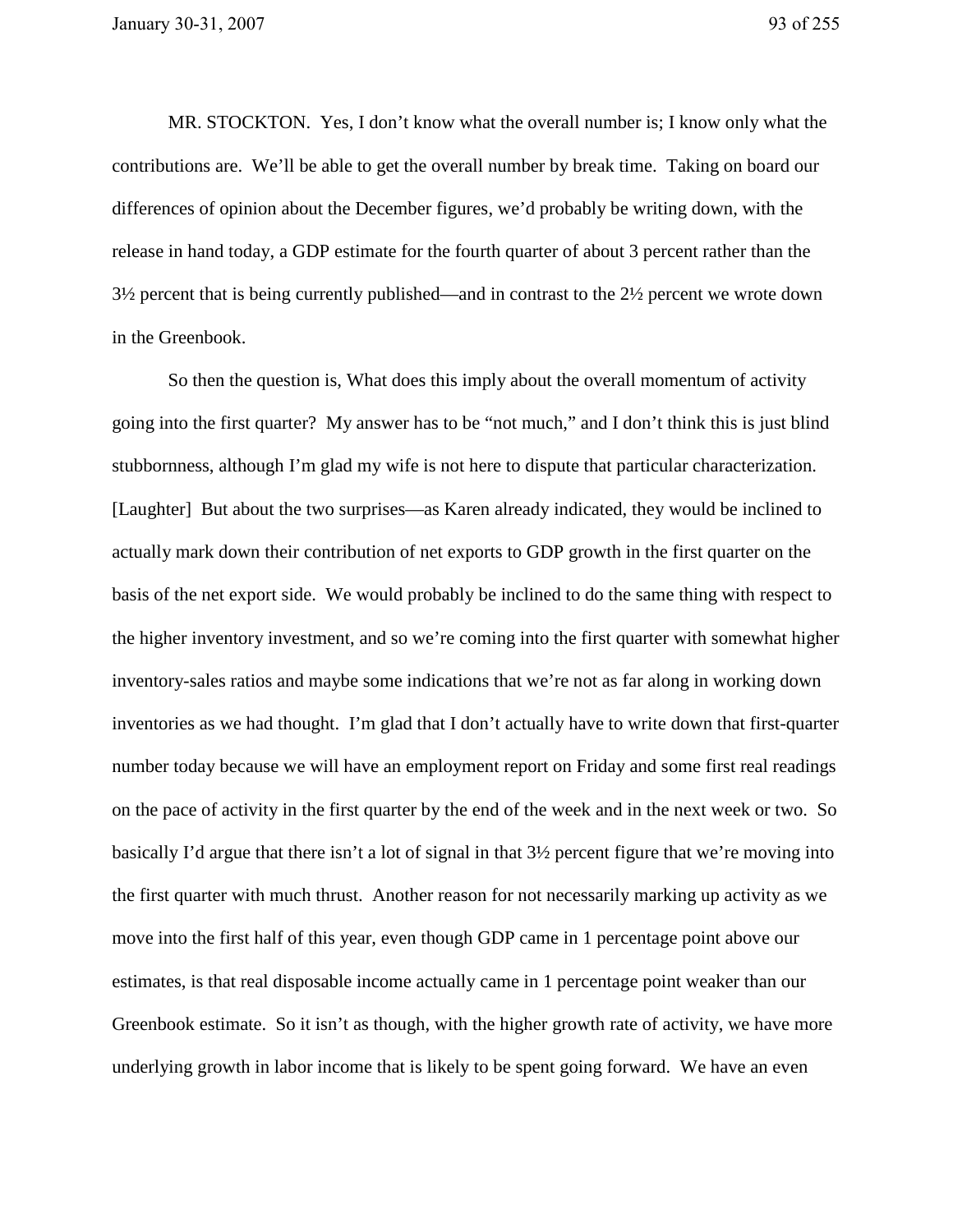lower saving rate now in the fourth quarter than we have written down. Thus I think there are several reasons for not necessarily reading this as a sign of greater strength moving into the first part of the year.

 On the inflation side, things were actually spot on. Total PCE inflation was minus 0.8 percent. That's what we had written down in the Greenbook. Core PCE was 2.1—also exactly what we had written down in the Greenbook. Market-based core was 1.7; that was actually 0.1 percentage point better than what we had written down in the Greenbook. The other major release this morning was the employment cost index, which showed a year-over-year increase of 3.2 percent. That number also is exactly what we had written down in the Greenbook, so I don't think we really see any difference. Obviously, the number has continued to be very subdued. So in the totality, on the inflation side, things are looking very close to our expectations and I think still pretty good. Mr. Chairman, that's all I have to say.

CHAIRMAN BERNANKE. Thank you. Are there any questions? If not, Vincent.

MR. REINHART. $3$  Thank you, Mr. Chairman. I'll be referring to the handout "Material for FOMC Briefing on Monetary Policy Alternatives." As noted in the top left panel of your first exhibit, the path of policy expectations rotated up over the intermeeting period, and investors now apparently anticipate the federal funds rate to move down only about ½ percentage point over the next couple of years. As related in the panel at the top right, primary dealers are unanimous in expecting no change in the policy rate at this meeting. Indeed, nearly all the dealers believe that you will hold the funds rate steady through the May meeting. As to the wording of the statement, some dealers are calling for a more upbeat assessment of the economic outlook, but almost all expect no change in the Committee's assessment of risks. In the Treasury market, as shown in the bottom left panel, this shift in policy expectations was associated with a rise of about  $\frac{3}{8}$  percentage point in nominal yields—the movement from the dotted to the solid black lines—and a smaller increase in their real counterparts—the dotted to the solid red lines. Thus, inflation compensation, the vertical difference between the lines, edged higher across maturities. According to the Desk survey, as in the table at the bottom right, dealers marked up their outlook for real GDP growth and lowered their assessment of inflation for this year, although the changes were small. If you examine the highfrequency movements of the ten-year nominal yield, about 20 basis points of the

 $\overline{a}$ 

<sup>&</sup>lt;sup>3</sup> Material used by Mr. Reinhart is appended to this transcript (appendix 3).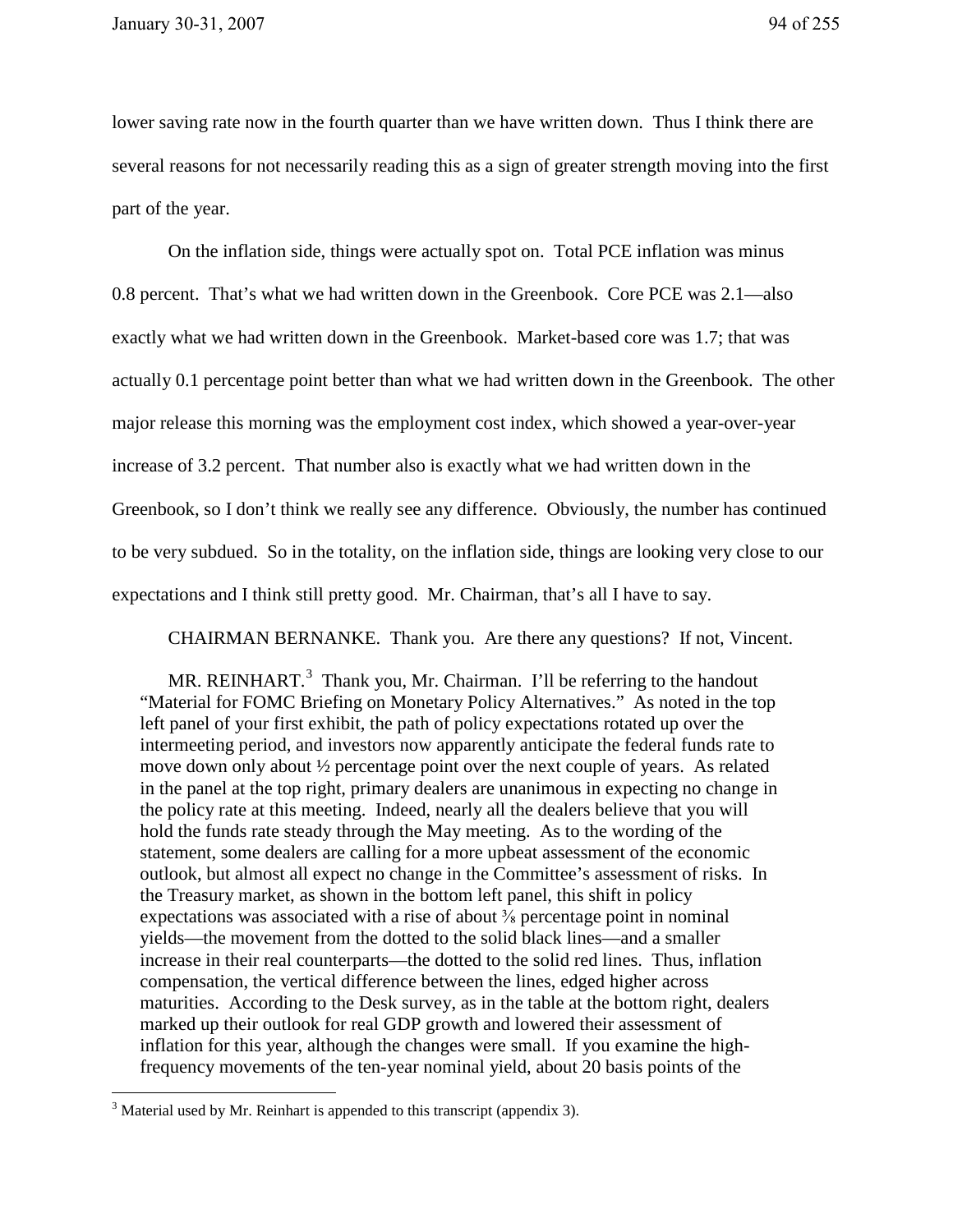increase was registered in windows around economic data releases—that's the red bar in the middle right panel—suggesting that the revisions to the growth outlook apparently predominated in shaping investors' thinking about your near-term behavior. Federal Reserve communications—the statement, the minutes, and speeches—had no net effect on yields. But as the gray bar shows, a sizable portion of the rise in yields cannot be linked to data or other identifiable news releases. A similar measure of our ignorance in explaining yields comes from the arbitrage-free models of the term structure that we regularly follow. Those models (not shown) suggest that about ¼ percentage point of the rise in the ten-year yield was due to an increase in the term premium.

The same combination of a modestly higher track for activity and a lower one for inflation was a highlight of the simulations of the FRB/US model reported in the Bluebook and repeated in exhibit 2. The trajectory of the nominal federal funds rate that best achieves your aims—subject to the many assumptions necessary to make this exercise work—has shifted up over much of the projection period, whether you have an inflation goal of  $1\frac{1}{2}$  percent or 2 percent. One consideration for the policy choice at this meeting is which charts in those two columns entice you. With a 2 percent inflation goal, you can keep the funds rate unchanged for some time because you can very nearly declare victory at the prevailing level of inflation. In contrast, to make progress toward a 1½ percent inflation goal, you've got a bit of work to do, as the sluggishness of inflation expectations and the flatness of the Phillips curve in the FRB/US model make it costly to disinflate. Indeed, this simulation puts the nominal federal funds rate around 6 percent by year-end.

This observation on the inflation goal is mapped into two monetary policy alternatives at the top of exhibit 3. The quarter-point firming of alternative C would be particularly attractive if, besides having an inflation goal below the prevailing rate of inflation, you harbored significant concerns about the underlying strength of aggregate demand and potential cost pressures. For instance, you might view the recent string of favorable data on spending as suggesting upside prospects for aggregate demand, perhaps along the lines of the "buoyant consumer spending" alternative simulation shown in the Greenbook. The results of that exercise are plotted as the green lines in the middle panels for the federal funds rate, the unemployment rate, and core PCE inflation, respectively, along with the baseline outcomes as black lines. With more pressure on resources and inflation running higher, an estimated policy rule predicts a federal funds rate heading to 7 percent. Another source of concern may be inflation expectations. Inflation compensation derived from the Treasury market, plotted as the solid line in the bottom left panel for the next five years and the red line for the five-year, five-year-forward rate, moved in a fairly wide range and rose a touch on net over the intermeeting period, perhaps undercutting some of the claim that inflation expectations are well anchored.

The case for holding the funds rate at 5¼ percent, as under alternative B, would be strengthened if you have an inflation goal of 2 percent. In addition, the central tendencies of your forecasts for the unemployment rate and core PCE inflation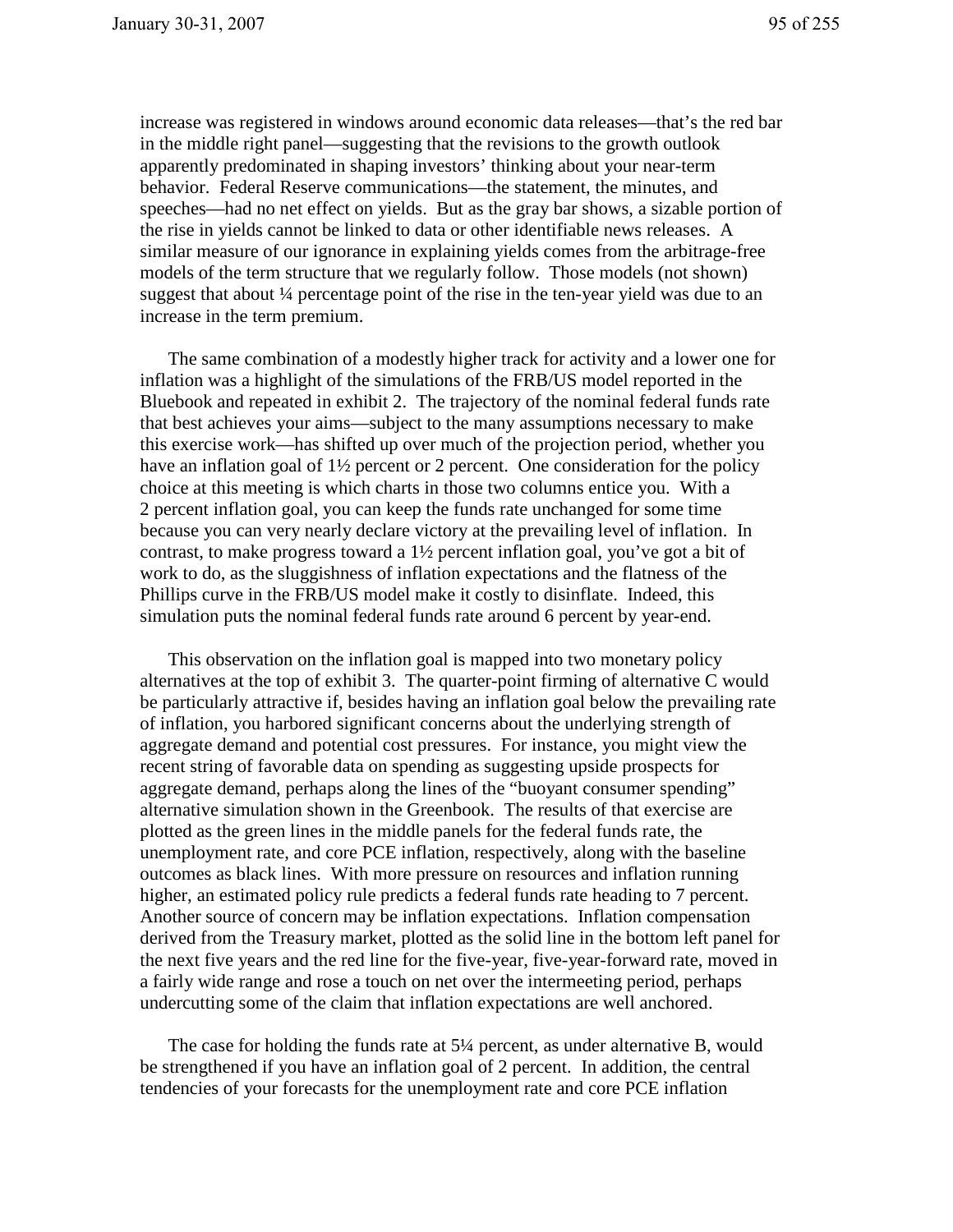reported in yesterday's chart show suggest that some of you believe that there is a more favorable tradeoff between the two than does the staff, perhaps along the lines of the "lower NAIRU" alternative simulation in the Greenbook (the red lines in the middle panels). Even if you viewed inflation running at or above 2 percent as uncomfortable, downside risks to employment and growth, especially given the uncertainties surrounding the ongoing housing market correction and possible spillovers to other components of spending, may tip the balance toward keeping the funds rate unchanged for now. If those risks do not materialize, the same process in financial markets that operated over the recent intermeeting period will likely operate in the future, as President Poole and Chairman Bernanke noted yesterday. That is, with market expectations of the funds rate still tilted down, as plotted by the dashed line in the bottom right panel, yields will back up further as investors come to realize that policy easing will not be forthcoming, adding to financial restraint. Also note that market-based confidence bands surrounding investors' expectations, derived from interest-rate caps and shown by the blue fan chart, are narrow in the near term but then widen markedly. Thus, market participants see ample scope for policy action—in either direction—in coming quarters.

The last exhibit gives the latest version of table 1, which circulated Monday. It trims the wording of alternative B to be a little more upbeat about firmer economic growth in section 2, which feels right this morning. I also hope that you might reflect on the risk assessment offered in section 4 of alternative C. The language about policy firming that you've repeated for the past few meetings seems a little stale and potentially misleading if you are not confident that your next policy action will be to tighten. Talking about the relative odds of action might be a more durable structure. But this might be a discussion for a later day out of concern about an inappropriate reaction in financial markets today.

CHAIRMAN BERNANKE. Thank you. Are there questions for Vincent? Vice

Chairman Geithner.

 VICE CHAIRMAN GEITHNER. This is more an observation than it is a question. I guess I'm a little uncomfortable the way you framed, just in the paper, exhibit 3, in the sense that I don't think it would be great if we came to view alternative B in the statement as, in a sense, validating a higher implicit inflation objective than members of the Committee heretofore talked about. It is true that, with the stance of policy implied in markets today, under reasonable assumptions you may not get below 2 percent any time soon. But if you have different assumptions about the structure of the economy, about the way inflation works in this economy,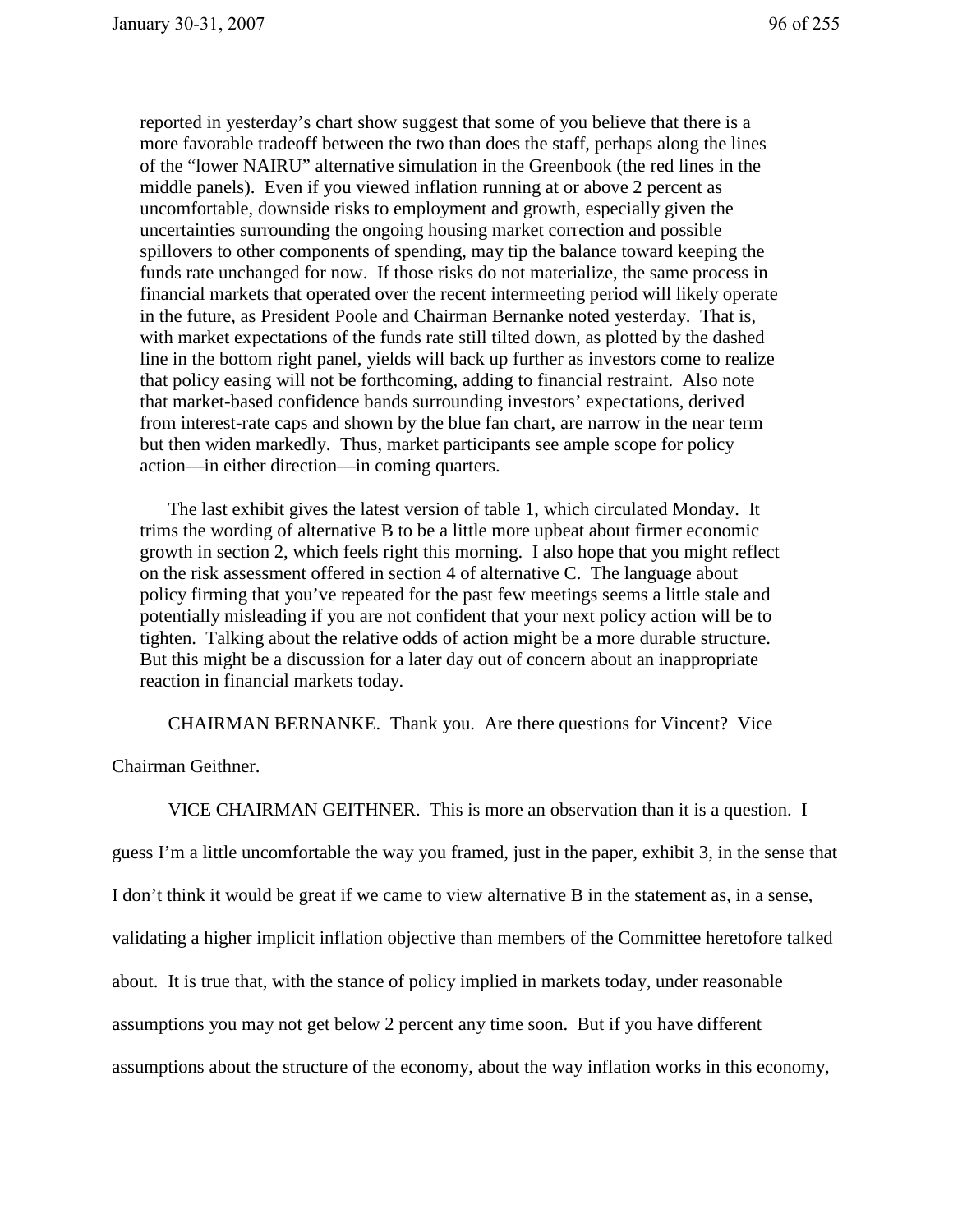or different views about the period that's optimal for bringing inflation down, it's plausible that you could have a forecast that gets inflation below 2 percent with the stance of policy not dramatically different from what's in the Greenbook. I know that you didn't mean to imply that, but I don't think it would be good for us to create a sense of validating the monetary policy expectations that are in the markets or in the Greenbook. We would be accepting that we have allowed our implicit objective to drift up.

MR. REINHART. You probably won't have that trouble in public because among the things that will be released is your central tendency forecast and it does have a steeper decline in core PCE inflation than the staff's forecast does. So keeping policy unchanged at this meeting does not validate a 2 percent inflation goal; it just means you might have a different view.

 CHAIRMAN BERNANKE. We're ready to begin our policy go-round. President Plosser.

 MR. PLOSSER. Thank you, Mr. Chairman. I'll start off by saying that today I favor maintaining the federal funds rate at 5¼ percent. As we discussed yesterday and we learned this morning, the picture that seems to be emerging from the latest economic information is one of reasonably strong underlying growth, which has been temporarily weakened by housing and autos. Given that temporary weakness, I think it would be premature to raise rates today; but I am not confident that core inflation will continue to decelerate in the coming quarters, and that could risk our credibility. The level of inflation continues to be higher than I'd like to see, and in my forecast we may not see a return to price stability unless monetary conditions are tightened further. Although I don't think today is the day to do it, I do want us to consider tightening if we see growth accelerating back to trend more quickly than in the Greenbook. I say this not because I think that growth will put upward pressure on inflation but because the associated equilibrium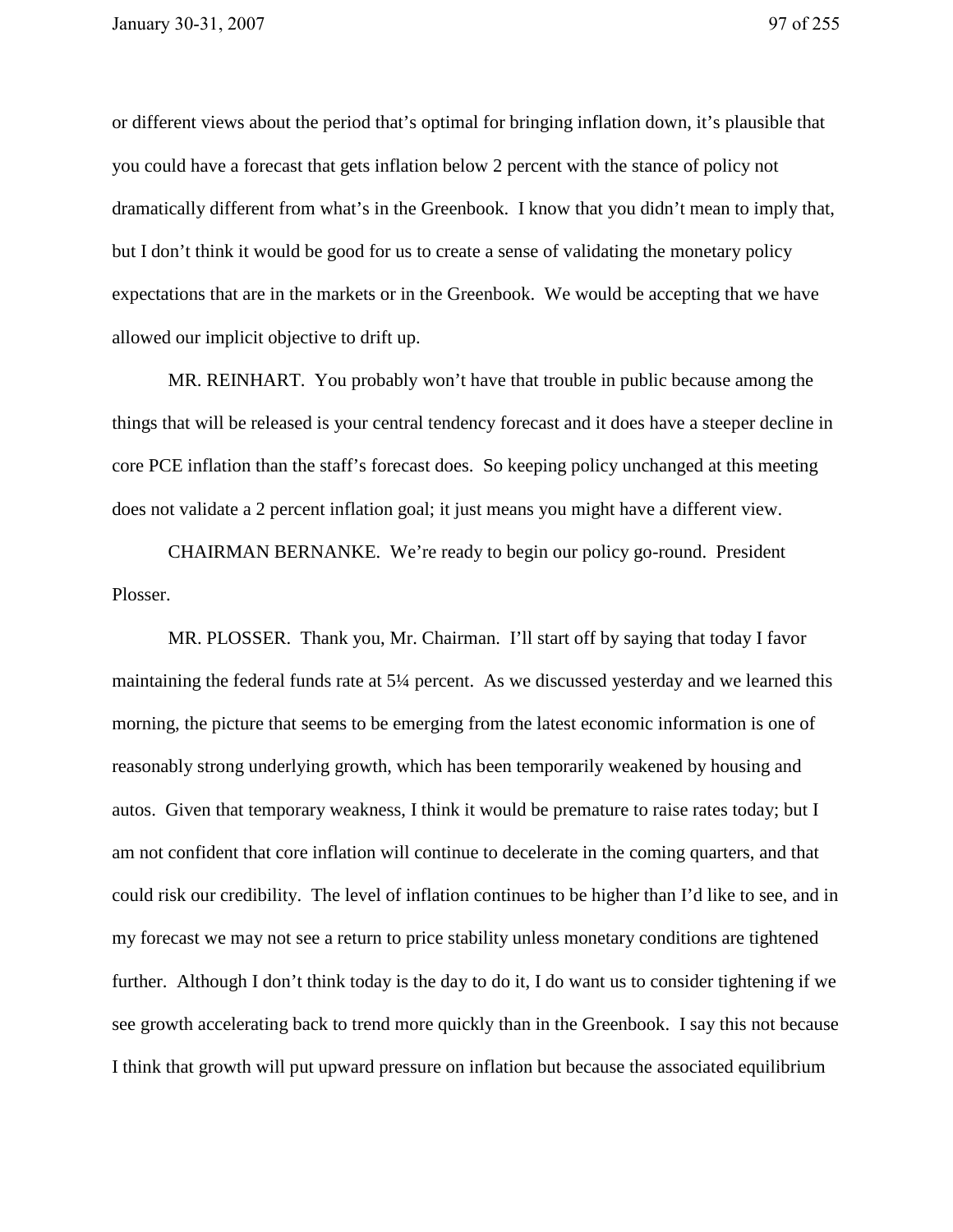real rates that are implied by that higher growth, which we are beginning to see in the marketplace, will eventually force our hand. As I mentioned in my remarks on the economy at the past two meetings, I have been of the mind that a somewhat slower economy, combined with a constant funds rate, might be sufficient to ensure a decline in core inflation. As the economy strengthens, that scenario becomes a little less likely. If the economy continues to strengthen, a failure to act not only puts our price stability goal at risk but also risks our credibility with the public.

 Thus it would be ill-advised to suggest in our statement that we are finished acting for a while, and therefore I would not favor the language that Bill Poole circulated last week. My preference is for the language describing the rationale given in alternative C in table 1 of the Bluebook. The rationale in alternative C, including both sections 2 and 3, is really not more hawkish than the language of alternative B, yet it's more concise and comes closer to my views on the current state of the economy. Indeed, since under alternative B, section 3, or alternative C, section 3, we would be making sizable changes in the language from our last statement, I also think that it's appropriate at this time to purge the language about the high level of resource utilization having the potential to sustain inflation pressures or lower oil prices to mitigate core inflation. All the recent work on the forecasting of medium-term and longer-term inflation that I have seen says that these Phillips-type models don't help us forecast core inflation very well. The FRB/US model of the Greenbook looks as though it has very flat tradeoffs, certainly in the near term anyway; so I think it would be useful to change our language at this point. I have not been a fan of that language, but in the past I was persuaded that we should leave it so as to avoid unnecessary changes that might confuse the public. But since we are considering changes at this time, I would favor going with alternative C, which gets rid of this language. I'm happy to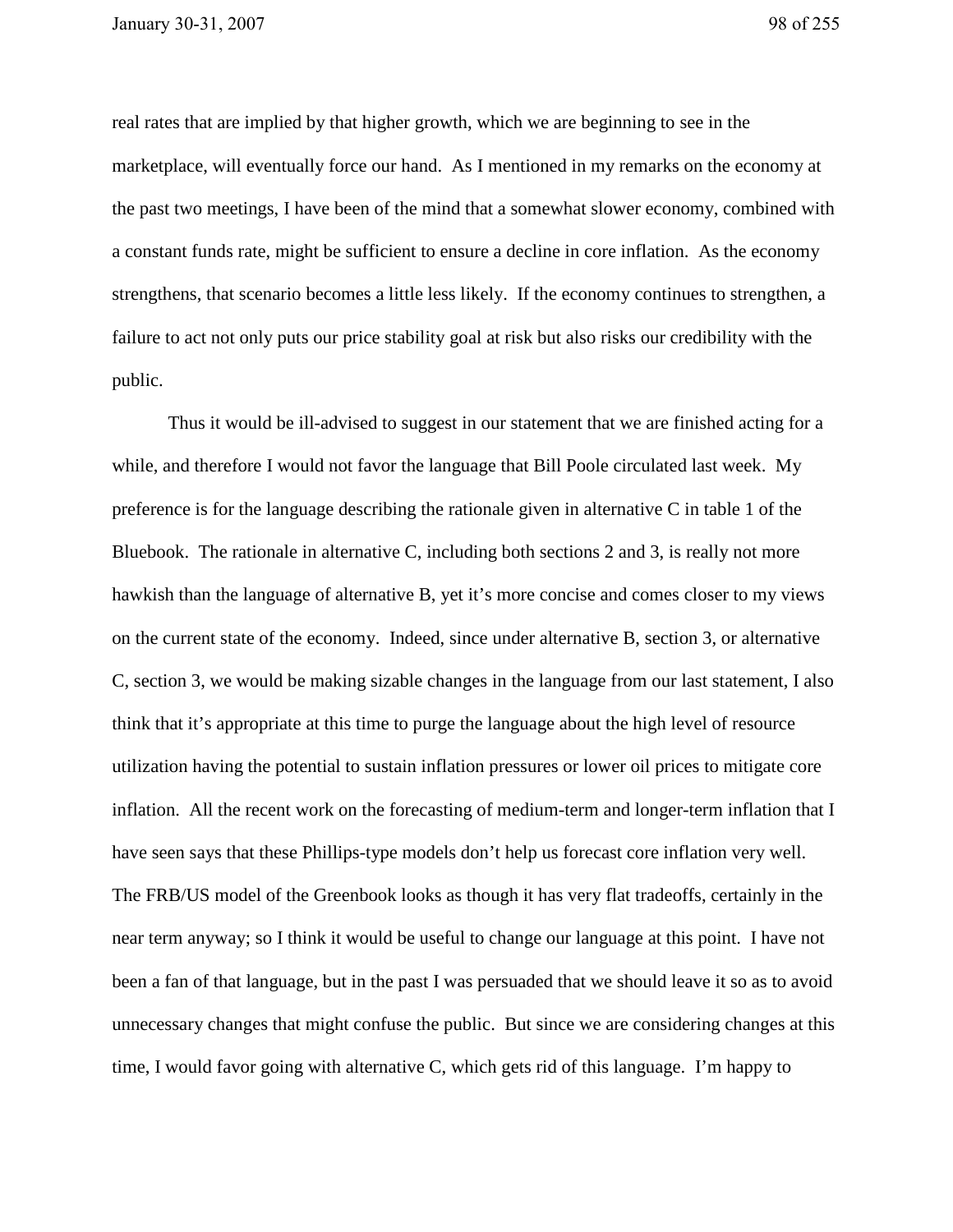continue with the risk assessment that we had last time, eliminating the word "nonetheless," although frankly I would not greatly resist actually going with the assessment of risk in alternative C. Thank you, Mr. Chairman.

CHAIRMAN BERNANKE. President Plosser, just so I'm clear, which sections from C?

MR. PLOSSER. I advocate leaving the federal funds rate section as is but using sections 2 and 3 from alternative C as our rationale.

CHAIRMAN BERNANKE. Thank you. President Minehan.

 MS. MINEHAN. Thank you very much, Mr. Chairman. I, too, am in favor of maintaining policy at its current level. I find myself somewhere between policy alternatives C and B as described in exhibit 3, leaving out, as Vice Chairman Geithner suggested, any commitment to either of those goals. I am concerned about housing and the possible spillovers. However, the underlying pace of growth and activity within the economy does risk taking inflation up from where we think it's going to go, changing the path of it slightly. The Chairman and a couple of other people mentioned yesterday the uptick in medium-term to long-term bonds. A good point to be made here is that most of the action in the markets has resulted from the release of economic data. Given at least the surface gloss of the GDP report, I imagine that the markets will be firmer rather than softer, will expect less movement on our part, and could move up at the long end and create some lessening of financial accommodation, in effect making financial terms a bit more restrictive. So I think we will get some help from the market reaction to the current economic data. Those things together—my continuing concern about the housing situation, though I think it is stabilizing, and a bit tighter markets than perhaps we expected tend to weigh in my mind against my concern that the inflation path in our forecast will not be realized. So I am content for the time being with alternative B. As I said in my comments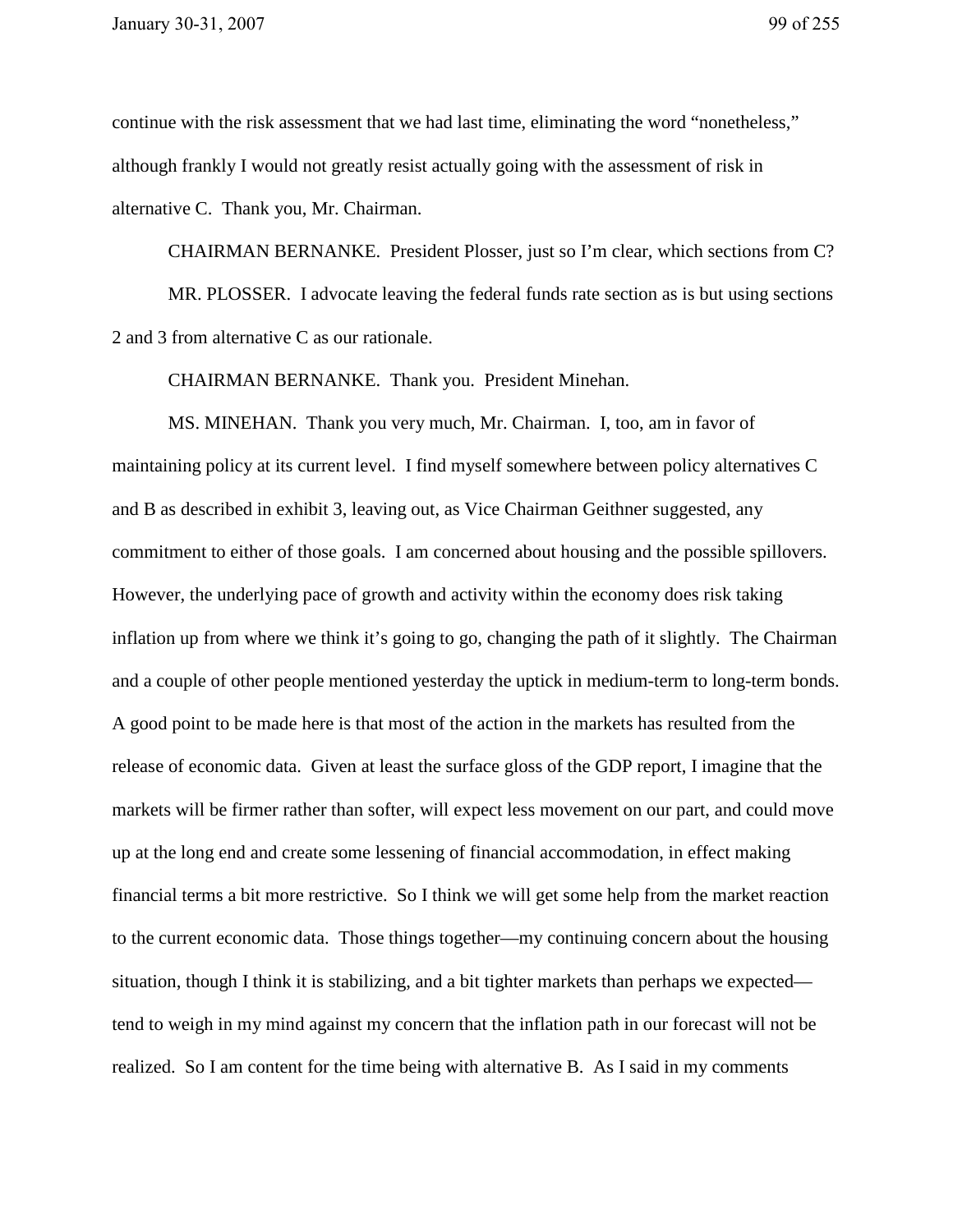yesterday, if we continue to see the same pattern of things, sooner rather than later we may have to contemplate, to manage the risks in the economy, an upward movement in monetary policy; but I would not suggest that for today.

 Turning to the language, I suggested a couple of days ago that we use section 2 from alternative C. There have been some modifications to section 2 in alternative B. I am okay with those, but I continue to believe, as does President Plosser, that section 2 in alternative C is a bit cleaner, a bit shorter, and a bit more reflective overall as to the way I see things. But I could go with either B or C at this point. Vince mentioned that we might want to think about section 4, the assessment of risks. I had made a recommendation there as well—one somewhat similar to what he was implying we might want to think about in terms of the Committee's judging that inflation remains a predominant concern. I think that's a little stronger than "the Committee judges that some inflation risks remain." I would take the remaining phrase of that sentence out—about near-term policy firming being more likely than policy easing—as I think that might be a big shock. But changing the language to "inflation remains the predominant concern" and then picking up with "future policy adjustments" would make a small change to the inflation risk section, would focus people a bit more firmly on that, and would be a step in the right direction of cautioning the markets about the possibility, though perhaps not very high yet, that our next move might be up rather than flat for a long period or down.

 So just to sum up, I am okay with alternative B, section 2. I'd prefer section 2 from alternative C, but I'm okay with B. I would make a change in the assessment of risks. I can live with it the way it is, but I think the alternative C change that I have recommended is a little cleaner and moves in the direction that Vince was talking about.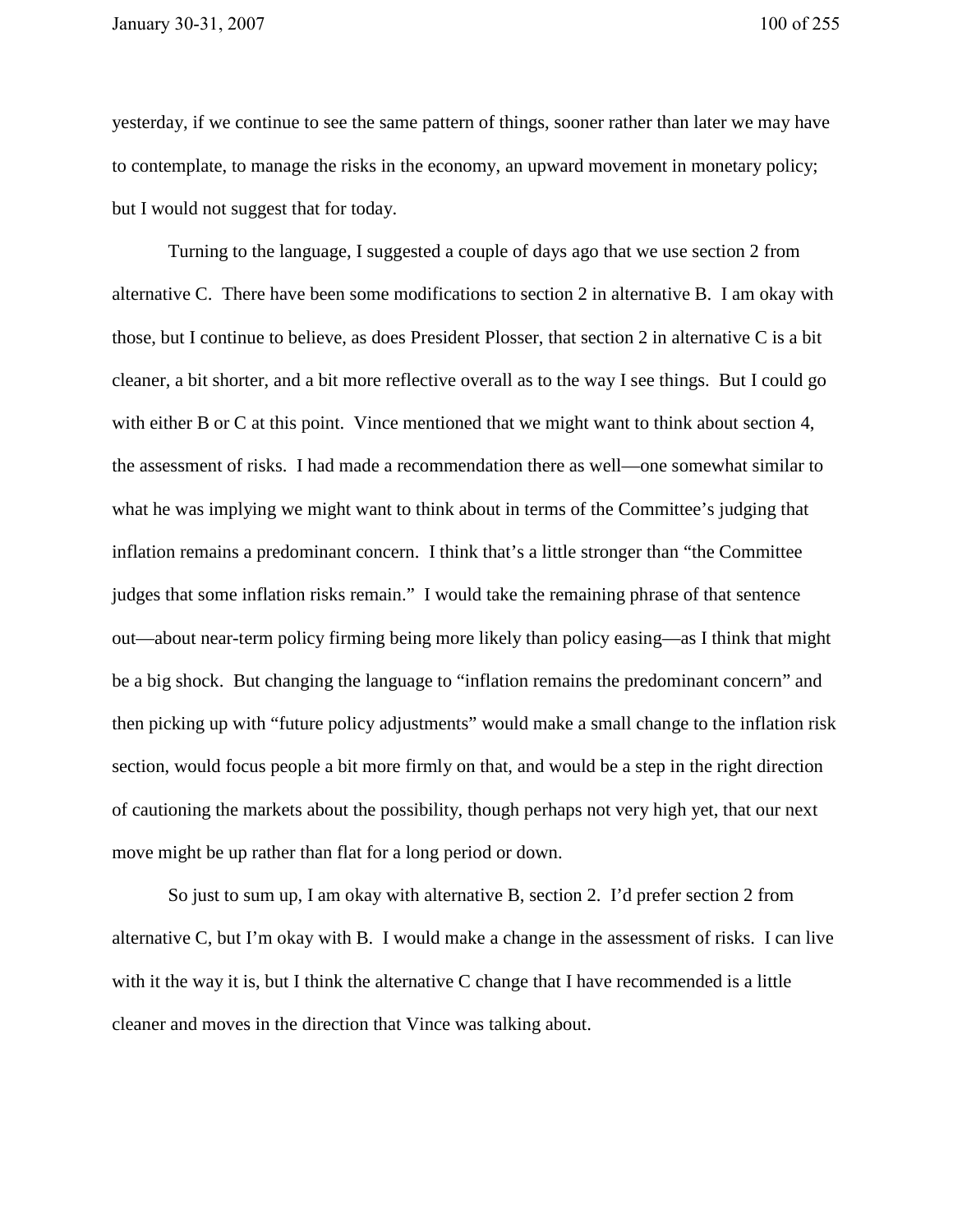CHAIRMAN BERNANKE. President Minehan, for the risk assessment, in alternative C, are you proposing also the second sentence?

MS. MINEHAN. Yes, just taking out the phrase from "and" to "easing": "The Committee judges that inflation remains a predominant concern. Future policy adjustments will depend on the evolution of the outlook for both inflation and economic growth, as implied by incoming information."

CHAIRMAN BERNANKE. Thank you. First Vice President Barron.

 MR. BARRON. Thank you, Mr. Chairman. Let me say at the outset that I was truly impressed with your summary of everyone's comments yesterday. If I had known that you were listening so intently, I might have scrutinized my own comments a little more. [Laughter] Many participants, as you summarized, reported an improved outlook in housing and, perhaps to a lesser extent, an improved outlook for inflation. To play off our immediate past Chairman's phrase, I think it might be appropriate to guard against what I might call "premature exuberance" on both fronts with regard to the bottoming out of housing and the improvement in inflation. I don't think we gain much at this point in the business cycle by declaring victory on the housing front, and I didn't hear anyone say that. But I think we have to be cautious in our comments as it could well prove to be a drag going forward.

 For the overall economy, my own take is that we have more upside potential than perhaps we have seen so far, putting aside this morning's report. Corporate balance sheets remain extremely strong. Although I do not anticipate that profits in 2007 will match the levels that we saw in 2006, I see no reason that they would drop below trend, and perhaps they will even come in above trend. With that as a backdrop, the job outlook might even be brighter than we've discussed. If the job market remains firm, I would have every reason to believe that the level of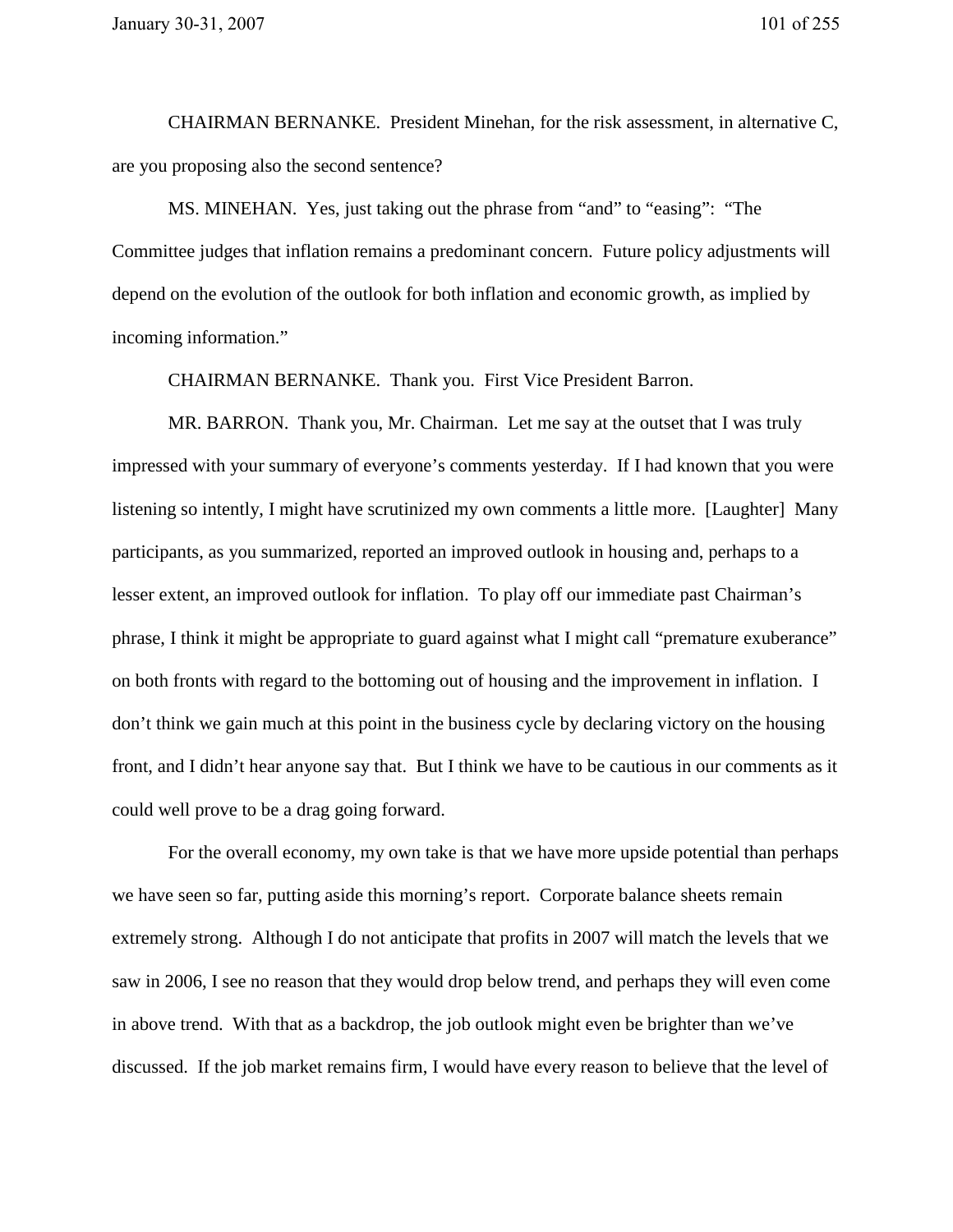participation outlined in the Greenbook might be understated, and so we could well have more positive income effect from the consumer going forward than we've witnessed or that we are thinking of for the future. A final point relates to exports. Yesterday evening I looked back over the information we had with regard to the consistency of a high level of performance of all the economies of the world. I couldn't find a time in which we had all the economies of the world performing at the level they are today. If you take that into consideration and put aside, as Dave so eloquently noted, the special factors that we had in the fourth quarter in exports, we could well see a more positive effect going forward in net exports.

 On balance, though, I still have a concern that the effect of housing going forward will be a drag. However, I fully anticipate that, at the national level at least, we will be able to bounce back in the second half. If we do bounce back in the second half in housing, then GDP growth could well exceed what we are forecasting now. All of that said, I'm very comfortable with the current stance of policy. I'm not going to try to wordsmith on the fly. My own bias is to be somewhat supportive of alternative B as presented this morning. Thank you.

## CHAIRMAN BERNANKE. Thank you. President Hoenig.

 MR. HOENIG. Mr. Chairman, I'm very comfortable with alternative B as far as the rate goes. Given what we don't know today, I think that's exactly where we ought to be. We will know more over the next six months about how that should be adjusted as we move forward. On the language, I feel that we would be better served with sections 2 and 3 of alternative C. That language describes my own views and much of what I heard yesterday, especially as it says "seems to be rebounding" and "some tentative signs of stabilization." "Going forward the economy seems likely to expand at a moderate pace" is good language. Then, more important, I would like to see in section 3 that "readings on core inflation have improved modestly in recent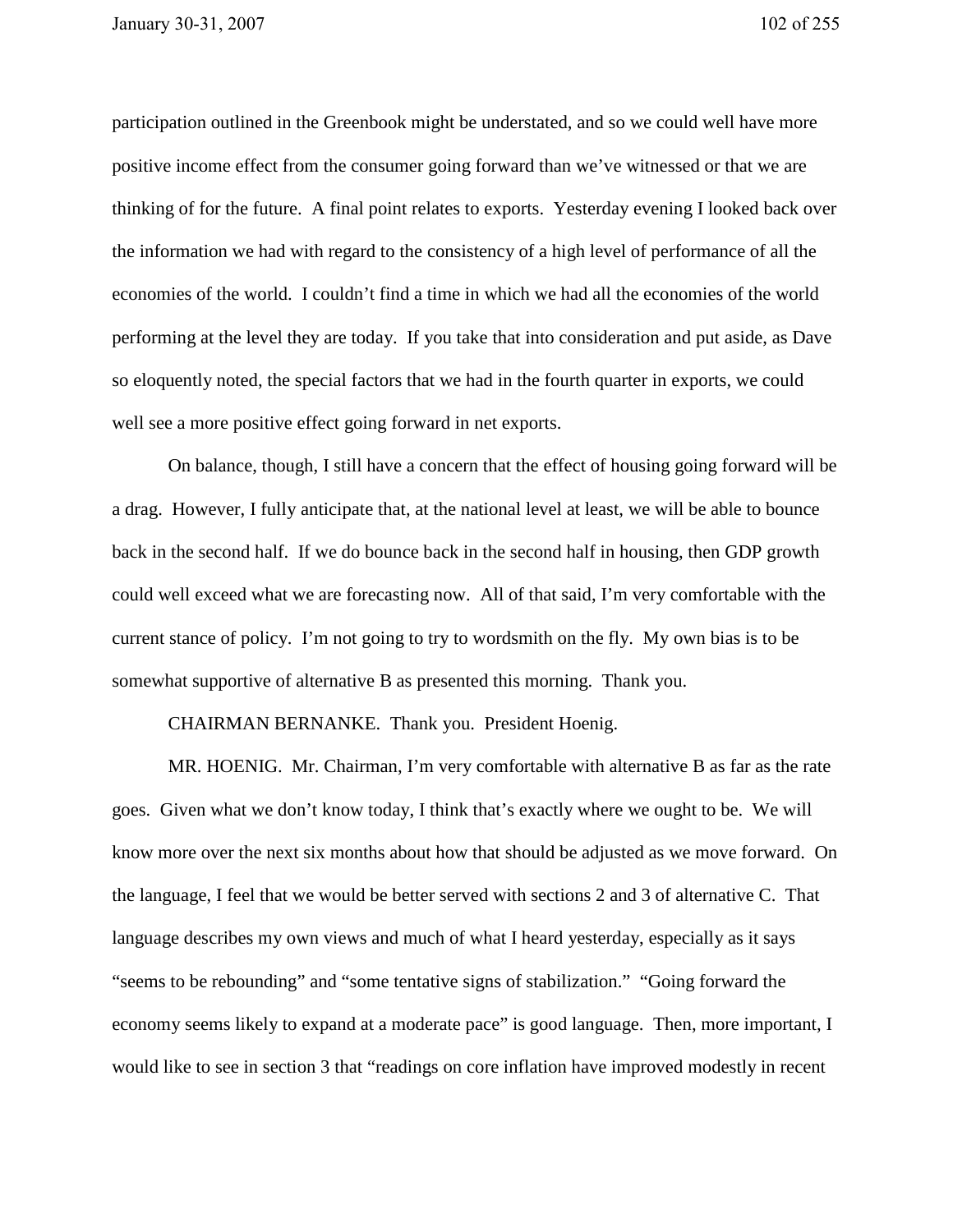months but remain elevated." Going forward, that is the essential issue I think we have to watch besides the economy. That's why I believe that language is preferable. The risk assessment as described in alternative B is fine. Thank you.

CHAIRMAN BERNANKE. Thank you.

VICE CHAIRMAN GEITHNER. Mr. Chairman?

CHAIRMAN BERNANKE. Vice Chairman Geithner.

VICE CHAIRMAN GEITHNER. May I ask a clarifying question? It's not actually clear to me, really, that alternative C, section 3—the inflation section—is more hawkish than alternative B.

MR. HOENIG. It's not.

VICE CHAIRMAN GEITHNER. So you were speaking in its favor not because it is more hawkish but for what reason?

MR. HOENIG. Because it describes what is, and that is that inflation is elevated.

VICE CHAIRMAN GEITHNER. My concern is that, as the Chairman has said, if you look at the three-month annualized rate for a whole bunch of measures of core, "elevated" might be overstating it a bit.

MR. HOENIG. It isn't to me, because 2.6 year over year is elevated.

CHAIRMAN BERNANKE. The original intention was to capture the last relatively few monthly readings, so there is a bit of ambiguity there.

MR. HOENIG. My point is that what you're describing is the systematic move down, and the margin is bringing the average down, and that's what you say: "Readings on core inflation have improved modestly in recent months but remain elevated." So long as we can convey that, I think the markets will read us more properly because, even though the three-month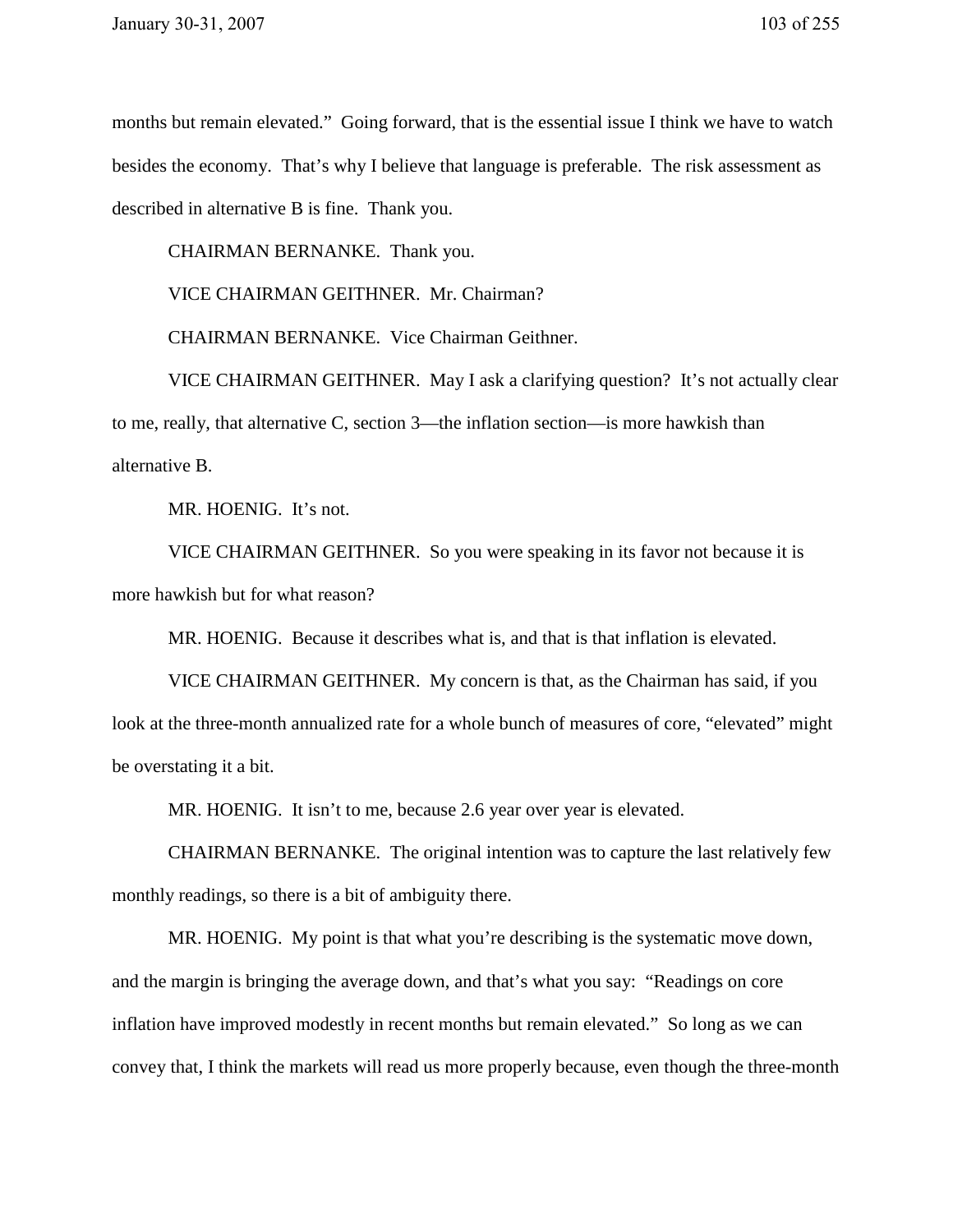may be coming down, it's still 2.6 percent year over year rather than where I thought last June it would be, which was 2.4. So it has improved, but we're not to where we need to be, and that's my point.

CHAIRMAN BERNANKE. Thank you. President Fisher.

 MR. FISHER. Mr. Chairman, I was a bit loquacious yesterday and apparently, for some, too anecdotally explicit, if not excessive. [Laughter] So I'll be less frisky this morning, shorter, and more to the point. I support alternative B. I don't want to wordsmith it. The only word I would want to add, which I won't get, is "worldwide," which I would insert after "resource utilization." That's a reality, and that's my recommendation, Mr. Chairman. Thank you. I'm sorry if I took too much time.

 CHAIRMAN BERNANKE. No problem, President Fisher. Thank you. President Yellen.

 MS. YELLEN. Thank you, Mr. Chairman. I support Bluebook alternative B. I think we should maintain the current stance of policy because it is likely to foster an economy that gradually moves toward a soft landing. At the same time, the upward bias in the risk assessment is consistent with my view that upside risks do predominate for both growth and inflation. My best guess still is that this year's growth will be slightly below trend with the current stance of policy. But as I indicated yesterday, for me the risks have shifted more to the upside given recent news. Housing remains a concern, but I think the prospects for a really serious housing collapse that spreads to consumer spending have diminished substantially. I am focused, as I said yesterday, on upside risks to activity, possibly coming from consumer spending. On the inflation front, the news has been good, and I continue to think for a variety of reasons, including my views on persistence, that core inflation will edge down over the year; but clearly it is too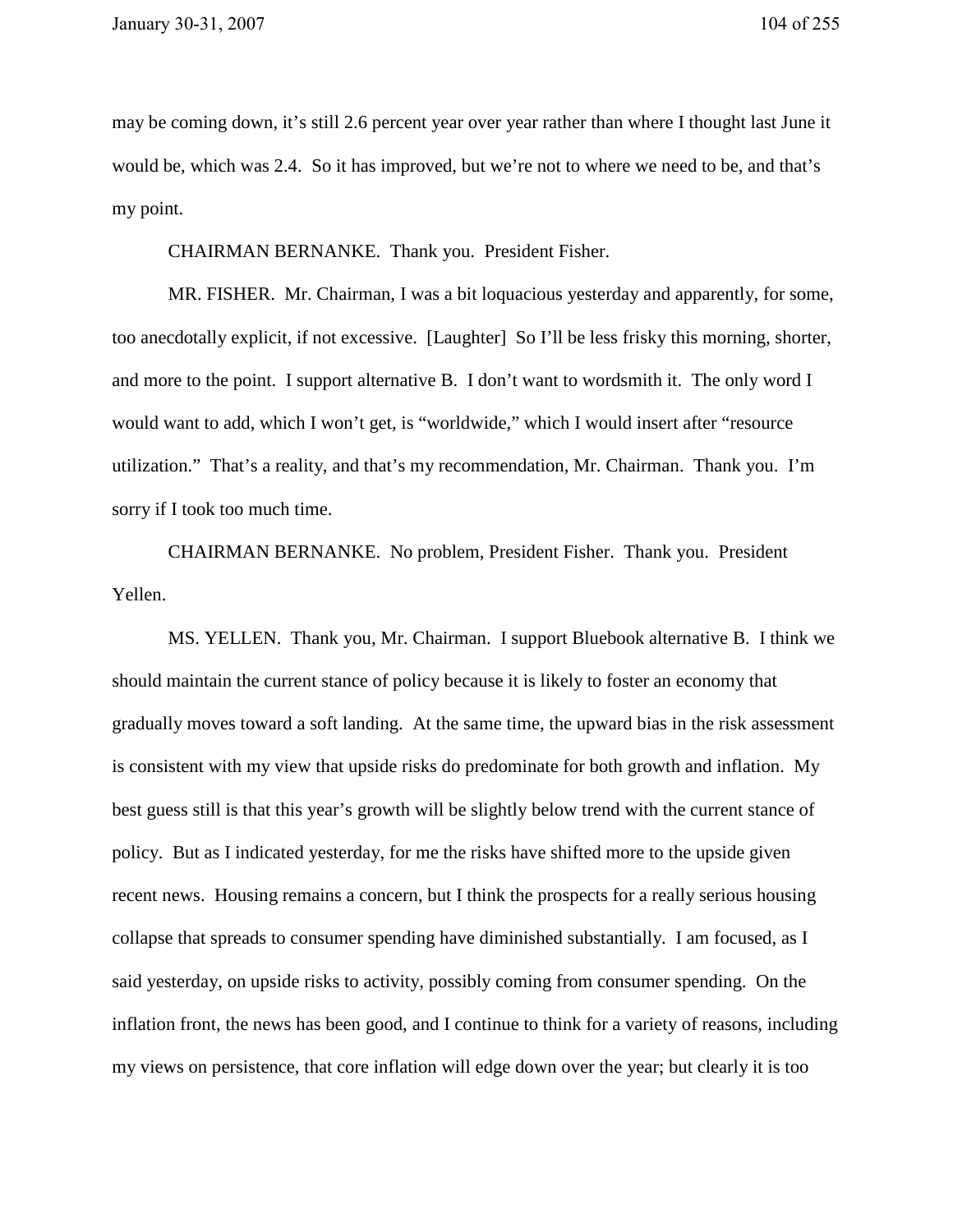soon to conclude that a new trend has set in. To me, the upside risk to inflation seems palpable, especially because labor markets have tightened. Although I agree with President Plosser that the Phillips curve has certainly appeared to flatten in recent years, most estimates that I have seen of Phillips curves suggest that the relationship between changes in unemployment and changes in inflation, even though it may have become smaller, is still significant. The lags may be long so that its effect might not show up very much over the next couple of years, but it is a significant source of long-term risk.

 I'm pleased with the language suggested for alternative B. I think it effectively updates developments since our last meeting, and I favor keeping the same wording on the risk assessment that we used last time. That wording still conveys a sense of upside bias. I don't see a compelling reason to change, and I think it still works.

CHAIRMAN BERNANKE. Thank you. President Pianalto.

 MS. PIANALTO. Thank you, Mr. Chairman. I support no change in the federal funds rate today. From our comments yesterday, it appears that not much has changed in terms of our outlook for growth and inflation. So I'd prefer to make only the changes to our statement that are necessary to keep us current with the intermeeting data reports. I'm comfortable with the language in alternative B. It updates what we've heard in terms of the current reports. However, I also agree with Vincent's comment that our language in our assessment of risk has become stale. I felt that way in December. But we're not operating with a clean slate, and any significant changes to the language today are probably going to be interpreted as an attempt to signal some significant change in our outlook or risks to that outlook. So I agree that today is not the day to do that, but I hope that we'll have some further discussion about how to use some language in our statements that is more durable. For now, alternative B looks right to me. I have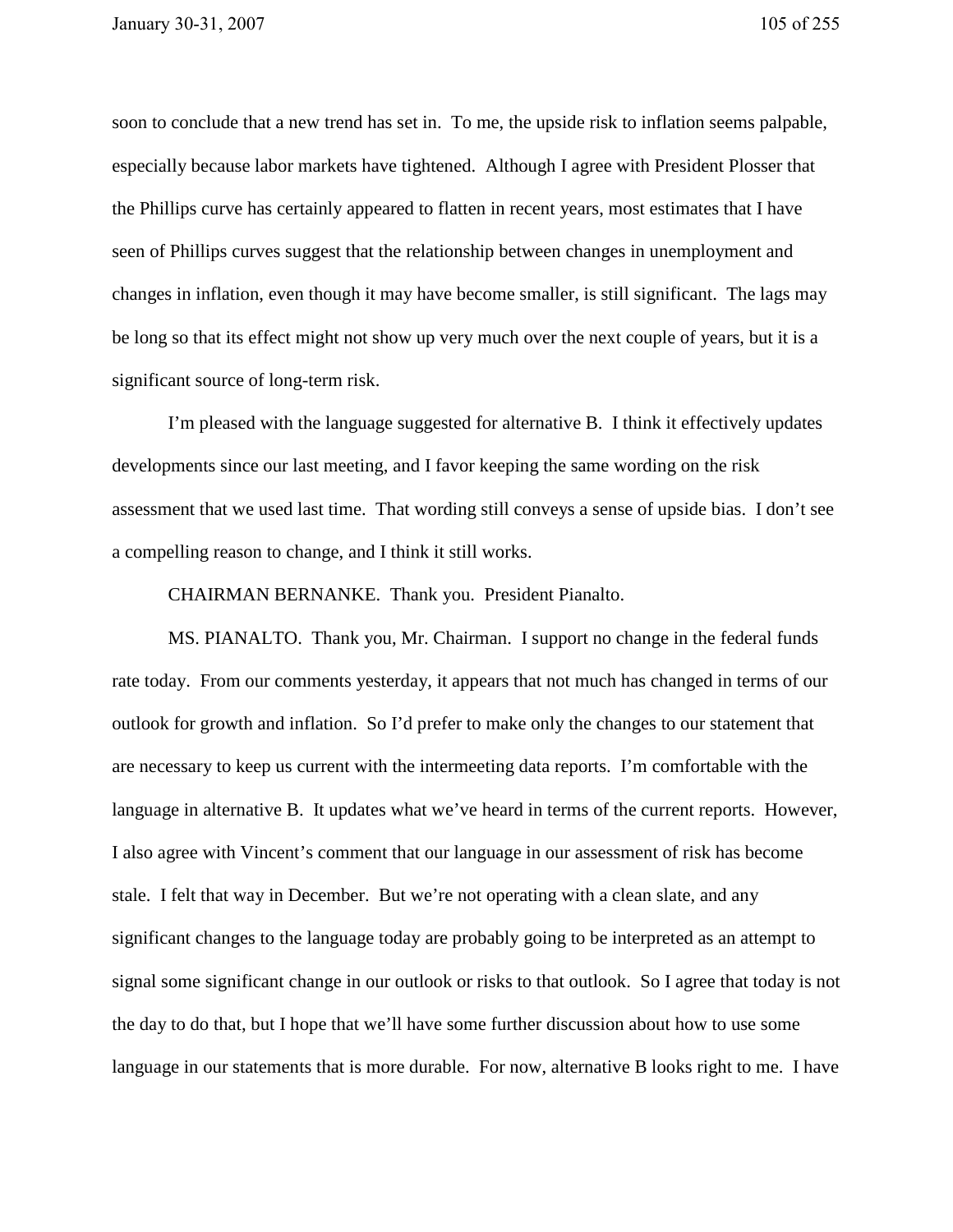one final comment. For the record, I agree with Vice Chairman Geithner's comment about not interpreting our actions today or our thought about the path for the fed funds rate as a suggestion that we have a different objective on inflation. I think that Vice Chairman Geithner made a good point, and I want to support it. Thank you, Mr. Chairman.

CHAIRMAN BERNANKE. Thank you. President Minehan.

MS. MINEHAN. Just an interjection—I would also like to be on record as not assuming that the Committee has an explicit objective. Individuals around the table have indicated comfort zones of one range or another, but as far as I know the Committee has no explicit objective. We all want to have the best policy we can for inflation and growth in a given period.

VICE CHAIRMAN GEITHNER. I tried to qualify my comment with as many qualifiers as I could: I didn't mean to imply that the Committee had an implicit objective.

MS. MINEHAN. Thank you.

CHAIRMAN BERNANKE. President Pianalto.

 MS. PIANALTO. I agree. I was commenting on my own outlook. Because of some of the differing assumptions that we talked about yesterday, I just didn't want to be in the camp of a 2 percent objective.

CHAIRMAN BERNANKE. Thank you. President Moskow.

 MR. MOSKOW. Thank you, Mr. Chairman. I agree with the sense of the Committee that we should not be raising rates today. However, I do think that, as we've all said, the inflation risks still dominate and that we're approaching some very important decision points in the next couple of meetings. If we look back, of course, the primary risk to our growth forecast has been housing. We have seen an incredibly sharp decline, and many of us have the sense that housing is stabilizing now. There's still some uncertainty about that, but it seems to be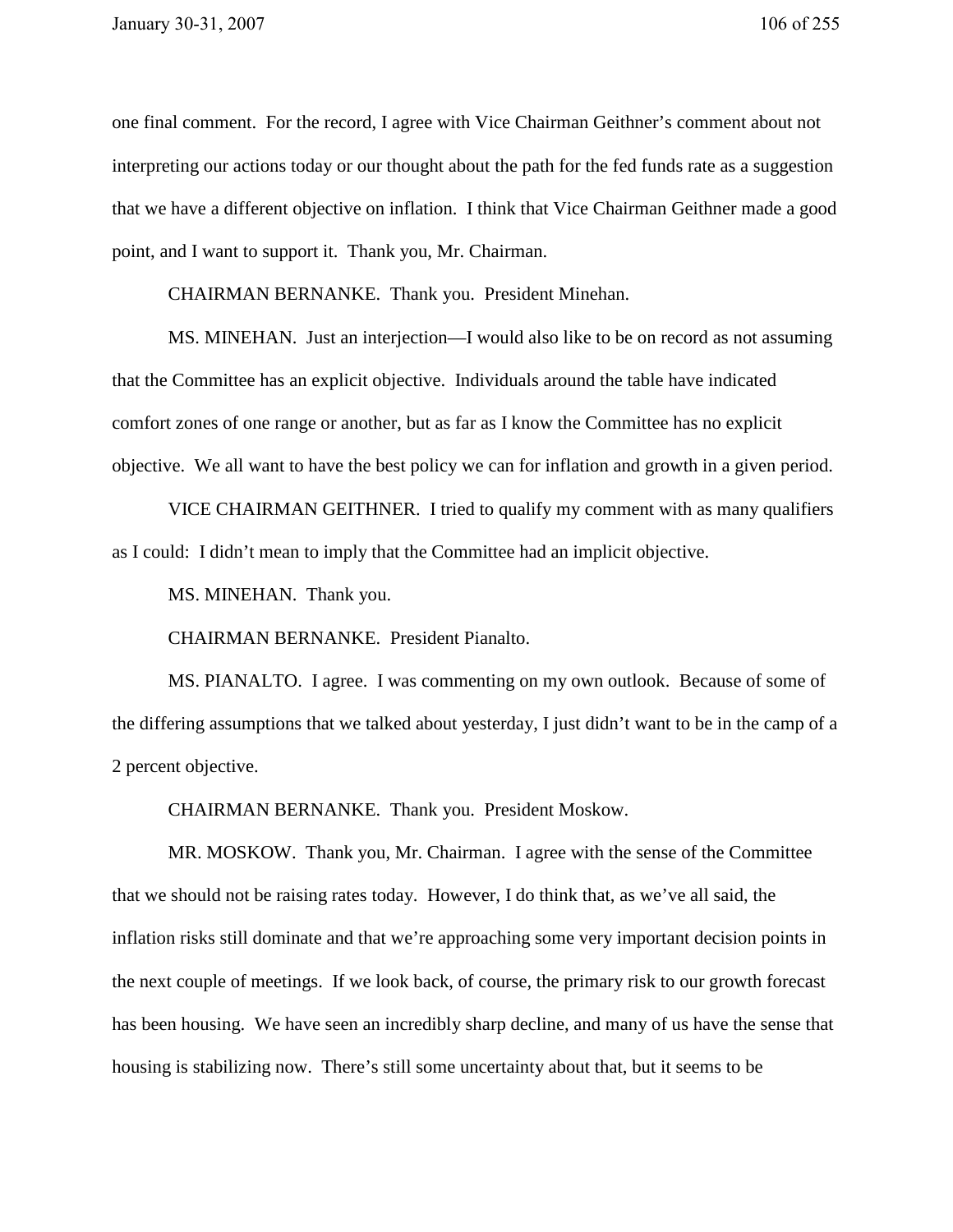stabilizing. Once it stabilizes, our attention will shift to the other part of our dual mandate—to price stability. As I think we have all said, we're uncomfortable with the current rate of inflation. There has been some improvement; we'll take that to the bank. We're happy with that. But there is still a lot of uncertainty about the future course of inflation, and the projections in the Greenbook and the Bluebook are not encouraging to me. My comfort zone is 1 to 2 percent, so I'm in the 1½ percent category. In view of that range, as Vince said, we have work to do. I agree with Tim and Sandy that we shouldn't interpret alternative B as saying that each individual has a target of 2 percent. Our projection for inflation is 2¼ percent in both years, and that is clearly above that target. We have said we're concerned about inflation—we said that last time, and I think it was well put. But we should make even stronger statements in the minutes about the costs of inflation running above forecast and about the damage it can do to the economy on a long-term basis. As I said, I don't think we have the luxury of waiting until inflation rises before we act. We have to be forward-looking. The next couple of meetings are going to be important because we'll know a lot more about whether housing really has stabilized further and what the inflation numbers will look like. In terms of the language, I'm comfortable with alternative B as it's stated. I like the reference to the high level of resource utilization in section 3, so I would not change the language at this time.

CHAIRMAN BERNANKE. Thank you. President Stern.

 MR. STERN. Thank you, Mr. Chairman. As I commented yesterday, it seems to me that developments, in terms of both real growth and core inflation, have been positive recently, and I would say the same thing about the outlook. Against that background, I think that maintaining the federal funds rate as in alternative B is the appropriate policy decision. I'm willing to be patient to see how much disinflation we get from here. But I guess my patience isn't infinite,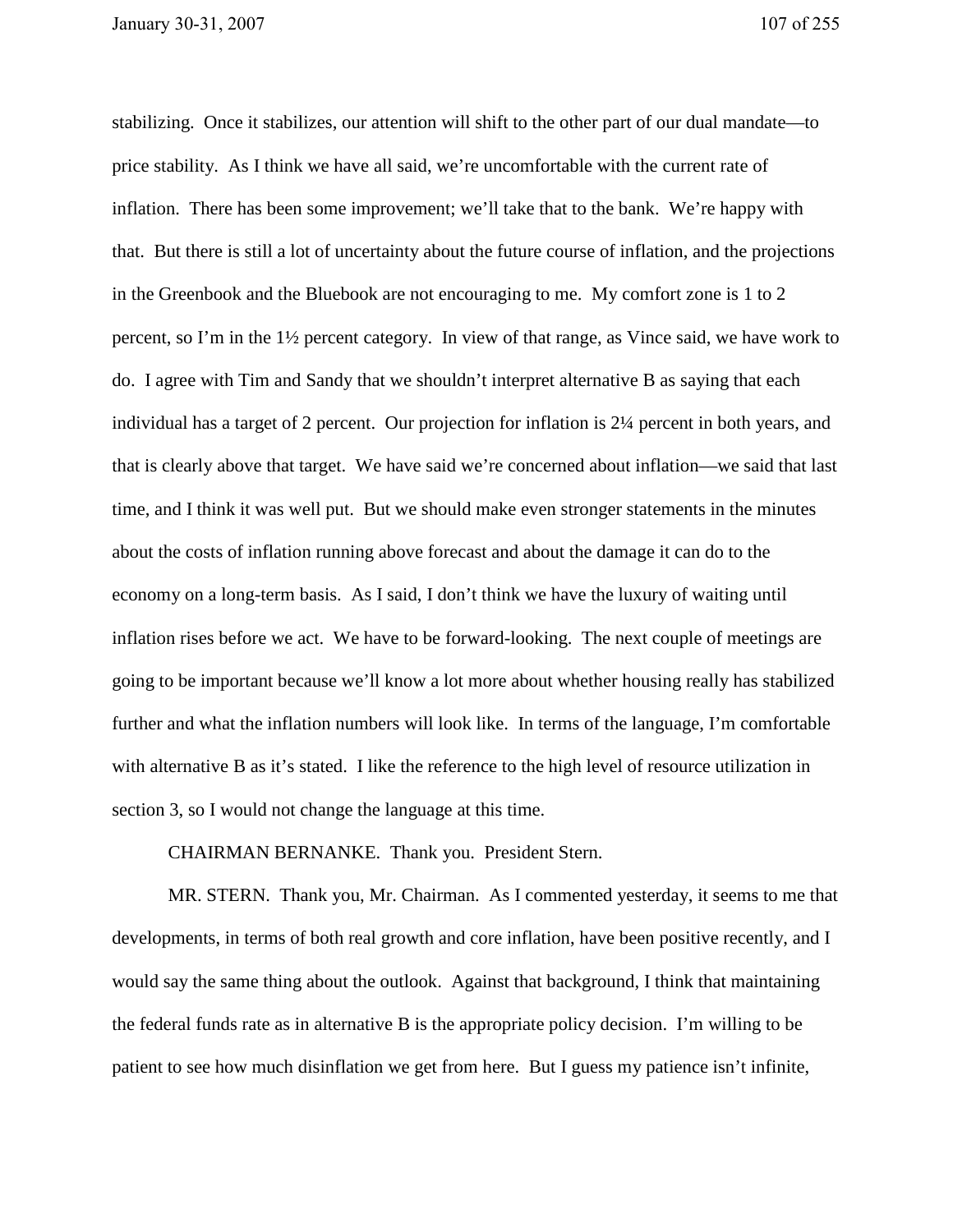and so at some point, if we don't get any more than is anticipated in the Greenbook, we're going to have to consider further action. But at the moment, that's not a principal concern of mine. So that's my judgment about the stance of policy for now.

As far as the language is concerned, I have a preference for sections 2 and 3 from alternative C. I find those more appropriate than the expressions under alternative B. As far as section 4 is concerned, there could be a case for some abbreviated version along the lines that President Minehan suggested. Alternative B, section 4, has really served us well overall, and so my judgment is that at this point it's not worth trying to change that language. So I would recommend marrying sections 2 and 3 from alternative C with section 4 from B as being about as good as we can do at the moment.

CHAIRMAN BERNANKE. Thank you. President Lacker.

 MR. LACKER. Thank you, Mr. Chairman. By way of preface—I didn't mention this yesterday, but my semiannual forecast projects core PCE inflation falling to 1.6 for '08, and growth rising from 2.6 to 2.9 in '08. This represents both a more-rapid return to price stability and a higher rate of trend growth than provided in the Greenbook. My forecast takes seriously the instruction to assume appropriate monetary policy, perhaps more seriously than I have taken it in the past. I think it is likely to require that the policy be more aggressive than assumed in the Greenbook and that communications be forceful about our intentions to bring inflation down. I think the forecast that I have submitted is both feasible and desirable because I think we don't need to use the output gap as our sole means of hammering inflation expectations and we don't need to wait nearly a decade, as in the Bluebook simulations.

 Although I believe that the appropriate policy is likely to require a higher funds rate path at some point this year, I'm not too uncomfortable leaving it unchanged today. I welcome the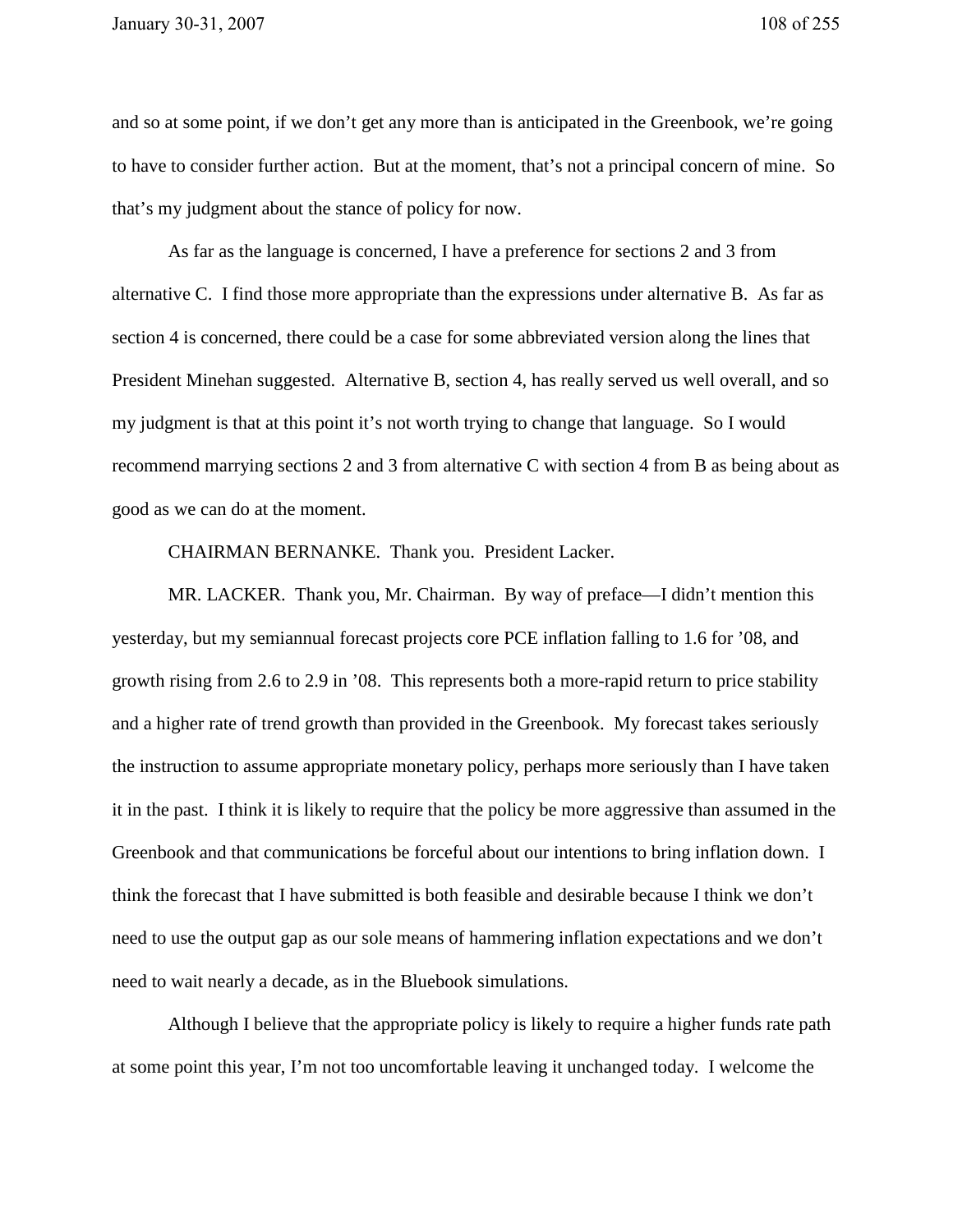recent good news on core inflation, and like President Stern, I'm willing to wait and see whether the good news continues. However, I have been disturbed over the past year and a half, as I have told you, about the extent to which short-run core inflation and longer-run inflation expectations appear to be sensitive to energy price movements. We appear to have conditioned people to expect core inflation to rise whenever energy prices surge. This will pose a problem for us if energy prices rise substantially or if the current lull in core inflation proves to be only the transitory effect from the recent fall in energy prices. Both hypotheses seem reasonably plausible to me for the coming year or two. So I believe, as President Moskow and others have said, that we're likely to face another inflation challenge later this year. I think it would help our cause if our policy moves were coupled with better communications, but that is a discussion for later today. For now, I'm prepared to support standing pat.

I agree with President Plosser and others around the table who prefer the language in alternative C for sections 2 and 3. I also agree with President Minehan about the language in alternative C for section 4. I think that I read "predominant concern" as a little stronger and better calibrated to our views—or at least my views—than the language in B. I also agree strongly with Vice Chairman Geithner that standing pat today doesn't imply a 2 percent target.

CHAIRMAN BERNANKE. Vice Chairman Geithner.

VICE CHAIRMAN GEITHNER I'm not sure I understand, Jeff. With regard to section 4, what is your preference?

MR. LACKER. President Minehan's suggestion.

CHAIRMAN BERNANKE. Yes. President Minehan.

 MS. MINEHAN. This is the problem with editing on the fly. I had recommended that you go directly from "the Committee judges that inflation remains the predominant concern" to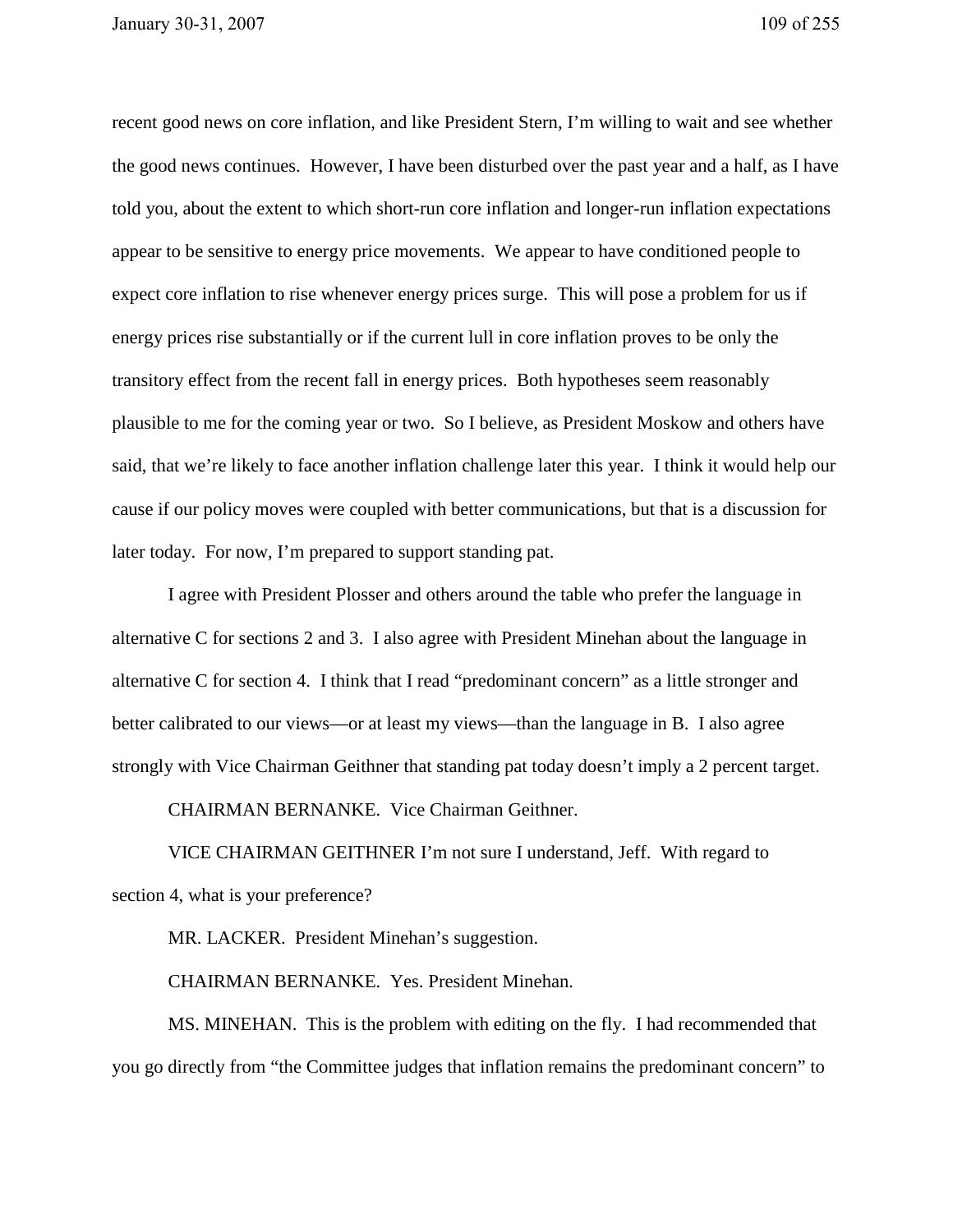the next sentence—"Future policy adjustments will depend on the evolution of the outlook for both inflation and economic growth"—and so on. However, leaving out the phrase that is in alternative B now in section 4—"the extent and timing of additional firming that may be needed to address those risks"—actually does make that sentence of section 4 of alternative C somewhat weaker than alternative B. I'm getting ready to take my suggestion off the table [laughter] because I think that you may be on to something with alternative B, and it may be better to leave it that way because it does suggest additional firming as opposed to leaving it open.

MR. LACKER. It's a fair point. I'd agree with that.

MS. MINEHAN. I take my suggestion off the table.

MR. LACKER. I withdraw my support for your previous suggestion. [Laughter]

 CHAIRMAN BERNANKE. You can't withdraw it; she's not making it. [Laughter] President Lacker, please just say a word about how we are linking energy prices and core. In our public remarks—for example, my speeches on energy—I have talked about the importance of unlinking those two.

MR. LACKER. Yes, indeed. But if you just plot the two for the past year and a half, you see a kind of two-month or three-month echo into the core. You calculate the cross correlations. They were pretty high before 1984; they were low from 1984 to 2001. They've been high again since. My reading of the financial press coverage of macroeconomic conditions following the hurricanes in late '05 is that we saw a sudden burst of references to the macroeconomic conditions of the 1970s. I suspect—it is hard to disprove this one way or another—that rhetoric harkening back to slowing growth and energy prices causing higher inflation induced, in the public's mind, a sense that, when energy prices surge, growth is going to be lower. You saw the policy path come down in September of '05, and you're going to see higher core inflation, and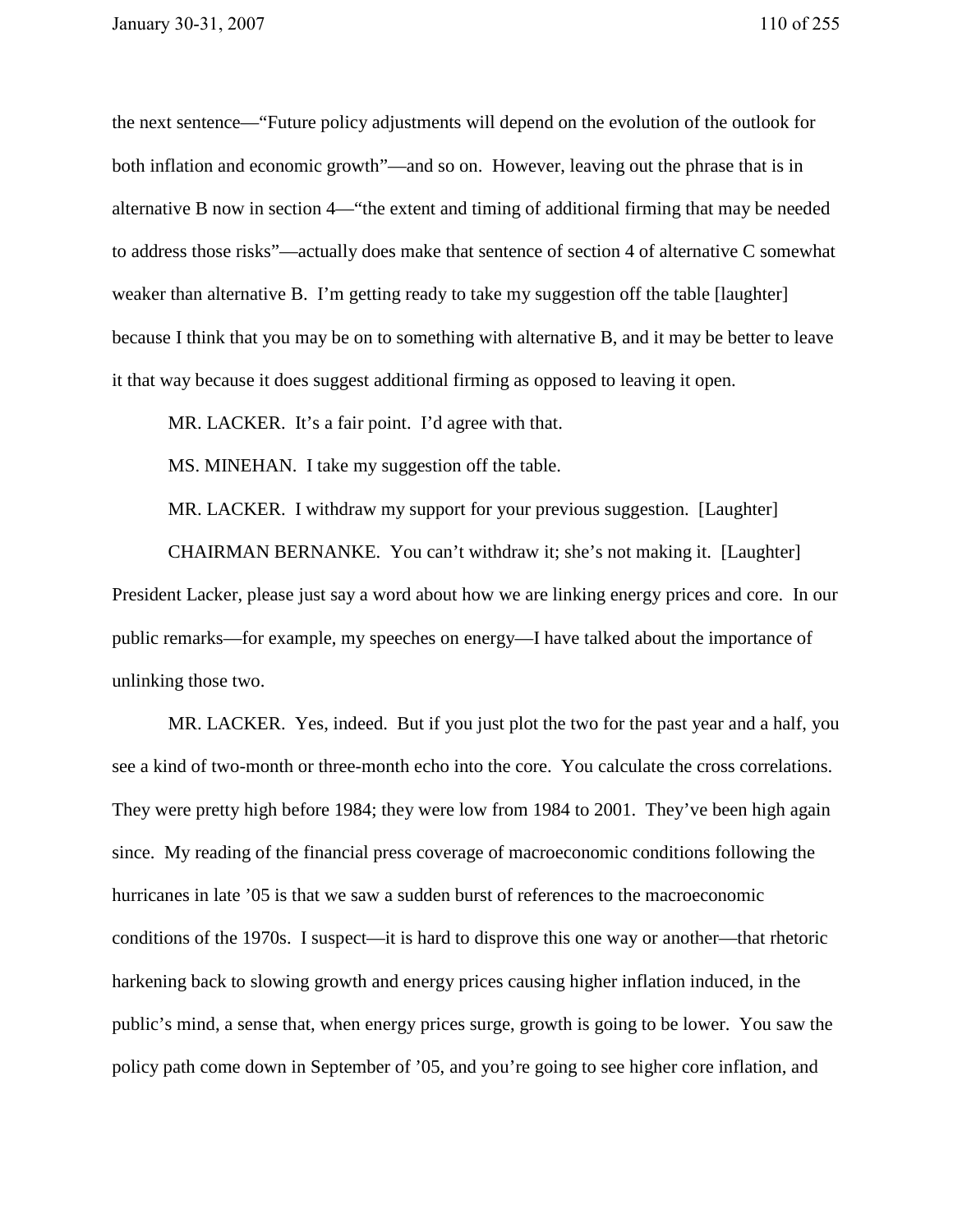that's what we saw that fall. To some extent, we tried to speak strongly of our desire to hold inflation down, but in hindsight we left that association in the public's mind. So I just think this is a conditionality that appears now to have been built into expectations.

CHAIRMAN BERNANKE. Governor Kroszner has a two-hander.

MR. KROSZNER. A two-hander on the now-disgraced proposal on section 4.

[Laughter] I think the way to raise it back is just take the phrase "the Committee judges that inflation remains the predominant concern" and then move on to the sentence in alternative B that starts with "the extent and timing of any additional firming."

MS. MINEHAN. We could definitely do that.

MR. KROSZNER. If you want to keep it, I think that's the way to bring it back to grace. CHAIRMAN BERNANKE. President Moskow has an intervention.

MR. MOSKOW. I was going to make exactly the same suggestion—to put it on the table for consideration by President Minehan. [Laughter]

MR. KROSZNER. It also has the virtue of minimizing the number of word changes and just substituting a phrase from the minutes from last time, for those of you who think that's the best way to go.

 CHAIRMAN BERNANKE. But I just raise a question, for those who are making the suggestion, because I'd like to hear your response. In saying that inflation is the predominant concern, we are acknowledging more explicitly than we have before that we have other concerns. That is, we're in some sense bringing into the assessment the presumption that there are concerns other than inflation, but we are perhaps more concerned about housing than we were before. This is simply a semantic issue. In alternative B, we don't acknowledge other concerns. Neither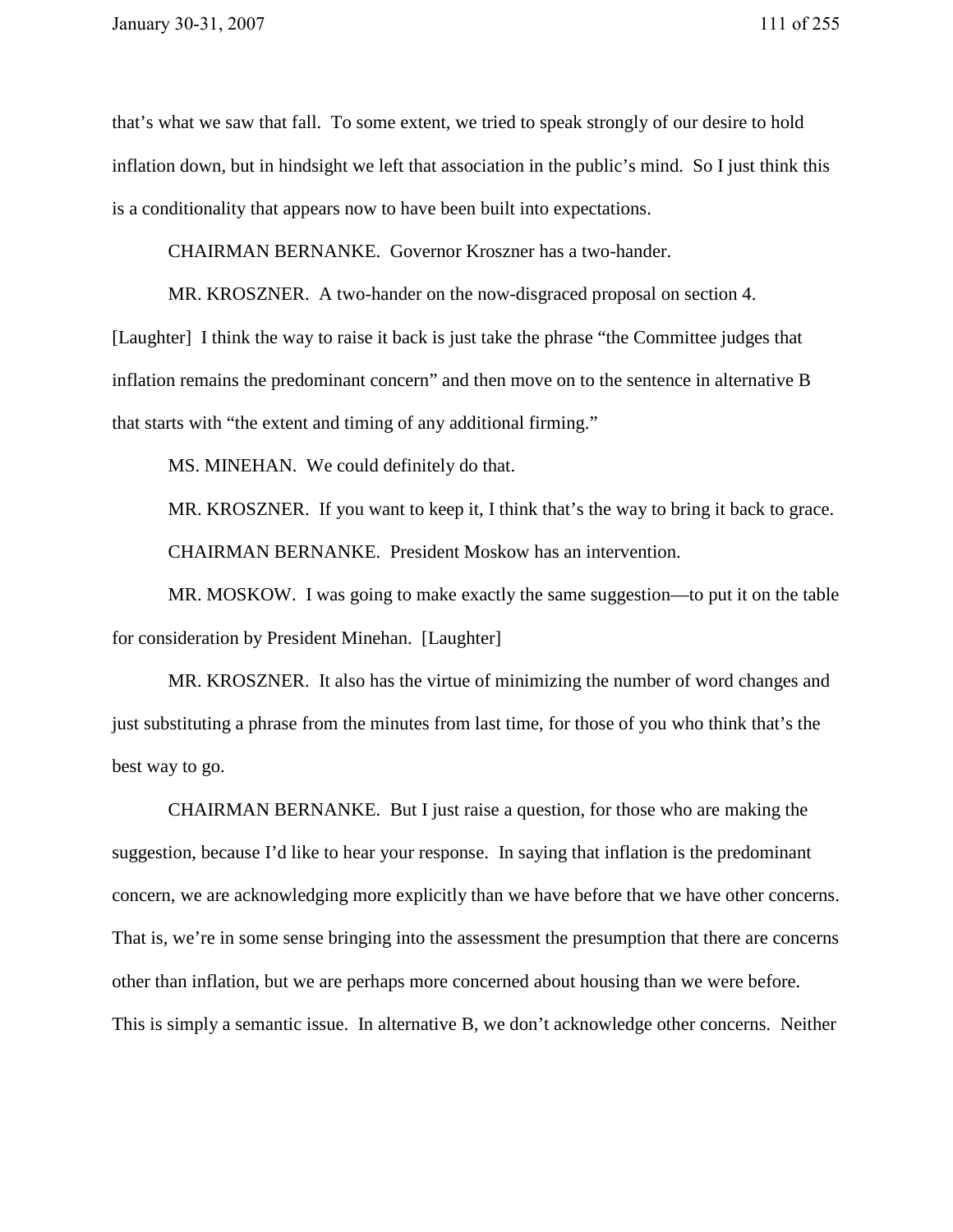of these things is quite accurate, I agree. I just wanted to point that out and ask for your response. President Lacker.

 MR. LACKER. I think several of us have used the "predominant concern" language, so I don't see it as likely to induce a dramatic change in assessment about our views.

CHAIRMAN BERNANKE. President Minehan.

MS. MINEHAN. The language that we have had for some time has shown concern about cooling as a result of the housing market. Whether we have explicitly referred to it as a concern or not, clearly it has been a concern. I think that "predominant concern" is a bit stronger than "some inflationary risks remain" and that such language correctly reflects the sense of the people around the table. Now, it may be too much. I don't want to speak for Tim, but at one point he thought it was too much.

 VICE CHAIRMAN GEITHNER. Well, no, I'd just make the observation that we debated this before and we debated several times the question about whether the best introductory phrase to that balance of risk assessment was exactly that language. The problem in doing it now—this is just one man's view—is that I think it will be read as a significant alteration of our signal, and on the strength of what we've discussed about changes to the outlook in December, we can't justify a significant change in the signal. The second reason not to do it is the one that the Chairman raised. It introduces a slightly infelicitous framing when there is some risk that people will read everything we say through the prism of whether we're in the midst of altering implicitly the hierarchy of objectives that we have as a Committee in some broad sense. That's not the way you framed it, Mr. Chairman.

CHAIRMAN BERNANKE. I couldn't have framed it that way. [Laughter]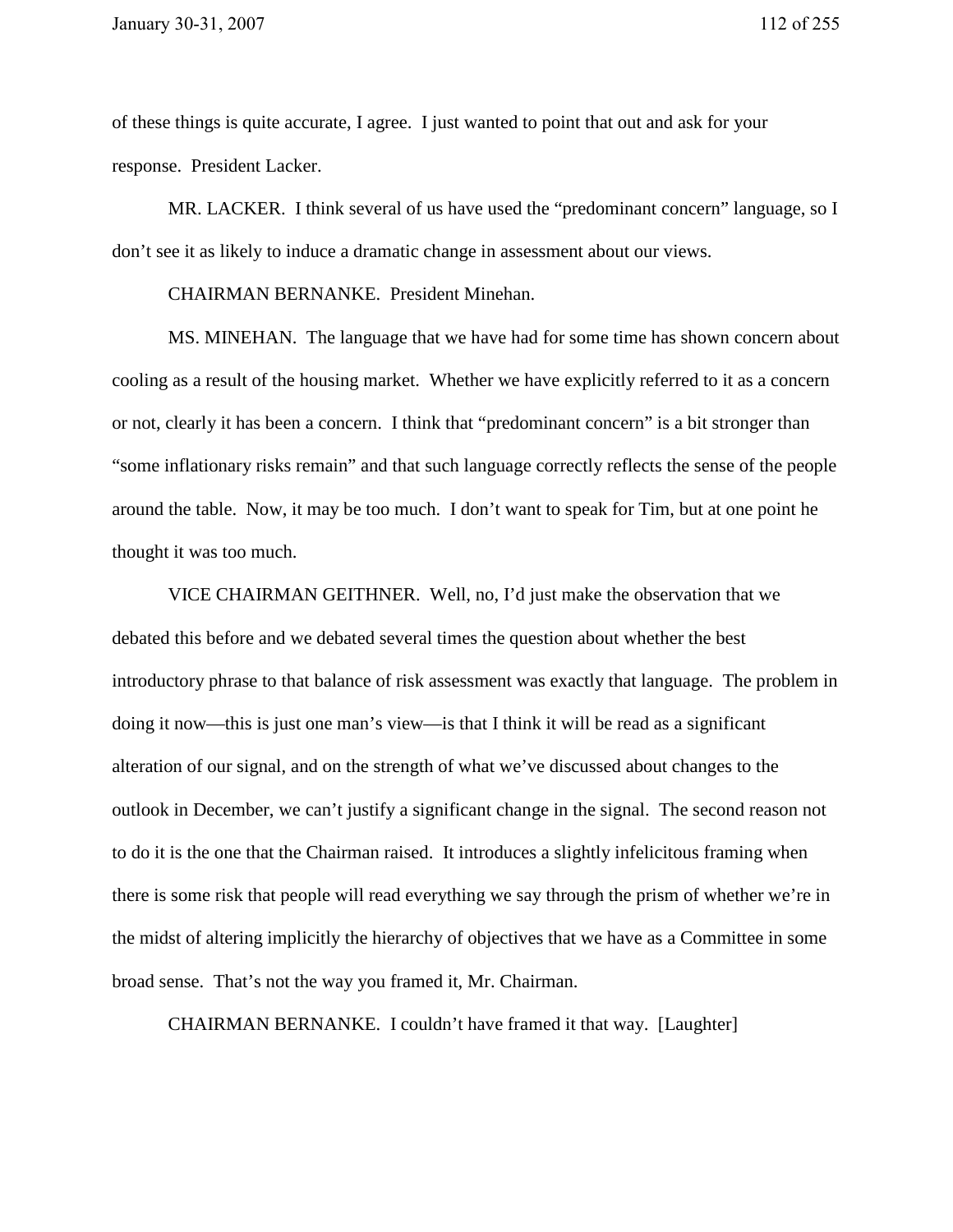VICE CHAIRMAN GEITHNER. But I think we haven't changed our view of the outlook enough to justify that significant a change in the signal.

CHAIRMAN BERNANKE. Intervention, President Fisher.

MR. FISHER. Mr. Chairman, I think we have to do this against the background of what we said the last time. If you go back to section 2 from December, we were cautious about growth. In section 2 under alternative B now, we're basically saying that we are seeing firmer economic growth. I don't want to overdo this, and I think Vice Chairman Geithner's point is absolutely correct here. Let's think of where we're coming from and indicate the reality of what we've talked about. We are concerned about inflation. Using the word "predominant" excessively emphasizes our concern. At some point we may need to tighten, but let's think of this as the migration from where we were in December. I think the migration is adequately captured in the language that we have in alternative B.

CHAIRMAN BERNANKE. Governor Mishkin.

MR. MISHKIN. Let me also support Tim on this. I have a slightly different slant here, which is that the inflation numbers have actually come in better. The concern here is that the economy is coming in stronger and that it may necessitate tightening. But we don't want to give the impression that we think the inflation numbers are worse and that's the big problem. It's really a perspective about going forward, and that's an additional reason for not changing the language in this case.

## CHAIRMAN BERNANKE. Vincent.

MR. REINHART. May I just make one observation, Mr. Chairman? When you move from  $B(4)$  to  $C(4)$ , you make another change as well.  $B(4)$  talks about inflation risks, whereas  $C(4)$  talks about inflation. So you are changing. You're actually indicating distaste for the current level of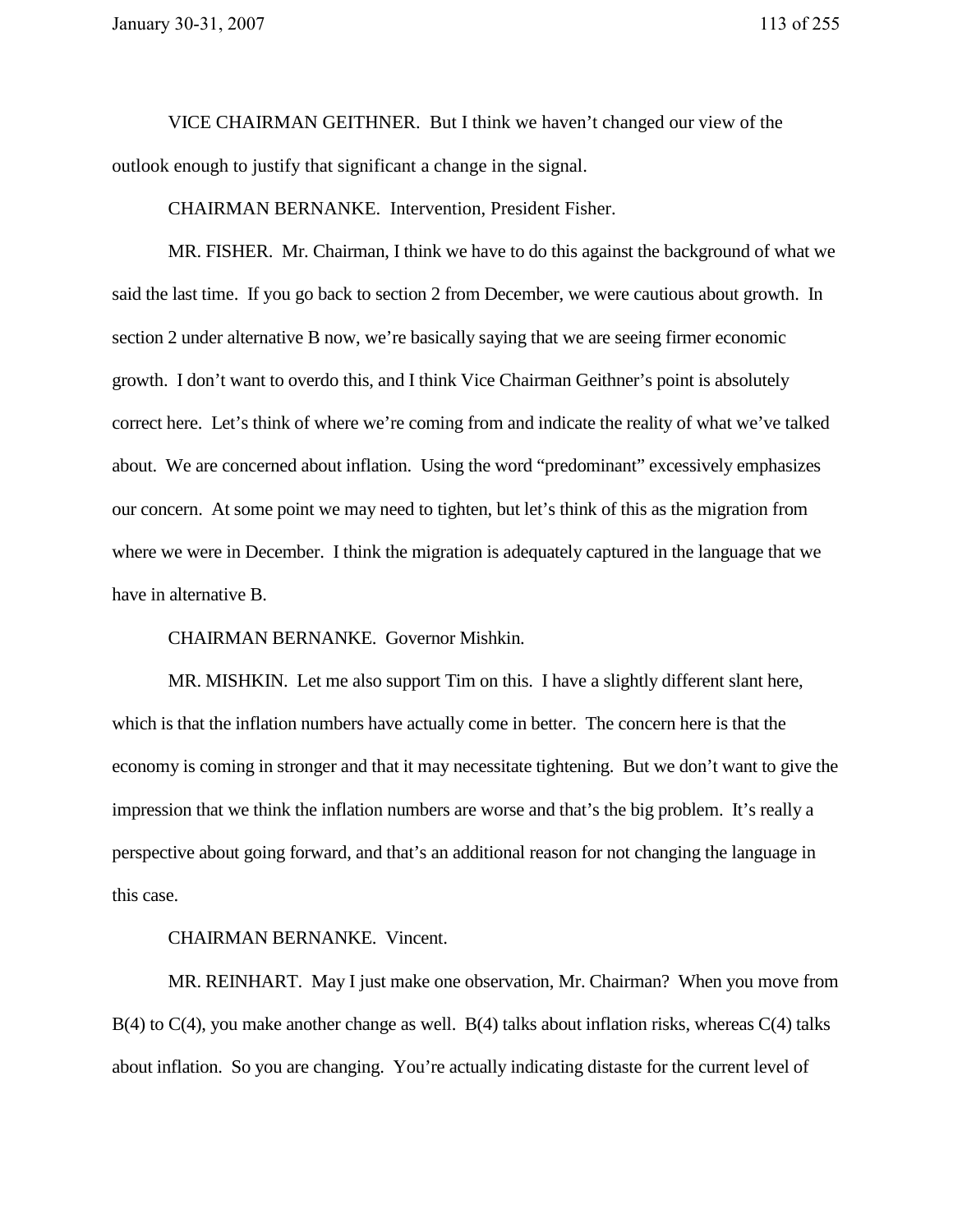inflation, whereas the previous one could be read as "oh, there could be outcomes that are on the high side."

MR. LACKER. Alternative C, section 3 does the same thing.

MS. MINEHAN. That's a good point.

CHAIRMAN BERNANKE. Any other interventions?

MR. HOENIG. Mr. Chairman.

CHAIRMAN BERNANKE. President Hoenig.

MR. HOENIG. Just to clarify, I'm assuming then we're floating back toward alternative B, leaving the fourth section as is.

CHAIRMAN BERNANKE. Oh, you can speak for yourself. [Laughter]

MR. HOENIG. Oh, I like that, but I'm not sure that's where we landed. [Laughter]

CHAIRMAN BERNANKE. Okay. I think we're going to have to assert order here. Any other interventions? President Moskow.

MR. MOSKOW. I would just say that I'm comfortable with going back to alternative B, section 4, but one way to help move this forward would be just to strengthen our concern in the minutes about inflation and stick with B(4).

CHAIRMAN BERNANKE. Thank you. President Poole.

MR. POOLE. Thank you, Mr. Chairman. First of all, I do favor an unchanged fed funds rate target. I prefer sections 2 and 3 from alternative C. As I read the conversation around the table, I don't hear anyone saying that we need to prime the markets for a probable increase in the fed funds rate in March. Possibly in June is my sense; probably later if we get bad news on inflation and a stronger economy than anticipated.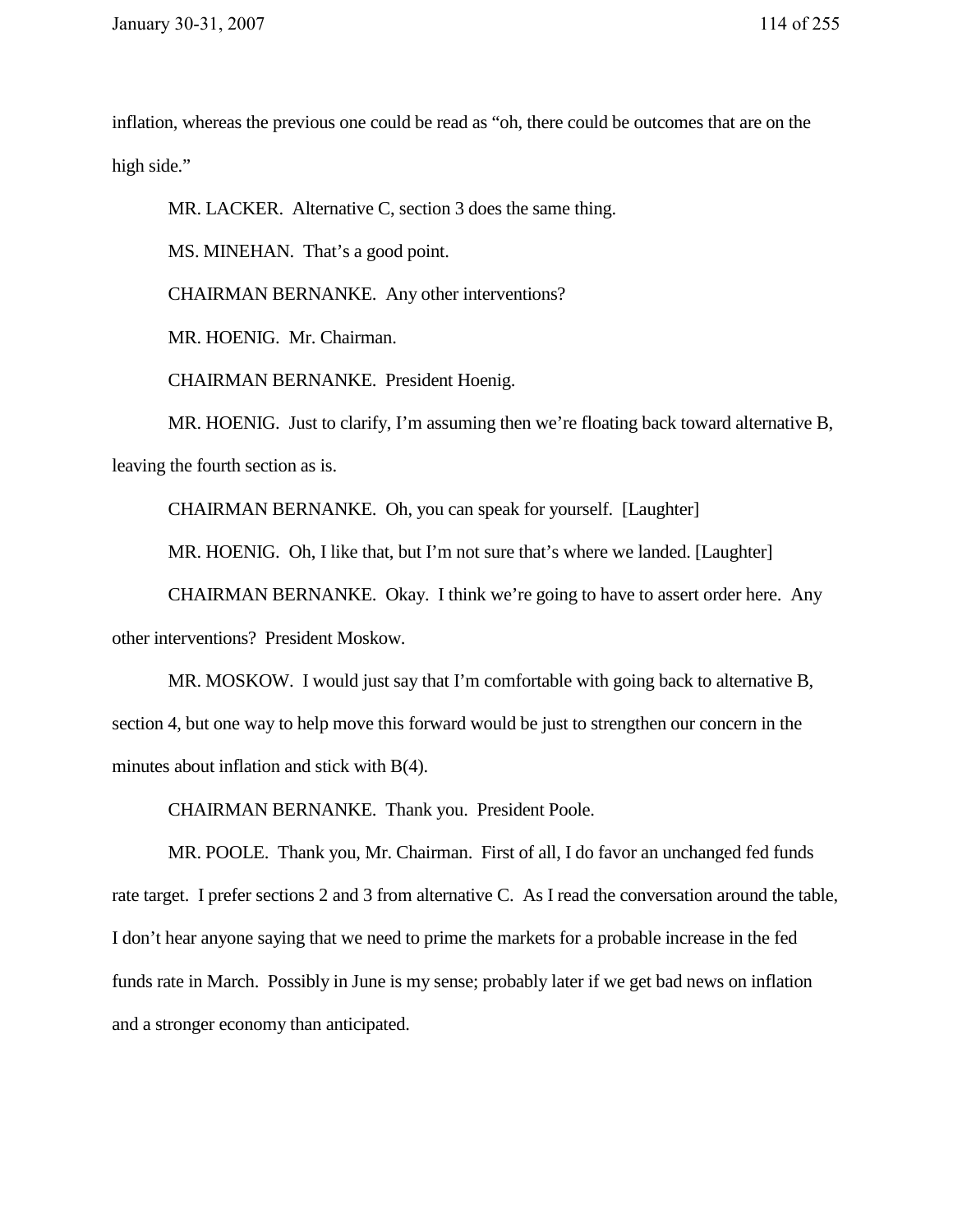I went back in the statements to when we started working on this language. This language really dates from March or pretty close to it. In March we said, "Some further policy firming may be needed." Then in May we said, "Some further policy firming may yet be needed." In June we said, "The extent and timing of any additional firming . . . that may be needed." I think that, when we started this language, we had the sense that we were on the edge of needing additional tightening. Certainly the pause in August was not, as I recall it, viewed as necessarily permanent. We called it a pause; we didn't call it a stop. I had the sense in August and September that, if we had had continuing escalation of inflation, we were ready to move higher. We were saying that our best guess was that we were going to hang where we were but that we might be on the edge of tightening. That was my sense at the time, and I think that's the way the market read it. Over the succeeding months, conditions changed a lot. The economy came in for a while softer than anticipated. Housing was in a deeper decline than we thought. Inflation numbers came in on the favorable side—not dramatically better, but certainly it was a favorable development. So the policy meaning of the language has changed as a consequence of the evolution from the time we first adopted it.

We need to view the language in terms of how, let's say, a graduate student five years from now, looking at the transcript, will read the discussion around the table. He or she will say that in December, probably October but certainly in December and at this meeting, the Committee was not on the edge of signaling an increase to the market. That's the problem with section 4 in alternative C. It's a fairly clear indication that we seriously want to signal the market that we're on the edge of raising the rates in March, and I just don't think that's where we are. So I think that we need to view the language in terms not only of the current situation but also of its evolution, and several people have commented that, of course, we are where we are. This is an ideal time to move away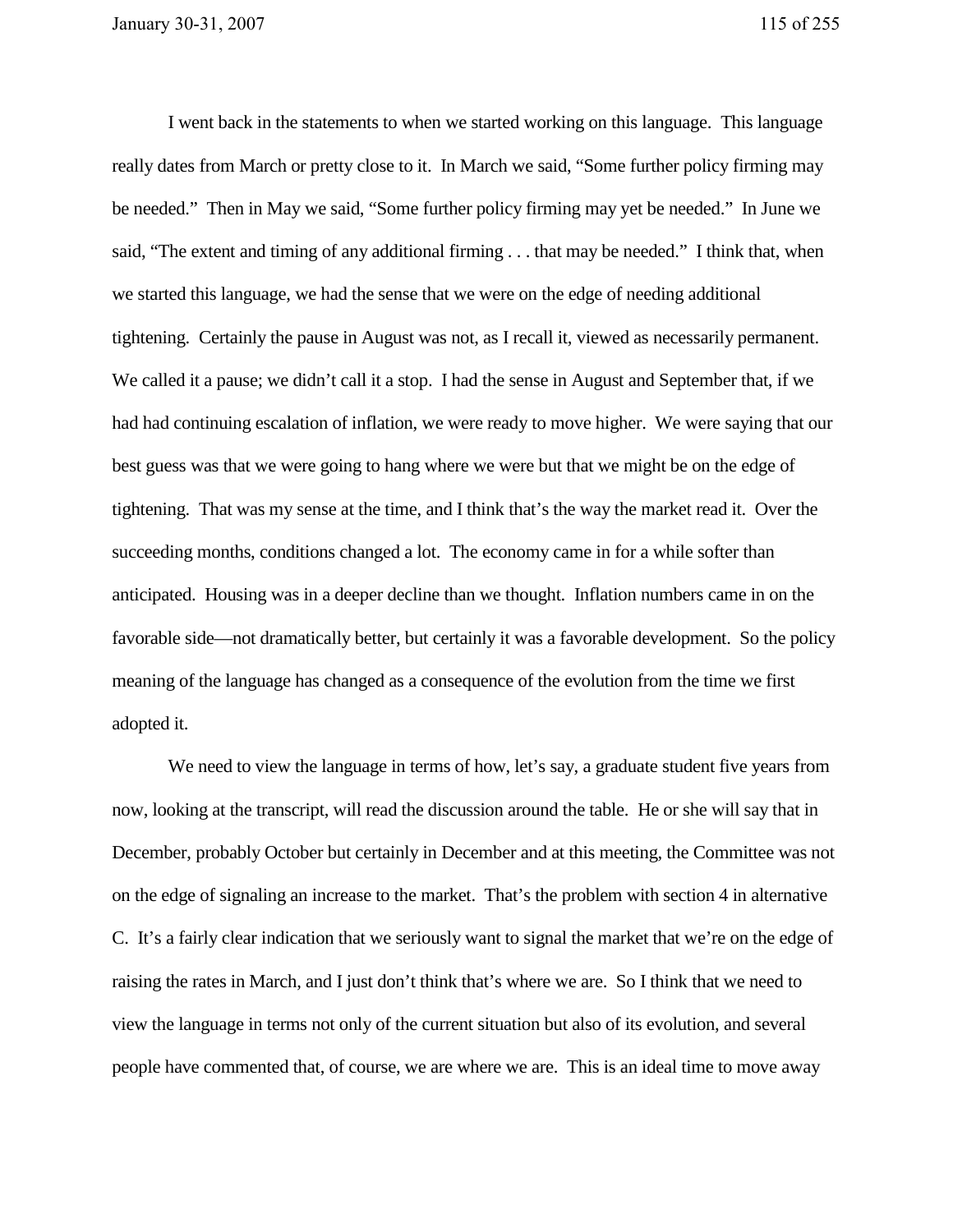from that language because the market commentary is very much in the direction of expecting that the Committee is going to hold the rate constant for some time. That's in the market commentary. That's in the futures markets. There won't be an easier time to move away from this language than right now, and that was the purpose of the memo that I distributed. I would really like to see us get back toward the English language meaning of the words rather than the inherited policy meaning that this has come to have as a consequence of its repetition.

CHAIRMAN BERNANKE. Thank you. Governor Bies.

MS. BIES. Thank you, Mr. Chairman. I favor keeping rates unchanged today, and I favor the language in alternative B in all the sections. Trying to be cautious, looking at the numbers that just came out, and reflecting back to yesterday's discussion about the NAIRU, last night I looked some more at the exhibit 5 that the staff presented yesterday. I looked at the bottom right panel, which shows the labor force participation rate of those over 62. There are a lot of us baby boomers, and we're generally healthy folks, and it really is unclear what we're going to do. The baby boomers have changed participation in the labor force throughout our generation. We were the generation that brought women into the labor force. We now are going to live twenty years after age 65, and we're not going to sit idle because we're going to be healthier and we have a lot of skills. The additional skill set that we have could actually mitigate the shortage of some skilled workers. Folks probably want more flexibility. They don't want to be on a payroll, but they may want to take a job now and then or work on a contract. Whatever historical NAIRU patterns we have, they are going to be tested by the changing labor force participation due to the baby boomers. That's a big unknown, but it clearly affects potential growth, the output gap, and inflation pressures. So I really don't want to signal anything. This will play out over a long period, but it is the reason, when I look at the "Lower NAIRU" alternative scenario in the Greenbook, that I read it as "higher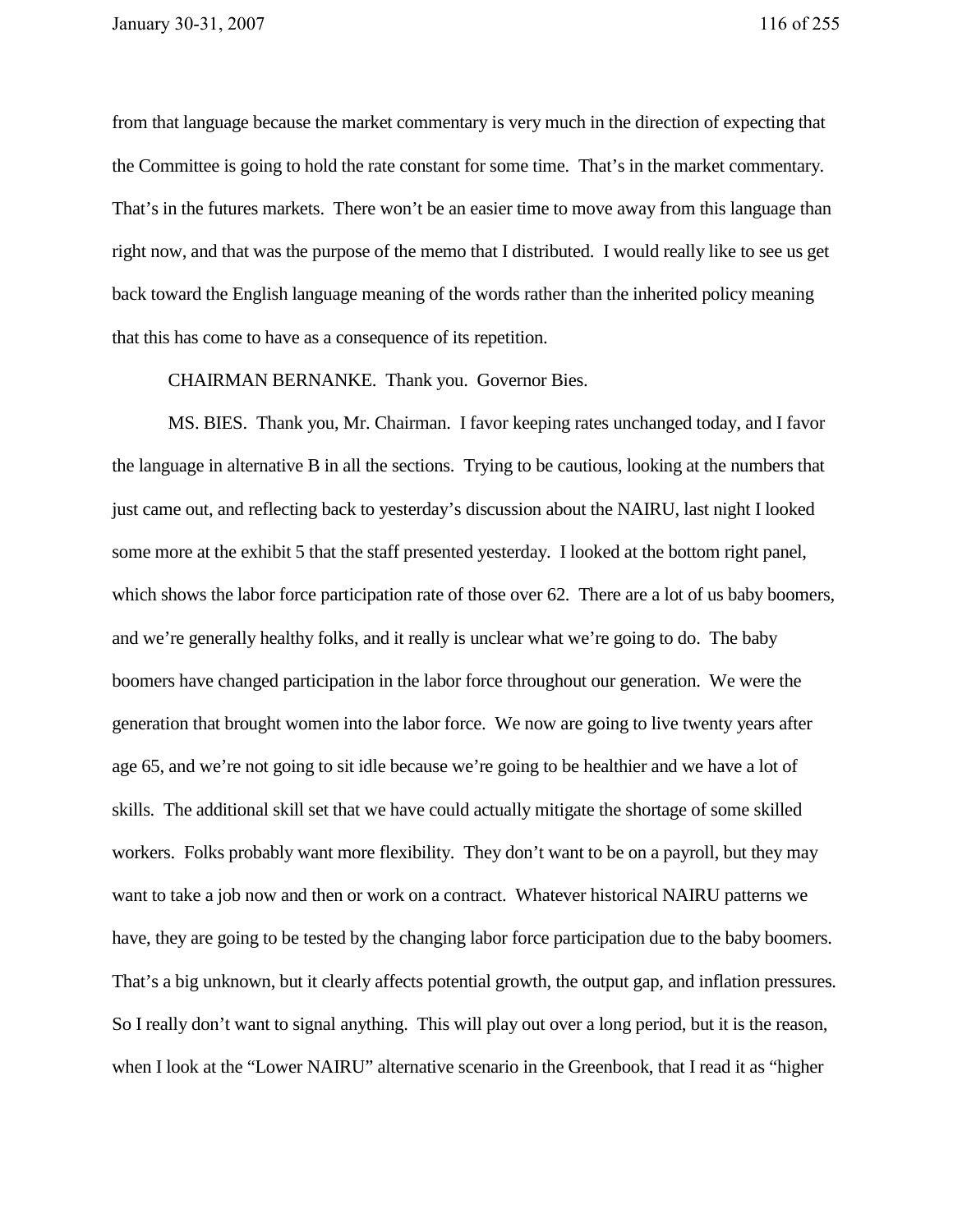participation rate," and I want to be cautious. That's why I can't go to alternative C. I don't want to signal as much worry about inflation. I also want to be careful that we don't go as strong as calling something "rebounding" because I don't want people to think we're going to go back to mid-3 percent growth rates with housing still as soft as it is on a sustained basis. We do still need to watch housing. The strong job market will put legs under the growth side of this, and I like the changes that were made in section 2. I think firmer growth is exactly what we want to talk about, so I like the tone that we've set in the changes in B.

CHAIRMAN BERNANKE. Thank you. Governor Kohn.

MR. KOHN. Thank you, Mr. Chairman. Like the others, I favor maintaining the federal funds rate at its current level today. As President Plosser pointed out, the strength of the data on employment and spending does imply a higher natural real rate. At the same time, the inflation data have come in really more favorable than we expected and have pointed to the moderation that we've all been hoping for. Today's information confirmed that the PCE was as low as the staff had thought it was going to be in the fourth quarter and that, at least by the most comprehensive compensation measure we have, the pickup in compensation remains very, very damped and might even be consistent with a lower NAIRU than is built into the staff forecast. So balancing these two, I think we're right where we are. Vice Chairman Geithner said something yesterday about being patient, and I think we can be patient at least for a little while longer. At the same time I agree with everyone else, as I said yesterday, that the strength in demand, the low unemployment rate, and the sluggish rise in productivity suggest that there are upside risks to the further moderate decline in inflation that we're all seeking.

On the language, I'd prefer alternative B up and down, and let me give some reactions to the others. I have the same issue with section 2 that Governor Bies just mentioned. It seems to me that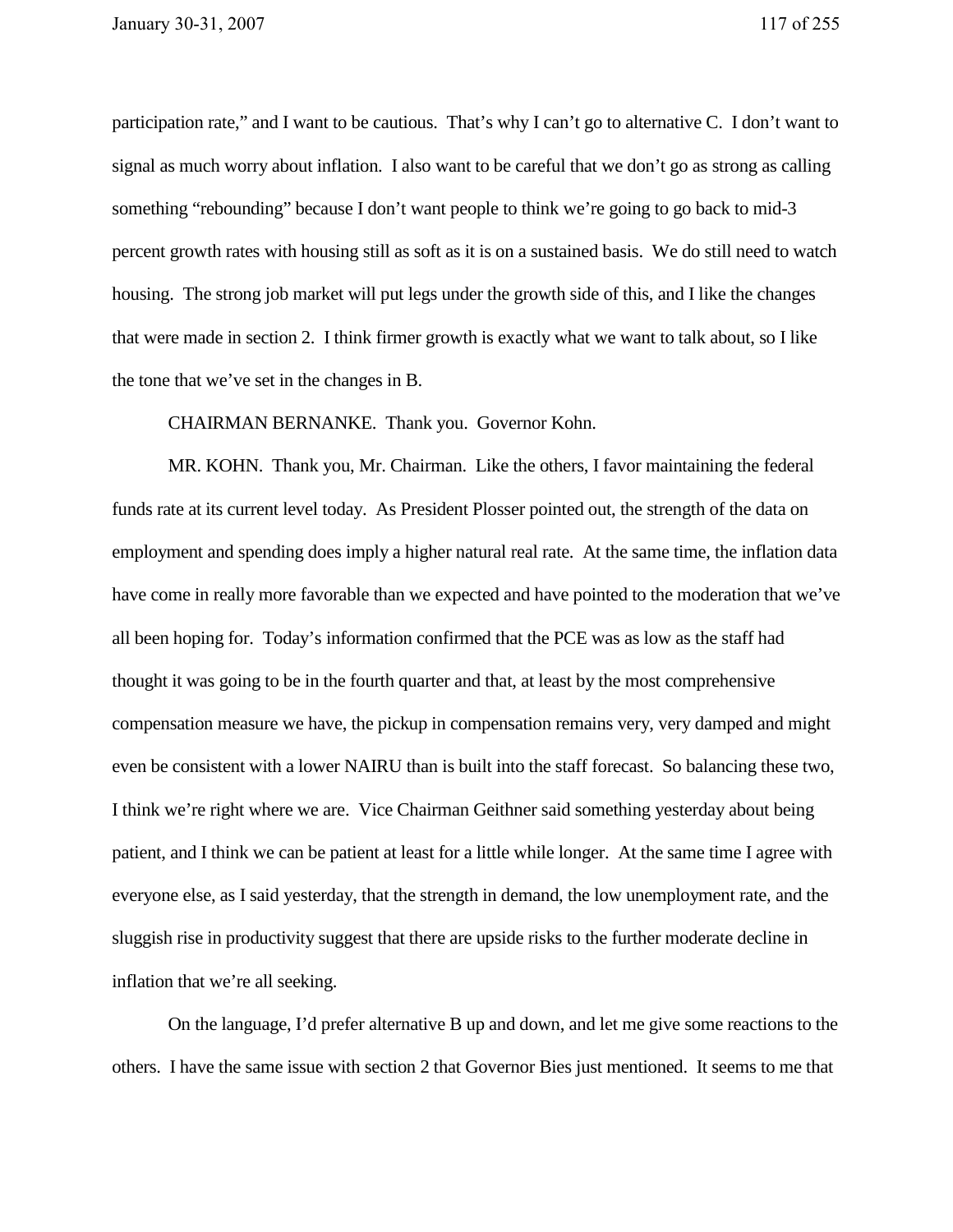the word "rebounding," particularly after we just published a 3½ percent Q4, might imply that this is a process that is continuing. The staff's projection is that, if anything, they would write Q1 down a bit. I don't know how people would read the word "rebounding"; it might have more of a sense of continuing strength than we see. That's why I like the changes that were made to alternative B. It is now a little more backward-looking: "Recent indicators have suggested somewhat firmer economic growth." That's kind of what we know. We are also projecting in a general way moderate growth going forward. The word "rebounding" in section 2 has a little more momentum than I am comfortable with.

On section 3, if we went to alternative C, we would need to be clear that we are talking about twelve-month inflation that remains elevated, and that's 2.3 percent on the core PCE. If we used that first sentence, we would need to get a little more technical than we usually get in the announcement and say "improved modestly in recent months but remained elevated on a twelvemonth basis" so as not to confuse people about the recent months. That consideration makes me favor sticking with alternative B. I do think the high level of resource utilization is at the foundation of my concerns about the inflation risk. It means that labor and product markets are fairly tight, and if there are increases in cost, businesses will more easily pass them through. So I like keeping that reference to resource utilization in section 3. It gives a little flavor—a rationale—for why we're worried about the inflation process, and I would prefer to keep that rationale in there.

On the risk assessment, I'd stick with where we are. I don't think anyone misunderstands what we're doing. It is less stale in some sense than it was in December—[laughter] in December I had my doubts because we really were more worried about the downside risk to output. It's more indicative of where we are today than it was in December. With regard to President Poole's point, it does say "the extent and timing of any additional firming that may be needed," so it leaves open the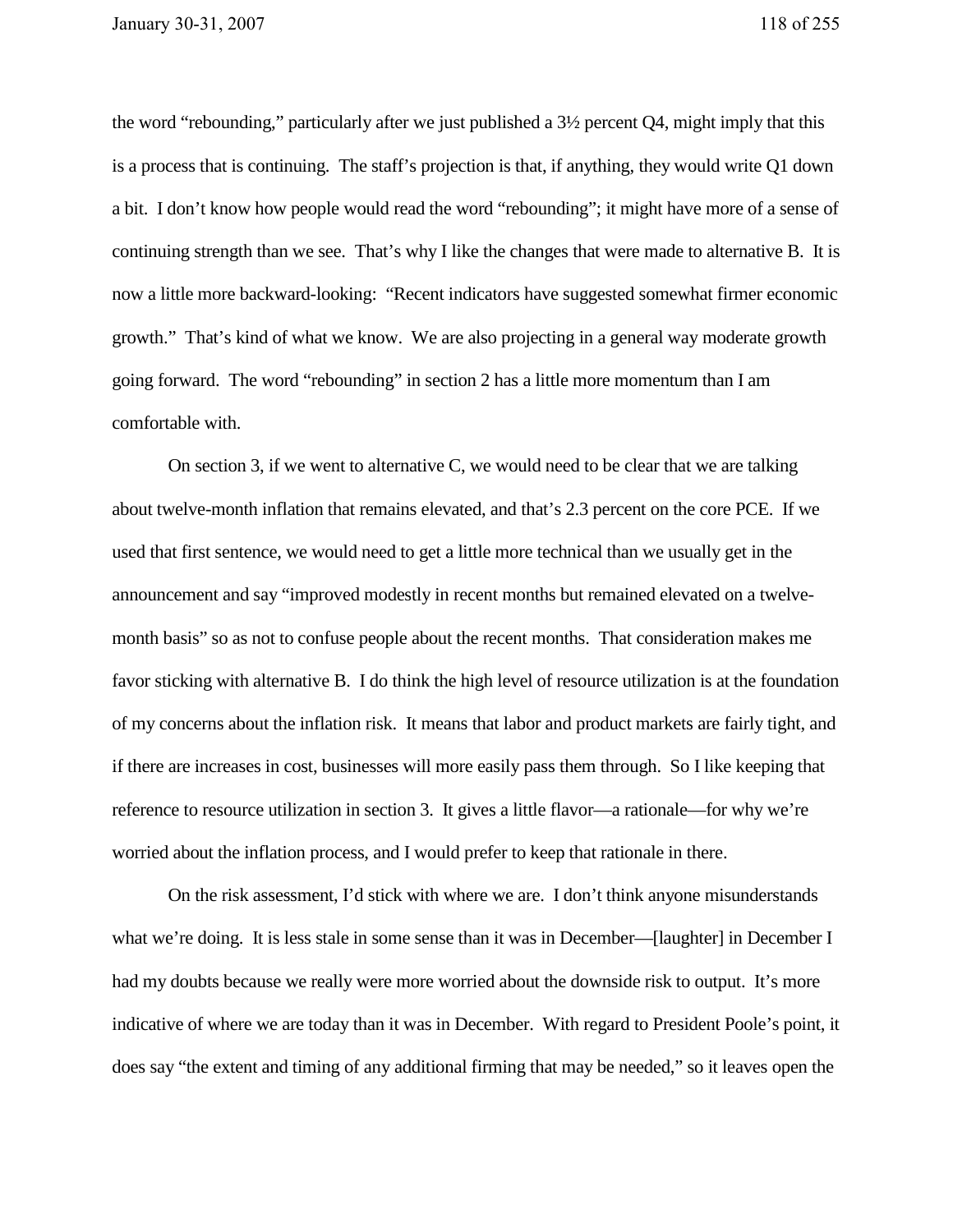possibility that it isn't the next meeting, that it might be another meeting. I disagree with Vincent's point that somehow it gives us a sense that we're more certain that we're going to need to tighten than we really are. It just says "any additional firming that may be needed," so I don't think it says we're definitely going to firm. The market understands what we mean. The market's reaction to incoming data over the intermeeting period has been very constructive. We're not saying anything that's getting in the way of the stabilizing properties of the markets, and on section 4 I'd leave well enough alone. Thank you, Mr. Chairman.

CHAIRMAN BERNANKE. Thank you. Governor Warsh.

MR. WARSH. Thank you, Mr. Chairman. Let me spend a minute talking about a market issue before turning to the language. We've talked a bit and Vincent talked a bit about optionimplied measures of uncertainty about the policy path, which are near historical lows. That's certainly the case now, and it was the case when we last met. Even though the expected path of policy and market prices have moved much closer to our own in the past two months, it's as though the markets are saying—to be a touch glib—"always certain, rarely right." I would have thought that we would have seen market uncertainty about the policy path change along with their view that we were going to take less-dramatic action over the past six weeks. That tells me that market measures of uncertainty may not be altogether accurate here, and that's a troubling sign as we try to figure out whether they are really telling us about uncertainty or whether they are a separate bet unrelated to our future policy actions.

Today I, too, favor maintaining the federal funds rate target, and I generally share the views expressed in alternative B. As Governor Kohn suggests, the jump from "mixed" to "rebounding" as the operative word suggests a reaction to the data that strikes me as somewhat more positive, at the same time that my own sense hasn't changed dramatically over the past six weeks. While the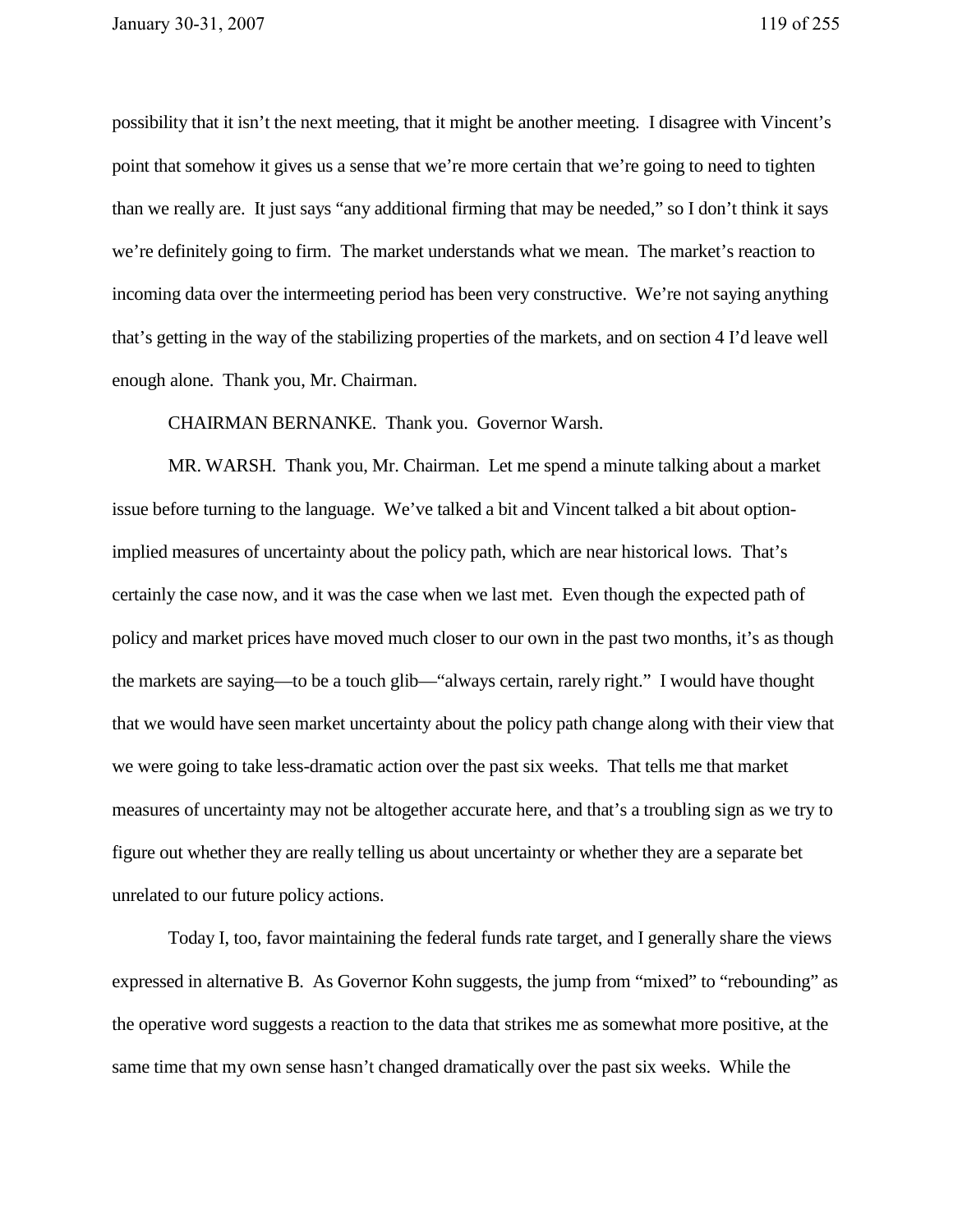markets seem to have moved dramatically, we have really been a rock in this process. The markets have come closer to us, and so I'd rather not appear overly reactive to some very recent data.

With respect to section 4, I was concerned at one point that the words "the Committee judges that some inflation risks remain" seemed a little too dovish. Through the minutes and the speeches of our colleagues, that wording has come to mean exactly that inflation is more of a concern than anything else. So in some ways it has become ossified but true, and so I don't see the benefit of going to alternative C. With that, I generally support alternative B and suspect that we shouldn't be making many more dramatic changes than that.

CHAIRMAN BERNANKE. Thank you. Governor Kroszner.

MR. KROSZNER. Thank you. I, too, support alternative B and maintaining the federal funds rate at 5.25 percent. I agree with many of the arguments that were made before, and so I won't repeat them. I'll go to the language. On section 2, I think it would be an overreaction or appear to be an overreaction to the current data if we suddenly went from where we were to "rebounding." Governor Kohn suggested that "rebounding" has problematic implications for going forward. That is particularly true if we think that at least 0.5 percentage point of the 3.5 percent will be taken away in revisions. Alternative B very nicely encompasses that, even if we didn't know that the number would be a bit firmer than we expected. I also think that in section 3 it's problematic to use the words "in recent months but remain elevated" because in recent months core inflation hasn't been elevated; it looks as though the numbers have been fairly consistently below 2 and so fairly consistently below where they had been six or twelve months ago on average. That wording gives a misleading impression. In section 4, even though I had suggested that alternative, I did so really to clarify the discussion because I thought some of the discussion was not focusing on the issue but on some of the wording, though we had a very good discussion. I have been and remain in favor of not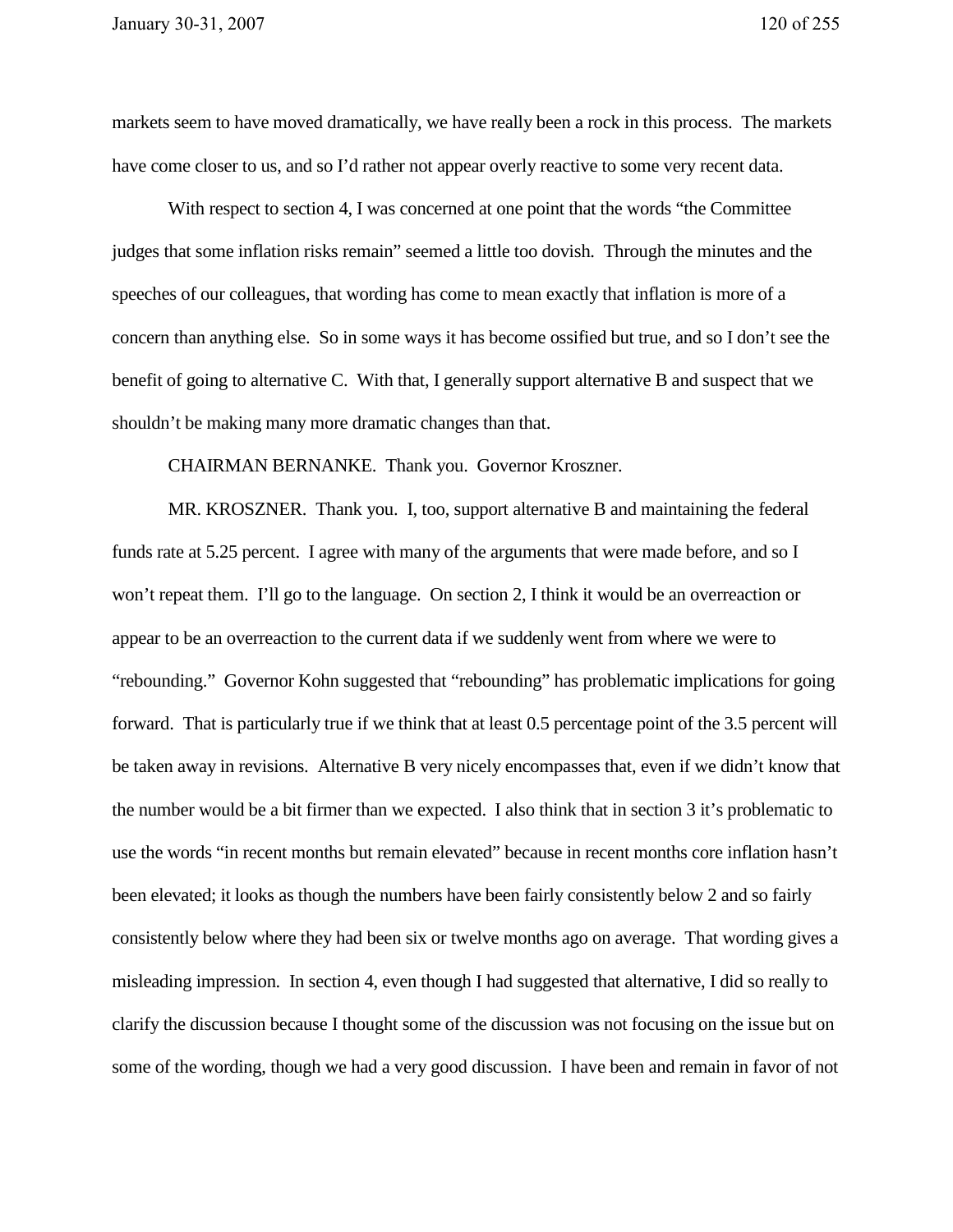changing the language, mainly because the markets seem to have learned to interpret it the way we think would be appropriate. Exactly as Governor Kohn said, the market is reacting to the data in a very sensible way, given our perspective on the likely evolution of the data. Since they seem to be kind of getting the data and the perspective on what we're likely to do right, it would seem to be an inopportune time to change the language. Thank you very much.

CHAIRMAN BERNANKE. Thank you. Governor Mishkin.

MR. MISHKIN. I have a slightly different take on where the economy is in that I think the inflation numbers we have seen recently are likely to be reflecting something that's actually happening. So I'm a little more sanguine on the inflation front than I was before and than the Greenbook is. I don't see inflation risks on the upside, which is the way many people describe the situation, partially because I think we're going to do our job properly; but I am a little concerned about giving that impression outside. However, I worry about the upside risk for output. In that context, the implication is that we should think about some upward bias to the future path of the federal funds rate. Clearly, a change in the federal funds rate is not needed today. That's no surprise, and I think we're all agreed on that. However, we have a situation in which the real interest rate that will be appropriate in terms of keeping inflation from rising has certainly gone up. In that sense, we are more likely to raise rates in the future as a result of what's happened recently.

In terms of the language, I am a bit mixed about section 2. I lean toward a little stronger language and, therefore, was leaning a little toward using alternative C for section 2. But I worry a bit about the word "rebounding," so I'm not sure. Section 2 in alternative B is fine with me as well—a little mix there. I feel strongly that we not move to section 3 in alternative C because it gives the impression that the inflation risks have gone up, whereas the real side is more of a concern to me. That concern relates as well to my view of section 4, for which I again strongly support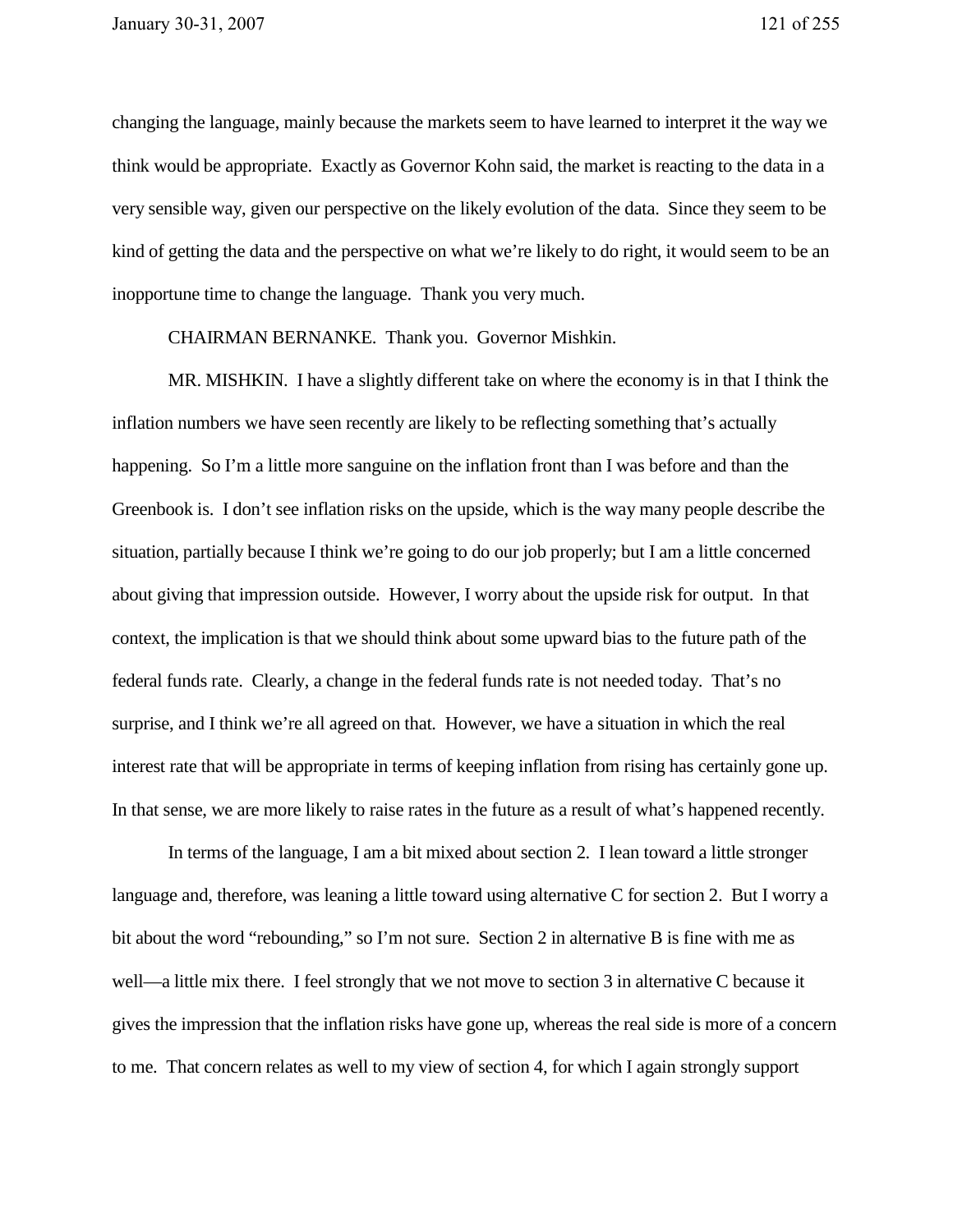alternative B. The issue here is not so much that inflation risks right now are the problem but that output may be stronger than we expect, which means that to keep inflation under control we will have to raise rates in the future. Again, for that reason I strongly support alternative B for section 4. Thank you.

CHAIRMAN BERNANKE. Thank you. Mr. Vice Chairman.

VICE CHAIRMAN GEITHNER. Thank you, Mr. Chairman. The most important thing for us to do today, and it's really the only thing we need to do, is to convey a sense that, on the basis of recent data, we see somewhat less downside risk to growth and maybe somewhat less upside risk to inflation. But the principal issue we face is whether we're going to see inflation come down far enough with the current constellation of financial conditions, which we've helped induce. That's the issue that we will be debating for some time. It's possible, maybe probable, that we will have to tighten further, but we don't know that yet. I don't think we need to change our basic signal about the probability that we're going to have to tighten more, and I'm very comfortable with the language in alternative B. Of course, all the alternatives are flawed. Alternative B seems the least flawed among the alternatives. An interesting question is whether referring to current core inflation as elevated today is helpful. You could amend B(3) to say, "Although core inflation remains elevated, recent readings on core inflation have improved modestly in recent months." But you can't really do that without doing what Don suggested—that is, distinguishing more clearly between a twelve-month and a three-month rate—and it's hard to argue that doing so is really worthwhile. So I'm comfortable with alternative B as it is drafted now.

CHAIRMAN BERNANKE. Thank you. Thank you all for your insights. My recommendation also is to take no action and to maintain a bias toward further tightening. I have heard very clearly the Committee's concerns about inflation risk, and I recognize that we may have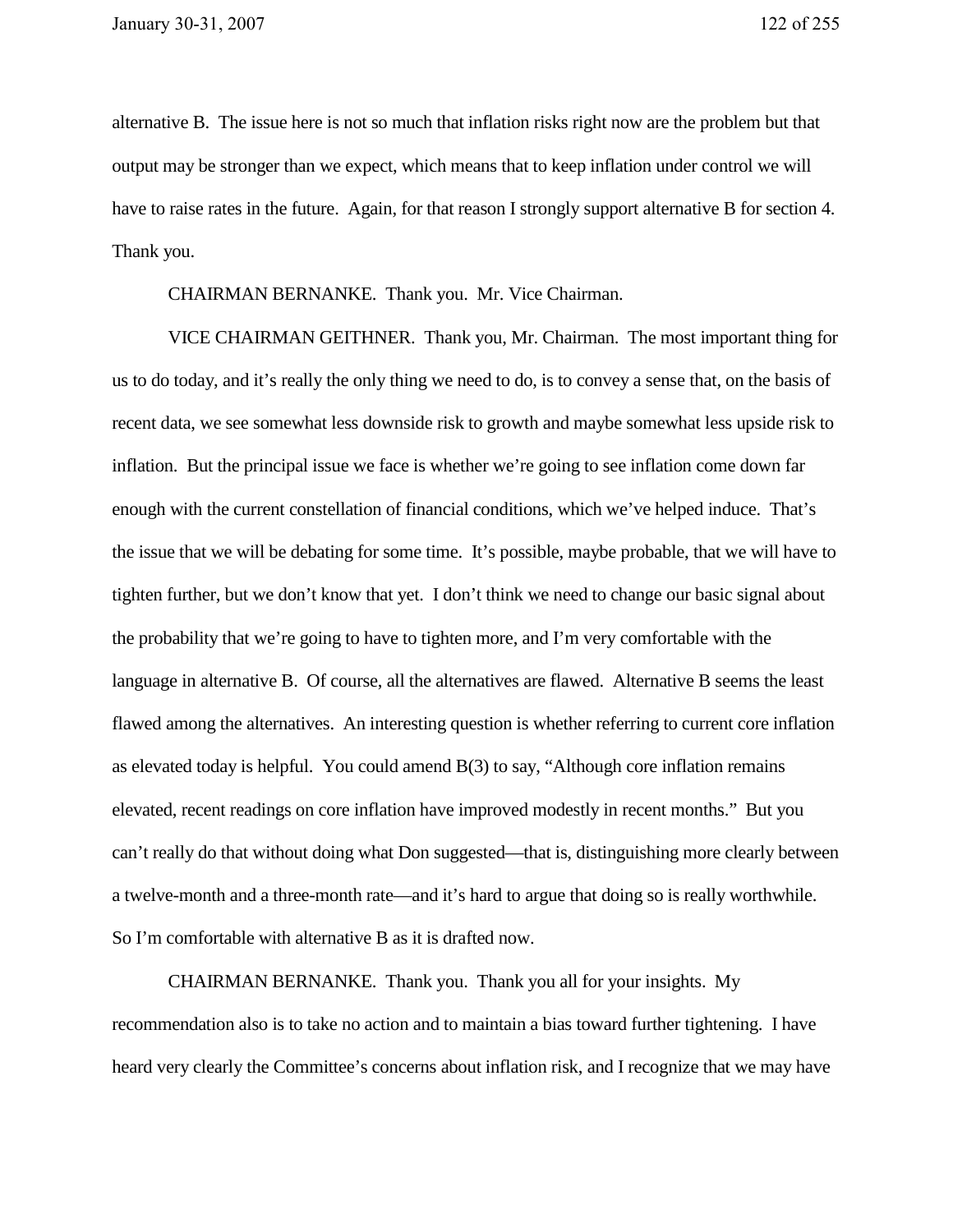to take further action in that direction later this year. I would counsel patience for the moment for several reasons. First, the level of the federal funds rate is probably not too far from where we need to be. I didn't hear anyone suggesting that we were 75 or 100 basis points away from where we need to be. Second, we have clearly conveyed the bias of our policy, and I don't think there would be a problem with our taking action. No one is going to accuse us of not having provided sufficient warning. Third, there's the confluence of data that we've seen since the last meeting, including some improvement in the inflation data, which gives us, if nothing else, a bit of breathing space to observe what I believe remain some relatively significant uncertainties about the evolution of the real economy. The housing market has looked a bit more solid, and the worst outcomes have been made less likely. But given that we have the breathing space to observe how that evolves, I think that waiting a bit more would be wise.

The other point that I'd like to make—I've made it before as have others, but I think it is quite important—is the endogeneity of financial conditions. The five-year and ten-year bond rates are 35 to 40 basis points below the fed funds rate. That has several implications. The first is that we don't want to completely ignore the information that may be in that. More important from a policy point of view, we could, depending on the inflow of data, see an increase of 30, 40, or 50 basis points in long-term rates—mortgage rates, in particular—without any overt action on our part but simply by maintaining our stance and our language. We are very well positioned in that respect in terms of the way markets are likely to respond to data that confirm our sense but not the market's current sense.

With respect to the language, I listened with interest to the discussion. My proposal is to take alternative B. But I'd like to discuss a bit some of the suggestions that have been made. On section 2, I share the concern that some have mentioned about using the word "rebounding." I think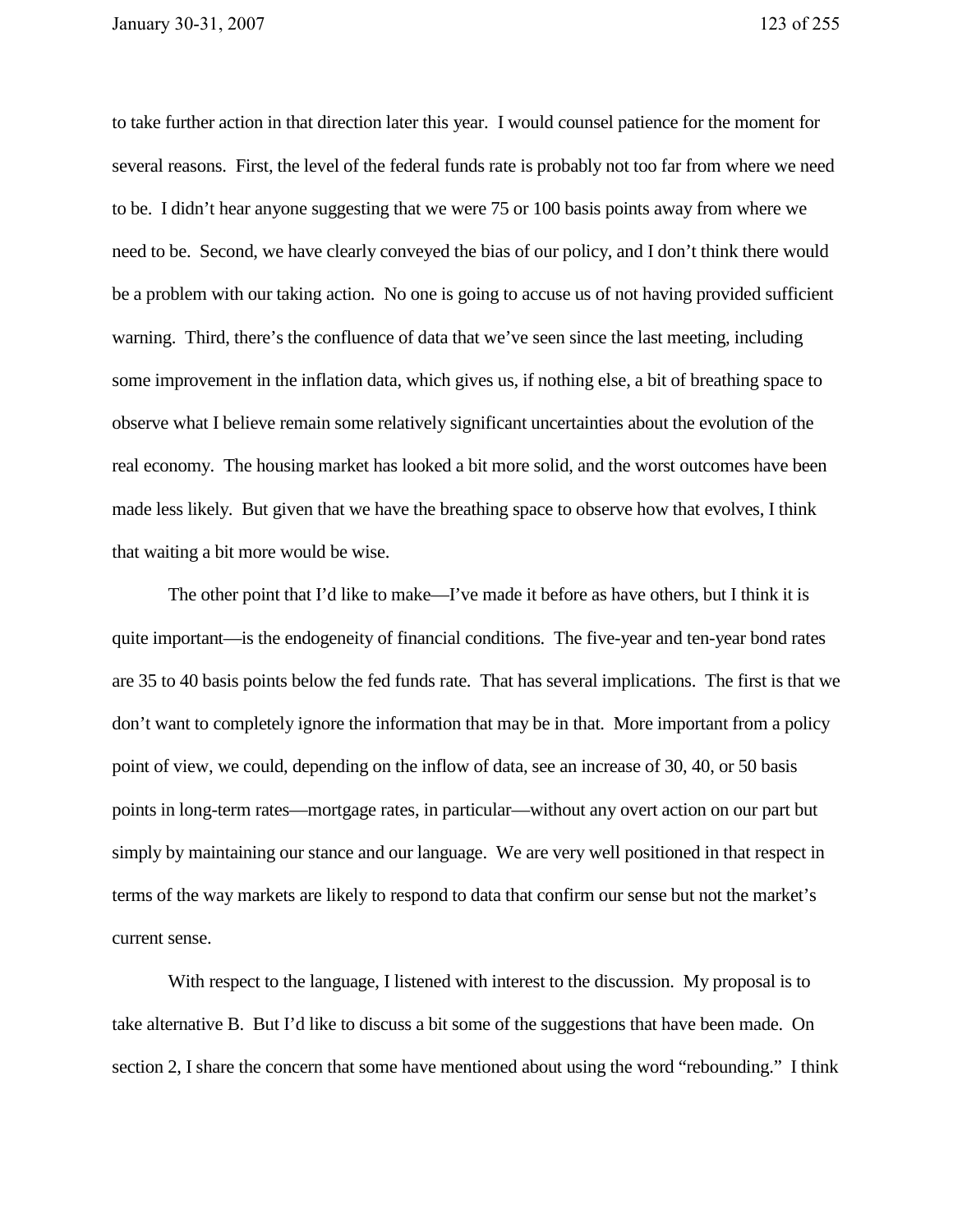that it implies that we are seeing the 3.5 percent continuing into the near term. I don't think that is the central tendency of our forecast. Alternative B, section 2 does, I believe, clearly signal that we have seen a change from December, when we noted that there was "substantial cooling of the housing market" and that "recent indicators have been mixed." There is clearly a movement toward a stronger assessment of the real economy.

Skipping to the risk assessment for a moment, I share people's concerns about the accuracy of the language. Like many of you, I am reluctant to change that assessment, given that there's not a sharp change in our policy view, simply because this has become recognized by the market. I think it's reasonably well interpreted. As I suggested with respect to the "inflation remains the predominant concern" language, it's not entirely clear how that would be interpreted. In any case, there's a risk that there would be a perception of a significant policy shift, which is not intended. We do need to think hard about this language. I note that we'll be discussing in March a number of issues. Perhaps we could ask for a bit of discussion about how going forward we assess the risks and what kind of language we use in describing the policy direction. I think that would be useful, and if we are going to do it, my recommendation would be to wait another meeting or two until we either see a significant change in the outlook or agree among us to a more systematic way of stating risk assessment.

On section 3 regarding inflation, I've been going back and forth listening to the discussion. We have dropped the word "elevated." We could, I think, take the first sentence of alternative C, section 3: "Readings on core inflation have improved modestly in recent months but remain elevated." The sense in which that is true is that the fourth-quarter core PCE was 2.1, which is above some people's target. So it's not grossly inconsistent. At the same time, the word "modestly" conveys the sense that we are not completely on board with the idea that inflation has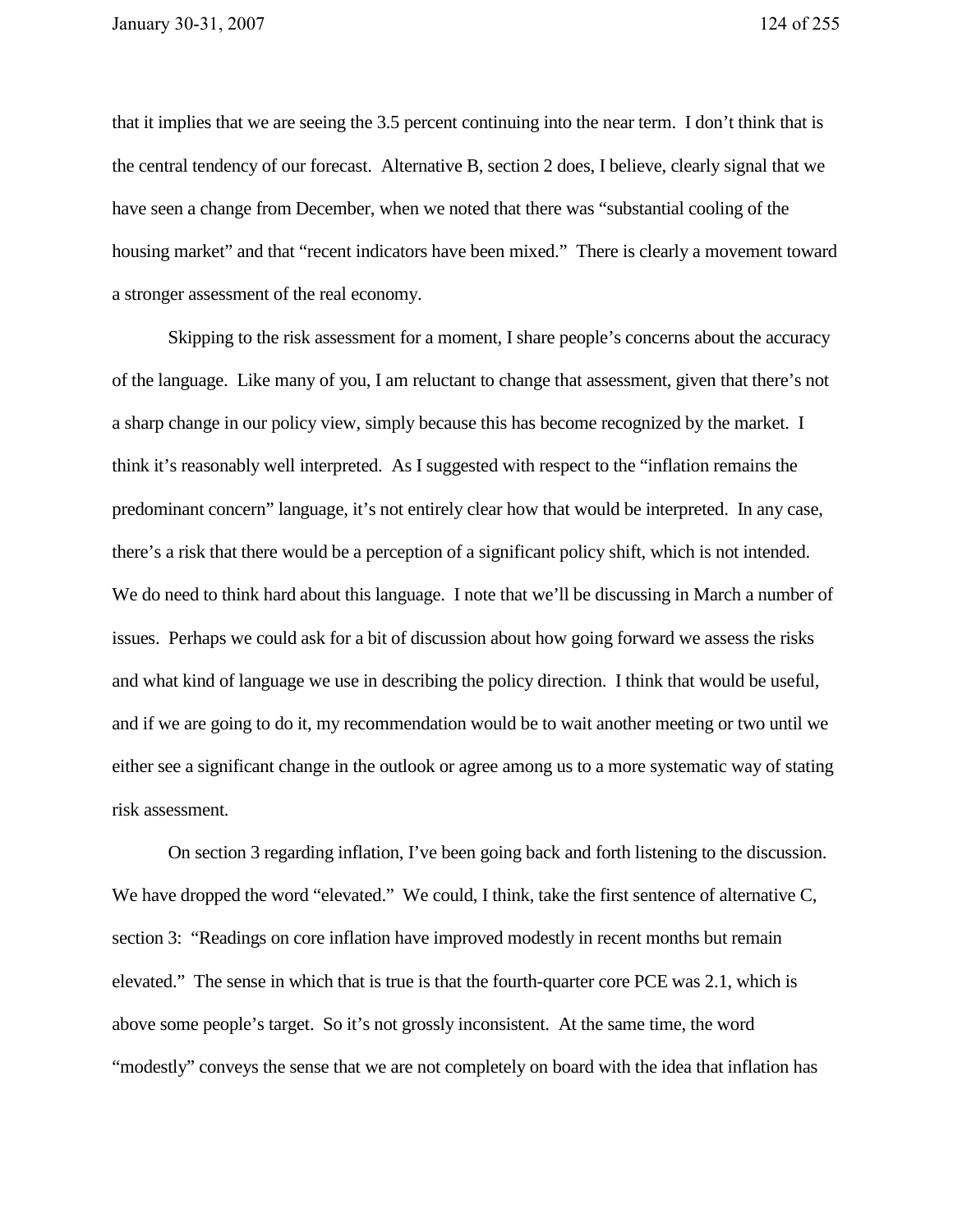made a substantial move downward or that the magnitude is enormous. I remain open, if you have additional comments about my recommendation, to finding a way to incorporate the word "elevated." But at the moment, I think it is somewhat more accurate to use the word "modestly" to convey the sense that the improvement in inflation is still not that large. So having discussed these issues and having noted that our bias remains clearly to the upside and that we must certainly leave open the possibility of future tightening later this year, my recommendation is to take no action and to use alternative B as written. Anyone like to comment? President Poole.

MR. POOLE. I have one question here. Do we intend in the minutes to make clear our general—well, "expectation" is too strong—but tilt or bias in the direction of tightening later in the year, which I think matches what you just said.

CHAIRMAN BERNANKE. President Poole, I responded to something that you said in the go-round. I think the language of alternative B, section 4 is not saying that we're about to move at the next meeting. It says essentially that the next move is more likely to be up, but it's very clear that "extent and timing" could mean that it will be some meetings before we respond. I thought the tenor of the meeting in the discussion of the economic situation was quite clear that our concerns about inflation remain paramount, and I'm sure that will be reflected in the minutes.

MR. POOLE. My question had to do with the coordination between the statement and the minutes—whether we're going to indicate clearly in the minutes the sense around the table about that tightening. My sense was that we viewed tightening later in the year as more probable than we did certainly in December. That's all I'm asking about.

CHAIRMAN BERNANKE. Vice Chairman Geithner.

VICE CHAIRMAN GEITHNER. I'm not sure we've done this consciously, but the way the discussion in the minutes has evolved in the past several cycles is that we've made an effort not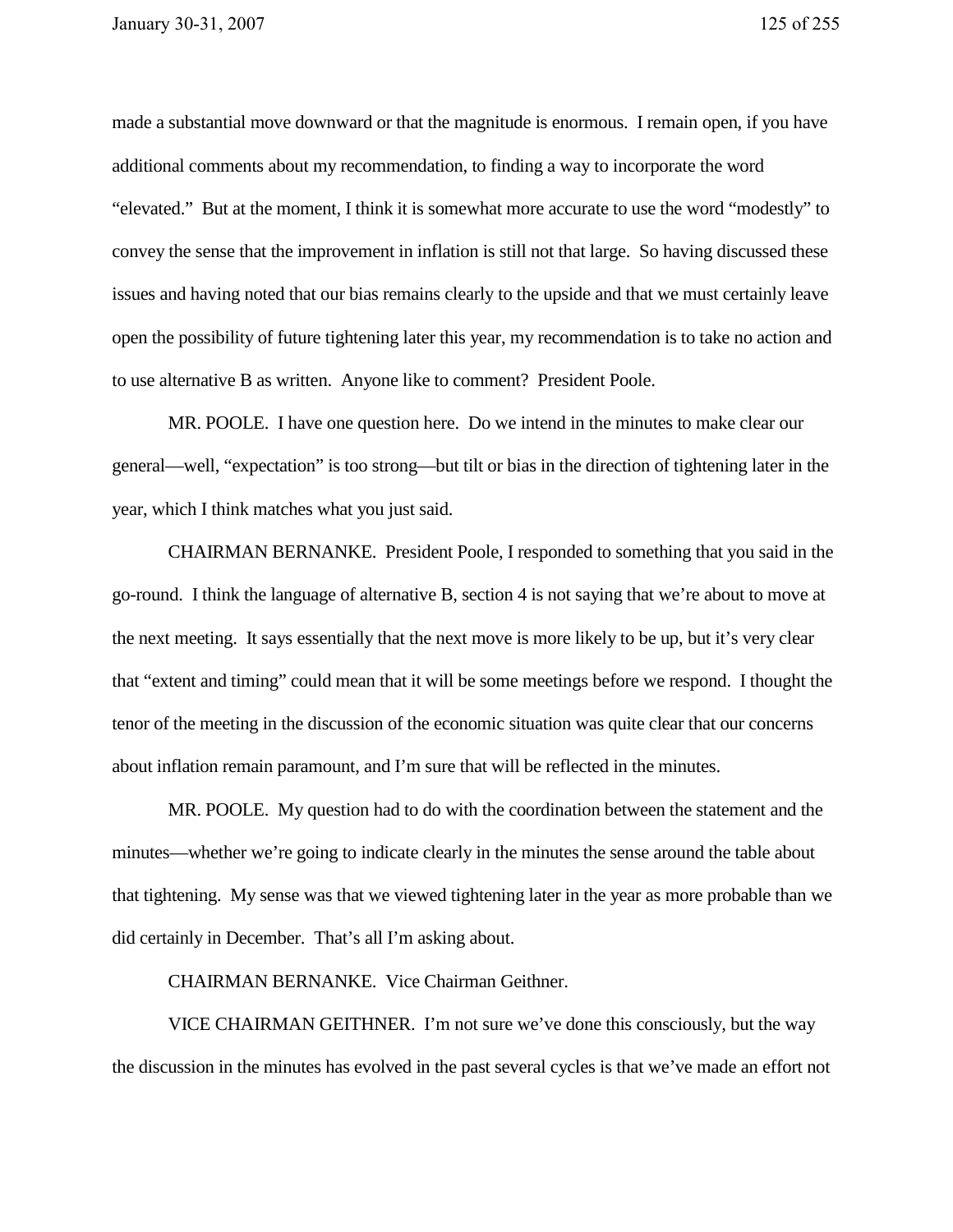to provide more nuance in the policy signal that is in that last paragraph. In fact, we've adopted the simplifying convention of pretty much repeating the part of the policy statement that is supposed to signal a judgment about what policy is likely to be going forward. The minutes provide—and this is valuable—a much more textured sense than the statement can about the central tendency of the Committee's view of the future. I don't think it makes sense for us to try to agree now to provide in the minutes more texture about what's, in effect, an elaboration of the risk assessment in section 4. It is hard to do while negotiating the minutes and there's not much virtue in trying to do it. All the emphasis should go toward making sure that we characterize the sense of the Committee about the rationale for our decision, which essentially concerns how our view of the outlook has changed and what the variance of views is around that.

## CHAIRMAN BERNANKE. President Hoenig.

MR. HOENIG. First of all, I'm fine with your proposal. I would have gone with the other proposal, but neither set of language binds us, and that is the main thing that I agree with. That brings me to President Poole's point. I don't have a sense that we have a great increase coming later in the year, and I don't want to convey that such was the sense of the Committee. Now, if he does as an individual and would like that in the minutes, that's one thing. But I would not want to have the minutes read as something more than what I heard here today. Trying to define a Committee sense of this that wasn't in the language here would make the minutes more confusing. So I'm okay with this language, and I associate myself with Vice Chairman Geithner on the use of the minutes.

## CHAIRMAN BERNANKE. President Lacker.

MR. LACKER. There are differences of views about this around the table. A couple of people have said that they think it's likely that sometime this year we will think hard about raising rates. I would trust that such views would be reflected in the minutes. Is it your understanding,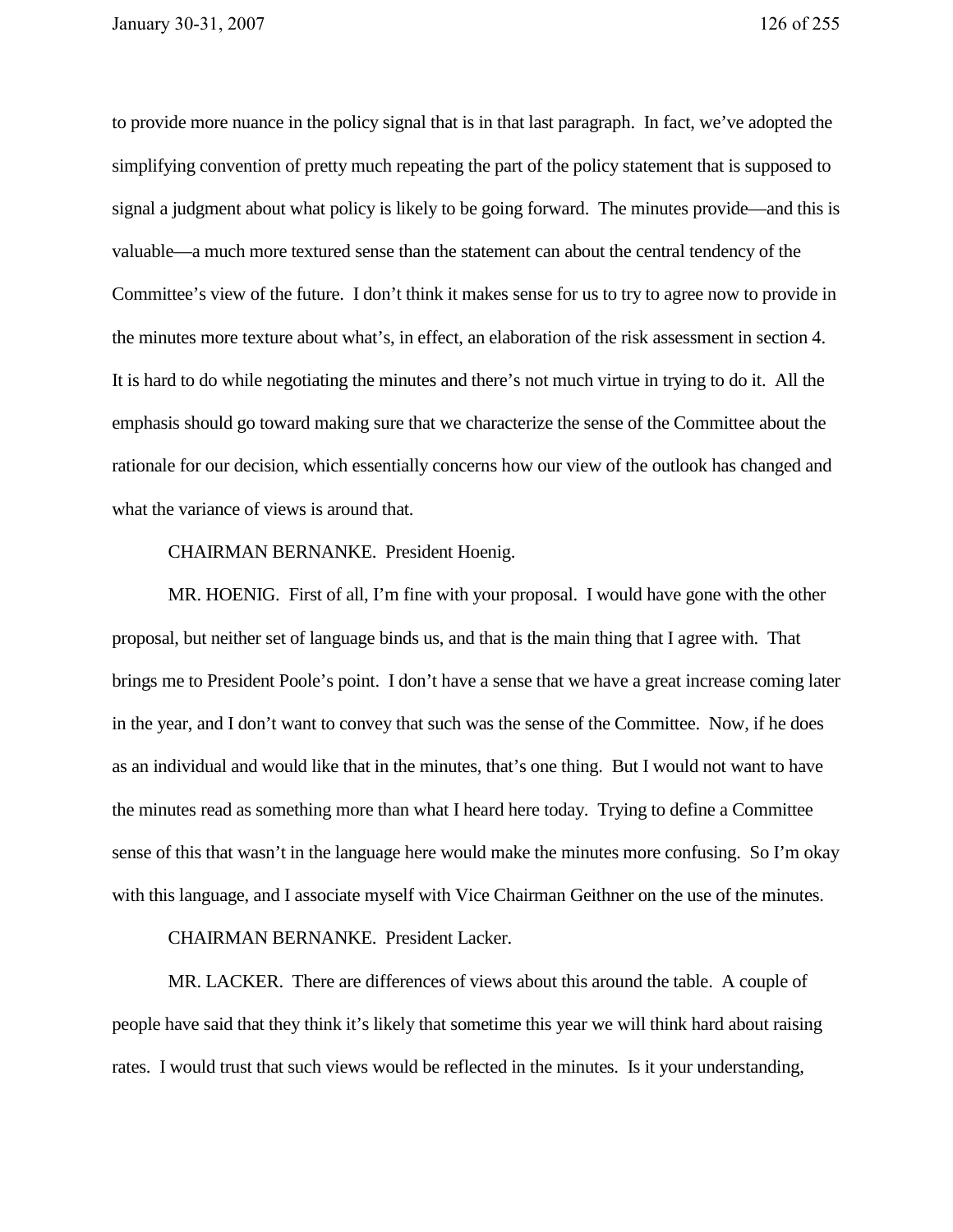Vice Chairman Geithner, that our convention regarding the minutes is that we expunge from them any comments within the Committee conveying a sense of how we think policy is likely to evolve at longer horizons?

VICE CHAIRMAN GEITHNER. I don't think it's a problem regarding that penultimate paragraph of the minutes, in which the staff tries to capture the texture of what people say about their thoughts on what policy is likely to do. But in the basic framing paragraph at the end, which is designed to capture whatever we as a Committee are willing to say about what's likely, we've tried not to elaborate on or add nuance to the basic statement. So I guess I'm agreeing with you, Jeff. I would have thought that the penultimate paragraph might describe whatever the range of views is about that but not try to capture the consensus of the Committee.

CHAIRMAN BERNANKE. President Minehan.

MS. MINEHAN. The issue that President Poole raised was whether the minutes would likely be out of sync with the statement. What Vice Chairman Geithner mentioned and I know to be the case is that the last paragraph of the minutes is always the statement. So while the minutes might have a nuanced discussion and possibly tilt a bit to people's concern about resource utilization or inflation, however it gets stated, and suggest some possibility of upward movement rather than downward movement, the paragraph that relates back to what we actually said in the statement would tend to bring the discussion back and make the two harmonious, as they should be. When people read the minutes, they are likely to say there's a little more upside risk or a little less downside risk. That's what I heard around the table. I don't think that's inconsistent with what you suggested in terms of a statement.

CHAIRMAN BERNANKE. Thank you. Governor Kohn.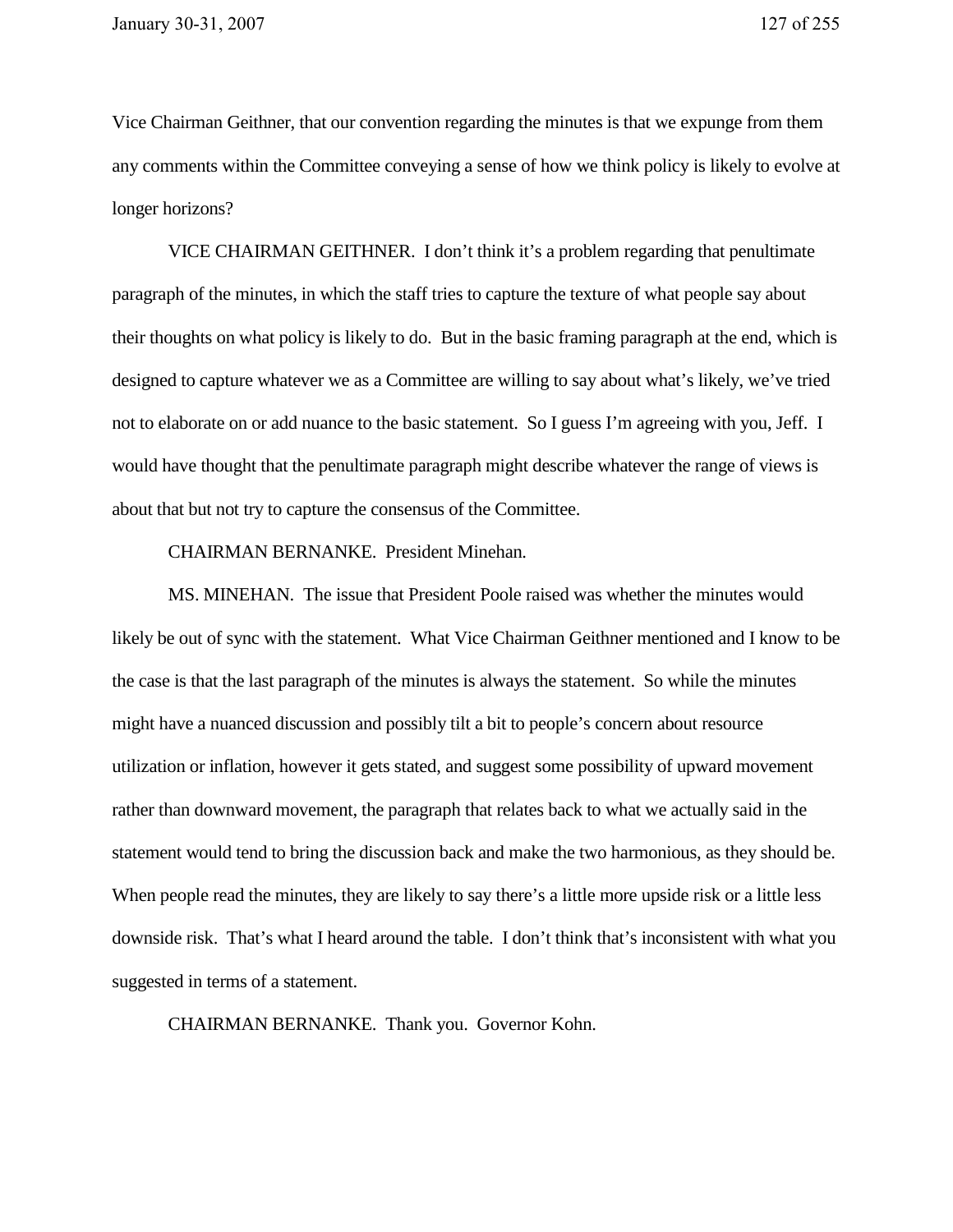MR. KOHN. Thank you. President Minehan said much of what I was going to say. The minutes will indicate the tenor of the discussion, which was that, despite some good inflation news, we still see plenty of upside risk. That will convey the basic view here. I'd be very concerned about being explicit about an interest rate increase down the line. We will be discussing this topic in a few minutes, I hope, [laughter] about how explicit the Committee should be in its forecasts about the future path of interest rates. We haven't made that decision yet, so I'm a little nervous about making it really explicit or even implicit in the minutes. Thank you, Mr. Chairman.

CHAIRMAN BERNANKE. President Moskow.

MR. MOSKOW. I thought, Mr. Chairman, that you described a convention a number of meetings ago, and I thought you expressed it very well: The statement that comes out of the meeting is a consensus statement of the Committee; the minutes describe the range of views that are expressed. That's consistent with the way we've been operating, and I think it has served us well.

CHAIRMAN BERNANKE. I agree.

MR. MOSKOW. May I ask one other question?

CHAIRMAN BERNANKE. President Moskow.

MR. MOSKOW. I just was wondering, since we're focusing on alternative B, how the staff thinks the markets will react to the current version.

MR. REINHART. As we related in the Bluebook and as a number of you said, market participants understand the risk assessment, and they don't expect policy action or a change in the risk assessment. So it's hard to see that there would be any reaction at all. I wonder what our new Account Manager would say as well.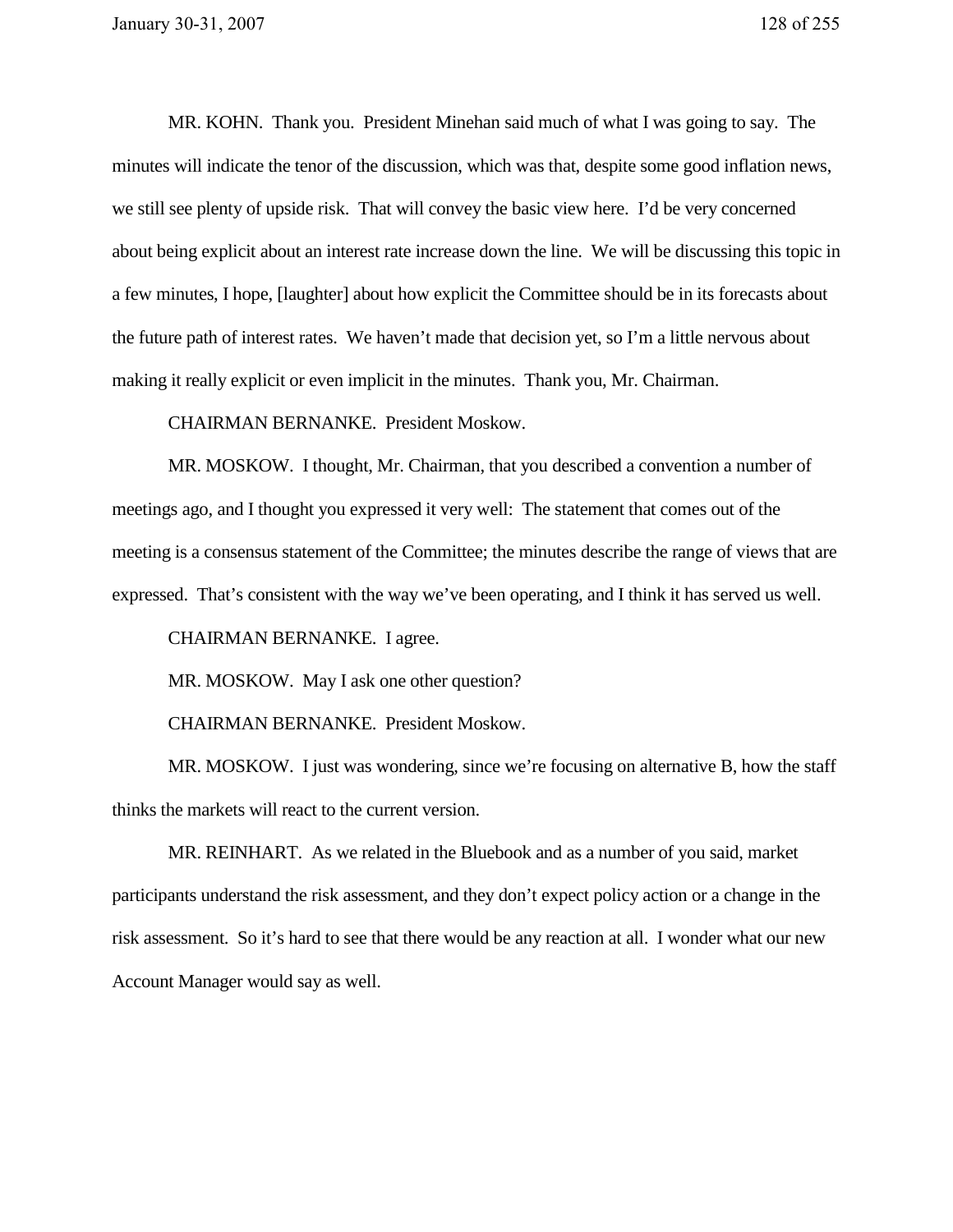MR. DUDLEY. I would agree with that. You have somewhat firmer growth but better inflation news, and so the Committee is about in the same place on net that it was before. I would be very surprised to see much of a market reaction at all.

CHAIRMAN BERNANKE. Thank you. Ready to vote? Ms. Danker.

MS. DANKER. I'll read the directive from page 25 of the Bluebook.

"The Federal Open Market Committee seeks monetary and financial conditions that will foster price stability and promote sustainable growth in output. To further its long-run objectives, the Committee in the immediate future seeks conditions in reserve markets consistent with maintaining the federal funds rate at an average of around 5¼ percent."

The risk assessment: "The Committee judges that some inflation risks remain. The extent and timing of any additional firming that may be needed to address these risks will depend on the evolution of the outlook for both inflation and economic growth, as implied by incoming information."

| Chairman Bernanke      | Yes |
|------------------------|-----|
| Vice Chairman Geithner | Yes |
| <b>Governor Bies</b>   | Yes |
| President Hoenig       | Yes |
| Governor Kohn          | Yes |
| Governor Kroszner      | Yes |
| President Minehan      | Yes |
| Governor Mishkin       | Yes |
| President Moskow       | Yes |
| President Poole        | Yes |
| Governor Warsh         | Yes |
|                        |     |

CHAIRMAN BERNANKE. Thank you. This would be a good time to have a fifteen-

minute coffee break.

[Coffee break]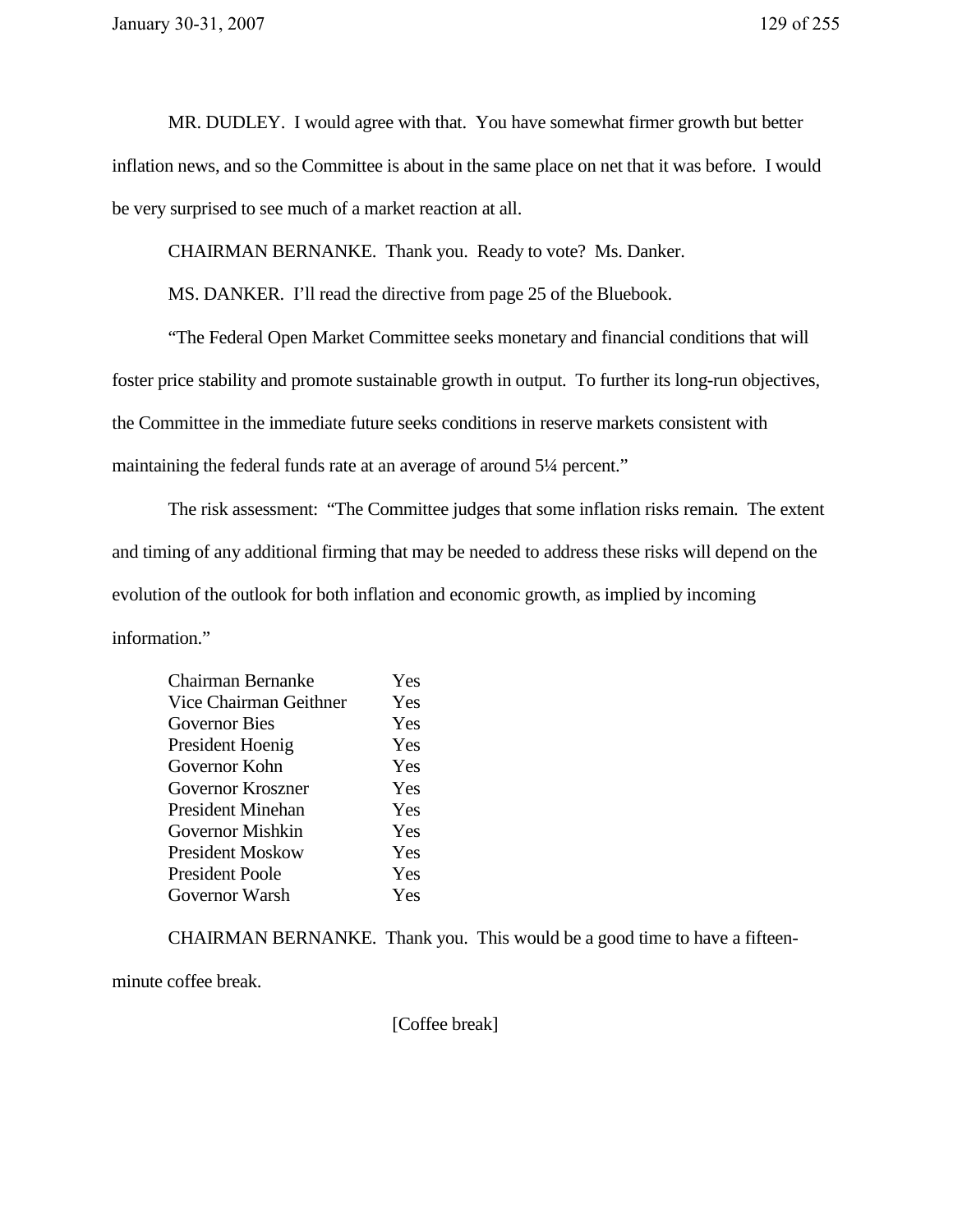CHAIRMAN BERNANKE. The second portion of our meeting is devoted to communications. President Plosser submitted a memo about external communication that suggested there might be some unease in the Committee. In the hope of somewhat reducing that unease, I thought I would try to state one more time what I was trying to get at when we discussed this issue before. Perhaps without taking too much time away from the important discussion we want to have today, if anyone would like to respond to that, I'd be certainly happy to hear.

I and a few other people had two concerns about talking in public about our communication issues. The first was that we would try to avoid interfering with the ongoing discussion and the development of consensus within the Committee. The second was to try to avoid creating any unnecessary political problems that might complicate the adoption of whatever we decide we'd like to do. So my recommendation would be to ask yourselves two questions. The first would be, "Would the remarks that I will give elicit opposition or significant disagreement from other members of the Committee?" If the answer is "yes," then by giving those remarks, you risk the possibility that other people might be in some sense compelled to respond, and then we are having the debate in public. My sense of that is that therefore it would probably not be a great idea to give a speech specifically on the pros and cons of inflation targeting, for example, even if you tried to take a somewhat neutral position because it's inevitably difficult to take a neutral position. However, I want to be clear. I think that it's perfectly okay for people to talk about broader themes—the importance of low and stable inflation, the importance of credibility, the importance of commitment, and the importance of clear communication. I see no problem there because those are broad, general issues that I think everyone around the table would agree with and that don't necessarily speak to the issues that we're still discussing within the Committee. The other question I'd suggest you ask is, "Would something that I say today be likely to end up being repeated to the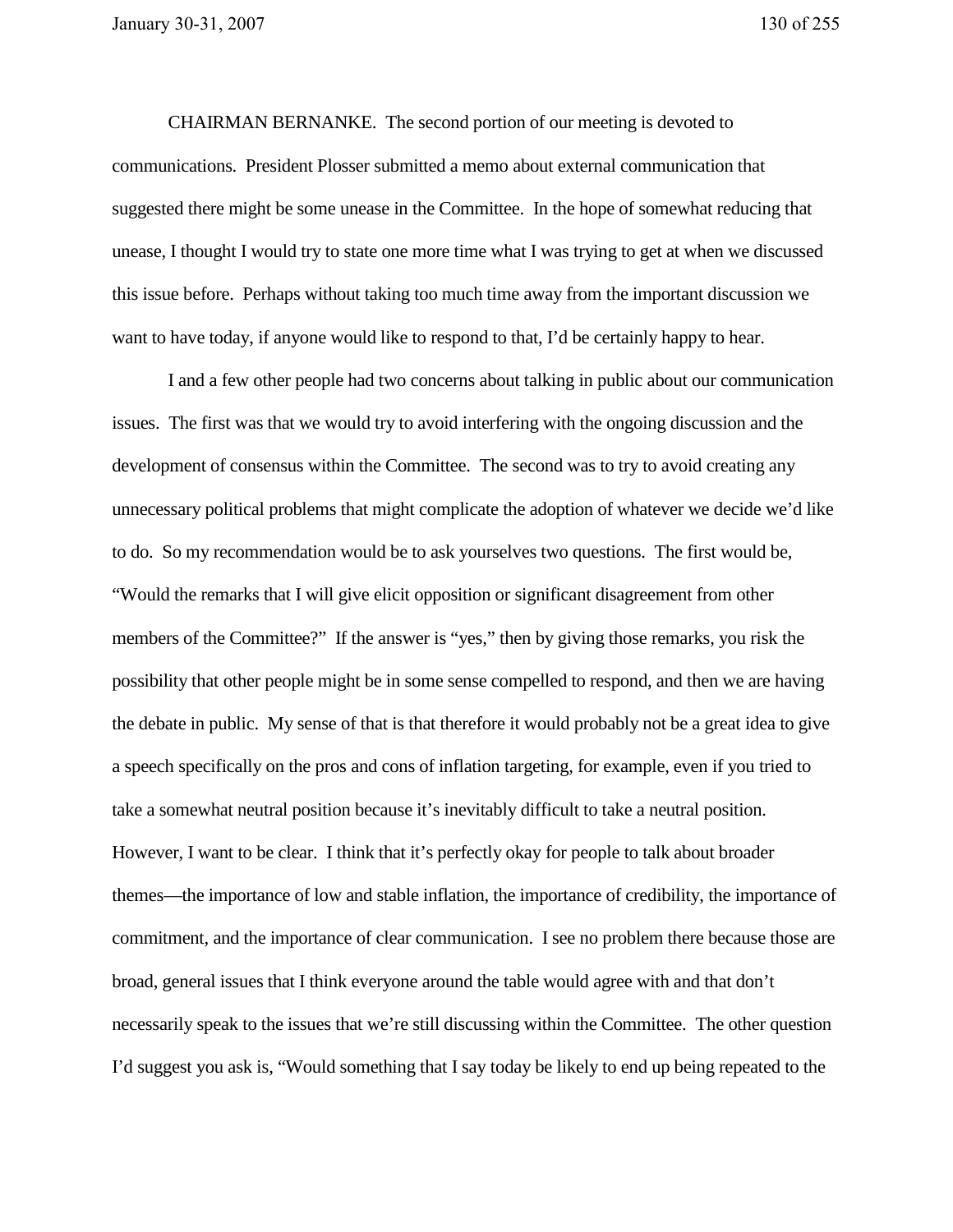Chairman in congressional testimony." [Laughter] That is a particular concern of mine. The lesson I would take from it is that, if you do talk about the importance of low and stable inflation, which is certainly a good thing to do, you also make the point that we are, of course, committed to our dual mandate and that one of the principal reasons that we seek price stability is to strengthen the real economy.

So those are my thoughts. I want to reiterate that this is guidance, not regulation. I ask people just to use their judgment and not to feel constrained about talking about broad issues, particularly issues that would command wide agreement in the Committee, and you certainly don't have to disavow any previous positions. If you are pressed too far on an issue, you can certainly always say that the Committee is currently discussing these issues and that we'll be saying more about this in the future. Again, I certainly had no intention and have no intention of trying to censor people's words. I hope that you will continue to talk about the broad issues of price stability and communication, which are so critical to our function as a central bank. I don't want to take a great deal of time from our broader discussion, but if anyone would like to react, certainly this would be the time. President Lacker.

MR. LACKER. I think this is really clear, common sense, and very constructive.

CHAIRMAN BERNANKE. Thank you. If there are no other comments, I'll turn the meeting over to Governor Kohn.

MR. KOHN. Thank you, Mr. Chairman. I thought I would begin by saying a few words on process. I've had a number of questions from people about where we are in the process of considering communication issues and how we see the next couple of meetings. I hope that today we can come up with some sense of the central tendency or an expression of the Committee on where we want to go with the projection and the forecast process. I don't expect complete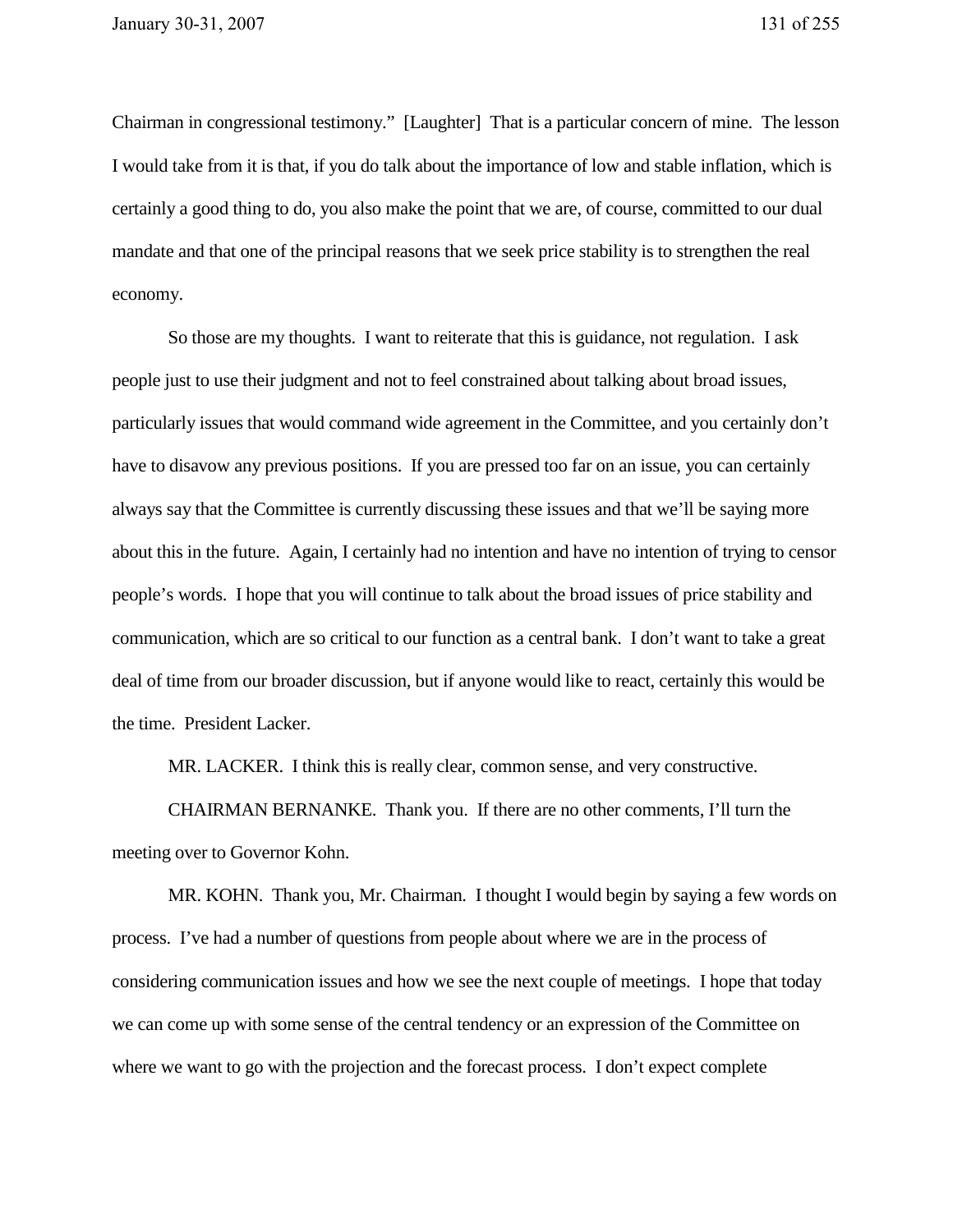agreement on where we want to go. I don't expect every question to be answered. But I think we can probably narrow down the range of things we're looking at and get a sense of where the modal Committee member would like to go with this. I also recognize that the decisions we make on other aspects of communication and monetary policy—for example, the numerical specification of price stability—would then come back and interact with how you might want to use the forecast.

In March, we will revisit the issue of the numerical specification of price stability, which we discussed in October. I've asked the staff to work on some material. Basically I've asked them to take the pieces of the memo from January '05 that talked about things such as range versus point; which index or modification of an index; the transformation of an index; price level versus inflation targeting; the horizon, if any, over which we ought to specify this—some of these more-specific issues that we need to think about if we're going to have a numerical specification for price stability. The sense coming out of the October meeting was that the vast majority of people on the Committee wanted to move in this direction, although exactly what they wanted wasn't clear. So I've told the staff to assume that the Committee is moving in this direction, and now the task is not to debate that whole thing again but rather to get a little more specific. By getting more specific we can test our own notions of how this would work out and just how much in favor we are. The March meeting will go two days, and we'll be discussing those things. The Chairman has put on the table another item for the March meeting, which is the issue concerning the announcement and the balance of risks. If we have time in March, it would be great to get to it. If not, shortly thereafter we need to think about the directions in which we seem to be moving on both the projection side and the numerical specification side and their interactions with the announcements, the minutes, and some of these other modalities we have for communicating with the public.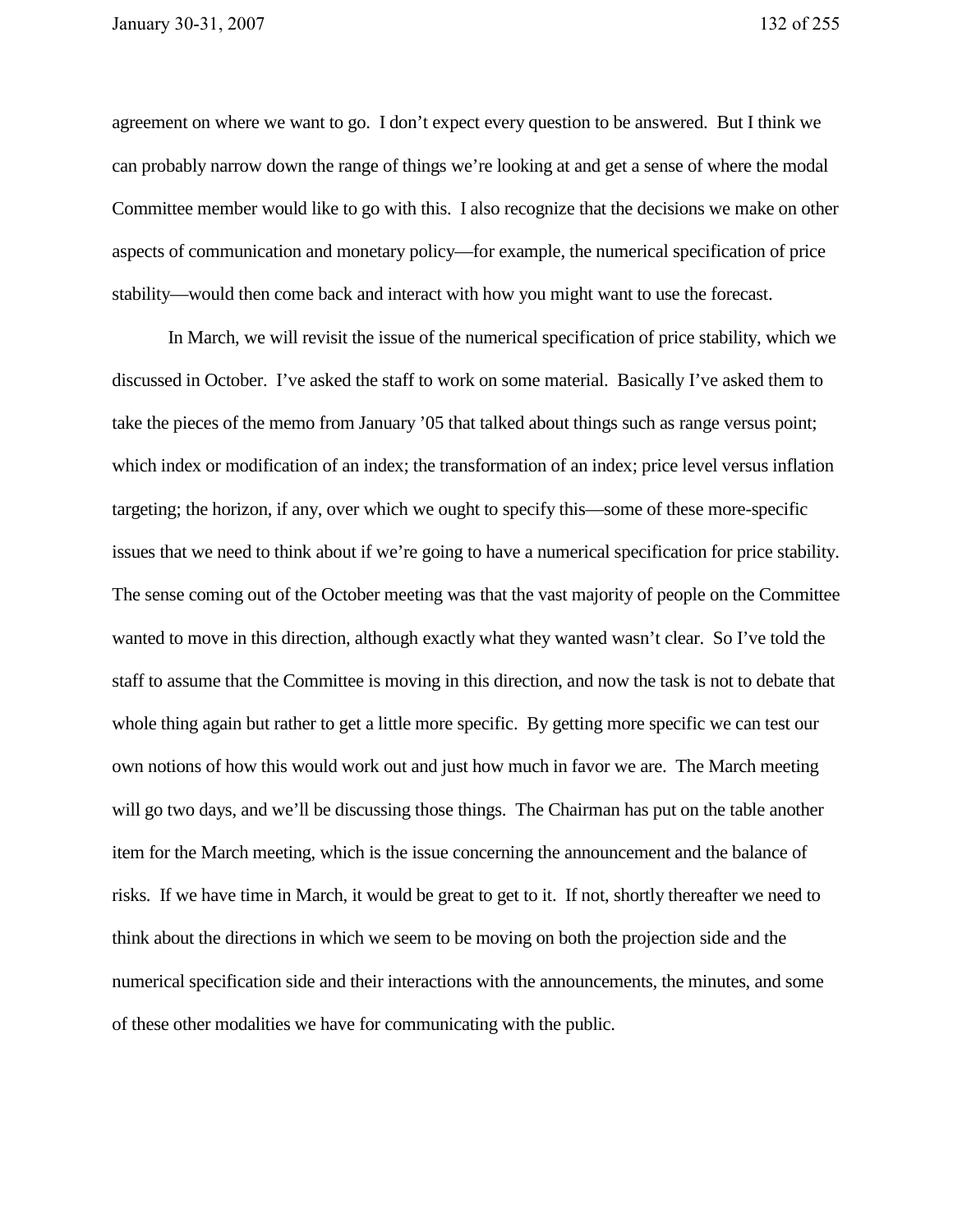$\overline{a}$ 

I would hope that after the March Committee meeting, the subcommittee—President Stern, President Yellen, and I—could take stock of where we have gotten to; how the issues have been narrowed; where the Committee seems to be heading; what the open issues are; and if we don't get to the announcement or the minutes in March, how these things might interact. Then we could come back to the Committee in June, the next two-day meeting, and ask for some more guidance and just keep pushing this process to a conclusion. We need both some dry runs on whatever we decide to do and a strategy for rolling that out to the public and the public's elected representatives. Once we get closer to a decision, then we can talk about how to proceed on those two issues. So that's the general process that I'm envisioning for the next couple of meetings, Mr. Chairman. I will turn the meeting back to you. Actually I'm supposed to call on Dave Reifschneider to start the staff briefings.

MR. REIFSCHNEIDER.<sup>4</sup> Thank you, Governor Kohn. Brian Doyle, Vincent Reinhart, and I will be speaking this morning on the material labeled "Staff Presentation on Producing and Publishing Economic Forecasts." As the top panel of your first exhibit notes, the Federal Reserve regularly provides the public with information on the outlook in the Monetary Policy Report, congressional testimony, the FOMC minutes, and the statement. You presumably undertake this effort with an eye toward advancing the goals of economic performance, public discourse, your own internal discourse, and efficient operations. A key issue in your deliberations today is whether changing your practices in this area would advance these goals further or achieve a better tradeoff. As shown in the bottom panel, this morning Brian, Vincent, and I will address three questions related to this issue. I will start with the production and publication options that are open to the Committee. Brian will then discuss what we can learn from the international experience. Finally, Vincent will consider the governance issues that would arise under alternative arrangements.

Many ways of changing your current practices are possible. Exhibit 2 focuses on one fundamental choice that you confront in this regard—namely, how to produce the forecast. As noted in the top panel, you have three main options. First, you could continue to produce independent forecasts, with each of you solely responsible for your own forecast. Second, you could choose to produce a single centralized forecast, working together as the whole Committee or delegating responsibility to a subcommittee. Finally, you could adopt an intermediate position and produce

<sup>&</sup>lt;sup>4</sup> Material used by Mr. Reifschneider, Mr. Doyle, and Mr. Reinhart is appended to this transcript (appendix 4).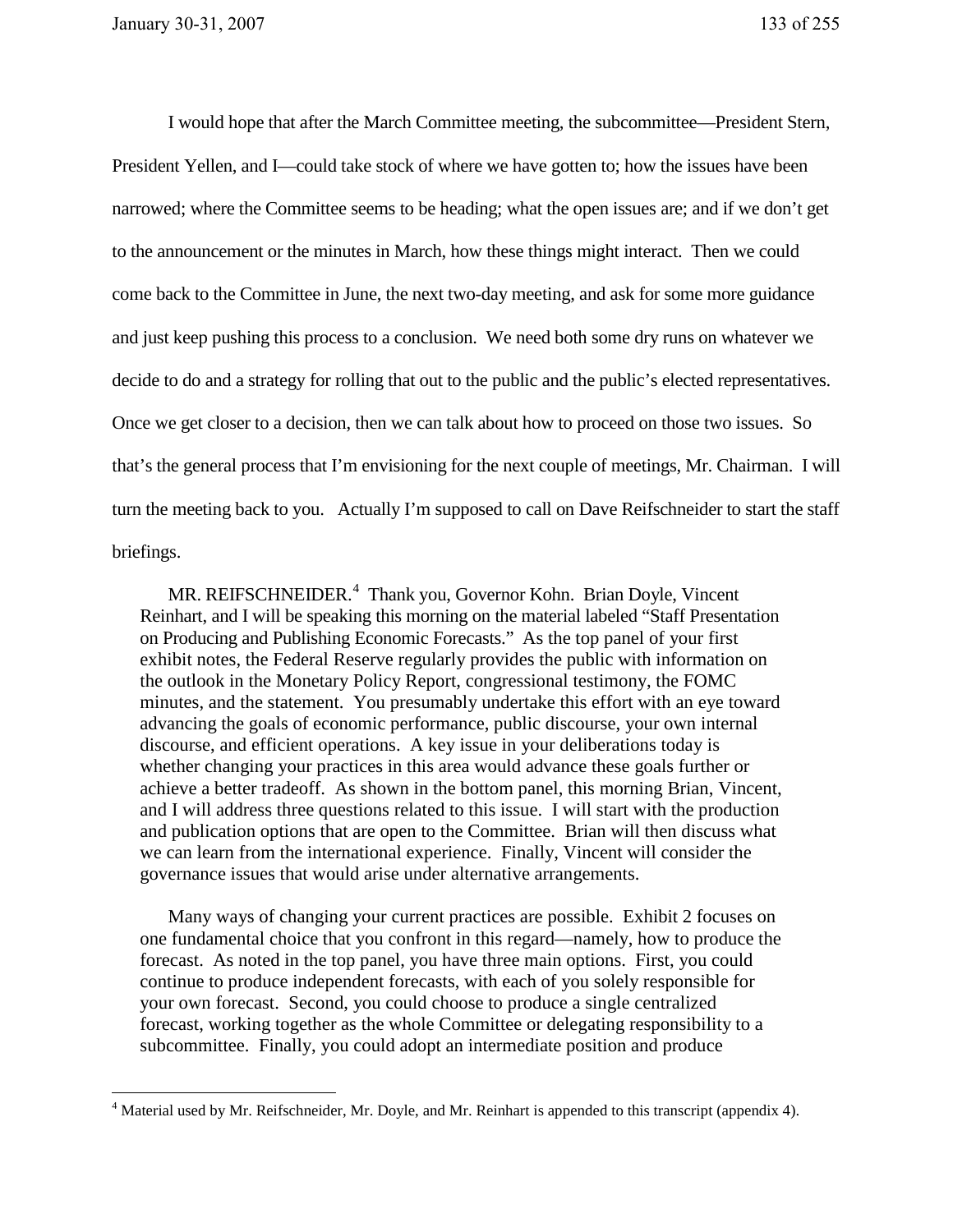coordinated forecasts, with your individual projections conditioned on common assumptions for factors such as oil prices and fiscal policy.

As highlighted in the bottom panel, your choice among these three options has important implications for, among other things, your communications with the public and the operational cost of forecast-related activities. To see this, consider one important communication task, the telling of the central story of the outlook. As noted in the first row under the independent option, distilling an informative message from multiple forecasts is difficult, even if those forecasts provide a considerable amount of detail about the outlook. In fact, it is an open question as to whether it would always be possible to craft a central narrative that would command the consent of a majority of the Committee, given the diversity of your views. Moving to the right, the distillation task under the coordinated approach might be simplified a bit because your individual forecasts would share some common elements. Nevertheless, telling the central story would remain difficult if, after settling on, say, a common path for oil prices, you still disagreed markedly about its economic implications. In contrast, as the rightmost entry notes, the telling of the central story would be relatively easy under the centralized option because—abstracting from the difficulties of producing such a forecast—the single projection would provide a clear and coherent message.

Your production choice has important implications for another communication task—conveying the diversity of views on the Committee about the outlook. As noted in the second row of the table, the independent option naturally reveals this diversity through your individual forecasts. To a large degree, the same is true under the coordinated option, although conditioning on common assumptions would obscure some of the possible sources of diversity. Finally, the centralized option would not reveal the diversity of your thinking unless the published outlook summary included additional comments about alternative views.

Your production choice also has important implications for the operational costs of both producing and publishing the forecast. Forecast production is a relatively low-cost task under the independent option because you incur no expense in coordinating your forecasting efforts. Still, you could find yourselves devoting more resources to forecasting if you chose to publish your individual projections. Moving to the coordinated option, here preparing the forecast would be more costly because you would need to spend time choosing a common set of assumptions, but you could limit these costs if you settled on a standard process for this task. Finally, producing a centralized forecast would be very costly, especially at first, because of the wide range of economic issues on which you would need to reach consensus. Given the practical difficulties of achieving such agreement with a group as large as the FOMC, making this option feasible might require delegating the preparation of the unified projection to a subcommittee.

Finally, there are the operational costs of forecast publication. This task may be burdensome under the independent option, especially if all of you wish to participate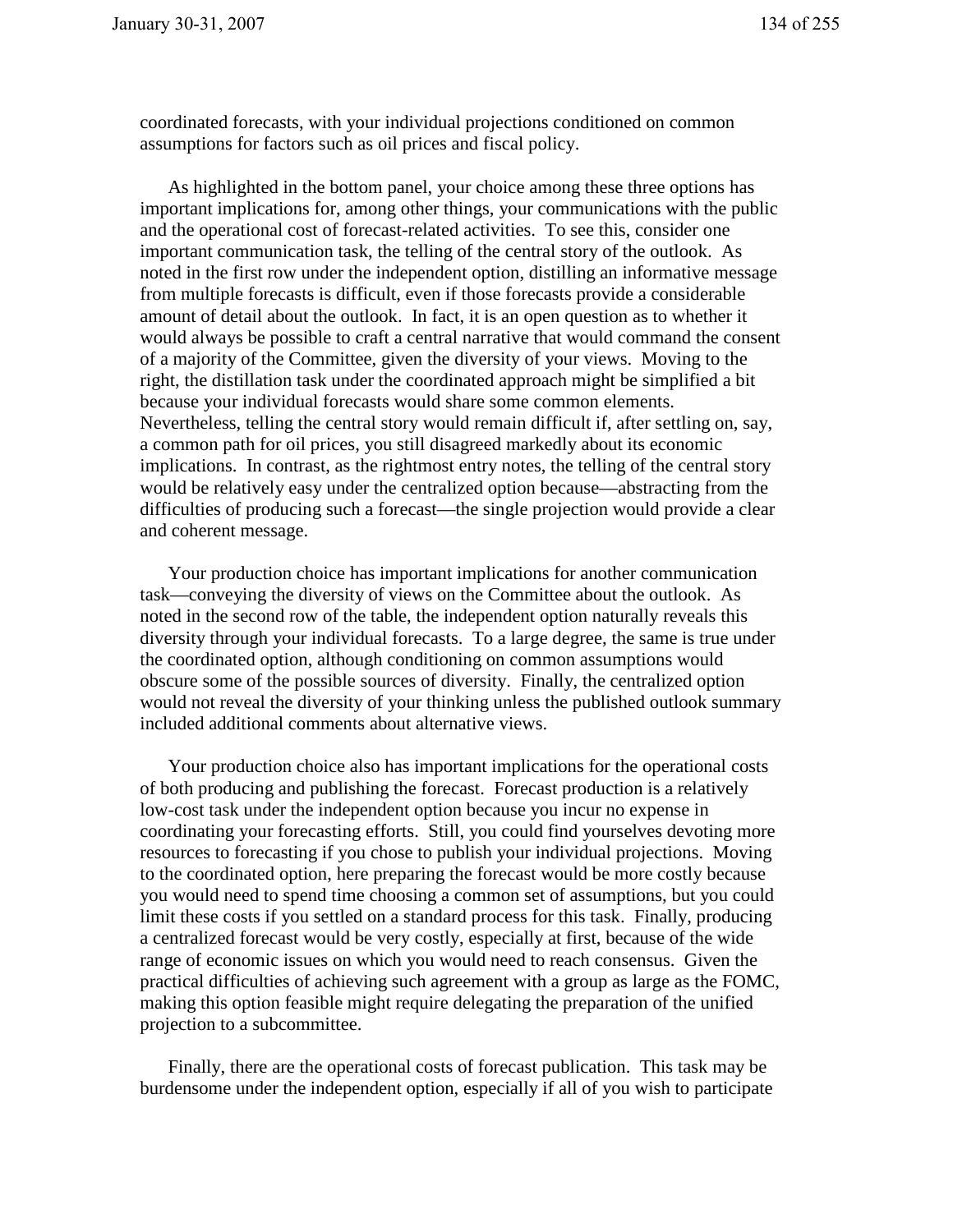actively in the preparation of the text as you now do with the minutes. In fact, given the inherent difficulty of crafting an accurate and informative central message from multiple forecasts, negotiating the language of an outlook summary as a group would likely be even more time-consuming than preparing the minutes if the summary is to be anything more than a bare-bones listing of numbers. Publishing the forecast under the coordinated option also may be burdensome, for the same reasons. However, choosing the centralized option could make forecast publication less costly, partly because you would already have reached agreement on the economic factors influencing the outlook. You could reduce costs further if you delegated responsibility for both producing and summarizing the forecast to a subcommittee.

The top panel of your next exhibit considers some of your many publication choices. If you choose to continue producing individual forecasts, you could release more information about those projections—for example, by publishing the forecasts themselves. Such a step would reveal more about the diversity of your thinking, although it might risk diverting attention from any consensus about the outlook. Another option available under all three production choices would be to provide more forecast details, either numerically or in qualitative form. Such a step would facilitate telling a more informative story about the outlook, although it would also create additional dimensions for disagreement. A third possibility would be to lengthen the forecast period. This step could reveal more fully how you expect any economic shocks and imbalances to play out and thus might enhance public understanding of the basis for your policy actions; it could also provide more information about your policy objectives and expectations for the long run. A fourth possibility would be to publish information about the outlook more frequently than you now do. Such a change might help to clarify how you see the forecast and monetary policy responding to incoming data, but it would also increase operational costs proportionately. Finally, you have the option of publishing fan charts and confidence intervals for your projections. This information could help to emphasize the inherent uncertainty of the outlook and the conditionality of monetary policy. Before you could take this step, however, you would have to settle some issues involving the empirical basis of this material.

The bottom panel of the exhibit addresses two options that you have for setting the projected federal funds rate. The first option is to condition the outlook on what you see as "appropriate" monetary policy. If you produce independent forecasts, each of you would continue to make this determination on your own, but under the centralized approach and perhaps the coordinated one, you would need to do this as a group. As noted in the first bullet point, publishing details on what you see as the appropriate path of the fed funds rate could facilitate telling a more informative story about the role played by monetary policy in the outlook. Describing your policy assumptions qualitatively might achieve this objective; alternatively, you could release, say, the central tendency of your specific fed funds rate projections. One possible drawback to publishing an "appropriate" policy path is that the public might misinterpret it as a promise, especially at first; for this reason, you might wish to pair any published fed funds rate path with information on forecast uncertainty. Releasing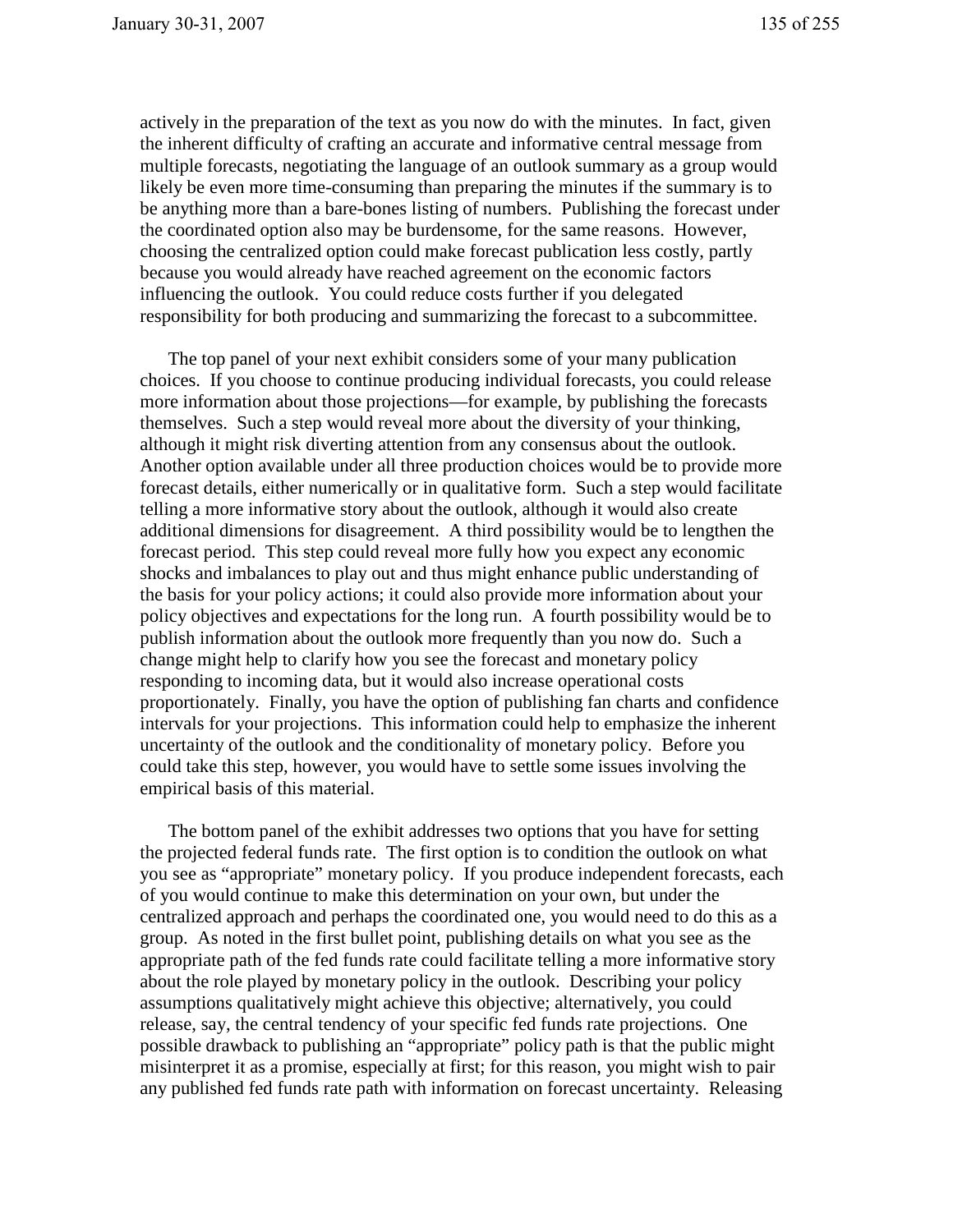information on the fed funds rate might also generate public criticism and political pressures.

A second option for setting monetary policy is to condition the outlook on a flat fed funds rate or on the path consistent with market expectations. This approach might mitigate some of the misinterpretation and political problems associated with the release of an appropriate policy path. However, conditioning the outlook on such a path would alter the nature of the forecast and so create communication challenges. In particular, your forecasts would no longer represent your best guess for the likely evolution of the economy, to the extent that a flat fed funds rate or a market-based path differs from what you, individually or as a group, think will be necessary. For this reason, the forecast summary would require some statement about the desirability of the projected outcome to avoid misunderstanding. You might even find it necessary to provide guidance about how the policy path would have to change to bring about a more "appropriate" outcome—a step that would likely generate its own controversies. I will now turn the floor over to Brian.

MR. DOYLE. As Dave has explained, policy committees at central banks may choose to produce and publish one of several different types of forecasts centralized, coordinated, or independent—or they may choose to release a staff forecast. In the table at the top of exhibit 4, columns A, B, and C show some of the forecast publication choices of the central banks discussed in the International Finance Division background paper. Seven central banks publish a centralized forecast; one, a coordinated forecast; and one, a staff forecast. In my portion of the presentation, I will first address some factors (shown in the last four columns) that appear to be associated with these choices.

By our reckoning, the first central bank shown, the Reserve Bank of New Zealand, possesses the characteristics that would most likely lead to a centralized forecast without dissent: [laughter] It has a small policy committee, composed of only the governor (which does tend to limit dissent); hence its committee is located in the same place, and its head bears sole responsibility for monetary policy. The other central banks that produce a centralized forecast without dissents (shown in rows 2 to 5 of the table) share many of these characteristics. In Canada (row 3), as in New Zealand, the central bank head has primary responsibility for monetary policy. In other cases, such as Australia and Norway (rows 4 and 5), external members, who have no executive functions, mainly participate at the monetary policy meeting, leaving the remaining members a larger role in producing the forecast.

The Swedish Riksbank and the Bank of England have members who all play a more equal role in shaping monetary policy. These banks also publish a centralized forecast, but they recognize members' dissents from the central forecast in their published minutes. The Bank of England has a larger committee than the first six banks shown. The entire committee is involved in the production of each forecast, and with the larger committee size, the process takes about four weeks, including many meetings to decide on the details of the projection.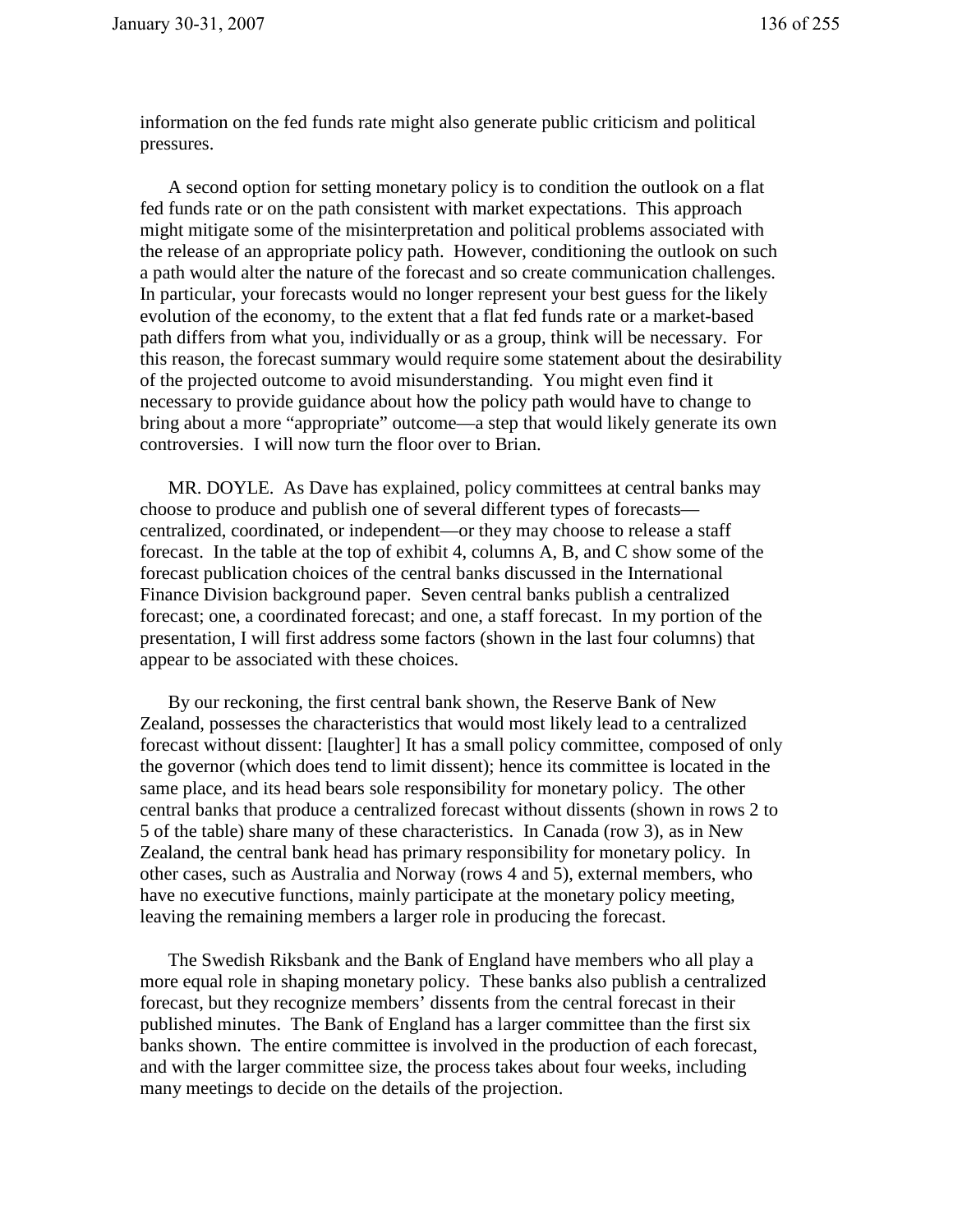All seven central banks that publish a centralized forecast also release a single narrative of the forecast to the public. However, their choices vary about the features of the forecast, such as the presentation of uncertainty and the treatment of policy rates. Three of these central banks—the Norges Bank, the Riksbank, and the Bank of England—publish "fan" charts that convey the policymakers' collective view on the distribution of possible outcomes. Others describe uncertainty around their central forecast through their discussion of risks or through alternative scenarios. As shown in column C, some central banks choose to publish their own forecast for the appropriate path of interest rates rather than conditioning their forecast on a specified path, such as a flat path for the policy rate or one based on market expectations.

In contrast to the Bank of England, the two other central banks with relatively large committees—the Bank of Japan and the European Central Bank—do not publish centralized forecasts. To reflect the diversity of its nine policy board members' views, the Bank of Japan publishes the range and the central tendency of their forecasts, along with the median. These forecasts are coordinated because the board members base their forecasts on a path of interest rates consistent with market quotes. These forecast statistics are published with a description of the outlook, which is drafted by the staff with board input and then voted on by the board. Board members may register (with attribution) their dissent from the description of the forecast in the minutes of the policy meeting. The ECB's policy committee—which includes twelve members from the national central banks, who are located throughout the euro area—does not publish any forecast of its own but releases its staff forecast instead. The staff forecast is not voted on by the governing council, and its standing with respect to policy decisions is not clear.

As outlined in the bullets in the bottom panel, despite the different choices of these central banks, their publication of economic forecasts is generally regarded as useful. The central banks say that publication has eased communication. Many central banks have started publishing forecasts, none of these has stopped, and most have increased the extent of detail reported. Most observers agree that published forecasts have improved communication and facilitated accountability. Many have commented favorably on the quality of forecast publications. Overall, commentary on the publication of forecasts by both producers and consumers is quite positive.

However, we have found very little econometric work that specifically evaluates whether publishing forecasts has improved monetary policy communication or economic outcomes. The publication of forecasts has nearly always been part of a package. Attempts to detect major positive or negative effects of adopting such packages have met with little success. Limited evidence suggests that their adoption may have helped anchor inflation expectations, but whether the publication of forecasts has made an independent contribution is unknown. A few event studies have found that the release of forecasts has some effect on interest rates and other financial variables. On balance, existing econometric evidence does not provide a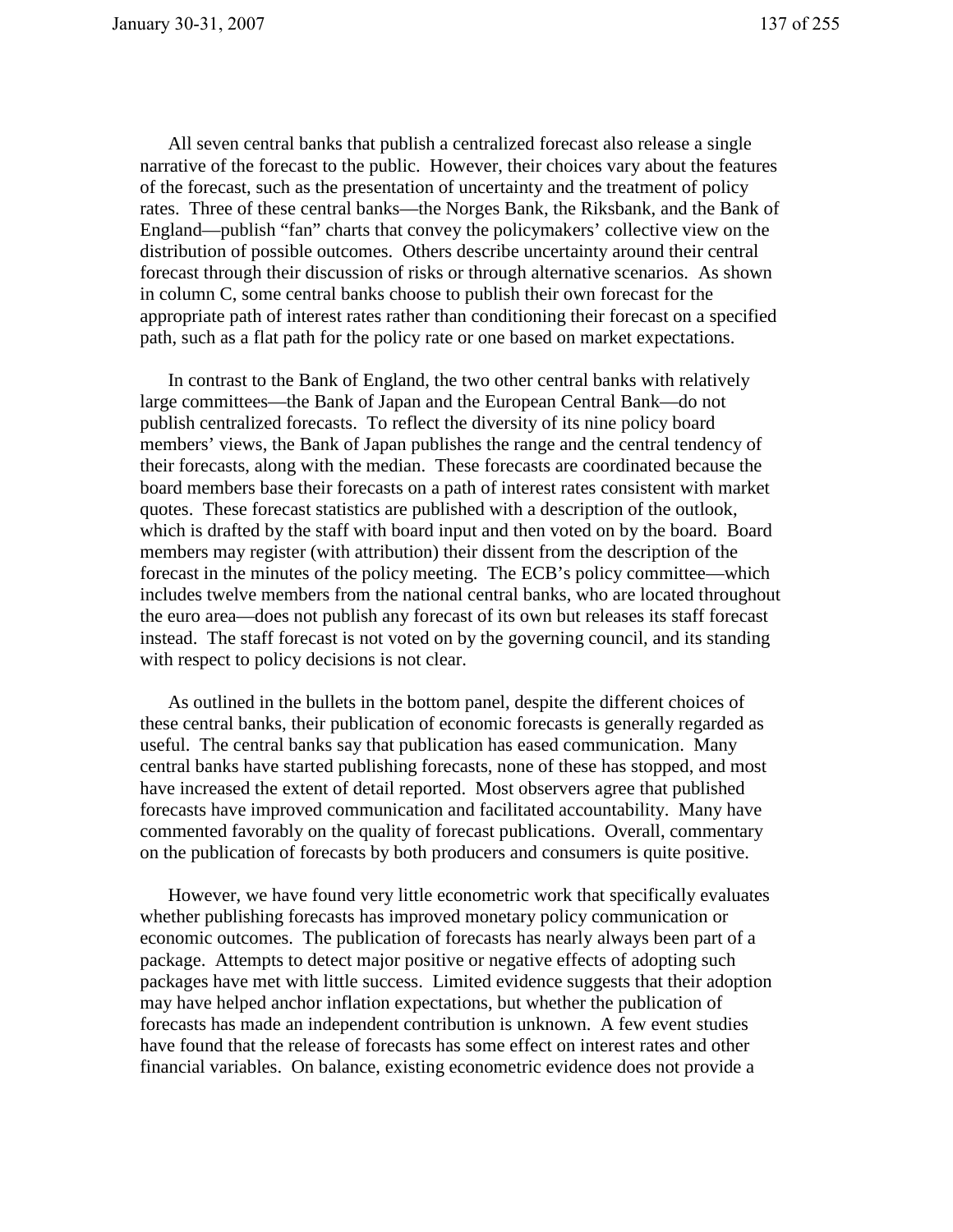firm basis for assessing the cost and benefits of publishing forecasts. Vincent will now complete our presentation.

MR. REINHART. Exhibit 5 presents a decision tree outlining the possible paths you might take in incorporating an economic forecast in the policymaking process. I am including this schematic because, among other reasons, it is just what you would expect from me. [Laughter] Before we trace out some of those limbs, I want to remind you why the economic forecast is on today's agenda. Discussion of monetary policy, both here and abroad, has increasingly focused on the forward-looking nature of setting policy. For the Federal Reserve, the structure of the current process of releasing an economic projection was set almost thirty years ago by improvisation in response to congressional prodding. Is it possible that the Committee could arrive at a more coherent way of producing and releasing a forecast that would enable policymakers to describe better what they do?

The possibilities for producing and releasing a forecast are laid out at the top of the exhibit. Note that a couple of the nodes correspond to questions from the subcommittee to you in a memo I distributed on Friday. In particular, as flagged by the "1" in the decision tree and repeated in the list below, "Does the Committee want to produce a joint forecast or conduct a survey of individual forecasts?" The answer to this question is both hard—because it has considerable implications for your time and resources in the System more generally—and easy to predict—at least based on conversations I've had with many of you and your staff. To make it even easier to answer, let me paraphrase those conversations: "Do you want to change the basic nature of the Committee process by adding multiple rounds of meetings so as to enforce a more uniform view of the outlook than has ever existed before, or do you want to modify the status quo?" [Laughter] If you prefer to continue the practice of providing individual forecasts, you might want to reexamine the extent of coordination in that process. That is item 2 at the top and bottom, "If the forecasts are done individually, should they be based on common assumptions about some key conditioning factors?" Chief among those factors is the path of monetary policy. Do you want to continue with each taking your own view of monetary policy, settle on some joint assumption, or use market-based quotes?

The individual entries in a numerical forecast have only limited usefulness in describing the economic outlook and the backdrop for setting policy. Rather, the narrative thread explaining the forecast is the most useful because it allows the reader to assess the credibility of the projection, to position his or her own view when there is a difference of opinion, and to gauge potential risks to the outlook. As posed in question 3, do you want to accompany a forecast with a minutes-style narrative description? As with the minutes—and noted in question 4—this document could be circulated for comments from meeting participants and ultimately be approved by the Committee through a notation vote. Such a procedure, however, will extend the interval between the making of the forecast and its release, raising the number of times that inconvenient data releases will render the projection moot. If you want a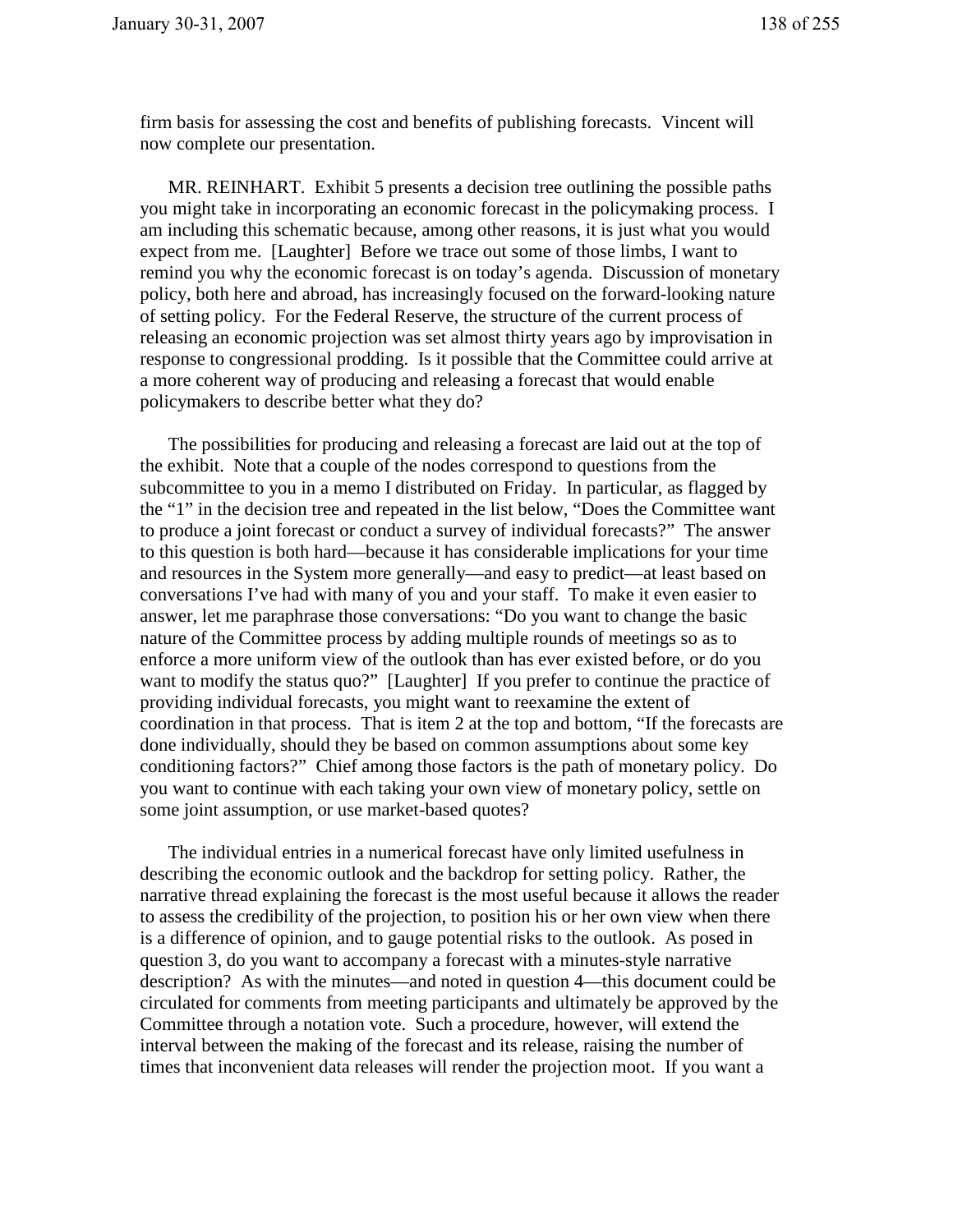more timely release, drafting and releasing such a minutes-style document could be delegated to either the Chairman or the staff.

The last four questions cover technical attributes of a forecast. In particular, as noted in question 5, how frequently should forecasts be made? The current semiannual reporting cycle was set by the Congress, but it means that the published forecasts become stale. Another inconvenience with the current setup is that an annual forecast made in June incorporates an implicit forecast of the second half. Would you rather be explicit and forecast half years? More generally, as in item 6, how many years should the forecast cover? Seventh, how many variables should be forecast, and which should they be? Nominal income, for example, remains on the survey by historical accident—from the days when the velocity of money was thought to be predictable and knowing your expectation about income growth would help in setting a monetary range. Are there other variables that would be more helpful? Finally, should there be some attempt to convey numerically the uncertainty surrounding the forecasts? Relaying such information would more accurately convey the balancing of risks that is an integral part in your deliberations and would remind your readers that it is a projection, not a promise.

By now, we probably have your heads spinning with all the possible permutations of the many decisions that could be made. With this many moving parts, the problem is complicated. But not all the issues to be resolved are hard. First, you have the force of precedent, which is a powerful attractor within the Federal Reserve System. That is why I wouldn't worry for a minute about whether the forecast and its description should reflect the views of the Committee or all meeting participants. The precedents of the outlook portion of the minutes and the semiannual survey of forecasts establish that any release should reflect everyone's views. Second, for the sake of consistency, some of the decisions about the format of the forecast will be driven by other decisions you may make later. For instance, if in your deliberations about quantifying the price objective in March you indicate a preference for measuring inflation in terms of CPI or PCE, whether headline or core, the variable sampled in your survey should be a good indicator of that goal.

If you can answer the hard questions today—eight of which the subcommittee sent to you—then it would be possible to frame out a rough structure of a specific proposal. Detail could be filled in by surveying you later on technical matters, and sometime thereafter you could get a formal proposal for consideration as part of the general package of work on communication. That concludes our prepared remarks.

CHAIRMAN BERNANKE. Thank you. Are there questions for the staff? President

Fisher.

MR. FISHER. May I ask one question of Brian?

CHAIRMAN BERNANKE. Yes.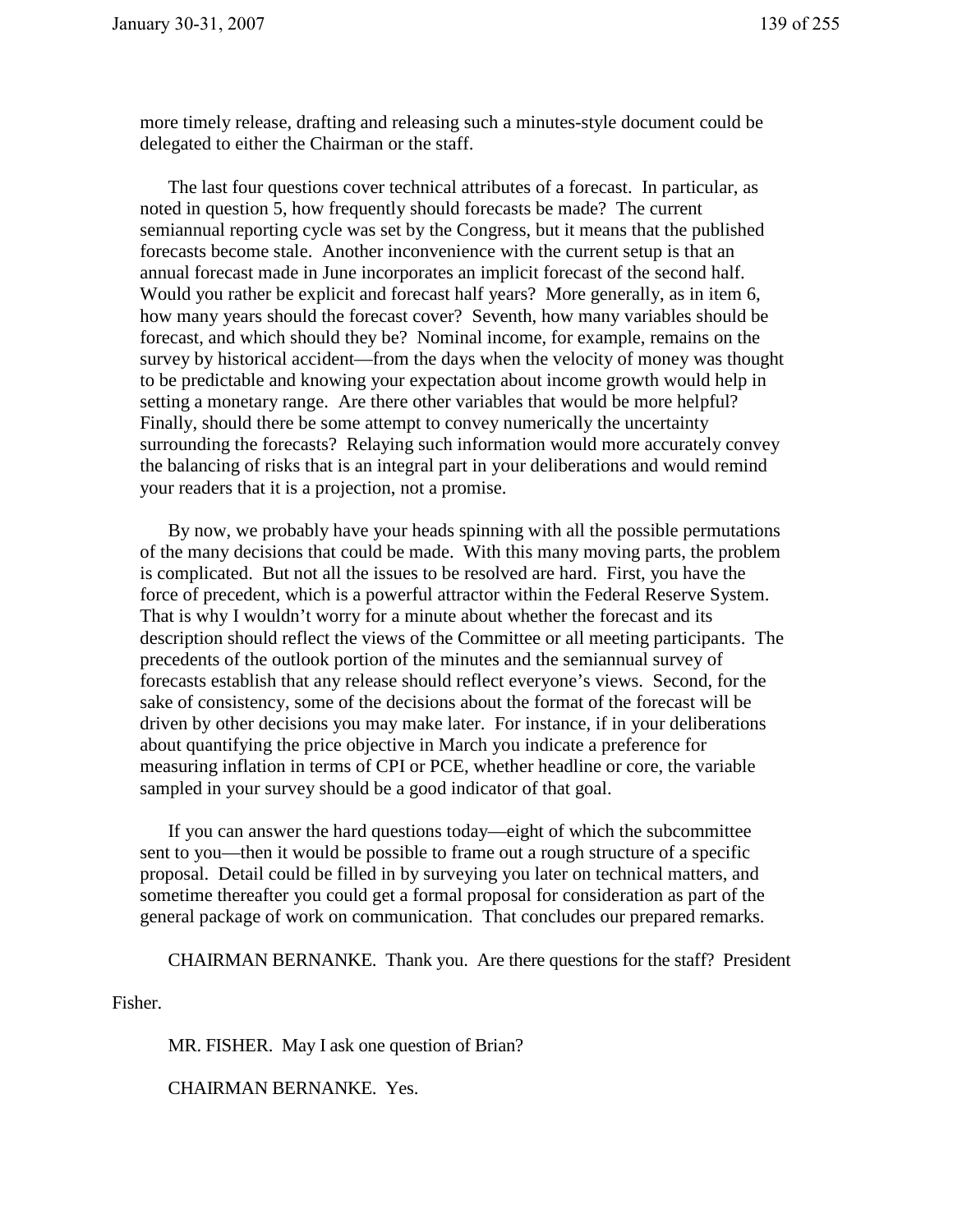MR. FISHER. Brian, on your exhibit 4, you point out that there's no econometric evidence that publishing forecasts—these improved methodologies—has actually had an effect from an econometric standpoint. But you make the statement that observers agree that forecasts have improved communications and accountability, which is a more subjective statement. Who are the observers?

MR. DOYLE. They would be a combination of market participants, academics, and anyone with an interest in what central banks do or say.

MR. FISHER. How do we measure "improved communications and accountability"? It seems to be very subjective.

MR. DOYLE. Unfortunately it is.

MR. FISHER. Finally, I am just not as familiar as the rest of the FOMC is, but do any of these banks have a dual mandate stated like our dual mandate?

MR. DOYLE. Certainly. Other central banks have multiple objectives. Some that are specifically stated are the ones that the Federal Reserve has stated: maximum employment and stable prices. I'm not sure, but some are quite close in terms of keeping inflation low and watching output as well.

MR. MISHKIN. May I help answer this?

CHAIRMAN BERNANKE. Governor Mishkin.

MR. MISHKIN. The Norges Bank is actually the clearest on something close to a dual objective. In their inflation report, they have several statements of their objectives, and they explicitly say that they have a flexible inflation target regime. That's the first statement. What that means is that they actually are going to try to minimize both inflation fluctuations and outputemployment fluctuations. Most central banks don't have anything as explicit as that when they do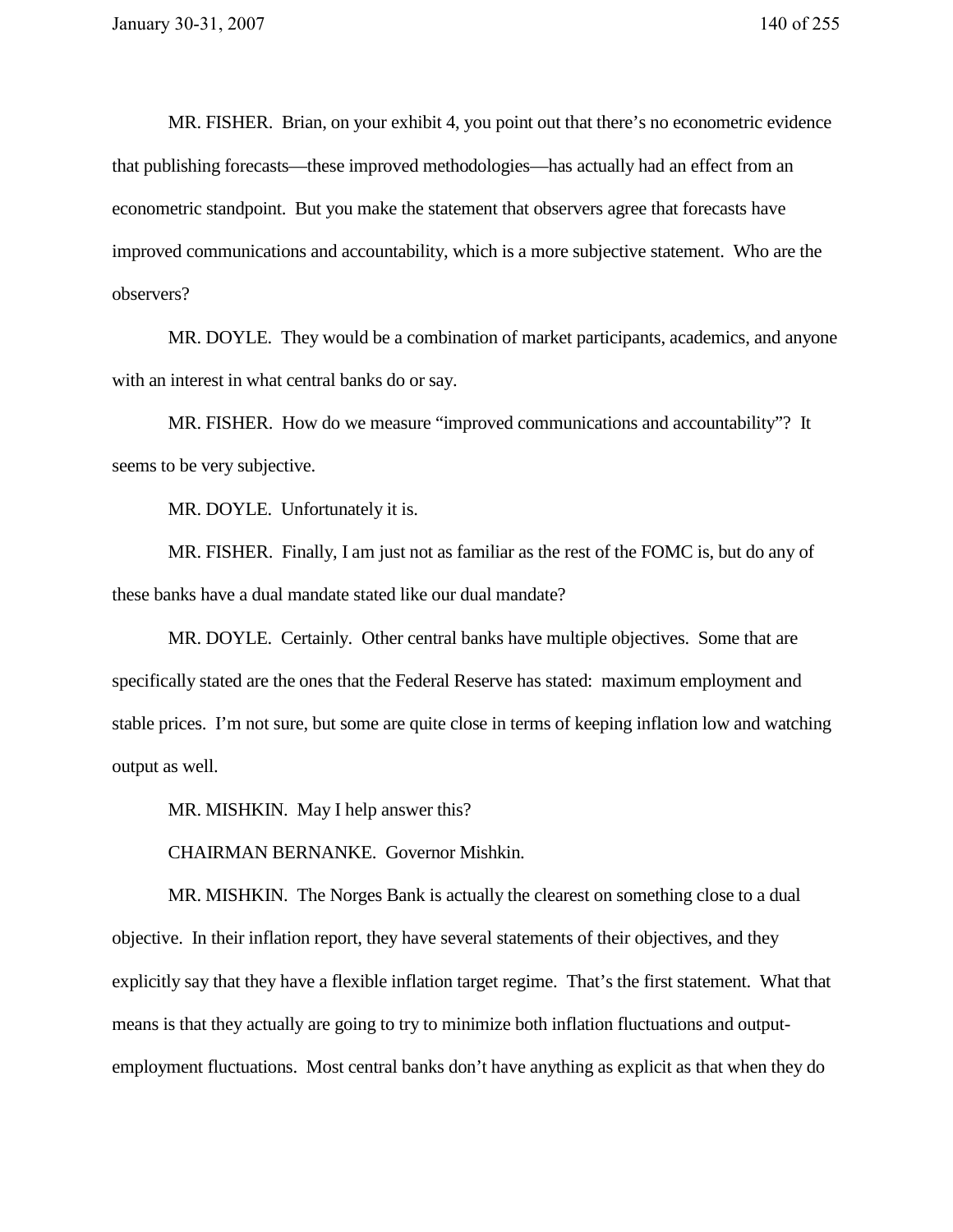talk in terms of hierarchical mandates in some cases, a country does talk about output fluctuations in an inflation-targeting regime and is more explicit. I think the Riksbank is going to be moving in that direction; it was part of our recommendations to them.

MR. FISHER. But currently it's the Norges Bank.

MR. MISHKIN. Currently the Norges Bank is the clearest.

MR. FISHER. Thank you.

CHAIRMAN BERNANKE. President Fisher, I think almost all central banks, even the socalled "formal inflation targeters," have in their mandate that they are to support economic activity insofar as it is consistent with price stability. President Lacker.

MR. LACKER. This isn't a question.

CHAIRMAN BERNANKE. I'm sorry. Is this for a go-round, or do you have a question?

MR. LACKER. I don't have any questions. [Laughter]

VICE CHAIRMAN GEITHNER. Just answers. [Laughter]

CHAIRMAN BERNANKE. Then please start.

MR. LACKER. I thought the documentation distributed by the staff did a good job of identifying the purposes that publishing forecasts ought to serve. They're consistent with what I described in past meetings as guiding principles—namely, that communication is useful to the extent that it helps the public form better expectations about future policy and inflation and that it will help in that regard to the extent that it provides benchmarks against which people can assess their future actions. For me the purposes of communicating a forecast are, first, to reduce uncertainty in the public's mind about future macroeconomic outcomes; second, to enhance our credibility and accountability; third, to improve the coherence and internal consistency of our discussions. It's useful to stack up different questions and approaches against these purposes and to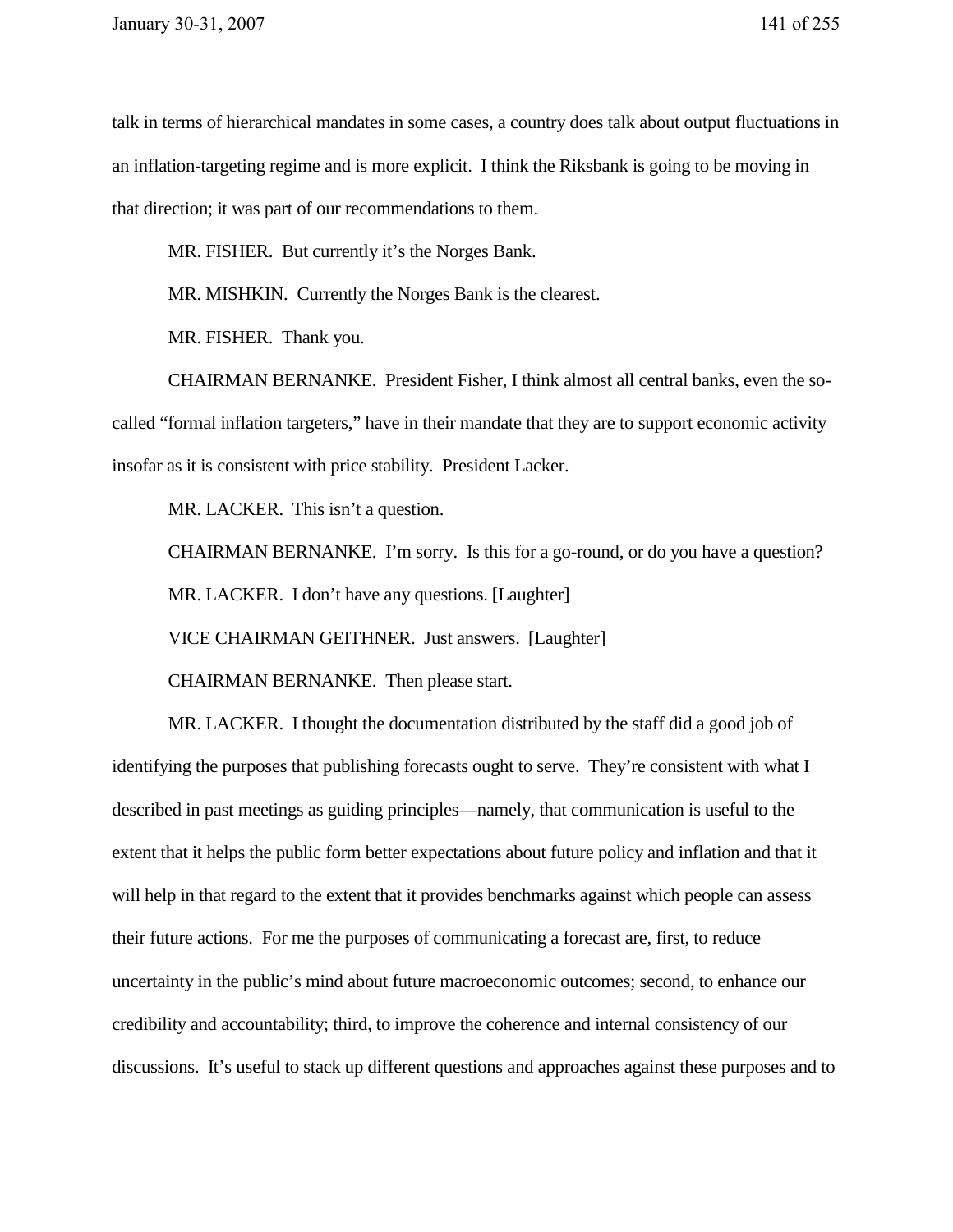see how they do. In any case—and this is a theme to which I will return—in achieving these objectives, I think it's really important that published forecasts be clear and understandable to the public. Now, the cardinal rule of communication is to understand your audience. It's one thing to explain our forecast and procedure to Larry Meyer or Goldman Sachs economists; it's another to explain it to President Plosser's \$2 million business head, the Helena Rotary Club, or wherever we find ourselves from time to time.

Before addressing Vince's questions, I just want to note that I think the value of publishing a forecast would be greatest if it were paired with an internal agreement about our long-run objective for inflation. I think having a prior consensus on that would simplify the process of obtaining a consensus on the outlook and about policy. My own preference is that we state that publicly. To the extent that an inflation objective represents a commitment regarding future policy, you can view it as representing an implied forecast of the long-run average value of inflation, and so publicizing that would help reduce the public's uncertainty along a very important dimension.

Regarding Vince's first question, I believe a single Committee forecast is most desirable. This relates to the accountability objective. We are jointly responsible for the outcomes of monetary policy, so I think we should strive for an outlook that we can fairly agree represents a collective sense of the Committee. The value of accountability is that it enhances credibility, and it's the credibility of the Committee rather than of individual members that's really important. I recognize that crafting a consensus on a forecast among nineteen or even twelve members, even as collegial a group as this is, could be a daunting task. One approach would be to allow the expression of dissenting views. This runs the risk, however, of making a Committee forecast nothing more than a compilation of members' forecasts, and I think it needs to be more than that. The message that the release of a Committee forecast should convey is that we came to a process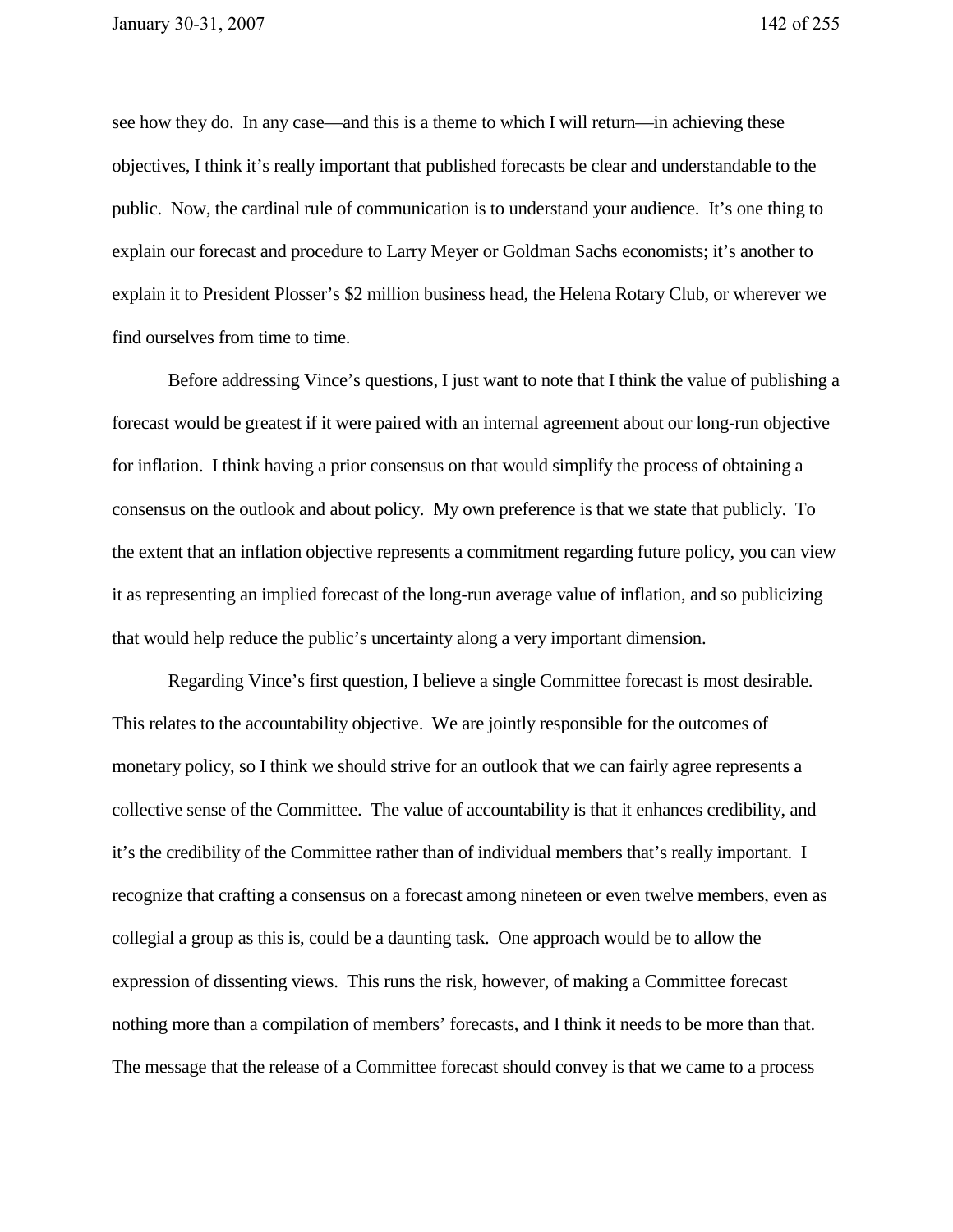with diverse views, we talked things over, our views perhaps moved closer together, and we ultimately came to agreement on a single forecast that most of us saw as not too different from our own. That meaning would be watered down if there were a lot of dissenting views—if they were too frequent or too numerous. So I think there should be sort of a high threshold of disagreement before any of us insists on differences being separately articulated. I would envision a process—I think one of Vince's options sketched this—in which the staff produces an initial forecast along the lines of the Greenbook (they have a great forecasting record) and members would send in their own forecasts, commentaries, or disagreements. Then there would be some iterative communication process on the basis of which a new forecast would be developed for a Committee vote.

Regarding the question of conditioning assumptions, I strongly believe that what we publish should reflect our best sense of what is actually going to happen. My preference, accordingly, would be to condition forecasts on how we think we are actually going to set policy as events unfold. Conditioning on any other assumption—a market's policy path or an unchanged policy means having to explain that our forecast may be counterfactual. It means that, in order to figure out our real forecast, people have to figure out how our policy choices are going to differ from our assumed policy and then guess how we think the differences in policy are going to affect the forecast. It means that the extent to which our published forecast reduces the public's uncertainty about future macroeconomic outcomes is going to be limited. It means that our accountability will be limited because we will be saying up front that this forecast might not be our actual one. It also means that we will be chewing up valuable staff and Committee time constructing a forecast we don't necessarily believe in. Here I think it's instructive to imagine explaining a counterfactual forecast to President Plosser's \$2 million business head or to the Helena Rotary Club.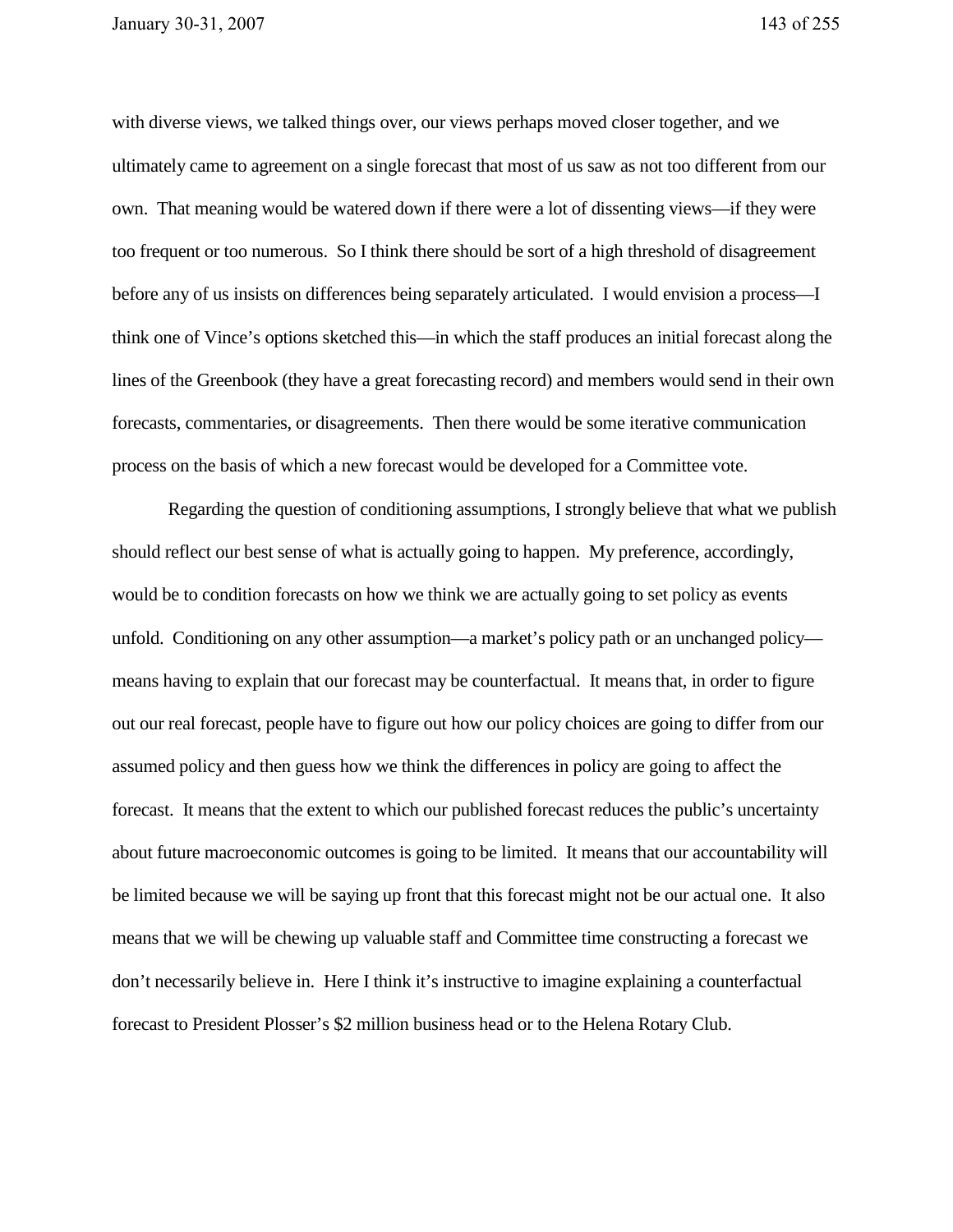I realize that some members of the Committee may be uncomfortable articulating an expected path for the federal funds rate, but what we publish about the nature of future policy settings is a separate question from whether we condition on a cohesive view about them. Our discussion of the forecast is going to be much more coherent if we reach a consensus on future policy. Telling the public that our forecast assumes appropriate policy obviously makes more sense, I think, if we have stated what inflation rate that policy is designed to achieve. If, instead, we adopt some counterfactual policy assumption, then not stating an inflation objective makes a published forecast even less informative since people would have to know how the forecast differs from our desired outcomes before figuring out what to make of it.

As for Vince's other questions, on questions 3 and 4, I think the accompanying narrative should be handled pretty much the same way the minutes are—drafted by the staff and approved by the Committee. On questions 5 and 6, I see greater value in publishing forecasts at longer horizons. In the event that we adopt an explicit objective, we would want the period to be long enough to show the forecast path for inflation returning near to the objective. Again, if we condition it on market assumptions, the period needs to be long enough to determine whether the forecast appears to be moving toward our objective at an acceptable pace. Question 7 asks how many variables we should forecast. I think the optimal number is four. [Laughter] In case you want to know which ones I'd choose, I'd say real GDP, inflation, the unemployment rate, and the fed funds rate. On question 8, yes, we absolutely should convey the uncertainties surrounding the forecast. I think it's important for accountability that we articulate our sense of the range of likely future outcomes. This points to the importance of not simply assuming a path for the fed funds rate but allowing policy to vary across different draws of the shocks that are going to affect our future economic conditions. Otherwise our published fan charts for economic variables are not going to correspond to the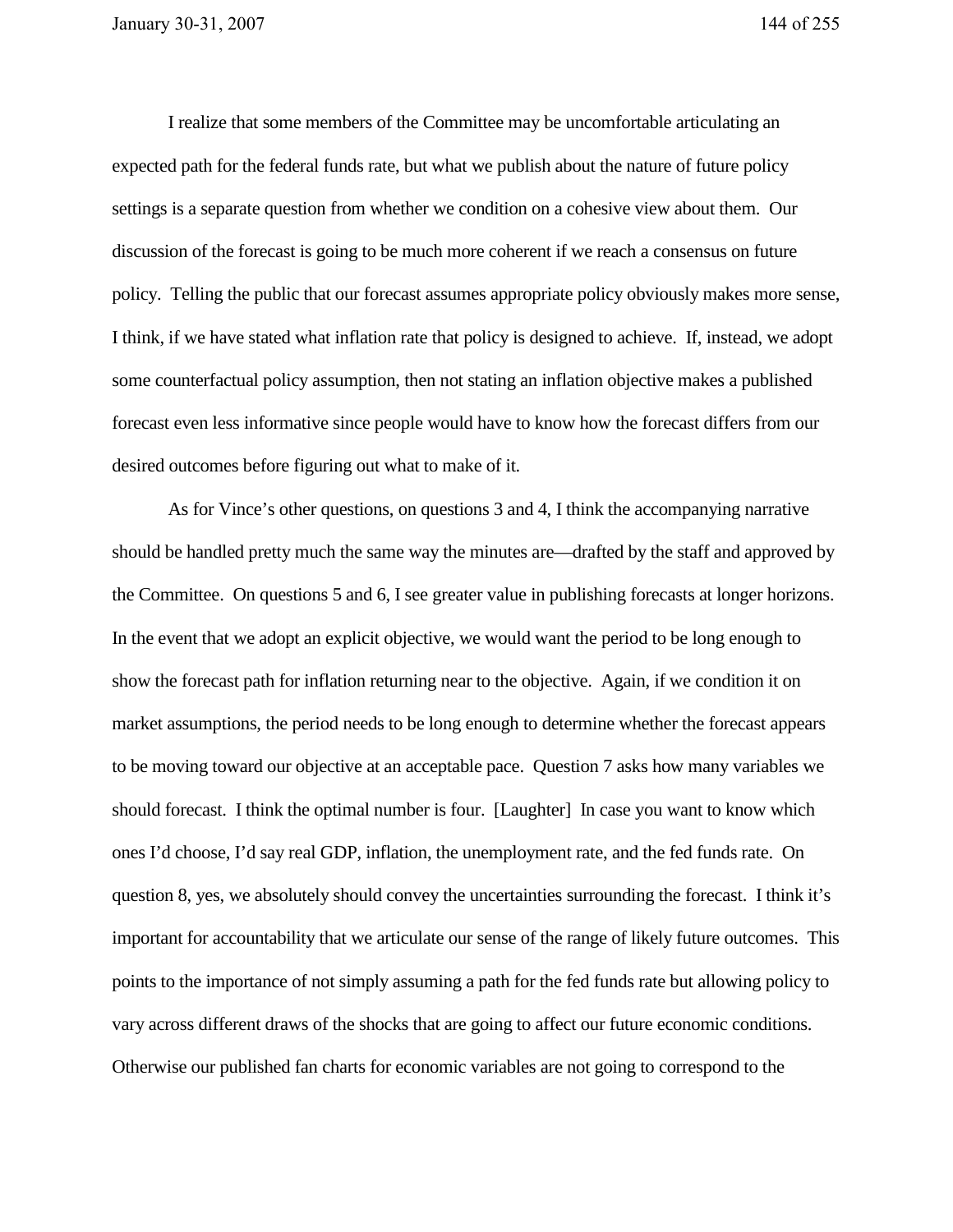probability distribution that we believe will actually govern future outcomes, and again, we'll have to explain the difference to the public. Also, I think that agreeing on a fan chart around outcomes is likely to be conducive to achieving a consensus within the Committee on the outlook.

In closing, let me reiterate the importance that I place on clarity. Our communication goals of reducing the public's uncertainty about macroeconomic outcomes, particularly inflation, and enhancing our accountability strongly imply that we should adopt only a procedure that we can easily explain to the public, that the public will find useful, and that avoids the confusion of complex and subtle counterfactual assumptions.

CHAIRMAN BERNANKE. Vice Chairman Geithner.

VICE CHAIRMAN GEITHNER. You said one thing that surprised me, Jeff. You began by saying that the objective should be to help reduce the public's uncertainty about future macroeconomic outcomes generally. Now, I can see that we have some capacity to reduce the public's uncertainty about what inflation is going to be over time, but is it realistic for us to have as an objective to reduce broader uncertainty in the public about macroeconomic outcomes? Is that an achievable or desirable objective for communications? We can maybe reduce our uncertainty about what we think about what those outcomes are, but even we don't know much about the dimensions of the future.

MR. LACKER. I'm not suggesting that we reduce the public's uncertainty to less than our uncertainty about future outcomes. But the econometric evidence is that Greenbook forecasts are superior to the private sector's forecasts. So if the public knew them, their uncertainty would be lower. I think there's reason to suspect that more information, more communication, from us about our outlook is likely to reduce the public's uncertainty.

CHAIRMAN BERNANKE. President Minehan.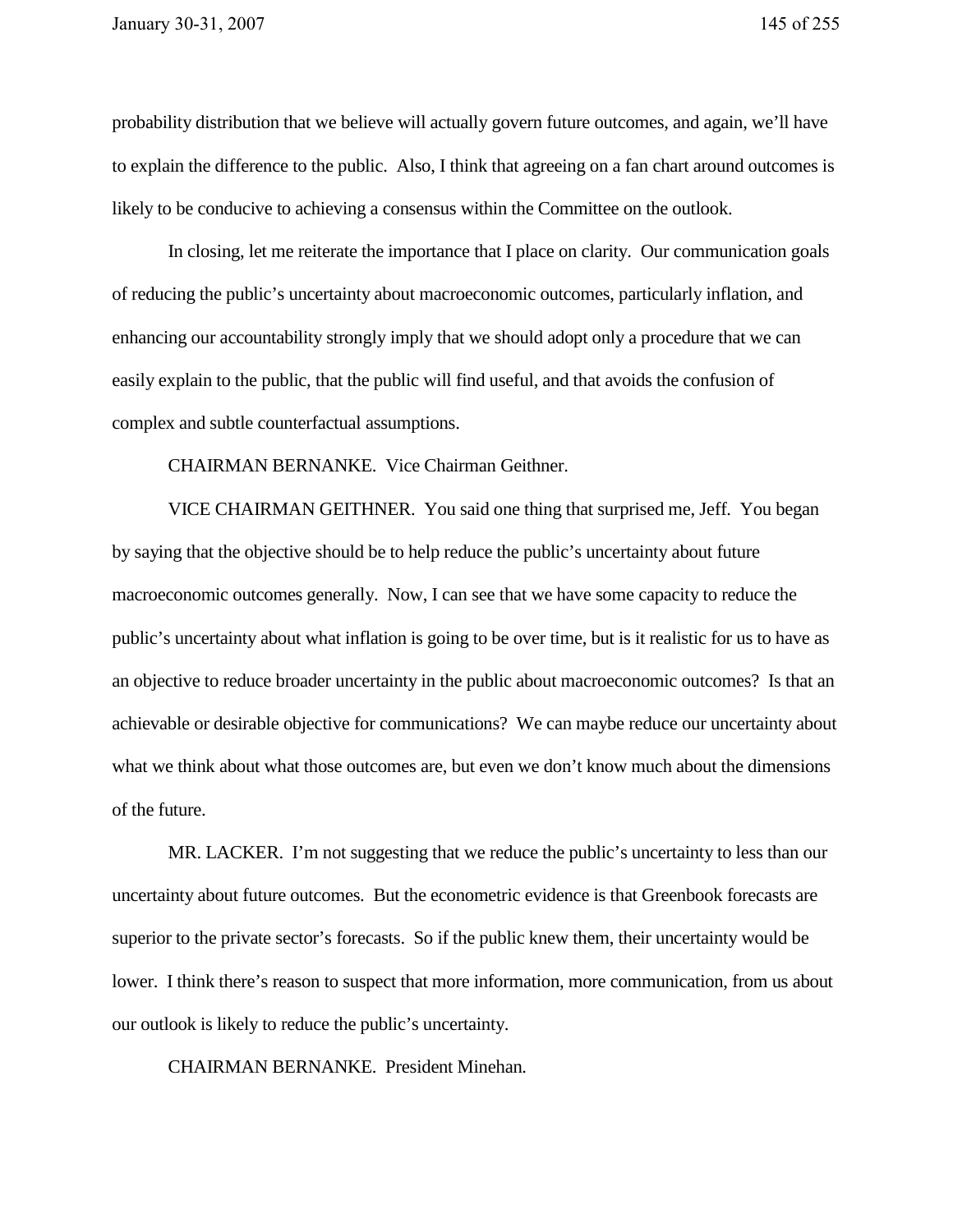MS. MINEHAN. I didn't know I was going to go second, but that's all right.

MR. LACKER. You can ask a question if you'd like. [Laughter]

MS. MINEHAN. No, I've got plenty of questions here. Anyway, I, too, appreciated the range of staff material that went into the preparation for this discussion. An awful lot of alternatives are on the table, and I think it's good that we've been asked to focus on eight questions to try to clarify things. But from my view, the most important question was not posed, and Vince lightly passed over it. Yes, thirty years ago or so we fell into the process that we now use for both creating forecasts and communicating them, and yes, you could assume that anything you've done for thirty years probably could be improved. I think that's possible. But I'd like to have some sense of what is wrong about what we're doing before I seek major changes to improve it.

The staff paper suggests that in deciding whether or how to change the way we communicate our forecasts, we ought to be looking at goals of better economic performance and better public discourse and accountability, presumably not just in the short run but also in the long run. There's some marriage there with the potential for setting long-term, explicit price stability targets. A third goal would be better internal discourse and trying to do all of that in the context of having somewhat efficient operations. I think these are laudable goals. I continue to have concerns about whether explicit long-term targets for price stability are really helpful—whether they'll help or hinder our cause. But setting that aside, I think we need to think about our forecasts not just as forecasts but in light of the full range of communications in which the Committee now engages. We have two Monetary Policy Reports a year. We have the central tendency of member forecasts around GDP, inflation, and unemployment. They don't get a lot of attention right now. Maybe that's good in some perspectives, given the way we do them. Maybe that's not so good. We have eight meeting statements. We have eight sets of minutes, and we have copious speeches and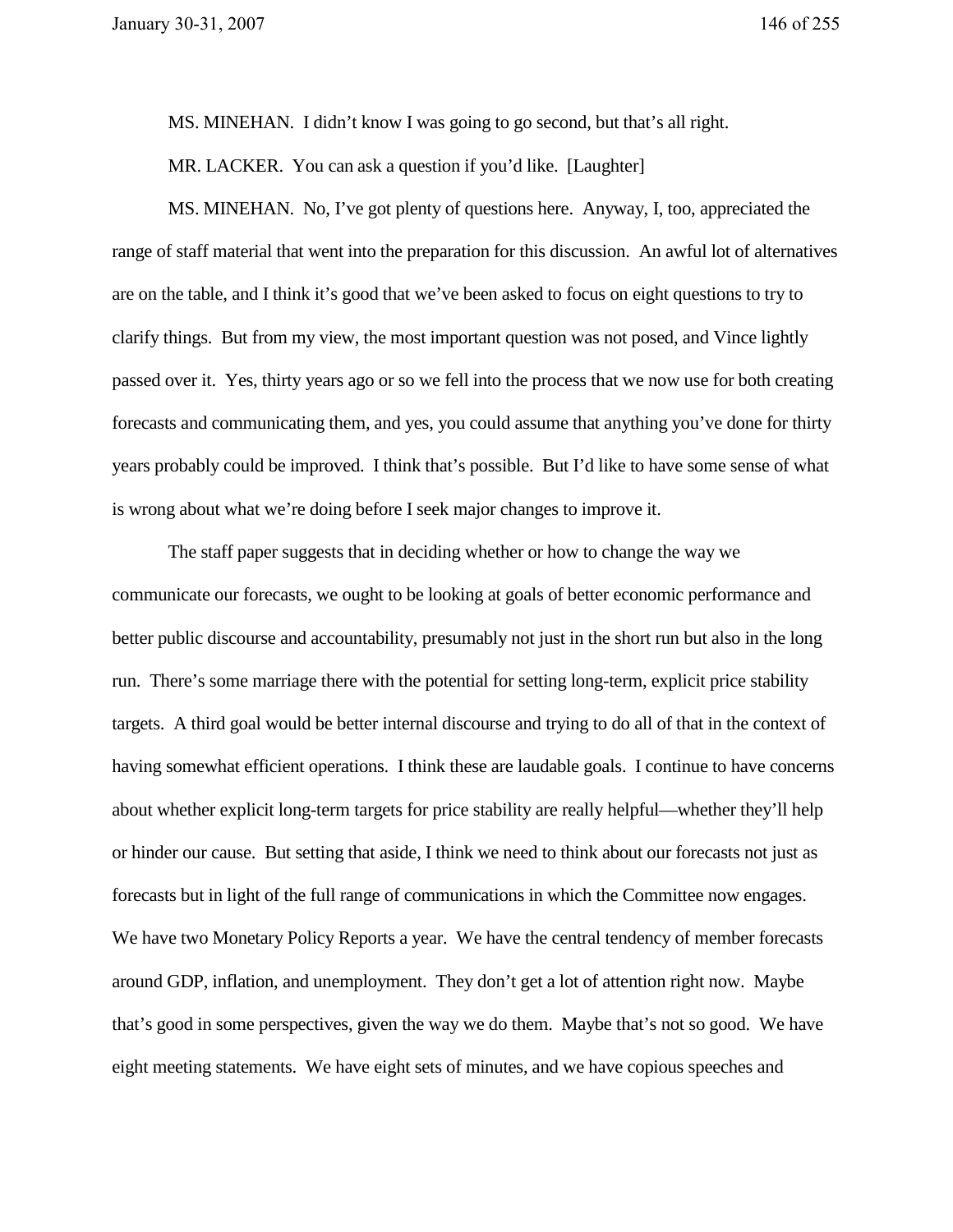testimony. So there is a lot of communication, whether it's in numerical form or qualitative form, about how we see the future. Each set of minutes has implicit in it a qualitative discussion and some quantitative information from the Greenbook forecast and an indication of where the members of the Committee are in terms of how they see the future unwinding. We certainly, of course, express that a lot in our speeches and testimony.

In my almost thirteen-year tenure on the Committee the transparency of policy deliberation has increased enormously. There's a healthy public discourse about what we've done, what we've said about it, and what the likely future course of monetary policy is. In the end, I think accountability really depends on actions, not so much on words, and I believe our actions and our words have shown us to be accountable. So I'm questioning whether some of this moves us to be more accountable. In fact, if you look over the past twenty-five years at the range of our current forecasts, albeit they have potential problems and they receive little attention, that range hasn't been at all bad in predicting what has actually happened over the period for which the projections are made, particularly when you look at inflation and unemployment. So despite our lack of common assumptions and with the wide variety of differences, particularly over the years, in how we view the mechanics of the economy, we have published a central tendency that's been fairly narrow and reasonably accurate, at least for the things over which we have the most control—in particular, inflation. Will more communication of forecasts result in better economic performance? I think that's hard to prove. The staff has said it's hard to prove. Maybe yes; maybe no.

Turning to the objective of better internal discourse, more communication has already improved the internal discourse of the Committee. I have some qualms about referring to our nineteen-person editing sessions as an improvement, but setting that aside, we have moved over the years from saying nothing to formulaic statements to more-flexible language combined with earlier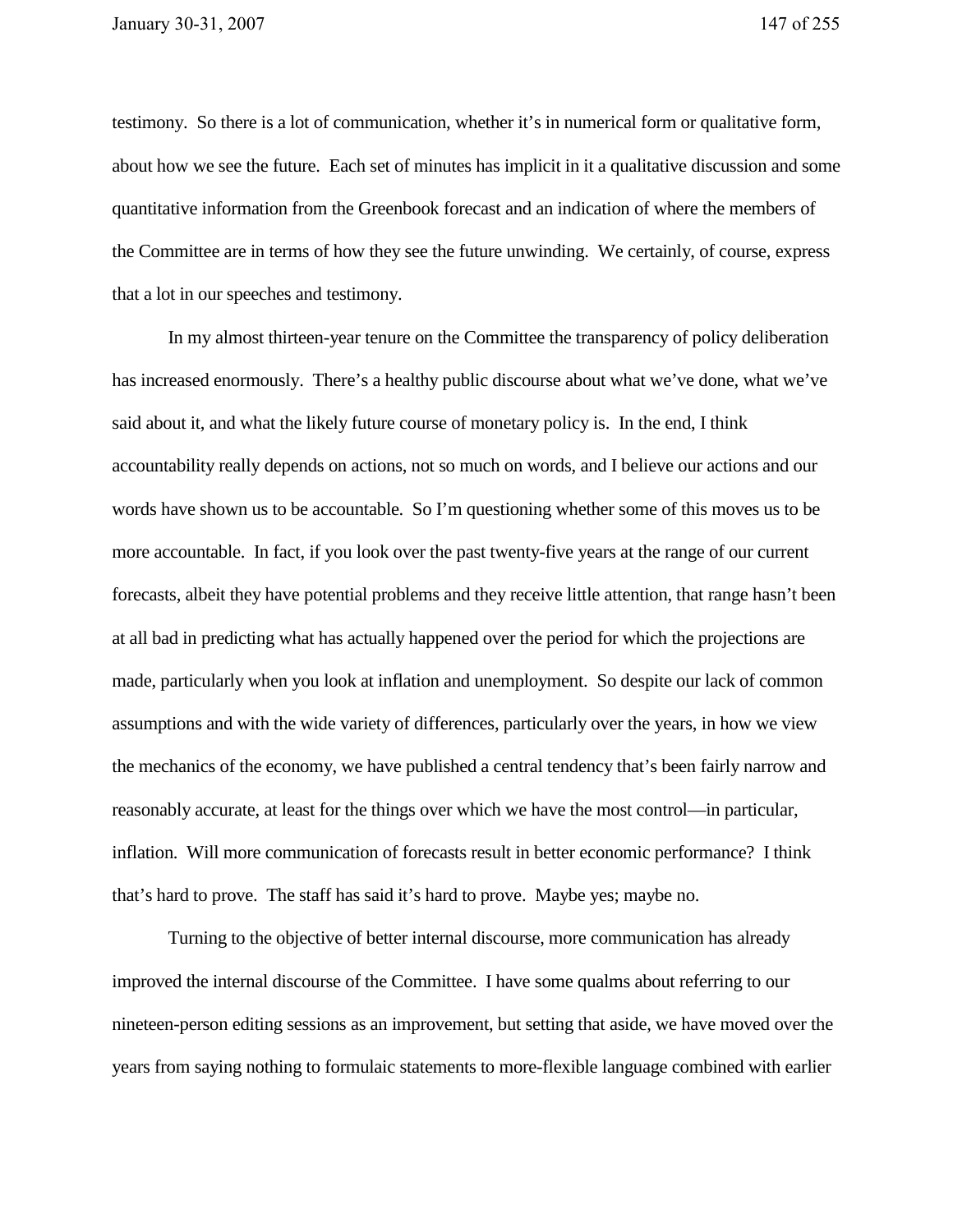release of the minutes. So I think that has all improved our internal discourse. Vice Chairman Geithner circulated something that implied we might further improve by sharing among ourselves more detail about our internal forecasts and the attendant uncertainties. I like that as an improvement on the internal discourse part of it. I think it has some merits for further discussion as long as the intent is strictly internal consumption and there's no intention to force us to a common view. So I am a bit at odds with President Lacker, and you'll see more of that.

Can we do more than we're currently doing? That's the question here. Of course, it's always possible to improve. But I think there are downside risks, and I don't think they were well discussed or articulated, or articulated in a way I would like, in some of the material. First of all, the Committee is intended to be just that—a gathering of independent perspectives on policy. That's why we have our own staffs. Our economic frameworks have converged over time, but there are differences in focus and in emphasis. If in the end we produce a single view rather than a range, what does that say about the need for a Committee, particularly with nineteen members? If there is a single, consolidated forecast that is, for efficiency's sake, delegated to a small group, does that not over time tend to disenfranchise those who are not part of that group? Second, Committee members in my view should be chosen for their judgment, not their forecasting ability. Forecasts are useful tools, but they're not the only things involved in policy. If they were, we could rely solely on a model to set policy, and we know we can't do that. At some point, the effort involved in creating and refining forecasts over and over precludes the work necessary to form judgments about the current and the future stance of policy. Third, attempts to convey to the public the underlying elements of a forecast, including the policy path, run the real risk, as the staff has pointed out, of committing the Committee to a particular action. At the tails of the distribution of economic scenarios—that is, if things are particularly lopsided from either a growth or an inflation perspective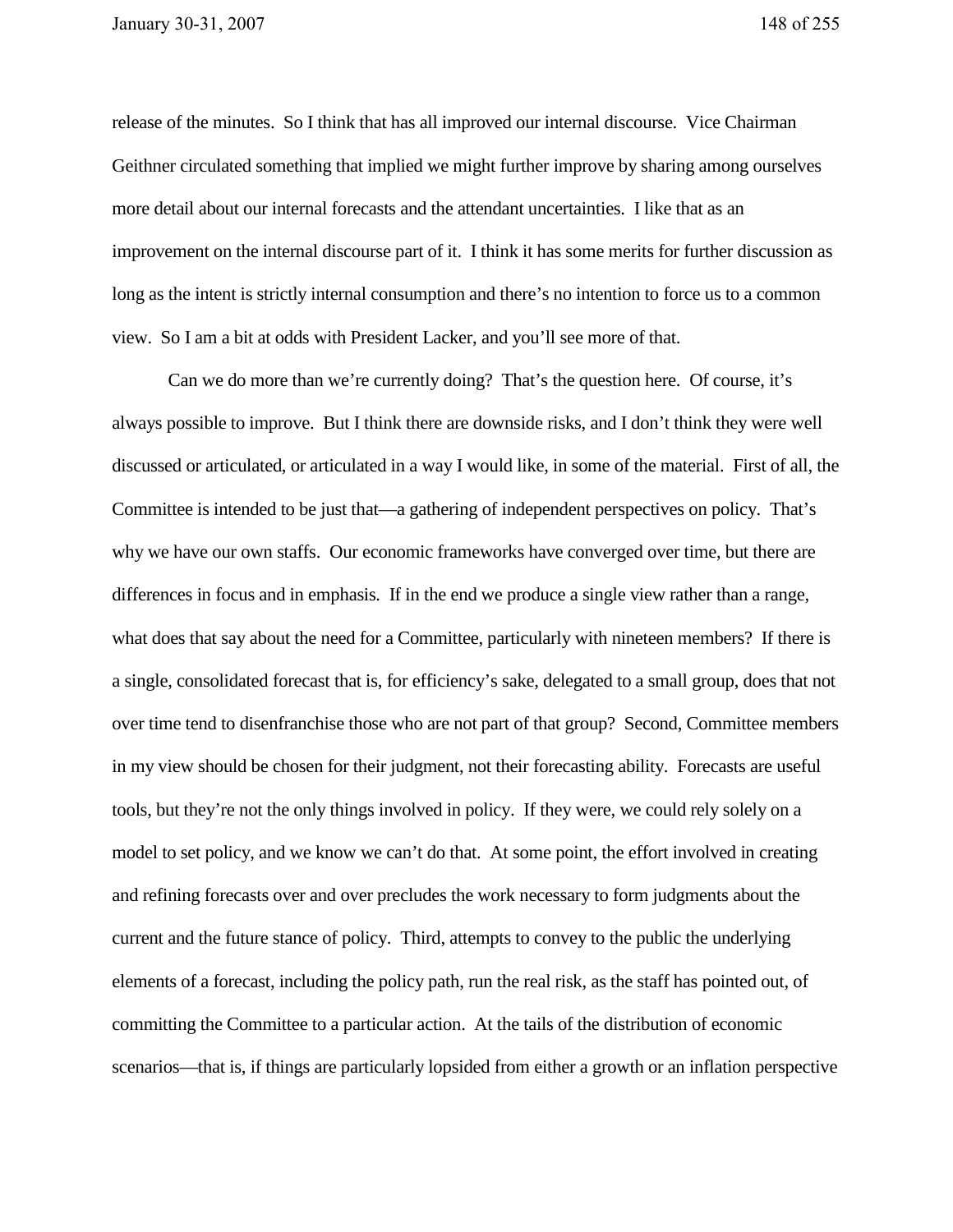or if there's a bout of financial instability—some form of path commitment can be useful, and we have used that in the recent past. Normally policy is more reactive to incoming data than proactive, and appropriately so, in my view. The staff papers say pre-commitment is not a problem elsewhere or can be explained away. But the process of conveying such explanations in the context of U.S. financial markets may take more time and be bumpier than anyone expects. Again, I ask myself what greater good would be served by risking that market reaction. Finally, if we did decide to move to more-frequent forecasts, whether centralized or not, would the result be cacophony? We've got statements and minutes eight times a year, the usual plethora of speeches and testimony. If we added to that more monetary policy type reports with forecasts, is there a chance that we could have too much information out there, too many things that are potentially giving rise to commentary that's not necessarily helping understanding but rather confusing it?

So I come back to my answer to the first question that Vince should have asked, I think. I have serious misgivings about whether changing what we now do in the Monetary Policy Reports and the related forecasts might be beneficial enough to offset the downside risks. I think there is, however, some value in talking about something along the lines that Vice Chairman Geithner has implicitly proposed.

Now, let me just quickly answer the eight questions that Vince did raise. First of all, I think a joint forecast should be avoided. A survey of individual member forecasts is my preference. I would aggregate them and present a central tendency either using existing procedures or some modification that seems useful. I would not require that Committee members use common assumptions either for the fed funds path or for other elements. In my experience, I've taken some comfort that different Committee members with different assumptions and policy preferences most often develop semiannual forecasts for the next year and a half or so that are not much different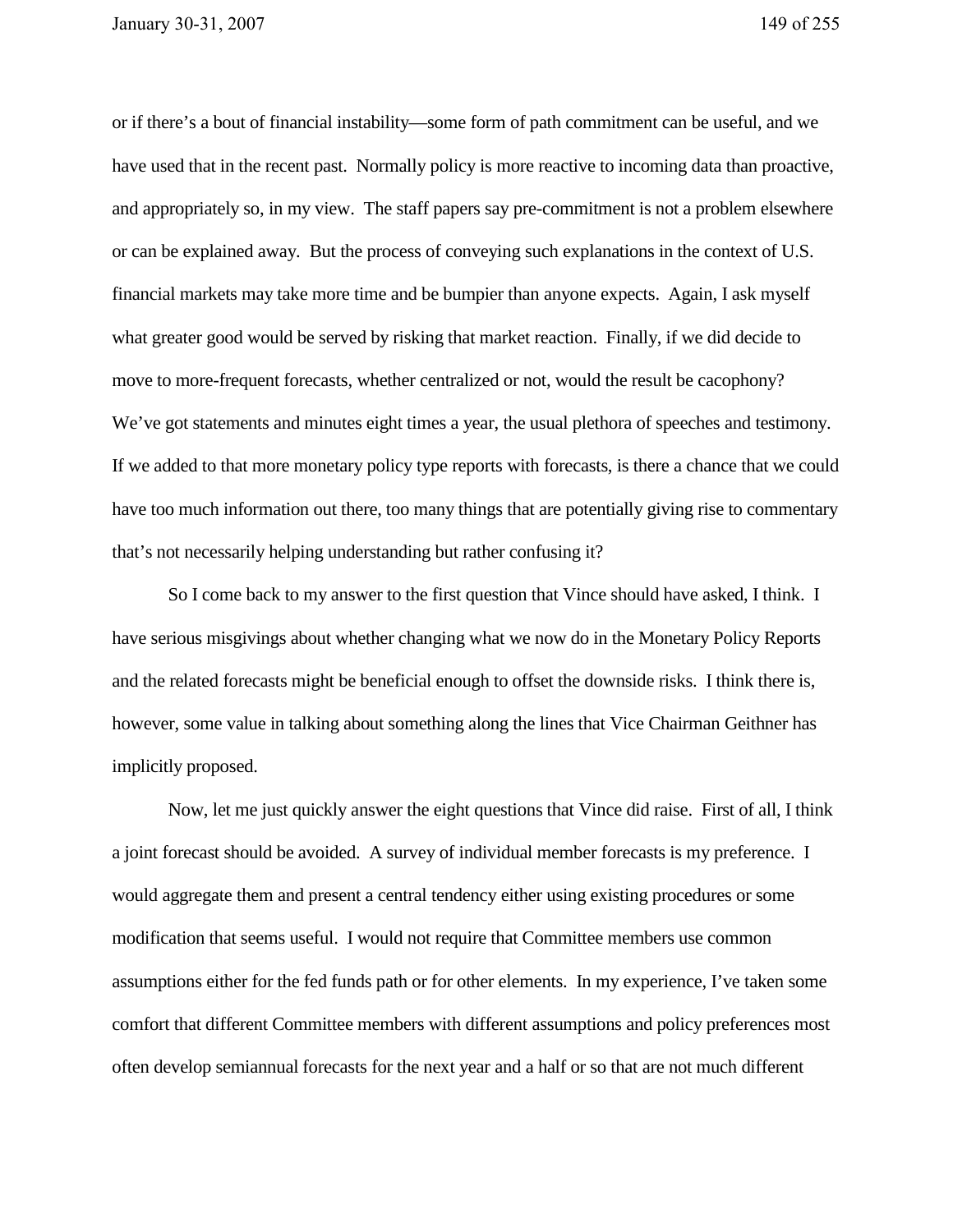from my own. I don't believe that we in Boston have the best take on how the economy works or how near-term risks will play out, but the fact that the way we see the near-term outcome with "appropriate policy" is in the mainstream of the way most others see it gives me some confidence that we're on the right track. As I noted before, the range of our forecasts hasn't been a bad predictor of key economic outcomes.

The third question has to do with whether the forecast should be accompanied by a minutesstyle description. The release of our forecast is now accompanied by the Monetary Policy Report, which by definition is the Chairman's view of things. As a result, of necessity perhaps, the forecasts we develop get little attention in the report. If we were to release forecasts more often, we would need some verbal text like the Monetary Policy Report. But perhaps we could take a first step by just changing the way the Monetary Policy Report is formulated right now to give a little bit more attention to the forecasts that the Committee is making. Whether that means that the Monetary Policy Report is a Committee report, not the Chairman's report, is an obvious next question, and I don't have the answer to that. But maybe a small step to take would be to highlight more that the report has forecasts in there.

The fourth question was whether the Committee should jointly agree on the minutes-style description. Frankly, I'm wondering when we would do all this stuff. We've got a meeting in January and February that comes out with minutes and a forecast and a Monetary Policy Report. We've got a meeting in March. We've got one in May. We've got June, which is similar to January, a meeting in August, one in September, one in November and December for which we're writing minutes—all of which, as I noted before, have implicit in them either qualitative or quantitative senses of both the Greenbook forecast and the Committee members' forecast. That implies that April and October are the only months in which we could probably do this. I think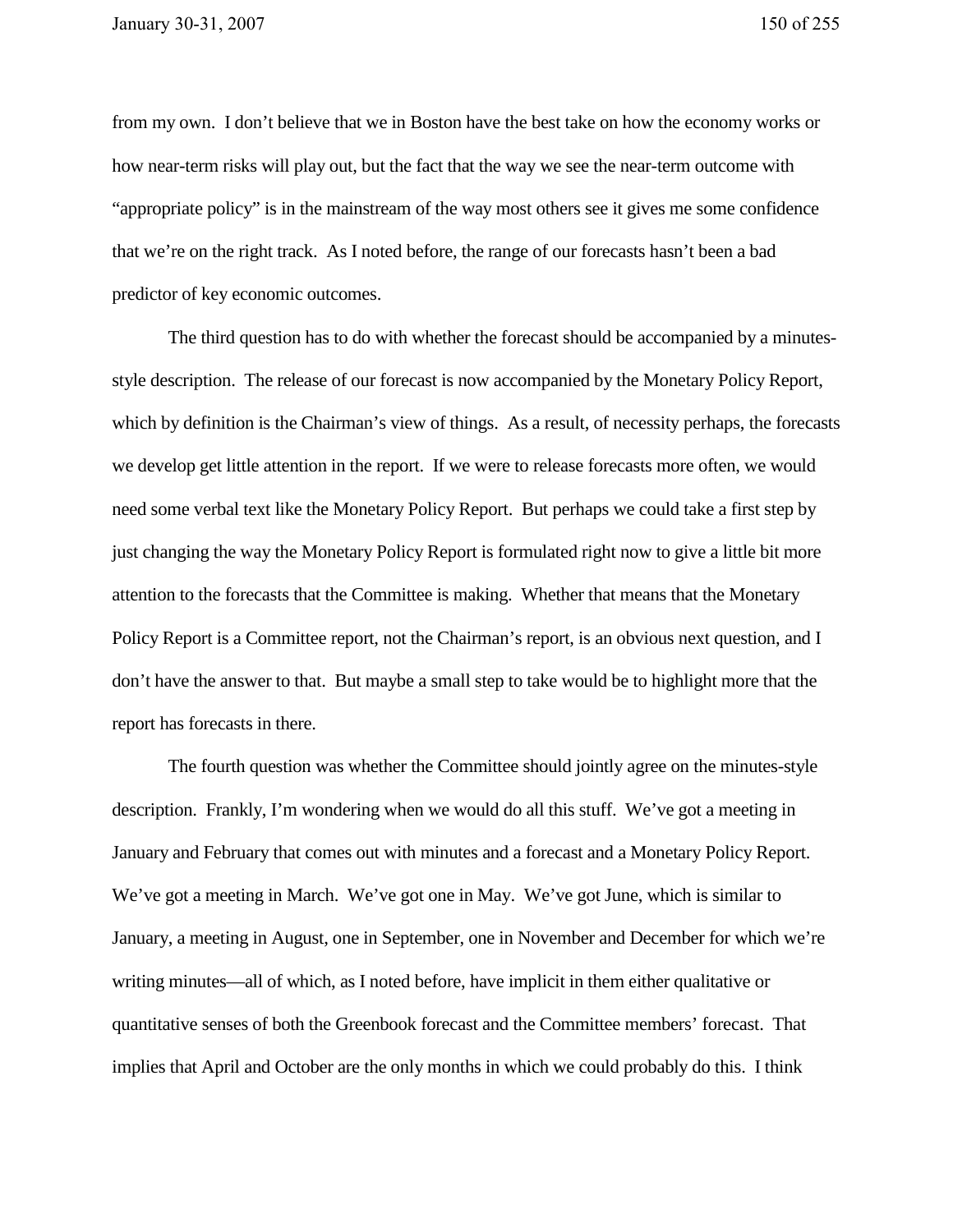trying to create—and someone referred to this earlier—a minutes-like description of a set of forecasts without a meeting around that set of forecasts would be really hard. There may be some way of rearranging our meeting dates to get the dates to work out better. However, it seems as though we'd be working on a lot of stuff, some of it simultaneously if we were to keep the same range of things that we do now. So my answer to question 5 is that I'm not convinced that the two times a year we do it right now isn't about the right frequency.

On question 6, I understand the argument for a longer-term forecast period. I understand that it reveals future policy preferences and tradeoffs, but I don't think long-term forecasts provide a whole lot else. A long-term forecast isn't going to be realized. It's more a goal than anything else. It's hard to make forecasts six months out that are right on the mark, let alone several years out, and they could imply that we know more or control more than we actually do over a longer period of time. So if we were going to extend the horizon, I would extend it only a little—to go, for example, from a year and a half to two or three years perhaps. I would stay with the number of variables we currently forecast—nominal and real GDP, unemployment, and some measure of inflation.

Finally, I think that conveying that we're not certain about our forecast is obviously desirable. I know other central banks have used fan charts. They've proven useful. I know they've been accepted. I don't know how well they're understood. But I do find myself wondering in the U.S. context what the average person or the average congressman would actually take out of them. Even over rather short periods of time, the range of outcomes about which we're certain even at the 70 percent level really is kind of wide. So my view is that a qualitative discussion of the sources of risk is preferable to a quantitative one. Over time anything can be well understood, I suppose, but I have a feeling that the range of uncertainty without an academic understanding of what you're trying to do is more confusing rather than less.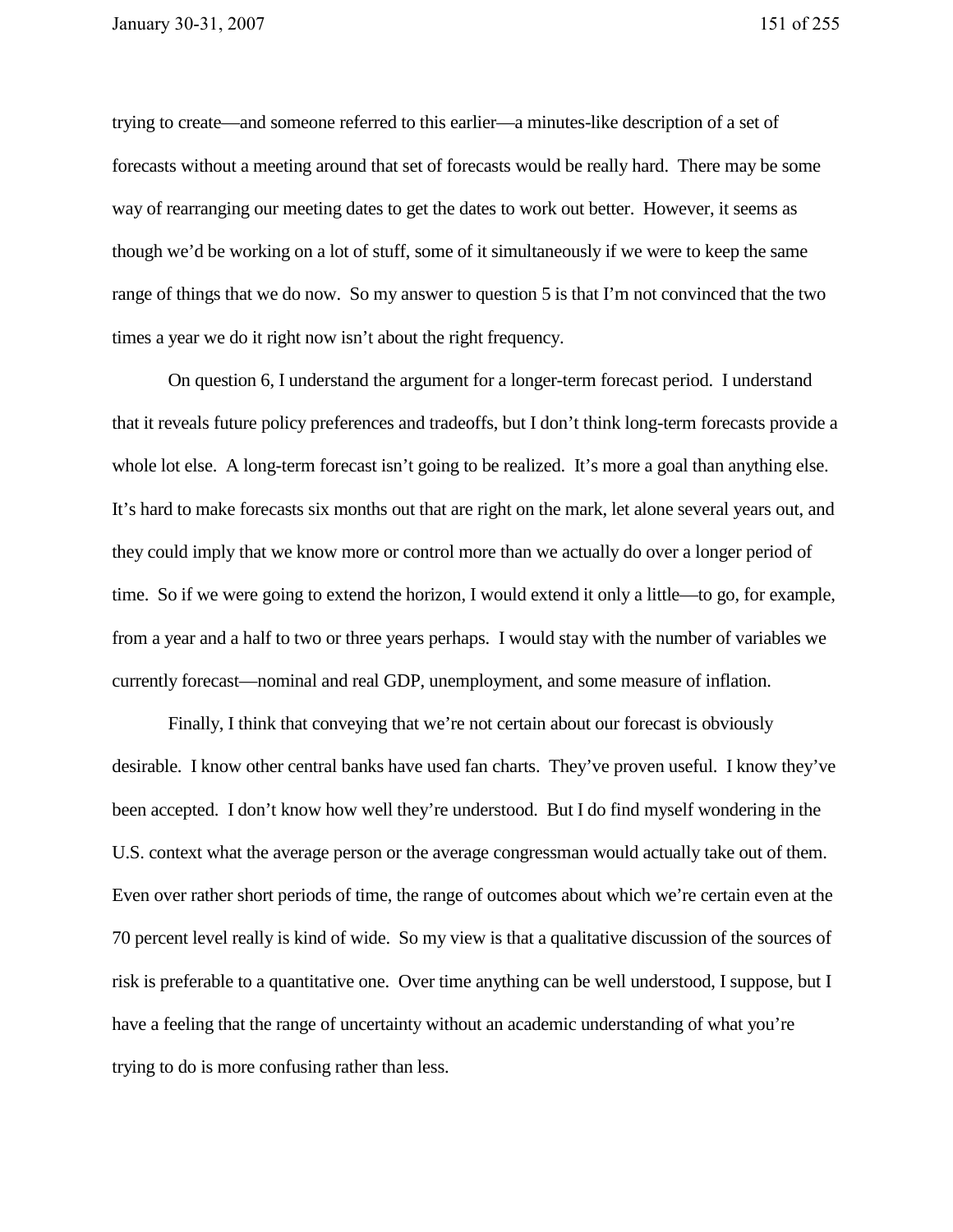So to pull it all together, I'm intrigued by Vice Chairman Geithner's implicit proposal of improving internal discussion with more detail about our own forecasts and what the constraining factors are and where we see policy going. I would not try to pull them together into a consensus view. If we had a consensus view, we would have to tell people about it, and I'd be a little concerned about that in terms of commitment. I also think that we could work on how our current forecasts are actually handled in the Monetary Policy Report. I do not think a central forecast is useful: It has problems in terms of what it says about the Committee and the Committee members. I'm not convinced that common forecast variables or a path of forecasts is useful. I'm not convinced that you can actually handle a more frequent release of forecasts to the public, and I think an explicit numerical discussion of uncertainty is difficult. So that's where I am, for what it's worth.

CHAIRMAN BERNANKE. Thank you. A two-hander from President Moskow.

MR. MOSKOW. I have just a factual question. On the existing Monetary Policy Report, you described it as the Chairman's view. I looked at the existing report. It has a table with the forecast and then a few paragraphs describing that forecast.

MR. REINHART. It's the Board's.

MR. MOSKOW. The Board staff's?

MR. REINHART. No. Ultimately, the Board discusses it in a meeting, and it's transmitted on behalf of the Board of Governors to the Congress to fulfill its legislative requirement. So the Board is directed in the law to provide it.

MR. LACKER. Not the Committee?

MR. REINHART. No. The Board is explaining Committee policymaking, but it's the Board's responsibility.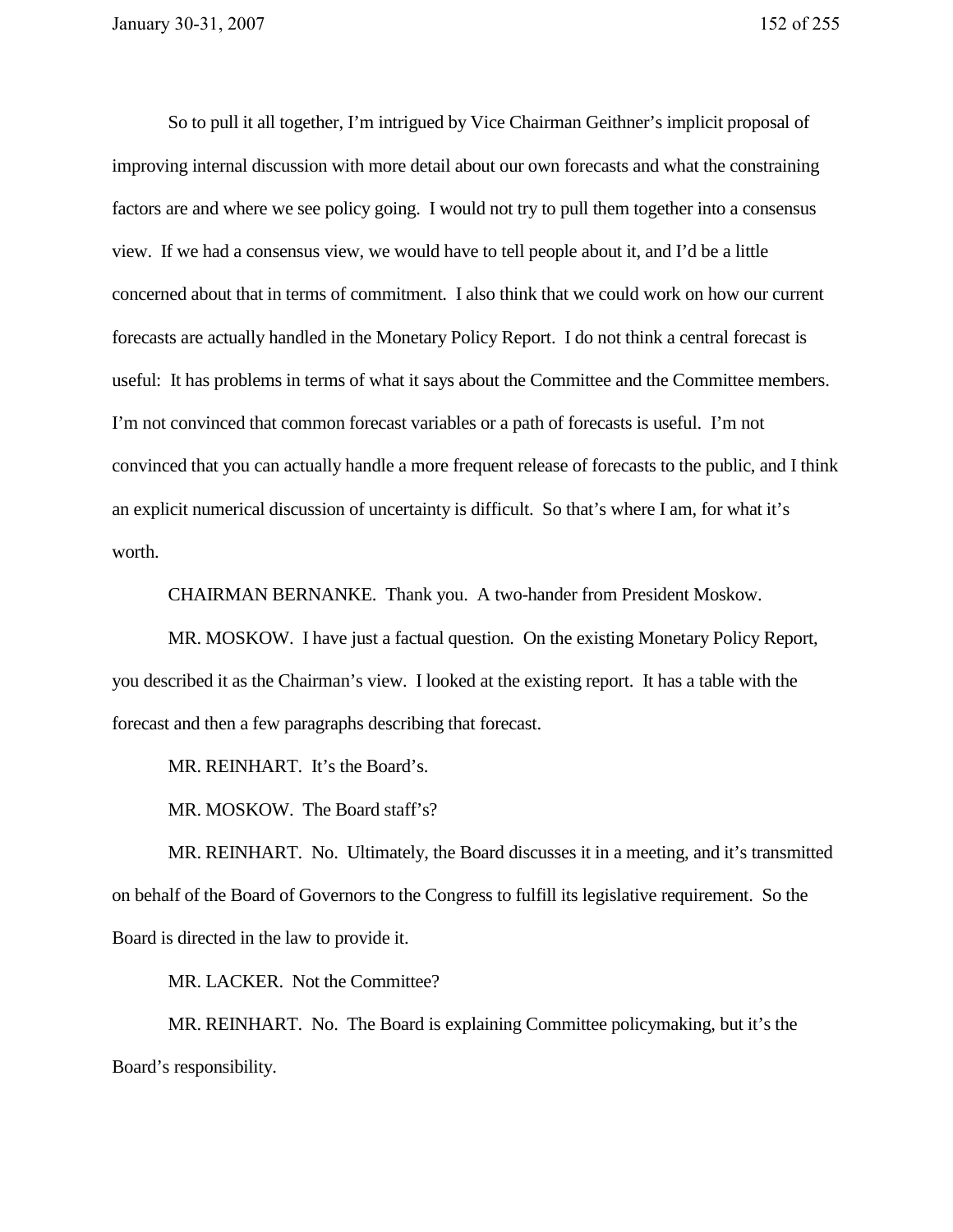MS. MINEHAN. So you wouldn't characterize it as the Chairman's?

MR. REINHART. No. The Chairman may choose to talk about the forecast in his testimony. So in some sense you really have two opportunities to talk about the Committee's forecast.

CHAIRMAN BERNANKE. Governor Kohn.

MR. KOHN. When the act was being rewritten, after the Humphrey-Hawkins report was sunsetted, we raised the question of whether it should be a Committee report rather than a Board report. But the congressional staffs are very focused on making it a Board report, in part because they feel that's where the accountability is in the appointments process.

CHAIRMAN BERNANKE. President Yellen.

MS. YELLEN. Thank you, Mr. Chairman. I also want to begin by complimenting the staff for a very thorough and thoughtful set of background materials. In recent years we have made notable strides toward increasing transparency, and that has served to enhance public accountability and to improve the efficacy of policymaking. At this point, further enhancements to our communications are both possible and desirable, and I think our economic projections may be an area with low-hanging fruit. Surveys suggest that market participants attach a very high priority to improved information concerning the Committee's outlook for the economy and monetary policy. In fact, 83 percent of the respondents to the Macroeconomic Advisers' survey accorded higher priority to this objective than to the adoption of a numerical inflation objective. So the provision of more-detailed and more-timely information concerning the outlook would help market participants form sensible expectations and possibly improve internal discourse. We have been publishing forecasts for almost thirty years, so we're a pioneer in this area. But I think we have fallen behind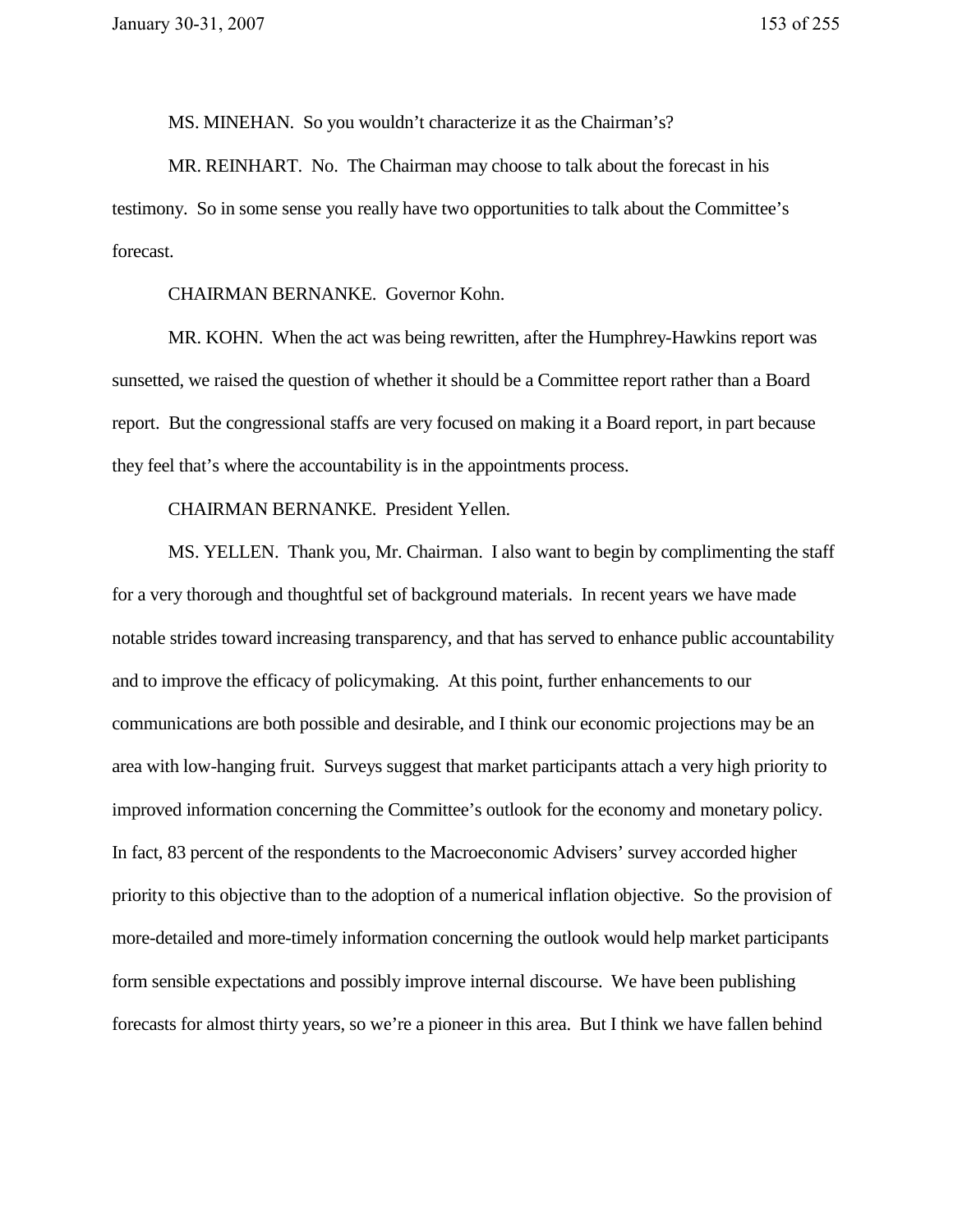state-of-the-art practice, and I think it would be useful now to make incremental improvements to the governance structure, the content, and the procedures of this program.

So now let me address each of the questions that Vince sent out in the memo. The first is whether we should provide one forecast or many. My answer is many. We are too large and too geographically dispersed to make a unified option practical. The Bank of England has a committee a little less than half of our size. They seem to be the largest to produce a unified forecast, but the process is reportedly time-consuming and contentious, and I fear that the attempt to arrive at a single forecast could end up undermining our collegiality, not to mention our effectiveness. More important than the practical side is that a unified forecast is not desirable. I think we hold a diversity of views, and I believe that diversity should be respectfully represented in all aspects of our communication. That diversity goes beyond conditioning assumptions, like the price of oil. Some of us have divergent conceptions about the structure of the economy and the monetary policy transmission mechanism. Given the diversity of views, it's fair to say that in most meetings, no unified forecast or forecast story even exists, and I don't see how participants who fundamentally disagree could, if we tried to produce a unified forecast, speak in public about the economy without revealing those differences. The differences, on balance, are a source of strength. They reduce the odds that we will become trapped in "group think" mentality, conforming for conformity's sake, and reduce the risk that we will miss important insights that could help us avoid errors. The problem is that this divergence makes it challenging to articulate the type of unified Committee views that I think markets really crave.

The first question goes on to ask whether individual forecasts should be released in a disaggregated format or presented in an aggregated way. I prefer the aggregated approach that we use now with a range and central tendency. Most of the time we'll end up with the center of gravity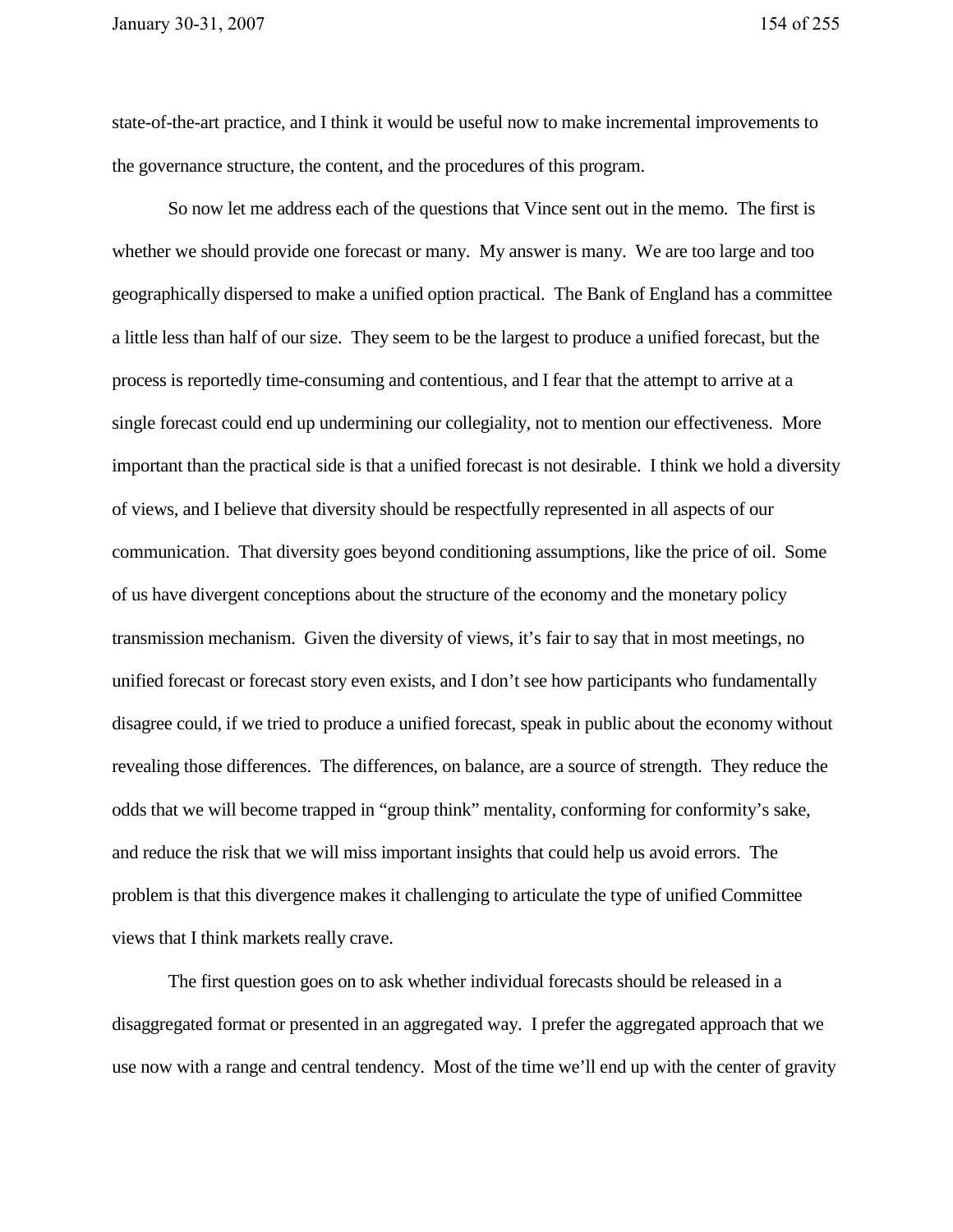for the forecasts that can be described in a useful way, even though there are divergent views. Also, conveying how we interpret the body of forecasts will be more useful to the public than simply releasing nineteen separate projection documents. In principle, the drawback of a central tendency is that the results may not be entirely coherent because different forecasters get excluded for different variables. Based on our past experience, this seems to me more a theoretical possibility than an actual problem, but I was intrigued by the discussion in the R&S Division's memo on how it could be possible to identify an entire set of variables for an individual participant as an outlier and exclude them. I think that's worth thinking more about. Finally, besides distributing a central tendency and range, providing a histogram showing the full frequency distribution of forecasts could be useful.

The second question asks whether we should base our forecasts on common assumptions concerning the stance of policy and other factors or, alternatively, appropriate policy and opinions about other factors. I'm certainly in the "appropriate policy" camp. I think the alternative is problematic. Several times in the past we've discussed the possibility of adopting a common assumption of a constant interest rate, but that approach could lead to forecasts that would not be seen as desirable by Committee members. For example, since a constant interest rate may not be the appropriate policy, it could produce a forecast with inflation that's high and rising, and I think that would be confusing to the public and not convey our sense of what would happen. The problem can be especially pronounced as the forecast period is lengthened. A second issue is, as I said, that participants differ on the structure of the economy, and any common policy assumption may make sense in one model but not another. The same comment applies to all the conditions and variables—even things like the value of the dollar and house prices are endogenous variables that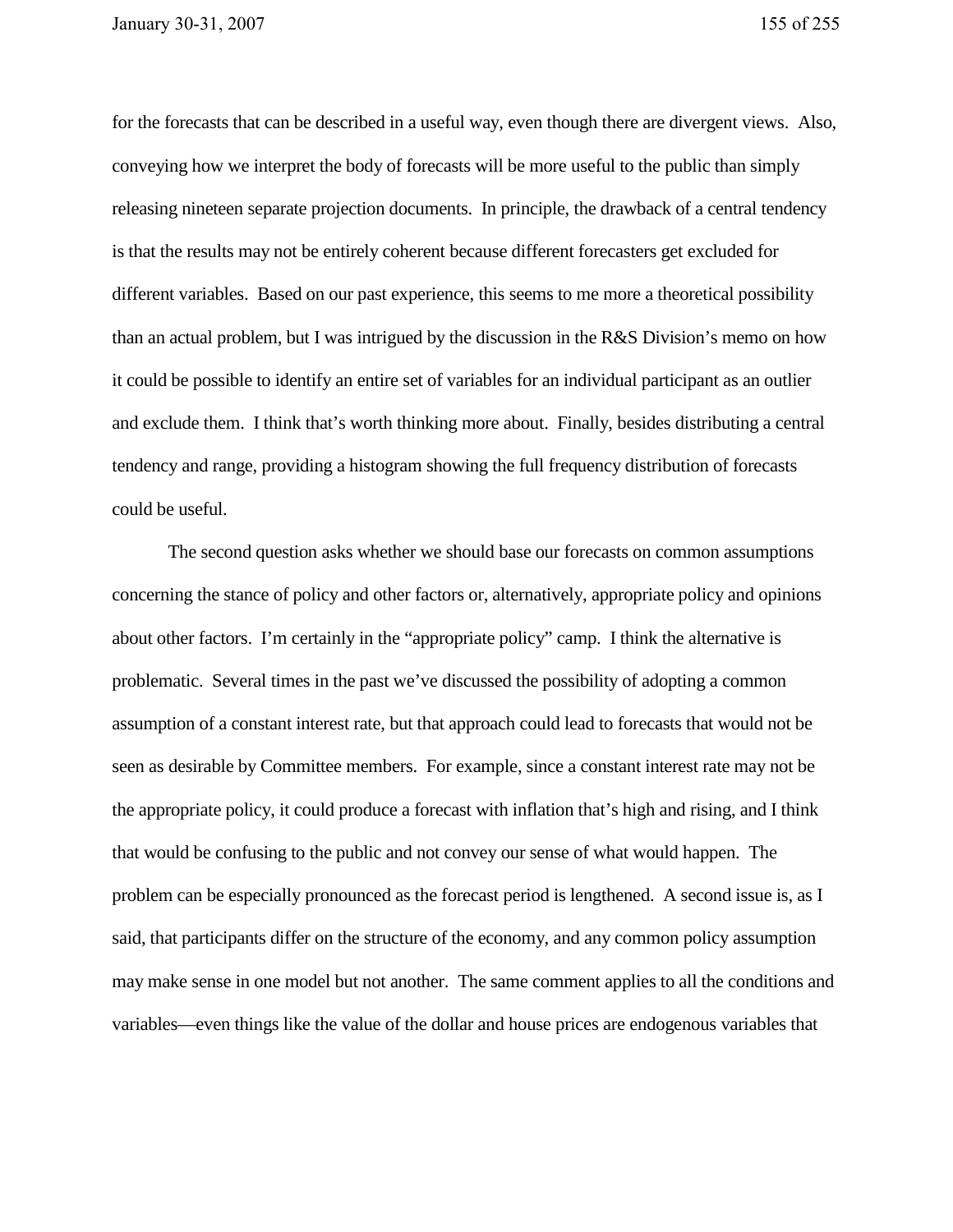should be determined within the model being used. So imposing common assumptions with a variety of models could lead to incoherent results.

Now, the third and fourth questions concern whether a narrative description of the forecast should be released and how it should be prepared. I think we should provide a minutes-style narrative description of the forecasts. Experience suggests that there is commonly considerable overlap among the FOMC participants regarding the factors that are critical in assessing economic trends. For example, right now a majority of us are focusing on developments affecting housing and motor vehicles, as well as the implications of tight labor markets for inflation over time, and that was reflected in the Chairman's summary yesterday. These factors are usually emphasized in the portion of the minutes that describes participants' assessment of economic conditions. The minutes do a good job of describing the state of opinion and also briefly describe divergent views concerning the economy, and the narrative should also describe the divergent views.

Vincent's background memo emphasizes the need for speed in releasing this information because new data can make forecasts stale. In addition, the Chairman's monetary policy testimony and the issuance of the Monetary Policy Report typically occur before the release of the minutes from the January and June meetings. So it may be desirable to devise a procedure that would allow the forecasts and the forecast narrative to be released before the minutes themselves. We could delegate the preparation and release of the narrative to the Chairman. It seems to me that he has over the past several meetings provided an excellent summary of our discussions as soon as they concluded, and that's the type of thing that I would expect in the narrative. My preference, however, would be for the Committee to agree on and approve the narrative. A Committee vote on the forecast narrative would avoid the possible disagreement that might arise after the release of the narrative but before the approval of the minutes. One way to expedite the preparation of the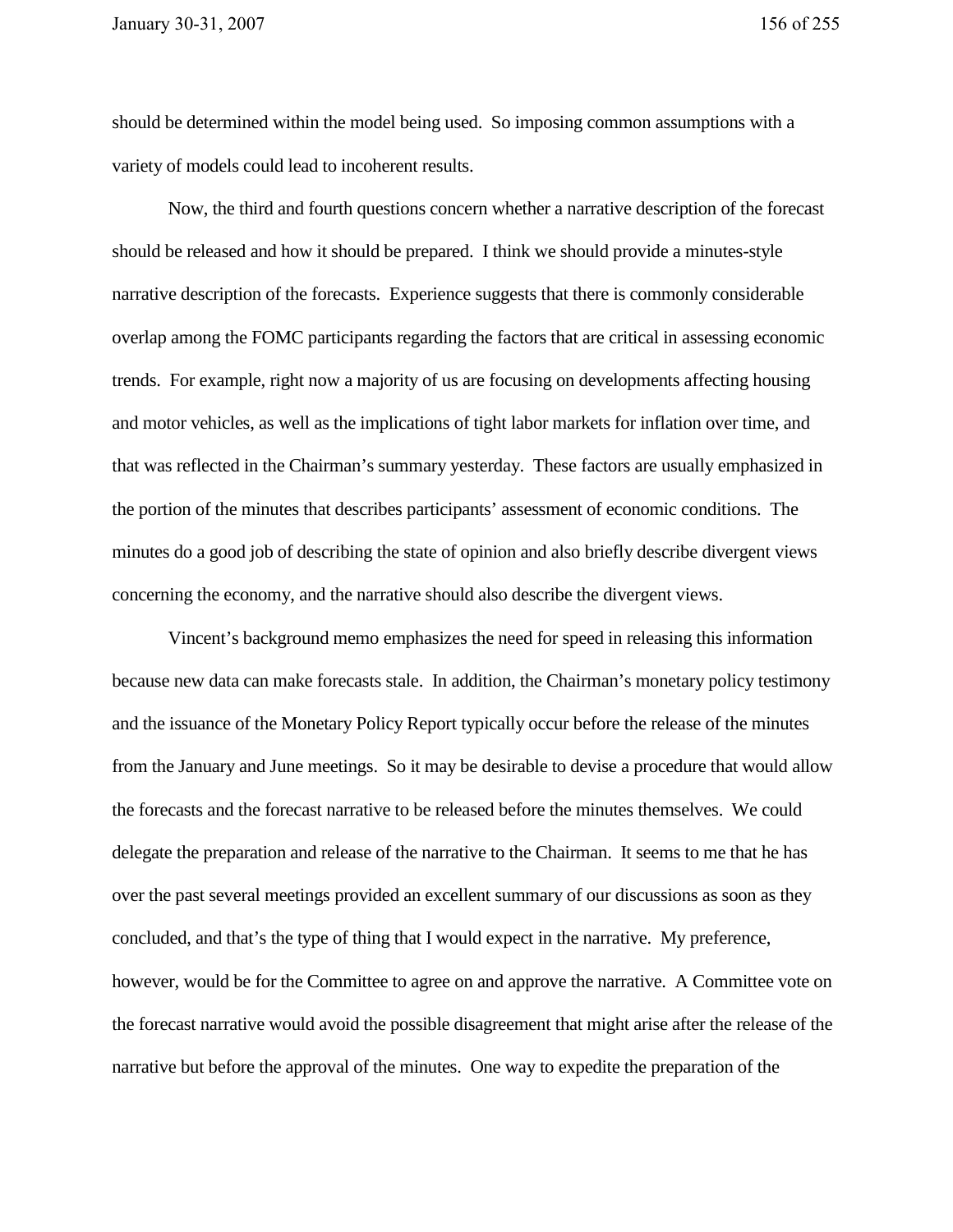narrative is for all of us before the meeting to share our individual forecasts along with a brief written story explaining them. I thought Vice Chairman Geithner's summary really is an excellent template of the form that such a submission could take. Most of the time we would find that there is an emerging majority view and a few alternative views. We could allow time toward the conclusion of an FOMC meeting to discuss longer-run forecasts, and this would provide the staff with some additional information concerning the Committee's views. I would hope it would be feasible for the staff then to prepare a minutes-style summary of views rapidly after the meeting, circulate it, and allow a very limited time and very few iterations for comments and revisions so that the narrative could be approved and released before the full minutes were approved.

Now, I just want to turn to the technical questions that Vince posed. With regard to the frequency of forecasts, the shelf life of projections generally is long enough to support a quarterly production frequency. However, given that we want to provide forecasts for the Monetary Policy Reports in January and June, it's difficult to see how we could evenly distribute four forecasts over the year. The problem is that we have only two meetings between January and June. It would be possible to spread three forecasts evenly over the year in January, June, and October, and eight might also work well, but I fear that there could be a staff insurrection. [Laughter] In any event, on the question of the forecast horizon, I'm fine with maintaining our current practice, but I would not object to a small increase in the forecast period. All we really know about the more distant future is what our ultimate goals are, and I would prefer that we provide that information in a more direct way. The next question is which variables should be included. I'd prefer to continue to include forecasts for real GDP growth, the unemployment rate, and some measure of consumer inflation, depending on the interaction with what we may later decide about the inflation objective. I don't think any of the other central banks forecast nominal GDP. I would drop that, and I think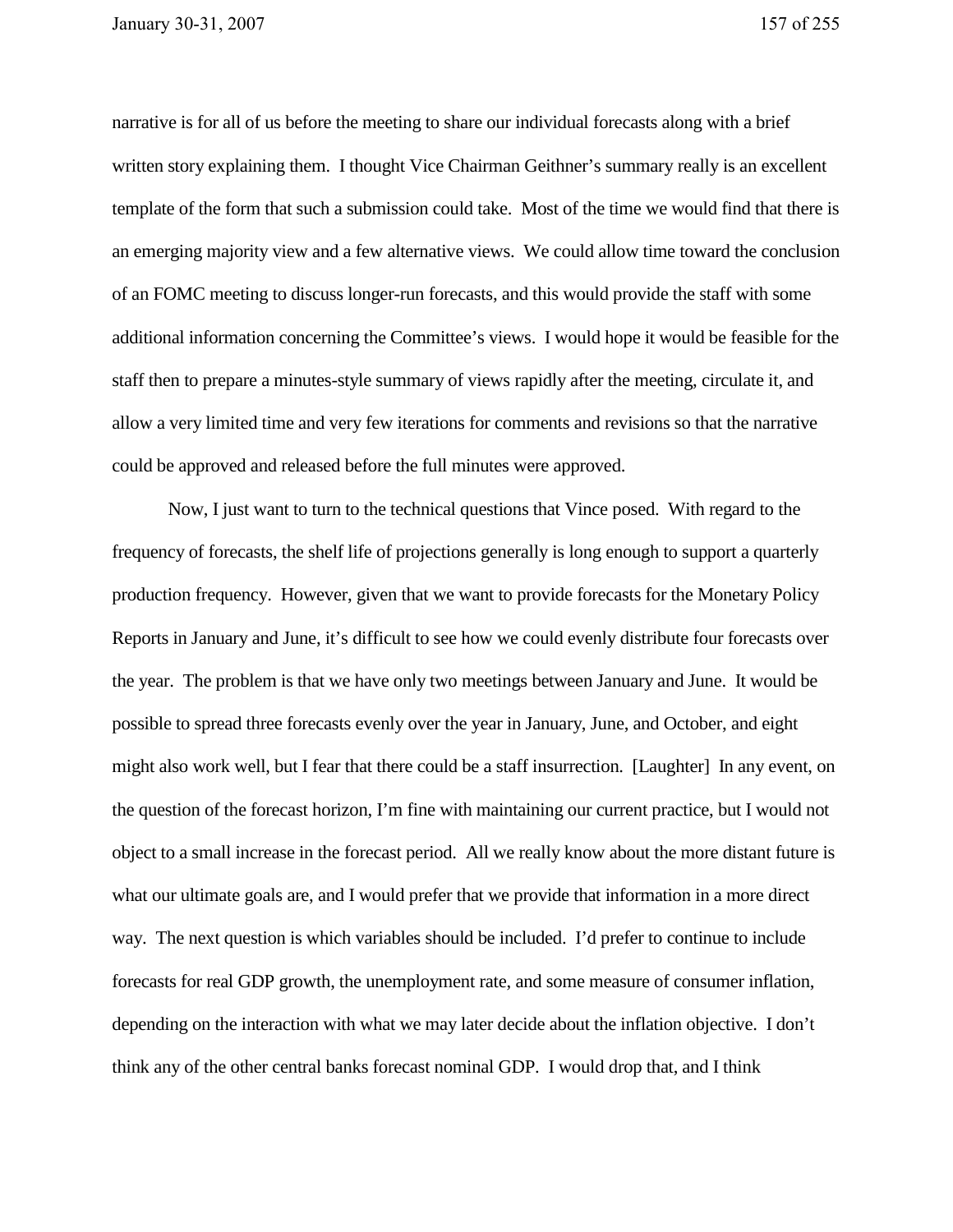consideration should be given to providing information on the fed funds rate, perhaps the fourthquarter level for each year of the forecast or, alternatively, a qualitative statement about direction. The policy path is necessary for understanding and interpreting any forecast, and it was at the top of Macroeconomic Advisers' list for what the private sector wants to see. Large and widening error bands around the central tendency would help stifle the potential for markets to interpret these forecasts as commitments. Moreover, narrative comments on the forecasts could emphasize the conditionality and data dependence of policy. We will obviously need to do at least one trial run in producing forecasts before going public with the new system, and I would propose that we include a numerical forecast and a discussion of the fed funds rate path in that trial just to see how it works.

Of course, all these variables will be forecast with considerable uncertainty, and I think it would be helpful to convey this fact clearly. One way to do it would be to put confidence bands around the forecast numbers, and they could be derived by looking at the track records of the FOMC, the CBO, the Blue Chip survey, the Survey of Professional Forecasters, and so forth. One could imagine adjusting them a bit based on Committee discussions—for example, when participants note that they see the risks as abnormally large or asymmetric. Information on forecast accuracy could be presented in a table attached to the FOMC forecasts to justify our choice of uncertainty bands. My staff has developed a mock-up of a graphical approach to representing the forecast and forecast uncertainty bands, and I brought some copies of what that might look like for you to take a look at. I thought I would just pass it around the table here.<sup>5</sup>

So in summary, I'm in favor of enhancing the forecast information that we release. The key point for me is that we should provide information on the diversity of opinion in the Committee about the numbers and the stories, and I think procedures like the one I described to produce a

 $\overline{a}$ 

 $<sup>5</sup>$  Material distributed by President Yellen is appended to this transcript (appendix 5).</sup>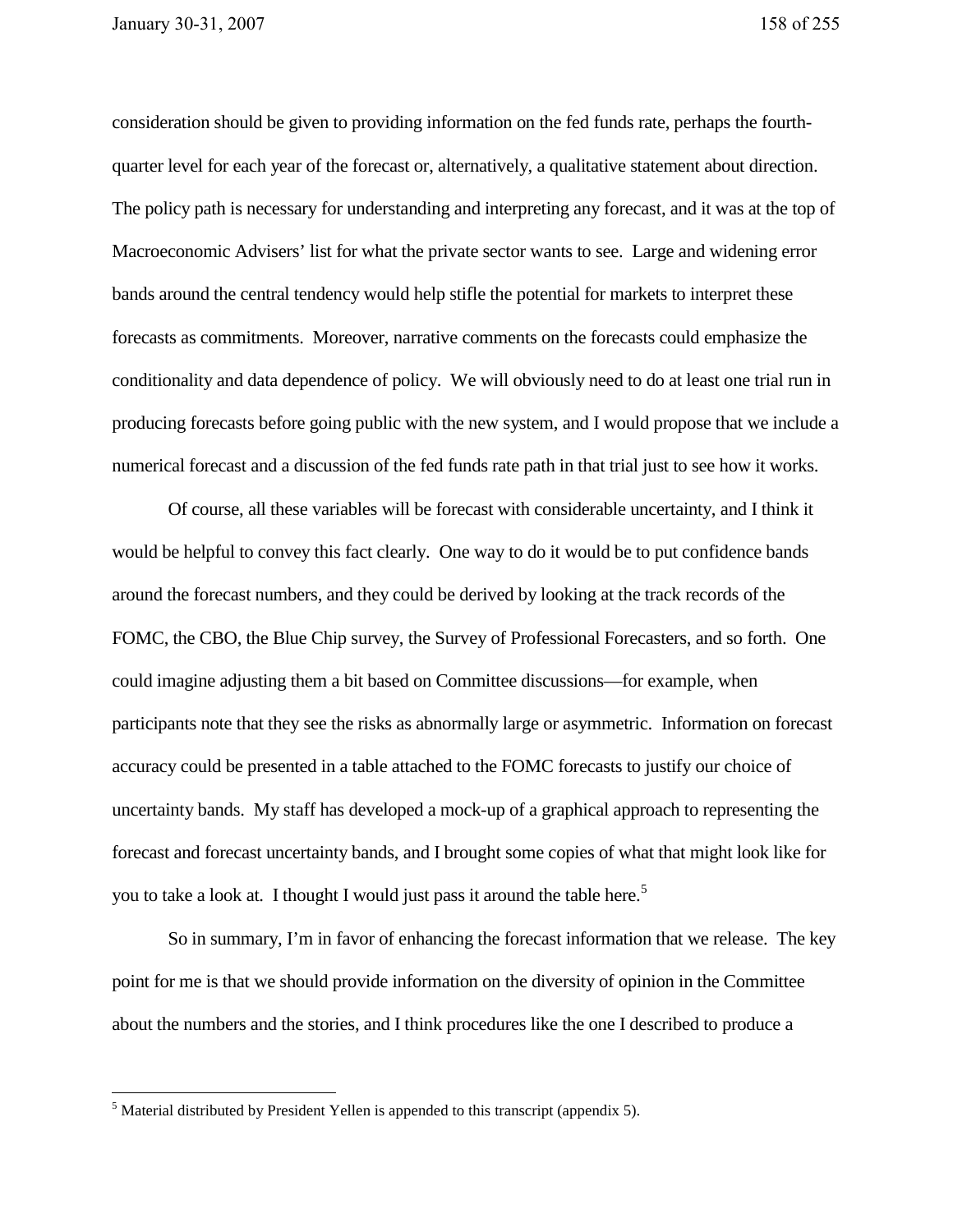minutes-style discussion of our stories would be effective and permit this information to be released in a sufficiently timely manner.

CHAIRMAN BERNANKE. Thank you.

MS. MINEHAN. May I just ask one question?

CHAIRMAN BERNANKE. President Minehan.

MS. MINEHAN. Thank you. That was really interesting, Janet. Your recommendation would be not to condition on a common policy path but have "appropriate policy." So in the end when we publish the forecasts, would it be a range of federal funds rates?

MS. YELLEN. Has this sheet come around to you?

MS. MINEHAN. All right, so it's a range then.

MS. YELLEN. If you look at this sheet—we might do this for all the variables—the bottom right panel shows the federal funds rate. These are obviously made-up numbers. But we have the history, and people would just add their own forecast for Q4 for the federal funds rate. We'd report a central tendency, and we would develop error bands around it resulting in the type of display you would see. So obviously it would be a range of opinions based on appropriate policies reported by the individual members.

MS. MINEHAN. So the background in there is the range of federal funds rates, of appropriate policies that people submitted with their reports.

MS. YELLEN. Yes, the dark band in the center would be the central tendency of our reports, and the thinner, longer lines would be bands generated by numbers we use for forecast uncertainty.

MS. MINEHAN. Thank you.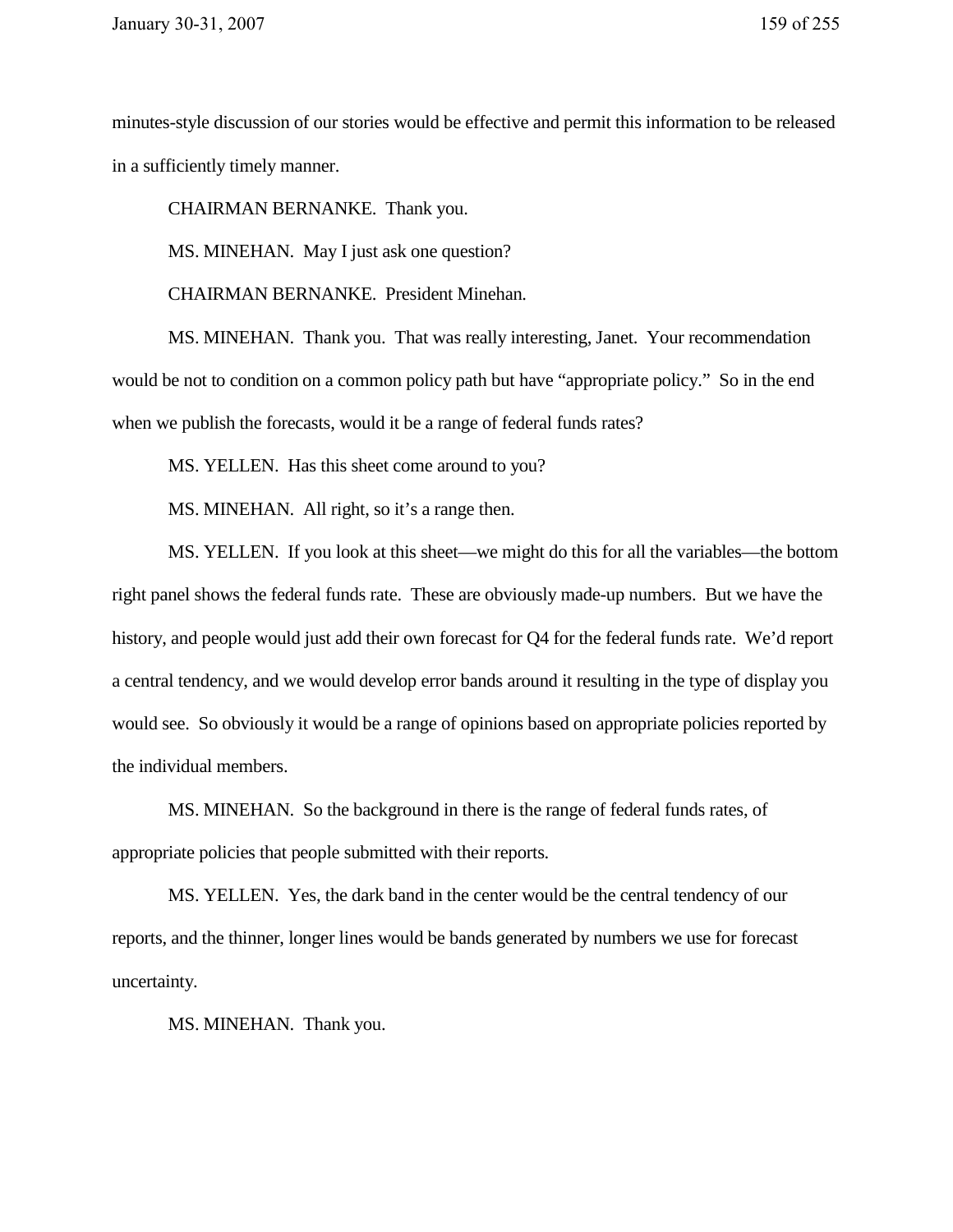CHAIRMAN BERNANKE. Thank you. I'm embarrassed about time planning here. These comments have been extremely interesting, but I'm worried about flights and things of that sort. Everyone should feel free to give their full views. Be mindful, if you can, of time, and if we don't have enough time, we'll have to think about how we might reconvene or otherwise extend the discussion. Was there a comment?

MR. LACKER. Yes. I just wanted to ask about the 70 percent interval. Does that reflect everyone's uncertainty?

MS. YELLEN. We would have to discuss how to produce that, but it might be based on, for example, our FRB/US forecast errors that we would apply to the central tendency range.

VICE CHAIRMAN GEITHNER. Sorry, Mr. Chairman. May I just try this again? I interpret you as saying that you infer a central tendency from this process you outlined.

MS. YELLEN. With respect to the story?

VICE CHAIRMAN GEITHNER. You discern a central tendency of the Committee about our view about GDP or unemployment.

MS. YELLEN. Well, we're submitting numbers.

VICE CHAIRMAN GEITHNER. Then you attach some other method for framing uncertainty based on past forecast errors—for example, of FRB/US, Greenbook, Blue Chip, or somebody else.

MS. YELLEN. Yes, exactly.

MR. KOHN. Or our own forecasts.

MS. YELLEN. Or our own forecasts.

VICE CHAIRMAN GEITHNER. But, no, it can't be that either. That's a little different, isn't it?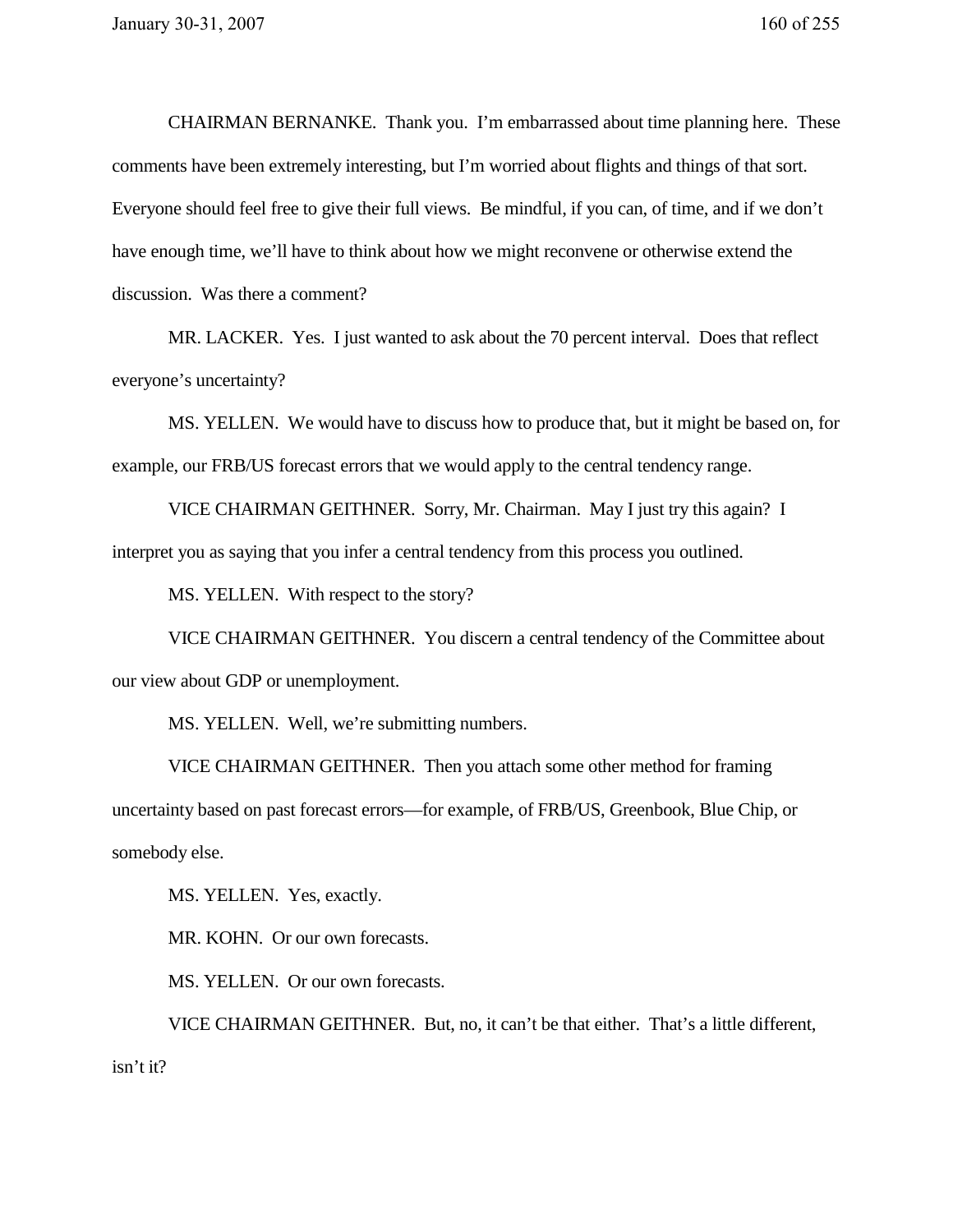MS. YELLEN. We don't forecast the federal funds rate, but we do have data on our own errors with respect to the other variables.

VICE CHAIRMAN GEITHNER. But you're not suggesting that we try to aggregate or ask the staff to aggregate our own uncertainties that we convey with our own individual forecasts, right?

MS. YELLEN. No, I think that would not be a very useful procedure.

CHAIRMAN BERNANKE. There's research at the St. Louis Bank that says that the FOMC forecasts are actually pretty good. Was there another two-hander? President Poole?

MR. POOLE. I have a couple of fairly quick points to make. First, in terms of the audience we're talking to, you really have to talk to the Congress first. We operate under the Federal Reserve Act, and we're reporting to the Congress. That's a very important part of the audience. I would put the markets second and then the general public. So whatever we do has to be coherent to all three audiences.

I started with a question, and I think it's exactly where Cathy was coming from. Do we need to solve a problem? Is there something that is really creating a problem with what we now do? My answer to that is "no." Do we have an opportunity to move forward? My answer to that is "maybe." I don't think we're really solving a problem. My view is that we are not in deep water in what we do now. Take the fan chart as an example: If you do this six months earlier or six months later, the fans go in different places. Let me use an analogy. If you look at the CBO budget outlook, the CBO tracks changes in the deficit forecast and partitions the change in the deficit forecast into three pieces. One piece comes from changes in economic assumptions; one piece is changes in tax and spending legislation; and the third piece is changes in what they call technical estimates—how much revenue you get for a given tax law. I think that's a very convenient way of explaining the evolution. There is an opportunity not so much focusing on the forecasts—the wide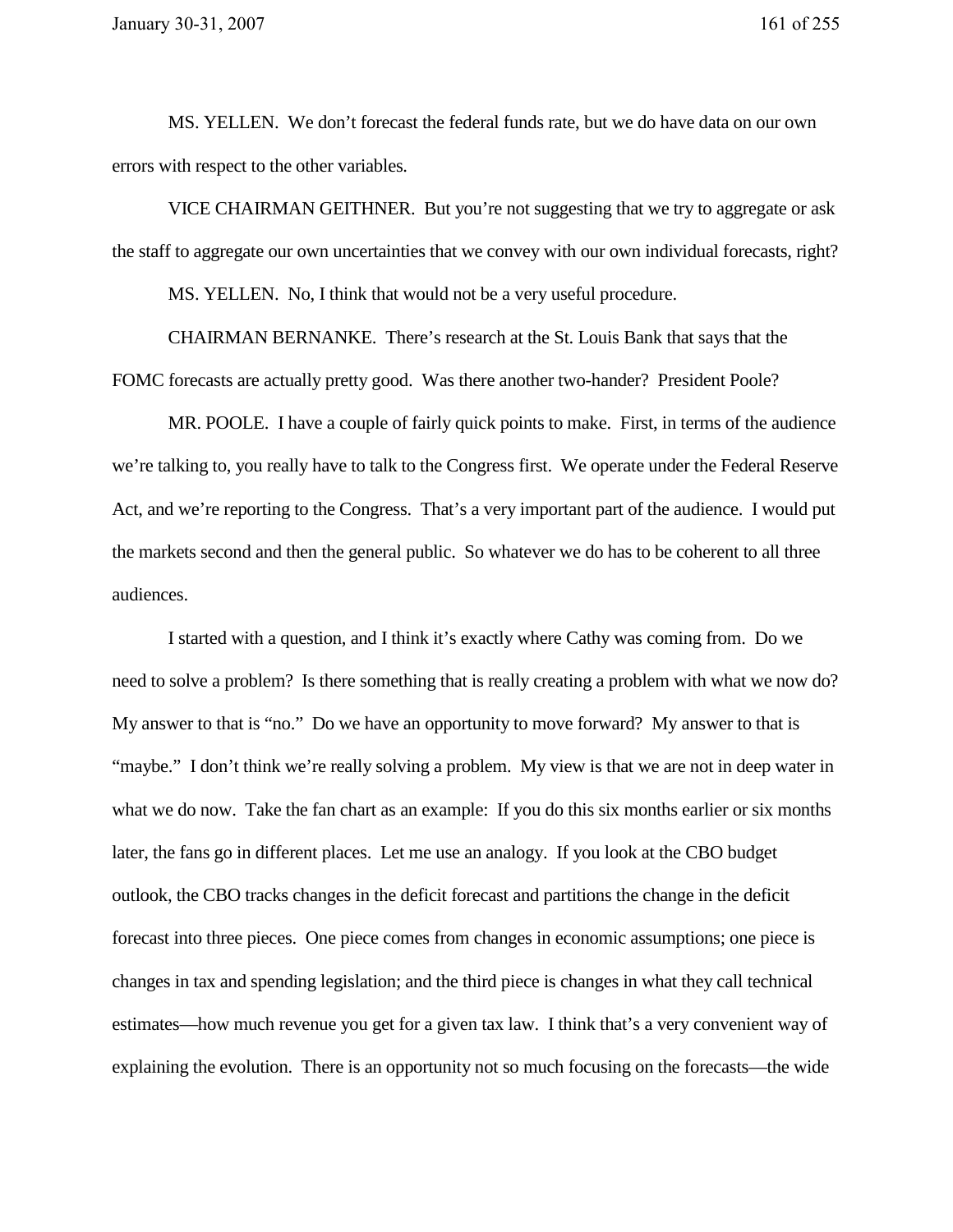range of uncertainty makes it problematic as to how much guidance you're really giving to the market—but to explain why the forecast has evolved the way it has. My guess is that most of our individual forecasts, although they're not all the same, sort of move together. If something happens, we all move, although we're not all moving to exactly the same degree. With the analysis of why the forecast has moved we could provide some insight into how our thinking has evolved as a consequence of new information. We don't do that much right now. It could be incorporated in the Monetary Policy Report. I think some of it is already in there, but why the Committee's central tendency has moved could be made much more explicit. We would probably be able to come to pretty good agreement on that if we were to look at a draft because we're all responding to the same fundamental surprises in the information section.

CHAIRMAN BERNANKE. Thank you. Governor Mishkin.

MR. MISHKIN. First of all, I want to deal with the general question that Cathy alluded to at the outset. I am strongly supportive of more-effective reporting of a forecast for several reasons. One is that it helps the market to understand our actions better, and I think that has a high value. It can be part of the process of anchoring inflation expectations, which I think is a key to successful monetary policy. Very important also is that it indicates a degree of openness and allows public discourse about our views; that has political benefits in terms of showing that we're accountable to the political system. So I answered this question very much in the affirmative.

One issue is what the research has said about this. President Fisher is absolutely right: These issues are subjective. The research staff said that there is no strong evidence, and the reason is that it's almost impossible to get and, in terms of econometrics, it's very difficult. The literature in the area of transparency is, in fact, somewhat unsatisfying because it's very hard to quantify anything. In terms of research strategy, it frequently draws people to do case studies, and I am one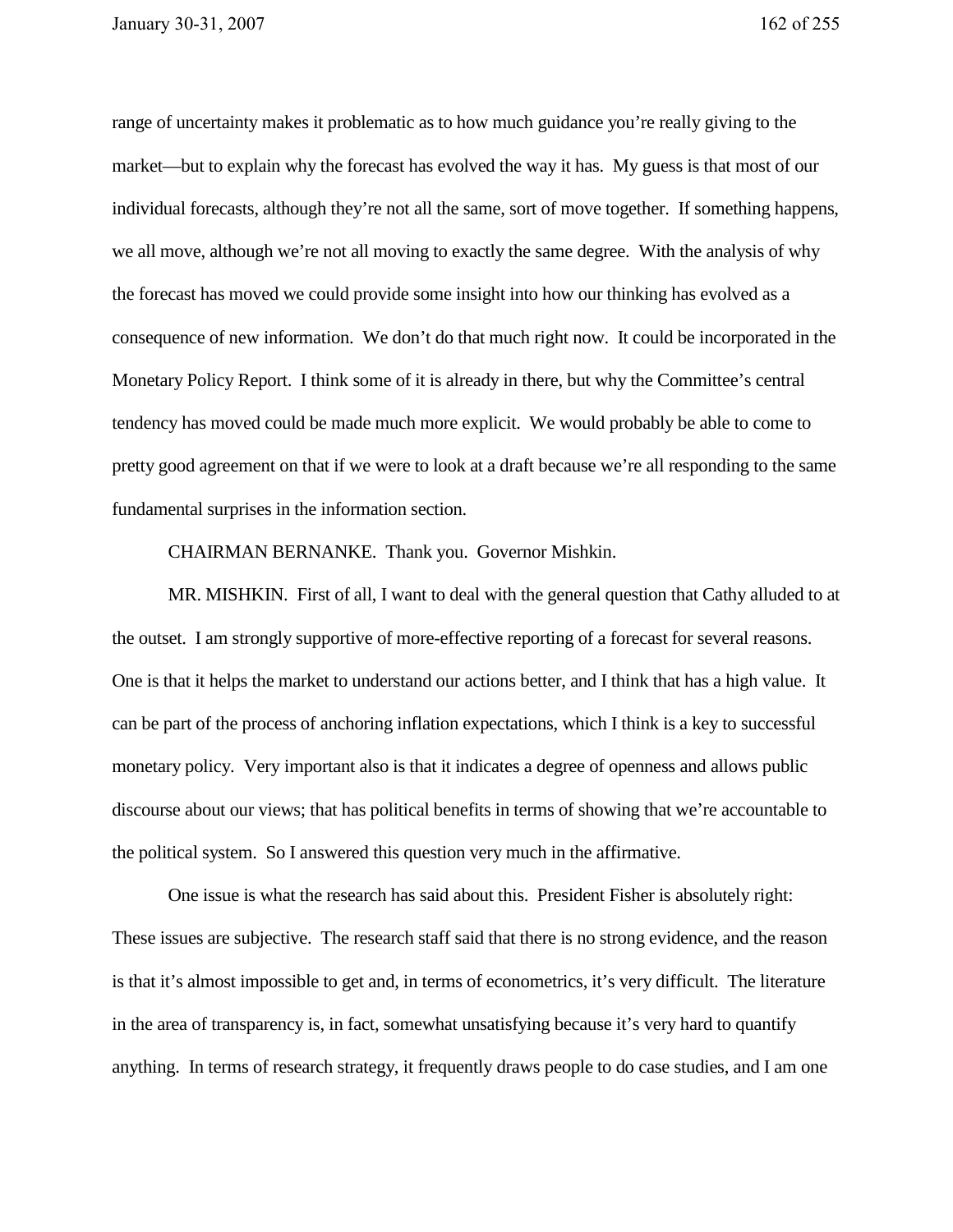of the criminals involved in that activity. The Chairman has also been involved in doing some work on case studies that we did together. Part of the reason is that you can look at the details and deal with this. If you get involved in evaluating monetary policy, which I did for Sweden recently, you get to talk to wide elements of the society. In the Swedish case, there was tremendous support for this degree of openness, and it was felt to be politically very valuable by some surprising groups. The labor unions were extremely supportive, for example, of this kind of openness and, believe it or not, of inflation targeting—which was somewhat of a surprise.

So let me turn now to the issues that we have to discuss. I want to provide an analytic framework in which to think about this, at least for myself. I think about seven basic principles that are key in terms of how we might go about providing more information about forecasts. So here are the seven principles, and I'll discuss them each in turn. First, we need to allow for the diversity of views. Second, this process needs to be efficient. Third, it needs to be timely. Fourth, it needs to be relatively frequent. Fifth, it needs to explain the forecast—that is, we need to tell a story, a good narrative, about it. Sixth, it needs to emphasize uncertainty. Seventh, we need to stress that the forecast period is longer than the policy period. Let me go into each of these one at a time, and then you'll see that it leads to particular answers to the questions, at least from my perspective.

The first principle is the need to allow for the diversity of views. I strongly believe, particularly now that I'm involved in this process, that the diversity of views is the strength of our monetary policy process. In fact, I take the view that people have very different jobs here. I've been on both sides of the fence—maybe, Janet, you have been more so because you are a president. I was just an executive vice president of a Bank. But Bank presidents bring different information to bear than the governors, and this difference helps us make better decisions. So I believe in this kind of diversity. Another very positive aspect of diversity is that we have a set of staffs. We have the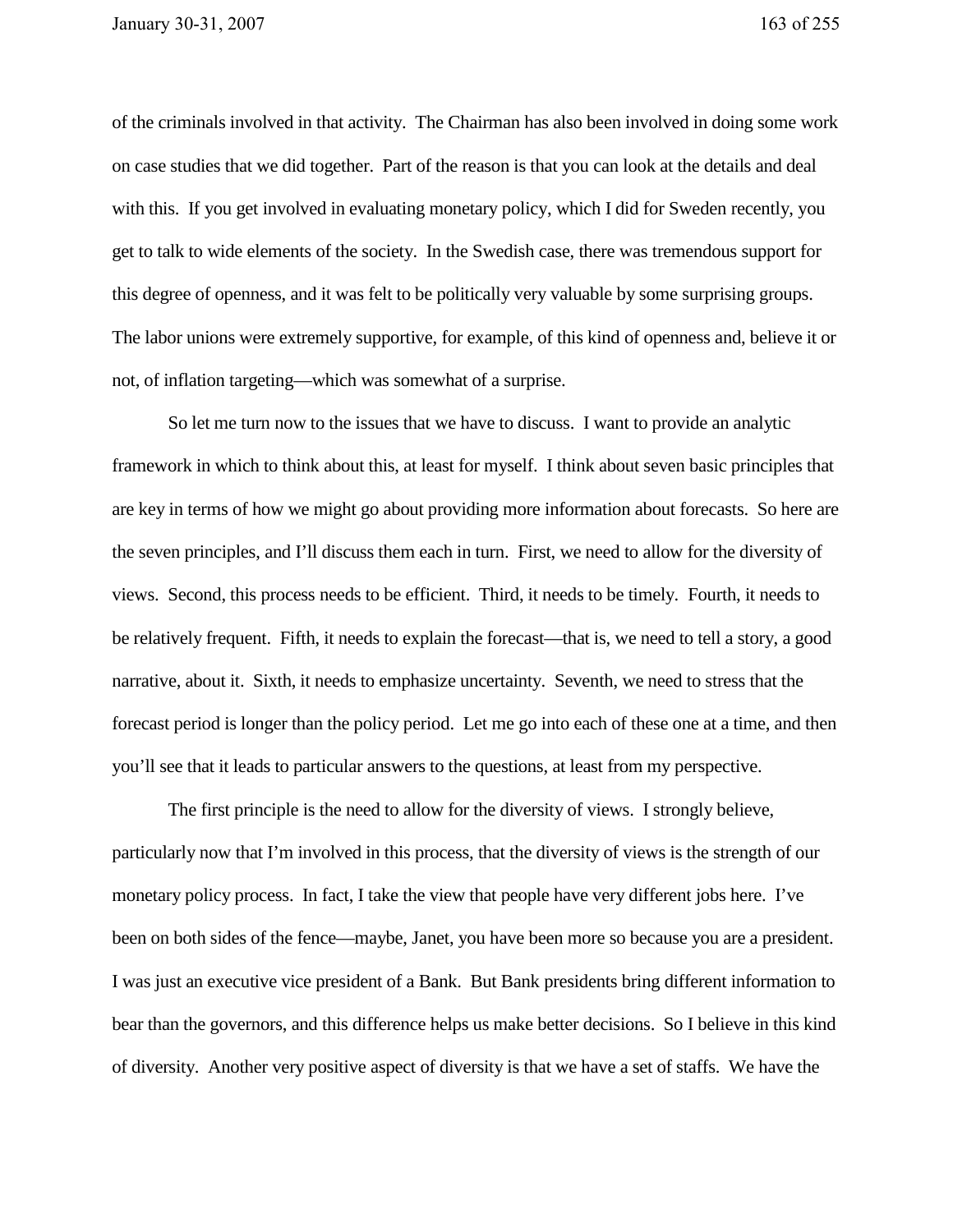Board's staff, and then we have twelve other staffs that actually act as a check and balance on each other. Again, that has value. Finally, I believe that committees can make better decisions than individuals. Alan Blinder has a study on this topic that I thought was really quite interesting.

The second issue is efficiency. Any forecast process has to be workable in finite time, and that's really critical. I sometimes get nervous when Dave starts twitching at me, but you don't want the forecast process to overwhelm the staffs. I'm very sympathetic. Having been in research at a Federal Reserve Bank, I have been on the other side of the fence, and so I really understand their pain.

As for timeliness, there are important advantages to getting out the forecast quickly. When I said "forecast," I didn't mean just the forecast; I include the narrative, too, because you'll see that I think the narrative is important. The key reason for timeliness is to give the forecast and the narrative more impact. The quicker you come out with them, the more impact they have. In particular, the environment for getting this information out is much more controlled than that for speeches or even testimony, and I think that's the value. So quicker is much better. Timeliness also makes the forecast and the narrative less likely to be stale. The longer the interval between the policy meeting in which you make a decision and the release of the forecast and the narrative, the more likely they are to be obsolete. One danger is that data could come in and make the forecast look silly. So there's an issue about our looking good. The faster we come out with a forecast, the better off we are.

The fourth issue is frequency. The key here is that the forecast and the release need to be done often enough so that markets get the information they think they need to understand what's going on. Fifth, a narrative is important so that markets, the Congress, and the public not only see our forecasts but also understand them. To be understood, the forecasts need a story behind them. I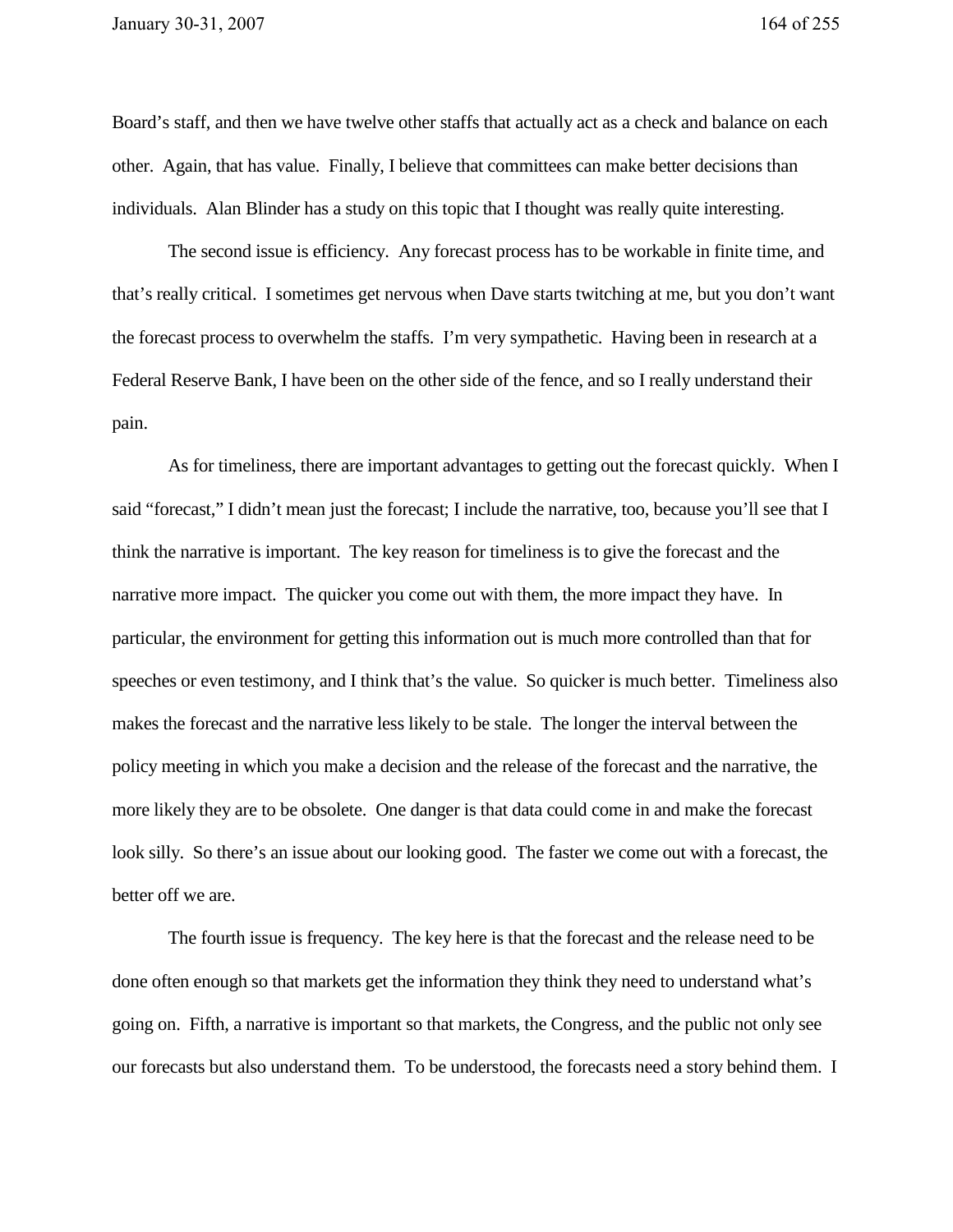strongly believe that we need to write up a good story and that a good narrative can help us obtain public support for our policy actions—which is, again, a critical factor.

Sixth, it's really important to make sure the public and the markets understand the high degree of uncertainty that we face. Forecasts are tough—not just long-term forecasts but also shortterm forecasts. David is, of course, nodding his head on this. The key reason that emphasizing uncertainty is important is that it can lessen public criticism when we miss—which we surely are going to do at times. We've actually been very good relative to others, but we're going to make mistakes. At least, if people understand the degree of uncertainty, that will help. When you make clear the uncertainty, you make it easier for people to understand why there's a diversity of views in this Committee. It's not because the participants don't like each other, and it's not because we frequently fundamentally disagree. It is because we have different uncertainty in views of the economy, and that's actually exactly what is indicated by the fact that forecasts are very uncertain. Also, information uncertainty is important information for the markets. We want to help the markets figure out what we're doing and what's going on, and we don't care just about the first moment but also the second moment and even sometimes the third moment.

Finally, the issue of the horizon—I think we need a long horizon. When you look at the literature on optimal policymaking, what comes out very clearly is that the horizon that you have to think about in terms of the paths of the variables we care about is further out than the policy horizon, which I would say would be about two years. Any sensible way of thinking about how we think about policy will typically involve periods that are longer than the two years it takes to affect output or inflation. We need to express the recognition of that because doing so will clarify that, when we have paths in our forecasts, we can then talk about how they are consistent with our ultimate objectives. To give you an example: If inflation is substantially above our comfort zone,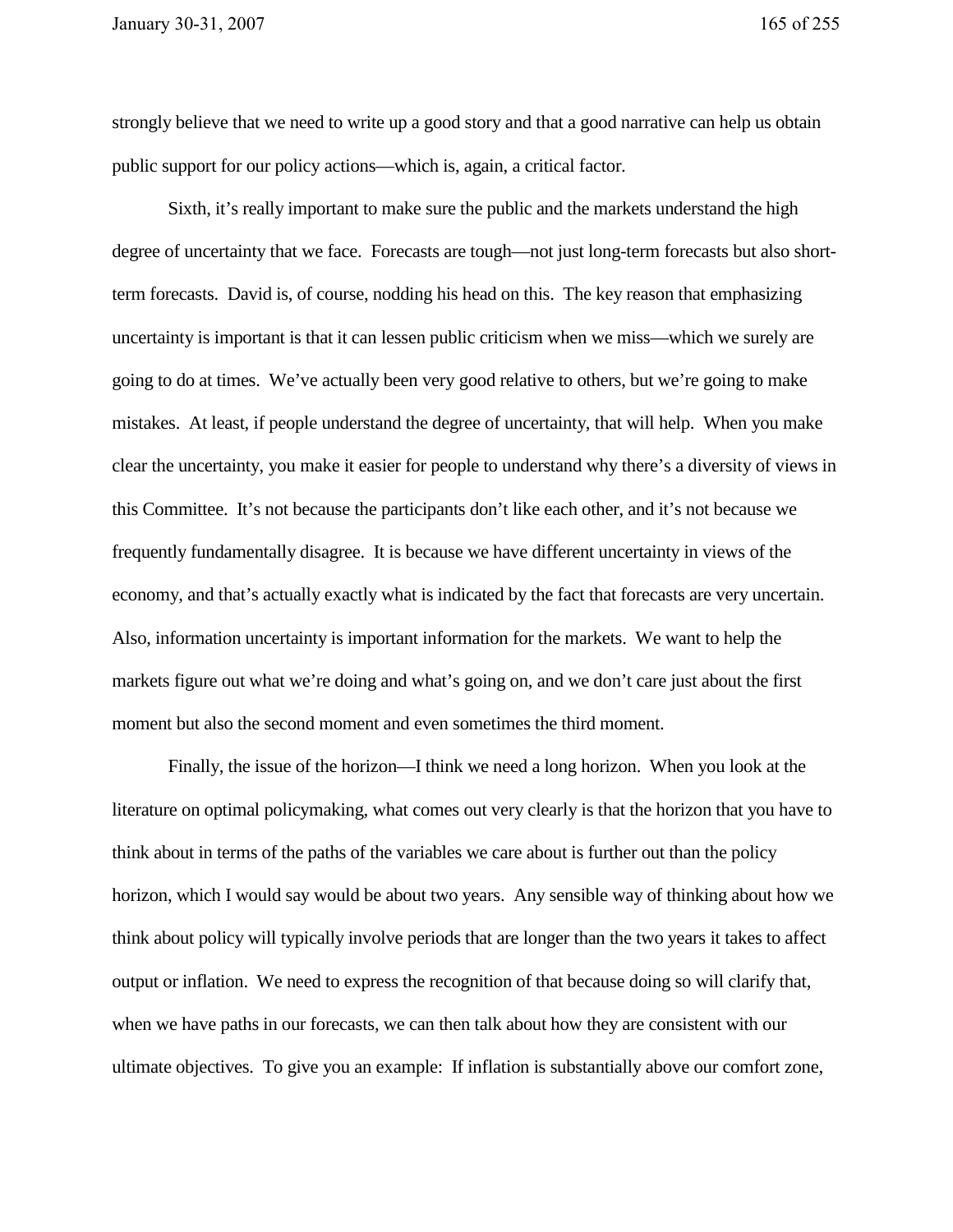getting inflation down in a two-year period may be too costly. As a result, we may have to talk about a longer period to assure the public, the Congress, and the markets that, in fact, we're doing something sensible. So we need to go to a longer period than we have now. We see this clearly in the Bluebook's optimal paths. I have some issues about their taking as long as they do to get to the inflation objective—ten years—and about how we build expectations, but they do indicate that a period longer than two years is absolutely necessary for thinking about policy.

Let me now use these principles to talk about the eight questions that were posed to us by the subcommittee. First, should the forecast be a joint forecast? I answer very strongly "no." The process for doing that would be way too cumbersome and inefficient. No matter how charming or colorful it would be, it would be a nightmare.

MR. FISHER. Always charming.

MR. MISHKIN. It's hard enough for the Bank of England to do it with a committee of nine people. We have nineteen. Furthermore, at the Bank of England they're all living in the same house and talking to each other all the time. We have people all over the country with very different jobs, and so it's just infeasible to do it. I think Dave would quit. [Laughter] It would eat up a huge amount of staff resources, and we might have some of our research directors quitting or going to the research staffs at the Reserve Banks. It would be very hard to get a timely agreement on it—and, again, I think timeliness is important. It would also be hard to get the diversity of views clearly expressed. So I end up where Janet ends up—I think that we need to keep something like the current procedure in which all nineteen participants give their views. It is very important that there be no attributions and that we amalgamate the views in some way. The procedure we have now may not be perfect—maybe there's something better—but it should be something similar.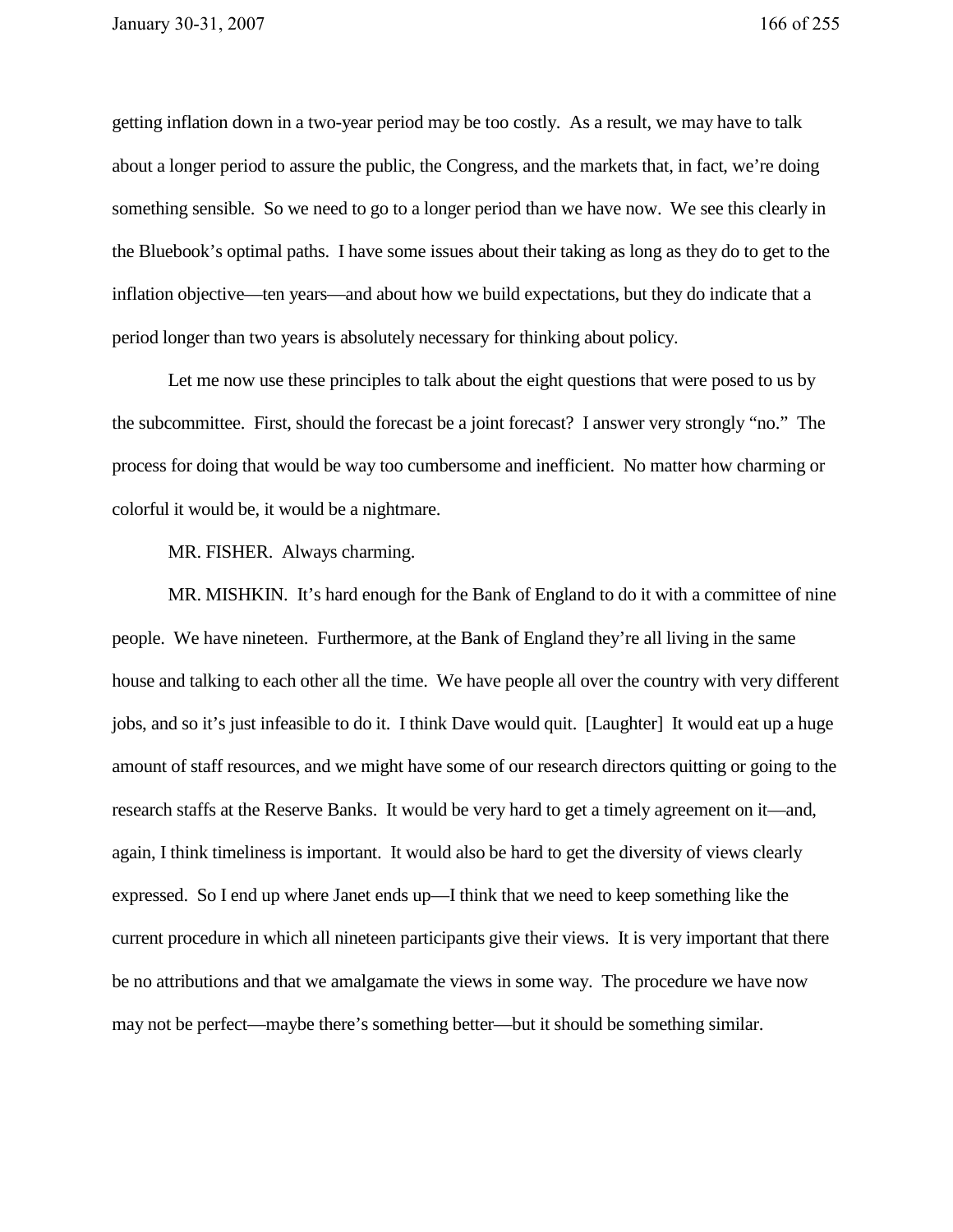Question 2: Should we have common conditioning factors? Here, again, I believe that the diversity of views is a good thing, and so again I agree with Janet that each participant has his or her own conditioning factors. The most important conditioning factor is clearly the path of the federal funds rate, but I have mixed feelings about it. We may want to provide some information about what individual participants think about this. The concern I have here is that the details really matter. There is some danger if people seem to be making a commitment, because we know that any path one specifies is surely not going to be the path that actually transpires because new data are going to come in. I've been very concerned about this issue, and in fact I wrote a paper on it that is cited in the R&S document. Sometimes transparency may go too far. In particular, I was not a fan of the "moderate pace" language that the Federal Reserve used in the past—I was not here at the time, but I think that language did not express the issue of conditionality enough. If the Committee then had to change the path, which it surely might at some point, it could be accused of flipflopping, which would create severe problems for the Committee. However, maybe we can do it appropriately through fan charts to derive the degree of uncertainty, but we really need to discuss this possibility. The details matter. If we even think about going in this direction, the trial runs are going to be critical, so I want to have a bit more of an open mind on that.

On question 3, obviously for reasons that I outlined earlier, I strongly support a narrative to accompany the forecast. On question 4, I feel that the narrative and the forecast need to be very timely. If we could do this, it would be a great advantage to do it very quickly, possibly even at the beginning of the week after the FOMC meeting. That would require a much more expedited process. We'd have to use some delegation—to the Chairman or the staff—for writing up this process. That would require moving up the Greenbook a bit. For us to produce our forecasts and a narrative, we need to see the Greenbook—I certainly needed to see the Greenbook to come up with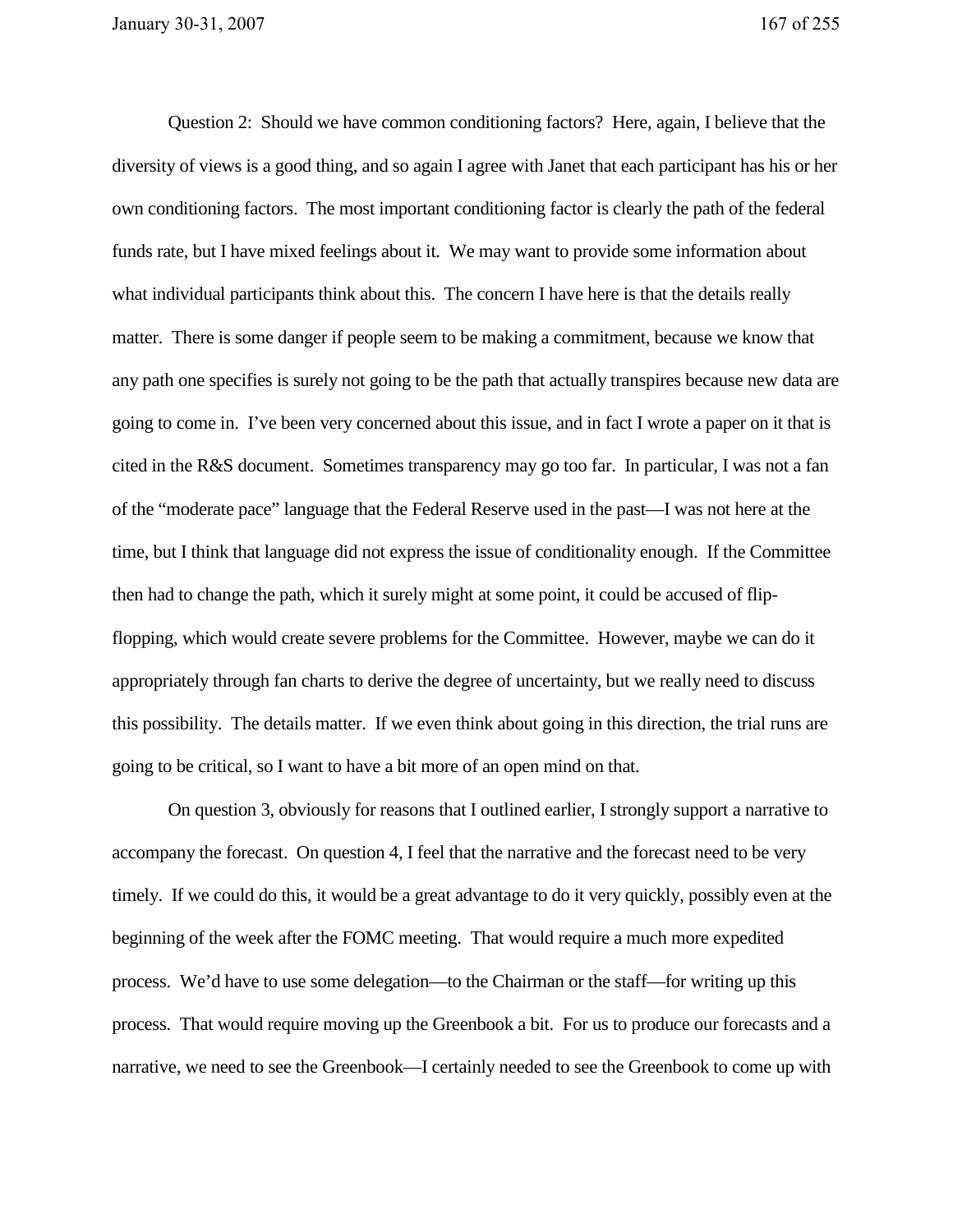my forecast—but then people could provide information very much along the lines that Vice Chairman Geithner provided. Some might do it verbally. Some might do it the way you did it, which was very nice. That could then go to the staff a little earlier than now—let's say, by Wednesday. Then a narrative could be written up that would go to people before the FOMC meeting and then could be discussed at the FOMC meeting. I don't know how this would work. It would require that we not go through as much of an iterative process as we sometimes do—that is critical for the timeliness issue. One thing that we might think about is that we have the "Recent Developments" part of the Greenbook, and releasing that might have some value. That would be from the staff; it would not be from the Committee. It gives some flesh to the discussion that would be in the summary, so we might think about doing something with that as well.

As to question 5, on frequency, I don't think that twice a year is enough to give markets the information they need. As for eight times a year, again, I worry about losing our top people from the staffs; they might come after us with pitchforks. I tend to lean to four, but there is the interesting issue about the timing of our meetings, so we'd have to work that out. So quarterly seems about right to me. On question 6, because I believe the forecast period needs to be longer than the policy period, for the reasons I discussed earlier, it clearly has to be longer than two years. However, too long a period might put too much of a burden on us. A period of three years, which is common in central banks, would give the flavor of the direction of the path that we're thinking about and would be adequate.

On question 7, to keep things from being too burdensome, I want to use the KISS principle—the fewer variables the better. At a minimum, the three variables that I think are the right ones are the ones that I think are obvious—an inflation measure, an output measure, and an employment measure. I think we should kill nominal GDP; it's a vestige of the past. There is an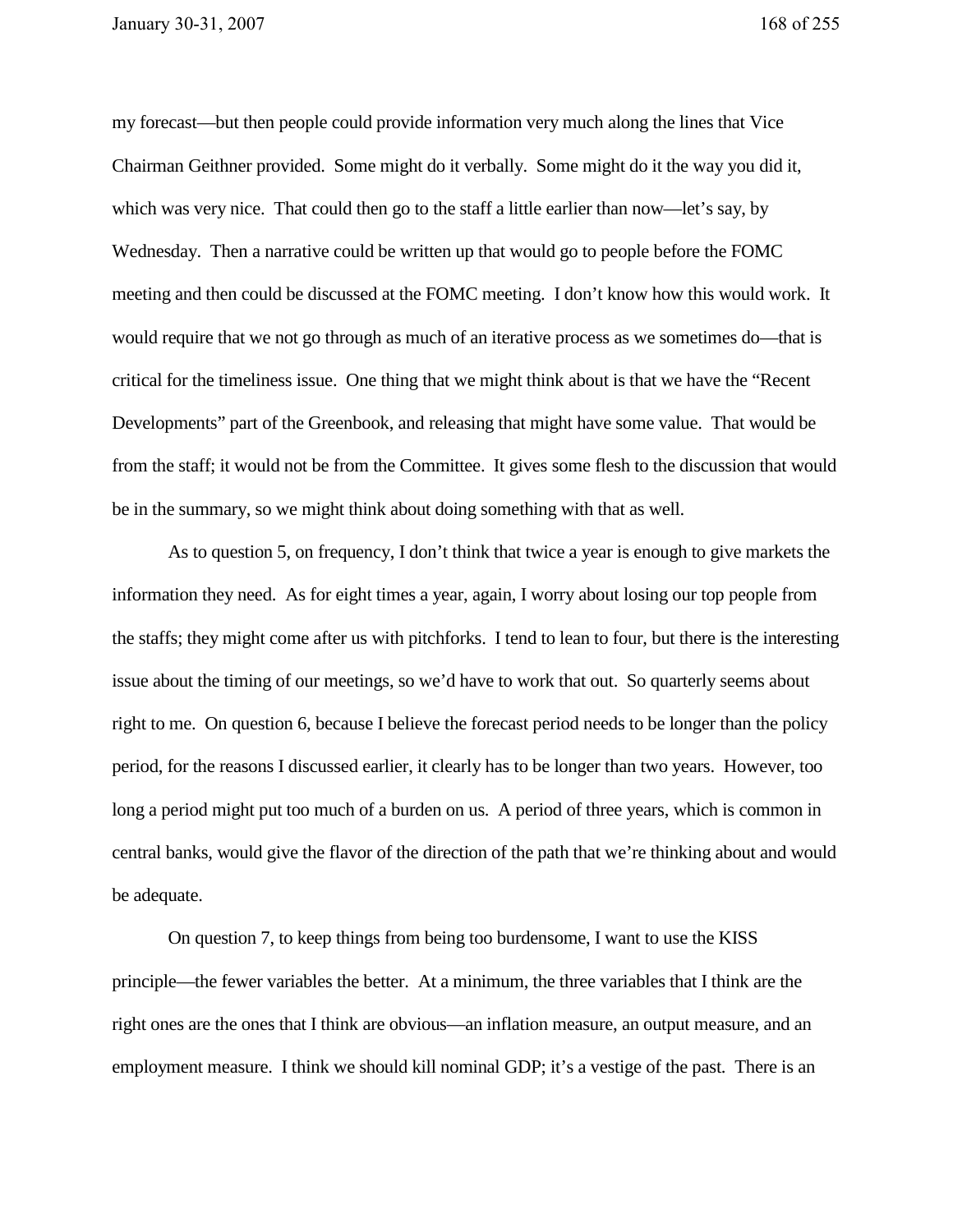issue about the federal funds rate, but, again, that should be discussed. It hasn't been mentioned yet, but I would be uncomfortable providing projections of potential GDP. I think we do need it for our own purposes, but it raises really huge political economy problems because people can think of it as a speed limit or a target for growth, which could be dangerous. So although I welcome it in the Federal Reserve Bank of New York's document that we received, I do not think it would be particularly wise to release it.

On question 8, for the reasons I outlined earlier, I think it's extremely important for us to provide information about uncertainty. Fan charts are the right way to do this. I really like what I see here, but there might be technical details that we'd have to decide on: Should we give only one 70 percent confidence interval? Should we give more shadings? There's an issue about how this chart would be produced. The reality is that it would have to be produced in the same way that the narrative is, in the following sense: It would have to be delegated. The information from the nineteen participants would help in producing it in terms of their views. The staff would have to come up with some measures. Then there would be some iteration along the same lines as the narrative in order to produce it. But it then would have to be timely; it would have to be released with both the narrative and the forecasts themselves. So with that, let me stop. I don't think I've been quite as charming here. Thank you.

CHAIRMAN BERNANKE. Thank you. Intervention, President Moskow.

MR. MOSKOW. I have just a quick question about the narrative. Would you see a narrative significantly different from the narrative that's now in the Monetary Policy Report, other than the fan charts or anything else that would be added? Would you see the same type of thing—a few paragraphs describing the forecast?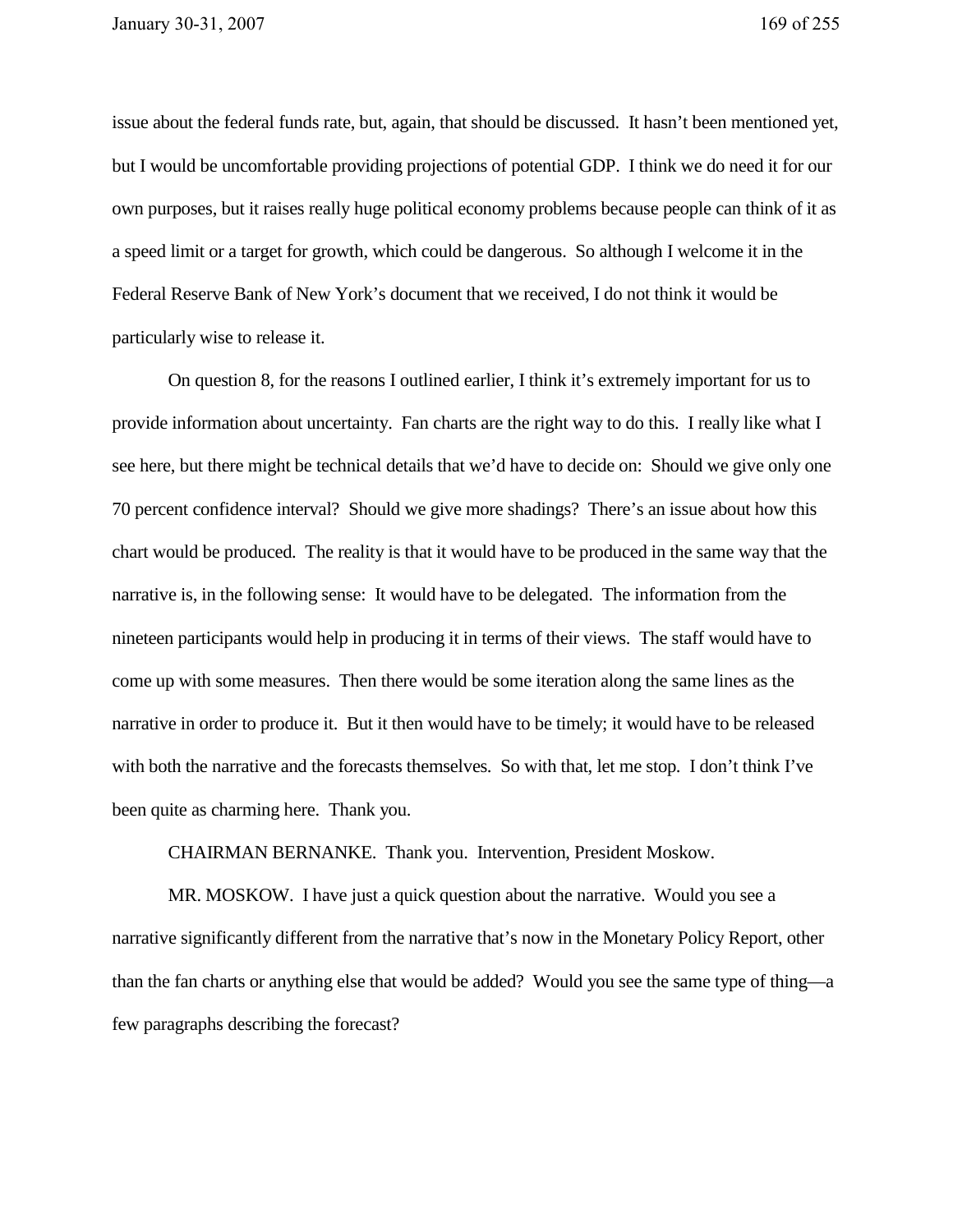MR. MISHKIN. This is why we need trial runs. The narrative needs to be a little more detailed than that and actually a little more reflective of the different views. I think it's a question of writing a good story. One thing I have learned is that, even as a scholar, I learn particularly from writing. In this case I think the Committee will learn from doing these trial runs. Then we might say, gee, this is too short; it doesn't give the flavor, or it is too long and too involved, or it's too difficult to come to a decision about it. So my answer here is let's do it and discuss it, and then we'll have a much better feel for it.

CHAIRMAN BERNANKE. President Fisher.

MR. FISHER. Mr. Chairman, we talked briefly about the Norges Bank and Norway, which is a country of 4.6 million people, a constitutional monarchy, and my mother's homeland. My mother taught me a wonderful phrase, which I want to repeat here as an antecedent to this discussion. It's actually a quote from Santayana: Skepticism, like chastity, should not be relinquished too readily. [Laughter] I admit to being quite skeptical about this exercise, and I will reveal my cards up front in terms of being sensitive to the arguments that President Minehan and President Poole have made as to the predicate question, which is, Is there a compelling reason to do this? Not only is the discussion charming, but I am almost overwhelmed by the encyclopedic knowledge of some of my colleagues. I don't possess that knowledge, and I listen to it very, very carefully. But I have not yet heard a satisfactory answer. Yes, we have had an evolutionary process over thirty years, but is there a compelling reason to change the way we do our business?

If you go back to David's exhibit 1, it says that we presumably would undertake this effort with an eye toward "advancing the goals of economic performance, public discourse, internal discourse, and efficient operations." I think of this in a broader context, which is maintaining and building or, using President Lacker's word, enhancing the public's faith and confidence in the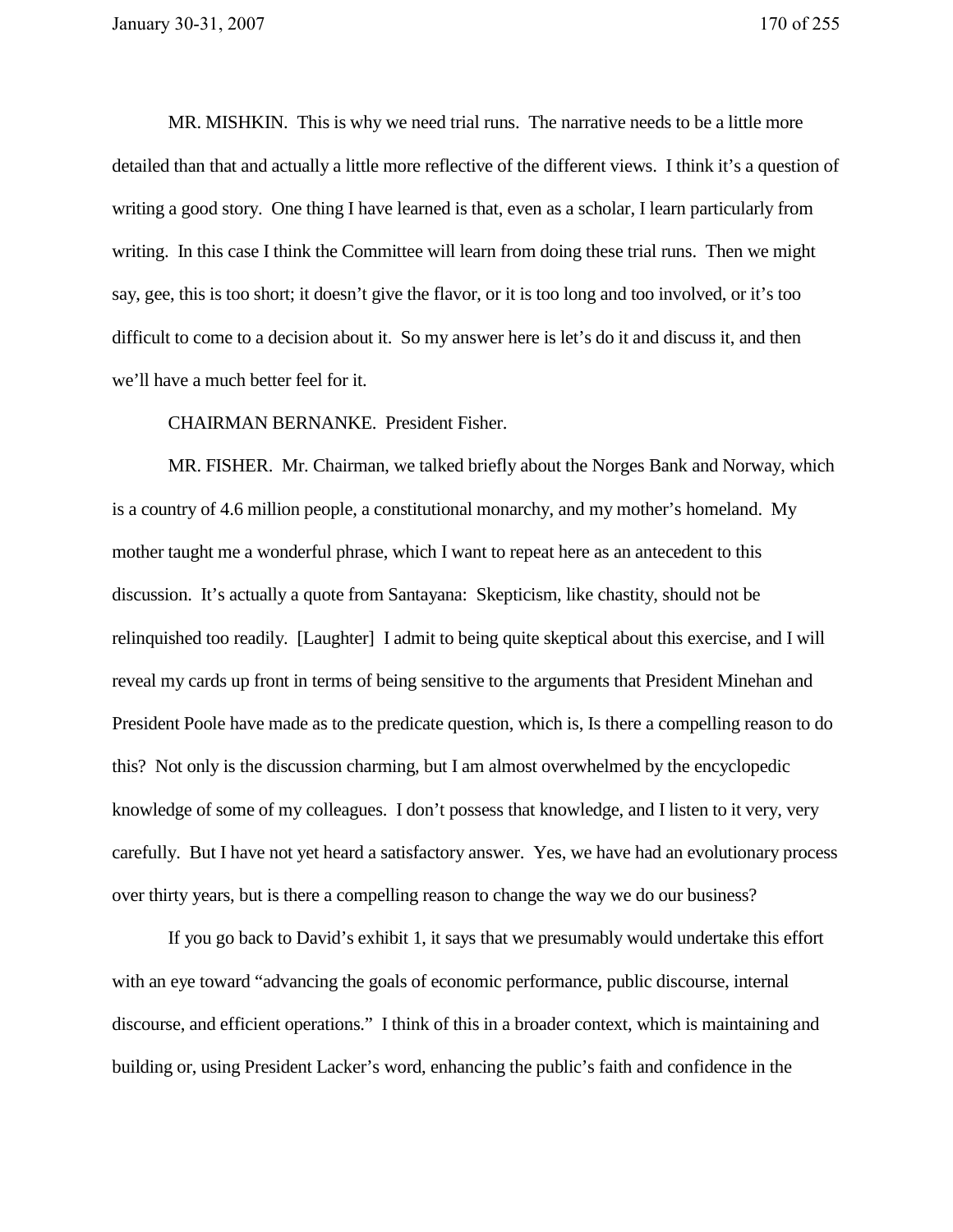Federal Reserve, and I think the faith and confidence in the Federal Reserve right now is pretty high. Now, two words are being thrown around constantly in this discussion. One is the "public," and the other is the "markets." By the way, I'm not going to get to the eight questions—I want you to be relieved right up front. [Laughter] I can't get there yet because I haven't answered the predicate question. But I would ask the Committee to consider what "the public" is and what "the markets" are. Governor Kohn said something during our discussion of policy with regard to the market operators—I actually spent three-quarters of my life being one of them—that I thought was quite complimentary and summarized the current state. He said that nothing we have been saying is getting in the way of the stabilizing properties of the market. I really like that. So my question is, What is wrong with the way we're doing things if we're not getting in the way of the stabilizing properties of the market? I agree with Cathy's point that, with regard to the market, our actions speak louder than our words. Day to day there may be variance, but in the long term that's what counts. I believe that the markets may have had a difference of view, they may have been testing us, but they've come around, and our actions have spoken much louder than our words.

If the definition of "public" is the academic community, I understand their insatiable appetites in the pursuit of knowledge. I respect that, but I think there may be other ways of assisting that pursuit of knowledge than by increasing the frequency of our forecasts or the complexity of our forecasts. I want to apologize to my friend from Philadelphia in advance, but are we talking about those who operate the economy—the women and men who run the businesses that create the microeconomy (and many micros make the macro), whether they are \$2 million businesses or big businesses? I went back and counted. Since I had the good fortune of coming on this Committee, I have spoken on 236 occasions to managers of big and small operations—CEOs mostly, some CFOs. Not once have I been asked by them for more-frequent forecasts or for all the variables that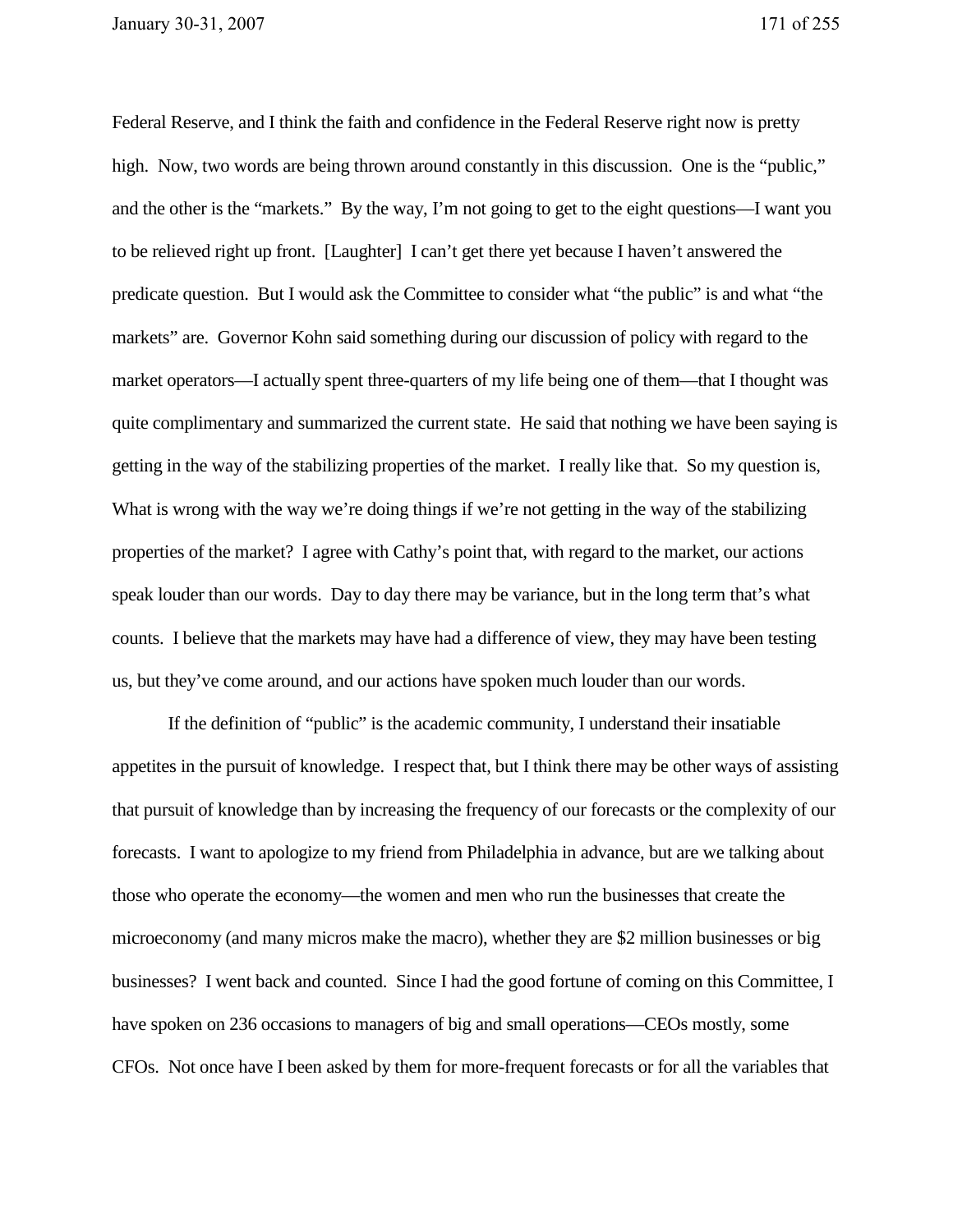we consider or anything that projects the kind of complexity that we've been talking about today at this table. I'm a former Rotarian. I may be one of the few here. I speak to Rotary Clubs all the time. The only question they want to know is where rates are going to go. [Laughter] I don't think they care one whit about the complexity of our forecast models.

But that's not the group I'm worried about in terms of the public. President Poole raised an excellent point, which is that we do have to be mindful of the elected representatives of the people who created our charter and who in the end we all serve, and that's the politicians. I would just ask you to consider the argument that we're having against that background and the risks that it poses. This is a one-way street. We see this from the excellent work that the staff did. There's no going back once you go down this path. Vince mentioned our semiannual schedule set by the Congress. Need we do more? Have they asked us to do more? Should we do more before they ask us to do more? Shouldn't we think of this in terms of negotiating with the political class rather than giving them something for which they may not even be asking. If we give it to them, it may lead to still more questions that we cannot satisfactorily answer. So I would beg the Committee to consider what we're talking about when we're talking about the public and the markets and whether this is a compelling thing that needs to be done now.

I'd like to emphasize a second thing. Obviously, being a Bank president, I do not wish to be party to anything that emasculates the Banks. Indeed, whatever we do and however we do it, if we do it—and I'm not convinced that we should—we need to respect the Banks not only for their research capacity and the diversity of views and, what Governor Mishkin and President Yellen correctly mentioned, their geographic diversity but also as vital links to the public, whether the public is the elected leaders, the Rotarians, the economic operators, the financial markets, or even the academics.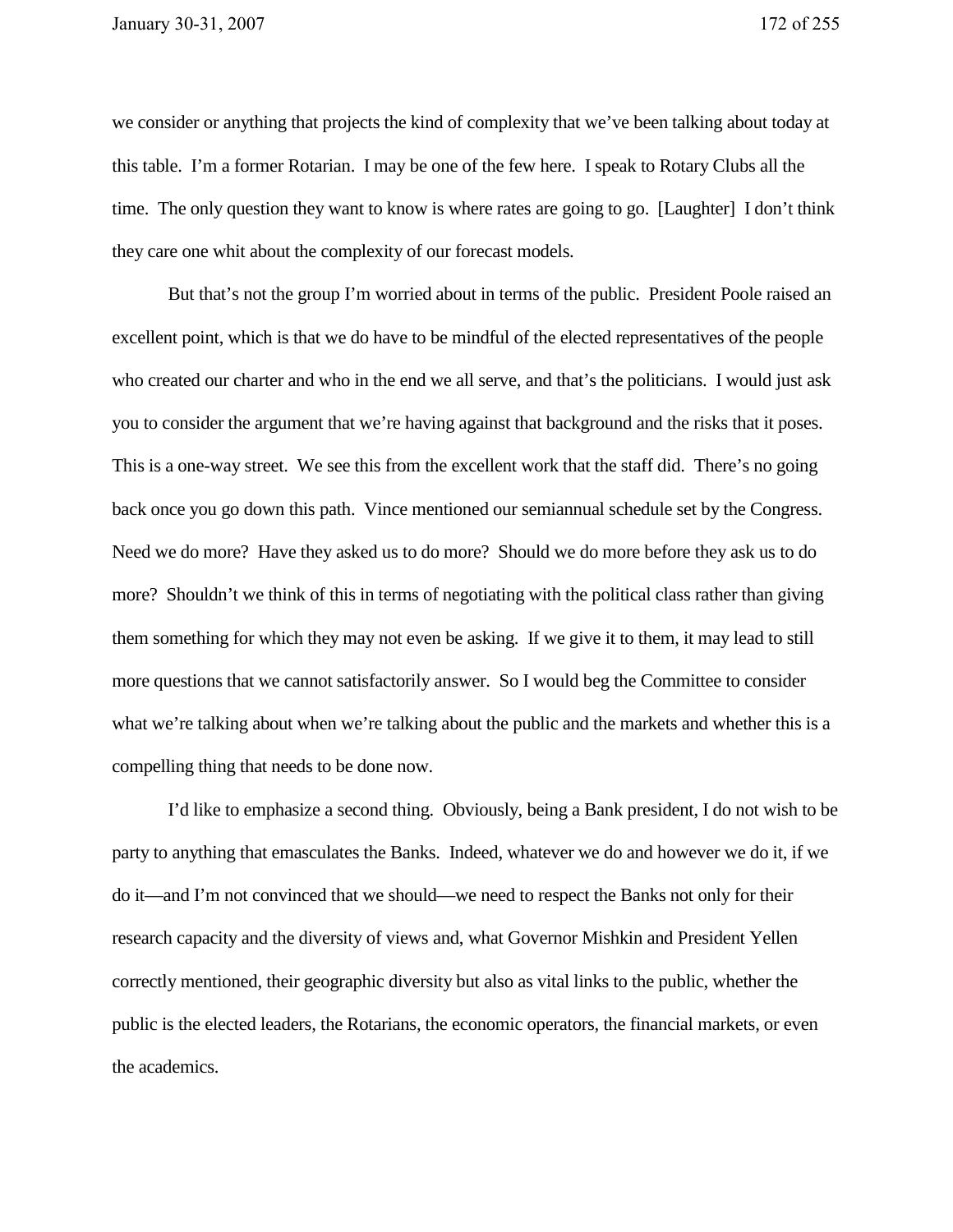A third point, and then I'll stop, is that I ask that we be practical in the way that we do this. President Minehan mentioned that we do a lot. I have no doubt that we could do more, but we have constraints on our time. In being practical, we also have to be wary of what other questions we raise by providing more information. Some elements may not be interested in our preserving our independence or may be a threat to our independence—I won't mention who those might be since I don't want that on the record. Mr. Chairman, those are my three concerns, and I'll spare you my answers to the eight questions, which I hope I'll have a chance to give at a later date.

CHAIRMAN BERNANKE. Thank you. President Hoenig.

MR. HOENIG. Thank you. I'll frame my remarks around two propositions. The first is the "yes." We should be receptive to changes in our practices and procedures to the extent that they make monetary policy more effective and provide clear public benefit. My general sense is that providing more information about our views on the economic outlook can be a good thing when it comes without impairing the effectiveness of the policy process. The second is the "but." Changes that we make in this regard need to be done in a way that respects the diversity of viewpoints that is central to the effectiveness and the effective functioning of this Committee. I believe that the strength of this Committee and the source of its ability to conduct sound monetary policy and facilitate confidence in our policy come in large part from the diverse backgrounds and views of the individual members. Although at each meeting we must arrive at a Committee decision, the decision and the way it is communicated to the public are shaped by the views of all participants.

In my experience, Mr. Chairman, as policy evolves, it is rarely the case that everyone suddenly sees the wisdom of a major change to the direction of policy. Rather, one or more members begin to articulate concerns with our current policy stance based on their experience and their assumptions about unfolding events. As data begin to provide support for this viewpoint, the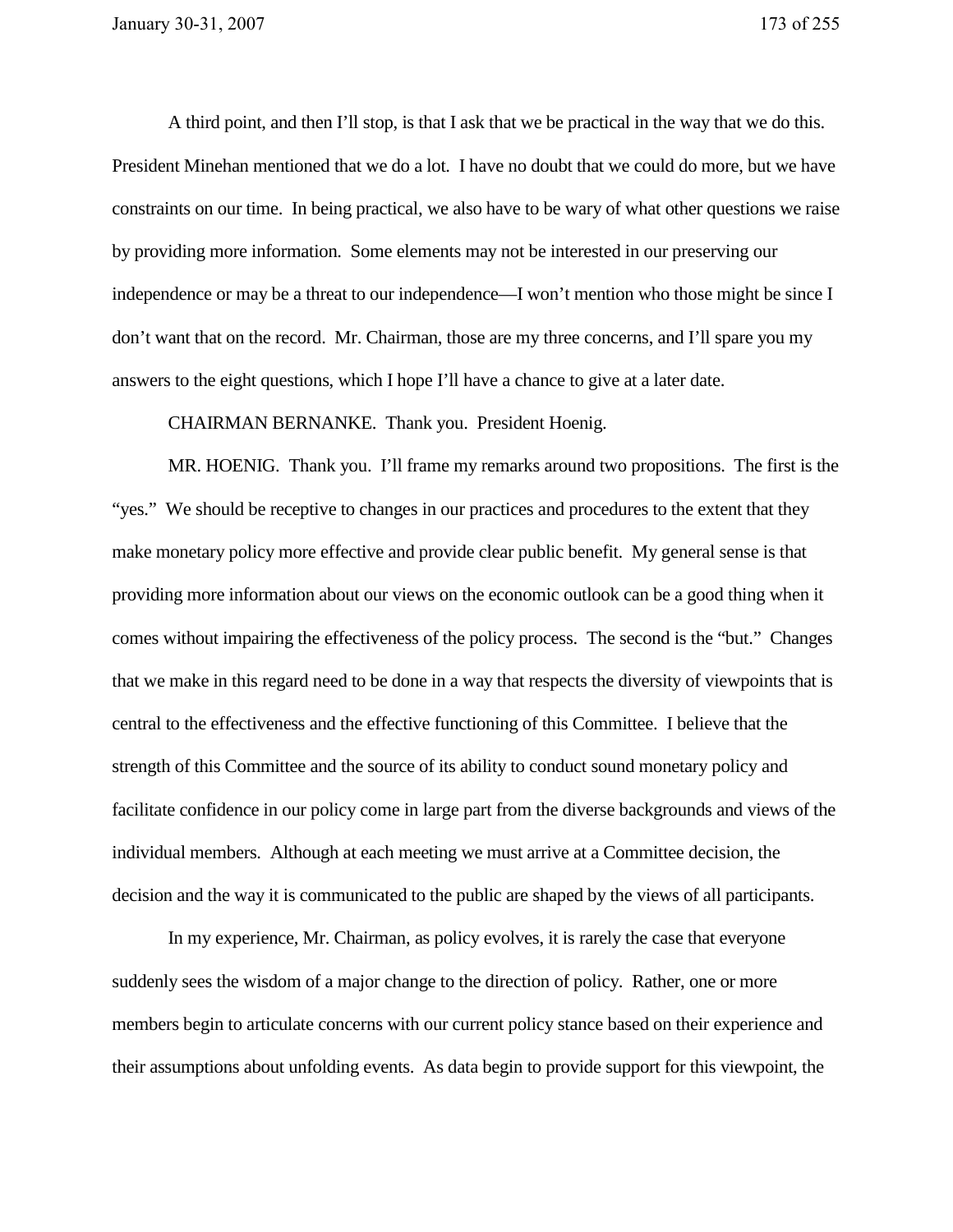Committee begins to move in a new direction. Even when new positions are not subsequently supported by the data, our discussions benefit from considering alternative points of view and sets of assumptions. Consequently, as we consider options that we might pursue to increase the effectiveness of our communication, I am strongly opposed to changes that would limit the expression of alternative forecasts and viewpoints, either in the discussion within the room or in our communication with the public. I regard steps such as producing a joint forecast or requiring a common interest rate assumption as extremely detrimental to the Committee's deliberation and public communication. Such steps would lead inevitably in my mind to the delegation of decisionmaking to a small group of individuals, and I don't think that's helpful.

With that said, let me focus for a moment on some specific issues on the role of forecasts in policy communication, and I would begin with some comments on the proper vehicle for communicating forecast information to the public. If we decide to move forward with discussions of our forecasts and providing more forecasts, I would like to suggest an alternative—and like all the other alternatives today, it is superior [laughter]—and it is based on how we would choose to do this. If we want to convey this information in a way that is both timely and logistically manageable, we should use the minutes. This is an extension of what we now do. It takes us forward but, I think, in a proper step.

Specifically, I propose that we consider releasing a summary of numerical forecasts as part of the minutes. We all prepare forecasts beforehand. As I remarked earlier, it is important that the information be in the form of a survey of individual forecasts, not a joint forecast, and each forecast should be based on the individual's view of policy and not on a common interest rate path. The minutes would contain summary information in the form of tables or charts on a small set of key variables, such as real GDP, core inflation, and unemployment. This information would be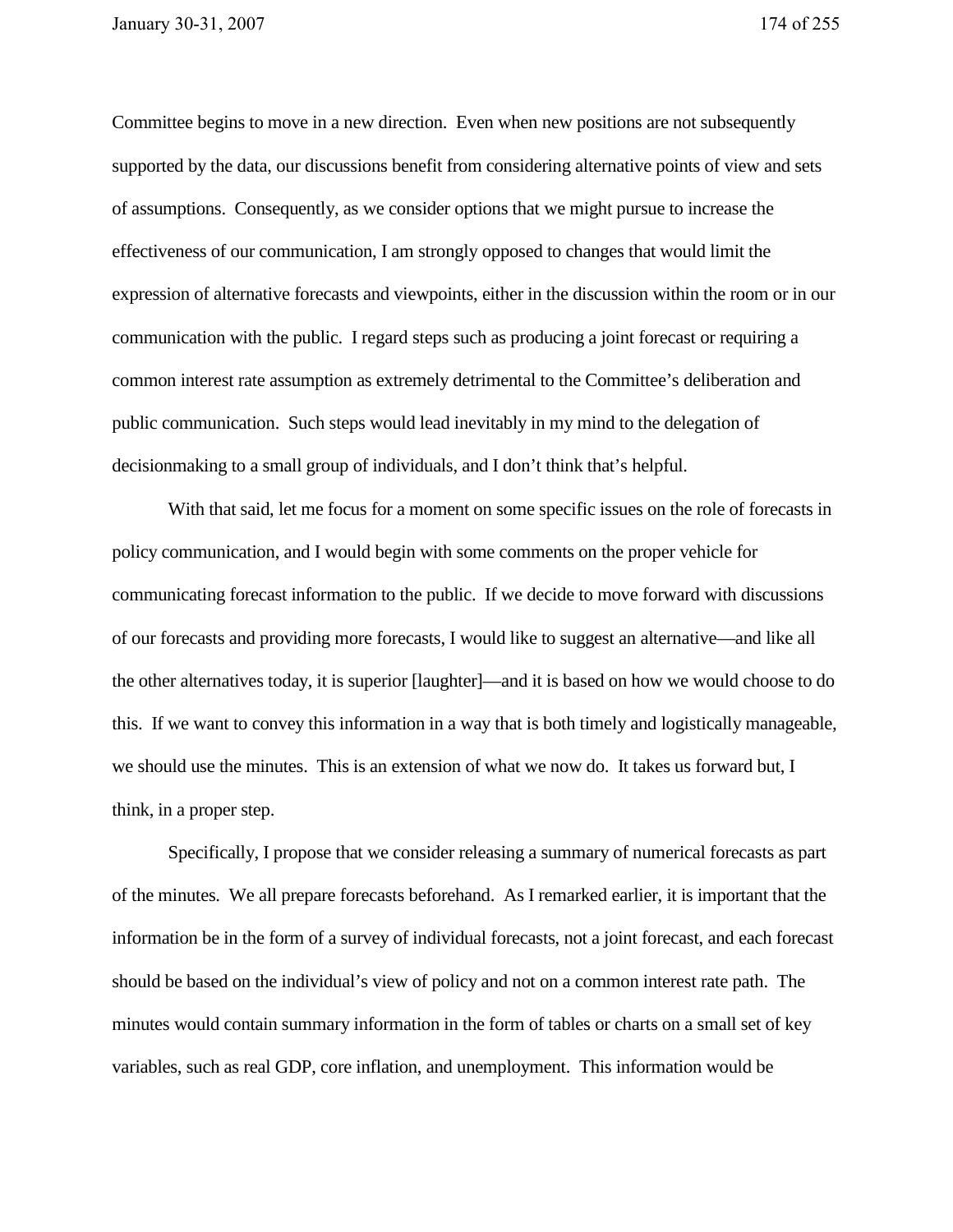presented in the form of a central tendency and the range of Committee member views. I would not include specific information about the policy assumptions used for the individual forecast. Members would present their views in the meeting and then be permitted to revisit their forecast in light of the Committee discussion and decision. The forecast period would likely be four to eight quarters, as now, with the semiannual report focusing on the longer horizon beyond that, if we go there. An advantage of using the minutes, besides timeliness, is that a narrative is already prepared. There would be less chance of confusion about the ownership of the forecast. The numerical forecast information would supplement the qualitative discussion currently in the minutes, and I think it would enhance the public's understanding of policy. For example, the recent disconnect between our views and those of the financial markets might not have developed had the markets seen our forecasts of temporarily slower growth and persistent inflationary pressures.

A final issue is the use of common conditioning assumptions in the forecast. As I indicated earlier, I would not be in favor of requiring a common fed funds rate path. I think it might be helpful for the Board's staff to provide information on some of the conditioning assumptions they use in the Greenbook as a starting point for Committee members' forecasts. However, as with the fed funds rate path itself, I would not be in favor of requiring a common set of assumptions for individual forecasts. I think this helps inform the public but also keeps the diversity within the Committee and leaves the Committee more effective. Thank you, sir.

CHAIRMAN BERNANKE. Thank you. Governor Kohn.

 MR. KOHN. Thank you, Mr. Chairman. I want to join the others in thanking the staff for their very helpful memos. These issues are complicated, and some of them are even hard, as has been said, and I found all the memos helpful to me in framing my ideas on this subject.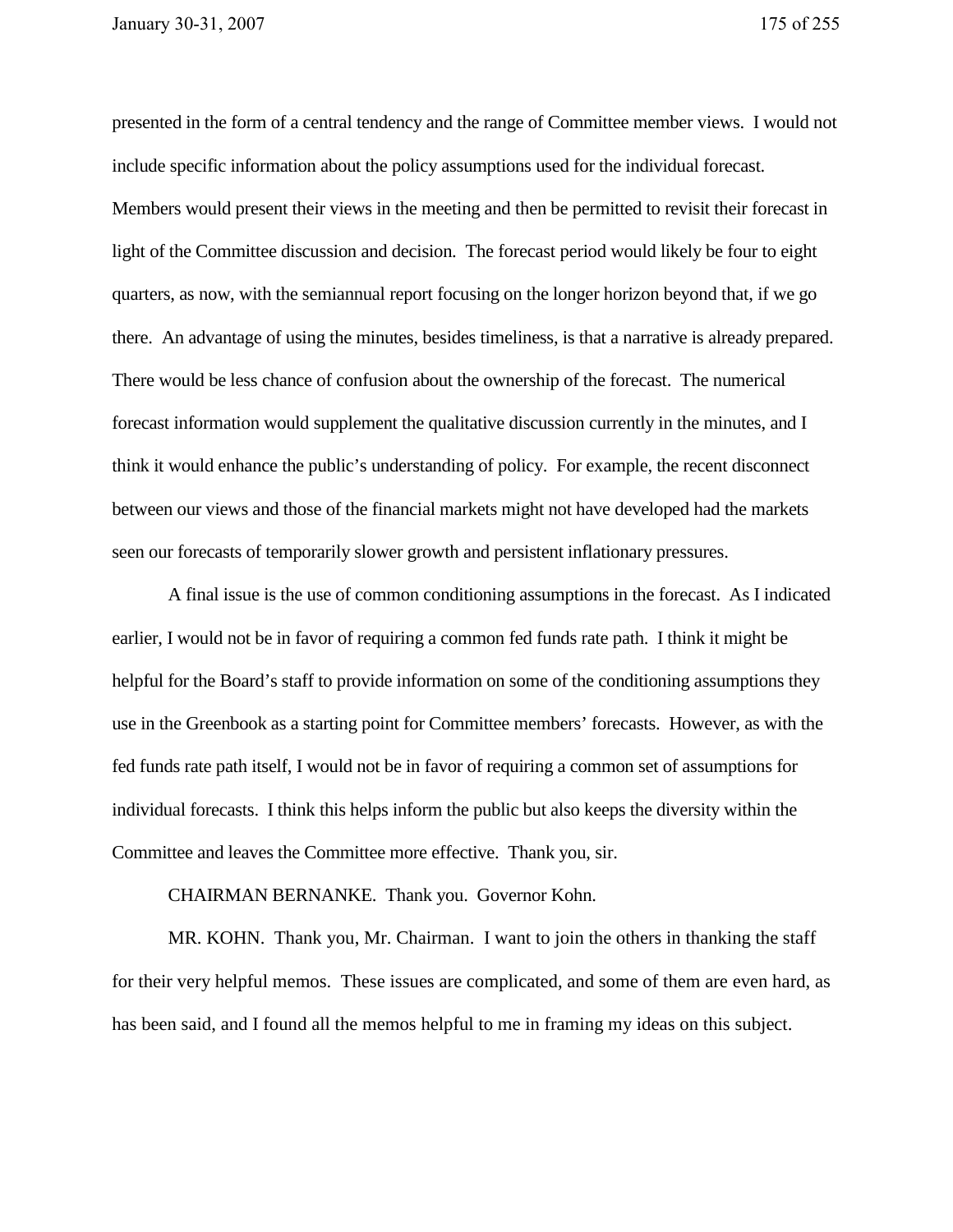I find myself, importantly, in agreement with President Yellen and Governor Mishkin not in every respect, but in some respects. So I'll try to be a little more concise than I was going to be. But I do think it's important to confront the issues that Presidents Fisher, Poole, and Minehan have raised. I agree that there is nothing fundamentally broken about what we're doing now. The markets do a good job, and the public does a good job, in anticipating what we do and understanding how we're going about our business, and they even do a pretty good job in anticipating where we want to go eventually. There is no compelling reason to change right now, but that doesn't mean we're in the best possible place. I do think we could improve what we're doing. To the extent that we can improve the way we explain our policy, particularly as a Committee, it will help the markets anticipate. It will help on the accountability issues. I don't think we need major surgery, but there are some things we can do that might help around the edges on these things. I also agree that markets are insatiable. Whatever we give them, they'll want more; and mostly what they'll want, as President Fisher pointed out, is to know exactly what we're going to do with the federal funds rate three and six months from now, and we can't tell them that. So they will always want more.

 One thing that we can accomplish here is to shift attention a bit from the speeches of individuals to the Committee's documents. I have told Larry Meyer and Brian Sack that my goal is to be at the bottom of their league list on who influences interest rates. [Laughter] They don't like that, but I'm getting there. [Laughter] I don't want to influence interest rates when I'm giving speeches. I think it's much better if the Committee speaks and if the Chairman speaks, particularly when he is speaking on behalf of the Committee, in his speeches and his testimony. So drawing attention away from individual speeches to the Committee's views is a very positive thing.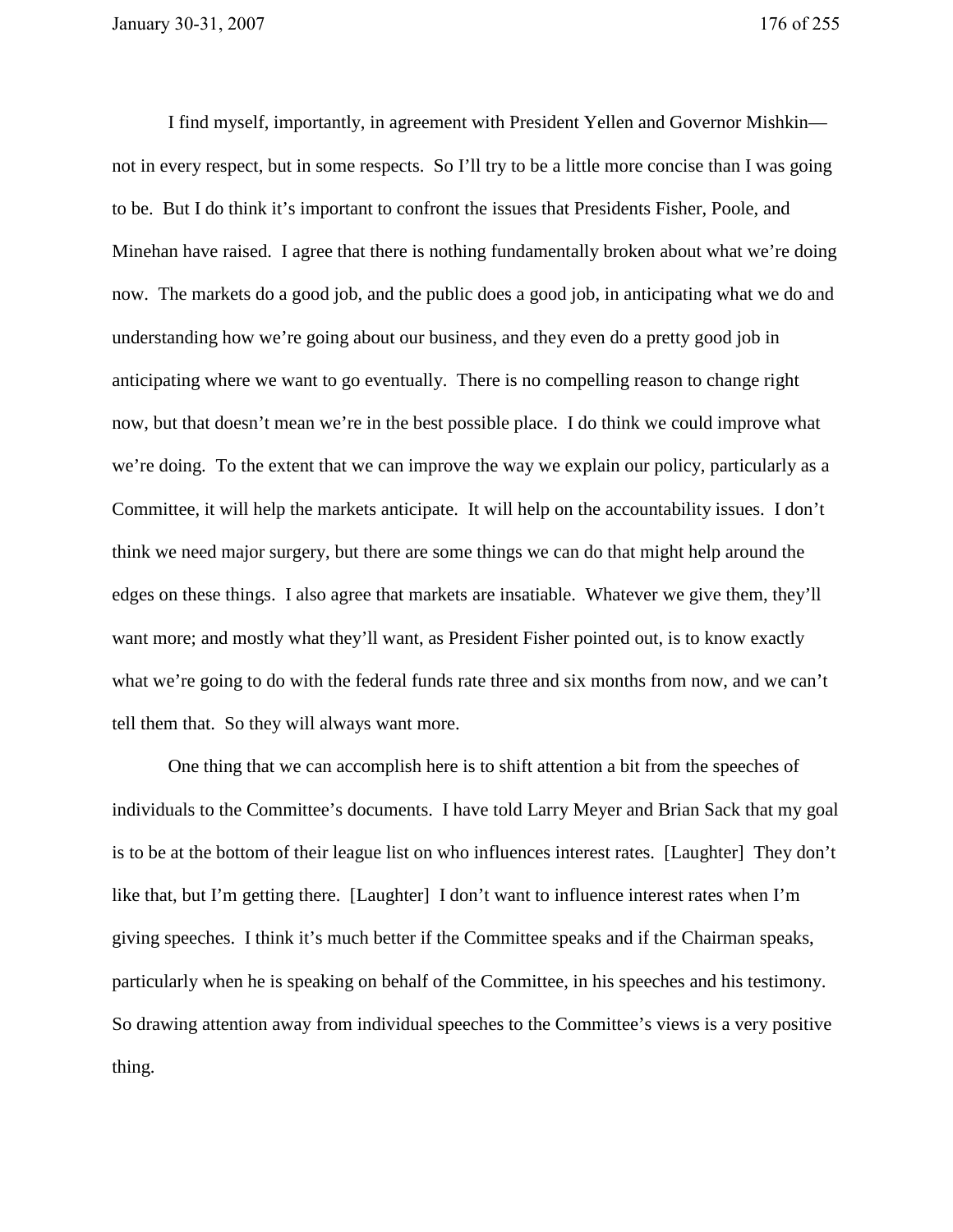Understanding our actions involves understanding how much we don't know as well as what we think we know. Obviously, we can't anticipate shocks. But as we've discussed around this table, we have very limited knowledge of the dynamics of the economy. We need to be very careful not to give a sense of false precision about what we know. We also need to be careful that we don't get invested in specific numerical projections and become less willing to change our policies and our projections when new information comes in. Partly for these reasons I agree that the story we tell, the narrative, is as important as, if not more important than, the particular numbers that we give out. It's really the story that people use to inform their own forecasts of the future, to judge how events are unfolding relative to our expectations, to understand which aspects of the economic environment we're really paying most attention to, and therefore to help predict. I also agree with the others that we need to recognize and respect the diversity of what is effectively a nineteen-person Committee, we need to avoid doing anything that would discourage alternative views, and we need to think about how to represent alternatives views in our communications.

 So against those principles, here are my answers to the eight questions. Not surprisingly, on the first question, given the size of the Committee, the diversity, and so forth, I think that we have to stick with making individual forecasts. I would publish them in some kind of aggregated way, as we do now. I'm kind of attracted to the histogram—let the public see the whole distribution of the forecast—but that's a technicality. People worry about inconsistencies among the central tendencies when you're choosing different people for each central tendency. But in my experience of writing these things up—when the Chairman allowed us to—[laughter] those inconsistencies weren't a major problem most of the time. You could tell a coherent story around the central tendencies. Sometimes we had to use a little imagination, but it wasn't really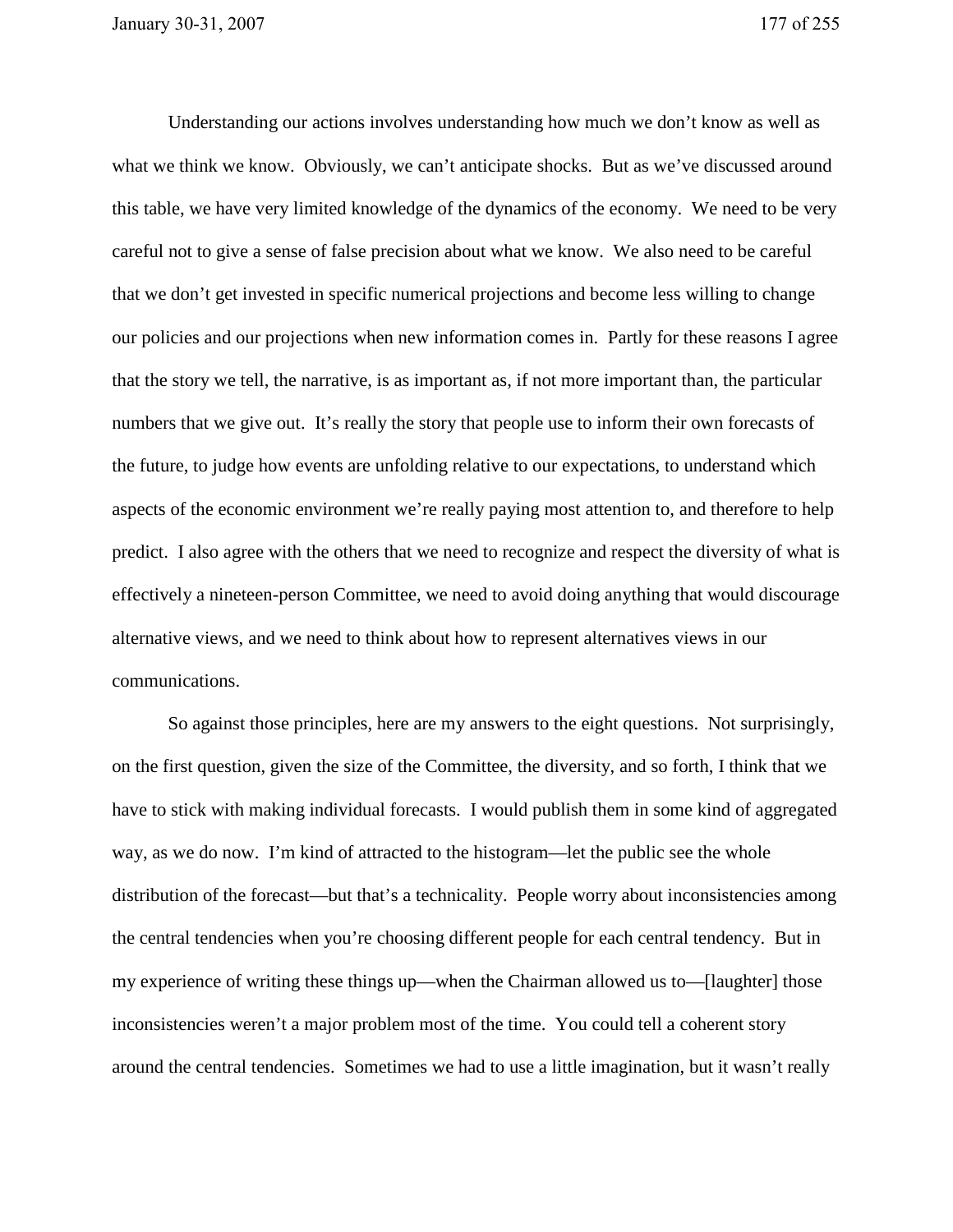incoherent. [Laughter] I think that Chairman Bernanke demonstrated this in his last two testimonies—to take the central tendencies as we submit them and tell a pretty good story that's helpful to the public.

 For many of the same reasons we ought to go with individual assumptions. When we use individual assumptions, such as "appropriate policy," rather than a common assumption, we're in effect telling people the combinations of outcomes for inflation and output that we think are possible, if policy is run just right, and that we would prefer. We're giving a lot of information about where we think the economy can end up and where we'd like it to end up. In effect, we're giving our read on where we'd like to be on a Taylor curve that links output and inflation variability. A common set of assumptions, as others have noted, might not coincide with appropriate policy for many participants. We wouldn't be telling people our sense of the best possible outcomes. We could, particularly if we used a market rate path, tell them a little something about where we expected interest rates to go because, if the outcomes didn't line up with where we thought things should be, the markets might sense that and adjust. But there are other ways of doing the same thing. So I think that individual assumptions, rather than coordinated assumptions, are the way to go.

 Should we collect and publish the views of the members about appropriate policy in another histogram or central tendency, as President Yellen suggested? We may end up there, but I wouldn't start with that. I think it multiplies the odds for inconsistencies among the central tendencies. You've got interest rates and output now that could also be inconsistent and could create confusion. It risks shifting attention from the forecast to the rate path. I was somewhat drawn to somebody's suggestion that, if we had strong views, we could indicate that qualitatively in the narrative. But for now I'd stay away from the explicit interest rate forecast.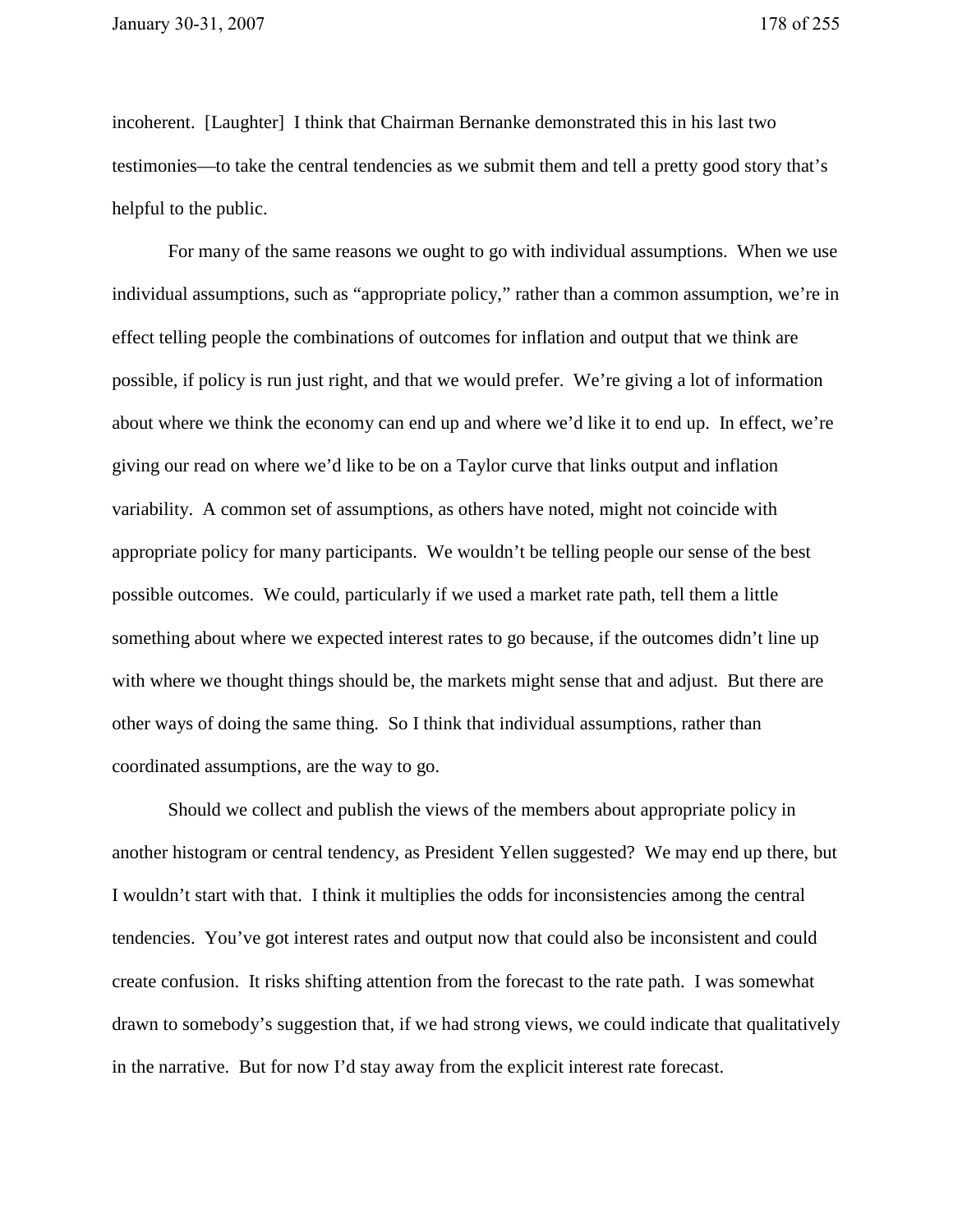Because I think the story is important, I think the narrative is important, and a minutesstyle narrative, which discusses significant differences as well as the common tendencies, is important. Such a process would be helped by our submitting notes with our forecasts that the staff could aggregate and modify after listening to the meeting. I hope that submitting forecasts and notes doesn't make it harder for people to change their minds at the meeting. I'm a little worried—and Governor Mishkin mentioned this—about shifting things forward to before the meeting. It makes the information we get a little staler at the meeting. Already we're getting something that was put together on Wednesday for a Tuesday meeting; it's already a week stale. I'm also concerned that, if everybody has a forecast and circulates it, having an exchange of views in which people change their minds might be a little more difficult because you have written down exactly what you want. So we need to be careful about that tendency, but I still think we could submit narratives and that would help.

I'd favor more-frequent updates. I was thinking about quarterly, but then there's President Yellen's point about three times a year. The long interval is between July and February. Maybe we ought to start by updating between that seven-month-or-so interval and then see whether we want to do it even more frequently. But I think we could update a little more frequently than we're doing. I'd keep my focus on just a few variables—output, unemployment, and inflation. Those are the key ones. I'd drop nominal income. We're not interested in velocity anymore. Other variables, like housing markets and energy prices, could be covered in the narrative. I would like to formally convey some measure of uncertainty. I'd be tempted to use past forecast errors to do that. I don't think I'd like to try to fine-tune a fan chart to begin with. If the Committee had a sense that uncertainties were particularly large or particularly small or were skewed to one side or another, we could cover that in the narrative.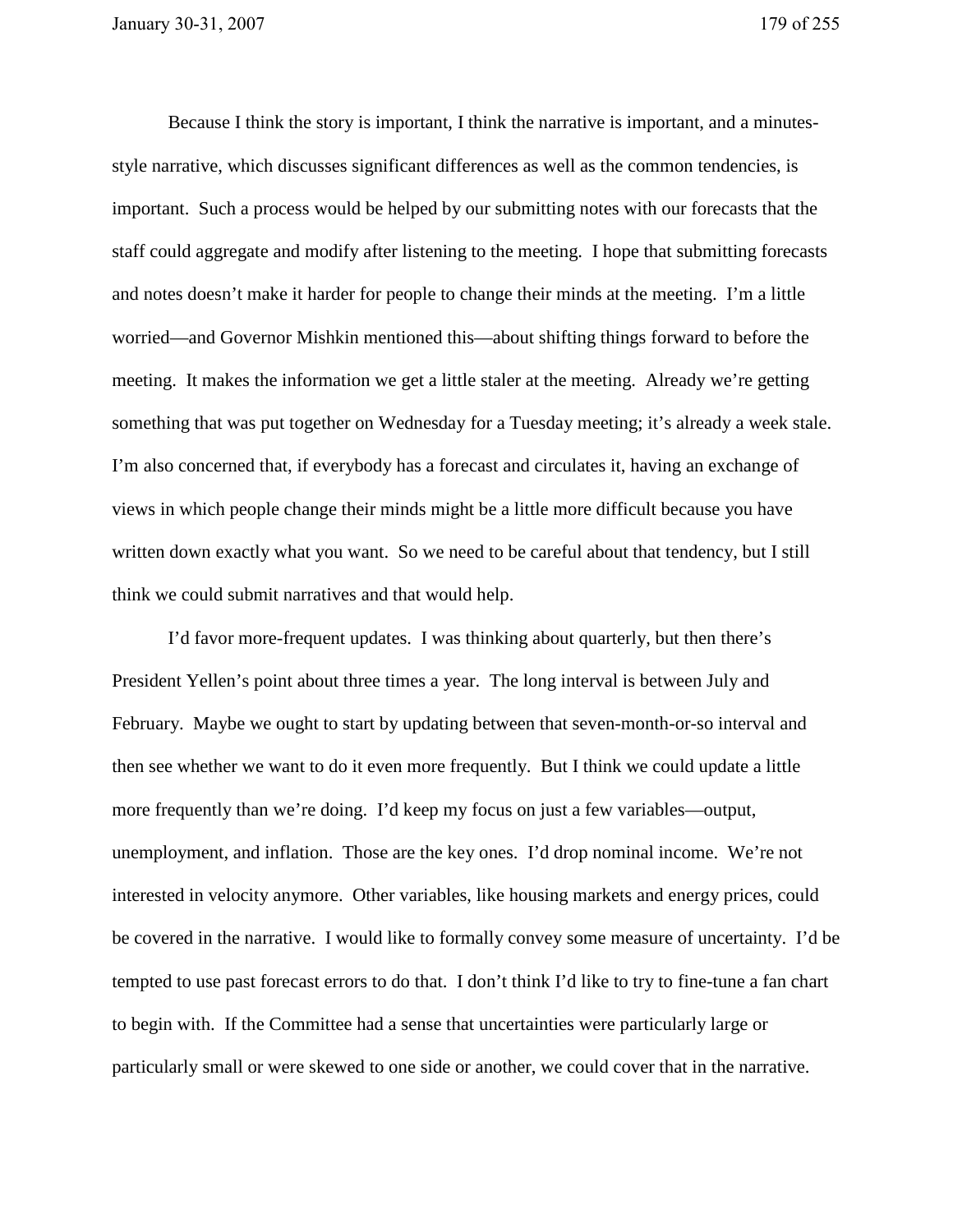Then, I have two thoughts on procedure. First, we need to allow for some dry runs to see how things work out wherever we end up. Second, as a former staff member, I can tell you that senior staff members are already stretched very thin around FOMC meetings, especially around the semiannual report meetings. So if we ask them to do more, we need to think about what else we're going to ask them not to do that they're currently doing. Thank you.

CHAIRMAN BERNANKE. Thank you. First Vice President Barron.

 MR. BARRON. Thank you, Mr. Chairman. It may come as a surprise to some of my colleagues, given my expressed concerns over publication of numerical inflation targets, that I am very supportive of publication of forecasts by participants. The Committee has for some time now made routine references to the outlook in the statement, without an explicit Committee forecast. Explicit forecasts will, in my opinion, add to the already improved transparency and accountability of the actions of the Committee and will, over time, serve as a reference point for expressing the important differing views among the Committee members at this table and in public speeches. As cumbersome and as painful as the process might be, at least initially, the Committee also needs to develop a consensus forecast that would embrace a central tendency outlook. However, this forecast should embrace, not truncate, outliers and use those as a signal of dispersion of views around the forecast.

 As for the basis of the forecast, it seems logical that some agreement on assumptions would lead to fewer outliers in the forecasting process. While I can appreciate the benefits of the "common assumption" approach, I would suggest that the Committee follow the "appropriate policy" approach as it relates to the federal funds rate, at least at the outset. That said, one alternative might be for the staff to suggest a set of common assumptions that would be used in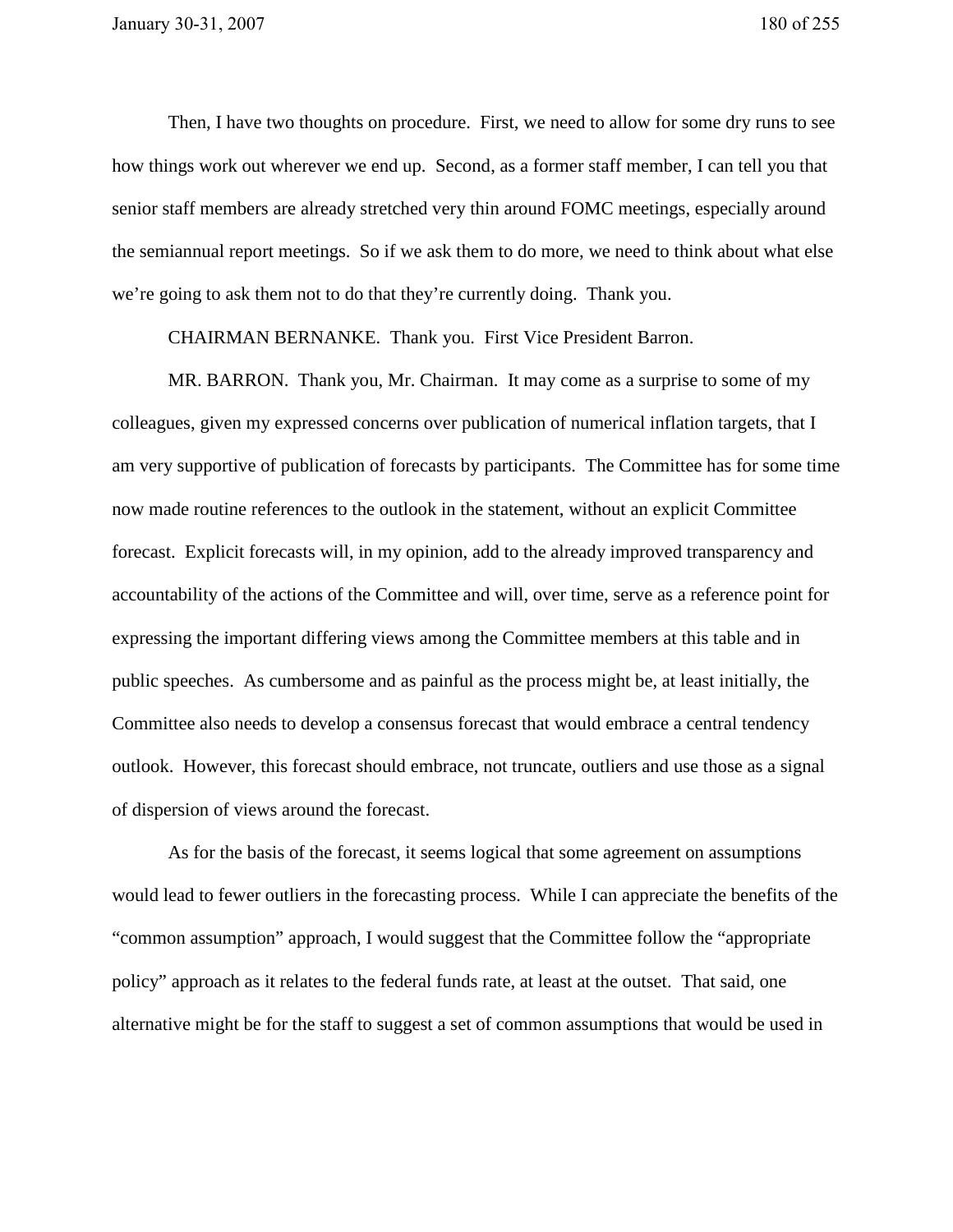the development of alternative forecasts by the participants. However, it would be understood that each participant's baseline forecast would be free from imposed assumptions.

I believe it is imperative that any forecast be accompanied by a story to support the outlook. This is consistent with my own recommendation as it relates to question 7 that we should minimize the number of variables that we use in the forecast for the public. With just a few key variables put forward, we should be able to agree on a narrative for the forecast, much as we agree on a narrative for our current policy statement. I recognize that this will be cumbersome and time-consuming, but numbers without the story would be analogous to asking a doctor to treat a patient by seeing only the skeleton. The story could be developed in a minutesstyle description, but I would suggest that the forecast and description be an addendum to the minutes. This would enable participants to share their forecast and opinions at the meeting. In the discussion process, participants would be given the opportunity to absorb the discussion of the meeting and the various forecasts and then go back and visit with their staff to consider if any changes are warranted in their own forecast and outlook.

 I hope that, after the resolution of the start-up problem that would no doubt be encountered in this process, the current publication schedule of the minutes for those meetings where we do set forecasts would be restored. That said, I hope also that the debate over the story would be limited to substantive issues somewhat like a dissent on the current policy decision and not a vehicle to capture every nuance in everyone's forecast.

I suggest that the forecast frequency be limited to two per year to start out but that we would eventually move to a quarterly forecast, much as has been said earlier. Listening to my staff talk about the planning period and the policy action requirement so far as time is concerned, I am struck that a three-year planning period would be ideal from a forecast standpoint. The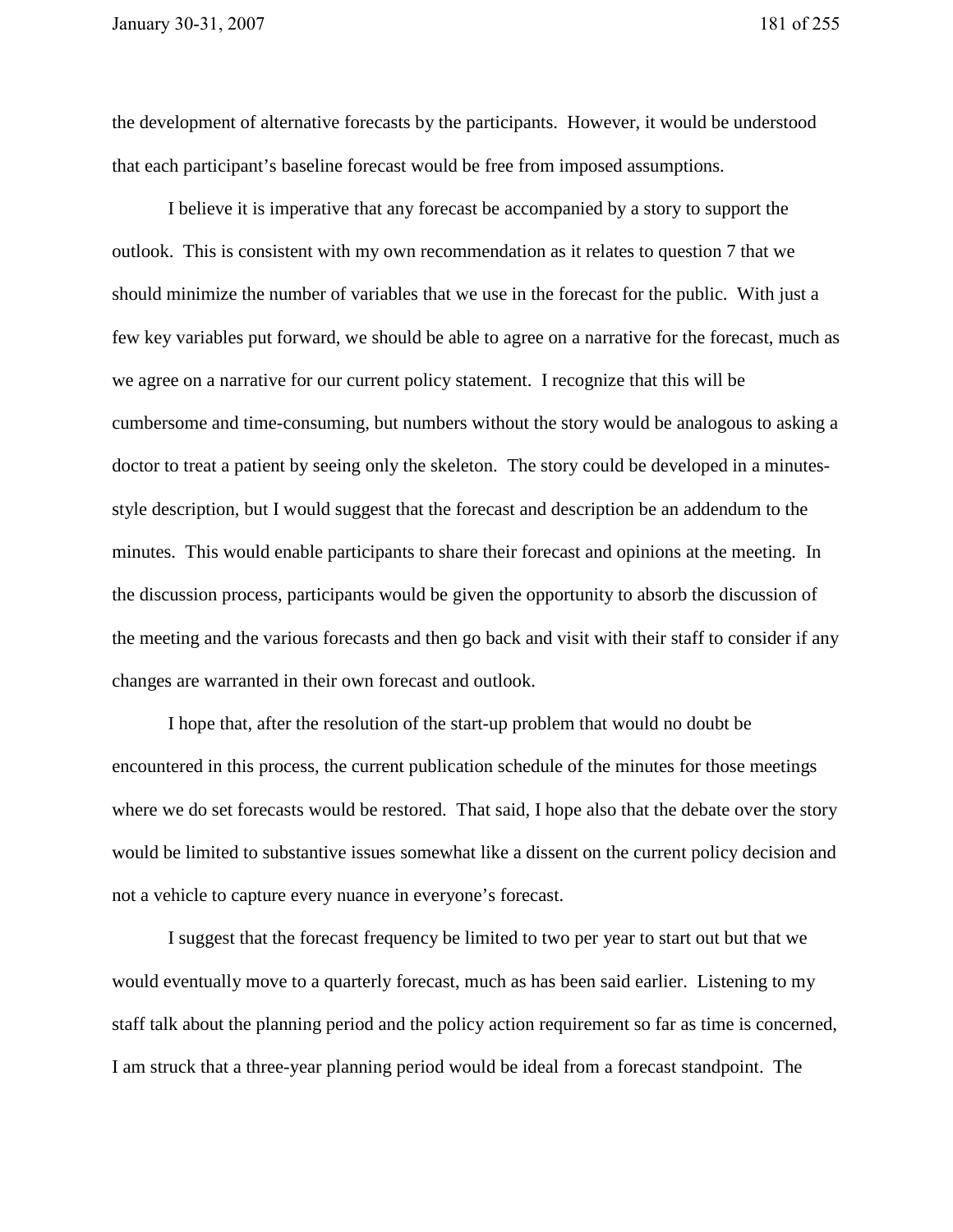process would be more effective, at least at the outset, with fewer rather than more variables, and I suggest that those variables be some inflation measure, real GDP, and unemployment. My preference is to exclude a fed funds rate forecast because it could be interpreted, as mentioned earlier, as a commitment. As for the uncertainty, clearly our story must address uncertainty and potential changes that might come in the future. I would choose not to use fan charts, at least at the outset, as I could almost bet that a fan chart on unemployment would be on some congressional committee member's desk at an upcoming hearing, illustrating the point that, if we miss our target, millions of people will be unemployed. Thank you, Mr. Chairman.

## CHAIRMAN BERNANKE. Thank you. President Pianalto.

 MS. PIANALTO. Thank you, Mr. Chairman. I also want to start by saying that the memos that we received from the staff before this meeting were helpful, and I think that Vincent provided the right set of questions to guide our discussions. The goals that were laid out in the memo that Dave distributed seem appropriate to me. From that memo and the comments from David and Brian this morning, assessing whether releasing more forecast-related information will improve economic performance appears difficult. However, I am persuaded that, by making some modest changes to our current practice of preparing and releasing forecast-related information, we could readily and inexpensively facilitate a richer internal discussion and at the margin better inform the public about our thinking. So I want to say at the outset that I'm interested primarily in using the forecast to help us better understand each other's thinking about longer-term objectives, policy risks, tradeoffs, and the workings of the economy, along the lines laid out in Vice Chairman Geithner's memo. From my assessment of our current practices and the experience of foreign central banks laid out in Karen's memo, I find no compelling case for releasing additional forecast-related information to the public, with one exception related to the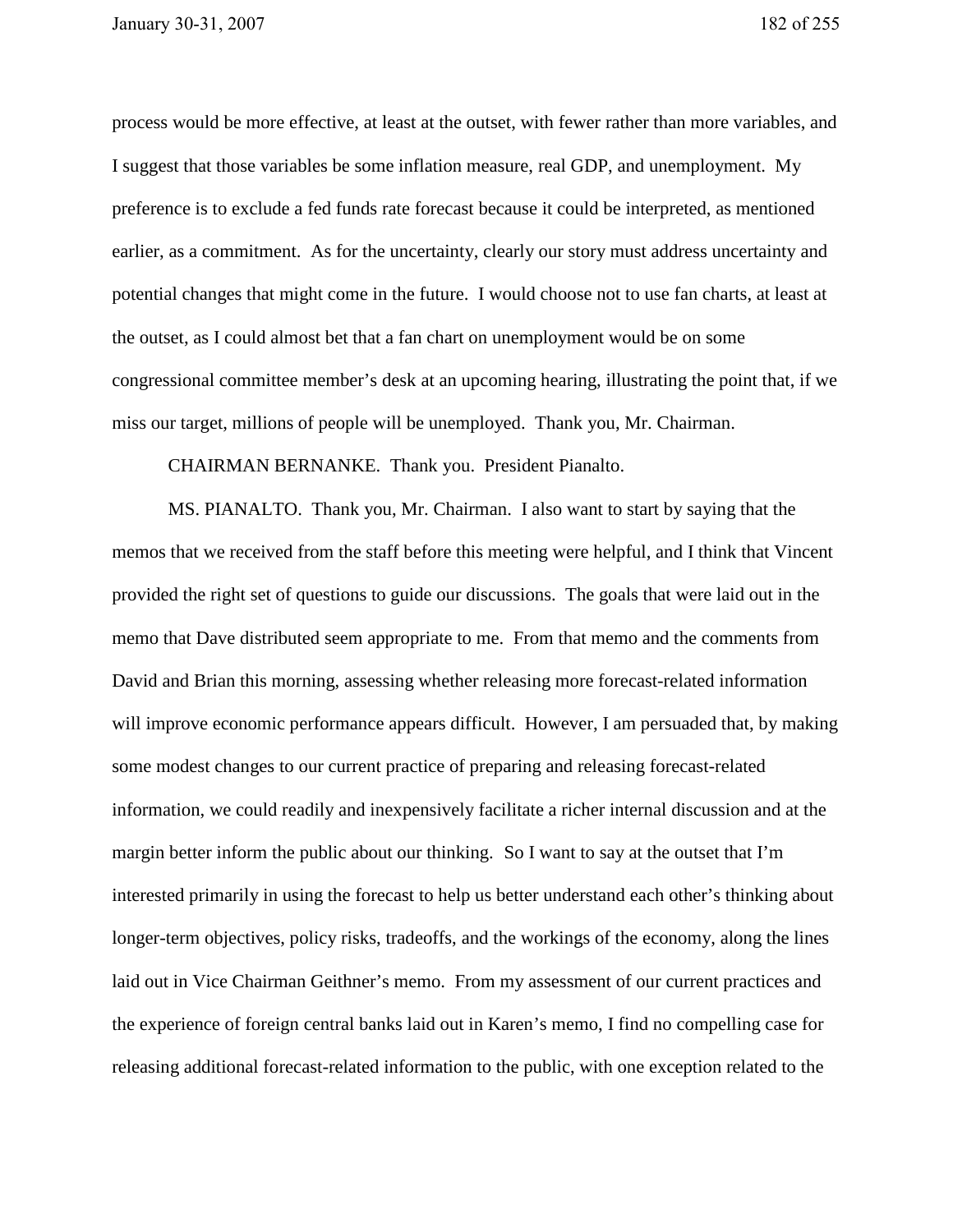forecast period that I'll comment on later. So using Vincent's language, I'm in the "modify the status quo" camp, and I'd like to answer Vincent's questions from that perspective.

 I support the "independent" option regarding forecasts. I think there is great value in the diversity of opinions that individual Committee members bring to both the internal and the public discussion about monetary policy, and I would like to use it as constructively as possible. Right now, I am not in favor of pursuing a single official forecast to be published by the Committee as an element in our policy communication process. Although I am not opposed to publishing information about individual forecast submissions, I think it would be fine just to pursue the central tendency approach that we're using and the forecast range summaries that appear in the Monetary Policy Report today. Regarding the conditioning assumptions, I think it would be counterproductive to impose a common definition of appropriate monetary policy or a common set of conditioning variables. My hope would be that the assumptions and the conditions that are important to each individual's outlook would be revealed as part of the dialogue that we have among ourselves about our forecasts. I suggest that we incorporate a summary of our views in the semiannual Monetary Policy Report. For now, it would be enough for me to simply reflect the general sense of the conversation in the Monetary Policy Report and in our minutes, in the same way that we regularly summarize our views about the outlook and the policy situations today.

 I have no objection to delegating the release of a minutes-style description of the Committee's forecast discussion to the Chairman, subject to some consultation with meeting participants in the drafting process. The process that we're currently using to review the minutes after each meeting could be used for drafting and publishing such a description. The narrative then could be included in the release of the Monetary Policy Report, much as the central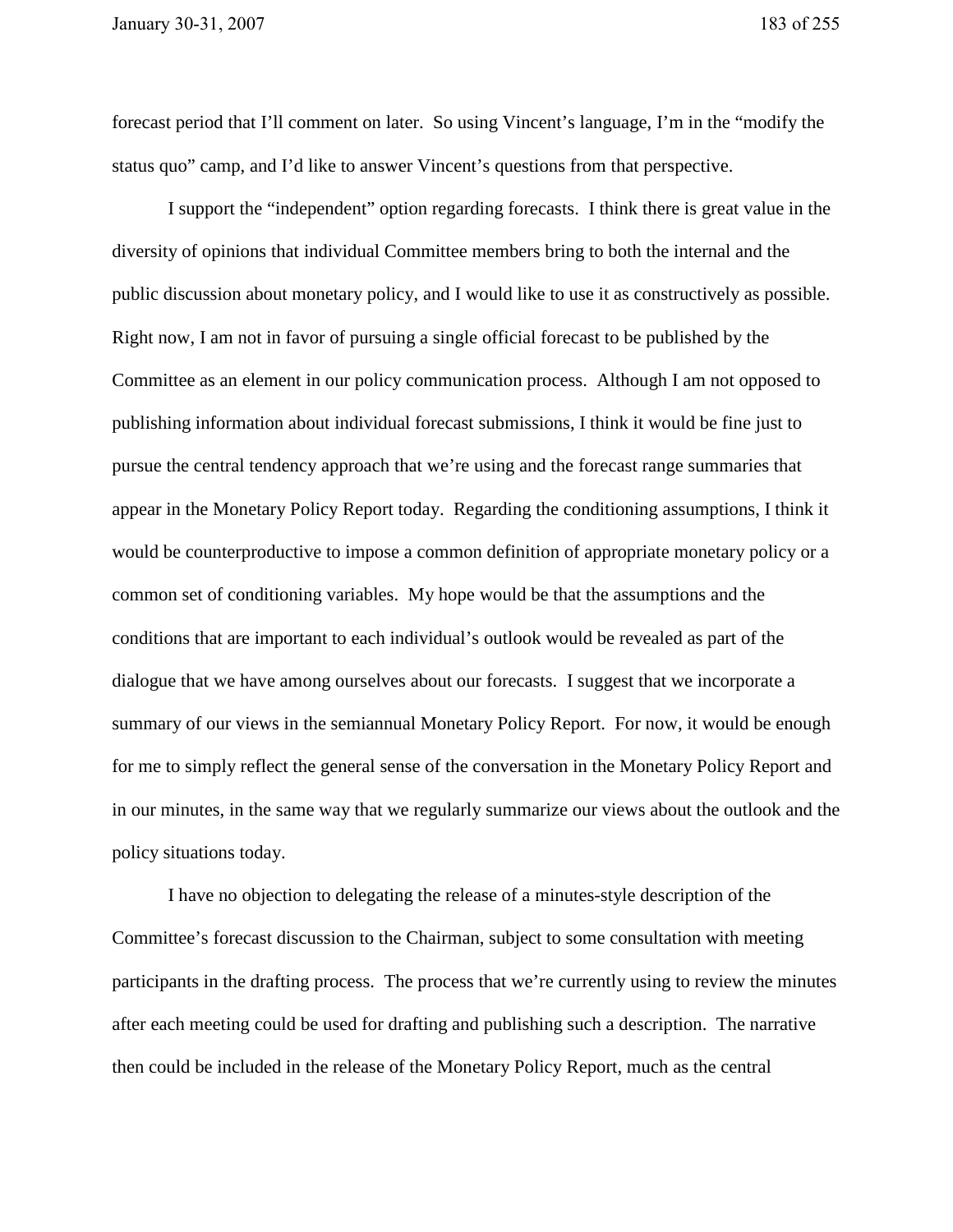tendency forecasts are included today. My suggestion is that our forecasts continue to be shared in our semiannual format. I don't see the need for a more-frequent release of forecasts, although listening to some of the comments today I wouldn't be opposed to going to quarterly once we get some experience with the process.

 One important change that I would make is that I would supplement our current semiannual projections with a medium-term forecast for the relevant variables. Governor Mishkin mentioned three years. My personal preference is to go out to a fifth year, so I would continue to do the one and two years and then go out to the fifth year. My guess is that in most cases providing something like a five-year period is long enough to assume that the fifth year would obviously be made under the assumption of appropriate monetary policy, and that would generally align with individual members' views of our longer-term policy objectives. Even if a five-year period is not long enough to reveal our long-run objectives perfectly, the longer period will help us to clarify the pace that the Committee members view as appropriate in terms of moving toward a more desirable inflation rate. It would also provide a description of any tradeoffs that we perceive in meeting our objectives.

I am comfortable with publishing a small set of essential outcome variables, much as we do today. At some point we might want to discuss further whether it's still useful to include nominal GDP, as others have mentioned, and what price index or indexes we should include. For now, I am not proposing that the forecast discussions be extended to include any formal measures of uncertainty.

 In summary, my preference is to stay much closer to the status quo than many of the other options that were presented by the staff. We have a lot to gain from shifting the focus of our internal policy discussions to include a medium term, and we can share that information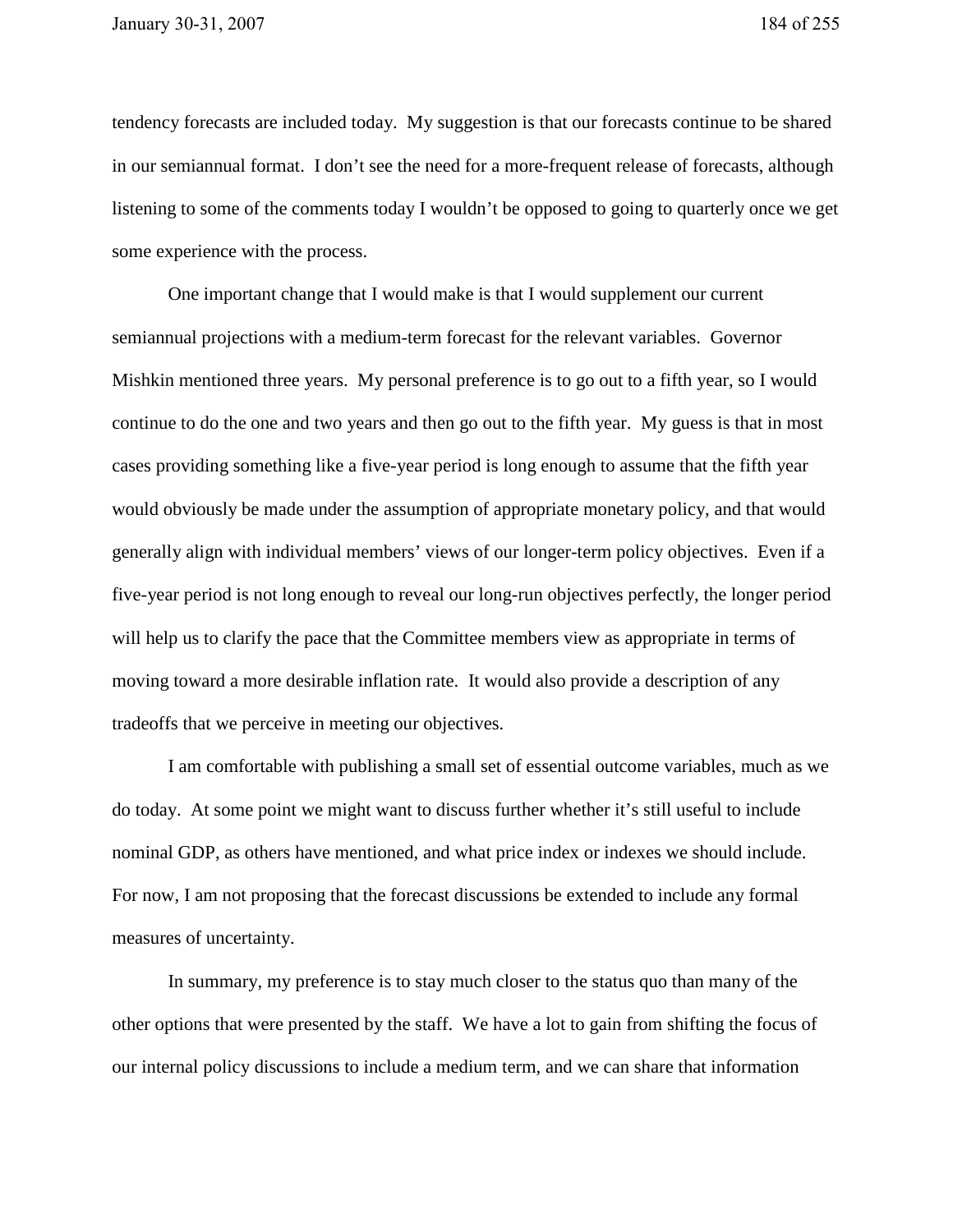qualitatively with the public at a very low cost. These modest steps would not preclude us from making more-ambitious changes that the Committee might wish further down the line. Thank you, Mr. Chairman.

 CHAIRMAN BERNANKE. Thank you very much. It is a little after 1:00. Why don't we take a break for lunch? If people could be flexible, we can start somewhere around 1:30, maybe a few minutes before, depending on how efficiently lunch is served. If anyone has concerns about flights or anything like that, could you please let me know during the break? Mr. Vice Chairman.

VICE CHAIRMAN GEITHNER. Do you have a sense, a reasonable expectation, of when you think we'll try to stop? It's very important, but we could do this for days.

CHAIRMAN BERNANKE. It should be somewhere between 2:30 and 3:00, if we take a half an hour for lunch now, unless I hear concerns about flights and the like. It's lunch time. Thank you.

## [Recess]

CHAIRMAN BERNANKE. Let's resume. Thank you. Let me start by saying that we've had an enormous amount of discussion. If anyone is inclined to submit a memo to the Committee or to the subcommittee elaborating on your views or responding to some things that you've heard, please feel free. It will be very helpful to receive any information like that. Let's continue with our go-round. President Stern.

 MR. STERN. Thank you, Mr. Chairman. In the interest of time, I'd like to be able to say that I agree with Governor X or President Y and just let it go at that, but there are some nuances that I feel compelled to cover, so I will. Let me just start out by saying that, while I certainly favor some changes to the production and publication of the forecast, I do think we need to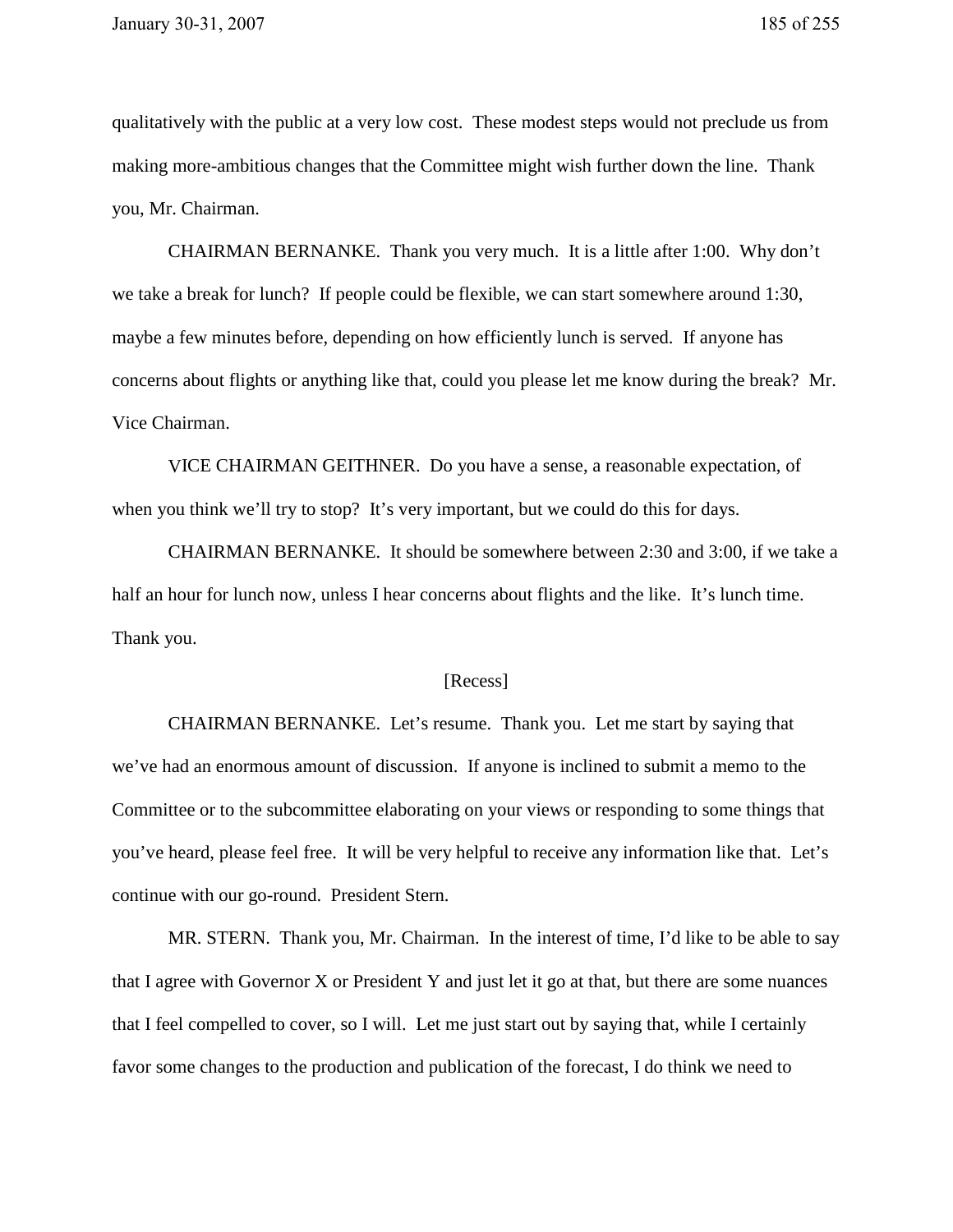proceed, at least in some areas, cautiously and conservatively. After all, we are the central bank. [Laughter] Beyond that, once we make these changes, we probably won't be able to retract them; so we'd better make sure that we want to do them before we proceed.

 In that spirit, let me address the questions. Questions 1 and 2 fall into that category. I think that we ought just to continue what we're doing now in terms of conducting a survey of individual forecasts and aggregating them. I have reservations about trying to come to common assumptions, for lots of reasons. Practically it would be very difficult, and I'm not sure at the end of the day that there is a big payoff. So I favor the status quo so far as those first two questions are concerned.

 Question 3 pertains to the narrative description, and there my answer is "yes"—the forecasts should be accompanied by a narrative description. That step is very important, and it feeds into question 4: Should the Committee jointly agree on the minutes-style description or delegate the release? We have a number of options there. As some people suggested, you could tie this in with the minutes in one way or another. That runs the risk of the forecast's becoming stale by the time the public sees it. I'm perhaps a little less concerned about that than some others because the public will know when the meeting occurred. They know what information we didn't have, and they presumably know we're not clairvoyant. [Laughter] Let me put it this way: I am not clairvoyant. Some of you perhaps are, but if so, it escaped my notice. [Laughter] Another way of handling this would be to submit the forecasts with brief narratives in advance; then, of course, we'd have a pretty good jump on preparing the material at the end of the meeting. So if we're concerned about timing and about forecasts becoming stale, we would have the advantage of having materials before the discussion at the meeting. We can find ways to get out the forecast and the commentary associated with it in a more timely way to the extent that we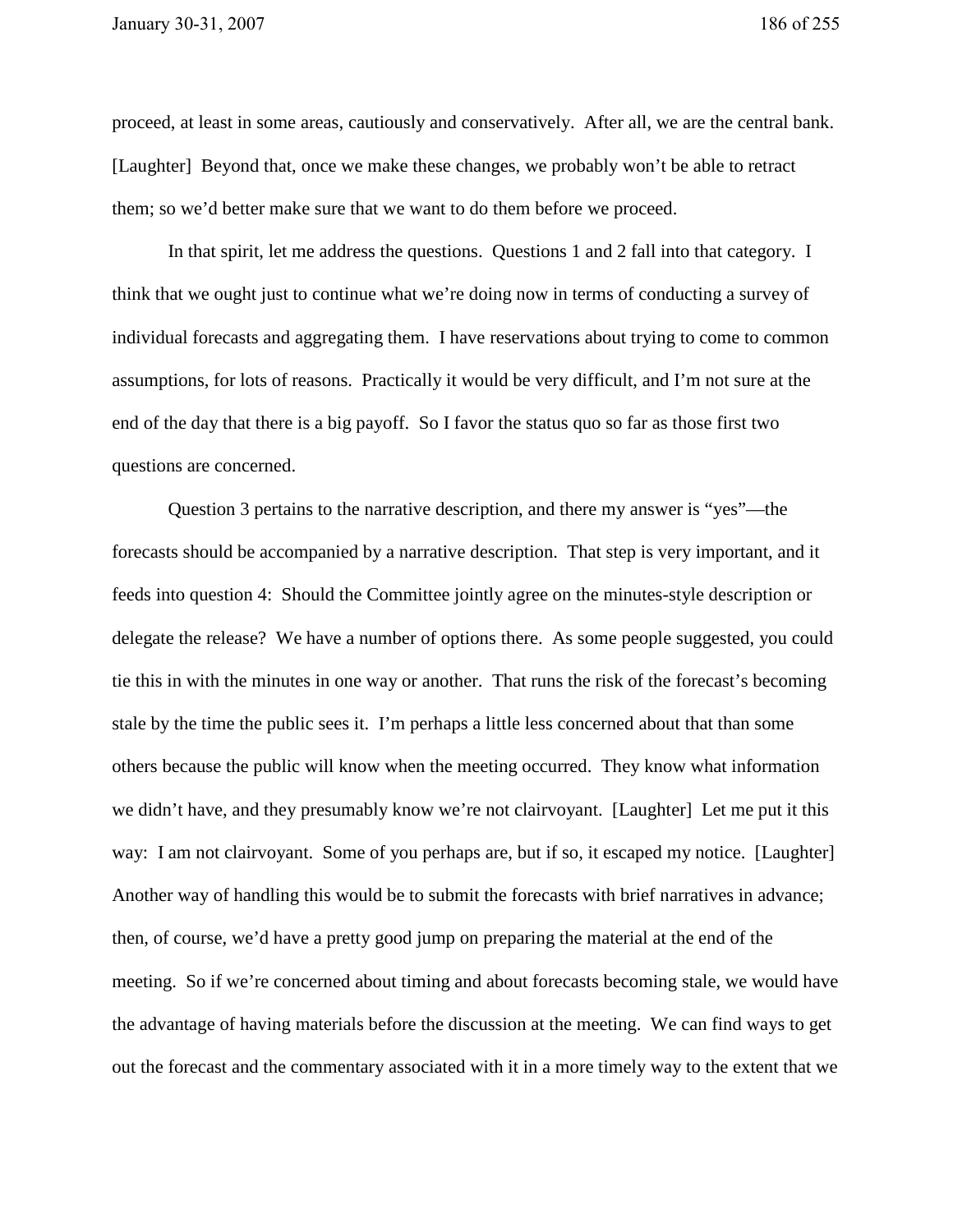think doing so is important. Now, here a dry run or two might be very helpful, and I think it will turn out to be essential to changes that we might make.

 Question 5 is how frequently the forecast should be made. Here again, I'm not sure the current schedule is too bad. Adding a third forecast each year to fill in the hole in the fall and maybe to address a bit the issue that Bill Poole articulated about providing more information about how our views are evolving—that might work out. But this is another place in which I would be relatively cautious about being very ambitious right off the bat. Similarly, with how many years the forecast should cover: I think there are arguments for extending it beyond the current period, but again, I would want to do some dry runs and look very carefully at what we gain before we committed ourselves to going out three years or five years or whatever the period might be. As for the number of variables forecast, I think we need an inflation variable, a growth variable, and some sort of labor market variable, and I'd let it go at that. Putting out more things would only add to the confusion. We could always decide at some future time to put out a federal funds rate number, a year-end number or something like that, but I wouldn't start with adding it right up front.

 Finally, should there be some attempt to convey formally the uncertainty surrounding the forecast? There my answer is "yes." Whether we do it with fan charts or with some other approach is something that we can work out, but I think it is very important to do. I don't think right now that market participants or the public more generally think that there is little uncertainty associated with our forecast, but it's important to underscore the high degree of uncertainty associated with policymaking. Those are my views.

CHAIRMAN BERNANKE. Thank you. Governor Bies.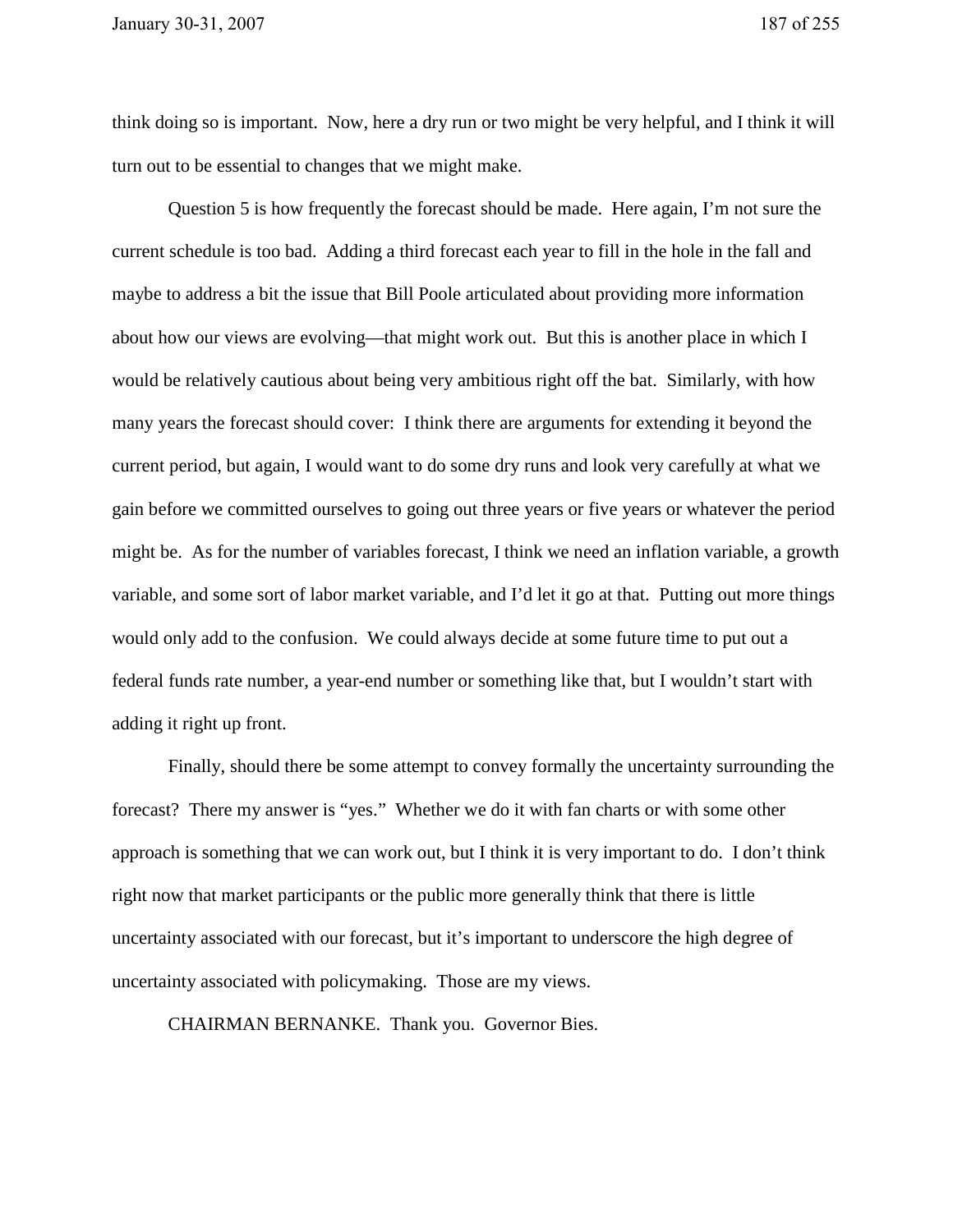MS. BIES. Thank you, Mr. Chairman. Let me just make an introductory remark, and then I'm going to go through these questions fairly quickly. First, I've heard different reasons here for our looking at change. One issue is to improve the credibility of the Fed. The point about credibility that I'd like to make is that it is a trust issue. You earn trust by demonstrating that you can achieve the objectives of your organization. I think we have credibility. Whether or not we put out a forecast, our credibility is precious. If we don't demonstrate our ability to control the inflationary pace, we're going to lose that credibility whether or not we have a forecast. Accountability, too, is important. We are a central bank in a democracy, and whatever we can do to enhance transparency—to let folks understand how we come about our policy choices—is important. I use the word "enhance"—President Lacker or someone else used it earlier, but I like the word—because it says that things are going well. We always have ways in which we can improve, and we should be looking at change on the margin, not major changes.

 I also agree with Government Mishkin and a few others that the strength of the way the central bank is set up in this country is the diversity of viewpoints. We not only get different regional inputs, we also have people from different backgrounds sitting around this table, whether they are Ph.D. economists and experts in monetary policy, experts in Reserve Bank operations, or folks from the private sector. We all come at monetary policy from a different perspective. For that reason, if we go forward in this vein, I support individual forecasts and retaining that diversity of viewpoints. Therefore, I don't support any common assumptions. Each of us should be free to choose the framework in which we produce our forecasts. I worry that forcing common assumptions sort of forces convergence, and I would not be likely to support that.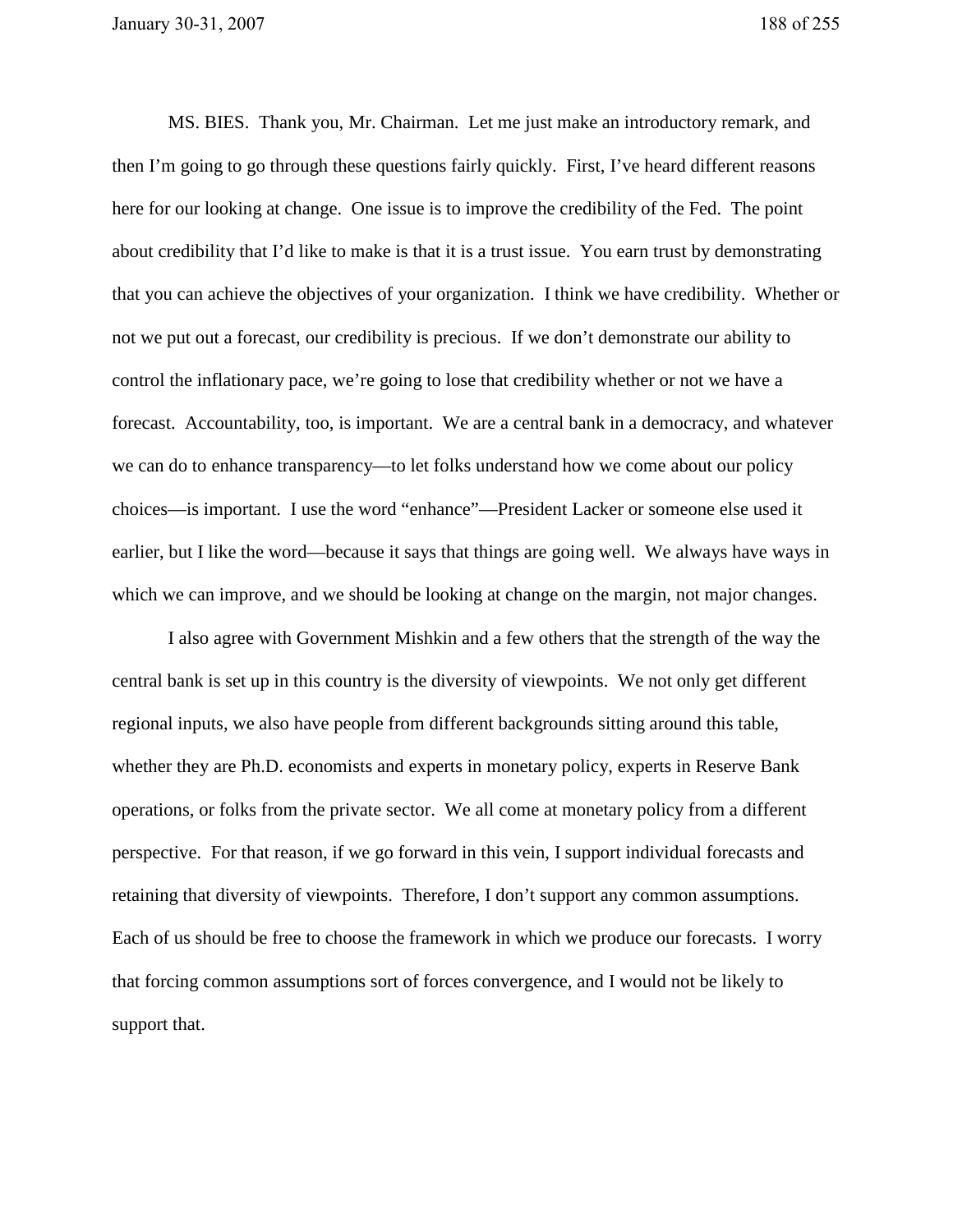I feel strongly that the most important part of issuing a forecast is the narrative. If we just put numbers out, I don't know what value added we have. The numbers in the Greenbook don't vary a whole lot in most of the scenarios, but the narratives give a different flavor. As you read through the scenarios, you can say, "Well, I feel strongly this way," but the model doesn't produce a whole lot of difference. So I think it's essential that we talk more about it in a narrative form. That qualitative aspect really adds value to a forecast, particularly with the diversity of views that may occur from time to time. In terms of how we do the narrative, the proposal that Vice Chairman Geithner circulated is a good framework that we could use to start. Again, if we do that before the meeting, it may help the timeliness of the communication. It should come out at the same time as the numbers, whether it's tied to the minutes or tied to the Monetary Policy Report. It is part of the overall process.

As for technical aspects of the forecast—again, based on the comments about staff work, I agree that we need to keep things simple. Twice a year is sufficient, at least initially, partly because we shouldn't overcommunicate the ability of monetary policy to fine-tune short-term variations in inflation and monetary policy. I think about my life as a corporate CFO and the frustration of being held quarter to quarter to the results of a company when so much is going on and you are managing the long term successfully. For that reason, and because the lags in monetary policy are so long, I think we're overcommitting—whether to the Congress, the general public, or the markets—about our ability to implement and affect markets by doing too short a forecast period or too frequent a forecast. However, going forward I would lean toward what we have now in the forecast and not go out longer. I understand that people want to go out further because they think that doing so signals what our long-run real objectives are. But if we want to set an objective, let's just set the objective rather than having a longer-term forecast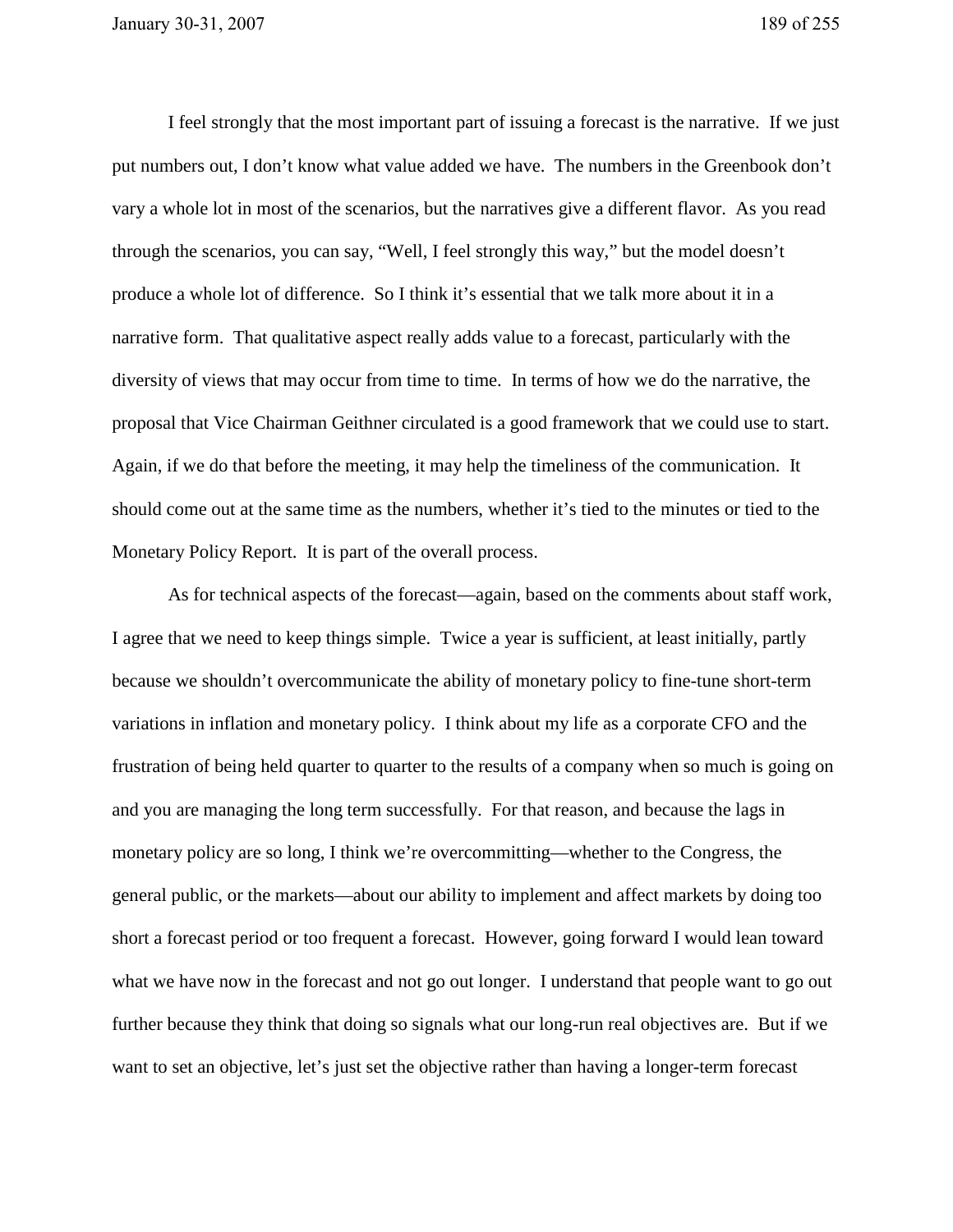because out in the long run we're more prone to volatility and because timing, too, will be more of an issue. I also would favor just the three variables that are related to our mandate from the Congress—inflation, real GDP, and the unemployment rate—varieties of which are to be determined, but they should be tied to the mandate. Down the road we could add more, but for now let's keep it to those three.

 I think it's important to communicate uncertainty surrounding the forecast, and I would do that with regard to two dimensions. First, whatever the consensus, in the five years that I've been here, there have been periods when we did not know how far policy was going to have to go. One instance was when we started down the path of raising interest rates, we knew we were going to go at a measured pace and we clearly signaled for a long period that this was where we were going and that we felt confident that a 1 percent funds rate was too low. We were not sure of the stopping point, but we knew we had a long way to go. Second, regarding the central tendency, it is important to signal a rise in uncertainty around turning points—that our forecasts about them depend a lot on incoming data. If in the Committee we have an outlier or really different viewpoints, we need to spend a bit more time in a narrative explaining why we have a difference of views.

 The only other comment I would make is that, in thinking about the alternatives and the variability around them, it will be a challenge to communicate that effectively. So we should, as some suggested, do a few dry runs. I've been spending a lot of time recently on Basel II, Pillar III, disclosures regarding uncertainty and risk. Looking at what we really can control through monetary policy and differentiating that from other things going on, the style that we choose in talking about uncertainty and risk regarding the forecast will be very important. So I think it would be good if we practice that communication a little first. Thank you, Mr. Chairman.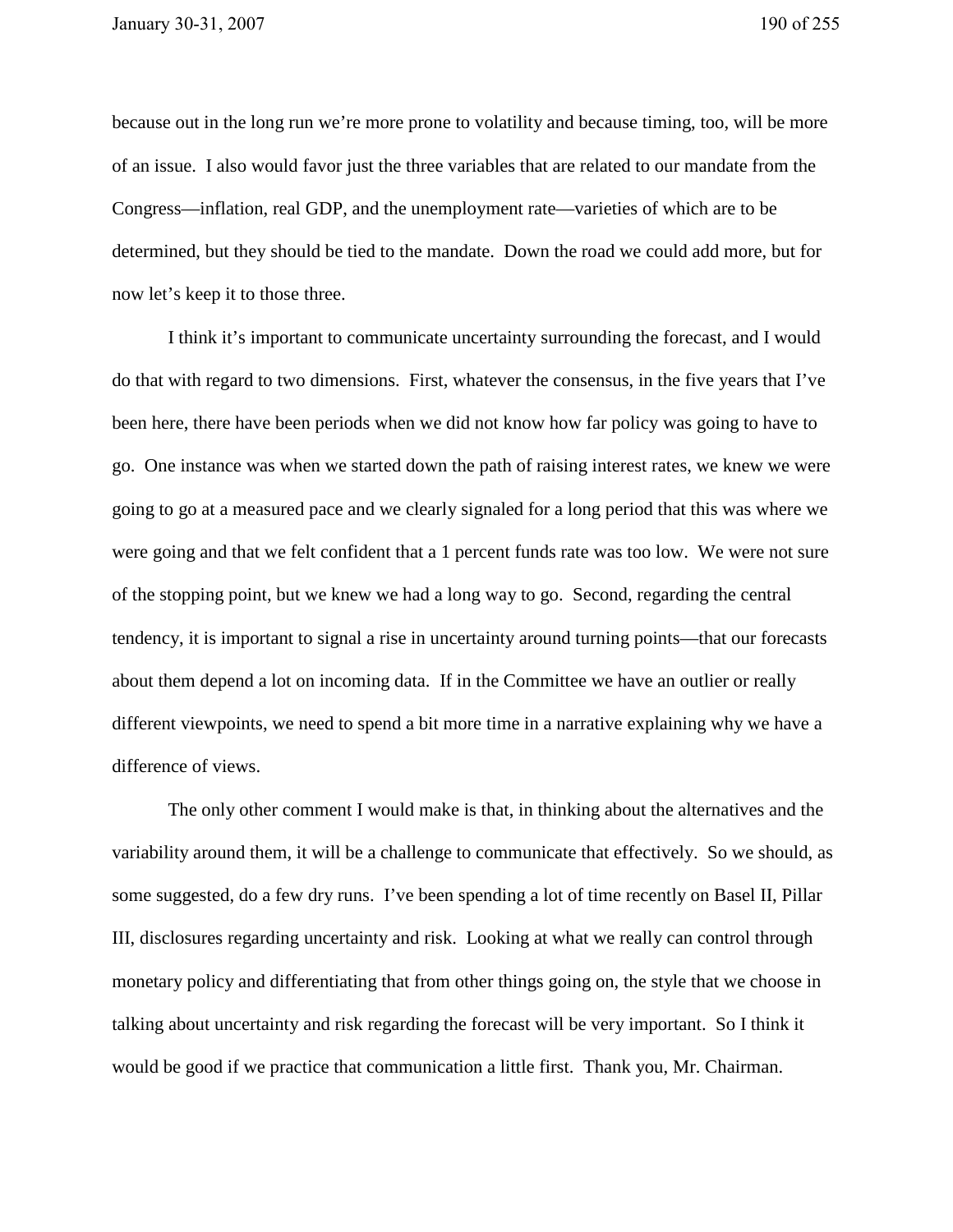CHAIRMAN BERNANKE. Thank you. President Plosser.

 MR. PLOSSER. Thank you, Mr. Chairman. I will try to be brief. I was impressed with President Yellen's excellent presentation and the thoughtfulness and scope of what she talked about, and I agree almost 100 percent with everything she said. But I want to mention a few things that I think are important. There's an old forecasting adage, if you've ever been in the forecasting business: If you can't forecast well, forecast often. [Laughter] Now, that suggests to me that, if this exercise were only about the forecast, it might not be so important to do frequently. But the purpose of publishing this information on a more regular basis is not so much about the forecast as it is about communicating policy and the views of the Committee to a broader audience. Our forecast is almost a byproduct, but it provides, in my view, both the foundation and the context for our current thinking about current policy and future policy. That's really the value of it to me. Providing a forecast and a narrative would provide a richer context. It would allow us to be perhaps a little more expansive about things in the narrative. I'll come back to that in a second. We spend so much time around this table parsing words in our statements each time, and having a richer description of the context in which policy is being made and the views that are being expressed would allow us to get away somewhat from our focus on the language in the statement itself. It would provide us with some more flexibility, and we wouldn't have to worry quite as much about every word being parsed for some new meaning. The purposes go beyond just the forecast and its part in this communication. Indeed, a broader principle is the transparency of the policymaking process. So let me go through the questions and provide for each of them a quick answer and perhaps a little nuance.

 I certainly agree with most people around this table that we need to have individual forecasts. I strongly believe in the "independent" approach. There is huge value to the diversity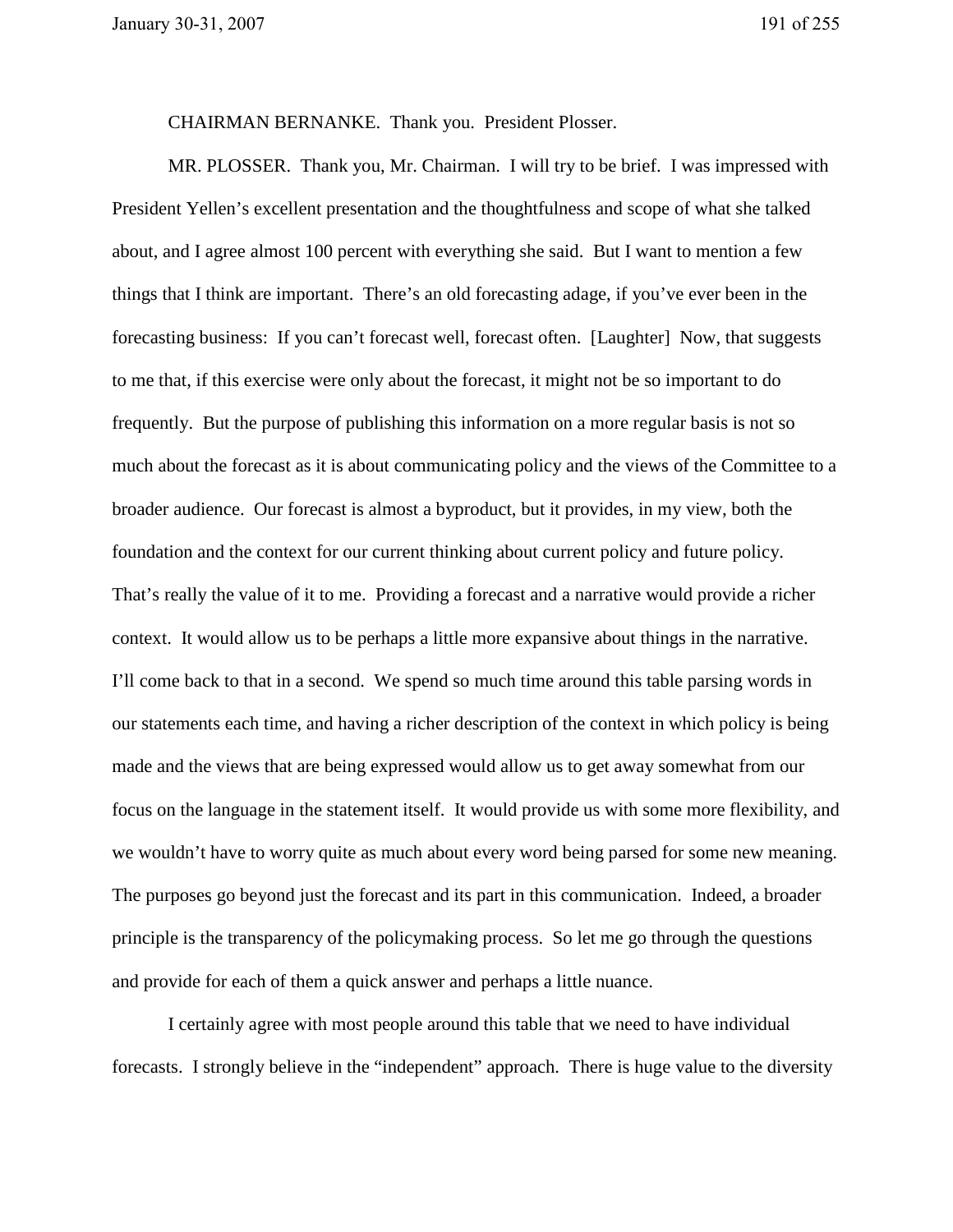sitting around this table. I don't think we want to put that at risk, so I'm very supportive of that. In terms of common assumptions, in particular on the conditioning variables, I don't think there ought to be common assumptions. We ought to use appropriate policy. I have a little uncertainty in my own mind about whether that ought to be an explicit part of the forecast in terms of what we publish. I am of two minds on that issue. On the one hand, I'm sympathetic to the notion that you want to be very careful about imprinting in the minds of the public that the forecast is some kind of guarantee or commitment. I think that's not a big problem; it can be overcome with some discussion and fan charts and other things. On the other hand, publishing it has some value. I think about the times this fall when we were sitting around this table talking about the weakness in the economy and housing and what we thought our outlook was. At the time, the markets were projecting that we were going to drop the fed funds rate to something like 4¼ by this spring, but I didn't sense at the time that this group would have put as much probability on that occurring as perhaps the market was. If we were in the business of generating these forecasts, that disconnect wouldn't have happened, or it would have been much milder, I suspect. There would not have been as much uncertainty nor as much movement in those interest rates had we been more forthright about what our thinking was going forward. So I think there are some benefits to reporting out the range of what people think is appropriate policy going forward, but I acknowledge it also has some risk.

 The narrative is terribly important for making this work. Indeed, that is where you are providing the richness. I think it ought to be a minutes-style narrative. I'm a bit torn as to whether or not individual Committee participants should have the opportunity to write a side bar if they are really uncomfortable with something. Certainly, if we allowed that, it should be done without attribution. But I believe that the issue here is more about timeliness and whether we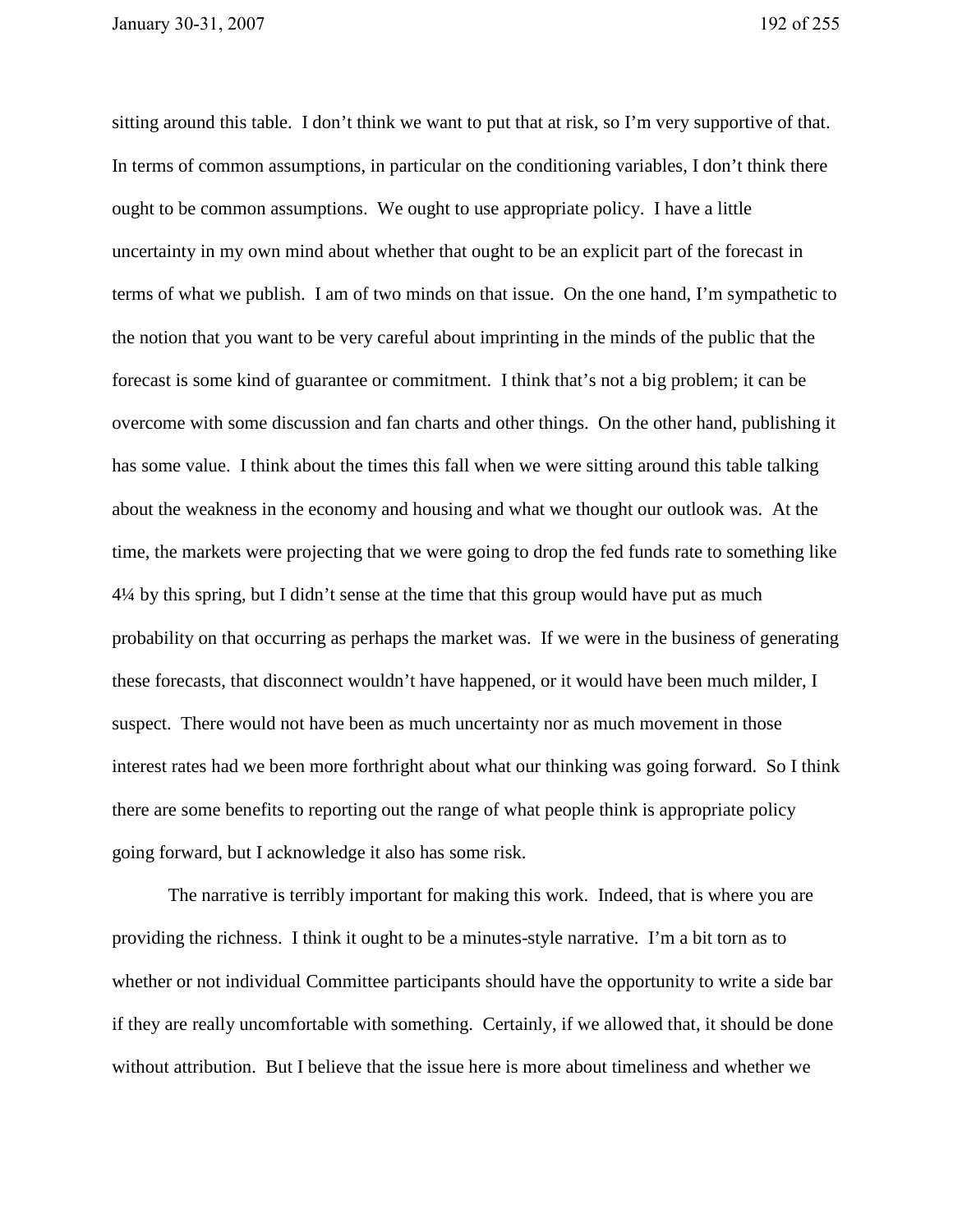can do this in a timely way to make it work, which is speaking to Rick's concern. We just have to struggle with that a little and figure out what might work best.

 How frequently should the forecast be made? I lean toward four times a year. I think that's a good frequency and puts the forecast roughly at every other meeting. At first, this will be very difficult to do, but if we get into a production cycle, I think it is certainly feasible. As to the issue of how many years the forecast should cover, I think that it should go a little longer than what we currently have. I lean toward three years. As we go out, all we have to do is just say something about what we believe the long-term trends are or, in some cases perhaps, what our objectives may be. Perhaps we want to get far enough out so that the long-term trend is revealed.

 This gets back to what issues and what variables we report. I never have liked the phrase "potential GDP" because I have never really understood what it meant or how to measure it. But I do use the word "trend" a lot. I'm not sure it's a bad idea when you're collecting the forecasts from the members, much as Vice Chairman Geithner did, to report what your view of trend is. We may or may not choose to publish that for some of the reasons that Rick perhaps suggested although I'm less concerned about his concerns, I certainly understand them. But it would be terribly useful to gather that information and to share it—maybe only internally so that we have an idea of where people think the economy is in a long-run sense. The variables we ought to publish would obviously be real GDP, unemployment, and a measure of inflation (whichever one we decide seems most appropriate). I'd be okay with a trend estimate, although I don't feel strongly one way or another. Producing a fan chart or some information about the range of what the Committee thinks is appropriate policy would be informative. In particular, I like Janet's pictures because, as you notice, it has no line in it. There is no point forecast. As we convey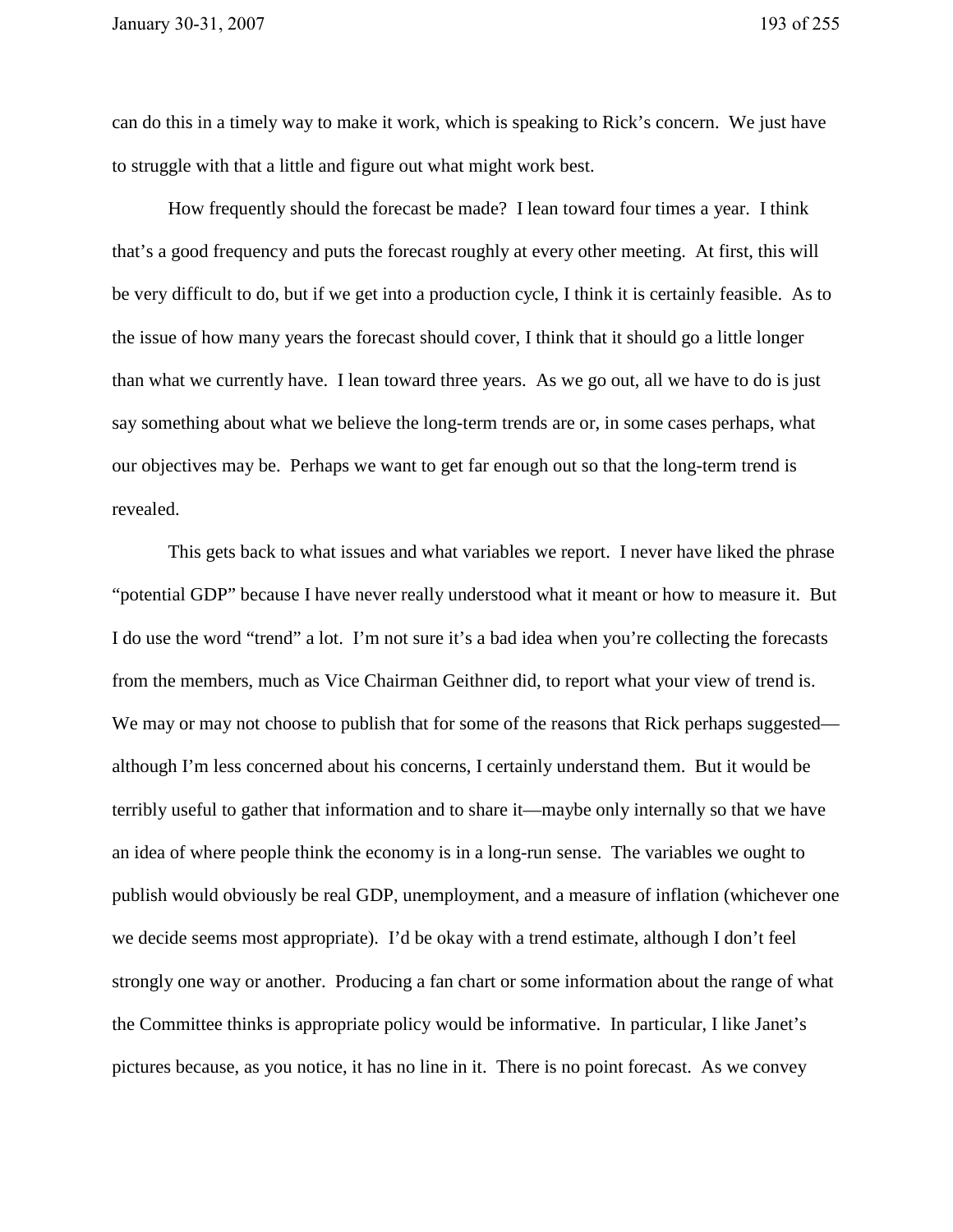uncertainty about the forecast, we want to do everything we can to steer people away from the notion of a point forecast on anything because they'll latch onto that point forecast and disabusing them of that will be very difficult. Steering them away from a point forecast also helps stress the importance of uncertainty in our forecast going forward, and I think we need to convey uncertainty. I'd even be inclined to report, as these charts do, just central tendencies and not any medians or point estimates for any of the variables. I think that's a terrific idea.

 Finally, I'd like to make a suggestion. It will be very difficult to design the details around this with the whole Committee. I think Governor Kohn alluded to this consideration in the beginning. So I would strongly support a motion that either the communications subcommittee or a subcommittee that they delegate to would come back to this group rather quickly with one or two well-thought-out, concrete proposals that we can discuss in detail and begin thinking about how we might produce one or two dry runs to work out the kinks. I think we'll make much more and faster progress in getting an outcome that we are comfortable with if we have something concrete in terms of a proposal to talk about. That's all I have. Thank you, Mr. Chairman.

CHAIRMAN BERNANKE. Thank you. Governor Warsh.

 MR. WARSH. Thank you, Mr. Chairman. In my views, I associate most closely with President Stern. So I will avoid going through all eight questions and will provide perhaps three further thoughts on what President Stern talked about—first, on what our dominant goal is; second, on what the benefits of going forward are; and third, on how we might go to market with something along these lines.

 First, with respect to the dominant goal, I think, as Governor Bies and many others have talked about, it is our credibility. Our credibility today is somewhat asymmetric, in the sense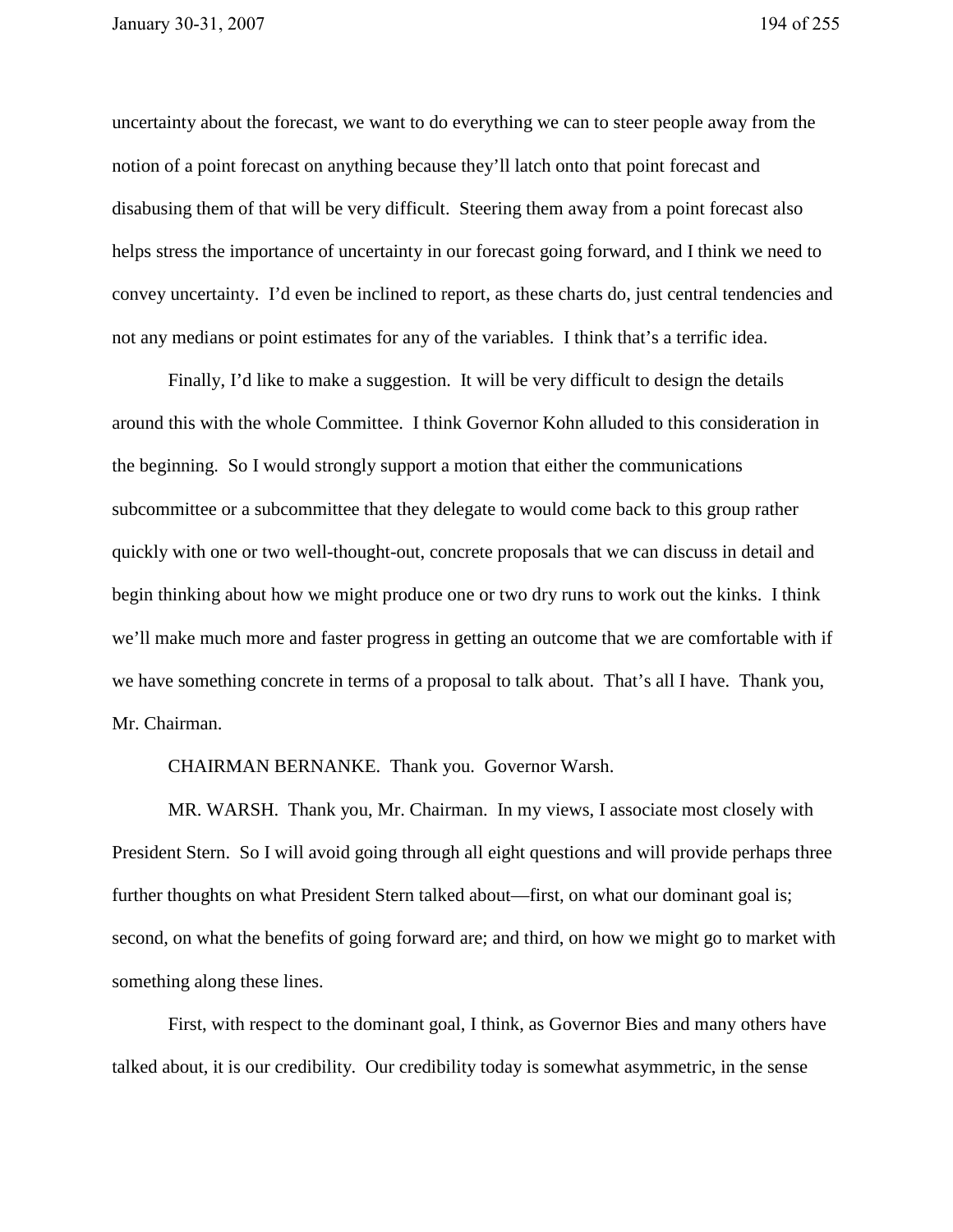that I think that we have a lot more credibility that we could lose in this exercise than we could gain. Not only is the credibility of this institution very high, but I would say it is even higher than it was six months ago. That suggests to me that we should go slowly, conservatively, and prudently through this process. How does that relate to forecasts? When I think about the forecasts that we considered yesterday for the fourth quarter, which has passed, I'd say that our staff does a better job than anyone on Wall Street or than many of us could have done alone, but we see the errors involved—which is not at all a criticism but a reality of the business we're in. I hesitate to think about making forecasts four times a year, including periods we were quite far into, and about how that affects our credibility. Instead of extending into a third or fourth year, I would think about making forecasts in a going-forward, rolling eight quarters way so that we would always have a full two years in front of us. We wouldn't be in some ways culpable for making an error of information that we really should know in the market's expectation. It does strike me as a little odd that our forecast period changes by virtue of our current calendar. I think about that from a credibility standpoint: I don't want to mess up in front of these markets so obviously.

 I'd put the question of frequencies in the context of what benefits we are trying to achieve. It seems to me that the predominant benefit is strengthening the transmission mechanism of monetary policy between us and the capital markets and the reaction function of the capital markets back to us. If we provided forecasts four times a year, I fear that our numbers might replace the markets' own forecasts. That is, they might say, "Well, I'm a little bit more robust in my views than the Fed. So I'm going to take their numbers and add a couple of tenths, because I'm the chief economist at Morgan Stanley" or Merrill Lynch or Goldman Sachs. I worry that our numbers might end up polluting the quality of the information they go out with,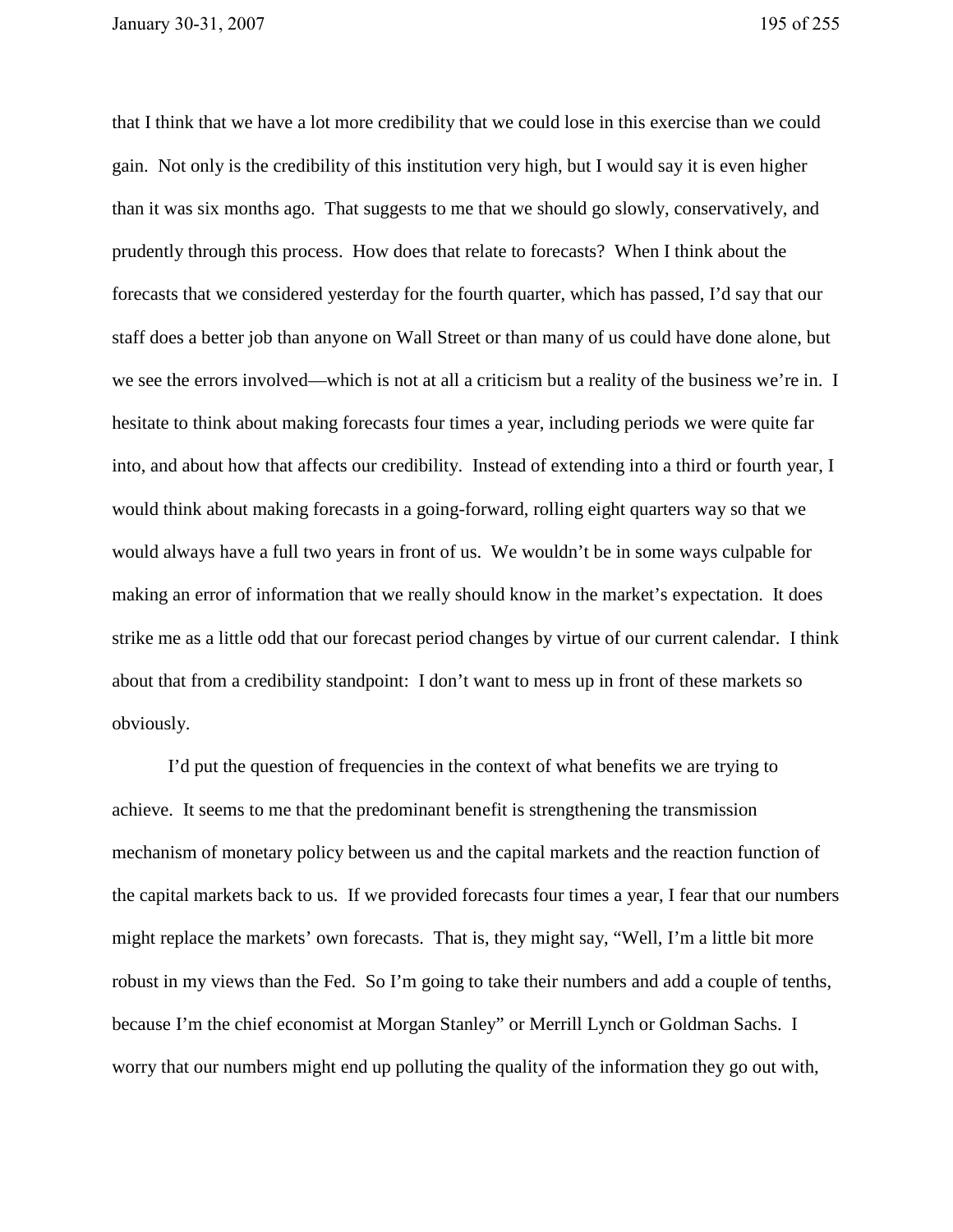and then we would be reading back their numbers and saying, "Boy, our numbers look a lot like theirs. Aren't we very good at this?" I worry about that transmission mechanism effect. In terms of the quantitative and qualitative information we put forward, the focus really should be on what Don described as the story, the narrative—one that Wall Street and the rest of our constituencies, like Capitol Hill, can think about, ask tough questions about, and try to interpret. What we get back then in terms of their quantitative and qualitative assessment could be better. All of that speaks to the focus on the narrative rather than on the numbers.

 Finally, how would we go forward with whatever we conclude, and what would be the best means of ensuring that this incremental work that we're doing has the beneficial effects that we hope for? To achieve this goal efficiently—I'll use words that may be a bit more glib than I intend—we should use a "benevolent leader" model. I'm not saying a "benevolent dictator" model in which we all say, "Hey, Chairman, here are our best views; they are all yours." Nor is the model a pure democracy, where all nineteen of us parade, "These are my numbers. This is my view of the world. These are my estimates." In which case we provide more information, but I'm not sure we've really helped the cause of what the Fed is trying to achieve. The "benevolent leader" model probably falls somewhere between the two. With that model, we would use the opportunity or the timing of the monetary policy testimony, when everyone's attention is on the Chairman and the Fed for those macro forecasts. The Chairman would report the work product, and the work product would have two pieces. The first—and I don't mean to prioritize one over the other—would be the Chairman's work product, which would incorporate the views of others as he sees fit, and he might well want to reference where his views coincide with the central tendency and where they differ. But in that we ought not to constrain the Chairman. In that way, I don't view the Chairman, in his testimony or in his announcement of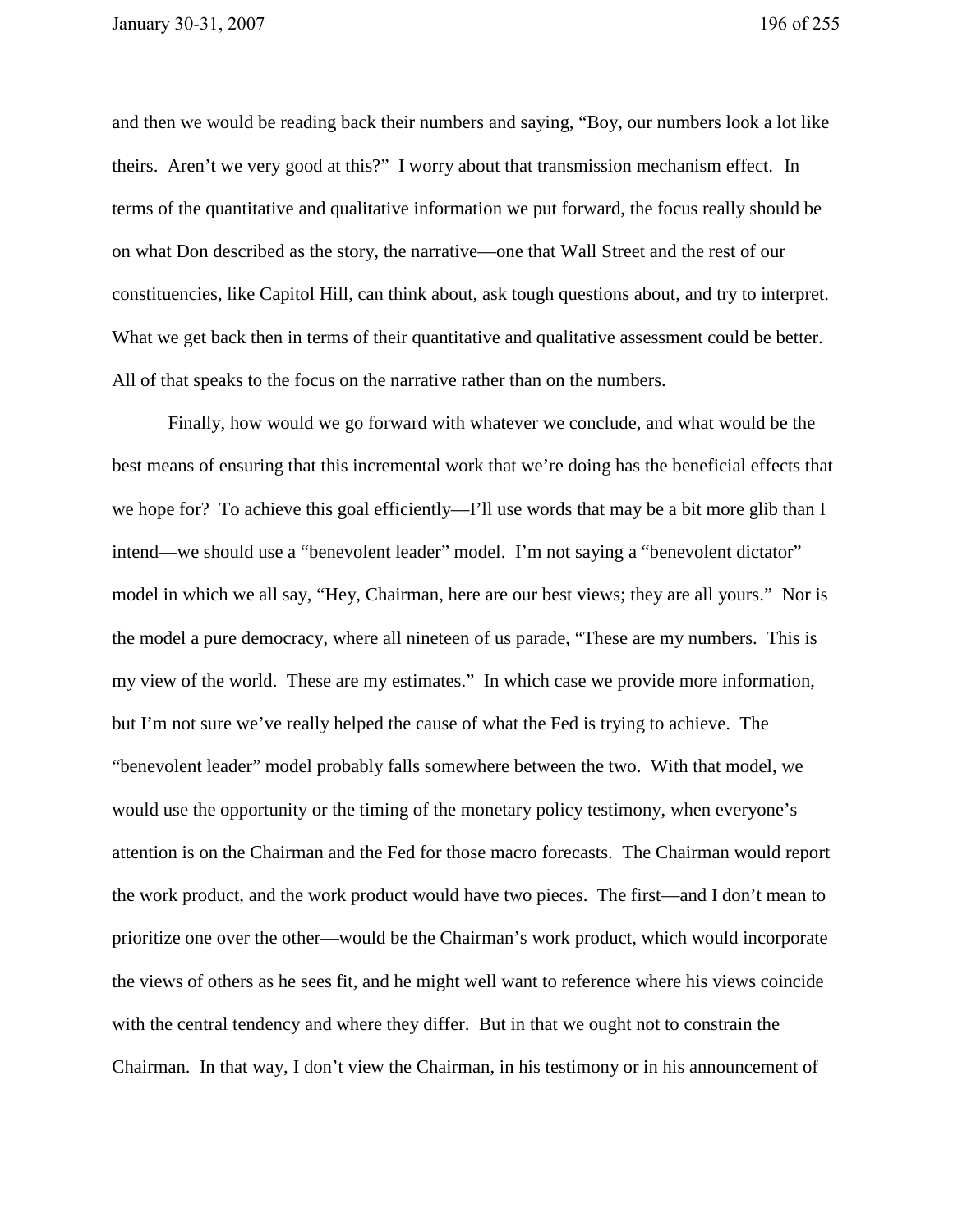projections, as the press spokesman for the FOMC. Those are his views. But second, and very much alongside his views, he would present our views. His presentation of our views is useful in making certain that a lot of attention is focused on them. In answer to one of the questions from the subcommittee, in some ways we might well be delegating to him the ability to draw a central tendency and make appropriate conclusions. I trust in his ability to do this. If a future Chairman doesn't think independently and honestly provide accurate views of what the Committee members have said, the Committee has plenty of checks and balances at its disposal to make sure that we have some discipline over that second half. So that's an appropriate way to think about getting the most bang for the buck of this incremental work with which we're proposing to go forward. One of the memos said that the public is likely to place the most weight on a forecast made by the entire Committee. I think that's true only if the Chairman's views happen to coincide with the Committee's. If the Chairman's views differ from the Committee's views which I presume is not impossible—it is not obvious to me that the statement in the memo is correct. If the Chairman's views differed substantially, there would be, for better or for worse, different power centers and sources of information, and I think the markets would be looking at each. So that's perhaps another reason that I think this "benevolent leader" model might be the best way to go forward. Those are just some preliminary thoughts. Thank you.

CHAIRMAN BERNANKE. Thank you. President Moskow.

 MR. MOSKOW. Thank you, Mr. Chairman. As I thought about the alternatives before us for making forecasts, I had an even greater appreciation for the way we've done this to date. I looked at the Monetary Policy Report, of course, and other things that we've done, and I think we've been well served by the approach we've taken to date—the twice-a-year forecast and the central tendency descriptions. Some of us were here when Chairman Greenspan told us that he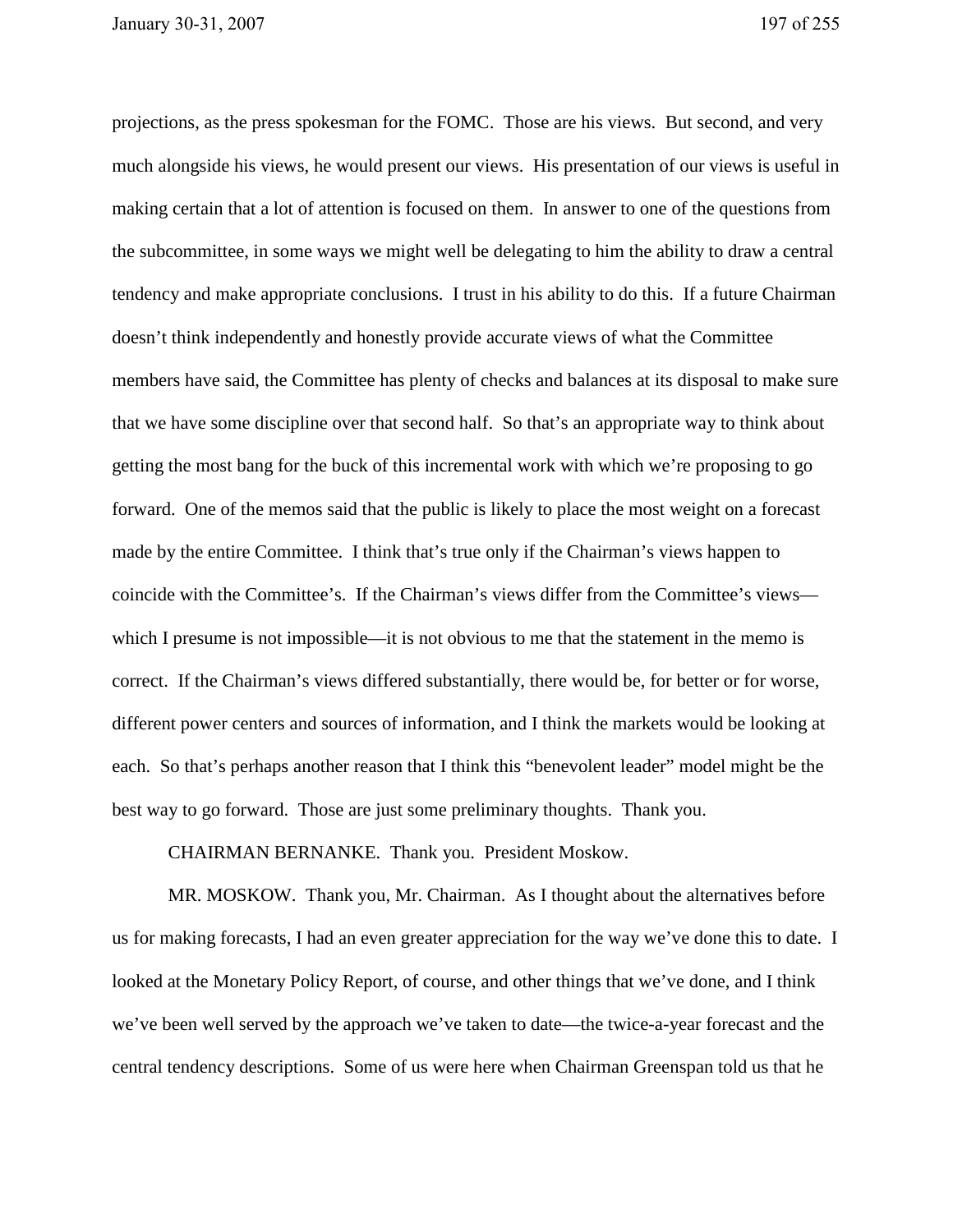didn't really care for these forecasts very much. He said it was psychologically debilitating for him to discuss them in his testimony [laughter] three weeks later because they became stale. Well, Chairman Bernanke has done an excellent job, and I don't think he has been psychologically debilitated so far that I'm aware of. [Laughter] But you have woven them into your testimony, and I think it has been very effective. So if there are important improvements that can be made, I certainly would favor them. But I don't have a good sense at the moment, as some others have expressed, which communication issue we're trying to address here. The background memos were first class, and I should compliment the staff. They did an excellent job of describing how forecasts can play an important communication role for central banks that have adopted inflation guidelines in one form or another. Of course, we haven't adopted any yet. Maybe we will. I think that's still an open question. But depending on the specific mandates of the central bank, the forecast procedures may depend on those details. In an ideal world, I'd prefer to know more about how we're going to address the other communication issues first. Specifically, will we adopt a quantitative inflation guideline? Will we specify a timeframe for achieving that objective as well? How we answer those questions will give us a framework for deciding what types of forecasts we want to provide. I guess that will be the discussion in March.

 In the meantime, we should go slowly in making changes in our current forecast process. Our approach to improving transparency has been incremental. We have taken a step, sometimes a small step, and then we assess that step before we take another step. Over time we make a series of steps that has significantly improved our transparency. This approach has served us well, because, as Gary said, it would be very difficult to reverse a step that provides more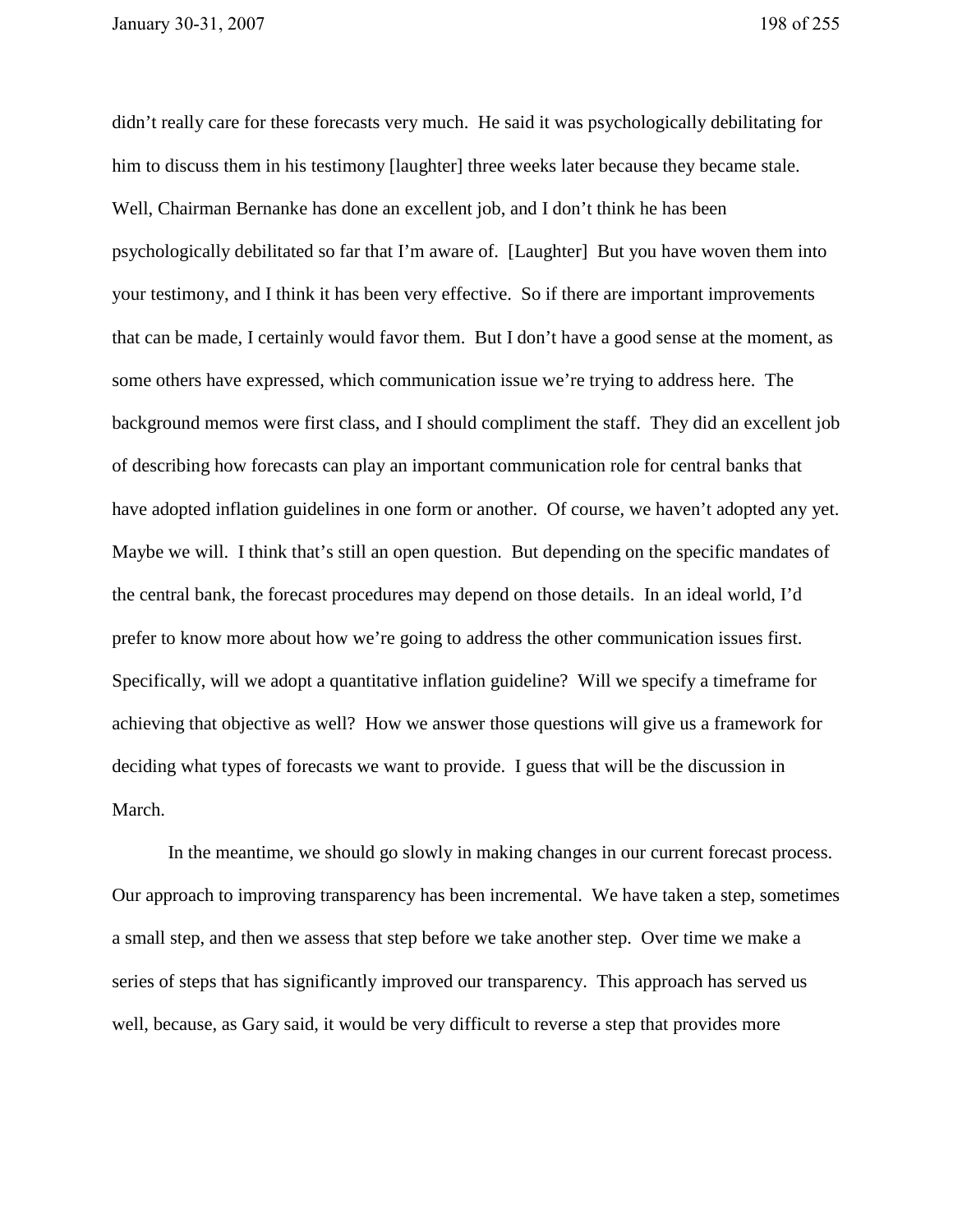transparency. It would be viewed as a takeaway. In that context, let me quickly go through the questions; then just for the record, I'll make some summary comments.

 So, one, I would say that we want to have individual forecasts. That's what the sense of the Committee seems to be. Two, they should not have common assumptions. I think it's important that they should be based on appropriate policy. They should be what we actually think is going to happen. Otherwise, it would be very confusing. I think that a minutes-style narrative would be helpful. We actually do it already. It's a Board of Governors document, but we do it. I'll say a little bit more about that later. Should we jointly agree on the narrative? I think we should. We have to work out the timeframe, but I think we should. How frequently? I could see a case made for starting out doing one more a year in the fall. Doing it would be difficult, for reasons that Janet gave, given our meeting schedule. But it could be done, and I think it could be done without a lot of work. I'll get to that later as well. How many years? I would like to go more years, as you know, rather than fewer. I like Sandy's approach, going out five years, but I certainly think we should extend the timeframe. How many variables? I would drop nominal GDP, as others have said. Then, on the uncertainty question, my initial instinct is to communicate it in words rather than in fan charts, but that's something we could learn more about. I'm open to considering other ways if we find one that is simple and that people can understand.

 Let me make a few overall comments. First, I thought that the document that Tim circulated before the meeting was useful. The major benefit to me in looking at it was to see what assumptions you're making, and I think that does help us in communication and in understanding where people are coming from as they make statements at the meeting. It's not something I would want to see made public, but I think it does help us in terms of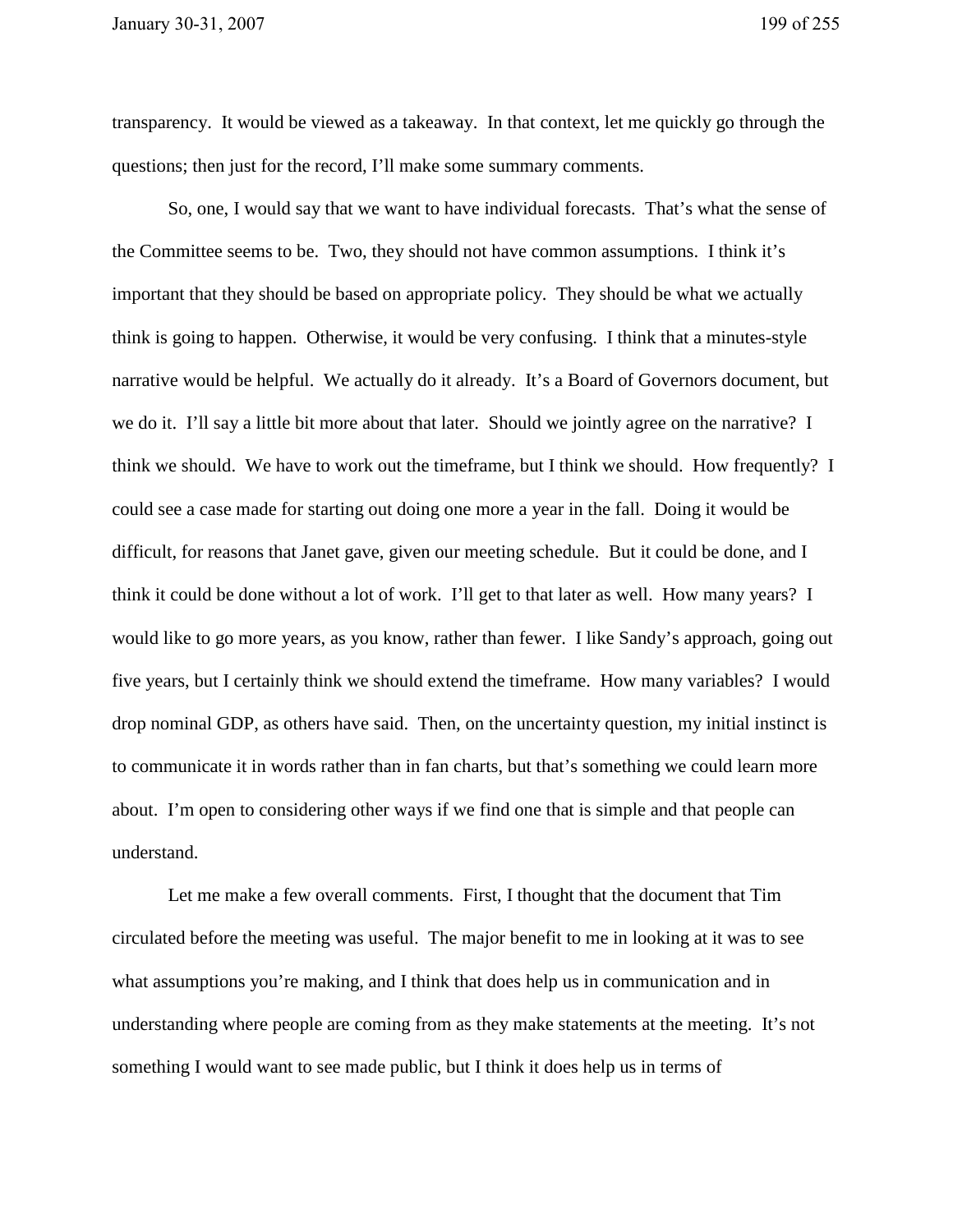communicating with each other. Second, there was some discussion at one point about actually putting out a forecast of the fed funds rate. I'd be very cautious about that. I know this is probably at the top of the list of what private-sector people want; but for obvious reasons—as Don said, they'd like to know what it is going to be at our next meeting—I would just be very, very careful about that. Third, I thought Tom Hoenig had an intriguing idea about putting this in the minutes. From an efficiency standpoint, doing so has a lot of advantages. In the minutes we actually describe what we think the forecast is, and we all review that description and make changes, and the process has been fairly efficient so far. I could see doing that without producing another document, so it would still be a Committee document. Of course, the narrative would still be the Committee narrative, but we'd just do it as part of the process of reviewing the minutes. I don't think you need any side bar disagreements in there because we do that already. In some cases, we say "many members" or "some members." I think it is handled quite well. So I'm intrigued by and attracted to that suggestion from an efficiency standpoint, and if we were going to do a third forecast, say in October, it doesn't have to be a separate document at all. It could just be in the minutes. We could have a little table with the forecast, the central tendency, and the range, and then a description in the minutes.

 That brings me to the point that a number of people have made about a dry run, which obviously is crucial, because we'll learn more about the process. This gets back to the point about who does the description. Is it the FOMC? Right now, the FOMC does the forecast, and the Board of Governors does the explanation of the forecast. If we put it in the minutes, it would be an FOMC description, and the narrative would be the FOMC's narrative. In terms of timing with the Chairman's testimony, this time the minutes come out just after you testify. So to fulfill the accountability issue that the Congress wants, we could have it in the minutes as an FOMC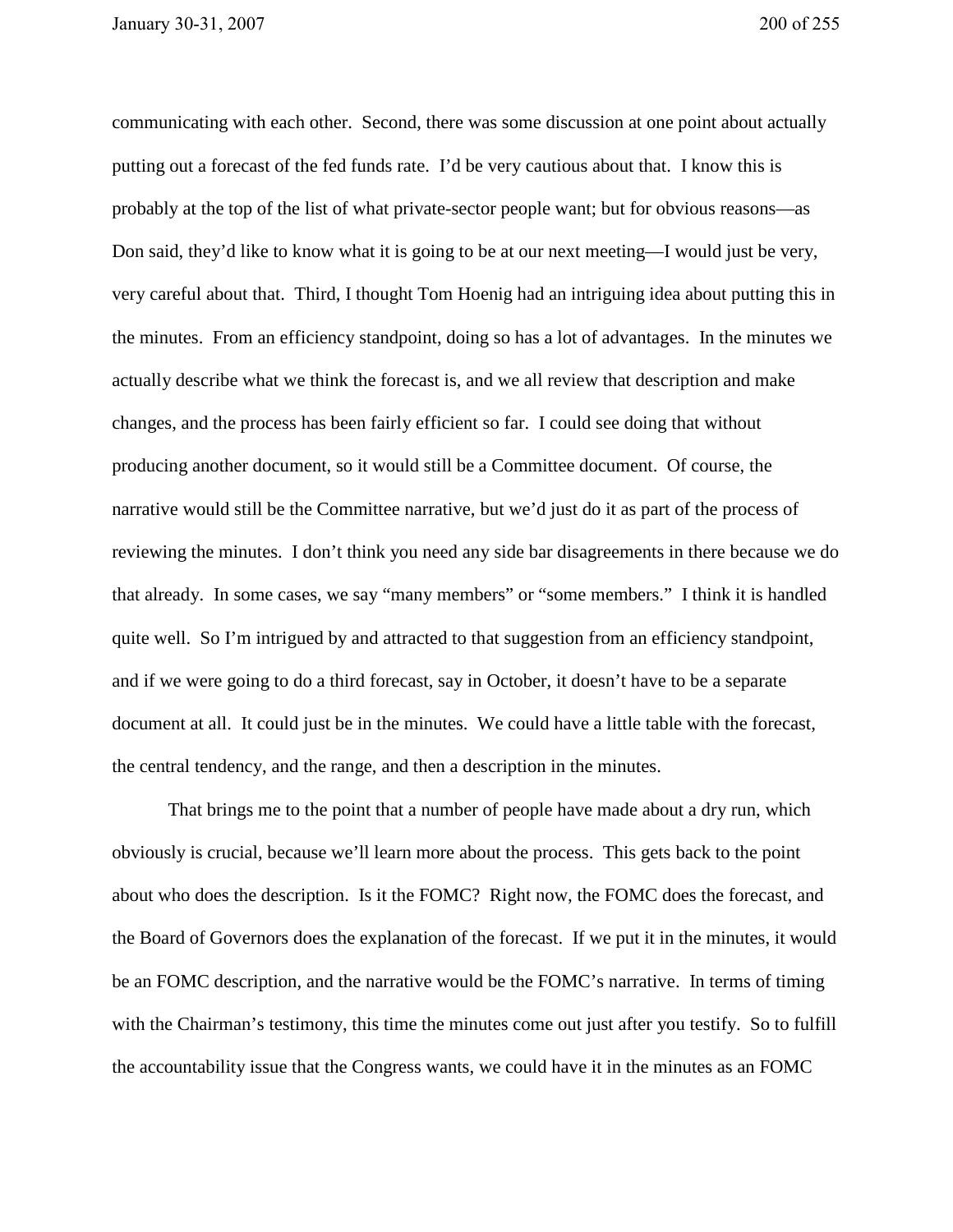narrative, but the Board of Governors could then adopt it if the Congress felt that was important from an accountability standpoint. But it could be the same document. That way to do it seems to me to be more efficient, and it would be the Committee's view.

 That gets me to Kevin's point about whether we are constraining the Chairman when he is testifying or speaking about this forecast or about the economy. Certainly, we don't want to constrain the Chairman. His credibility is the Committee's credibility and the institution's credibility, and so it's crucial that we not constrain him in that way. But if he felt strongly about a difference between what the central tendency of the Committee forecast was and his own view, I have great confidence that he could handle that without detracting from his credibility but still enable us to have a Committee narrative on the forecast. As I said, I think a dry run would help us understand this better, but I do think we want to do this in as efficient a way as possible before producing additional documents because it does require a lot of effort, particularly from the staff here but also from all of us who are involved and our research staffs.

CHAIRMAN BERNANKE. Thank you. Governor Kroszner.

 MR. KROSZNER. Thank you very much. The question that Presidents Poole, Minehan, Fisher, and others asked—Why are we doing this?—is always the important one. You always have to think about the objective and what you're trying to achieve, so that question has to be taken very seriously. As part of our general obligation to improve the monetary policy making process, we are doing this as part of the broader evolution in improving transparency. We need to be proactive. We don't have to wait for someone to ask us to give them this or that. We should be controlling that process, and we should always be thinking about ways to improve, and this discussion is very, very useful in thinking about how to move forward. I want to repeat the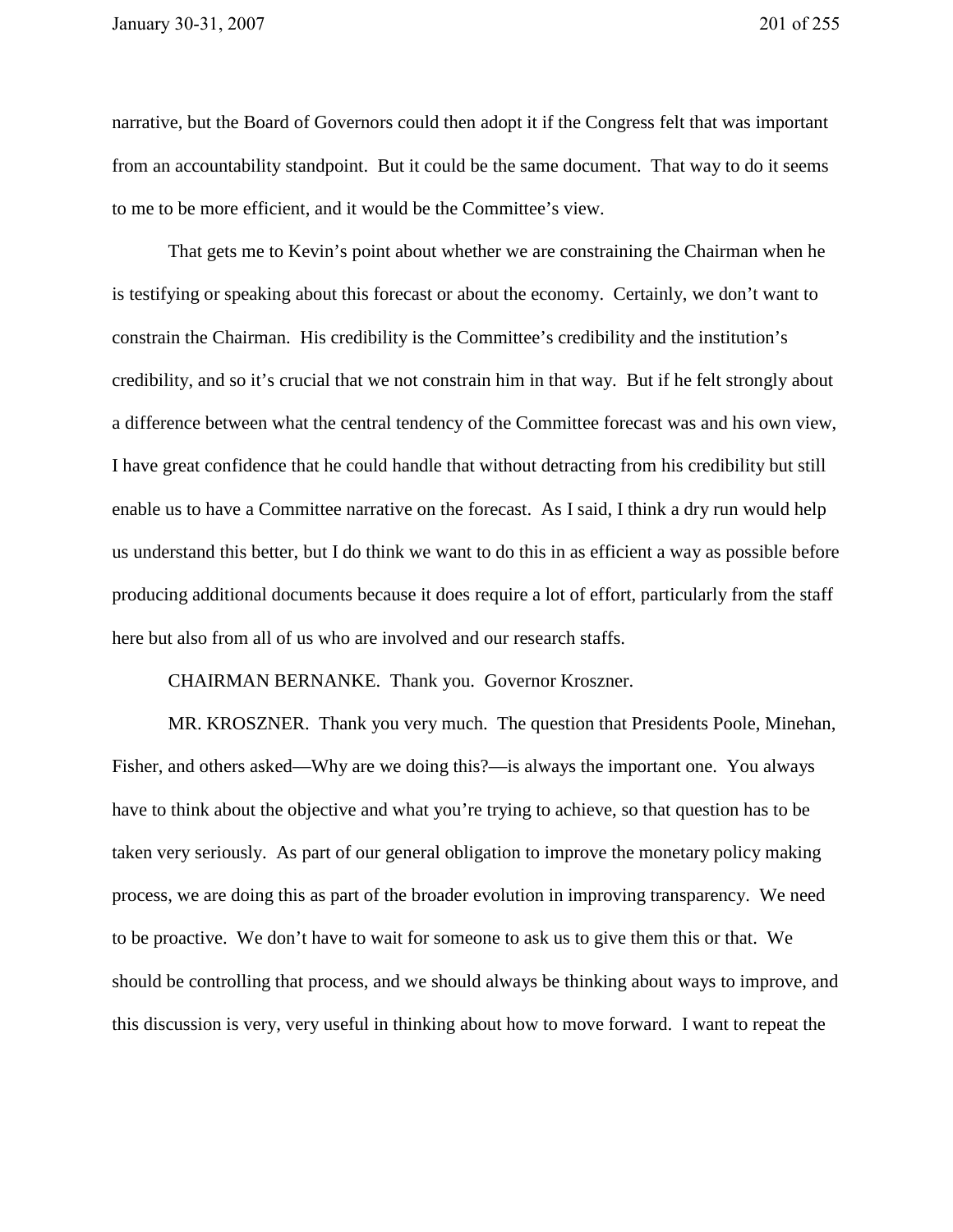kudos to the staff for the excellent memos that they put forward, giving us both substantive information about what others do and ways to think about any sorts of changes.

I'll go quickly through the questions. I think it's very valuable to have different points of view that are reflected in the forecast. Part of the value is that it is in the spirit of the Federal Reserve Act. A forecast that is seen as purely centralized would to some extent be contrary to the act and could raise some hackles. It is valuable to get those differences of views out there.

 Whether there should be common assumptions, I guess I differ a bit from where everybody else is. I think it would be worthwhile to make some effort when we're going through the dry runs to see if there are areas of commonality because it would provide more information. As President Lacker said, the clearer, more centralized, and more consistent the forecast, the more potentially informative it is and the more accountable we can be. So it might be worthwhile at least to explore whether there are some aspects of commonality that wouldn't cause inconsistencies of models or other problems. I'm not sure that we could get there, but I think it is worthwhile to spend some time on that. Part of the motivation for doing so is that we already put out a central tendency forecast a couple of times a year. Although the market respondents to that survey had said they want more of this, when I talk to reporters or to market participants, they don't really seem to pay much attention to it, or it seems to decay very, very quickly. They may pay attention for a very short time, and that's why it might be worthwhile to see whether something a bit more consistent could be given out about it. Right now, except for a very small window around the two times a year that we put it out, I don't see much emphasis on it.

 It's valuable to have a more-rapid release of information. However, the last thing I would want is to feel that we have to get it out faster and to have that feeling impeding our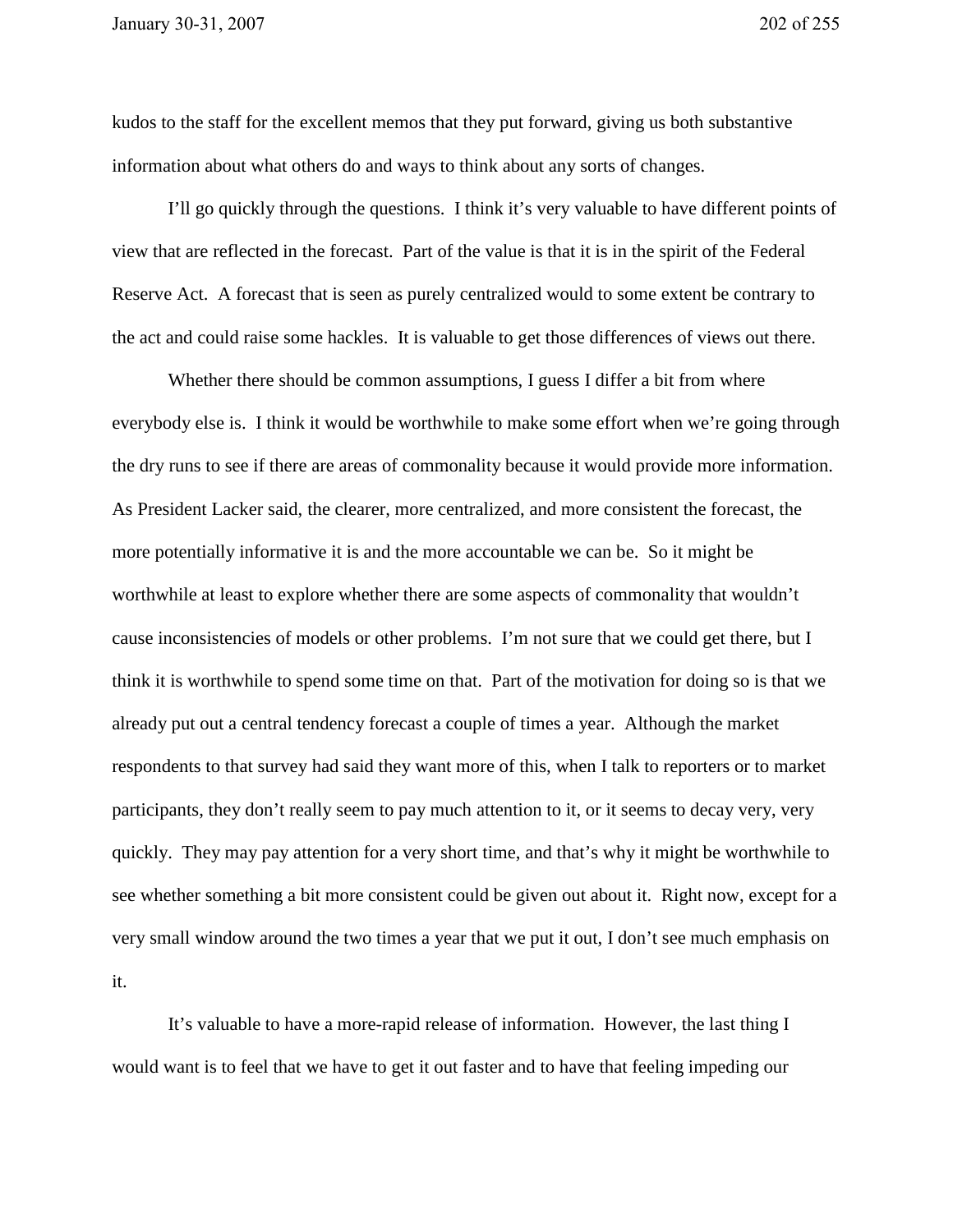decisionmaking process—either needing to put out the Greenbook earlier or constraining our discussions because we had already put a line in the sand. I think it's 4.2, and you think it's 3.2; my memo is out there, and my memo is better than your memo [laughter]—I think that would be a mistake. Also, particularly since we are thinking of frequency, if we release information three to four times a year, it is going to get stale. But trying to get it out a week sooner so that it's out there for three months and a week or four months and a week, rather than four months and two weeks or three months and two weeks, isn't that helpful. I don't want to undermine the excellent decisionmaking process that we have. So speed is valuable, but there is a cost to it, and I don't see the enormous benefit of getting it out a week or two sooner. As I said, three to four times a year seems reasonable.

 I like the evolutionary approach of providing some narrative, because I think that's one of the key things in providing more transparency—it gives us greater ability to convey to the world how we're thinking about things. It also helps us because we would not be as constrained with the very few words that we put out as a Committee. It would be nice, in principle, to be able to use more words to convey our ideas rather than be so constrained. If we do put the information out as a separate document, I think that it will get much more attention. That may be valuable, but it also will get different reactions. Right now, it goes out as part of testimony that the Chairman gives. I could certainly see requests for more-frequent testimony if we start putting the information out more frequently. We have to think about that kind of feedback dynamic. When we report more information, what other demands might come? I'm not sure that would be the case, but I think the form and frequency with which we put it out may induce that kind of response.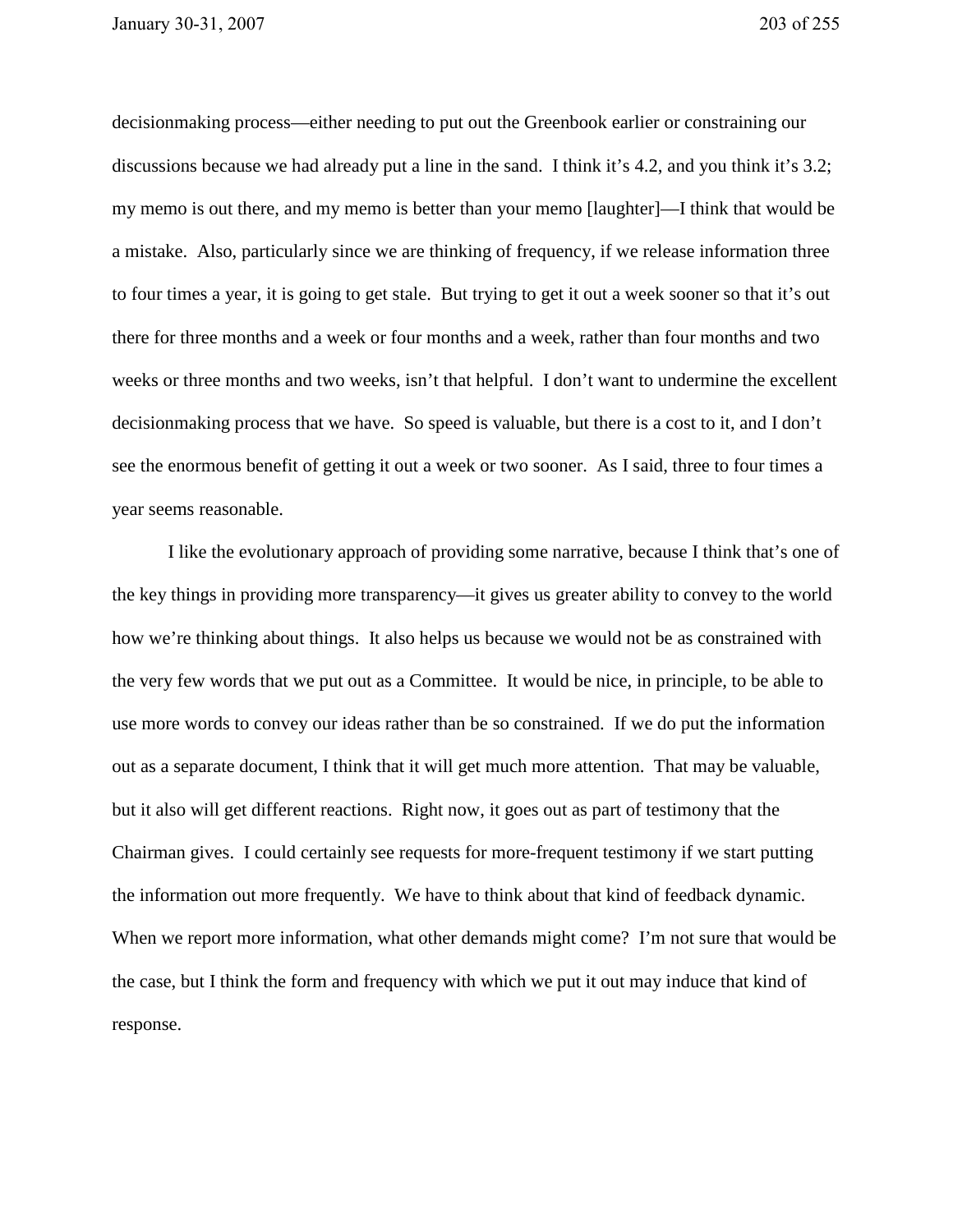With respect to the forecast horizon, I think the key will be whether we are more explicit on some sort of target or goal, and then horizon should be related to that. I don't want it to go too far out. At the Council of Economic Advisers, I chaired the so-called troika process, in which we would do the Administration forecast. Initially we had to do ten-year forecasts. What information do we have today that will tell us anything about ten years down the line? We would always revert to the mean, and we would do that over a five-year period. Basically, we didn't feel that we really had any more information after two to three years. So I would be reluctant to push the horizon beyond two to three years unless we wanted to tell people about what we sort of thought trend rate was. That could be valuable but only to tell people about trend, not to say that we really have any insight into what's going to happen four to five years from now. Generally our tendency will be to bring things back to trend. In terms of what to talk about, real GDP, unemployment, and some measure of core inflation make a lot of sense. I'd be very reluctant, certainly early on, to talk about interest rates or interest rate assumptions.

 Uncertainty is another thing. When we were working on the forecasts at the CEA, one of the things that I and others had pushed for was trying to give some sense of the uncertainty when we were making these forecasts. We actually got far enough to have some of our people talk with people on Capitol Hill, and we had very strong negative pushback. They were saying, "Well, if you're not willing to stand by your number—we have asked you to make a forecast, and you're not standing by it if you're giving us this range." Also, people will pick out the high end or the low end of the range for their particular purposes, and so you have to be very careful about how you put that out. In principle, I really want to provide the uncertainty; I agree completely with Governor Mishkin on that. But the form in which you provide it is very important because we may think of it as uncertainty but others may think of it as either dodging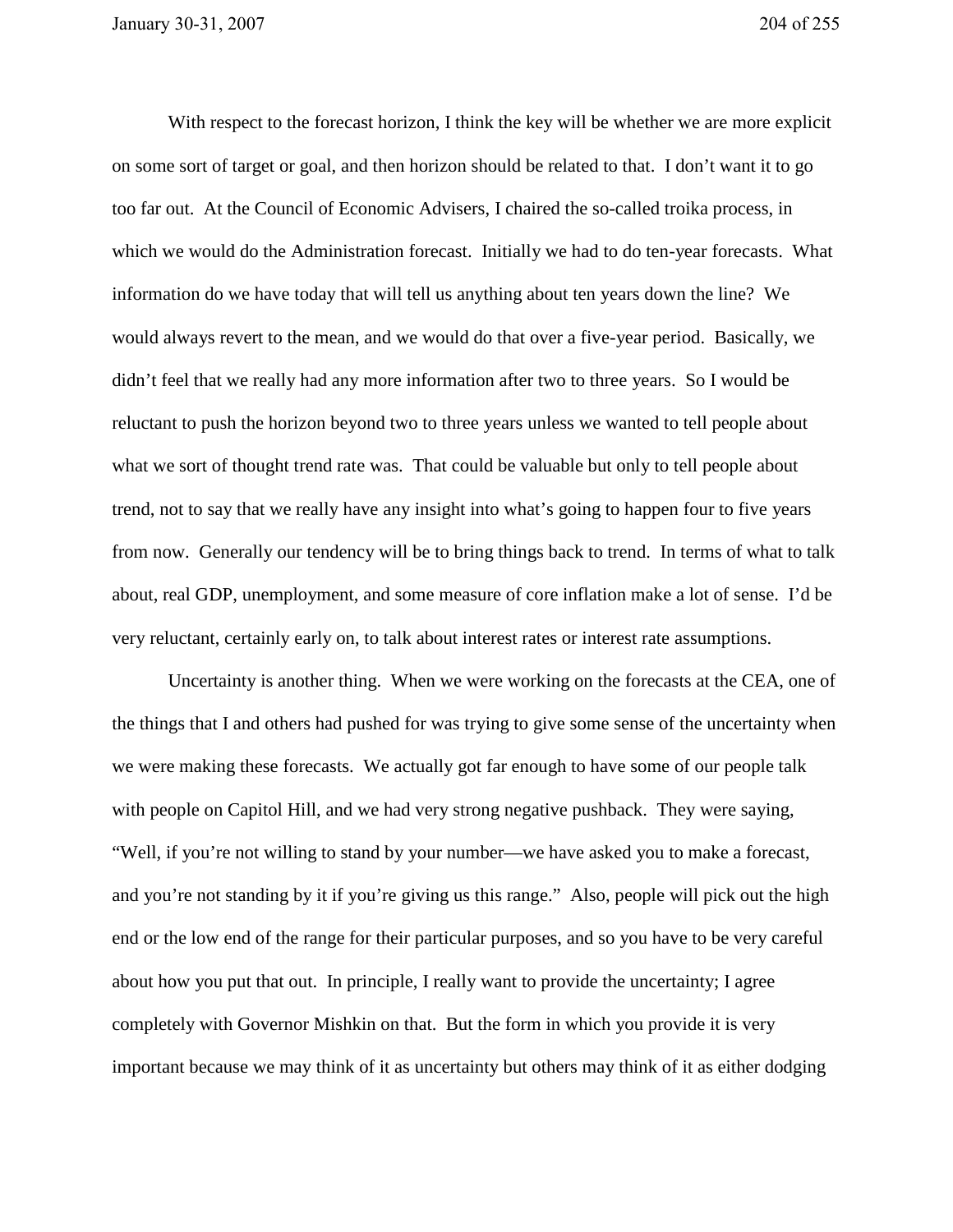an obligation or making a particular commitment on the high side or the low side—this is as high as you can go and this is as low as you can go—and see it as a bargaining type of thing. Being an academic, I had never thought about it that way. But it is something that we should consider in making sure that providing it is improving transparency and the effectiveness of monetary policy. We don't want to get into side debates about exact numbers—that would be exactly the opposite of what we want to convey about uncertainty. Thank you.

CHAIRMAN BERNANKE. Thank you. Vice Chairman Geithner.

 VICE CHAIRMAN GEITHNER. Thank you, Mr. Chairman. I want to say just a few things quickly about internal transparency, about the analytical framework that we use to make decisions about monetary policy, and then about the external dimension of the forecast process.

 First, on internal transparency, I think that it makes sense for us to be a little more explicit with each other about assumptions underpinning the forecast that we bring to the table. That's why I circulated the note—just to lay it out there in a clear way. Without that information, it is very hard for us to know, when we are debating what to do, what we are really debating. Generally, being more explicit with each other in private—discreetly—about the conditioning assumptions that are important to our forecasts, about what we mean by "appropriate policy," about why and where we differ from the Greenbook, how we see the balance of risks, and maybe, if we can, at least a qualitative sense of uncertainty would be useful and would enrich the conversation.

 On the analytical framework for monetary policy, I just have two suggestions, one I'm going to repeat from our last conversation. The first is that I think we need to broaden the set of analytical tools the staff gives us now at each meeting to think about the consequences of alternative views in the forecast of different monetary policy choices and so forth. You give us a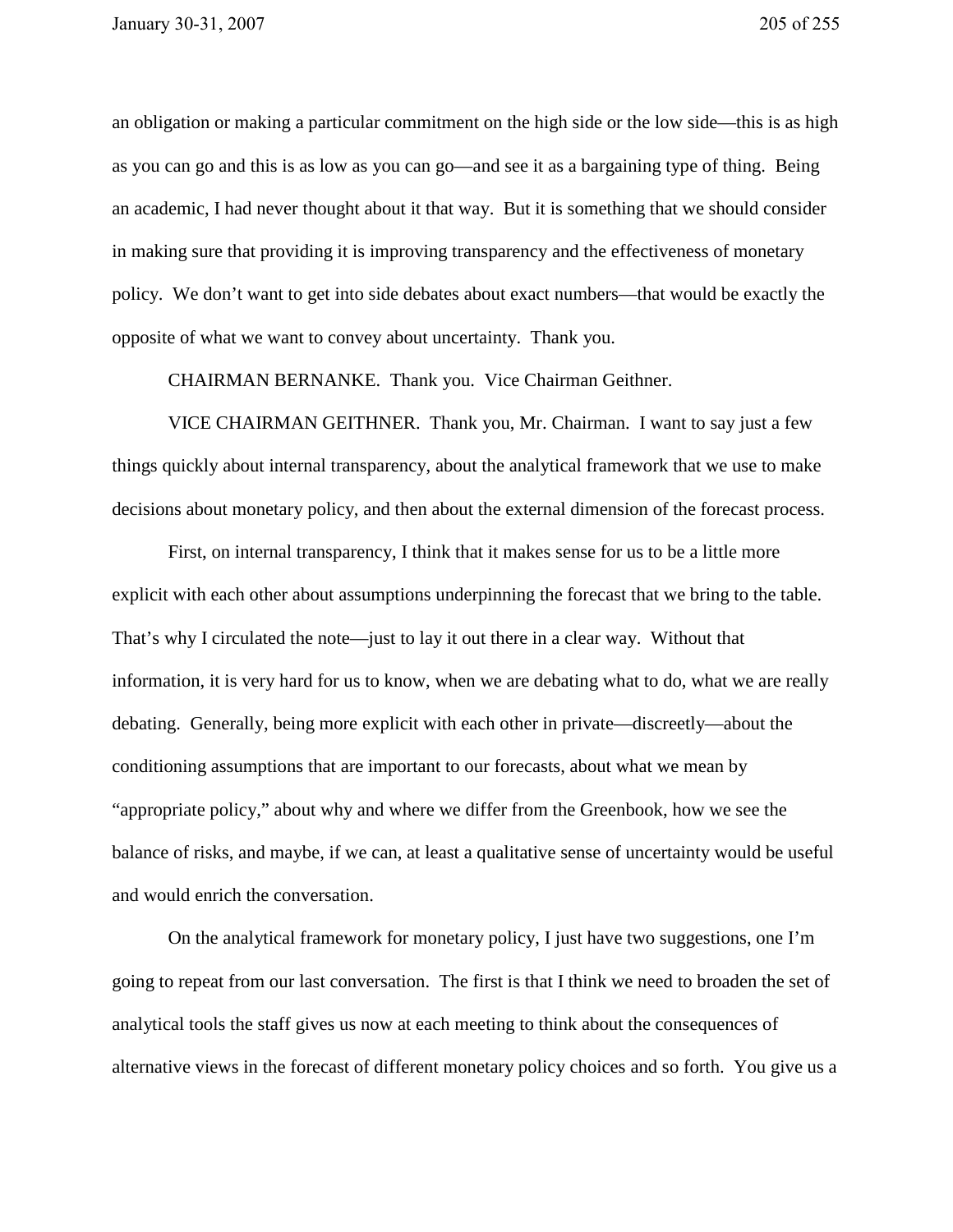range of things now that are very helpful. The two things we don't get now fall in the following categories. One is that you don't give us a simple way to look at what it might mean for an inflation forecast and an optimal policy exercise if you have a very different view about structural inertia in inflation—not that there's any great way to do that now, given the state of the art—but it would be nice to have a way we could distinguish a little more clearly what a backward-looking, highly inertial view about inflation fundamentals means for the way we think about the forecast and monetary policy and what a more forward-looking view of inflation determination means. That's one area in which having something broader would be helpful, even if it's a set of highly simplified, highly imperfect analytical prisms, reference frameworks, or reference models. The other thing that we don't get now is a way to think through how we make more explicit choices about the appropriate period, for example, for bringing inflation down to a more comfortable level. That's, of course, an important way to tease out what people's different loss functions or reaction functions are. Right now we aren't really presented with, for example, a set of alternative horizons for bringing inflation back down to target and what that would mean for the rest of the things that are important to us. Those are two areas in which it would be helpful to have a broader set of reference frameworks to underpin our conversation of monetary policy. That's an important investment to make if we're going to do anything to change our current regime—whether in the direction of an explicit quantitative objective for the definition of price stability over the long run, even with no horizon, and certainly if we're going to evolve in how we publicly describe our forecast.

 My second suggestion echoes a suggestion that Randy Kroszner made before. I think that we would benefit from spending a bit more time as a Committee on thinking through what we understand about inflation, both how it is captured in the model the staff uses and what are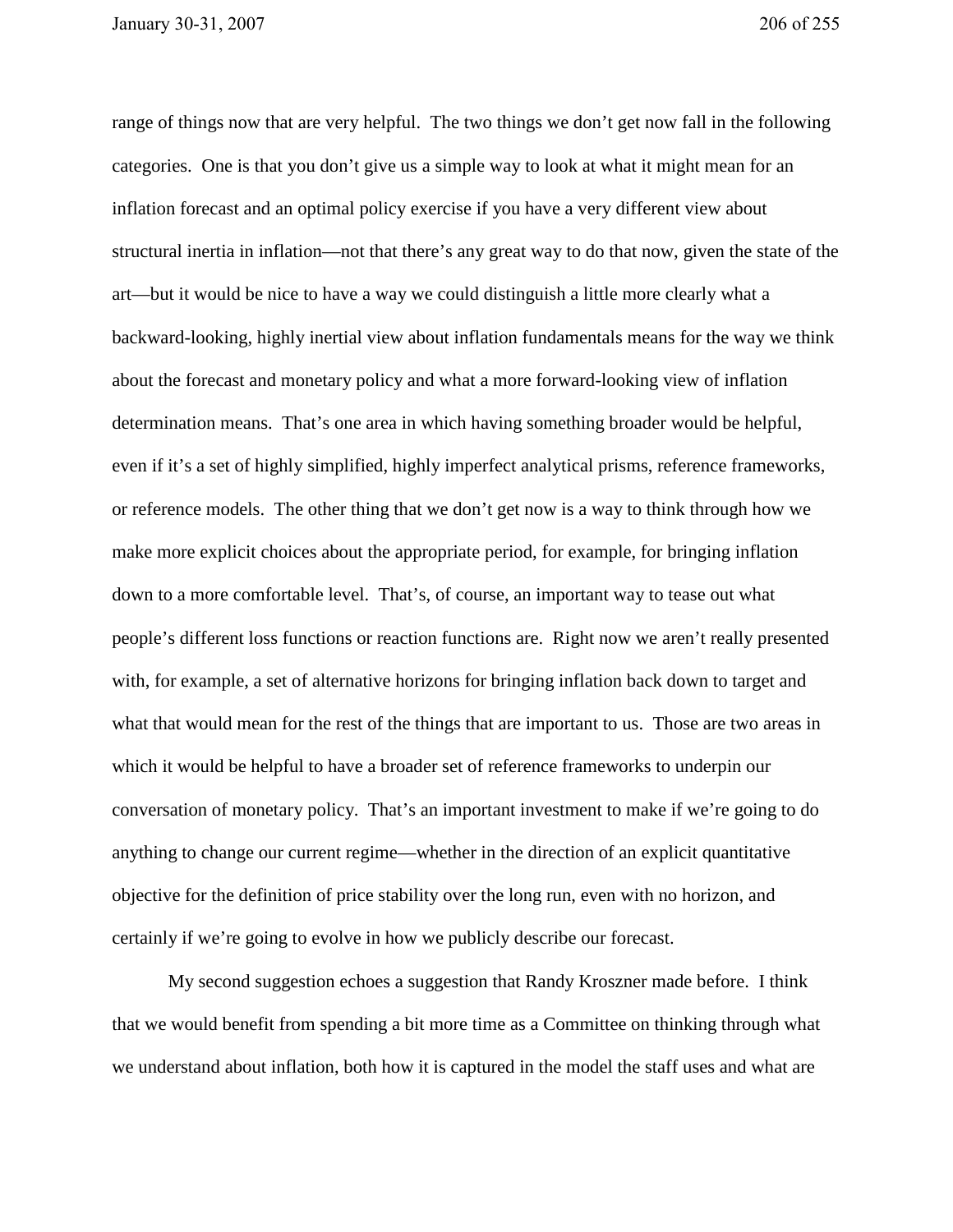the important distinctions between our views on these questions. We don't go very deeply into those distinctions—just a little. You can see this in both President Plosser's and President Lacker's descriptions of their views of the forecast because they have a lower inflation forecast than the staff has without a very different view about unemployment and with a modestly tighter monetary policy. The case for that view deserves some reflection, and we don't spend a lot of time talking through that. That's an important investment to make if we're going to be more explicit in public about choices concerning, for example, how fast we want to bring inflation down to our objective.

 Two small things on that ground would be helpful when the staff comes back to prepare for the discussion in March about inflation objectives. First, a short treatment about the issue of what makes the United States different would be interesting. We have a lot of international experience to look at, but we're not Norway, and we're not New Zealand. I don't know how to think through that interesting issue. I'm not sure it's right, but I don't think we can dismiss it out of hand, and I'd like some help thinking it through. Another small thing, to elaborate on a discussion that Janet, Don, and I had on the margins: If you could tell us a bit about what the past forecast error is of the mean FOMC forecast and how that compares to the Greenbook forecast error, that information would be interesting to have. It's a small thing.

CHAIRMAN BERNANKE. There is research on that by the St. Louis Bank. VICE CHAIRMAN GEITHNER. Good. And about forecast error? CHAIRMAN BERNANKE. Yes.

VICE CHAIRMAN GEITHNER. Finally, I have just a few quick points about the external dimension of the discussion. I'm in favor of exploring a narrative that describes the story of the Committee's central tendency about the outlook. It's worth doing, and the range of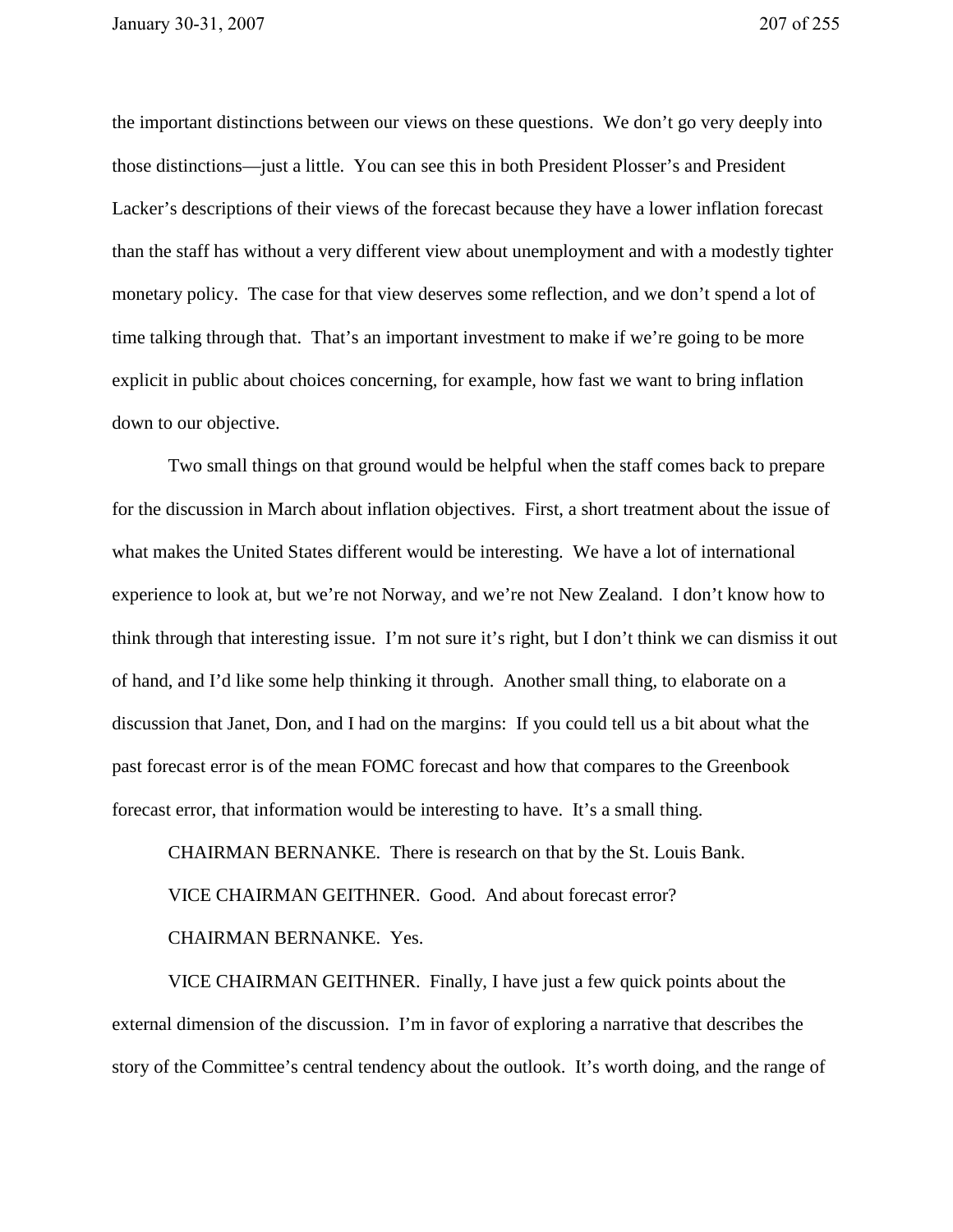issues on the table today in that direction I feel really quite comfortable with. I'm in favor of doing it quarterly, but I wouldn't want to make that decision without thinking through very carefully whether it makes sense. I would want to explore different ways of expressing the variance across the Committee. I like the histogram approach. I'd even be open to the fan chart device, as Janet described it, for trying to capture different forms of uncertainty. I don't think we should try to agree as a Committee on a path for what appropriate policy means. Therefore, I would not be in favor of working toward disclosing an agreed-upon path, for many of the reasons that are familiar to all of us. I want to experiment with a minutes-like iterative process for coming to some level of comfort with how that central tendency is described, but I'd be willing to give the Chairman the role of final arbiter of what gets presented, to save the staff from endless negotiation.

 I think the horizon question is very interesting. I was inclined to think that three years makes sense. A concern I have about three years—apart from the one that Janet raised, which is that it probably tells you only a little about your view of potential or your objective, and it may not have much information beyond that—is the following. If we're thinking about the merits of a regime in which we will not have a defined period that we commit to for bringing inflation back to target, we need to be comfortable with showing a forecast that maybe has inflation above target for possibly a significant period of time. If the period is two years, it will be easier not to get ourselves in a position in which we feel compelled to show a more acute decline in that path. If we're at three years, it will be harder to avoid that. We will be uncomfortable, I think, if we're in a three-year regime going for sustained periods with inflation staying outside that range. Therefore, I am a bit tentative about three years.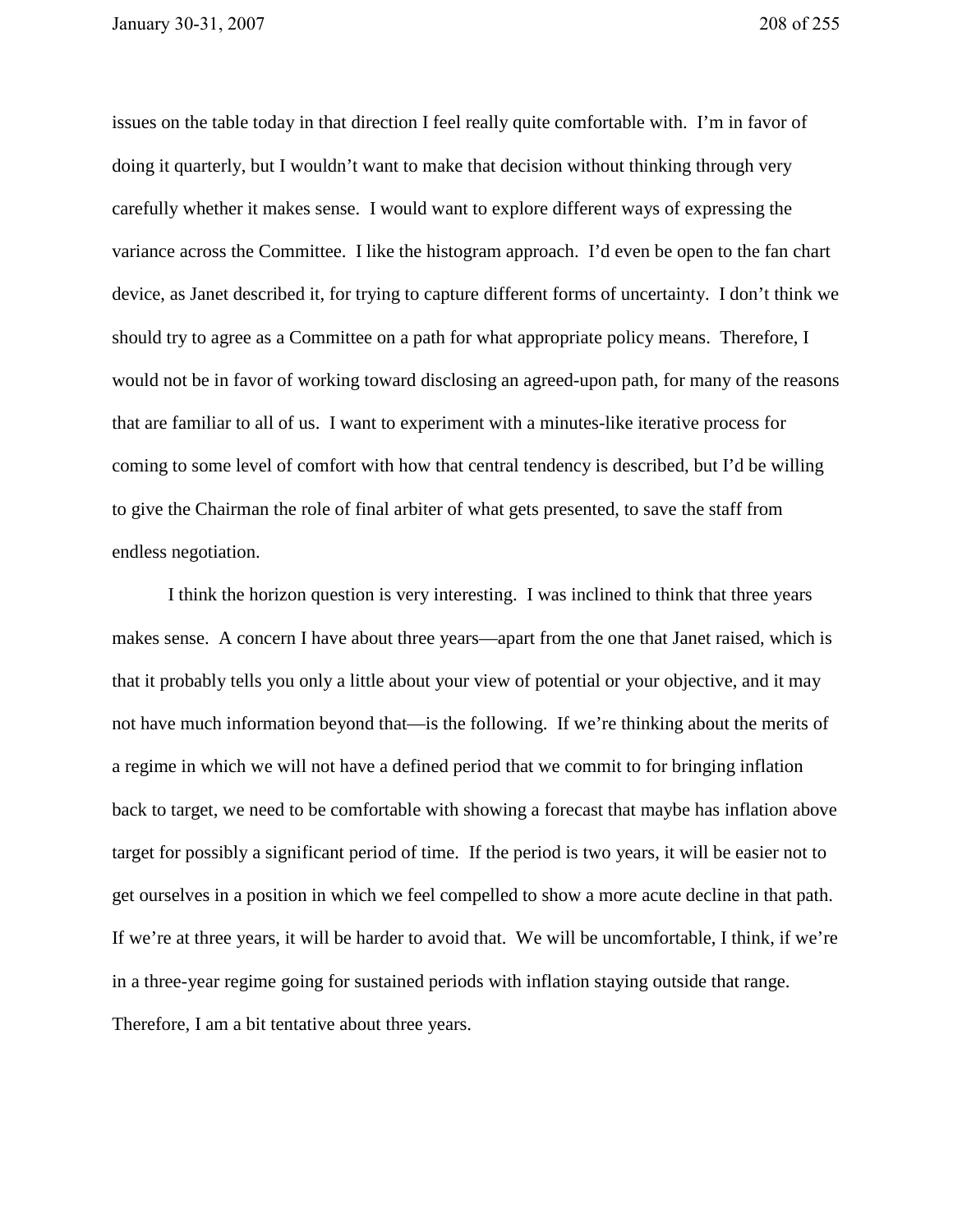Whatever we do, we should experiment first. We should be careful not do any damage to a staff forecasting process that has worked very, very well and serves the Committee very, very well. Also, we should recognize the ignorance we all live with and should be careful not to start down a road that would give the markets false comfort, a false sense of precision, false confidence in our view of the world, and all those other things many people have spoken about.

Let me say something about skepticism. Skepticism is a very important virtue, but its virtue is not in the service of inertia. Its virtue is in the service of trying to figure out how we can improve what we do and how to save ourselves from mistakes along the way. So I don't want to be "outskepticked" by anybody. [Laughter] I think it's important to think about it that way.

 As all this implies, I don't think it makes sense to have uniform conditioning assumptions imposed on our individual forecasts, certainly not uniform conditioning assumptions on the monetary policy path, but also not on any of the important dimensions that are the focus.

CHAIRMAN BERNANKE. Thank you. President Poole.

 MR. POOLE. May I raise a very quick question? From time to time, the politics of budget deficits get all tangled up with differences between CBO and OMB forecasts of the economy. Do we know whether Fed forecasts have ever been dragged into that argument?

CHAIRMAN BERNANKE. Not to my knowledge.

 MR. POOLE. I think that the longer the forecast period and the more that it is a Committee forecast, the more likely it is that the FOMC may get pulled into that argument whether we're on this side or that side of the argument. I just raise the question because we ought to be sure we're clear about that before we make our own forecast period too specific and too long.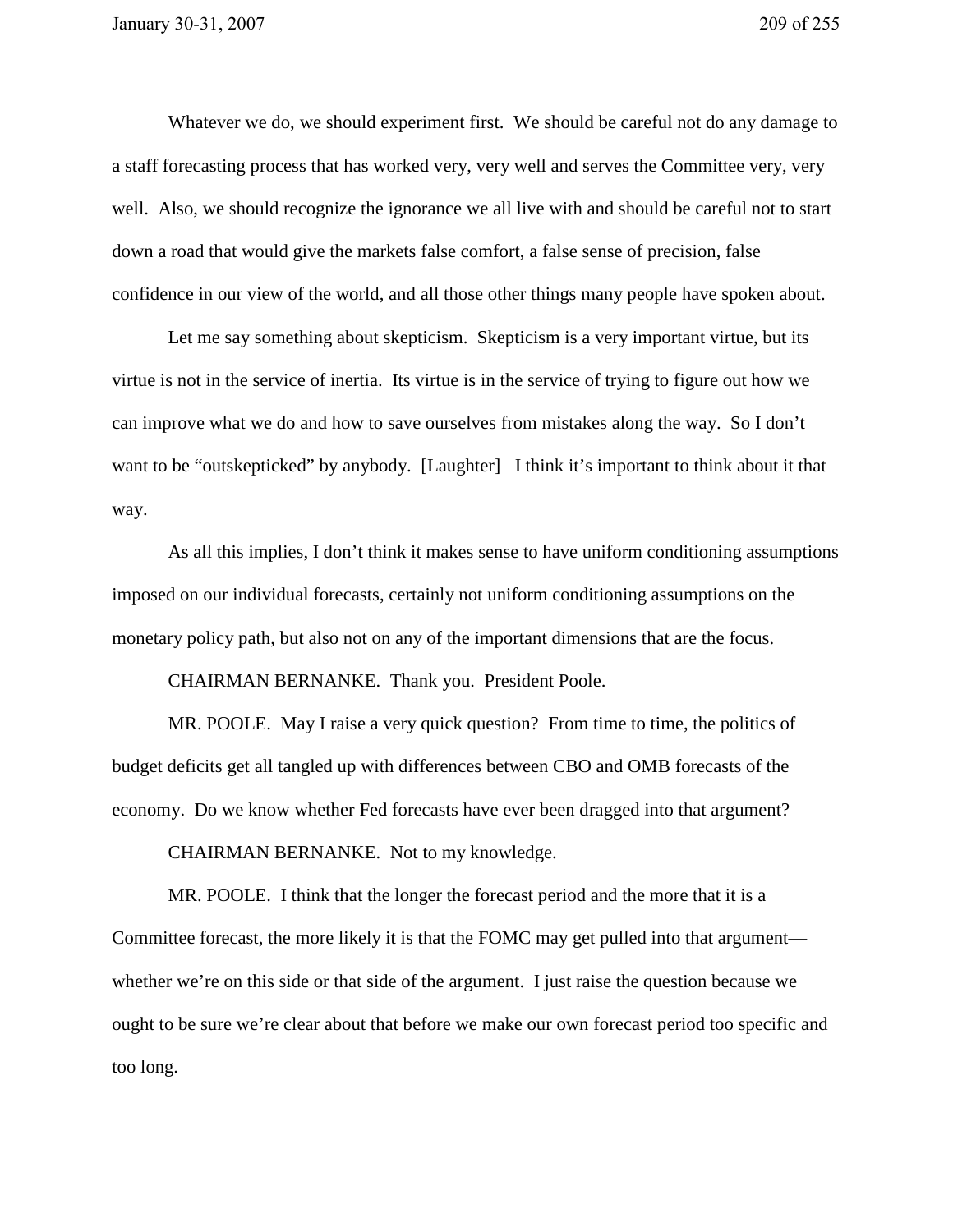CHAIRMAN BERNANKE. First, let me thank both the staff and all members. People clearly took this assignment very seriously, and it has been extremely useful. I won't try to summarize. [Laughter] Fortunately, we have a tape recorder. I would like to make a few brief comments. I believe that we ought to increase our emphasis on the projections. I'll talk a bit about some of the parameters of that, but I believe that I owe an answer to President Fisher about why. I don't think the process is broken. I don't think we have a serious problem. But I do think we could do better. Specifically, to give some examples, I think, first, that our statement is too influential in the sense that we argued today about a couple of phrases, a couple of words, knowing that the markets would seize on them and that they would move markets. If we had more-informative, more-complete descriptions of our views, the statement would become less of an issue. Second, I don't want Governor Kohn moving the markets. [Laughter] I think that public comments are often overinterpreted. I know in my own case they have been. [Laughter] I recall the case in which a letter to a senator included the phrase "well-contained inflation expectations" rather than "contained inflation expectations." That was a letter drafted by the staff, and I perhaps didn't read it carefully enough. It was the subject of commentary in the markets for some weeks after that. We have a bit of space in which to improve our communication with the markets and the public. This way to do it would be fundamentally incremental. I'm not proposing, and I don't think that anyone is proposing, a radical change. We can build on something that has worked and that we understand how to do, and of course we would approach it very cautiously. But I do think that this is, as President Yellen called it, lowhanging fruit in the sense that it's something we could use to increase our communication and transparency in a fairly low risk way. Last spring there was a good bit of confusion in the markets about how quickly we wanted to bring inflation down. The forecasts essentially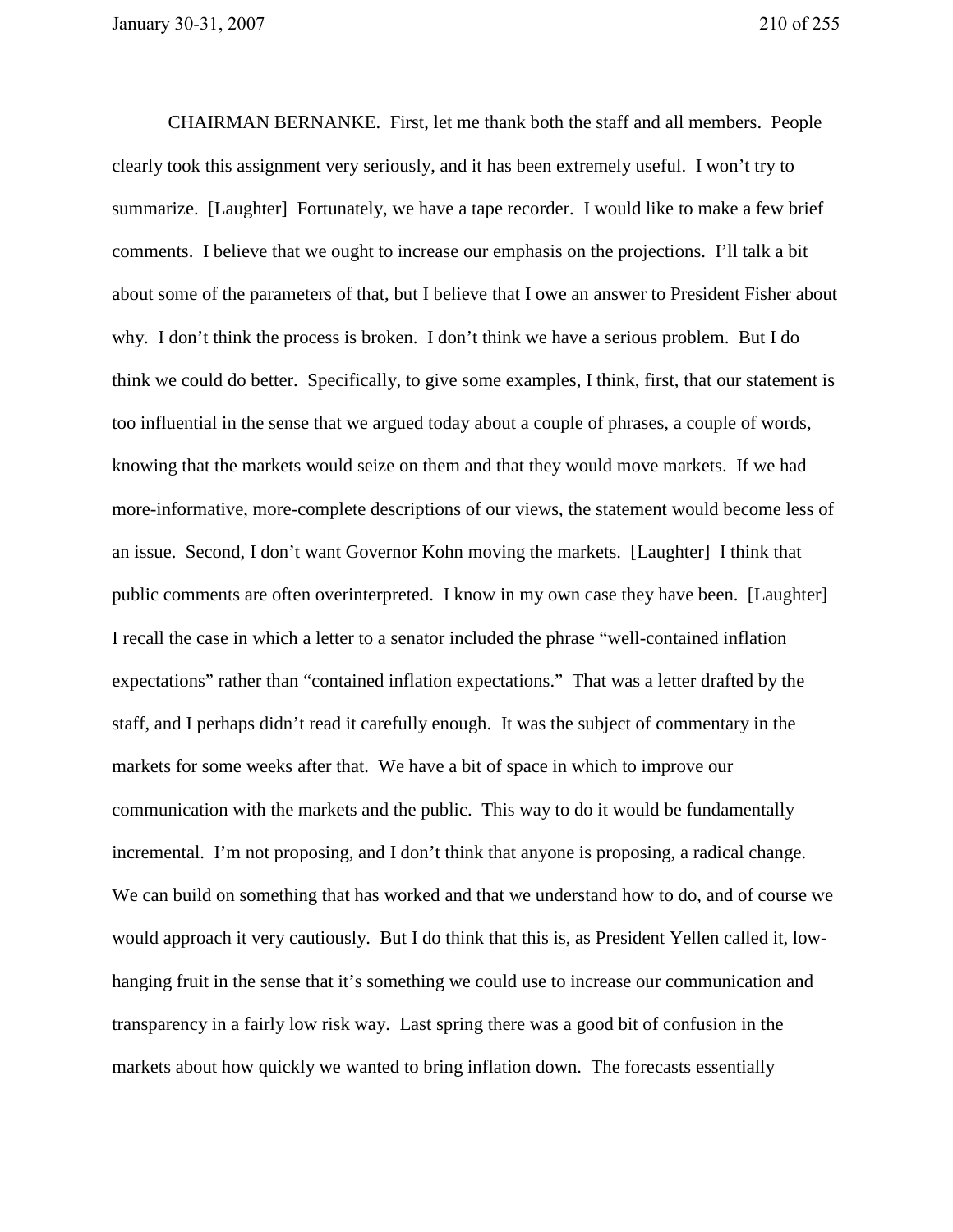addressed that issue because they implicitly incorporate our policy preferences. So I think we could improve our communication by increasing information about our outlook and our policy preferences.

 Another issue is a bit hard to explain, but I will try. I think that our credibility is enhanced if we can depersonalize it and make the ownership of our policy more the Committee's and the institution's. It's the credibility of the Federal Reserve that matters, not Ben Bernanke's credibility. I assure you that we are better off with the Federal Reserve's credibility. Making the credibility of policy part of a broader process, with more input and clearer Committee analysis, does to some extent increase the sense in which the institution, rather than the Chairman or any other individual, is responsible for the outcomes and the policies.

 Having said all of that, I don't advocate any radical changes. I think we ought to consider three or four additional projections depending on the schedule and other factors. Governor Bies mentioned fine-tuning. Perhaps the way I would look at it is that information that we have about the outlook changes over time, and six months is a long time. Our views do change within a period of three to four months, and I think it would be informative to let people know that. I'm open, but I think we should have individual forecasts. The solution to the problem of consistent assumptions is the one that President Lacker mentioned—to have people make their unconditional forecast the same way a Blue Chip forecaster would do. That essentially includes the forecast of what the Committee is going to do, which is not necessarily the same for everyone but it is based on each person's view about where they think the economy and policy are going. That's one approach. There are probably others, but I want to suggest that as a possible solution.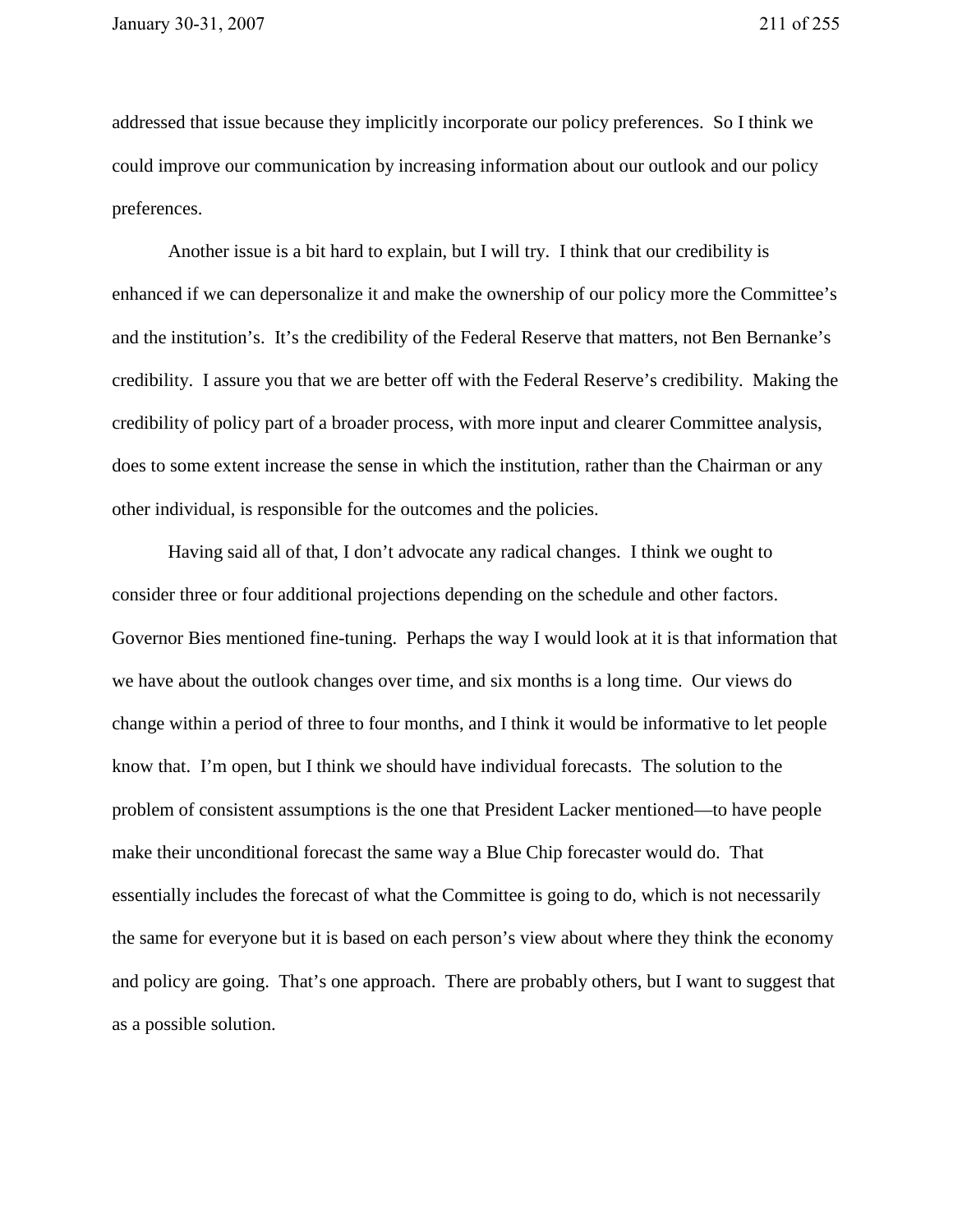Many people have supported the narrative description. I think that's important. I think being more timely would be useful. I don't quite follow the idea of putting the narrative in the minutes. If we actually have this information, say, a week after the meeting, why would we want to wait until three weeks? It is more credible and more useful the sooner it comes out. The same is true for the minutes. When the minutes were released after the following meeting, it was a non-event. When they were brought out earlier, they became viewed as a very informative, useful piece of information. So, like Governor Kroszner, I don't think we should deform our decisionmaking process or be overhasty, but if we can make such communication more timely than the minutes, we should probably try to do that.

I agree with the many people who said that we should include some sense of uncertainty. There are ways to do that, for example, including historical numbers on the forecast errors of previous projections of the Greenbook, of the Blue Chip, or of somebody would give the public some sense of what the historical record is and perhaps lead them not to overvalue the individual forecasts. Again, I don't think this is particularly risky.

 As I said, I hope we'll approach this incrementally. Indeed, the history of the Federal Reserve since 1994, when we first began to announce the federal funds rate target, has been one of incremental change. This is a little unfair, but, President Fisher, you should go back and read the discussion in the FOMC before the decision to begin releasing the federal funds rate target. There was a lot of catastrophizing about what was going to happen and why what we're doing now is the best possible approach, and so on. So I think this is really no more than a continuation of twelve or thirteen years of progress in terms of information. The other reason that this is not particularly risky, if it's done carefully and slowly, is that we have a great deal of international experience. Obviously, we're not Norway, but we've seen what works across a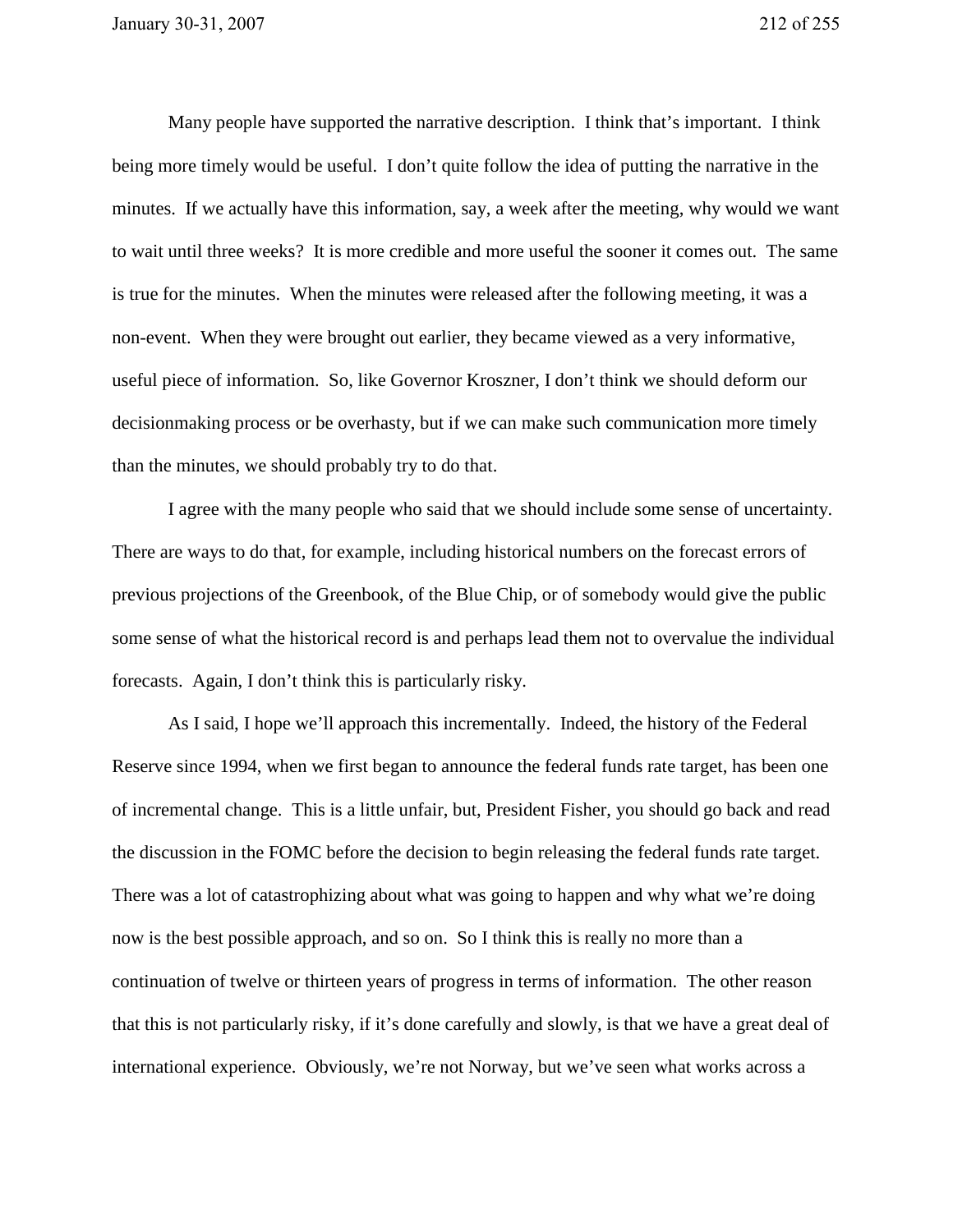whole variety of central banks, and financial markets have become more accustomed to this kind of information being released.

There are some important governance issues. Whether we have an approval process or a consultative process, I think we could get a forecast, together with some description, within a reasonable period—something on the order of a week or less after the meeting. Let me make just a suggestion along those lines. If we were to tie projections to two-day meetings and if we were to have, as we do now, projections submitted before the meeting, along with perhaps a paragraph of description about the major elements of the forecast and the major risks, I think the staff and I could present on the second day a draft of what we took both from the first day's discussion and from the submissions of the projections. At that point, we could get feedback, or there would be opportunities for people to change their forecasts or their views based on the discussions at the meeting. We'd have to allow for diversity and dissent, and I think that's perfectly fine. We've done that in many contexts, and I think we should continue to do that. I would just conclude by saying that many people have mentioned the importance of dry runs and a slow and careful process, and I think it would be very hard to disagree with that. We've done that in other cases, and I think we should do that here.

 So, to summarize, I think there is some basis for trying to increase our use of the projections. It would be consistent with our previous incremental movements toward greater transparency. It would provide more information and reduce the sensitivity of the markets to other types of communication, such as the statements and public comments. But we have heard an awful lot of interesting viewpoints today, and I don't envy the subcommittee, which will have to go through all of this and come up with a set of proposals. Are there any further comments? President Minehan.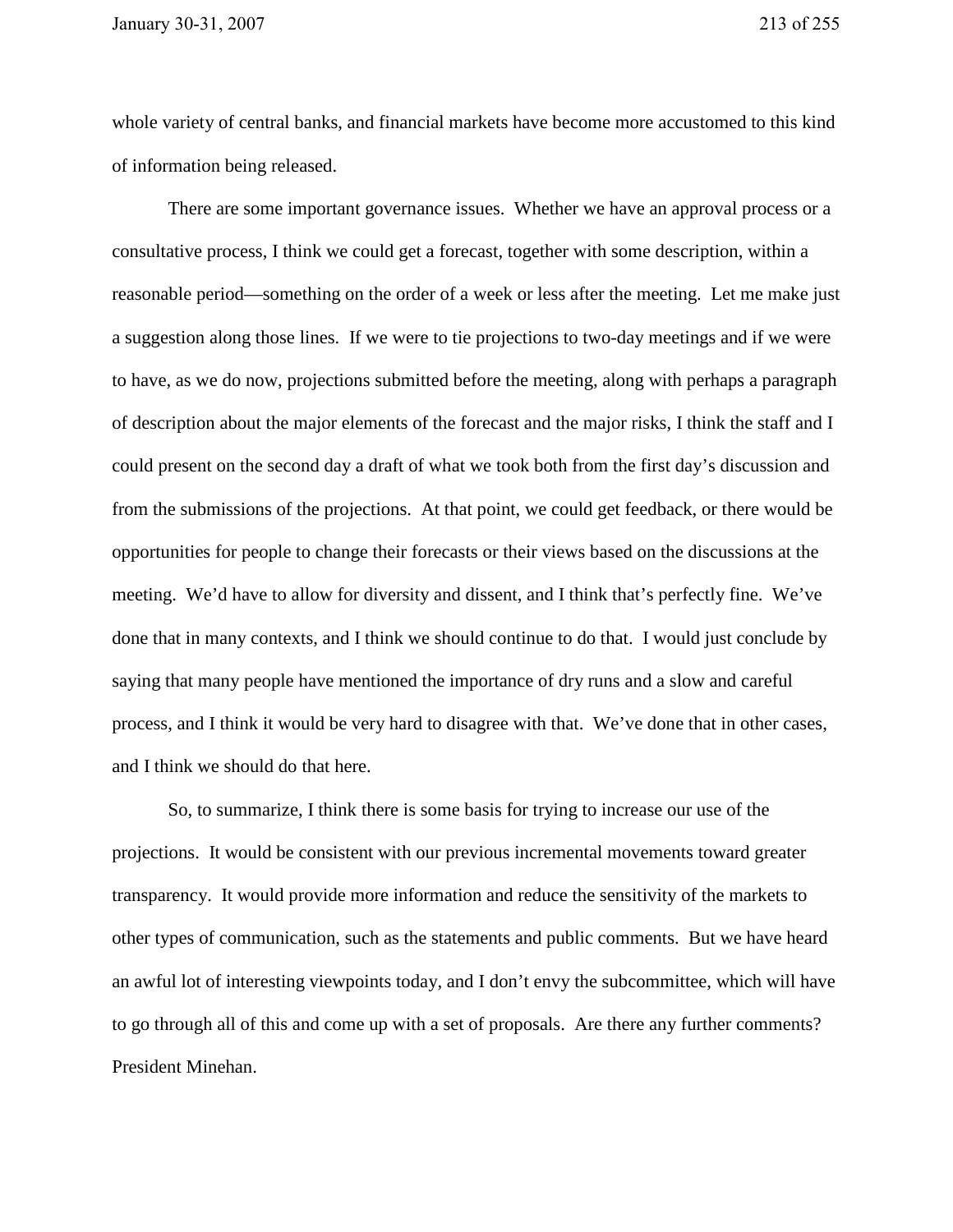MS. MINEHAN. I know you don't want to prolong this meeting, and I don't either, but I'm interested in what you think it feels like to all of us and to the market to have a two-day meeting, to have a minutes-style summary of a range of forecasts come out, and then a week and a half to two weeks later have the minutes come out. How does that work? What is the incremental information that comes from those two things, since the minutes already have a range of information in them that, narratively anyway, goes through a forecast and people's sense of where things are likely to go with regard to the forecast, which I presume would be what you would put into a narrative around the range of forecasts. It is certainly possible to do, but how does that work?

 CHAIRMAN BERNANKE. I think it's more informative to combine numerical estimates with a qualitative description.

MS. MINEHAN. Then a week and a half later have another qualitative description.

CHAIRMAN BERNANKE. Well, that's not a reason not to do this. I think that you could reproduce the information in the minutes; there would be further amplification and discussion in the minutes. I am just thinking out loud here. The description I have in mind would be a page or two, nothing substantial. The minutes would be an opportunity to provide more information and show more of the diversity of views.

VICE CHAIRMAN GEITHNER. As President Hoenig's suggestion, President Moskow's suggestion, and your suggestion implied, there is a range of variance around that, and that's one of the things we'll have to work through as well as how this fits within a set of existing processes and disclosures that we're going to preserve.

CHAIRMAN BERNANKE. There's also a question of how it relates to the statement. That's absolutely right. Are there other comments? President Fisher.